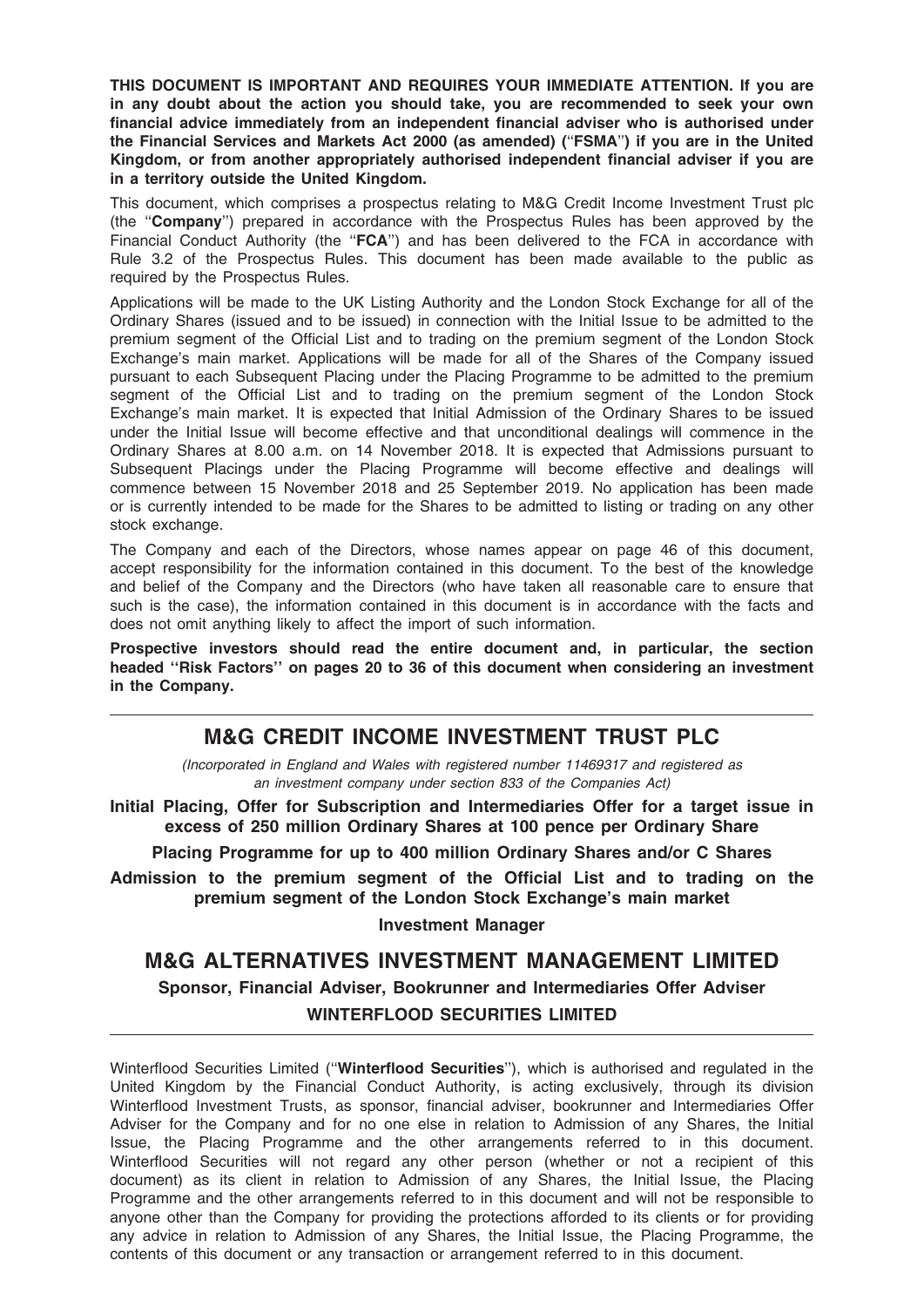Apart from the responsibilities and liabilities, if any, which may be imposed on Winterflood Securities by FSMA or the regulatory regime established thereunder, Winterflood Securities does not make any representation, express or implied, in relation to, nor accepts any responsibility whatsoever for, the contents of this document or any other statement made or purported to be made by it or on its behalf in connection with the Company, the Shares, Admission of any Shares, the Initial Issue or the Placing Programme. Winterflood Securities (and its affiliates) accordingly, to the fullest extent permissible by law, disclaims all and any responsibility or liability (save for statutory liability), whether arising in tort, contract or otherwise which it might otherwise have in respect of the contents of this document or any other statement made or purported to be made by it or on its behalf in connection with the Company, the Shares, Admission of any Shares, the Initial Issue or the Placing Programme.

The Offer for Subscription and the Intermediaries Offer will remain open until 1.00 p.m. on 7 November 2018 and the Initial Placing will remain open until 2.00 p.m. on 8 November 2018. Persons wishing to participate in the Offer for Subscription should complete the Application Form set out in Appendix 1 to this document and the Tax Residency Self-Certification Form set out in Appendix 2 to this document. To be valid, Application Forms and Tax Residency Self-Certification Forms must be completed and returned with the appropriate remittance by post to the Receiving Agent, Link Asset Services, Corporate Actions, The Registry, 34 Beckenham Road, Beckenham, Kent BR3 4TU so as to be received no later than 1.00 p.m. on 7 November 2018.

Investors should rely only on the information contained in this document. No person has been authorised to give any information or make any representations in relation to the Company other than those contained in this document and, if given or made, such information or representations must not be relied upon as having been so authorised by the Company, the Investment Manager or Winterflood Securities. Without prejudice to the Company's obligations under the Prospectus Rules, the Listing Rules, the Disclosure Guidance and Transparency Rules and MAR, neither the delivery of this document nor any subscription for or purchase of Shares pursuant to the Initial Issue and/or the Placing Programme, under any circumstances, creates any implication that there has been no change in the affairs of the Company since, or that the information contained herein is correct at any time subsequent to, the date of this document.

Winterflood Securities and its affiliates may have engaged in transactions with, and provided various investment banking, financial advisory and other services for, the Company and/or the Investment Manager, for which they would have received customary fees. Winterflood Securities and its affiliates may provide such services to the Company and/or the Investment Manager and any of their respective affiliates in the future.

In connection with the Initial Issue and/or Subsequent Placings, Winterflood Securities and any of its affiliates, acting as investors for its or their own accounts, may subscribe for or purchase Shares and in that capacity may retain, purchase, sell, offer to sell or otherwise deal for its or their own account(s) in the Shares and other securities of the Company or related investments in connection with the Initial Issue and/or Subsequent Placings or otherwise. Accordingly, references in this document to Shares being issued, offered, acquired, subscribed or otherwise dealt with, should be read as including any issue or offer to, acquisition of, or subscription or dealing by Winterflood Securities and any of its affiliates acting as an investor for its or their own account(s).

Neither Winterflood Securities nor any of its affiliates intends to disclose the extent of any such investment or transactions otherwise than in accordance with any legal or regulatory obligation to do so. In addition, Winterflood Securities may enter into financing arrangements with investors, such as share swap arrangements or lending arrangements in connection with which Winterflood Securities may from time to time acquire, hold or dispose of shareholdings in the Company.

The contents of this document are not to be construed as legal, financial, business, investment or tax advice. Investors should consult their own legal adviser, financial adviser or tax adviser for legal, financial, business, investment or tax advice. Investors must inform themselves as to: (a) the legal requirements within their own countries for the purchase, holding, transfer, redemption or other disposal of Shares; (b) any foreign exchange restrictions applicable to the purchase, holding, transfer or other disposal of Shares which they might encounter; and (c) the income and other tax consequences which may apply in their own countries as a result of the purchase, holding, transfer or other disposal of, or subscription for Shares. Investors must rely on their own representatives, including their own legal advisers and accountants, as to legal, financial, business, investment, tax, or any other related matters concerning the Company and an investment therein. None of the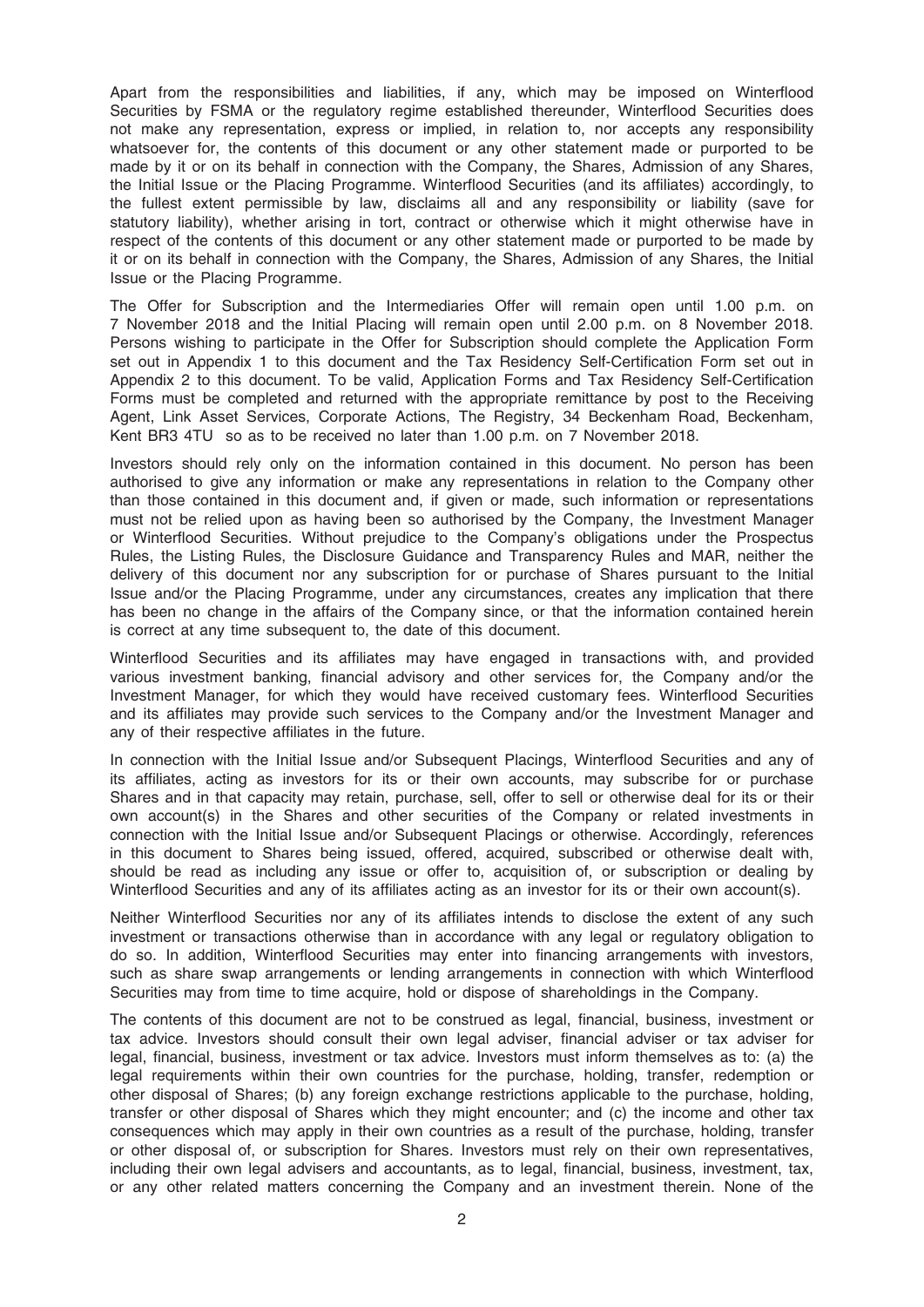Company, the Investment Manager or Winterflood Securities nor any of their respective representatives is making any representation to any offeree or purchaser of Shares regarding the legality of an investment in the Shares by such offeree or purchaser under the laws applicable to such offeree or purchaser.

#### Notice to U.S. and other overseas investors

This document may not be used for the purpose of, and does not constitute, an offer or solicitation by anyone in any jurisdiction or in any circumstances in which such offer or solicitation is unlawful or not authorised or to any person to whom it is unlawful to make such offer or solicitation.

This document is not being sent to investors with registered addresses in the United States, Canada, Australia, the Republic of South Africa or Japan, and does not constitute an offer to sell, or the solicitation of an offer to buy, Shares in any jurisdiction in which such offer or solicitation is unlawful or would impose any unfulfilled registration, qualification, publication or approval requirements on the Company or Winterflood. In particular, this document is not for release, publication or distribution in or into the United States, Canada, Australia, the Republic of South Africa or Japan.

The Shares have not been and will not be registered under the U.S. Securities Act of 1933, as amended (the "U.S. Securities Act") or with any securities regulatory authority of any state or other jurisdiction of the United States and the Shares may not be offered, sold, exercised, resold, transferred or delivered, directly or indirectly, within the United States or to, or for the account or benefit of, U.S. Persons (as defined in Regulation S under the U.S. Securities Act), except pursuant to an exemption from, or in a transaction not subject to, the registration requirements of the U.S. Securities Act and in compliance with any applicable securities laws of any state or other jurisdiction in the United States. There will be no public offer of the Shares in the United States. The Shares are being offered or sold outside the United States to non-U.S. Persons in offshore transactions in reliance on the exemption from the registration requirements of the U.S. Securities Act provided by Regulation S thereunder. The Company has not been and will not be registered under the U.S. Investment Company Act of 1940, as amended (the ''U.S. Investment Company Act") and investors will not be entitled to the benefits of the U.S. Investment Company Act.

The Shares have not been approved or disapproved by the U.S. Securities and Exchange Commission, any state securities commission in the United States or any other U.S. regulatory authority, nor have any of the foregoing authorities passed upon or endorsed the merits of the offering of Shares or the accuracy or adequacy of this document. Any representation to the contrary is a criminal offence in the United States and any re-offer or resale of any of the Shares in the United States or to U.S. Persons may constitute a violation of U.S. law or regulation. Any person in the United States who obtains a copy of this document is requested to disregard it.

In relation to each member state in the EEA that has implemented the AIFM Directive, no Shares have been or will be directly or indirectly offered to or placed with investors in that member state at the initiative of or on behalf of the Company or the Investment Manager other than in accordance with methods permitted in that member state.

Copies of this document will be available on the Company's website (www.mandg.co.uk/ creditincomeinvestmenttrust) and the National Storage Mechanism of the FCA at www.morningstar.co.uk/uk/nsm and hard copies of the document can be obtained free of charge from the Company Secretary.

Without limitation, neither the contents of the Company's or the Investment Manager's website (or any other website) nor the content of any website accessible from hyperlinks on the Company's or the Investment Manager's website (or any other website) is incorporated into, or forms part of this document. Investors should base their decision whether or not to invest in the Shares on the contents of this document alone.

Dated: 26 September 2018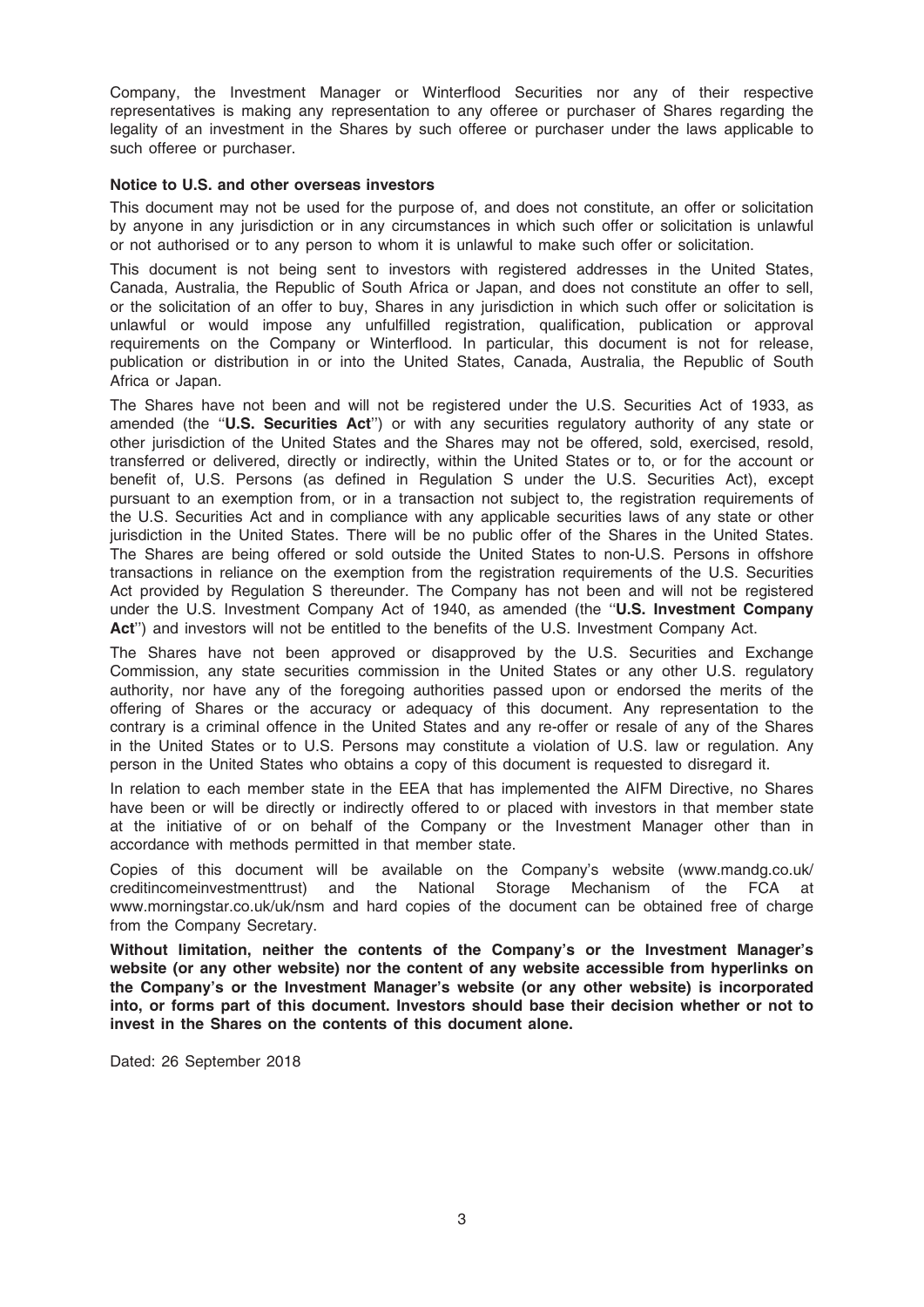# **CONTENTS**

|                              |                          |                                                                                         | Page |
|------------------------------|--------------------------|-----------------------------------------------------------------------------------------|------|
| <b>SUMMARY</b>               |                          |                                                                                         | 5    |
| <b>RISK FACTORS</b>          |                          |                                                                                         | 20   |
| <b>IMPORTANT INFORMATION</b> |                          |                                                                                         | 37   |
| <b>EXPECTED TIMETABLE</b>    |                          |                                                                                         | 43   |
|                              |                          | INITIAL ISSUE AND PLACING PROGRAMME STATISTICS                                          | 44   |
| <b>DEALING CODES</b>         |                          |                                                                                         | 45   |
|                              |                          | DIRECTORS, MANAGEMENT AND ADVISERS                                                      | 46   |
| PART 1                       |                          | INFORMATION ON THE COMPANY                                                              | 48   |
| PART <sub>2</sub>            | $\overline{\phantom{0}}$ | M&G                                                                                     | 56   |
| PART <sub>3</sub>            | $\overline{\phantom{0}}$ | INVESTMENT OPPORTUNITY AND ASSET<br>THE.<br>CLASS<br><b>OVERVIEW</b>                    | 63   |
| PART 4                       | $\qquad \qquad -$        | DIRECTORS, MANAGEMENT AND ADMINISTRATION                                                | 68   |
| PART <sub>5</sub>            | $\overline{\phantom{0}}$ | THE INITIAL ISSUE                                                                       | 74   |
| PART <sub>6</sub>            | $\overline{\phantom{0}}$ | THE PLACING PROGRAMME                                                                   | 80   |
| PART <sub>7</sub>            | $\overline{\phantom{0}}$ | <b>TAXATION</b>                                                                         | 85   |
| PART <sub>8</sub>            | $\overline{\phantom{0}}$ | <b>GENERAL INFORMATION</b>                                                              | 89   |
| PART <sub>9</sub>            | $\overline{\phantom{0}}$ | AIFM DIRECTIVE ARTICLE 23 DISCLOSURES                                                   | 118  |
| PART 10                      | $\overline{\phantom{0}}$ | <b>DEFINITIONS</b>                                                                      | 125  |
| PART <sub>11</sub>           | $\overline{\phantom{0}}$ | AND CONDITIONS OF<br>INITIAL PLACING<br><b>TERMS</b><br>AND<br><b>PLACING PROGRAMME</b> | 132  |
| PART 12                      | $\overline{\phantom{0}}$ | TERMS AND CONDITIONS OF APPLICATION UNDER THE<br>OFFER FOR SUBSCRIPTION                 | 142  |
| <b>APPENDIX 1</b>            | $\overline{\phantom{m}}$ | <b>APPLICATION FORM</b>                                                                 | 157  |
| <b>APPENDIX 2</b>            | $-$                      | INDIVIDUAL HOLDER TAX RESIDENCY SELF CERTIFICATION<br>FORM - SOLE HOLDING               | 164  |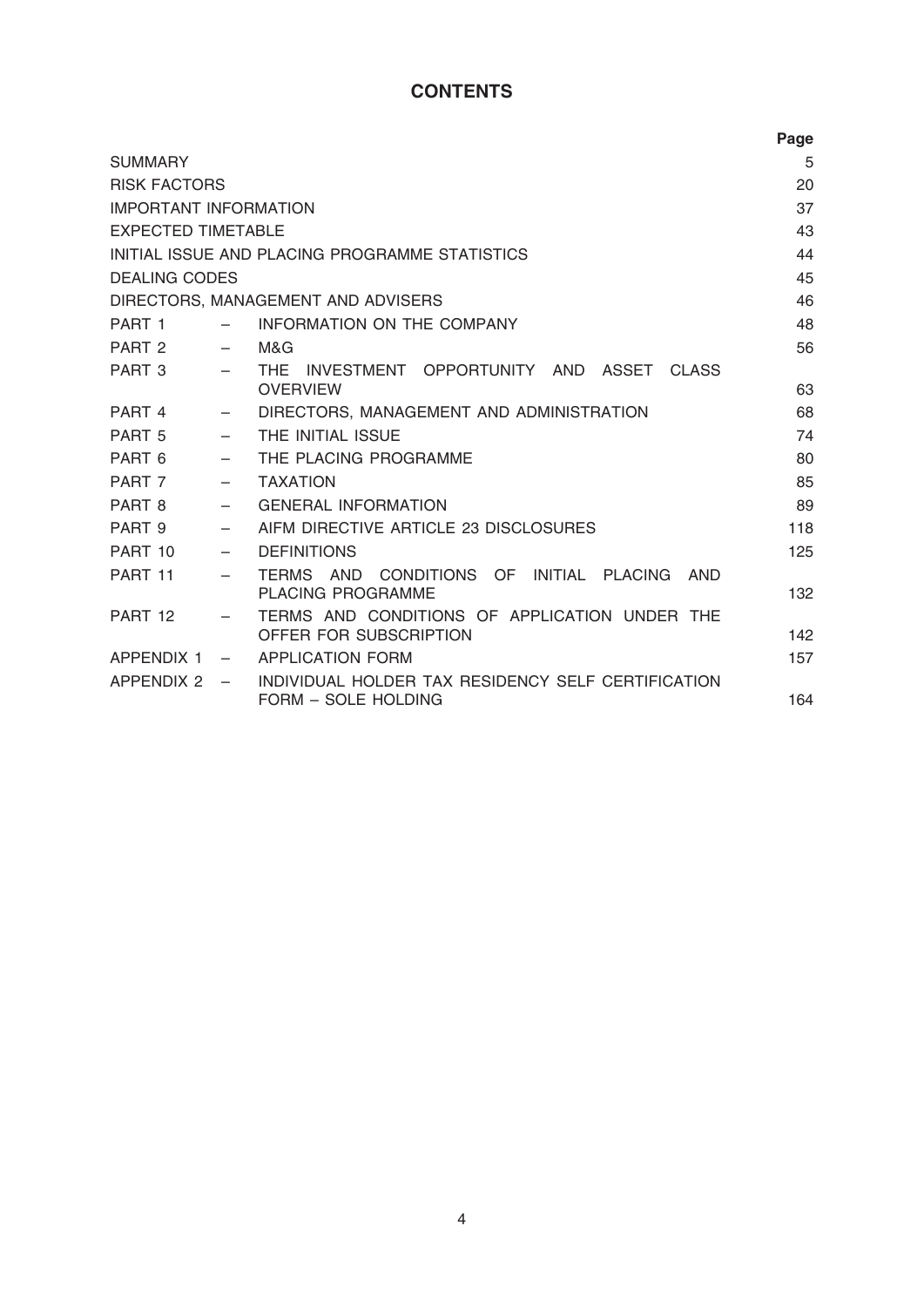# SUMMARY

Summaries are made up of disclosure requirements known as ''Elements''. These elements are numbered in Sections A-E (A.1-E.7). This summary contains all the Elements required to be included in a summary for this type of securities and issuer. Some Elements are not required to be addressed which means there may be gaps in the numbering sequence of the Elements. Even though an Element may be required to be inserted into the summary because of the type of securities and issuer, it is possible that no relevant information can be given regarding the Element. In this case a short description of the Element is included in the summary with the mention of ''Not applicable''.

| <b>Element</b> | <b>Disclosure</b><br>Requirement                                                                       | <b>Disclosure</b>                                                                                                                                                                                                                                                                                                                                                                                                                                                                                                                                                                                                                                                                                                                                                                                                                                                                                                                             |
|----------------|--------------------------------------------------------------------------------------------------------|-----------------------------------------------------------------------------------------------------------------------------------------------------------------------------------------------------------------------------------------------------------------------------------------------------------------------------------------------------------------------------------------------------------------------------------------------------------------------------------------------------------------------------------------------------------------------------------------------------------------------------------------------------------------------------------------------------------------------------------------------------------------------------------------------------------------------------------------------------------------------------------------------------------------------------------------------|
| A.1.           | Warning                                                                                                | This summary should be read as an introduction to this document.<br>Any decision to invest in Shares should be based on consideration<br>of this document as a whole by the investor. Where a claim relating<br>to the information contained in this document is brought before a<br>court, the plaintiff investor might, under the national legislation of<br>the Relevant Member State, have to bear the costs of translating<br>this document before the legal proceedings are initiated. Civil<br>liability attaches only to those persons who have tabled the<br>summary including any translation thereof, but only if the summary<br>is misleading, inaccurate or inconsistent when read together with<br>the other parts of this document or it does not provide, when read<br>together with the other parts of this document, key information in<br>order to aid investors when considering whether to invest in such<br>securities. |
| A.2.           | Subsequent resale or<br>final placement of<br>securities through<br>financial<br><i>intermediaries</i> | The Company consents to the use of this document by<br>Intermediaries in connection with the subsequent resale or final<br>placement of securities by Intermediaries.<br>The offer period within which any subsequent resale or final<br>placement of securities by Intermediaries can be made and for<br>which consent to use this document is given commences on<br>26 September 2018 and closes at 1.00 p.m. on 7 November 2018,<br>unless closed prior to that date.                                                                                                                                                                                                                                                                                                                                                                                                                                                                      |
|                |                                                                                                        | Any Intermediary that uses this document must state on its website<br>that it uses this document in accordance with the Company's<br>consent. Intermediaries are required to provide the terms and<br>conditions of the Intermediaries Offer to any prospective investor<br>who has expressed an interest in participating in the Intermediaries<br>Offer to such Intermediary.                                                                                                                                                                                                                                                                                                                                                                                                                                                                                                                                                               |
|                |                                                                                                        | Information on the terms and conditions of any subsequent<br>resale or final placement of securities by any financial<br>intermediary is to be provided at the time of the offer by the<br>financial intermediary.                                                                                                                                                                                                                                                                                                                                                                                                                                                                                                                                                                                                                                                                                                                            |

# Section A – Introduction and warnings

Section B – Issuer

| <b>Element</b> | <b>Disclosure</b><br>Requirement | <b>Disclosure</b>                                                                                                                                                                                                                                          |
|----------------|----------------------------------|------------------------------------------------------------------------------------------------------------------------------------------------------------------------------------------------------------------------------------------------------------|
| B.1.           | name                             | Legal and commercial   M&G Credit Income Investment Trust plc                                                                                                                                                                                              |
| B.2.           | Domicile and legal<br>form       | The Company was incorporated in England and Wales on 17 July<br>2018 with registered number 11469317 as a public company limited<br>by shares under the Companies Act. The principal legislation under<br>which the Company operates is the Companies Act. |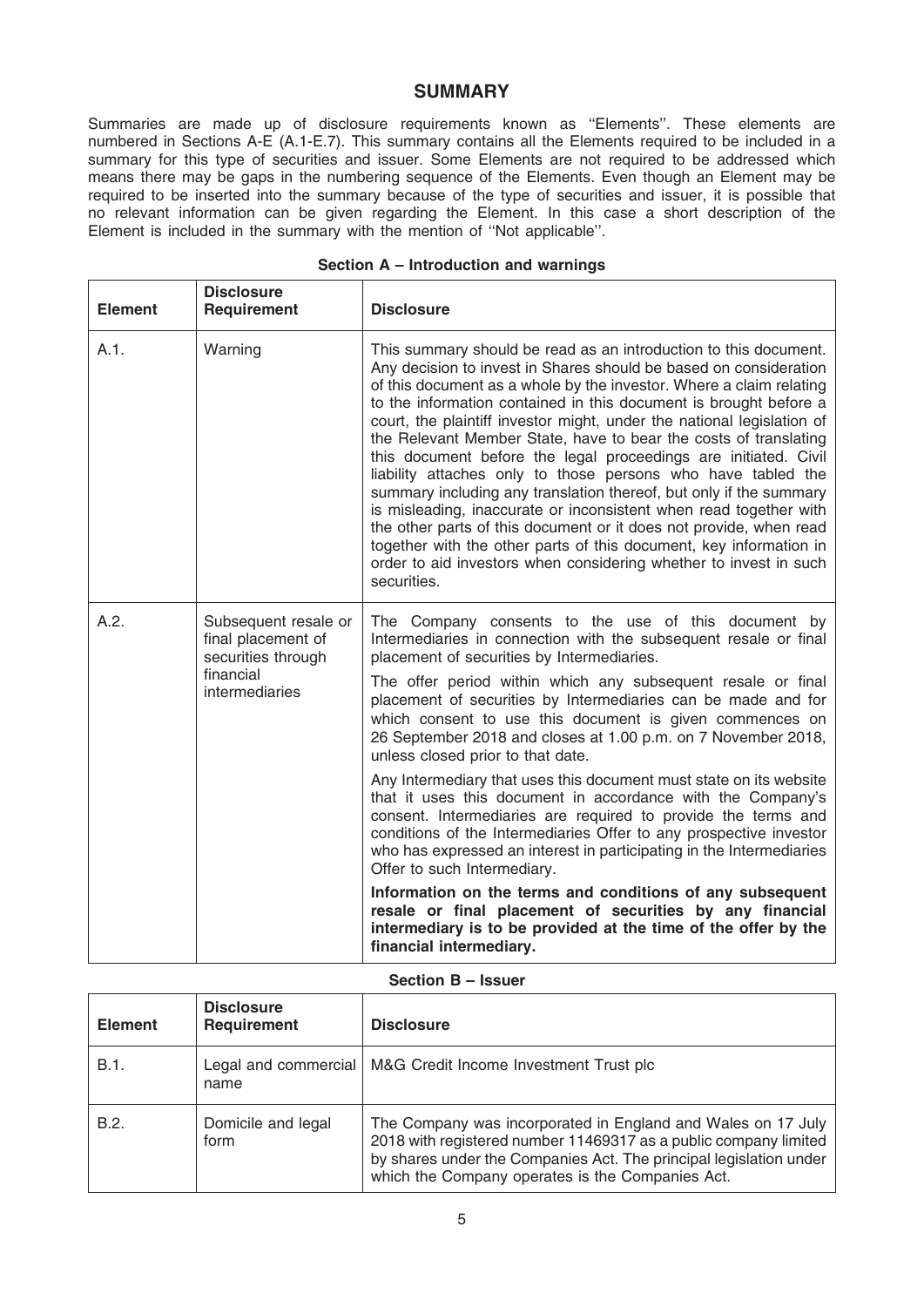| B.5.  | Group description                                                                                                          | Not applicable. The Company is not part of a group.                                                                                                                                                                                                                                                                                                                          |
|-------|----------------------------------------------------------------------------------------------------------------------------|------------------------------------------------------------------------------------------------------------------------------------------------------------------------------------------------------------------------------------------------------------------------------------------------------------------------------------------------------------------------------|
| B.6.  | Major shareholders                                                                                                         | The Directors intend to subscribe for the following Ordinary Shares<br>pursuant to the Initial Issue:                                                                                                                                                                                                                                                                        |
|       |                                                                                                                            | <b>Ordinary</b><br><b>Shares</b>                                                                                                                                                                                                                                                                                                                                             |
|       |                                                                                                                            | 25,000<br>David Simpson<br>Richard Boléat<br>10,000<br><b>Mark Hutchinson</b><br>20,000<br>15,000<br><b>Barbara Powley</b>                                                                                                                                                                                                                                                   |
|       |                                                                                                                            | The Prudential Assurance Company Limited intends to subscribe<br>for the lower of (i) 80,000,000 Ordinary Shares and (ii) 25% of the<br>Ordinary Shares to be issued pursuant to the Initial Issue. The<br>Directors believe that this proposed investment strongly aligns the<br>interests of M&G with Shareholders.                                                        |
|       |                                                                                                                            | As at 25 September 2018 (the latest practicable date prior to the<br>publication of this document) insofar as known to the Company,<br>there are no parties known to have a notifiable interest under<br>English law in the Company's capital or voting rights.                                                                                                              |
|       |                                                                                                                            | All Shareholders have the same voting rights in respect of the<br>shares of the same class in the share capital of the Company.                                                                                                                                                                                                                                              |
|       |                                                                                                                            | Pending the allotment of Ordinary Shares pursuant to the Initial<br>Issue, the Company is controlled by Mark Hutchinson. The<br>Company and the Directors are not aware of any other person<br>who, directly or indirectly, jointly or severally, exercises or could<br>exercise control over the Company.                                                                   |
| B.7.  | Key financial<br>information                                                                                               | Not applicable. No key financial information is included in this<br>document as the Company is yet to commence operations.                                                                                                                                                                                                                                                   |
| B.8.  | Key pro forma<br>financial information                                                                                     | Not applicable. No pro forma financial information is included in this<br>document.                                                                                                                                                                                                                                                                                          |
| B.9.  | Profit forecast                                                                                                            | Not applicable. No profit forecast or estimate is included in this<br>document.                                                                                                                                                                                                                                                                                              |
| B.10. | Description of the<br>nature of any<br>qualifications in the<br>audit report on the<br>historical financial<br>information | Not applicable. There are no audit reports in this document.                                                                                                                                                                                                                                                                                                                 |
| B.11. | Qualified working<br>capital                                                                                               | Not applicable. The Company is of the opinion that, on the basis<br>that the Minimum Net Proceeds are raised, the working capital<br>available to it is sufficient for its present requirements, that is, for at<br>least the next 12 months from the date of this document.                                                                                                 |
| B.34. | Investment policy                                                                                                          | <b>Investment Objective</b><br>The Company aims to generate a regular and attractive level of<br>income with low asset value volatility.<br><b>Investment Policy</b><br>The Company seeks to achieve its investment objective by<br>investing in a diversified portfolio of public and private debt and<br>debt-like instruments ("Debt Instruments"). Over the longer term, |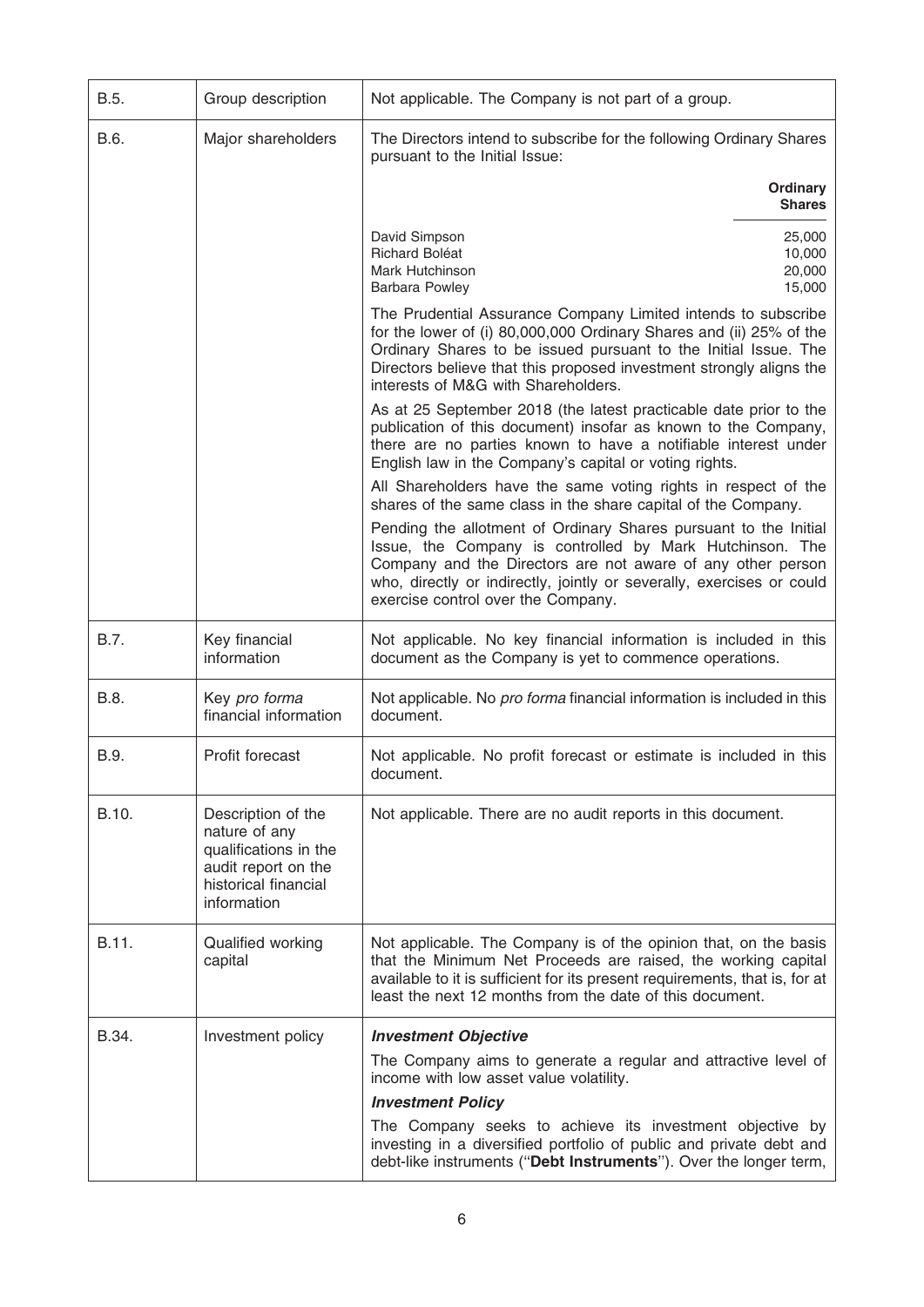|  |            | it is expected that the Company will be mainly invested in private<br>Debt Instruments, which are those instruments not quoted on a<br>stock exchange.                                                                                                                              |                                                                                    |                                                                                 |
|--|------------|-------------------------------------------------------------------------------------------------------------------------------------------------------------------------------------------------------------------------------------------------------------------------------------|------------------------------------------------------------------------------------|---------------------------------------------------------------------------------|
|  |            | The Company operates an unconstrained investment approach<br>and investments may include, but are not limited to:                                                                                                                                                                   |                                                                                    |                                                                                 |
|  |            | Asset-backed securities, backed by a pool of loans secured<br>on, amongst other things, residential and commercial<br>mortgages, credit card receivables, auto loans, student<br>loans, commercial loans and corporate loans;                                                       |                                                                                    |                                                                                 |
|  | $\bullet$  | Commercial mortgages;                                                                                                                                                                                                                                                               |                                                                                    |                                                                                 |
|  | $\bullet$  | Direct lending to small and mid-sized companies, including<br>lease finance and receivables financing;                                                                                                                                                                              |                                                                                    |                                                                                 |
|  | $\bullet$  | Distressed debt opportunities to companies going through a<br>balance sheet restructuring;                                                                                                                                                                                          |                                                                                    |                                                                                 |
|  |            | Infrastructure-related debt assets;                                                                                                                                                                                                                                                 |                                                                                    |                                                                                 |
|  | $\bullet$  | Leveraged loans to private equity owned companies;                                                                                                                                                                                                                                  |                                                                                    |                                                                                 |
|  | $\bullet$  | Public Debt Instruments issued by a corporate or sovereign<br>entity which may be liquid or illiquid;                                                                                                                                                                               |                                                                                    |                                                                                 |
|  | $\bullet$  | Private placement debt securities issued by both public and<br>private organisations; and                                                                                                                                                                                           |                                                                                    |                                                                                 |
|  |            | Structured credit, including bank regulatory capital trades.                                                                                                                                                                                                                        |                                                                                    |                                                                                 |
|  |            | The Company will invest primarily in Sterling denominated Debt<br>Instruments. Where the Company invests in assets not<br>denominated in Sterling it is generally expected that these assets<br>will be hedged back to Sterling.                                                    |                                                                                    |                                                                                 |
|  |            | Investment restrictions                                                                                                                                                                                                                                                             |                                                                                    |                                                                                 |
|  |            | There are no restrictions, either maximum or minimum, on the<br>Company's exposure to sectors, asset classes or geography. The<br>Company, however, achieves diversification and a spread of risk by<br>adhering to the limits and restrictions set out below.                      |                                                                                    |                                                                                 |
|  |            | Once fully invested, the Company's portfolio will comprise a<br>minimum of 50 investments.                                                                                                                                                                                          |                                                                                    |                                                                                 |
|  |            | The Company may invest up to 30% of Gross Assets in below<br>investment grade Debt Instruments, which are those instruments<br>rated below BBB- by S&P or Fitch or Baa3 by Moody's or, in the<br>case of unrated Debt Instruments, which have an internal M&G<br>rating below BBB-. |                                                                                    |                                                                                 |
|  |            | The following restrictions will also apply at the individual Debt<br>Instrument level which, for the avoidance of doubt, does not apply<br>to investments to which the Company is exposed through collective<br>investment vehicles:                                                |                                                                                    |                                                                                 |
|  | Rating     |                                                                                                                                                                                                                                                                                     | <b>Secured Debt</b><br><b>Instruments</b><br>(% of Gross)<br>$Assets$ <sup>1</sup> | <b>Unsecured</b><br><b>Debt</b><br><b>Instruments</b><br>(% of Gross<br>Assets) |
|  | AAA        |                                                                                                                                                                                                                                                                                     | 5%                                                                                 | $5%^{2}$                                                                        |
|  | AA/A       |                                                                                                                                                                                                                                                                                     | 4%                                                                                 | 3%                                                                              |
|  | <b>BBB</b> | Below investment grade                                                                                                                                                                                                                                                              | 3%<br>2%                                                                           | 2%<br>$1\%$                                                                     |
|  | 1          | Secured Debt Instruments are secured by a first or secondary fixed and/or                                                                                                                                                                                                           |                                                                                    |                                                                                 |
|  | 2          | floating charge.<br>This limit excludes investments in G7 Sovereign Instruments.                                                                                                                                                                                                    |                                                                                    |                                                                                 |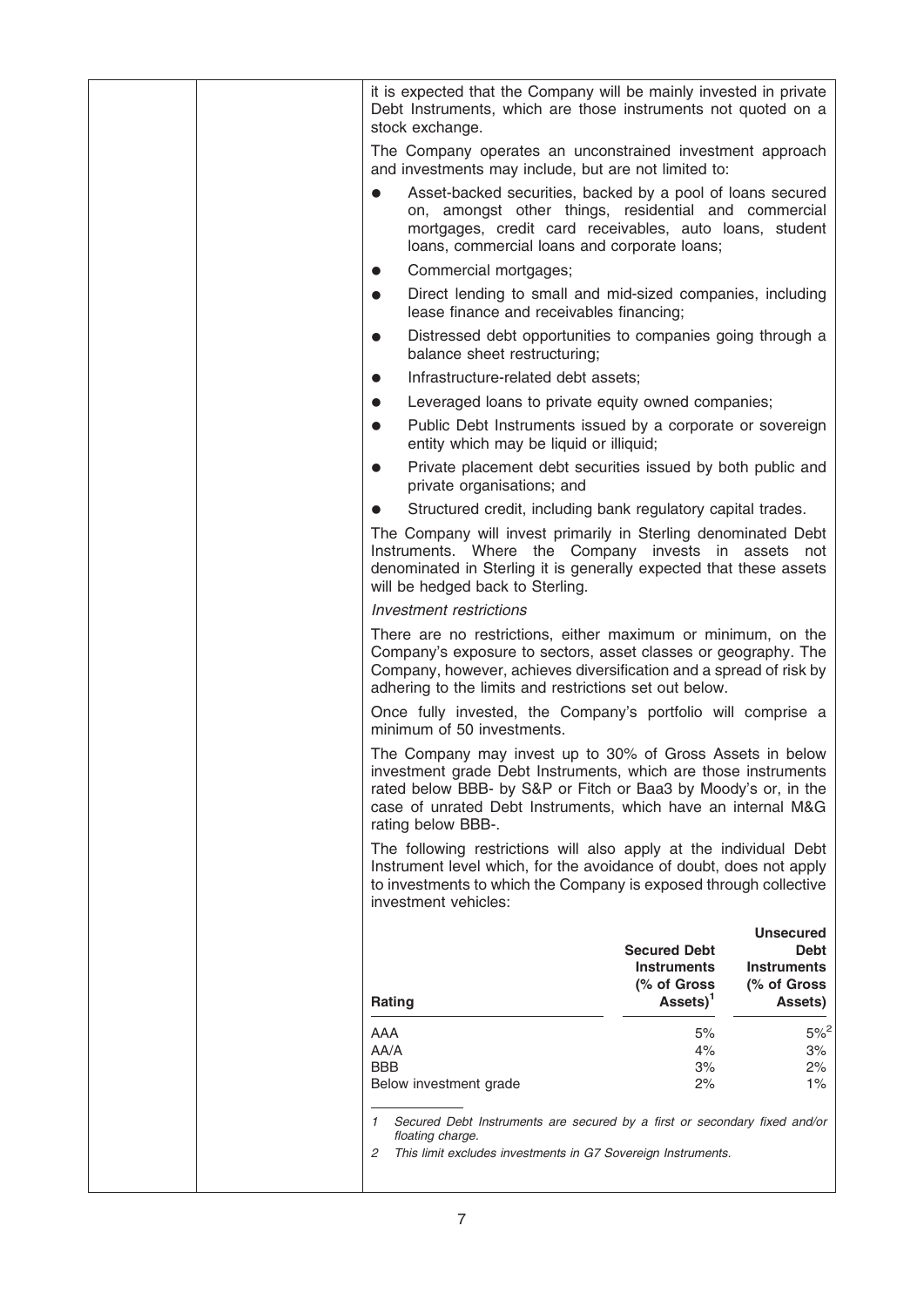|       |                         | For the purposes of the above investment restrictions, the credit<br>rating of a Debt Instrument is taken to be the rating assigned by<br>S&P, Fitch or Moody's or, in the case of unrated Debt Instruments,<br>an internal rating by M&G. In the case of split ratings by recognised<br>rating agencies, the second highest rating will be used.                                                                                                                                                                                                                                      |
|-------|-------------------------|----------------------------------------------------------------------------------------------------------------------------------------------------------------------------------------------------------------------------------------------------------------------------------------------------------------------------------------------------------------------------------------------------------------------------------------------------------------------------------------------------------------------------------------------------------------------------------------|
|       |                         | It is expected that the Company will typically invest directly, but it<br>may also invest indirectly through collective investment vehicles<br>which are expected to be managed or advised by an M&G Entity.<br>The Company may not invest more than 20% of Gross Assets in<br>any one collective investment vehicle and not more than 40% of<br>Gross Assets in collective investment vehicles in aggregate. No<br>more than 10% of Gross Assets may be invested in other<br>investment companies which are listed on the Official List.                                              |
|       |                         | Unless otherwise stated, the above investment restrictions are to<br>be applied at the time of investment.<br><b>Borrowings</b>                                                                                                                                                                                                                                                                                                                                                                                                                                                        |
|       |                         | The Company is expected to be managed primarily on an ungeared<br>basis although the Company may, from time to time, be geared<br>tactically through the use of borrowings. Borrowings would<br>principally be used for investment purposes, but may also be<br>used to manage the Company's working capital requirements or to<br>fund market purchases of Shares. Gearing represented by<br>borrowing will not exceed 30% of the Company's Net Asset<br>Value, calculated at the time of draw down, but is typically not<br>expected to exceed 20% of the Company's Net Asset Value. |
|       |                         | <b>Hedging and Derivatives</b>                                                                                                                                                                                                                                                                                                                                                                                                                                                                                                                                                         |
|       |                         | The Company will not employ derivatives for investment purposes.<br>Derivatives may however be used for efficient portfolio<br>management, including for currency hedging.                                                                                                                                                                                                                                                                                                                                                                                                             |
|       |                         | Cash management                                                                                                                                                                                                                                                                                                                                                                                                                                                                                                                                                                        |
|       |                         | The Company may hold cash on deposit and may invest in cash<br>equivalent investments, which may include short-term investments<br>in money market type funds ("Cash and Cash Equivalents").                                                                                                                                                                                                                                                                                                                                                                                           |
|       |                         | There is no restriction on the amount of Cash and Cash Equivalents<br>that the Company may hold and there may be times when it is<br>appropriate for the Company to have a significant Cash and Cash<br>Equivalents position. For the avoidance of doubt, the restrictions<br>set out above in relation to investing in collective investment<br>vehicles do not apply to money market type funds.<br>Changes to the investment policy                                                                                                                                                 |
|       |                         | Any material change to the Company's investment policy set out<br>above will require the approval of Shareholders by way of an<br>ordinary resolution at a general meeting and the approval of the UK<br>Listing Authority.                                                                                                                                                                                                                                                                                                                                                            |
| B.35. | <b>Borrowing limits</b> | The Company is expected to be managed primarily on an ungeared<br>basis although the Company may, from time to time, be geared<br>tactically through the use of borrowings. Borrowings would<br>principally be used for investment purposes, but may also be<br>used to manage the Company's working capital requirements or to<br>fund market purchases of Shares. Gearing represented by<br>borrowing will not exceed 30% of the Company's Net Asset<br>Value, calculated at the time of draw down, but is typically not<br>expected to exceed 20% of the Company's Net Asset Value. |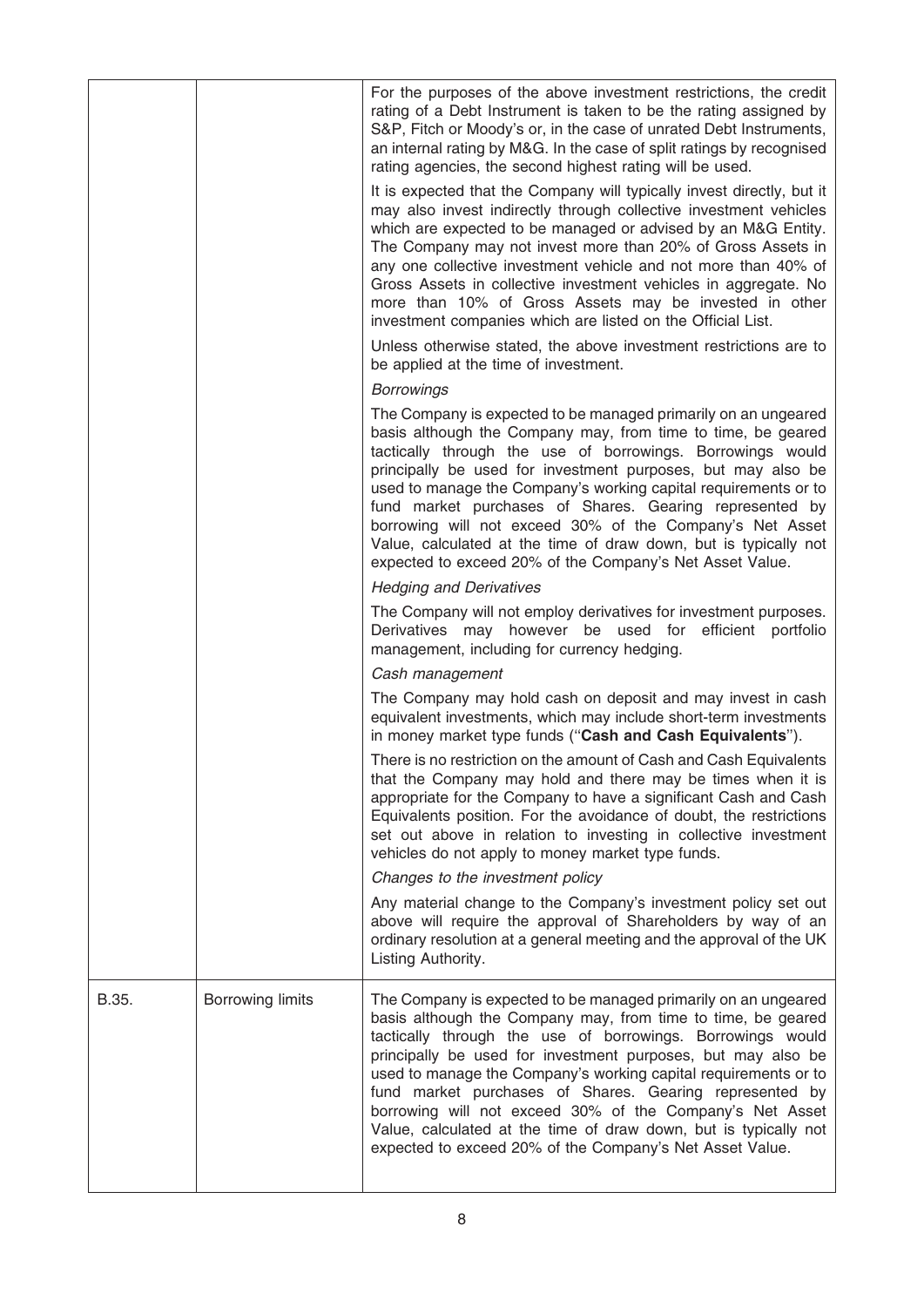| B.36. | Regulatory status                                                                                                          | As an investment trust, the Company will not be regulated as a<br>collective investment scheme by the FCA. However, from Initial<br>Admission, it will be subject to the Listing Rules, Prospectus Rules,<br>the Disclosure Guidance and Transparency Rules, Market Abuse<br>Regulation and the rules of the London Stock Exchange.                                                                                                                                                                                                                                                                                                                                                                                                                                      |
|-------|----------------------------------------------------------------------------------------------------------------------------|--------------------------------------------------------------------------------------------------------------------------------------------------------------------------------------------------------------------------------------------------------------------------------------------------------------------------------------------------------------------------------------------------------------------------------------------------------------------------------------------------------------------------------------------------------------------------------------------------------------------------------------------------------------------------------------------------------------------------------------------------------------------------|
| B.37. | Typical investor                                                                                                           | The typical investors for whom an investment in the Company is<br>appropriate are institutional investors and professionally-advised or<br>financially sophisticated non-advised private investors who<br>understand and are capable of evaluating the merits and risks of<br>such an investment and who have sufficient resources to be able to<br>bear any losses (which may equal the whole amount invested) that<br>may result from such an investment. Such investors are<br>recommended to consult an independent financial adviser who<br>specialises in advising on the acquisition of shares and other<br>securities before making an investment. Furthermore, an<br>investment in the Company should constitute part of a diversified<br>investment portfolio. |
| B.38. | Investment of more<br>than 20% of gross<br>assets in single<br>underlying asset or<br>collective investment<br>undertaking | Not applicable.                                                                                                                                                                                                                                                                                                                                                                                                                                                                                                                                                                                                                                                                                                                                                          |
| B.39. | Investment of in<br>excess of 40% of<br>gross assets<br>in another collective<br>investment<br>undertaking                 | Not applicable.                                                                                                                                                                                                                                                                                                                                                                                                                                                                                                                                                                                                                                                                                                                                                          |
| B.40. | Applicant's service                                                                                                        | <b>Investment Manager</b>                                                                                                                                                                                                                                                                                                                                                                                                                                                                                                                                                                                                                                                                                                                                                |
|       | providers                                                                                                                  | The Company has appointed the Investment Manager to act as the<br>Company's AIFM for the purposes of the AIFM Directive and<br>accordingly the Investment Manager is responsible for providing<br>discretionary portfolio management and risk management services<br>to the Company.                                                                                                                                                                                                                                                                                                                                                                                                                                                                                     |
|       |                                                                                                                            | The Investment Manager is entitled to receive from the Company<br>an investment management fee which is calculated and paid<br>quarterly in arrears at an annual rate of (i) 0.5% per annum of the<br>prevailing published Net Asset Value until the end of the<br>Company's first accounting period, 31 December 2019; and (ii)<br>0.7% per annum of the prevailing published Net Asset Value<br>thereafter.                                                                                                                                                                                                                                                                                                                                                            |
|       |                                                                                                                            | Where the Company invests in a collective investment vehicle that<br>is managed or advised by an M&G Entity, the Investment Manager<br>will reduce its investment management fee by the amount of any<br>equivalent management fee that is charged to such collective<br>investment vehicle or such entity will rebate its management fee<br>such that the Investment Manager ensures the Company is not<br>charged twice. The above arrangement will not apply to any other<br>fees or expenses charged to the Company or any such entity in<br>which it invests.                                                                                                                                                                                                       |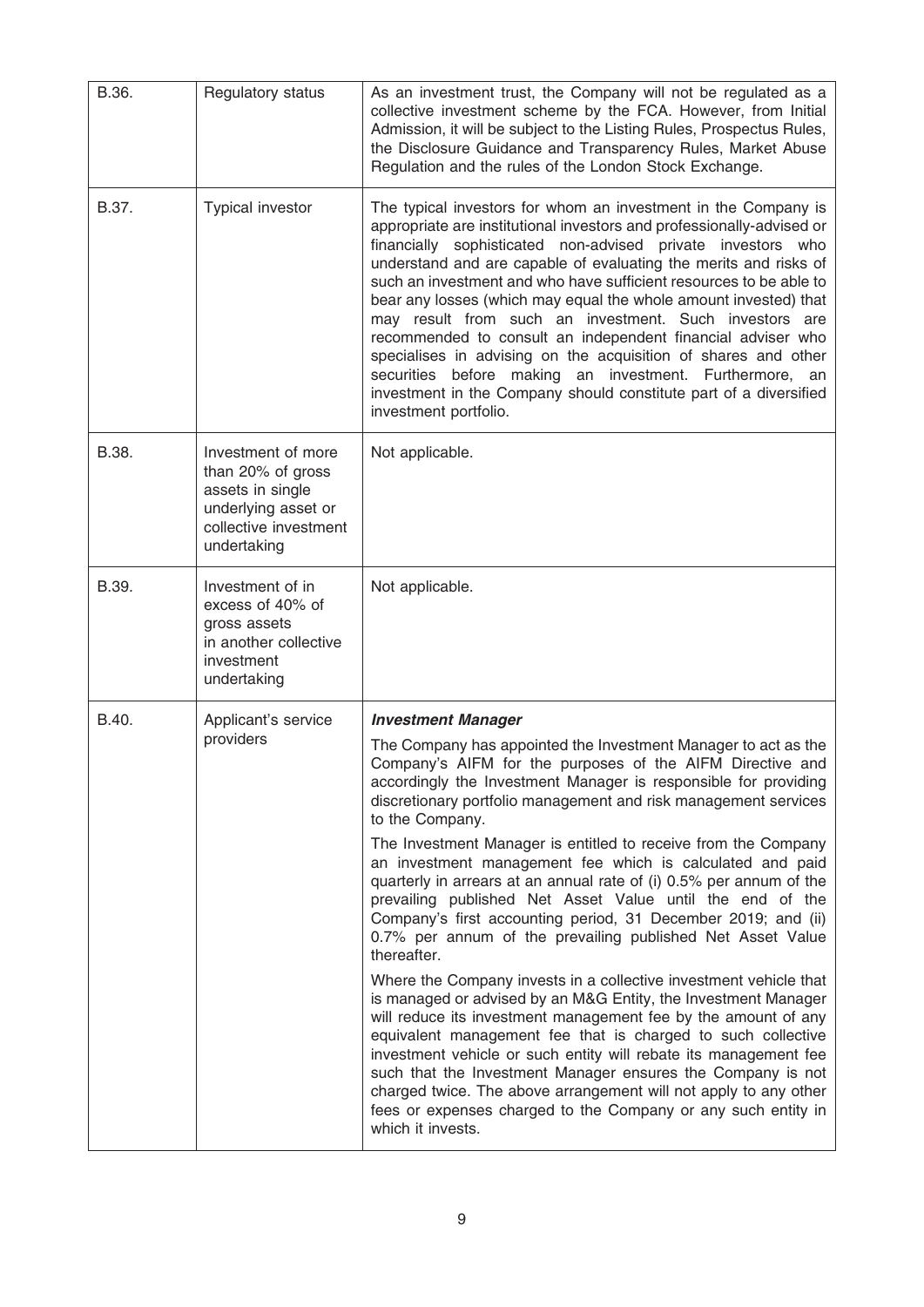| The Investment Manager is also entitled to be paid half of any<br>arrangement fee charged by the Company to the issuer of a Debt<br>Instrument in which the Company invests. The balance of any<br>arrangement fee is retained by the Company.                                                                                                                                                                                                                                                                                                                                                                                                                                                                                                                                                                                                                                                                                                                                                                                                                                                                                                                                                                |
|---------------------------------------------------------------------------------------------------------------------------------------------------------------------------------------------------------------------------------------------------------------------------------------------------------------------------------------------------------------------------------------------------------------------------------------------------------------------------------------------------------------------------------------------------------------------------------------------------------------------------------------------------------------------------------------------------------------------------------------------------------------------------------------------------------------------------------------------------------------------------------------------------------------------------------------------------------------------------------------------------------------------------------------------------------------------------------------------------------------------------------------------------------------------------------------------------------------|
| The Investment Management Agreement is for an initial term of five<br>years from the date of Initial Admission and thereafter subject to<br>termination on not less than six months' written notice by either<br>party. The Investment Management Agreement can be terminated<br>at any time in the event of the insolvency of the Company or the<br>Investment Manager or in the event that the Investment Manager<br>ceases to be authorised and regulated by the FCA (if required to be<br>so authorised and regulated to continue to carry out its duties under<br>the Investment Management Agreement).                                                                                                                                                                                                                                                                                                                                                                                                                                                                                                                                                                                                  |
| <b>Administrator</b>                                                                                                                                                                                                                                                                                                                                                                                                                                                                                                                                                                                                                                                                                                                                                                                                                                                                                                                                                                                                                                                                                                                                                                                          |
| State Street Bank & Trust Company has been appointed to act as<br>the administrator of the Company. The Administrator is responsible<br>for general fund administration services including calculation of the<br>Net Asset Value, bookkeeping and accounts preparation.                                                                                                                                                                                                                                                                                                                                                                                                                                                                                                                                                                                                                                                                                                                                                                                                                                                                                                                                       |
| <b>Depositary</b>                                                                                                                                                                                                                                                                                                                                                                                                                                                                                                                                                                                                                                                                                                                                                                                                                                                                                                                                                                                                                                                                                                                                                                                             |
| State Street Trustees Limited has been appointed as depositary to<br>provide depositary services to the Company, which will include<br>safekeeping of the assets of the Company. The Depositary is<br>permitted to delegate (and authorise its delegates to sub-delegate)<br>the safekeeping of the assets of the Company.                                                                                                                                                                                                                                                                                                                                                                                                                                                                                                                                                                                                                                                                                                                                                                                                                                                                                    |
| The Administrator and Depositary are entitled to a combined fee<br>(the "State Street Fee"). The State Street Fee shall be up to 0.08%<br>of the Net Asset Value per annum. The fee is subject to a minimum<br>rate, whereby if the Net Asset Value is less than £250 million the<br>fee will be calculated as if the Net Asset Value were £250 million.<br>The State Street Fee is calculated monthly and payable monthly in<br>arrears. In addition, the Administrator and the Depositary are<br>entitled to certain transaction charges, each of which will be at<br>normal commercial rates and certain other fees for ad hoc services<br>rendered from time to time. The Administrator and the Depositary<br>are entitled to reimbursement of out-of-pocket expenses incurred<br>by them (and by subcustodians and depositories) on behalf of the<br>Company in connection with the performance of the services. The<br>Company shall also reimburse the Administrator and Depositary for<br>the reasonable fees and customary agents' charges paid to any<br>sub-custodian (which shall be charged at normal commercial<br>rates). All amounts are exclusive of any VAT that may be charged<br>thereon. |
| <b>Custodian</b>                                                                                                                                                                                                                                                                                                                                                                                                                                                                                                                                                                                                                                                                                                                                                                                                                                                                                                                                                                                                                                                                                                                                                                                              |
| The Depositary has delegated safekeeping duties as set out in the<br>AIFM Directive and the FCA Handbook to State Street Bank &<br>Trust Company, whom it has appointed as global sub-custodian.                                                                                                                                                                                                                                                                                                                                                                                                                                                                                                                                                                                                                                                                                                                                                                                                                                                                                                                                                                                                              |
| <b>Company Secretary</b>                                                                                                                                                                                                                                                                                                                                                                                                                                                                                                                                                                                                                                                                                                                                                                                                                                                                                                                                                                                                                                                                                                                                                                                      |
| Link Company Matters Limited has been appointed as the company<br>secretary of the Company to provide the company secretarial<br>functions required by the Companies Act.                                                                                                                                                                                                                                                                                                                                                                                                                                                                                                                                                                                                                                                                                                                                                                                                                                                                                                                                                                                                                                     |
| Under the terms of the Company Secretarial Services Agreement,<br>the aggregate fees payable to Link Asset Services are £60,000 per<br>annum. In addition a fee of £30,000 is payable to Link Asset<br>Services for services undertaken as part of the Initial Admission<br>process.                                                                                                                                                                                                                                                                                                                                                                                                                                                                                                                                                                                                                                                                                                                                                                                                                                                                                                                          |
|                                                                                                                                                                                                                                                                                                                                                                                                                                                                                                                                                                                                                                                                                                                                                                                                                                                                                                                                                                                                                                                                                                                                                                                                               |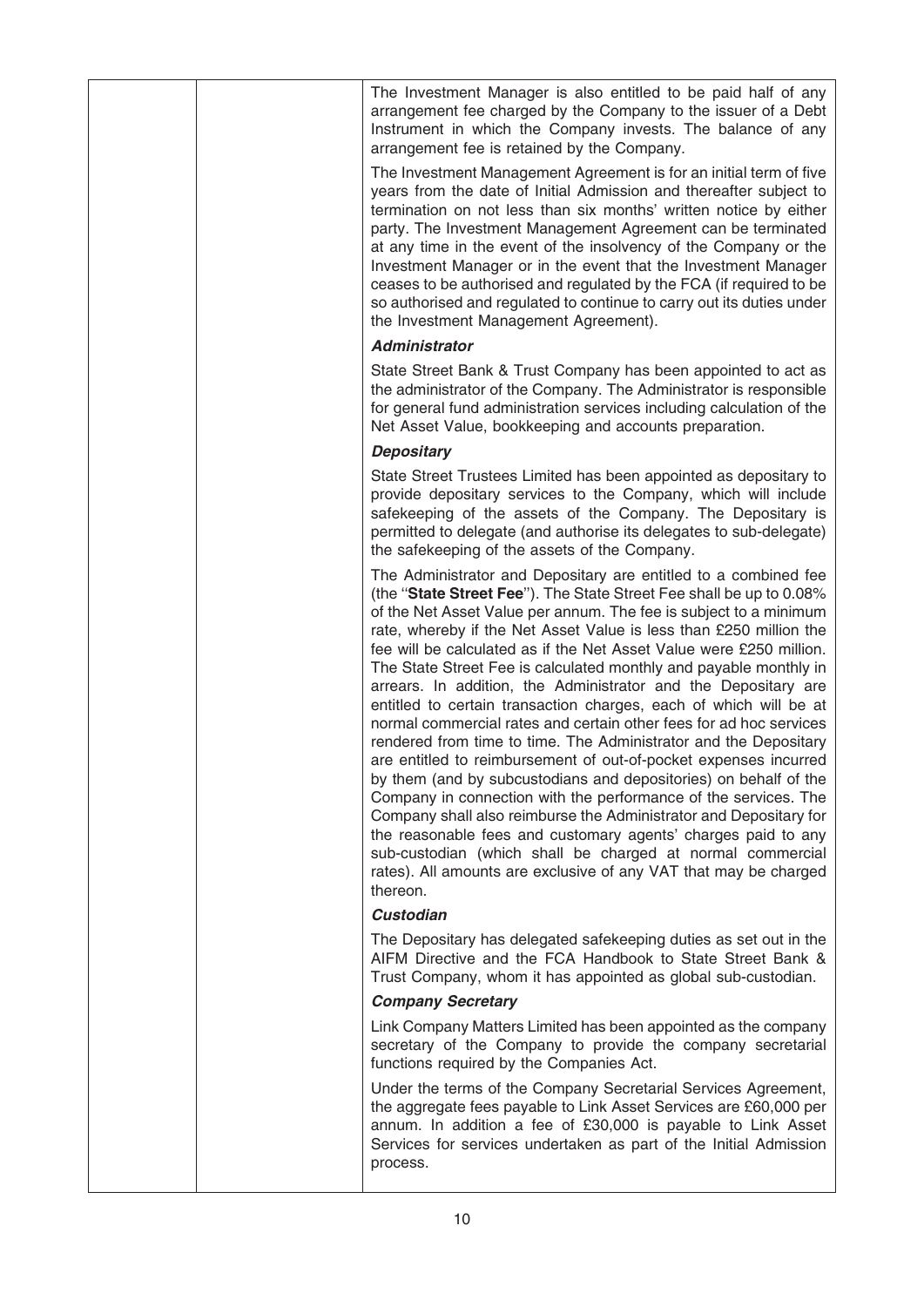|       |                                                                                | Registrar                                                                                                                                                                                                                                                                                                                                                                                                                                                                                                                                                                                                                                           |
|-------|--------------------------------------------------------------------------------|-----------------------------------------------------------------------------------------------------------------------------------------------------------------------------------------------------------------------------------------------------------------------------------------------------------------------------------------------------------------------------------------------------------------------------------------------------------------------------------------------------------------------------------------------------------------------------------------------------------------------------------------------------|
|       |                                                                                | Link Asset Services has been appointed as the Company's<br>registrar. The Registrar is entitled to a fee calculated on the basis<br>of the number of Shareholders and the number of transfers<br>processed (exclusive of any VAT).                                                                                                                                                                                                                                                                                                                                                                                                                  |
|       |                                                                                | <b>Receiving Agent</b>                                                                                                                                                                                                                                                                                                                                                                                                                                                                                                                                                                                                                              |
|       |                                                                                | The Company has appointed Link Asset Services to provide<br>receiving agent services in connection with the Initial Issue. The<br>Receiving Agent shall be entitled to receive a fee from the<br>Company of not less than £15,000 (exclusive of any VAT) in<br>connection with these services.                                                                                                                                                                                                                                                                                                                                                      |
|       |                                                                                | <b>Auditor</b>                                                                                                                                                                                                                                                                                                                                                                                                                                                                                                                                                                                                                                      |
|       |                                                                                | Deloitte LLP has been appointed auditor of the Company. The<br>Auditor will be entitled to an annual fee from the Company, which<br>will be agreed with the Board each year in advance of the Auditor<br>commencing audit work.                                                                                                                                                                                                                                                                                                                                                                                                                     |
| B.41. | Regulatory status of<br>the investment<br>manager, depositary<br>and custodian | The Investment Manager is authorised and regulated by the FCA<br>(FCA registration number 122011) as a full-scope alternative<br>investment fund manager for the purposes of the AIFM Rules.<br>The Depositary is authorised and regulated by the FCA.<br>The Custodian is authorised and regulated by the FCA and<br>authorised and regulated by the Federal Reserve Board.                                                                                                                                                                                                                                                                        |
| B.42. | Calculation of Net<br><b>Asset Value</b>                                       | The unaudited Net Asset Value will be calculated in Sterling by the<br>Administrator on a monthly basis, as described below and on the<br>basis of information provided by the Investment Manager. The Net<br>Asset Value per Ordinary Share (and Net Asset Value per C Share,<br>where applicable), calculated by dividing the relevant Net Asset<br>Value by the number of Shares in issue of the relevant class<br>(excluding Shares held in treasury), will be published both on a<br>cum-income and ex-income basis, via a Regulatory Information<br>Service and made available on the Company's website as soon as<br>practicable thereafter. |
|       |                                                                                | The Net Asset Value for each class of Shares is the value of all<br>assets of the Company attributable to that class of Shares less its<br>share of liabilities to creditors, each determined in accordance with<br>UK GAAP.                                                                                                                                                                                                                                                                                                                                                                                                                        |
|       |                                                                                | Any suspension in the calculation of the Net Asset Value will be<br>notified via a Regulatory Information Service as soon as practicable<br>after any such suspension occurs.                                                                                                                                                                                                                                                                                                                                                                                                                                                                       |
| B.43. | Cross liability                                                                | Not applicable. The Company is not an umbrella collective<br>investment undertaking and as such there is no cross liability<br>between classes or investment in another collective investment<br>undertaking.                                                                                                                                                                                                                                                                                                                                                                                                                                       |
| B.44. | No financial<br>statements have been<br>made up                                | The Company has not commenced operations and no financial<br>statements have been made up as at the date of this document.                                                                                                                                                                                                                                                                                                                                                                                                                                                                                                                          |
| B.45. | Portfolio                                                                      | Not applicable. The Company is newly incorporated and does not<br>currently hold any assets as at the date of this document.                                                                                                                                                                                                                                                                                                                                                                                                                                                                                                                        |
| B.46. | <b>Net Asset Value</b>                                                         | Not applicable. The Company has not commenced operations.                                                                                                                                                                                                                                                                                                                                                                                                                                                                                                                                                                                           |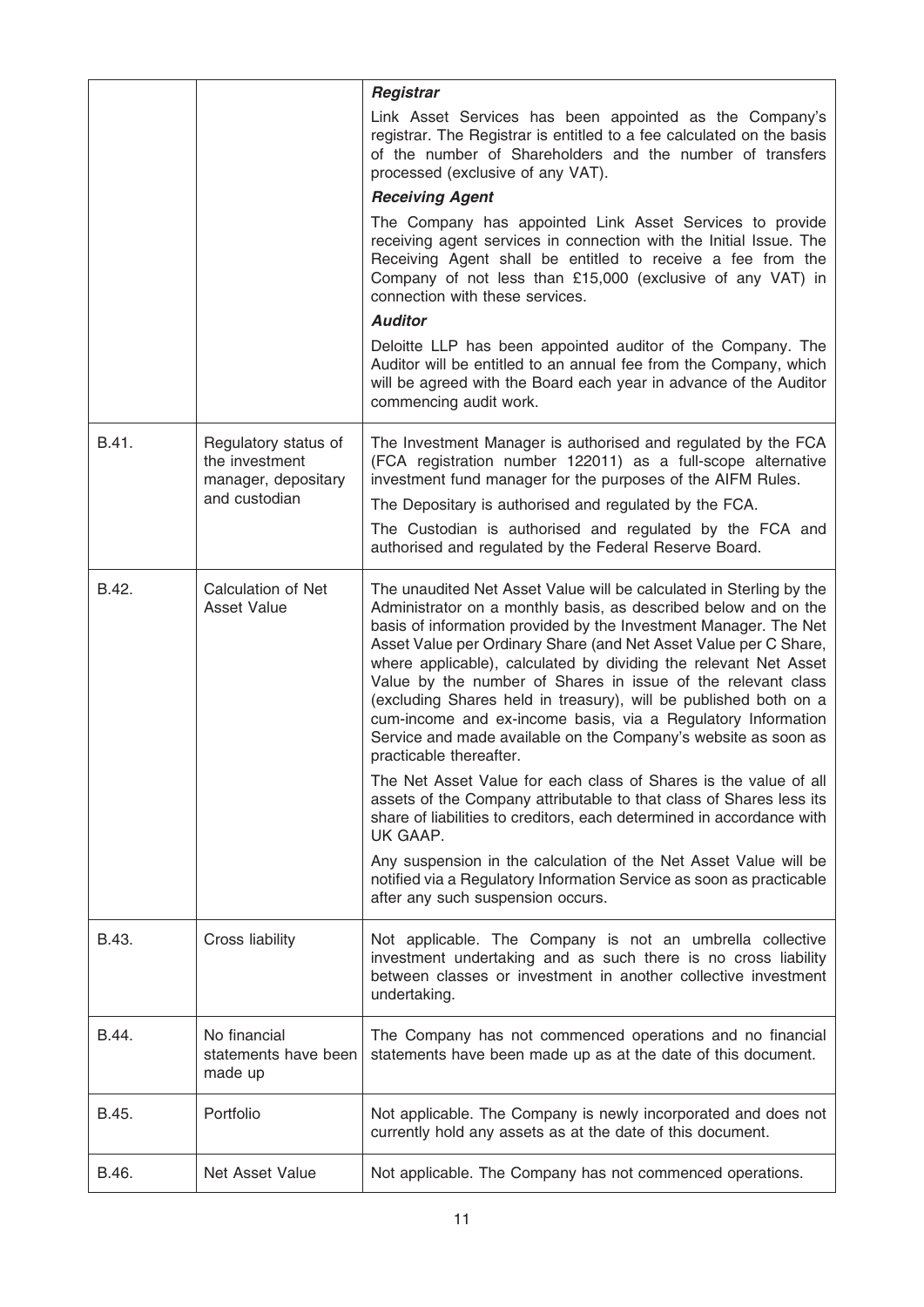# Section C – Securities

| <b>Element</b> | <b>Disclosure</b><br><b>Requirement</b>                     | <b>Disclosure</b>                                                                                                                                                                                                                                                                                                                                                                                                                                                                                                                                                                                               |
|----------------|-------------------------------------------------------------|-----------------------------------------------------------------------------------------------------------------------------------------------------------------------------------------------------------------------------------------------------------------------------------------------------------------------------------------------------------------------------------------------------------------------------------------------------------------------------------------------------------------------------------------------------------------------------------------------------------------|
| C.1.           | Type and class of<br>securities                             | The Company is targeting an issue in excess of 250 million<br>Ordinary Shares with a nominal value of £0.01 each at an Issue<br>Price of 100 pence per Ordinary Share pursuant to the Initial Issue.<br>The Company also intends to issue Ordinary Shares with a nominal<br>value of £0.01 each and/or C Shares with a nominal value of £0.10<br>each pursuant to the Placing Programme.<br>The ISIN of the Ordinary Shares is GB00BFYYL325 and the<br>SEDOL of the Ordinary Shares is BFYYL32. The ticker for the<br>Ordinary Shares is MGCI.<br>The ISIN of the C Shares is GB00BFYYT831 and the SEDOL of the |
|                |                                                             | C Shares is BFYYT83.                                                                                                                                                                                                                                                                                                                                                                                                                                                                                                                                                                                            |
| C.2.           | Currency                                                    | The Ordinary Shares and C Shares (if applicable) will be<br>denominated in Sterling.                                                                                                                                                                                                                                                                                                                                                                                                                                                                                                                            |
| C.3.           | Details of share<br>capital                                 | The Company is targeting an issue in excess of 250 million<br>Ordinary Shares pursuant to the Initial Issue. The maximum<br>number of Ordinary Shares available under the Initial Issue is<br>400 million. The minimum size of the Initial Issue is 100 million<br>Ordinary Shares.                                                                                                                                                                                                                                                                                                                             |
|                |                                                             | The actual number of Ordinary Shares to be issued pursuant to the<br>Initial Issue, and therefore the Initial Gross Proceeds, are not<br>known as at the date of this document but will be notified by the<br>Company via a Regulatory Information Service announcement prior<br>to Initial Admission. If the Minimum Gross Proceeds (or such lesser<br>amount as the Company and Winterflood Securities may agree) are<br>not raised, the Initial Issue will not proceed.                                                                                                                                      |
|                |                                                             | Set out below is the issued share capital of the Company as at the<br>date of this document:                                                                                                                                                                                                                                                                                                                                                                                                                                                                                                                    |
|                |                                                             | <b>Aggregate</b><br>nominal value<br><b>Number</b>                                                                                                                                                                                                                                                                                                                                                                                                                                                                                                                                                              |
|                |                                                             | Management Shares of £1.00 each<br>£50,000<br>50,000<br><b>Ordinary Shares</b><br>£0.01                                                                                                                                                                                                                                                                                                                                                                                                                                                                                                                         |
|                |                                                             | The Ordinary Share in issue is fully paid up. To enable the<br>Company to obtain a certificate of entitlement to conduct business<br>and to borrow under section 761 of the Companies Act, on<br>18 September 2018, 50,000 Management Shares were allotted to<br>Mark Hutchinson. The Management Shares are paid up as to one<br>quarter of their nominal value and will be redeemed immediately<br>following Initial Admission out of the proceeds of the Initial Issue.<br>The Directors have authority to issue, in aggregate, up to 400 million<br>Shares pursuant to the Placing Programme.                |
| C.4.           | Description of the<br>rights attaching to the<br>securities | The holders of the Ordinary Shares and C Shares shall only be<br>entitled to receive, and to participate in, any dividends declared in<br>relation to the relevant class of Shares that they hold.                                                                                                                                                                                                                                                                                                                                                                                                              |
|                |                                                             | On a winding-up or a return of capital by the Company, if there are<br>C Shares in issue, the net assets of the Company attributable to the<br>C Shares shall be divided pro rata among the holders of the<br>C Shares. For so long as C Shares are in issue, and without                                                                                                                                                                                                                                                                                                                                       |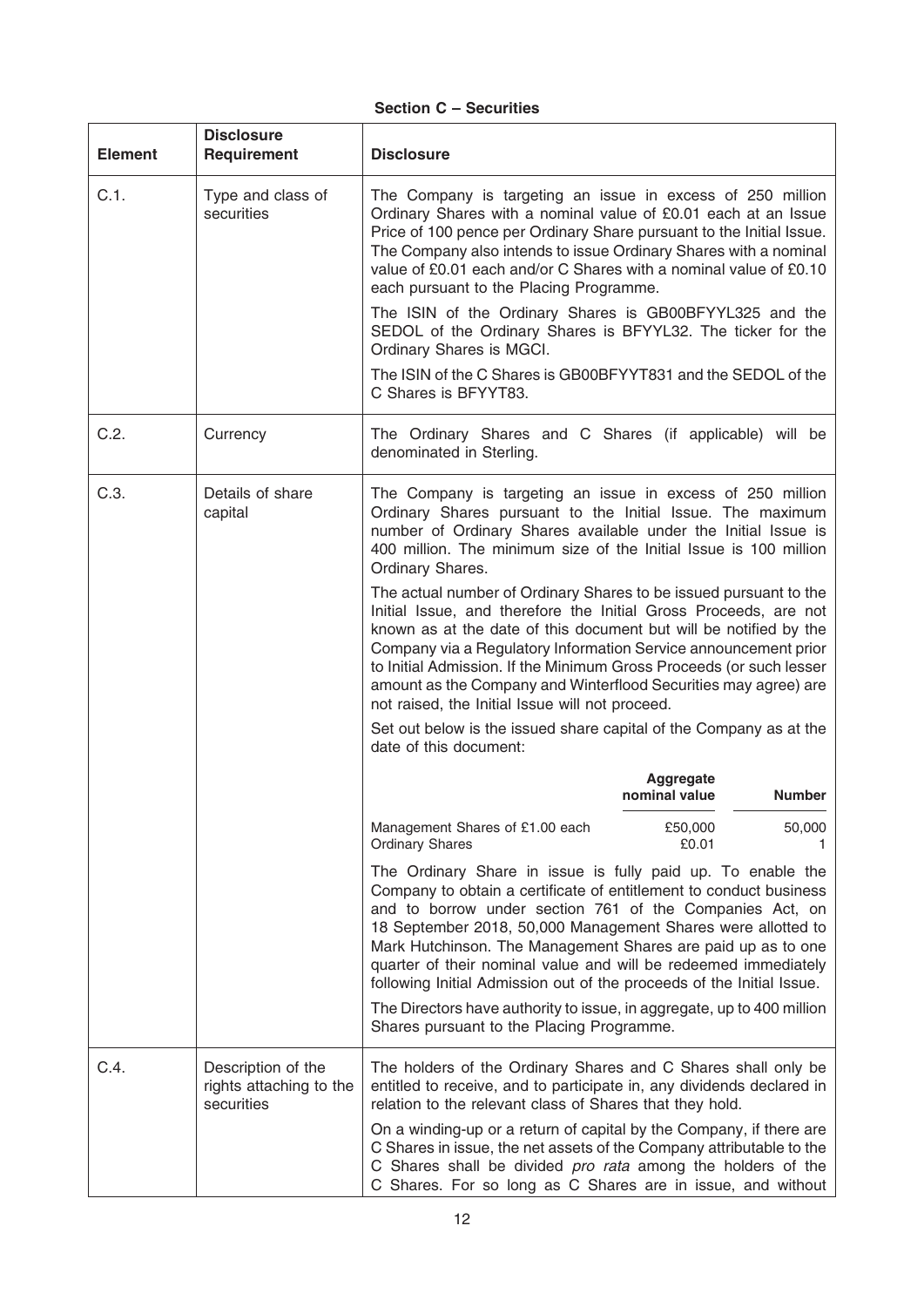|      |                                                                  | prejudice to the Company's obligations under the Companies Act,<br>the assets attributable to the C Shares shall, at all times, be<br>separately identified and shall have allocated to them such<br>proportion of the expenses or liabilities of the Company as the<br>Directors fairly consider to be attributable to any C Shares in issue.<br>The holders of Ordinary Shares shall be entitled to all of the<br>Company's remaining net assets after taking into account any net<br>assets attributable to the C Shares (if any) in issue.<br>The Ordinary Shares and the C Shares (if any) shall carry the right<br>to receive notice of, attend and vote at general meetings of the<br>Company.<br>The consent of either the holders of Ordinary Shares or the holders<br>of C Shares will be required for the variation of any rights attached<br>to the relevant class of Shares. |
|------|------------------------------------------------------------------|-------------------------------------------------------------------------------------------------------------------------------------------------------------------------------------------------------------------------------------------------------------------------------------------------------------------------------------------------------------------------------------------------------------------------------------------------------------------------------------------------------------------------------------------------------------------------------------------------------------------------------------------------------------------------------------------------------------------------------------------------------------------------------------------------------------------------------------------------------------------------------------------|
| C.5. | Restrictions on the<br>free transferability of<br>the securities | There are no restrictions on the free transferability of the Shares,<br>subject to compliance with applicable securities laws.                                                                                                                                                                                                                                                                                                                                                                                                                                                                                                                                                                                                                                                                                                                                                            |
| C.6. | Admission                                                        | Applications will be made to the UK Listing Authority and to the<br>London Stock Exchange for all of the Ordinary Shares issued and<br>to be issued pursuant to the Initial Issue to be admitted to the<br>premium segment of the Official List and to trading on the premium<br>segment of the London Stock Exchange's main market.                                                                                                                                                                                                                                                                                                                                                                                                                                                                                                                                                      |
|      |                                                                  | Applications will be made to the UK Listing Authority and to the<br>London Stock Exchange for all of the Shares issued pursuant to the<br>Placing Programme to be admitted to the premium segment of the<br>Official List and to trading on the premium segment of the London<br>Stock Exchange's main market.                                                                                                                                                                                                                                                                                                                                                                                                                                                                                                                                                                            |
|      |                                                                  | It is expected that Initial Admission will become effective, and that<br>dealings in the Ordinary Shares will commence at 8.00 a.m. on<br>14 November 2018.                                                                                                                                                                                                                                                                                                                                                                                                                                                                                                                                                                                                                                                                                                                               |
|      |                                                                  | It is expected that any further Admissions under Subsequent<br>Placings will become effective and dealings will commence<br>between 15 November 2018 and 25 September 2019.                                                                                                                                                                                                                                                                                                                                                                                                                                                                                                                                                                                                                                                                                                               |
|      |                                                                  | All Shares to be issued pursuant to a Subsequent Placing under the<br>Placing Programme will be allotted conditionally upon the relevant<br>Admission occurring.                                                                                                                                                                                                                                                                                                                                                                                                                                                                                                                                                                                                                                                                                                                          |
| C.7. | Dividend policy                                                  | The Company intends to pay two dividends in respect of the first<br>financial period following Initial Admission. The first interim dividend<br>is expected to be declared in July 2019 and paid in August 2019<br>and the second interim dividend is expected to be declared in<br>January 2020 and paid in February 2020. Thereafter the Company<br>intends to pay dividends on a quarterly basis with dividends<br>typically declared in January, April, July and October and paid in<br>February, May, August and November in each financial year.                                                                                                                                                                                                                                                                                                                                    |
|      |                                                                  | The Company will target an annualised dividend yield of LIBOR<br>plus 2.5% (on the Issue Price) in respect of the Company's first<br>financial period to 31 December 2019. The Company will target an<br>annualised dividend yield of LIBOR plus 4% (on the opening Net<br>Asset Value per Ordinary Share) in respect of each financial year<br>thereafter. Where LIBOR materially changes or ceases to be<br>provided, the Company shall determine a suitable replacement<br>benchmark and shall notify investors accordingly. The Directors<br>intend to apply the "streaming" regime to distributions of portfolio                                                                                                                                                                                                                                                                     |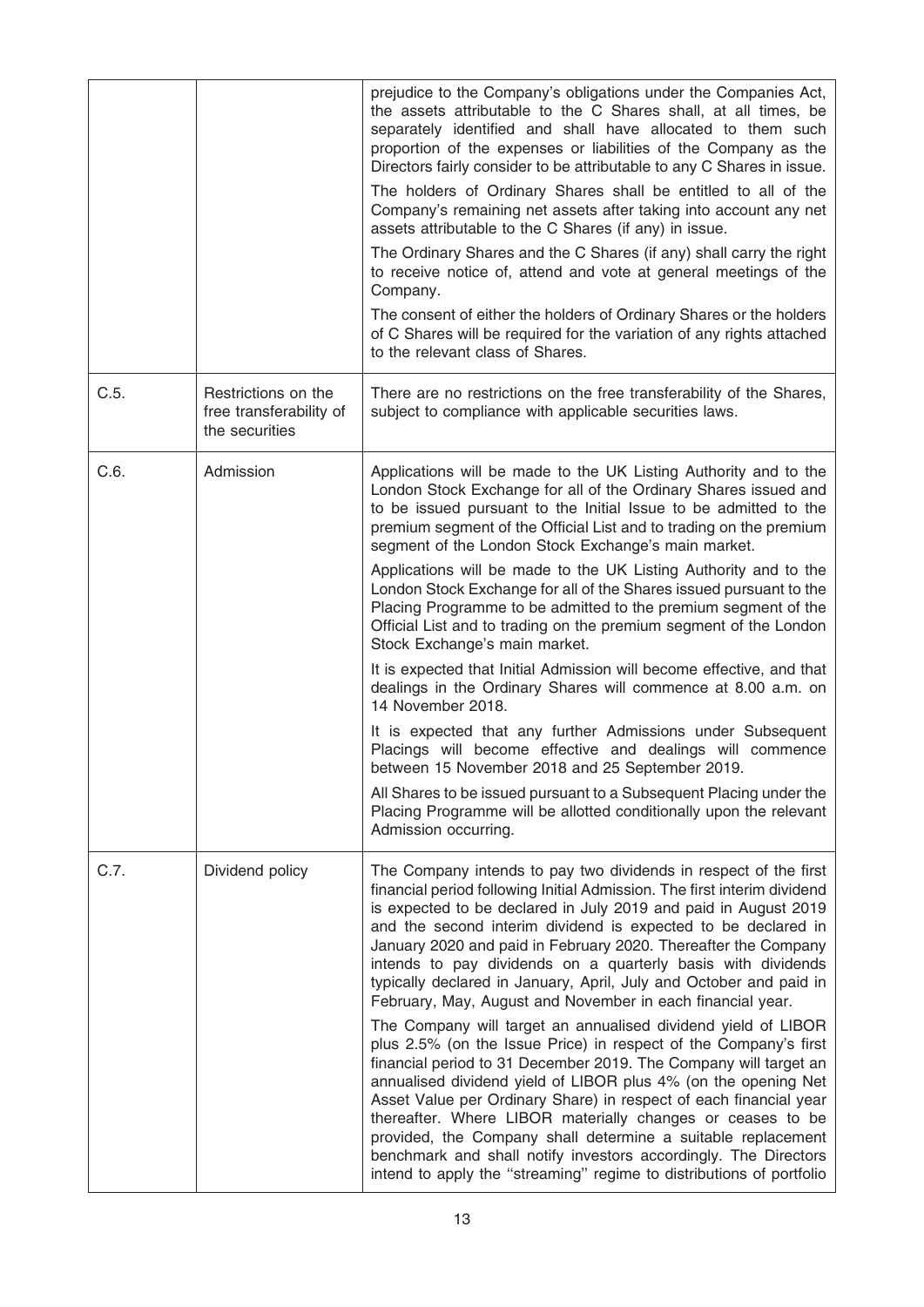|      |                                        | interest returns paid by the Company, such that these distributions<br>are expected to be designated as payments of interest. If<br>appropriate, in addition to, or instead of, interest distributions, the<br>Company may also pay ordinary corporate dividends.<br>Investors should note that the target dividend is a target only and<br>not a profit forecast and there can be no assurance that such target<br>will be met.                                                                                                                                                                                                   |
|------|----------------------------------------|------------------------------------------------------------------------------------------------------------------------------------------------------------------------------------------------------------------------------------------------------------------------------------------------------------------------------------------------------------------------------------------------------------------------------------------------------------------------------------------------------------------------------------------------------------------------------------------------------------------------------------|
|      |                                        | In accordance with regulation 19 of the Investment Trust (Approved<br>Company) (Tax) Regulations 2011, the Company will not (except to<br>the extent permitted by those regulations) retain more than 15% of<br>its income (as calculated for UK tax purposes) in respect of an<br>accounting period.                                                                                                                                                                                                                                                                                                                              |
|      |                                        | In order to increase the distributable reserves available to facilitate<br>the payment of future dividends, the Company has resolved that,<br>conditional upon Initial Admission and the approval of the Court, the<br>amount standing to the credit of the share premium account of the<br>Company immediately following completion of the Initial Issue be<br>cancelled and transferred to a special distributable reserve. The<br>Company may, at the discretion of the Board, pay all or part of any<br>future dividends out of this special distributable reserve, taking into<br>account the Company's investment objective. |
|      |                                        | Although there is no current expectation that they will exercise such<br>power, the Directors will have the power to pay dividends in relation<br>to the C Shares (if issued) in the event that the assets that are<br>attributable to the C Shares generate material income while the<br>C Shares are in issue.                                                                                                                                                                                                                                                                                                                   |
| C.22 | Information about the<br><b>Shares</b> | In the event that any C Shares are issued under the Placing<br>Programme, the investments which are attributable to the C Shares<br>following Conversion will be merged with the Company's existing<br>portfolio. The new Ordinary Shares arising on Conversion of the<br>C Shares will, subject to the Articles, rank pari passu with the<br>Ordinary Shares then in issue.                                                                                                                                                                                                                                                       |
|      |                                        | The Ordinary Shares carry the right to receive all dividends<br>declared by the Company or the Directors, subject to the rights of<br>any C Shares in issue.                                                                                                                                                                                                                                                                                                                                                                                                                                                                       |
|      |                                        | On a winding-up, provided the Company has satisfied all of its<br>liabilities and subject to the rights conferred by any C Shares in<br>issue at that time to participate in the winding-up, the holders of<br>Ordinary Shares will be entitled to all of the surplus assets of the<br>Company.                                                                                                                                                                                                                                                                                                                                    |
|      |                                        | Holders of Ordinary Shares and C Shares (if any) will be entitled to<br>attend and vote at all general meetings of the Company and, on a<br>poll, to one vote for each Ordinary Share or C Share held.                                                                                                                                                                                                                                                                                                                                                                                                                             |
|      |                                        | The consent of either the holders of Ordinary Shares or the holders<br>of C Shares will be required for the variation of any rights attached<br>to the relevant class of Shares.                                                                                                                                                                                                                                                                                                                                                                                                                                                   |
|      |                                        | The nominal value of the Ordinary Shares is £0.01 per Ordinary<br>Share.                                                                                                                                                                                                                                                                                                                                                                                                                                                                                                                                                           |
|      |                                        | The nominal value of the C Shares is £0.10 per C Share.                                                                                                                                                                                                                                                                                                                                                                                                                                                                                                                                                                            |
|      |                                        | The Ordinary Shares will be in registered form, will be admitted to<br>the premium segment of the Official List and will be traded on the<br>London Stock Exchange's main market. The Company will use its<br>reasonable endeavours to procure that, upon Conversion, the new                                                                                                                                                                                                                                                                                                                                                      |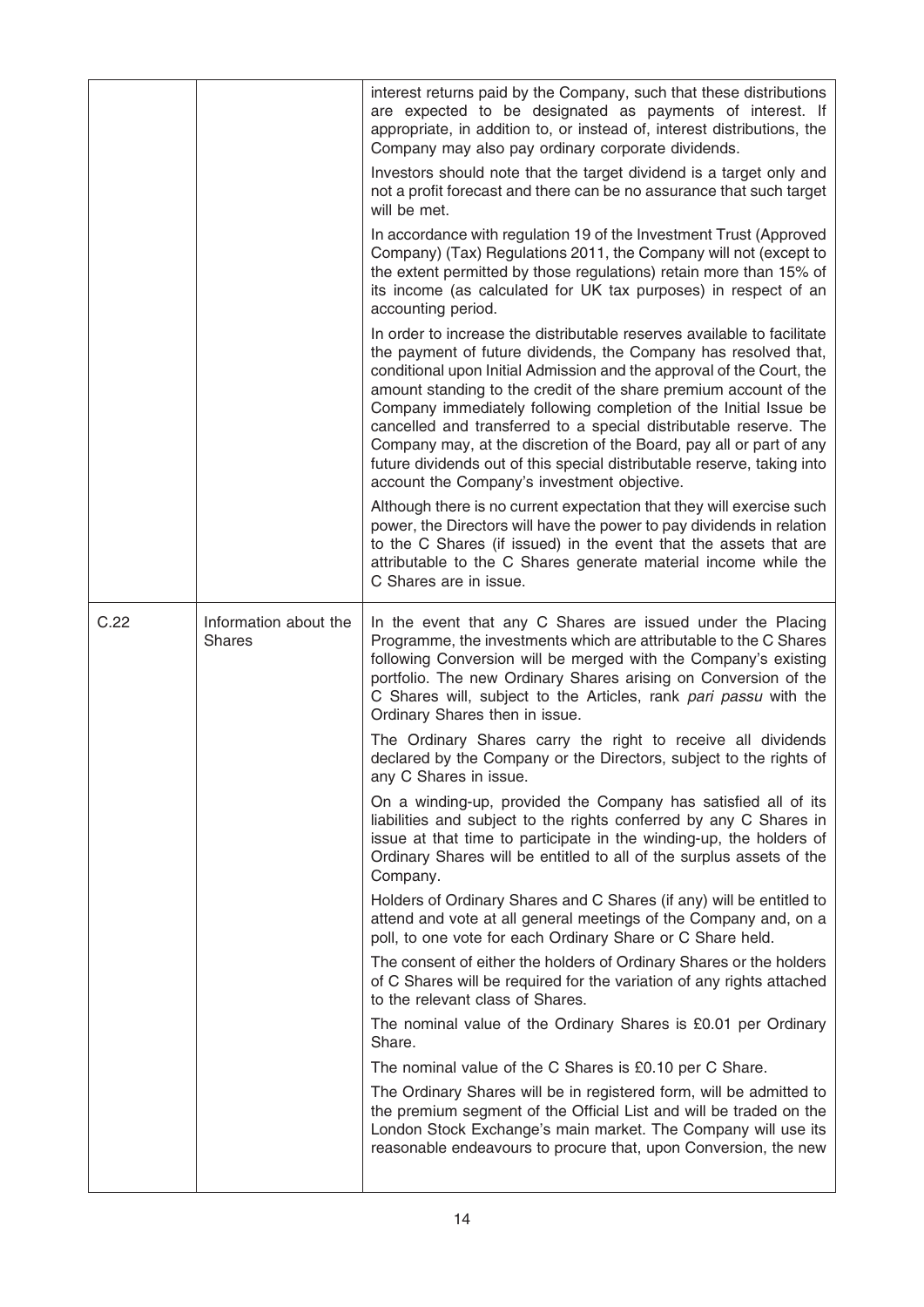| Ordinary Shares thereby arising are admitted to the premium<br>segment of the Official List and to trading on the premium segment  <br>of the London Stock Exchange's main market. |
|------------------------------------------------------------------------------------------------------------------------------------------------------------------------------------|
| There are no restrictions on the free transferability of the Ordinary<br>Shares, subject to compliance with applicable securities laws.                                            |

| <b>Element</b> | <b>Disclosure</b><br><b>Requirement</b>                                                                 | <b>Disclosure</b>                                                                                                                                                                                                                                                                                                                                                                                                                                                                                                                                                                                                                                                                                               |
|----------------|---------------------------------------------------------------------------------------------------------|-----------------------------------------------------------------------------------------------------------------------------------------------------------------------------------------------------------------------------------------------------------------------------------------------------------------------------------------------------------------------------------------------------------------------------------------------------------------------------------------------------------------------------------------------------------------------------------------------------------------------------------------------------------------------------------------------------------------|
| D.1.           | Key information on the $\bullet$<br>key risks that are<br>specific to the<br>Company or its<br>industry | The Company has no operating results, and it will not<br>commence operations until it has obtained funding through<br>the Initial Issue. As the Company lacks an operating history,<br>investors have no basis on which to evaluate the Company's<br>ability to achieve its investment objective and provide a<br>satisfactory investment return.                                                                                                                                                                                                                                                                                                                                                               |
|                |                                                                                                         | The past performance of other investments managed or<br>advised<br>Investment<br>by<br>the<br>Manager's<br>investment<br>professionals cannot be relied upon as an indicator of the<br>future performance of the Company. Investor returns will be<br>dependent upon the Company successfully pursuing its<br>investment policy.                                                                                                                                                                                                                                                                                                                                                                                |
|                |                                                                                                         | There can be no guarantee that the investment objective of<br>the Company will be achieved.                                                                                                                                                                                                                                                                                                                                                                                                                                                                                                                                                                                                                     |
|                |                                                                                                         | The Company may experience fluctuations in its operating<br>results due to a number of factors, including changes in the<br>values of investments made by the Company, changes in the<br>Company's operating expenses, and general economic and<br>market conditions<br>(including a deterioration<br>in the<br>performance of the economies to which issuers of Debt<br>Instruments in which the Company invests are exposed, in<br>particular, the UK economy, changes to interest rates, credit<br>spreads, equity risk premium, inflation and bond ratings,<br>changes in laws or regulations, national and international<br>political circumstances and general market pricing of similar<br>investments). |
|                |                                                                                                         | Changes in tax legislation or practice, whether in the United<br>Kingdom or elsewhere, could affect the value of the<br>investments held by the Company, affect the Company's<br>ability to provide returns to Shareholders, and affect the tax<br>treatment for Shareholders of their investments in the<br>Company (including rates of tax and availability of reliefs).                                                                                                                                                                                                                                                                                                                                      |
|                |                                                                                                         | Whilst the use of borrowings should enhance the total return<br>on the Shares where the return on the Company's portfolio of<br>investments exceeds the cost of borrowing, it will have the<br>opposite effect where the return on the Company's portfolio of<br>investments is lower than the cost of borrowing. The use of<br>borrowings by the Company may increase the volatility of the<br>Net Asset Value per Share.                                                                                                                                                                                                                                                                                      |
|                |                                                                                                         | The departure of some or all of the Investment Manager's<br>investment professionals could prevent the Company from<br>achieving its investment objective. The past performance of<br>the Investment Manager's investment professionals cannot<br>be relied upon as an indication of the future performance of<br>the Company.                                                                                                                                                                                                                                                                                                                                                                                  |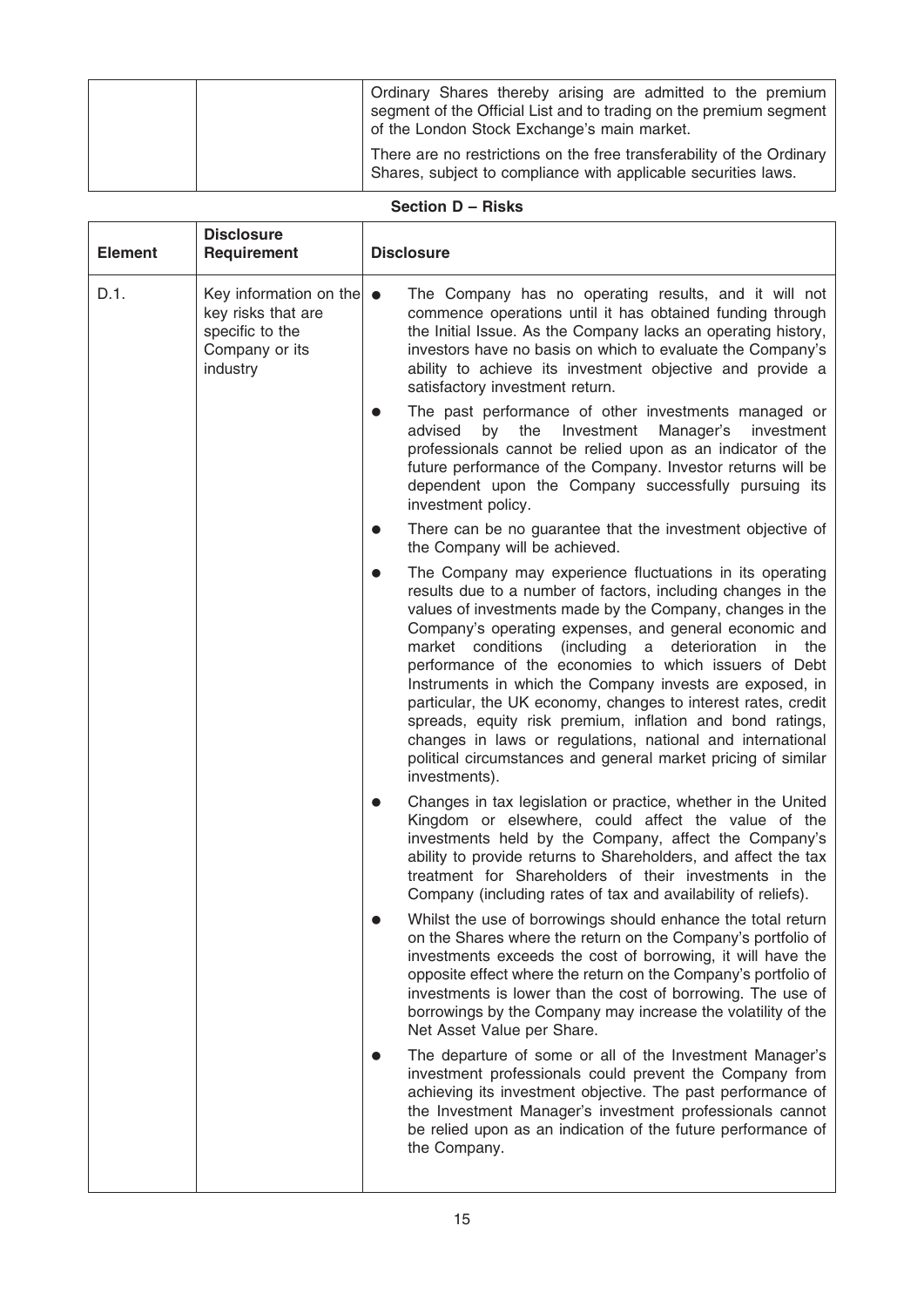|      |                                                                        | $\bullet$ | There is no guarantee that the Net Proceeds will be deployed<br>in a timely manner, or at all. Competition for investments may<br>result in the Company being unable to make investments or<br>lead to the available coupon on investments decreasing. Any<br>delay in the initial deployment of the Net Proceeds and/or the<br>transition of the Company's portfolio to mainly private Debt<br>Instruments may have a material adverse effect on the<br>performance of the Company, the Net Asset Value, the<br>Company's earnings and returns to Shareholders.                                                                                                                                                                                                                                                                                                                                                                                                                                                                                                                                                                                     |
|------|------------------------------------------------------------------------|-----------|------------------------------------------------------------------------------------------------------------------------------------------------------------------------------------------------------------------------------------------------------------------------------------------------------------------------------------------------------------------------------------------------------------------------------------------------------------------------------------------------------------------------------------------------------------------------------------------------------------------------------------------------------------------------------------------------------------------------------------------------------------------------------------------------------------------------------------------------------------------------------------------------------------------------------------------------------------------------------------------------------------------------------------------------------------------------------------------------------------------------------------------------------|
|      |                                                                        |           | The Company will invest into illiquid public and private Debt<br>Instruments. Such investments may be difficult to value or<br>realise (if at all) and therefore the market price that is<br>achievable for such investments might be lower than the<br>valuation of these assets and as reflected in the Company's<br>published Net Asset Value per Ordinary Share and/or Net<br>Asset Value per C Share.                                                                                                                                                                                                                                                                                                                                                                                                                                                                                                                                                                                                                                                                                                                                           |
|      |                                                                        |           | Investment defaults may result in a loss of anticipated<br>revenues. These losses may adversely affect the<br>Company's ability to pay dividends and, if the level of<br>defaults is sufficiently large, may result in the Company's<br>inability to fully recover its investment. The risk of inability to<br>fully recover investments is higher for highly leveraged Debt<br>Instruments such as leveraged loans to private equity owned<br>companies.                                                                                                                                                                                                                                                                                                                                                                                                                                                                                                                                                                                                                                                                                            |
|      |                                                                        |           | The Company's investments may be subject to interest rate<br>risk. When interest rates decline, the value of fixed rate<br>obligations can be expected to rise, and conversely when<br>interest rates rise, the value of fixed-rate obligations can be<br>expected to decline. In general, if prevailing interest rates fall<br>significantly below the interest rates on any Debt Investments<br>held by the Company, such investments are more likely to be<br>the subject of prepayments than if prevailing rates remain at<br>or above the rates borne by such investments.                                                                                                                                                                                                                                                                                                                                                                                                                                                                                                                                                                      |
|      |                                                                        |           | Issuers of Debt Instruments in which the Company invests<br>may decide to prepay or redeem all or a portion of such Debt<br>Instruments at any time, and with respect to some of the<br>Company's investments, without penalty. In the event of a<br>prepayment or redemption, the Company may not receive all<br>of the interest payments that it expected to receive, thereby<br>impacting negatively on the Company's investment returns.<br>To the extent that any of the Company's investments prepay,<br>are redeemed, mature or are sold it will ordinarily seek to<br>reinvest such proceeds. There can be no guarantee that such<br>further investments can be made in a timely manner (or at all)<br>and consequently the Company may hold material cash<br>balances pending reinvestment. Further, such proceeds may<br>be reinvested in investments with a lower yield and/or with<br>different characteristics to those replaced. Any delays in the<br>speed of capital deployment may have a material adverse<br>effect on the performance of the Company, the Net Asset<br>Value, the Company's earnings and returns to Shareholders. |
| D.3. | Key information on the<br>key risks that are<br>specific to the Shares | $\bullet$ | The value of an investment in the Company, and the returns<br>derived from it, if any, may go down as well as up and an<br>investor may not get back the amount invested.<br>The market price of the Shares may fluctuate independently                                                                                                                                                                                                                                                                                                                                                                                                                                                                                                                                                                                                                                                                                                                                                                                                                                                                                                              |
|      |                                                                        |           | of their underlying net asset value and may trade at a discount<br>or premium to net asset value at different times.                                                                                                                                                                                                                                                                                                                                                                                                                                                                                                                                                                                                                                                                                                                                                                                                                                                                                                                                                                                                                                 |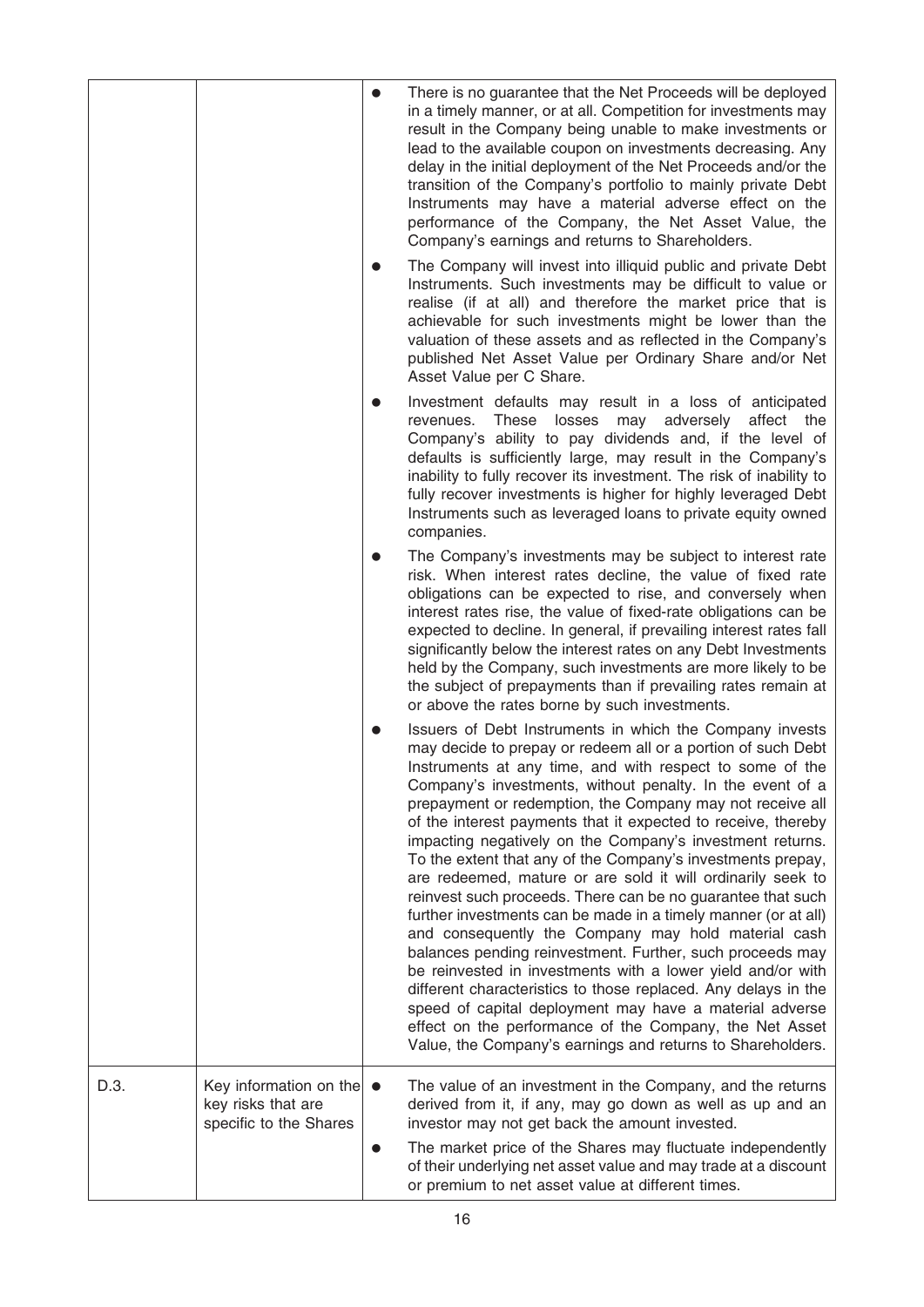| The Directors are under no obligation to effect repurchases of<br>Ordinary Shares. Shareholders wishing to realise their<br>investment in the Company will therefore be required to<br>dispose of their Ordinary Shares through the secondary<br>market. |
|----------------------------------------------------------------------------------------------------------------------------------------------------------------------------------------------------------------------------------------------------------|
| It may be difficult for Shareholders to realise their investment<br>and there may not be a liquid market in Shares.                                                                                                                                      |

| Section E - Offer |  |  |
|-------------------|--|--|
|-------------------|--|--|

| <b>Element</b>                                    | <b>Disclosure</b><br>Requirement                                                                                                                                                                                                                                                                                                                                  | <b>Disclosure</b>                                                                                                                                                                                                                                                                                                                                                                                                                                                                         |
|---------------------------------------------------|-------------------------------------------------------------------------------------------------------------------------------------------------------------------------------------------------------------------------------------------------------------------------------------------------------------------------------------------------------------------|-------------------------------------------------------------------------------------------------------------------------------------------------------------------------------------------------------------------------------------------------------------------------------------------------------------------------------------------------------------------------------------------------------------------------------------------------------------------------------------------|
| E.1.                                              | Net proceeds and                                                                                                                                                                                                                                                                                                                                                  | <b>The Initial Issue</b>                                                                                                                                                                                                                                                                                                                                                                                                                                                                  |
| costs of the issue                                | The Company is targeting an issue in excess of 250 million<br>Ordinary Shares pursuant to the Initial Issue. The net proceeds of<br>the Initial Issue are dependent on the level of subscriptions<br>received. Assuming the gross proceeds of the Initial Issue are<br>£250 million, the net proceeds of the Initial Issue will be<br>approximately £247 million. |                                                                                                                                                                                                                                                                                                                                                                                                                                                                                           |
|                                                   |                                                                                                                                                                                                                                                                                                                                                                   | The costs and expenses of, and incidental to, the formation of the<br>Company and the Initial Issue are not expected to exceed<br>approximately £3 million, equivalent to 1.2% of the Gross<br>Proceeds, assuming Initial Gross Proceeds of £250 million. The<br>costs will be deducted from the Initial Gross Proceeds. It is<br>expected that the starting Net Asset Value per Ordinary Share will<br>be 98.8 pence, assuming Initial Gross Proceeds of £250 million.                   |
|                                                   |                                                                                                                                                                                                                                                                                                                                                                   | <b>The Placing Programme</b>                                                                                                                                                                                                                                                                                                                                                                                                                                                              |
|                                                   |                                                                                                                                                                                                                                                                                                                                                                   | The net proceeds of the Placing Programme are dependent, inter<br>alia, on, the Directors determining to proceed with a placing under<br>the Placing Programme, the level of subscriptions received, the<br>price at which such Shares are issued and the costs of the<br>Subsequent Placing.                                                                                                                                                                                             |
|                                                   |                                                                                                                                                                                                                                                                                                                                                                   | The costs and expenses of issuing Ordinary Shares pursuant to<br>any Subsequent Placing will be covered by issuing such Ordinary<br>Shares at the prevailing published Net Asset Value per Ordinary<br>Share at the time of issue together with a premium to at least cover<br>the costs and expenses of the relevant Subsequent Placing of<br>Ordinary Shares (including, without limitation, any placing<br>commissions).                                                               |
|                                                   |                                                                                                                                                                                                                                                                                                                                                                   | The costs and expenses of any issue of C Shares under the<br>Placing Programme will be paid out of the gross proceeds of such<br>issue and will be borne by holders of those C Shares only.                                                                                                                                                                                                                                                                                               |
| E.2.a.<br>Reason for issue and<br>use of proceeds | The Initial Gross Proceeds will be utilised in accordance with the<br>Company's investment policy, to meet the costs and expenses of<br>the Initial Issue and for working capital purposes.                                                                                                                                                                       |                                                                                                                                                                                                                                                                                                                                                                                                                                                                                           |
|                                                   | It is currently expected that the Net Proceeds will be deployed in<br>accordance with the Company's investment policy in the manner<br>set out below.                                                                                                                                                                                                             |                                                                                                                                                                                                                                                                                                                                                                                                                                                                                           |
|                                                   |                                                                                                                                                                                                                                                                                                                                                                   | The Company expects the Investment Manager to deploy the Net<br>Proceeds in readily available public lower yielding assets within a<br>period of three months after Initial Admission (subject to market<br>conditions). Based on current market conditions, the Investment<br>Manager then intends to transition the Company's portfolio of<br>investments such that it mainly comprises private Debt Instruments<br>in accordance with the Company's investment policy. It is currently |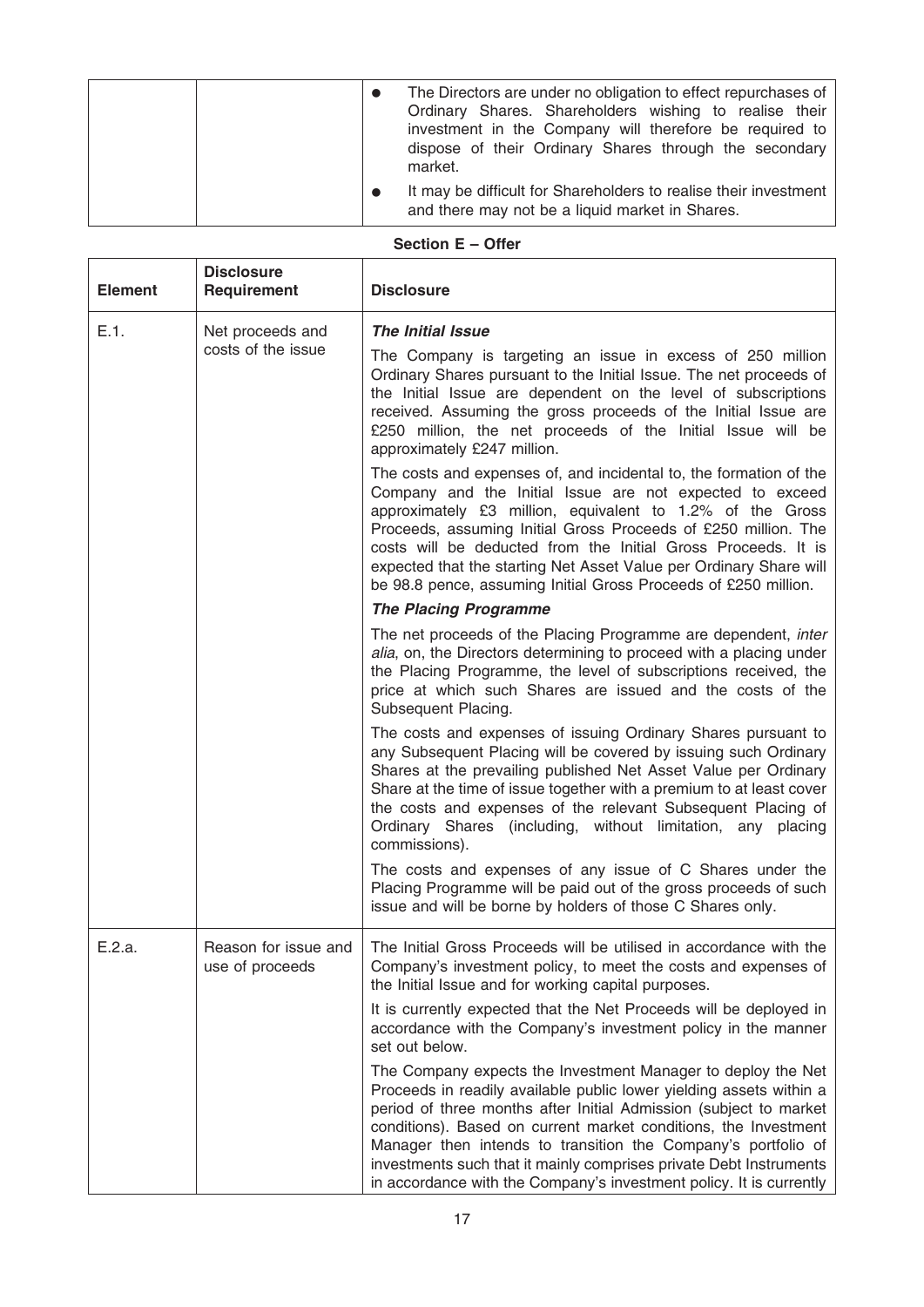|      |                                                                                                                                                                                                | expected that, subject to market conditions, such transition will be<br>completed by the end of the first accounting period of the<br>Company, i.e. by 31 December 2019.<br>The Directors intend to use the net proceeds of any Subsequent<br>Placing under the Placing Programme to acquire investments in<br>accordance with the Company's investment policy and for working<br>capital purposes.                                               |
|------|------------------------------------------------------------------------------------------------------------------------------------------------------------------------------------------------|---------------------------------------------------------------------------------------------------------------------------------------------------------------------------------------------------------------------------------------------------------------------------------------------------------------------------------------------------------------------------------------------------------------------------------------------------|
| E.3. | Terms and conditions                                                                                                                                                                           | <b>Initial Issue</b>                                                                                                                                                                                                                                                                                                                                                                                                                              |
|      | of the offer                                                                                                                                                                                   | The Company is targeting an issue in excess of 250 million<br>Ordinary Shares pursuant to the Initial Issue comprising the Initial<br>Placing, the Offer for Subscription and the Intermediaries Offer.                                                                                                                                                                                                                                           |
|      |                                                                                                                                                                                                | The Initial Issue has not been underwritten. The maximum number<br>of Ordinary Shares to be issued under the Initial Issue is 400<br>million.                                                                                                                                                                                                                                                                                                     |
|      |                                                                                                                                                                                                | Ordinary Shares will be issued pursuant to the Initial Issue at an<br>Issue Price of 100 pence per Ordinary Share.                                                                                                                                                                                                                                                                                                                                |
|      | The Offer for Subscription and the Intermediaries Offer will remain<br>open until 1.00 p.m. on 7 November 2018 and the Initial Placing will<br>remain open until 2.00 p.m. on 8 November 2018. |                                                                                                                                                                                                                                                                                                                                                                                                                                                   |
|      |                                                                                                                                                                                                | If the Initial Issue is extended, the revised timetable will be notified<br>via a Regulatory Information Service announcement.                                                                                                                                                                                                                                                                                                                    |
|      |                                                                                                                                                                                                | The Initial Issue is conditional, <i>inter alia</i> , on:                                                                                                                                                                                                                                                                                                                                                                                         |
|      |                                                                                                                                                                                                | Initial Admission having become effective on or before 8.00<br>a.m. on 14 November 2018 or such later time and/or date as<br>the Company and Winterflood Securities may agree (being<br>not later than 8.00 a.m. on 28 February 2019);                                                                                                                                                                                                            |
|      |                                                                                                                                                                                                | the Placing and Offer Agreement becoming wholly<br>unconditional in respect of the Initial Issue (save as to Initial<br>Admission) and not having been terminated in accordance<br>with its terms at any time prior to Initial Admission; and                                                                                                                                                                                                     |
|      |                                                                                                                                                                                                | the Minimum Gross Proceeds (or such lesser amount as the<br>Company and Winterflood Securities may agree) being<br>raised.                                                                                                                                                                                                                                                                                                                        |
|      |                                                                                                                                                                                                | <b>Placing Programme</b>                                                                                                                                                                                                                                                                                                                                                                                                                          |
|      |                                                                                                                                                                                                | Shares which may be made available under the Placing<br>Programme will, subject to the Company's decision to proceed<br>with an allotment and issue at any given time, be issued at the<br>Placing Programme Price. The Placing Programme will open on<br>15 November 2018 and will close on 25 September 2019 (or any<br>earlier date on which it is fully subscribed or as otherwise agreed<br>between the Company and Winterflood Securities). |
|      |                                                                                                                                                                                                | The minimum price at which Ordinary Shares will be issued<br>pursuant to the Placing Programme, which will be in Sterling, will be<br>equal to the prevailing published Net Asset Value per Ordinary<br>Share at the time of issue together with a premium to at least cover<br>the costs and expenses of the relevant Subsequent Placing of<br>Ordinary Shares (including, without limitation, any placing<br>commissions).                      |
|      |                                                                                                                                                                                                | The issue price of any C Shares issued pursuant to the Placing<br>Programme will be 100 pence per C Share.                                                                                                                                                                                                                                                                                                                                        |
|      |                                                                                                                                                                                                | The Placing Programme is not being underwritten.                                                                                                                                                                                                                                                                                                                                                                                                  |
|      |                                                                                                                                                                                                |                                                                                                                                                                                                                                                                                                                                                                                                                                                   |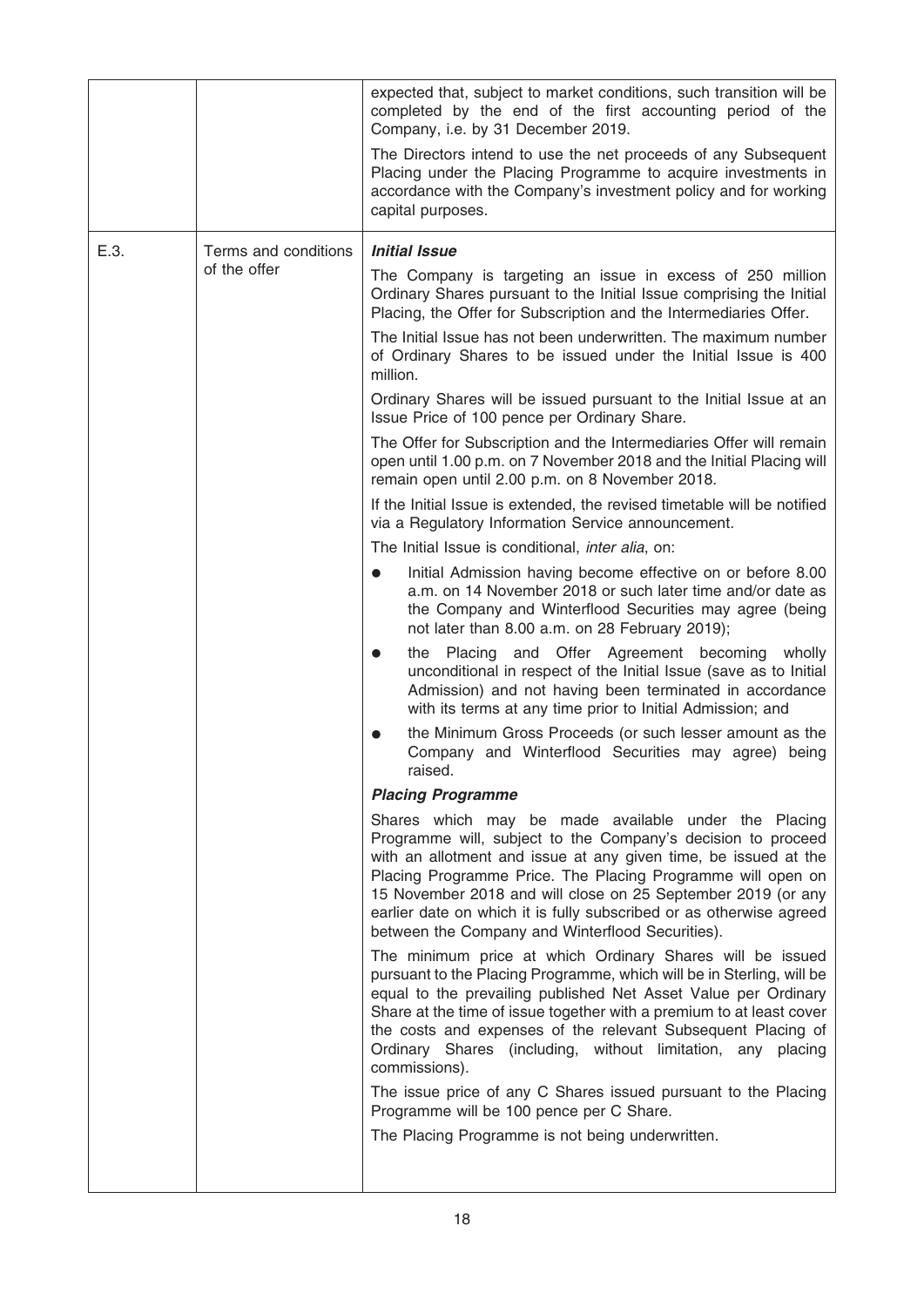|      |                                                                | Each issue of Shares pursuant to a Subsequent Placing under the<br>Placing Programme is conditional, inter alia, on:<br>Admission of the relevant Shares occurring by no later than<br>8.00 a.m. on such date as the Company and Winterflood<br>Securities may agree from time to time in relation to that<br>Admission, not being later than 25 September 2019;<br>a valid supplementary prospectus being published by the<br>Company if such is required by the Prospectus Rules;<br>in the case of an issue of Ordinary Shares, the Placing<br>Programme Price being determined by the Directors; and<br>the Placing and Offer Agreement being wholly unconditional<br>as regards the relevant Subsequent Placing (save as to<br>Admission) and not having been terminated in accordance<br>with its terms prior to the relevant Admission.                                                                                                                                                                                                                                                                                                                                                                                                                                                                                                                                                                                                                  |
|------|----------------------------------------------------------------|-----------------------------------------------------------------------------------------------------------------------------------------------------------------------------------------------------------------------------------------------------------------------------------------------------------------------------------------------------------------------------------------------------------------------------------------------------------------------------------------------------------------------------------------------------------------------------------------------------------------------------------------------------------------------------------------------------------------------------------------------------------------------------------------------------------------------------------------------------------------------------------------------------------------------------------------------------------------------------------------------------------------------------------------------------------------------------------------------------------------------------------------------------------------------------------------------------------------------------------------------------------------------------------------------------------------------------------------------------------------------------------------------------------------------------------------------------------------|
| E.4. | Material interests                                             | The Prudential Assurance Company Limited intends to subscribe<br>for the lower of (i) 80,000,000 Ordinary Shares and (ii) 25% of the<br>Ordinary Shares to be issued pursuant to the Initial Issue.                                                                                                                                                                                                                                                                                                                                                                                                                                                                                                                                                                                                                                                                                                                                                                                                                                                                                                                                                                                                                                                                                                                                                                                                                                                             |
| E.5. | Name of person<br>selling securities and<br>lock-up agreements | Not applicable. No person or entity is offering to sell Ordinary<br>Shares as part of the Initial Issue.                                                                                                                                                                                                                                                                                                                                                                                                                                                                                                                                                                                                                                                                                                                                                                                                                                                                                                                                                                                                                                                                                                                                                                                                                                                                                                                                                        |
| E.6. | <b>Dilution</b>                                                | No dilution will result from the Initial Issue.<br>If 400 million Shares were to be issued pursuant to Subsequent<br>Placings, and assuming the Initial Issue had been subscribed as to<br>250 million Ordinary Shares, there would be a dilution of<br>approximately 61.5% in Shareholders' voting control of the<br>Company immediately after the Initial Issue (and prior to any<br>conversion of C Shares). The voting rights may be diluted further<br>on conversion of any C Shares depending on the applicable<br>conversion ratio. However, it is not anticipated that there would be<br>any dilution in the Net Asset Value per Ordinary Share as a result of<br>the Placing Programme.                                                                                                                                                                                                                                                                                                                                                                                                                                                                                                                                                                                                                                                                                                                                                                |
| E./. | <b>Estimated expenses</b>                                      | The costs and expenses of, and incidental to, the formation of the<br>Company and the Initial Issue are not expected to exceed<br>approximately £3 million, equivalent to 1.2% of the Initial Gross<br>Proceeds, assuming Initial Gross Proceeds of £250 million. The<br>costs will be deducted from the Initial Gross Proceeds. It is<br>expected that the starting Net Asset Value per Ordinary Share will<br>be 98.8 pence, assuming Initial Gross Proceeds of £250 million.<br>All expenses incurred by any Intermediary are for its own account.<br>Investors should confirm separately with any Intermediary whether<br>there are any commissions, fees or expenses that will be applied by<br>such Intermediary in connection with any application made through<br>that Intermediary pursuant to the Intermediaries Offer.<br>The costs and expenses of issuing Ordinary Shares pursuant to<br>any Subsequent Placing will be covered by issuing such Ordinary<br>Shares at the prevailing published Net Asset Value per Ordinary<br>Share at the time of issue together with a premium to at least cover<br>the costs and expenses of the relevant Subsequent Placing of<br>Ordinary Shares (including, without limitation, any placing<br>commissions).<br>The costs and expenses of any issue of C Shares under the<br>Placing Programme will be paid out of the gross proceeds of such<br>issue and will be borne by holders of those C Shares only. |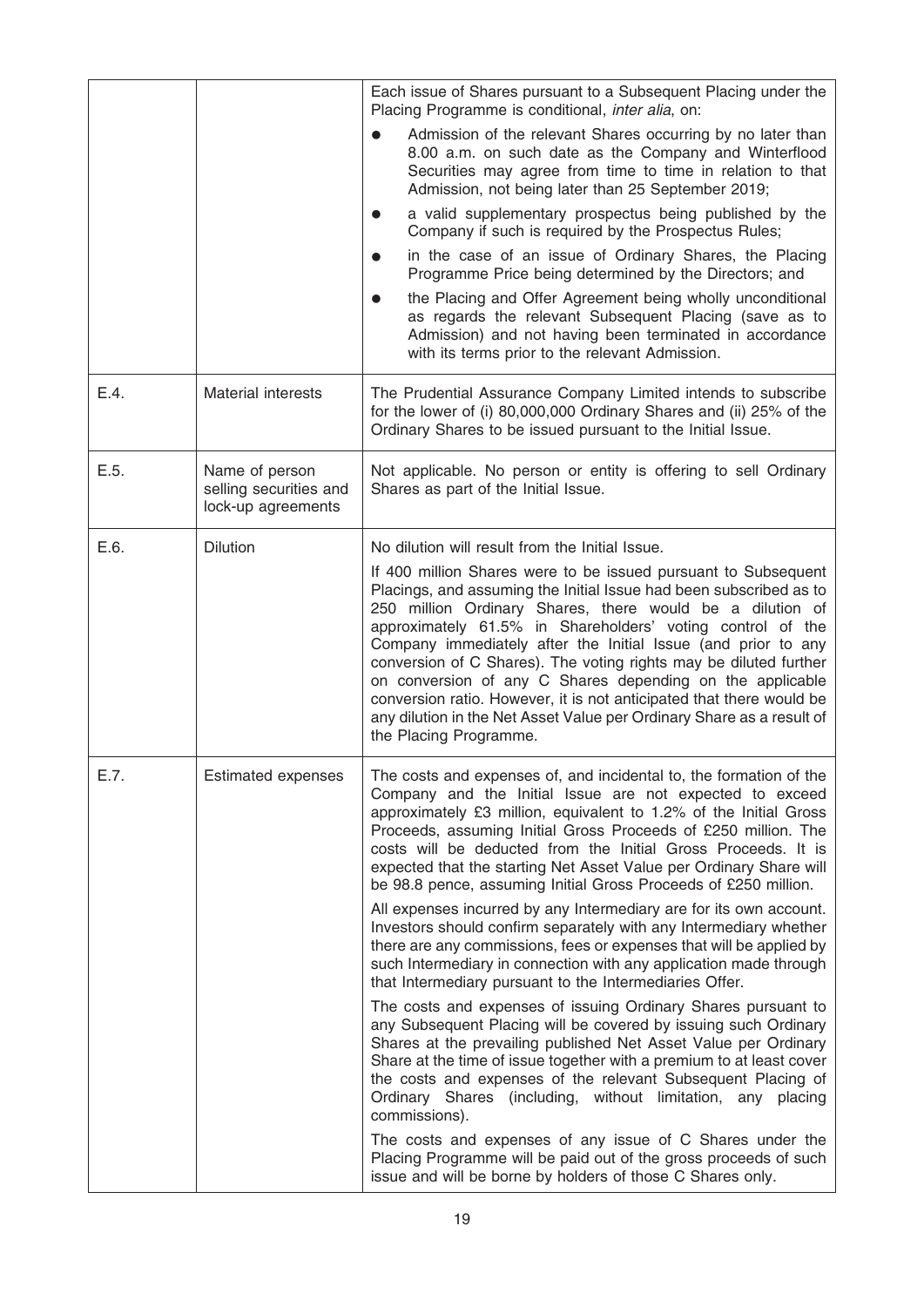# RISK FACTORS

Any investment in the Company should not be regarded as short-term in nature and involves a degree of risk, including, but not limited to, the risks in relation to the Company and the Shares referred to below. If any of the risks referred to in this document were to occur this could have a material adverse effect on the Company's business, financial position, results of operations, business prospects and returns to Shareholders. If that were to occur, the trading price of the Shares and/or their respective Net Asset Values and/or the level of dividends or distributions (if any) received from the Shares could decline significantly and investors could lose all or part of their investment.

Prospective investors should note that the risks relating to the Company, its investment strategy and the Shares summarised in the section of this document headed ''Summary'' are the risks that the Board believes to be the most essential to an assessment by a prospective investor of whether to consider an investment in the Shares. However, as the risks which the Company faces relate to events and depend on circumstances that may or may not occur in the future, prospective investors should consider not only the information on the key risks summarised in the section of this document headed ''Summary'' but also, among other things, the risks and uncertainties described below.

The risks referred to below are the risks which are considered to be material but are not the only risks relating to the Company and the Shares. There may be additional material risks that the Company and the Board do not currently consider to be material or of which the Company and the Board are not currently aware.

# RISKS RELATING TO THE COMPANY

# The Company is a newly formed company with no separate operating history

The Company is a newly formed company incorporated in England and Wales on 17 July 2018. The Company has no operating results and it will not commence operations until it has obtained funding through the Initial Issue. As the Company lacks an operating history, investors have no basis on which to evaluate the Company's ability to achieve its investment objective and provide a satisfactory investment return.

The Company's returns will depend on many factors, including the performance of its investments, the availability and liquidity of investment opportunities within the scope of the Company's investment objective and policy, the level and volatility of interest rates, conditions in the financial markets and economy and the Company's ability to successfully operate its business and successfully pursue its investment policy. There can be no assurance that the Company's investment policy will be successful.

## Reliance on third party service providers

The Company has no employees and the Directors have all been appointed on a non-executive basis. The Company is reliant upon the performance of third party service providers for its executive function. In particular, the Investment Manager, the Depositary, the Administrator, the Secretary, the Registrar and third parties (which may include the Investment Manager or another M&G Entity) providing debt administration services will be performing services which are integral to the operation of the Company or the administration of its investments.

Failure by any service provider to carry out its obligations to the Company in accordance with the terms of its appointment could have a materially detrimental impact on the operation of the Company or administration of its investments. The termination of the Company's relationship with any third party service provider or any delay in appointing a replacement for such service provider, could disrupt the business of the Company materially and could have a material adverse effect on the Company's performance.

# Past performance cannot be relied upon as an indicator of the future performance of the **Company**

The past performance of other investments managed or advised by M&G or any of M&G's investment professionals cannot be relied upon as an indicator of the future performance of the Company. Investor returns will be dependent upon the Company successfully pursuing its investment policy.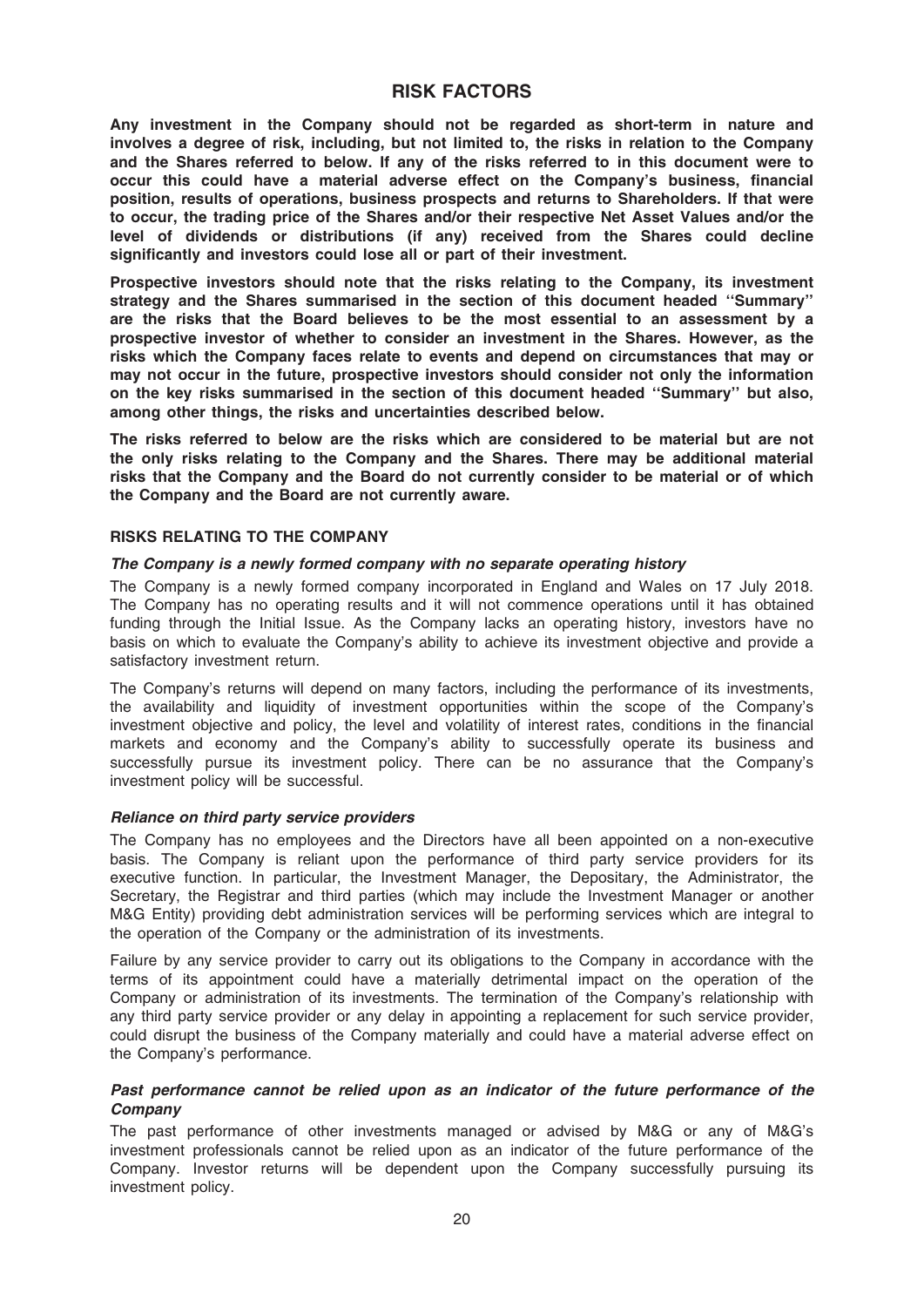## RISKS RELATING TO THE COMPANY'S INVESTMENT STRATEGY

# The Company may not meet its investment objective and there is no guarantee that the Company's targeted dividend, as may be from time to time, will be met

The Company may not achieve its investment objective. Meeting the investment objective is a target but the existence of such an objective should not be considered as an assurance or guarantee that it can or will be met.

The Company's investment objective is to generate a regular and attractive level of income with low asset value volatility. The achievement of the target dividend and low asset value volatility will depend upon, amongst other things, the Company successfully pursuing its investment policy and the performance of its portfolio of investments. There can be no assurance as to the level of income return or capital volatility over the long term. The declaration, payment and amount of any dividend by the Company will be subject to the discretion of the Directors and will depend upon, amongst other things, the Company successfully pursuing its investment policy and its earnings, financial position, cash requirements, level and rate of borrowings and availability of profit, as well as the provisions of relevant laws or generally accepted accounting principles from time to time.

#### Investor returns will be dependent upon the performance of the Company's portfolio of investments and the Company may experience fluctuations in its operating results

Any returns generated by the Company are reliant primarily upon the performance of the Company's investments. No assurance is given, express or implied, that Shareholders will receive back any of their original investment in the Shares.

The Company may experience fluctuations in its operating results due to a number of factors, including changes in the values of investments made by the Company, changes in the Company's operating expenses, and general economic and market conditions (including a deterioration in the performance of the economies to which issuers of Debt Instruments in which the Company invests are exposed, in particular the UK economy, changes to interest rates, credit spreads, equity risk premium, inflation and bond ratings, changes in laws or regulations, national and international political circumstances and general market pricing of similar investments). Such variability may lead to volatility in the trading price of the Shares and cause the Company's results for a particular period not to be indicative of its performance in a future period and this may have a material adverse effect on the performance of the Company, the Net Asset Value, the Company's earnings and returns to Shareholders.

## Availability of appropriate investments and transition of the Company's portfolio of investments

There is no guarantee that the Net Proceeds will be deployed in a timely manner, or at all, and the Company has not committed to make any investments.

In addition, the Company is subject to competition in sourcing and making investments. Competition for investments may result in the Company being unable to make investments or lead to the available coupon on investments decreasing, which may further limit the Company's ability to generate its targeted dividend.

If the Investment Manager is not able to source a sufficient number of suitable investments within a reasonable timeframe whether by reason of lack of demand, competition or otherwise, a greater proportion of the Company's assets will be held in cash for longer than anticipated and the Company's ability to achieve its investment objective will be adversely affected. To the extent that any of the Company's investments prepay, are redeemed, mature or are sold it will ordinarily seek to reinvest the proceeds thereof in accordance with the Company's investment policy. There can be no guarantee that such further investments can be made in a timely manner (or at all) and consequently the Company may hold material cash balances pending reinvestment. Further, such proceeds may be reinvested in investments with a lower yield and/or with different characteristics to those replaced. Any delays in the speed of capital deployment may have a material adverse effect on the performance of the Company, the Net Asset Value, the Company's earnings and returns to Shareholders.

The Company expects the Investment Manager to deploy the Net Proceeds in readily available public lower yielding assets within a period of three months after Initial Admission (subject to market conditions). Based on current market conditions, the Investment Manager then intends to transition the Company's portfolio of investments such that it mainly comprises private Debt Instruments in accordance with the Company's investment policy. It is currently expected that,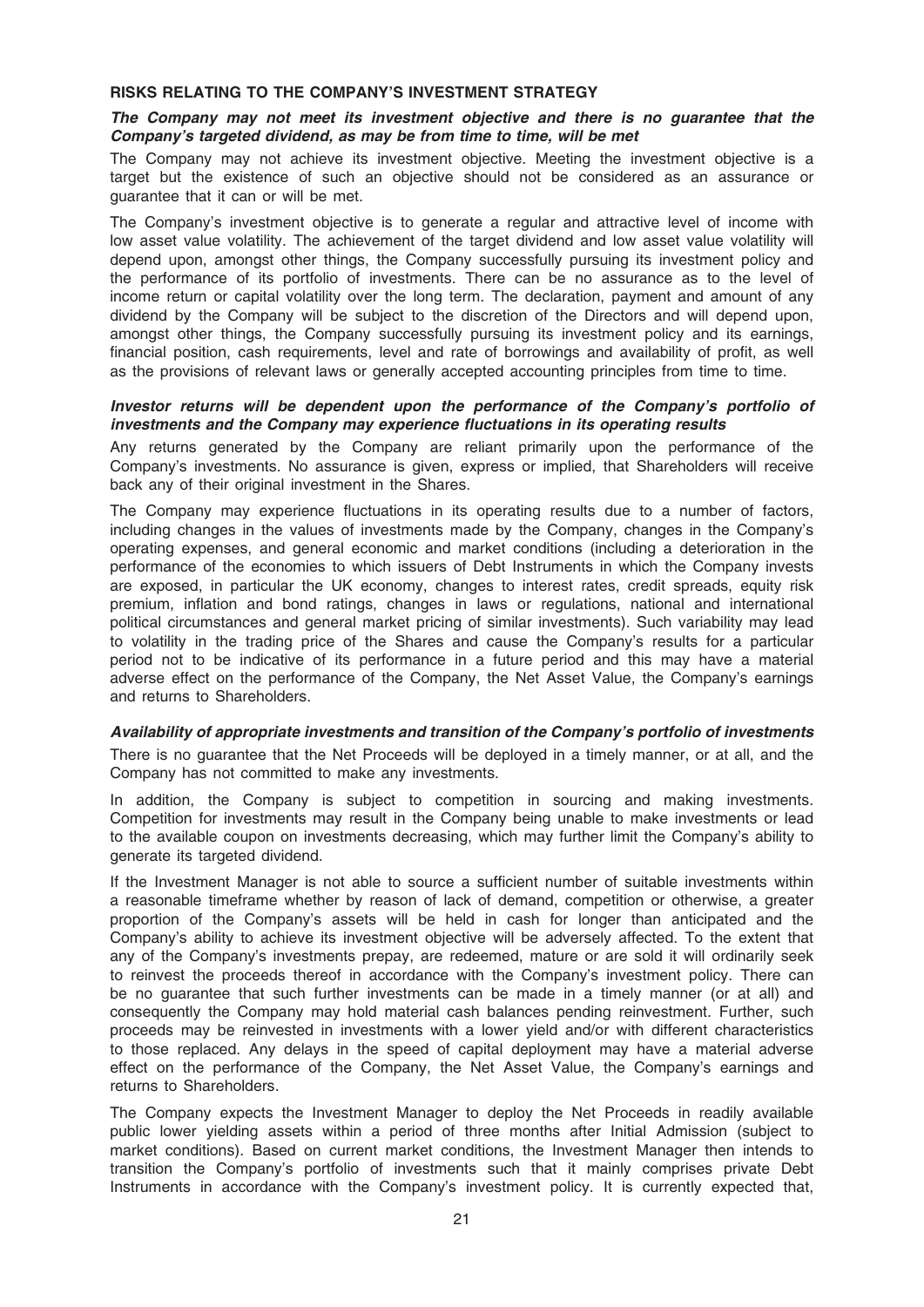subject to market conditions, such transition will be completed by the end of the first accounting period of the Company, i.e. by 31 December 2019. There can be no guarantee that initial deployment of the Net Proceeds and/or the transition of the Company's portfolio of investments will be achieved in the timeframes referred to above. Any delay in initial deployment of the Net Proceeds and/or the transition of the Company's portfolio of investments may have a material adverse effect on the performance of the Company, the Net Asset Value, the Company's earnings and returns to Shareholders.

# Sufficiency of due diligence

The due diligence process that the Investment Manager will undertake in connection with the Company's investments may not reveal all facts and circumstances that may be relevant in connection with an investment.

When conducting due diligence and making an assessment regarding an investment, the Investment Manager will be required to rely on resources available to it, including in certain circumstances information provided by the target of the investment.

There can be no assurance that due diligence investigations with respect to any investment opportunity will reveal or highlight all relevant facts and circumstances that may be necessary or helpful in evaluating such investment opportunity.

Any failure by the Investment Manager to identify relevant facts and circumstances through the due diligence process may lead to unsuccessful investment decisions, which may have a material adverse effect on the performance of the Company, the Net Asset Value, the Company's earnings and returns to Shareholders.

# Fraud, misrepresentation or omission risks

The value of the Company's investments may be affected by fraud, misrepresentation or omission on the part of any issuer of Debt Instruments in which the Company invests and/or by parties related to the issuer (or related collateral and security arrangements). Such fraud, misrepresentation or omission may adversely affect the value of the collateral underlying the investment in question or may adversely affect the Company's ability to enforce its contractual rights or the issuer's ability to fulfil its obligations in respect of the investment.

## Cash management and credit risk of bank deposits

To the extent the Company has cash balances (including any un-invested proceeds of the Initial Issue or any Subsequent Placing), these may be held on deposit with banks or financial institutions. Returns on cash or cash-equivalents may be materially lower than those available on the Company's target investments and material cash balances may materially and adversely affect the performance of the Company, the Net Asset Value, the Company's earnings and returns to Shareholders.

To the extent the Company holds material cash balances it will be subject to the credit risk of the banks or financial institutions with which they are deposited. If any such bank or financial institution were to become insolvent, or default on its obligations, the Company would be exposed to the potential loss of the sum deposited. This may materially and adversely affect the performance of the Company, the Net Asset Value, the Company's earnings and returns to Shareholders.

## Geographic concentration

The Company has no limit on exposure to a single geography and the Company will invest primarily in Sterling denominated Debt Instruments. Accordingly, the Company's portfolio may have a significant exposure to the UK economy.

An economic slowdown in the UK or any other jurisdiction where the Company has significant exposure could, depending primarily on the severity and duration of any economic slowdown, result in the creditworthiness of the issuers of Debt Instruments in which the Company invests becoming impaired which could cause an increased risk of investment default and cause the Company to incur losses.

## Sectoral diversification

The Company has no limit on its exposure to any sector which may lead to the Company having concentrated exposure to certain business sectors from time to time. Concentration of exposure to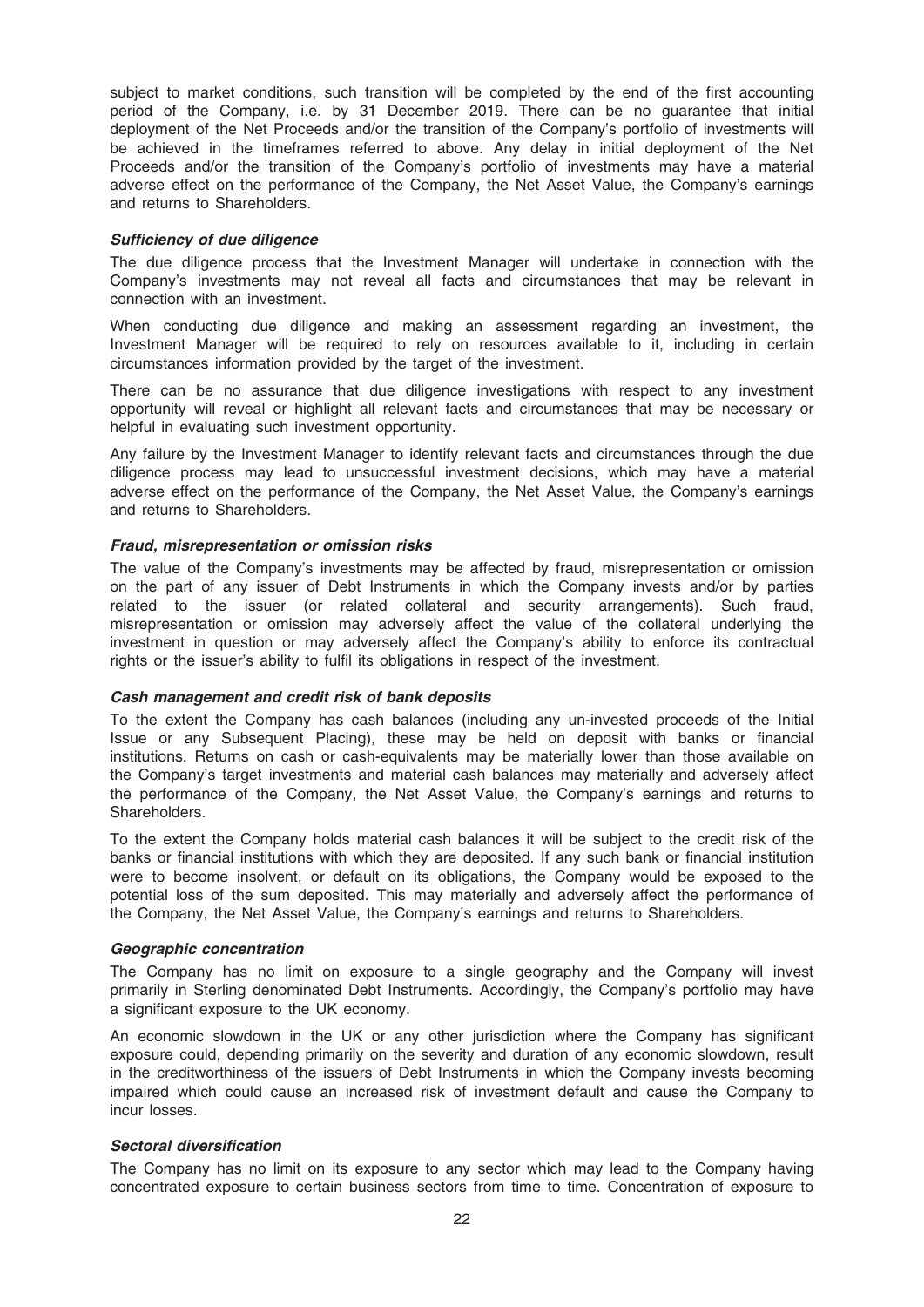any one sector may result in greater Net Asset Value volatility and may have a material adverse effect on the performance of the Company, the Company's earnings and returns to Shareholders.

# Changes in laws, government policy or regulations

The Company will be subject to laws, government policy and regulations enacted by national and local governments. Any change in the law, regulation or government policy affecting the Company may have a material adverse effect on the value of its investments, its ability to carry on its business and successfully pursue its investment policy and on the Company's earnings and returns to Shareholders. In particular, the Company will be required to comply with certain regulatory requirements that are applicable to listed closed-ended investment companies. The Company must comply with the Listing Rules, Prospectus Rules, the Disclosure Guidance and Transparency Rules, MAR and the rules of the London Stock Exchange. Any failure in future to comply with any future changes to such rules and regulations may result in the Shares being suspended from trading on the London Stock Exchange.

# The financial markets are uncertain and have been the subject of governmental intervention

Uncertain conditions in the global financial markets, and initiatives by governments to address them, have created a great deal of uncertainty for the finance industries, which may adversely affect the Company's investments and overall performance.

The scale and extent of these government initiatives have been unprecedented in recent times and it remains unclear what impact they will have on global financial markets in the long term, and on European, U.S. and other economies.

These initiatives are subject to change, may be implemented in unanticipated ways and their effects are difficult to predict. It is not known whether the Company and the counterparties to whom the Company will be exposed or its competitors will be able to benefit from these initiatives, directly, indirectly or at all. There can be no assurance the conditions in the global financial markets, or actions by governments, will not worsen and/or further adversely affect the value of the Company's investments and overall performance.

# UK exit from the European Union

A referendum was held on 23 June 2016 to decide whether the UK should remain in the EU. A vote was given in favour of the UK leaving the EU ("Brexit") and Article 50 of the Treaty on European Union was triggered on 29 March 2017. The extent of the impact on the Company will depend in part on the nature of the arrangements that are put in place between the UK and the EU following the eventual Brexit and the extent to which the UK continues to apply laws that are based on EU legislation. The macroeconomic effect of an eventual Brexit on the value of investments is unknown. The UK's exit from the EU could also create significant uncertainty in the UK (and potentially global) financial markets, which may materially and adversely affect the performance of the Company, the Net Asset Value, the Company's earning and returns to Shareholders. It could also potentially make it more difficult for the Company to raise capital in the EU and/or increase the regulatory compliance burden on the Company. This could restrict the Company's future activities and thereby negatively affect returns. As such, it is not possible to state the impact that Brexit will have on the Company and its investments.

# Investments outside the UK are exposed to local, legal, economic, political, social and other risks

Whilst the Company's investments will be primarily denominated in Sterling, it may make investments outside the UK. The laws and regulations of various jurisdictions in which the Company may invest, may impose restrictions that would not exist in the UK. Such jurisdictions may have their own legal, economic, political, social, cultural, business, industrial and labour and environmental risks and investments made in such jurisdictions may require significant government approvals under corporate, securities, exchange control, foreign investment and other similar laws and may require financing and structuring alternatives that differ significantly from those customarily used in the UK.

In addition, governments may from time to time impose restrictions intended to prevent capital flight, which may, for example, involve punitive taxation (including high withholding taxes) on certain securities or transfers or the imposition of exchange controls, making it difficult or impossible to exchange or repatriate foreign currency. These and other restrictions may make it impracticable for the Company to distribute the amounts realised from such investments at all or may force the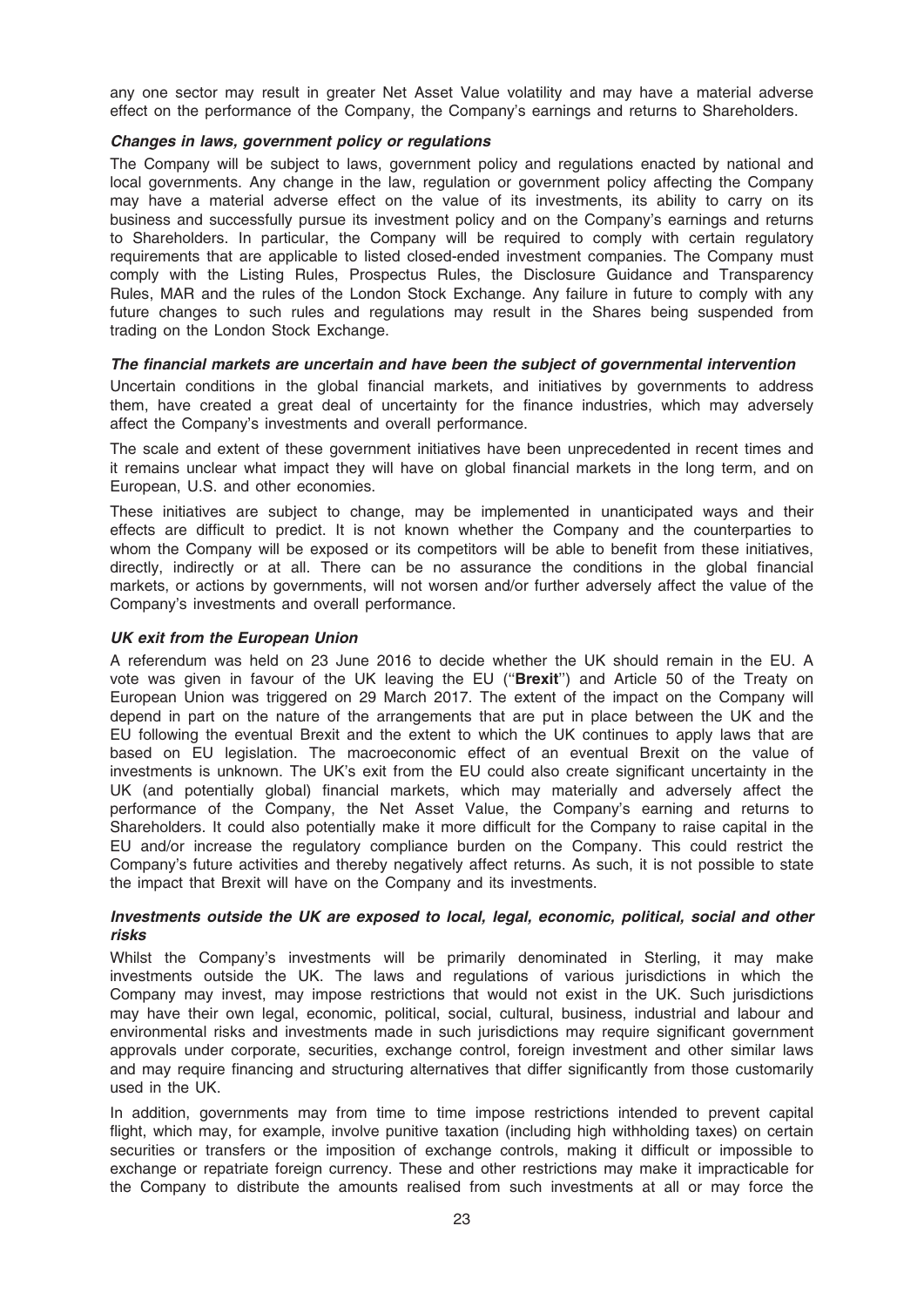Company to distribute such amounts other than in Sterling and therefore a portion of the distribution may be made in foreign securities or currency. It also may be difficult to obtain and enforce a judgment in a local court. No assurance can be given that a given political or economic climate, or particular legal or regulatory risks, will not adversely affect an investment by the Company.

# Use of borrowings

The Company is expected to be managed primarily on an ungeared basis although the Company may, from time to time, be geared tactically through the use of borrowings. Borrowings would principally be used for investment purposes, but may also be used to manage the Company's working capital requirements or to fund market purchases of Shares. Whilst the use of borrowings should enhance the total return on the Shares where the return on the Company's portfolio of investments exceeds the cost of borrowing, it will have the opposite effect where the return on the Company's portfolio of investments is lower than the cost of borrowing. The use of borrowings by the Company may increase the volatility of the Net Asset Value per Share.

To the extent that a fall in the value of the Company's investments causes gearing to rise to a level that is not consistent with the Company's borrowing limits or loan covenants, the Company may have to sell investments in order to reduce borrowings. Such investments may be difficult to realise and therefore the market price which is achievable may give rise to a significant loss of value compared to the book value of the investments, as well as a reduction in income from investments.

Any amounts that are secured by the Company under a bank facility are likely to rank ahead of Shareholders' entitlements and accordingly, should the Company's investments not grow at a rate sufficient to cover the costs of establishing and operating the Company, on a liquidation of the Company, Shareholders may not recover all or any of their initial investment.

The Company will pay interest on any borrowings. As such, the Company may be exposed to interest rate risk due to fluctuations in the prevailing market rates to the extent that it has borrowed funds outstanding.

# Currency risk

If an investor's currency of reference is not Sterling, currency fluctuations between the investor's currency of reference and Sterling may adversely affect the value of an investment in the Company.

A proportion of the Company's investments may be denominated in currencies other than Sterling. The Company will maintain its accounts and intends to pay dividends in Sterling. Accordingly, fluctuations in exchange rates between Sterling and the relevant local currencies and the costs of conversion and exchange control regulations will directly affect the value of the Company's investments and the ultimate rate of return realised by investors. Whilst the Company may seek to hedge the currency risk, there can be no assurance that any currency hedging arrangements will be sufficient to cover the relevant risk.

## Hedging and derivatives risk

The Company will not employ derivatives for investment purposes. Derivatives may however be used for efficient portfolio management, including for currency hedging. Should the Company elect to enter into hedging arrangements, the use of instruments to hedge a portfolio carries certain risks, including the risk that losses on a hedge position will reduce the Company's earnings and funds available for distribution to the Shareholders and that such losses may exceed the amount invested in such hedging instruments. There is no perfect hedge for any investment, and a hedge may not perform its intended purpose of offsetting losses on an investment and, in certain circumstances, could increase such losses. The Company may also be exposed to the risk that the counterparties with which the Company trades may cease making markets and quoting prices in such instruments, which may render the Company unable to enter into an offsetting transaction with respect to an open position.

Although the Company will select the counterparties with which it enters into hedging arrangements with due skill and care, the residual risk that the counterparty may default on its obligations remains.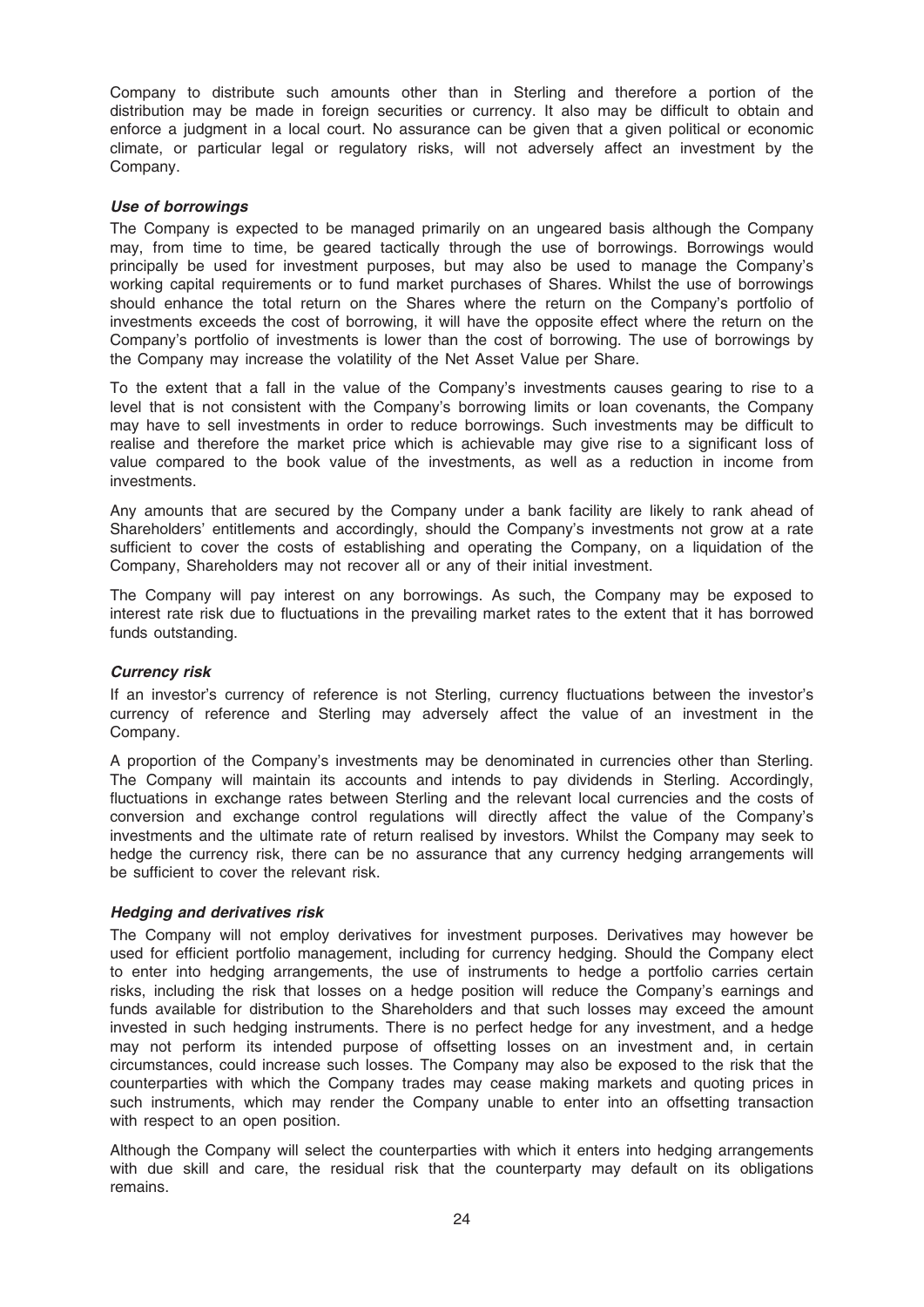#### The Net Asset Value may be based on estimates

Certain of the Company's investments will be in the form of Debt Instruments for which market quotations are not readily available, and third-party pricing information may not be available for certain investments held in the Company's portfolio of investments.

In calculating the Net Asset Value, the value of certain investments of the Company may be based on estimates. Such estimates may be unaudited or may not be possible to verify. In addition, estimates of the value of collateral may not be revised on a regular or timely basis or at all with the result that the values of investments may be estimated on the basis of information available at the time.

This may result in increased volatility in the Net Asset Value and the value at which such investments could be liquidated may differ from the valuations reflected in the latest published Net Asset Value.

# RISKS RELATING TO THE DEBT INSTRUMENTS

## General Risks

## Liquidity of investments

The Company will invest into illiquid public and private Debt Instruments. Such investments may be difficult to value or realise (if at all) and therefore the market price that is achievable for such investments might be lower than the valuation of these assets and as reflected in the Company's published Net Asset Value per Ordinary Share and/or Net Asset Value per C Share.

By way of example, in respect of private placements, owing to their customised nature and private issuance, they may not be purchased or sold as easily as publicly-traded debt securities. As a result, the Company may have difficulty in disposing of certain private placements because of the limited secondary market for such securities. In addition, under adverse economic or market conditions, the secondary market for private placements could contract further independently of adverse changes relating to a particular issuer. Reduced secondary market liquidity for certain private placements may also make it more difficult for the Company to obtain accurate market quotations for the purpose of valuing the assets.

The liquidity in defaulted Debt Instruments may be further impaired and, to the extent the Company seeks to sell any defaulted Debt Instruments, it is unlikely that the proceeds from such disposal will be equal to the amount of principal and interest thereon, which may have a material adverse effect on the performance of the Company, the Net Asset Value, the Company's earnings and returns to Shareholders.

#### Investment defaults may result in losses

Investment defaults may result in a loss of anticipated revenues. These losses may adversely affect the Company's ability to pay dividends and, if the level of defaults is sufficiently large, may result in the Company's inability to fully recover its investment. The risk of inability to fully recover investments is higher for highly leveraged Debt Instruments such as leveraged loans to private equity owned companies.

While the Company will seek to repossess and sell or otherwise realise the value of any collateral that secures a defaulted investment, it may not be able to do so on favourable terms. In some cases, the cost of repossessing the collateral related to a defaulted investment may make trying to recover the asset impractical. Also, if an issuer of Debt Instruments in which the Company invests files for protection under bankruptcy or administration laws, then the Company may experience difficulties and delays in realising on the collateral from the defaulting party and, in addition, it may be unable to enforce important contract provisions against the insolvent party, including the security provisions related to the collateral.

The Company may suffer a loss due to, or the Company's ability to pay dividends may be adversely affected by, the high costs of: (i) enforcing an issuer's contractual obligations; (ii) recovering the collateral from the defaulting party; (iii) transporting, storing and repairing the collateral; (iv) the costs related to enforcement by the Company of its rights; and (v) finding a purchaser for the collateral.

In the event of a default, certain collateral that may secure the Company's investments may have a higher value if that collateral remains in place and the issuer continues to operate.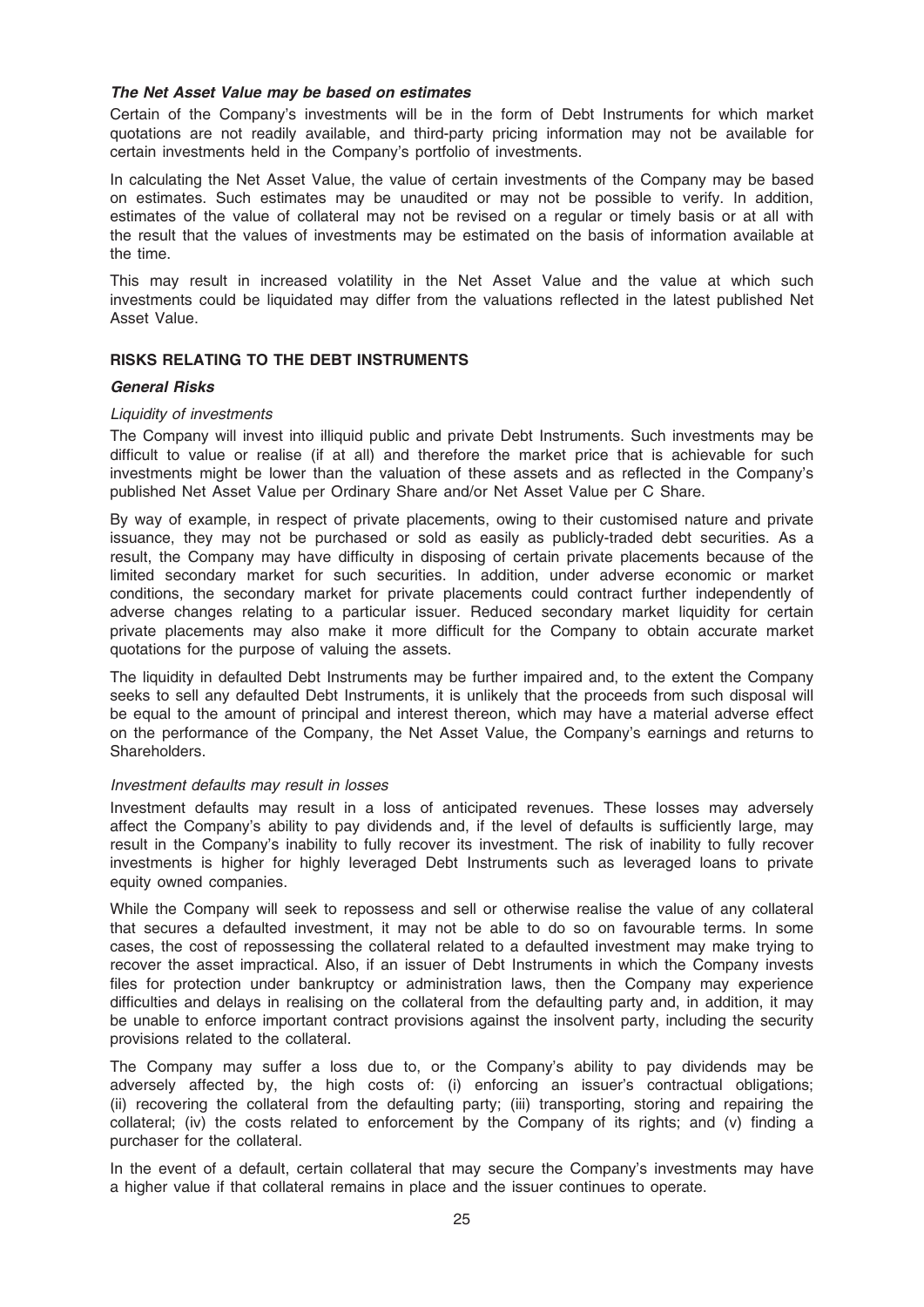#### Interest rate risk

The Company's investments may be subject to interest rate risk. When interest rates decline, the value of fixed rate obligations can be expected to rise, and conversely when interest rates rise, the value of fixed-rate obligations can be expected to decline. In general, if prevailing interest rates fall significantly below the interest rates on any Debt Investments held by the Company, such investments are more likely to be the subject of prepayments than if prevailing rates remain at or above the rates borne by such investments.

Since the global financial crash there has been a sustained period of very low levels of central bank set interest rates. It is expected that central banks will raise their interest rates in the near future. For investments that have a fixed rate of return, any such interest rate rises may negatively impact the returns on the investments and the returns realised by the investors.

#### Covenant Risk

Investments made by the Company may become non-performing for a wide variety of reasons, including non-payment of principal or interest, as well as material covenant breaches by the issuer of the relevant Debt Instrument. Whilst the Investment Manager monitors the covenants and conditions attaching to the Company's investments, there can be no assurance that such covenants and conditions will be fulfilled in a timely fashion and the Company could, as a result, be exposed to loss. Any failure by the Investment Manager to monitor the covenants and conditions attaching to an investment or to appropriately enforce the Company's rights in the event of a breach of a material covenant may cause the value of the Company's investments to be impaired. This may have a material adverse effect on the performance of the Company, the Net Asset Value, the Company's earnings and returns to Shareholders.

#### Prepayment and redemption risks

Issuers of Debt Instruments in which the Company invests may decide to prepay or redeem all or a portion of such Debt Instruments at any time, and with respect to some of the Company's investments, without penalty. The degree to which issuers prepay or redeem, whether as a contractual requirement or at their election, may be affected by general business conditions, market interest rates, the issuer's financial condition and competitive conditions among lenders. In the event of a prepayment or redemption, the Company may not receive all of the interest payments that it expected to receive, thereby impacting negatively on the Company's investment returns.

## Volatility of investment grade assets credit ratings

Investment grade assets must have a minimum credit rating of BBB- by S&P or Fitch or Baa3 by Moody's, or, in the case of unrated Debt Instruments, a minimum internal M&G rating of BBB-.

Although investment grade assets must exhibit such minimum rating, their respective credit ratings may range widely and may vary over time. In particular, where such credit ratings are at the lower end of the range, the issuers of such assets may face uncertainties and exposure to adverse business, financial or economic conditions. This could lead to them being unable to meet their financial commitments despite being regarded as issuers of investment grade debt.

In addition, investment grade debt can be subordinated or junior in the capital structure (see the risk factor under the heading ''Subordinated loan risk'' below).

#### Below investment grade assets

The Company may invest in below investment grade assets which carry greater credit risk than investment grade assets due to the higher probability of default by the issuer. Below investment grade assets may also be less liquid than investment grade assets. Changing market conditions and interest rate levels can also have a larger impact on the values of below investment grade assets as compared to investment grade assets.

#### Subordinated loan risk

The Company may invest in or have exposure to Debt Instruments that are subordinated in right and rank junior to other Debt Instruments. The covenants provided in favour of holders of senior Debt Instruments are generally extensive and a breach of one or more of such covenants may result in payments to the Company, as a holder of subordinated debt or Debt Instruments, being suspended. Where such a breach or any other event leads to an event of default, holders of senior debt or Debt Instruments (or any future senior holders) will have a priority claim on cashflow generated by the issuer and/or may have the right to take control of the issuer and ultimately to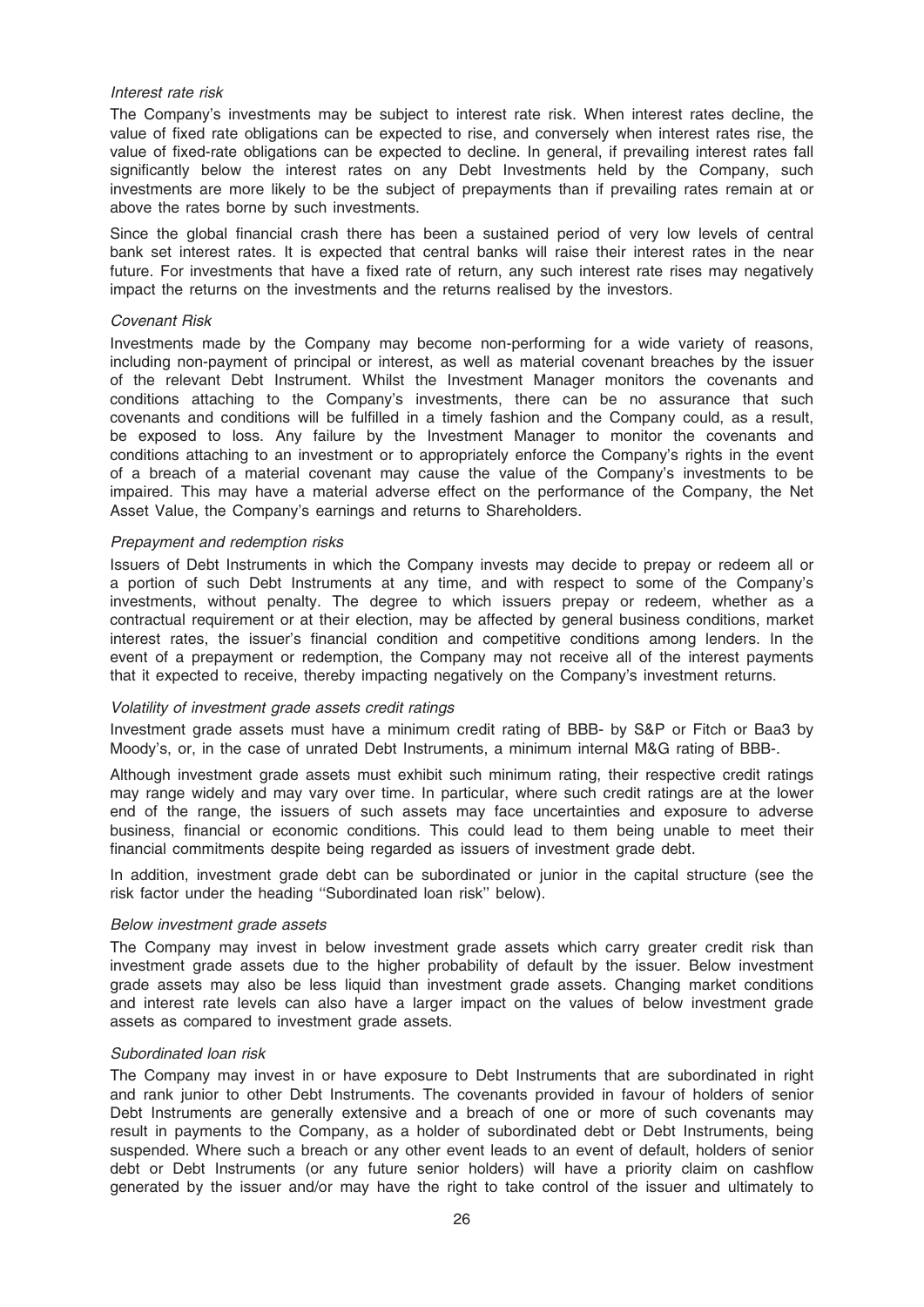sell it. In such circumstances, the issuer may be unable to satisfy part, or all of its payment obligations in respect of the Company's interest in the relevant subordinated debt investment. There are no restrictions on the Company's ability to make subordinated loans. Concentration of the Company's portfolio of investments in subordinated loans may result in greater volatility in the value of the Company's investments and consequently the Net Asset Value and may have a material adverse effect on the performance of the Company, the Net Asset Value, the Company's earnings and returns to Shareholders.

# Unsecured Debt Instruments

The Company may invest in or have exposure to unsecured Debt Instruments in relation to which the Company will not have recourse to any security or other assets of the issuer of the Debt Instrument should the issuer default on its payment obligations. The risk of investing in unsecured Debt Instruments is ultimately dependent upon payment of the underlying debt by the issuer.

# Future discontinuance of the London Interbank Offered Rate

In this paragraph headed "Future discontinuance of the London Interbank Offered Rate", "LIBOR" shall mean the Sterling London Interbank Offered Rate administered by ICE Benchmark Administration Limited (or any other person which takes over administration of that rate).

From the end of 2021, panel banks will no longer be compelled by the FCA to submit rates for the calculation of LIBOR and therefore it is not possible to predict whether, and to what extent, they will continue to provide submissions from this date and whether LIBOR will continue on its current basis. In the event that LIBOR is discontinued or otherwise unavailable, the rate of interest on Debt Instruments which reference LIBOR will need to be determined based on any applicable fallback provisions. This may in certain circumstances be reliant upon the provision by reference banks of offered quotations for the LIBOR rate, which may not be available, or require the application of a fixed rate based on the last relevant LIBOR rate available. Additionally, where such fall-back provisions need to be amended to reflect such discontinuance and there is uncertainty on the establishment of an alternative interest rate measure, there can be no assurance that any such amendments or alternative interest rates will adequately mitigate future interest rate risk. Therefore, such changes could have an adverse effect on the applicable interest rates of Debt Instruments referencing LIBOR and their value and liquidity, and this in turn may have an adverse effect on the performance of the Company, the Net Asset Value, the Company's earnings and returns to Shareholders.

# Reliance on obligors

The Company will not, in most cases, have control over the activities of any issuer of Debt Instruments invested in by the Company or which is the payer of any receivable acquired by the Company. Managers of issuers in whose Debt Instruments the Company has invested may manage those companies in a manner not anticipated by the Investment Manager.

## Investments in collective investment vehicles

The Company may invest in one or more collective investment vehicles, which it is expected will be managed or advised by an M&G Entity. In relation to any such investments, the Company will only be a passive investor and will not therefore have the same degree of control it has over its other investments. M&G may be removed, or cease to manage or advise, any such vehicle and the Company may be unable to influence the selection of a replacement manager or adviser.

The Company is unlikely to be able to influence significantly, or at all, the management of such vehicles. The Company is, therefore, reliant upon the skills of the investment managers/advisers of the vehicles in which it invests and may not be in a position to remove any such manager/adviser or to exit its investment in the event of under performance by those vehicles and/or managers/ advisers.

Such vehicles will be exposed to similar underlying risks as those applying to the Company's directly held portfolio of investments, but the risk profile may be higher than the Company's directly held portfolio of investments due to the characteristics of the underlying portfolio in any relevant vehicle.

Accordingly, the Company cannot guarantee that these vehicles will be managed or advised appropriately, which may have a material adverse effect on the performance of the Company, the Net Asset Value, the Company's earnings and returns to Shareholders.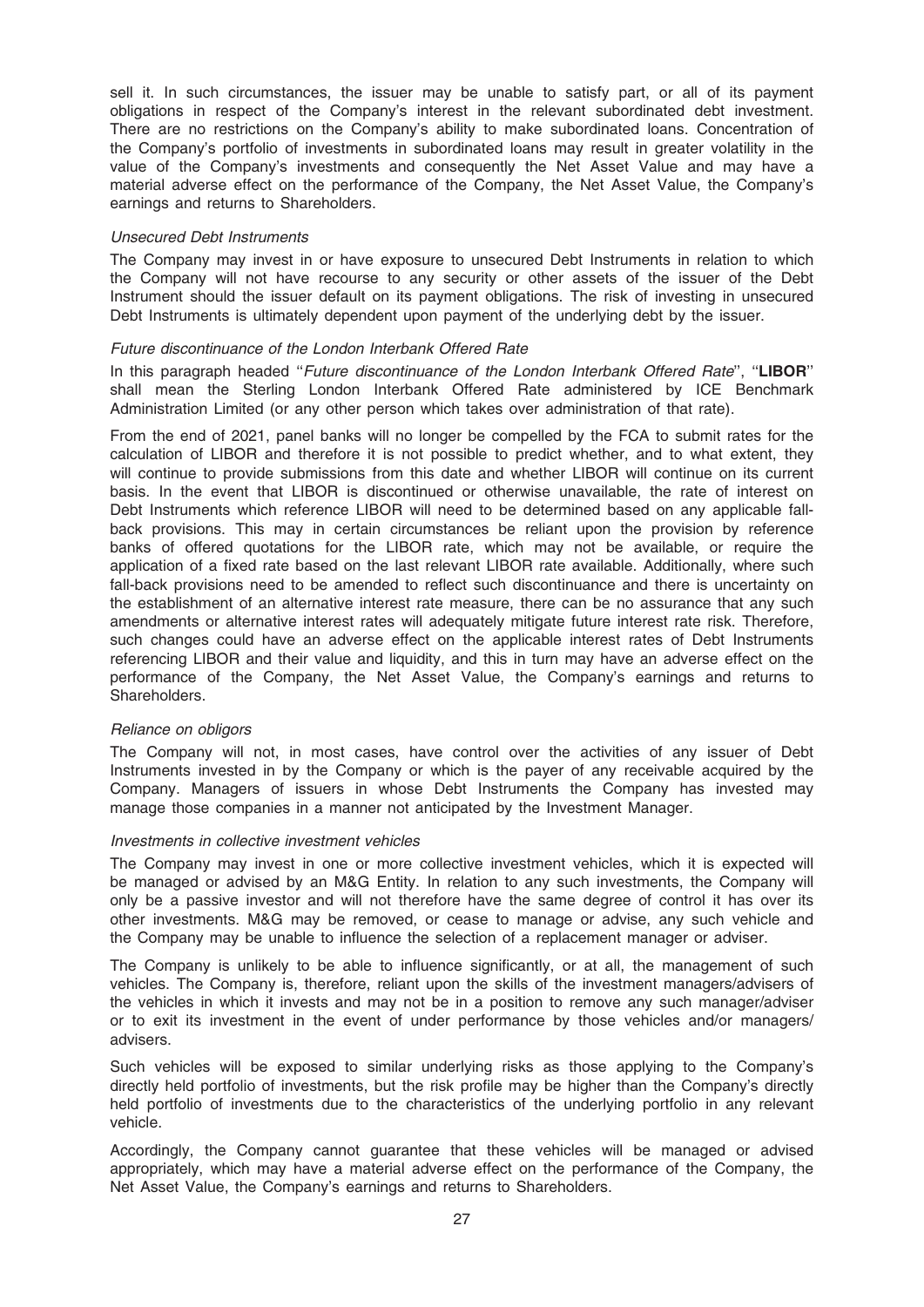# Risks relating to specific Debt Instruments

#### Asset-backed securities

Each asset-backed security that the Company invests in will typically be backed by a pool of assets representing the obligations of a number of different borrowers or debtors (such as mortgage or credit card borrowers for example). In some cases however, the security may be backed by a single asset, for example a mortgage relating to a specific commercial property. The value of an investment in an asset-backed security can be affected by a number of factors, including: (i) changes in the market's perception of the underlying assets backing the security; (ii) economic and political factors such as interest rates and levels of unemployment and taxation which can have an impact on the arrears, foreclosures and losses incurred with respect to the pool of assets backing the security; (iii) changes in the market's perception of the adequacy of credit support built into the security's structure to protect against losses caused by arrears and foreclosures; (iv) changes in the perceived creditworthiness of the originator of the security or any other third parties to the transaction; and (v) the speed at which mortgages or loans within the pool are repaid by the underlying borrowers (whether voluntary or due to arrears or foreclosures).

At times of rapid changes in market conditions it may be difficult to value certain asset-backed securities investments made by the Company and values may fluctuate considerably, with market prices quickly becoming out of date and not reflecting the value which would be realised on a sale of the relevant asset-backed security in such market conditions. The value of the Company's investment in any such asset-backed security will be determined on a marked to market basis and, accordingly, falls in the market price of asset-backed securities will result in a corresponding fall in the Net Asset Value of the Ordinary Shares and/or C Shares.

Investments in asset-backed securities that are not backed by mortgages present certain risks that are not presented by mortgage-backed securities. Primarily, these securities may not have the benefit of the same security interest in the related collateral. Credit card receivables, for example, are generally unsecured. Therefore, there is a possibility that recoveries on defaulted collateral may not, in some cases, be available to support payments on these securities. The risk of investing in these types of asset-backed securities is ultimately dependent upon payment of the underlying debt by the debtor(s).

# Extension and prepayment risks related to asset-backed securities and structured credit

Asset-backed securities and structured credit are often subject to extension and prepayment risks, which may have a substantial impact on the timing of their cashflows. The average life of each individual security may be affected by a number of factors such as structural features (including the existence and frequency of exercise of any optional redemption, mandatory redemption or prepayment or sinking fund features), the payment or the prepayment rate of the underlying assets, the prevailing level of interest rates, the actual default rate of the underlying assets, the timing of recoveries and the level of rotation in the underlying assets.

The Company may invest in or have exposure to asset-backed securities and structured credit that are subordinated in right of payment and rank junior to other securities that are secured by or represent an ownership interest in the same pool of assets. In addition, the underlying documentation may provide for the diversion of payments of interest and/or principal to more senior classes when the delinquency or loss experience of the pool of assets underlying such assetbacked securities and structured credit breaches a covenant test. In certain circumstances, payments of interest on certain asset-backed securities and structured credit in the Company's pool of assets may be reduced, deferred or eliminated for one or more payment dates, which may adversely affect the value of the performance of the Company, the Net Asset Value, the Company's earnings and returns to Shareholders.

Rising interest rates tend to extend the duration of mortgage-backed securities, making them more sensitive to changes in interest rates. As a result, in a period of rising interest rates the Company may exhibit increased levels of volatility should it hold mortgage-backed securities. In addition, mortgage-backed securities are subject to prepayment risk. When interest rates decline, borrowers may pay off their mortgages sooner than expected.

#### Loans to borrowers in the financial services industry may be secured by portfolios of financial assets

The collateral for loans made to borrowers in the financial services industry may consist of portfolios of financial assets, typically other loans, receivables or other contractual cash flows. Such transactions may represent several types of risk to the Company.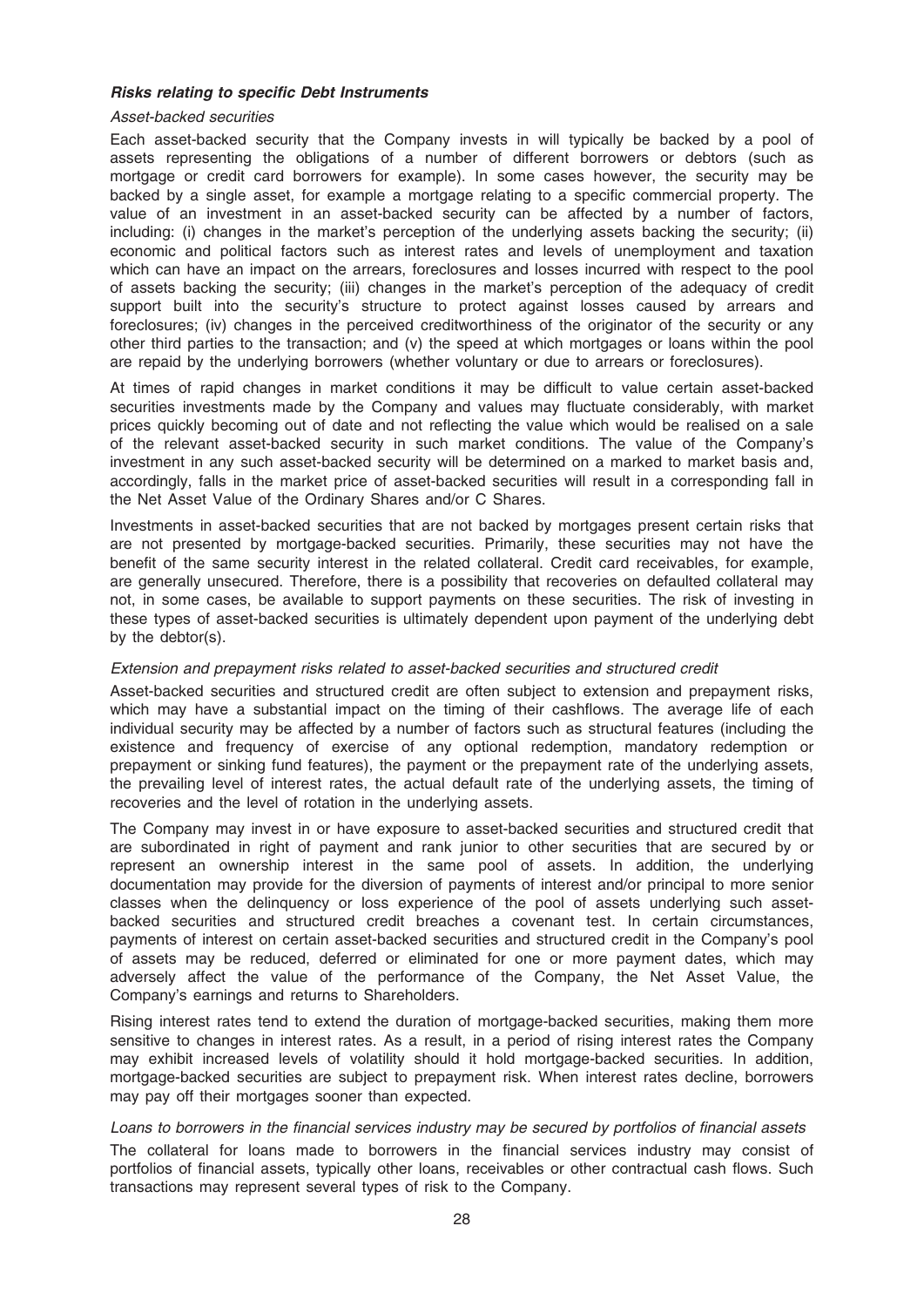Such financial assets will typically have shorter maturities than the maturity of the relevant loan by the Company. The Company is dependent on the borrower originating additional loans to maintain the value of the collateral relative to the loan. Typically, if the collateral value declines below an agreed threshold, the collateral pool will enter a run off period which will amortise the loan. There can be no assurance that the cash flow during a run off period will be sufficient to repay the loan amount.

While the Company obtains legal advice in order to structure the collateral pool so as to protect the Company's interests from other creditors, there can be no assurance that the legal structures and agreements protecting the Company's interest in the collateral pool would not be subject to litigation in the event of the borrower's insolvency.

The Company is generally dependent upon the borrower servicing and monitoring assets of the collateral pool. The Investment Manager conducts initial due diligence on the borrower and the assets in the collateral pool. In addition, a third party servicer may be engaged to monitor the borrower's compliance with the loan terms and the performance of the collateral pool over time.

## Commercial mortgages

Commercial mortgages are subject to the general risks associated with any mortgage loan, in that they are in the ordinary course dependant on the successful operation of the underlying properties, including the sufficiency of the rental income from the underlying properties and, upon default by the relevant borrowers on the market value of the relevant mortgaged properties and/or the borrowers' ability to refinance such mortgaged properties.

A borrowers' ability to make payments due under a commercial mortgage will also be subject to the risks generally associated with investment in real property and may be beyond the control of the borrower. These and other factors may make it impossible for a mortgaged property to generate sufficient income to make full and timely payments on the related loan.

Such risks include the performance of the relevant underlying property market, the location and condition of the property or properties and changes in supply of, or demand for, competing properties in the area (as a result, for instance, of overbuilding) which may impact on the demand for the property or properties and the rental levels it/they can command. Further, indirect factors and risks which also influence the demand for a property, and therefore, its value, include government regulations, changes in real property taxes, changes in interest rates and availability of mortgage funds and environmental liabilities.

Adverse change in any of these factors may have a negative impact on the value of collateral that supports a commercial mortgage and/or the ability of a borrower to service its debts including any investment made by the Company. This may have a material adverse effect on the performance of the Company, the Net Asset Value, the Company's earning and returns to Shareholders.

Following an event of default, enforcement of the relevant related security may not be immediate, resulting in a significant delay in the relevant security agent's recovery of amounts owed by the relevant borrower under a loan. In certain circumstances, a moratorium may apply to prevent or delay enforcement in a relevant jurisdiction. Additionally, in each relevant jurisdiction, there may be certain classes of creditors entitled to receive the proceeds of secured assets before the relevant security agent (for example unpaid salaries, enforcement costs and taxes).

## The Company may lend to smaller and mid-sized companies

The Company may lend to smaller and/or mid-sized companies. Whilst loans made to smaller and/ or mid-sized companies may fall within the relevant credit criteria of the Company at the time the loan is entered into, a smaller or mid-sized company may be more susceptible to market volatility and adverse changes in its trading conditions which may in turn impact its financial condition and may mean that it is unable to comply with its payment obligations under the terms of the relevant loan agreement. To the extent that a small or mid-sized company is unable to meet its obligations pursuant to a loan agreement, the value of the Company's investment in such a loan may fall and interest payments to the Company may be interrupted, which may have an adverse impact on the Company's financial performance.

## Distressed debt

The Company may invest in or have exposure to the Debt Instruments of issuers who are going through a balance sheet restructuring or are in a weakened financial condition (for example, suffering poor financial metrics, requiring further capital investment or being encumbered by an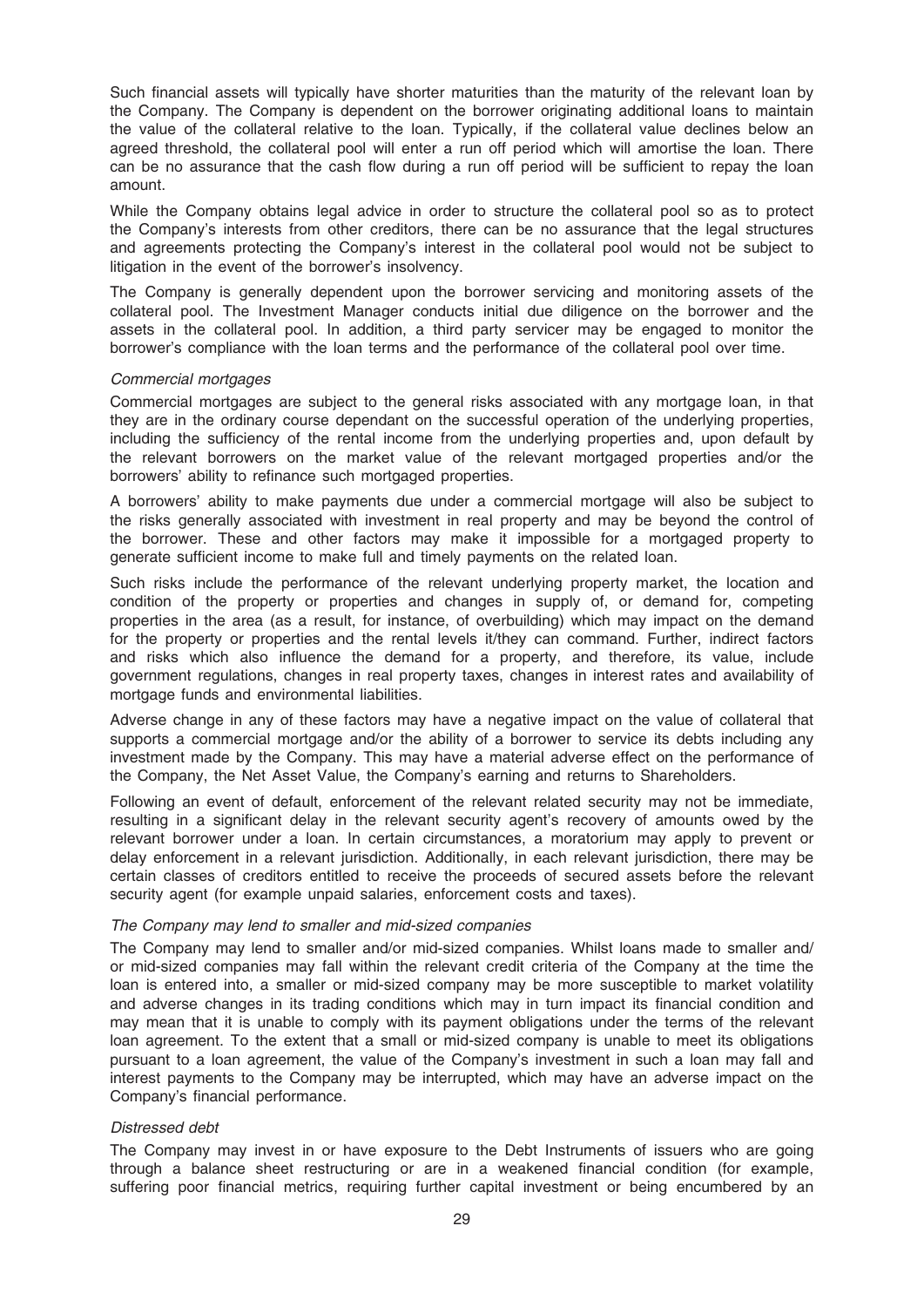unsustainable debt burden). While the Company is subject to limitations on the maximum size of investment in any such individual Debt Instruments, there is no limitation on the Company's aggregate exposure to these Debt Instruments. The complexity of these situations and the fact that it may be difficult to obtain information relating to an issuer's true financial position means that the future of these issuers may be uncertain.

The issuer may be involved in or undergoing workouts, liquidations, spin-offs, reorganisations, bankruptcies or other catalytic changes or similar transactions. In any investment opportunity involving any such type of special situation, there is the risk that the contemplated transaction either will be unsuccessful, take considerable time or will result in a distribution of cash or a new instrument the value of which will be less than the purchase price. Similarly, if an anticipated transaction does not in fact occur, the Company may be required to sell its investment at a loss. Because there is substantial uncertainty concerning the outcome of transactions involving financially troubled issuers in which the Company may invest, there is a potential risk of loss by the Company of its entire investment related to such issuers.

## Infrastructure finance

The obligors under infrastructure finance Debt Instruments will generally be entities that have been formed for, and are generally restricted to, the limited business purpose of owning and/or operating the related project. Accordingly, payment of amounts due is generally dependent solely upon successful development, construction and operation of the underlying project or the ownership and management of a key economic asset that has already been completed.

#### Loans that finance equipment leasing

Generally, lease equipment is owned by a special purpose entity, the lessor, established by a leasing company which then leases the equipment to the users, the lessees. The leasing company generally contributes equity to the lessor and the Company would provide a loan to the lessor to fund the acquisition of the equipment. The Company will generally be dependent on the leasing company to service the leases, provide ongoing reports to the Company, and take remedial action, if any, if a lessee does not perform as required under a lease.

A number of factors may affect an equipment leasing company's ability to operate profitably, including: (i) changes in economic conditions, including fluctuations in demand for assets, interest rates and inflation rates; (ii) the quality of the assets it acquires and leases; (iii) the continuing strength of equipment manufacturers; (iv) the timing of the equipment leasing company's investments and the equipment leasing company's ability to forecast technological advances; (v) technological and economic obsolescence of the assets it acquires; (vi) defaults by lessees or other counterparties; and (vii) increases in the equipment leasing company's ongoing expenses. If the equipment leasing company is unable to operate profitably it may not be able to service its debts including any investment made by the Company. This may have a material adverse effect on the performance of the Company, the Net Asset Value, the Company's earnings and returns to Shareholders.

Further, when an equipment leasing company enters into a lease, it will not know what the residual value of the asset leased will be when the lease ends (on expiry, in the case of an operating lease, or prematurely in the case of a cashflow lease). Where an equipment leasing company enters into operating leases, the present value of minimum rental payments during the initial lease term will usually be structured to result in the equipment leasing company's recovery of an amount less than the fair value or purchase price of the asset. Therefore, the equipment leasing company's ability to recover the full purchase price of the asset and the equipment leasing company's expected return in connection with an operating lease depends on the potential value of the asset once the primary lease term expires. This is the ''residual value''. Similarly, in circumstances where a cashflow lease ends prematurely, the equipment leasing company may be reliant on the residual value in order to achieve the desired returns. The residual value will depend on numerous factors beyond the equipment leasing company's control, including whether the original lessee wants to keep the asset, the cost of a comparable new asset, whether the leased asset is obsolete or in poor condition, whether there is a secondary market for the type of used asset and, if so, the market value of such asset.

In certain circumstances, the equipment leasing company may be reliant entirely on the residual value of some of its investments to recover and/or make a profit on those investments and any failure to achieve this may adversely affect the ability of an equipment leasing company to service its debts including any investment made by the Company. In addition, if an equipment leasing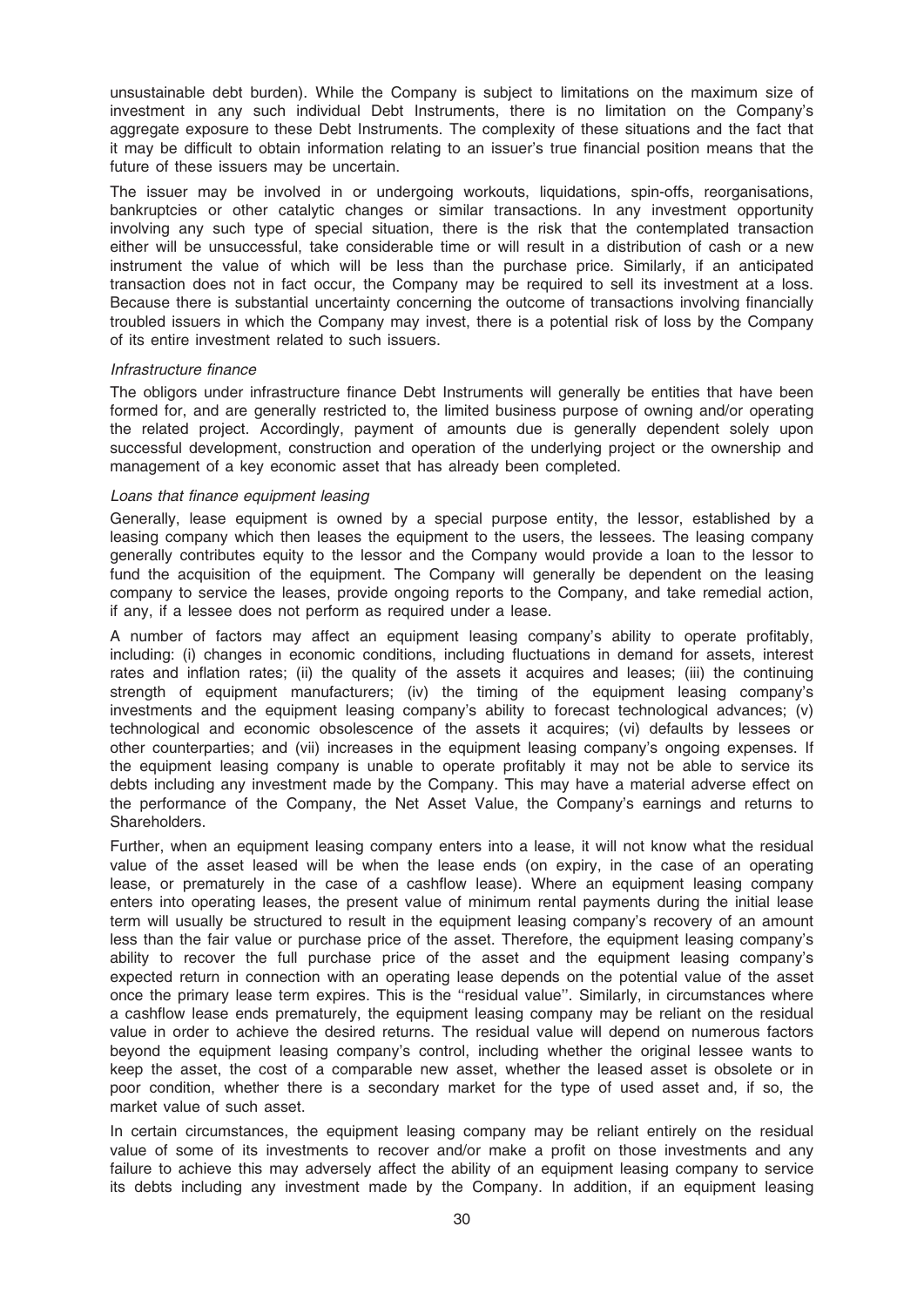company's assumptions are inaccurate or the assets lose value more rapidly than anticipated this may also adversely affect the ability of an equipment leasing company to service its debts including any investment made by the Company. Each of the above risks may have a material adverse effect on the performance of the Company, the Net Asset Value, the Company's earnings and returns to Shareholders.

# RISKS RELATING TO THE SHARES

#### General risks affecting the Shares

The value of an investment in the Company, and the returns derived from it, if any, may go down as well as up and an investor may not get back the amount invested.

The market price of the Shares, like shares in all investment companies, may fluctuate independently of their underlying net asset values and may trade at a discount or premium to net asset value at different times, depending on factors such as supply and demand for the Shares, market conditions and general investor sentiment. There can be no guarantee that any discount control policy will be successful or capable of being implemented. The market value of a Share may vary considerably from its Net Asset Value.

## It may be difficult for Shareholders to realise their investment and there may not be a liquid market in the Shares

The Company will apply for the Shares to be admitted to the premium segment of the Official List and to trading on the premium segment of the London Stock Exchange's main market. However, there can be no guarantee that an active secondary market in the Shares will develop or be sustained or that the Shares will trade at prices close to their underlying Net Asset Value per Ordinary Share or Net Asset Value per C Share (as the case may be). The number of Shares to be issued pursuant to the Initial Issue and the Placing Programme is not yet known and there may be a limited number of holders of Shares. Limited numbers and/or holders of Shares may mean that there is limited liquidity in such Shares which may affect: (i) a Shareholder's ability to realise some or all of their investment; (ii) the price at which a Shareholder can effect such realisation; and/or (iii) the price at which such Shares trade in the secondary market.

Whilst the Board will provide Shareholders with an opportunity to elect to realise the value of their Ordinary Shares during the fifth year following Initial Admission and every fifth year thereafter, Shareholders wishing to realise their investment in the Company will otherwise be required to dispose of their Shares through the secondary market. Accordingly, Shareholders' ability to realise their investment at Net Asset Value per Ordinary Share or Net Asset Value per C Share (as the case may be) before such realisation opportunity is dependent on the existence of a liquid market for the Shares. There can be no guarantee that a liquid market in the Ordinary Shares or C Shares will develop or that the Ordinary Shares or C Shares will trade at prices close to their underlying Net Asset Value. Accordingly, Shareholders may be unable to realise their investment at such Net Asset Value or at all.

Further, while the Board retains the right to effect repurchases of Ordinary Shares in the manner described under the subheading ''Repurchase of Ordinary Shares'' in Part 1 of this document, they are under no obligation to use such powers at any time and Shareholders should not place any reliance on the willingness of the Directors to do so.

## The Company may issue additional Shares that dilute existing Shareholders

Following the Initial Issue, subject to legal and regulatory requirements, the Company may issue additional Shares pursuant to the Placing Programme. Any additional issuances by the Company, or the possibility of such issuances, may cause the market price of the existing Ordinary Shares to decline. Furthermore: (i) the relative voting percentages of existing holders of Ordinary Shares who cannot, or choose not to participate will be diluted by further issues of Ordinary Shares; and (ii) the voting rights of holders of Ordinary Shares may be diluted further on conversion of any C Shares depending on the applicable conversion ratio.

## The Shares will be subject to significant transfer restrictions for investors in certain jurisdictions as well as forced transfer provisions

The Shares have not been registered and will not be registered in the United States under the U.S. Securities Act or under any other applicable securities laws. Moreover, the Shares are only being offered and sold outside the United States to non-U.S. Persons (as defined in Regulation S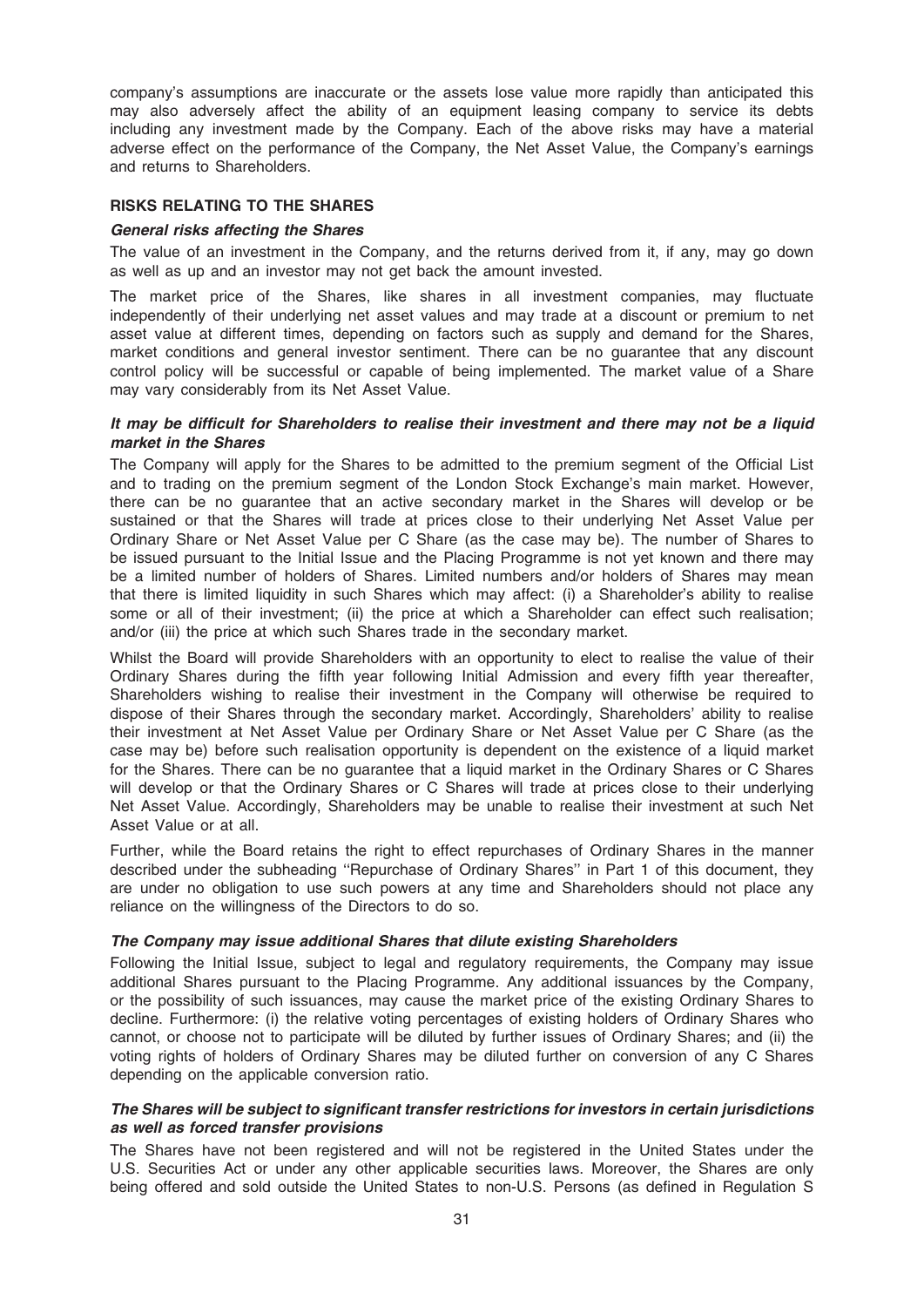under the US Securities Act), except pursuant to an exemption from, or in a transaction not subject to, the registration requirements of the U.S. Securities Act and in compliance with any applicable securities laws of any state or other jurisdiction in the United States.

If at any time the holding or beneficial ownership of any shares in the Company by any person (whether on its own or taken with other shares), in the opinion of the Directors: (i) would cause the assets of the Company to be treated as ''plan assets'' of any benefit plan investor under section 3(42) of ERISA or the U.S. Tax Code; or (ii) would or might result in the Company and/or its shares and/or any of its appointed investment managers or investment advisers being required to register or qualify under the U.S. Investment Company Act, and/or U.S. Investment Advisers Act of 1940 and/or the U.S. Securities Act and/or the U.S. Securities Exchange Act 1934, as amended and/or any laws of any state of the U.S. or other jurisdiction that regulate the offering and sale of securities; or (iii) may cause the Company not to be considered a "Foreign Private Issuer" under the U.S. Securities Exchange Act 1934, as amended; or (iv) may cause the Company to be a ''controlled foreign corporation'' for the purpose of the U.S. Tax Code; or (v) creates a significant legal or regulatory issue for the Company under the U.S. Bank Holding Company Act 1956, as amended or regulations or interpretations thereunder, or (vi) would cause the Company adverse consequences under the foreign account tax compliance provisions of the U.S. Hiring Incentives to Restore Employment Act of 2010, including the Company becoming subject to any withholding tax or reporting obligation (including by reason of the failure of the Shareholder concerned to provide promptly to the Company such information and documentation as the Company may have requested to enable the Company to avoid or minimise such withholding tax or to comply with such reporting obligations), the Directors may require the holder of such shares to dispose of such shares and, if the Shareholder does not sell such shares, may dispose of such shares on their behalf. These restrictions may make it more difficult for a U.S. Person to hold and Shareholders generally to sell the Shares and may have an adverse effect on the market value of the Shares.

## Local laws or regulations may mean that the status of the Company and/or the Shares is uncertain or subject to change, which could adversely affect investors' ability to hold Shares

For regulatory and tax purposes, the status and treatment of the Company and/or the Shares may be different in different jurisdictions. For instance, in certain jurisdictions and for certain purposes, the Shares may be treated as units in a collective investment scheme. Furthermore, in certain jurisdictions, the regulatory and tax status of the Company and/or the Shares may be uncertain or subject to change, or it may differ depending on the availability of certain information or as a result of disclosures made by the Company. Changes in the status or treatment of the Company and/or the Shares for regulatory and/or tax purposes may have unforeseen effects on the ability of investors to hold Shares or the consequences to investors of doing so.

# RISKS RELATING TO THE INVESTMENT MANAGER

## Reliance on the Investment Manager

Investor returns will be dependent upon the Company successfully pursuing its investment policy. The success of the Company will depend on the Investment Manager's ability to identify, acquire and realise investments in accordance with the Company's investment policy. This, in turn, will depend on the ability of the Investment Manager to apply its investment processes in a way which is capable of identifying suitable investments for the Company. There can be no assurance that the Investment Manager will be able to do so or that it will enable the Company to invest on attractive terms or generate any investment returns for Shareholders or avoid investment losses.

The performance of the Company depends on the ability of the Investment Manager to provide competent, attentive and efficient services to the Company. There can be no assurance that, over time, the Investment Manager will be able to provide such services or that the Company will be able to invest its assets on attractive terms or generate any investment returns for Shareholders or indeed avoid investment losses.

The Company depends on the diligence, skill, judgement and business contacts of M&G's investment professionals and the information and deal flow they generate and communicate to the Company during the normal course of their activities. The Company's future success depends on the continued service of these individuals (or their replacements from time to time) who are not obligated to remain employed with M&G, and M&G's ability to recruit and retain personnel. A failure of M&G to retain or recruit appropriately qualified personnel may have a material adverse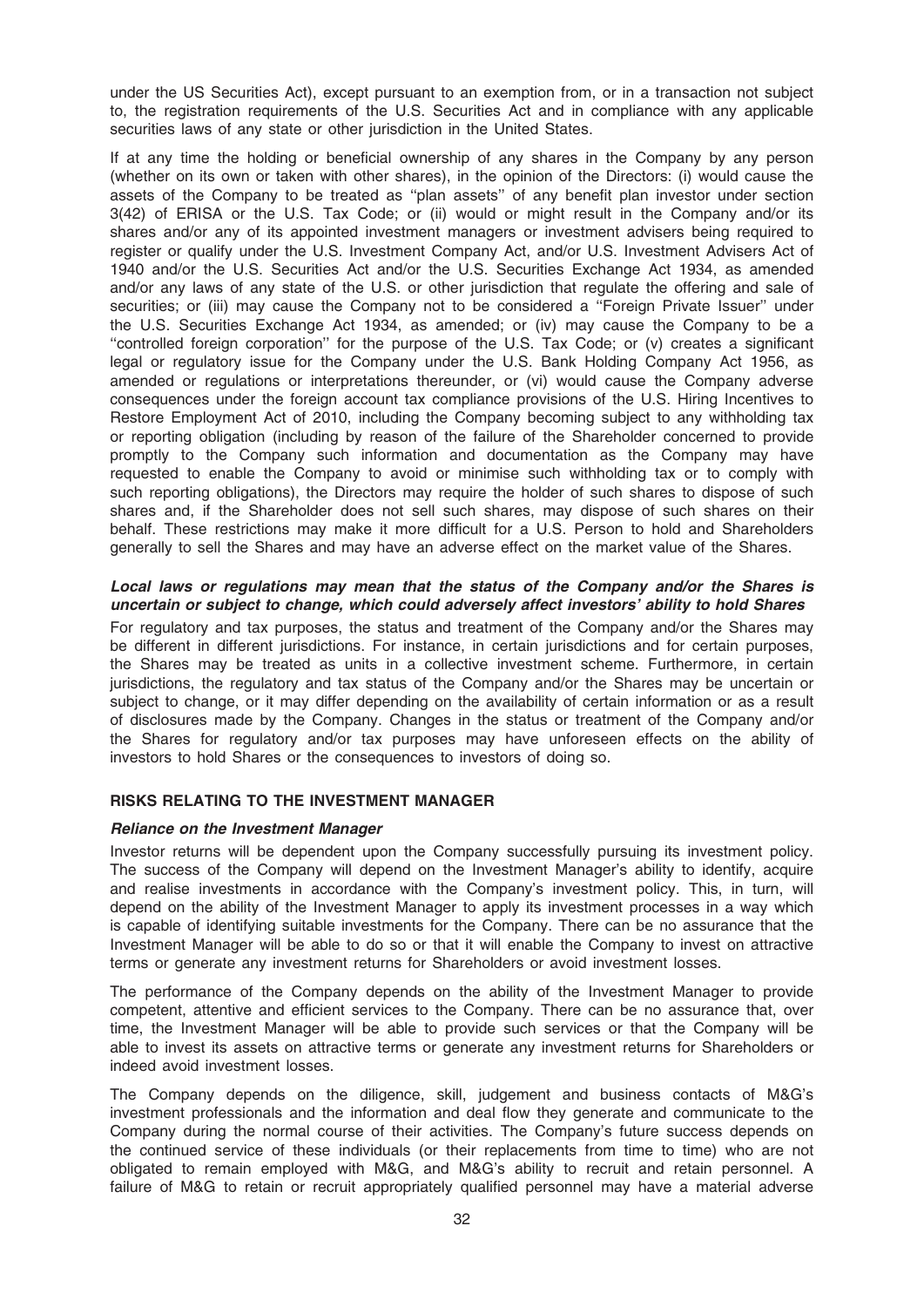effect on the performance of the Company, the Net Asset Value, the Company's earnings and returns to Shareholders.

If the Investment Management Agreement is terminated, the Directors would have to find a replacement investment manager for the Company and there can be no assurance that a replacement with the necessary skills and experience could be appointed on terms acceptable to the Company.

# The resources of the Investment Manager are not solely dedicated to activities in which the Company is engaged and the Investment Manager will allocate resources to activities in which the Company is not engaged, which might have a negative impact on the Company's ability to achieve its investment objective

The Investment Manager is not required to commit all of its resources (or ensure continuity of any of its resources or that any of its resources are solely dedicated) to the Company's affairs and allocates its resources to other business activities. Insofar as the Investment Manager devotes resources to its responsibilities in relation to other business interests, its ability to devote resources and attention to the Company's affairs will be limited. This could adversely affect the Company's ability to achieve its investment objective, which could have a material adverse effect on the performance of the Company, the Net Asset Value, the Company's earnings and returns to **Shareholders** 

# Potential conflicts of interest

M&G is involved in other financial, investment or professional activities which may on occasion give rise to conflicts of interest with the Company, which M&G shall manage in accordance with its policies and procedures relating to conflicts of interest. In particular, M&G manages funds other than the Company and may provide investment management, investment advisory or other services in relation to those funds or future funds which may have similar investment policies to that of the Company.

M&G may carry on investment activities for their other accounts and for other accounts in which the Company has no interest. M&G also provides management services to other clients, including other collective investment schemes which make investments which fall within the Company's investment policy. M&G may give advice and recommend investments to other managed accounts or investment funds which may differ from advice given to, or investments recommended or bought for, the Company, even though their investment policies may be the same or similar.

In relation to the allocation of investment opportunities, the Investment Manager has procedures in place to seek to ensure appropriate allocations between its clients in accordance with its allocation policy from time to time.

# Access to material non-public information may restrict the ability of the Investment Manager to take action with respect to some investments

The Investment Manager has established policies and procedures reasonably designed to prevent the misuse by the Investment Manager and its personnel of material information regarding particular issuers that has not been publicly disseminated ("material non-public information") in accordance with applicable legal and regulatory requirements. In general, under such policies and procedures and applicable law, when the Investment Manager is in possession of material nonpublic information related to a publicly traded security or the issuer of such security, whether acquired unintentionally or otherwise, neither the Investment Manager nor its personnel are permitted to render investment advice as to, or otherwise trade or recommend a trade in, the securities of such issuer until such time as the information that the Investment Manager has is no longer deemed to be material non-public information.

The Investment Manager has procedures that outline the process by which it will determine whether to elect to receive material non-public information, or whether it will determine not to receive material non-public information, in any given case. This determination will be made on an issuer-by-issuer basis using objective criteria established by the Investment Manager. It should be noted that the Investment Manager's determination regarding whether or not to receive material non-public information regarding a specific issuer may have implications for the services the Investment Manager is able to provide to certain clients in certain situations, including the Company.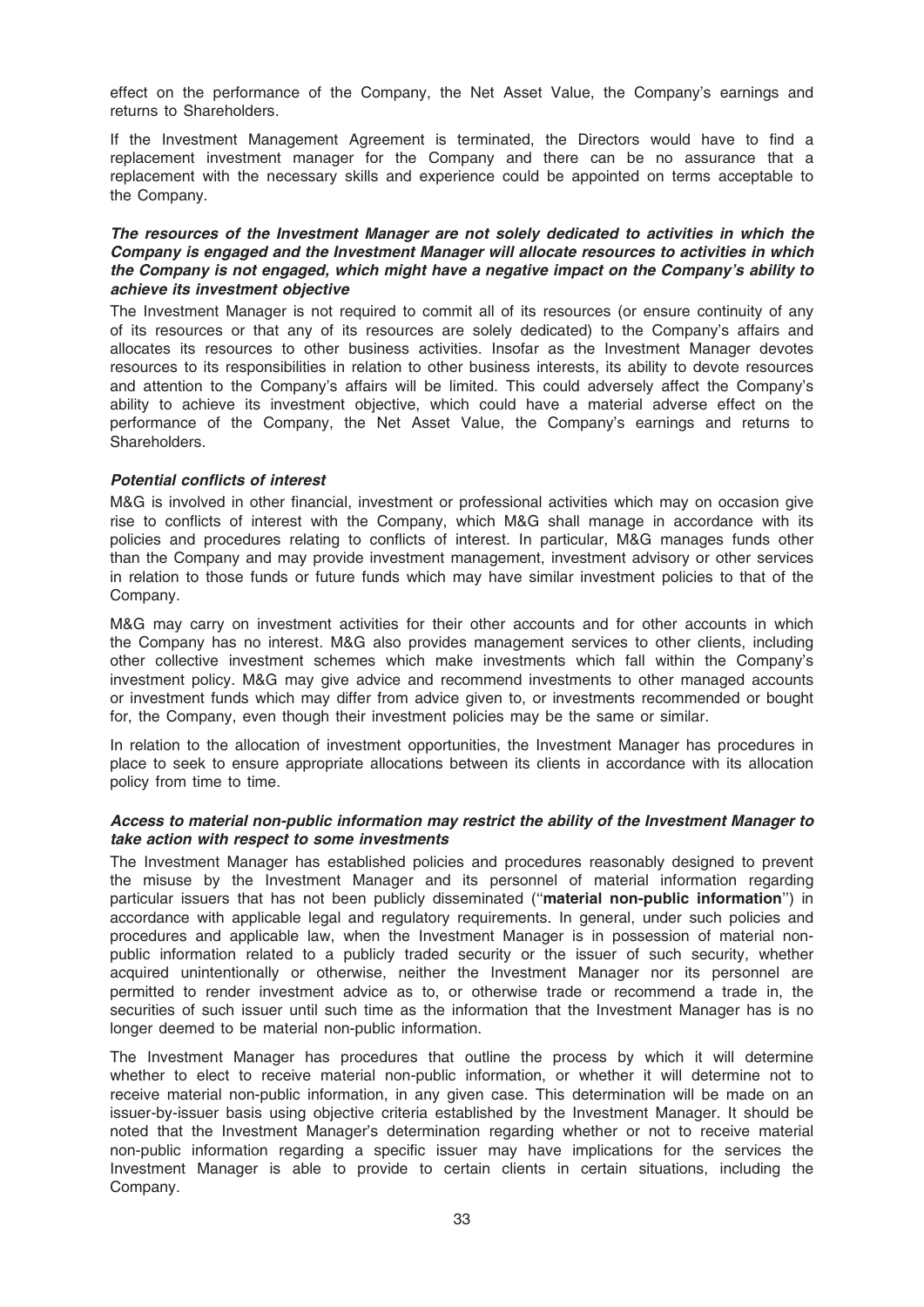# RISKS RELATING TO REGULATION, STRUCTURE AND TAXATION

## Investment trust status

It is the intention of the Directors to conduct the affairs of the Company so as to satisfy the conditions under sections 1158 to 1159 of the CTA 2010 and ongoing requirements under the Investment Trust (Approved Company) (Tax) Regulations 2011 for it to be approved by HMRC as an investment trust. In respect of each period for which the Company is an approved investment trust, the Company will be exempt from UK corporation tax on its chargeable gains and capital profits on loan relationships. The Company will also have access to an optional interest ''streaming'' regime which enables it to deduct from its taxable interest income the amount of dividend distributions to Shareholders that have been notionally designated as interest distributions. There is a risk that the Company does not receive approval of its investment trust status from HMRC or, having received such approval, the Company fails to maintain its status as an investment trust. In such circumstances, the Company would be subject to the normal rates of corporation tax on chargeable gains and capital profits arising on the transfer or disposal of investments and other assets, and on interest income which could adversely affect the Company's financial performance, its ability to provide returns to its Shareholders or the post-tax returns received by its Shareholders. In addition, it is not possible to guarantee that the Company will remain a non-close company, which is a requirement to maintain investment trust status, as the Shares are freely transferable. The Company, in the unlikely event that it becomes aware that it is a close company, or otherwise fails to meet the criteria for maintaining investment trust status, will, as soon as reasonably practicable, notify Shareholders of this fact.

# Changes in taxation legislation or practice may adversely affect the Company and the tax treatment for Shareholders investing in the Company

Changes in tax legislation or practice, whether in the United Kingdom or elsewhere, could affect the value of the investments held by the Company, affect the Company's ability to provide returns to Shareholders, and affect the tax treatment for Shareholders of their investments in the Company (including rates of tax and availability of reliefs).

Investors should consult their tax advisers with respect to their own particular tax circumstances and the tax effects of an investment in the Company. Statements in this document concerning the taxation of investors or prospective investors in Shares are based upon current tax law and practice, each of which is, in principle, subject to change. The value of particular tax reliefs, if available, will depend on each individual Shareholder's circumstances. This document does not constitute tax advice and must not therefore be treated as a substitute for independent tax advice.

# The investment activity to be undertaken by the Company may expose the Company to the risk of regulation in the United Kingdom and other jurisdictions

The investment activity to be undertaken by the Company includes direct lending, which is an unregulated activity. There is a risk that some or all of such activity and the other investment activity of the Company becomes regulated in future. In particular, the European Commission and other relevant authorities have stated that they are considering whether lending by non-bank institutions (or ''shadow banking'') should, in itself, be a regulated activity and the Financial Stability Board has recently announced a consultation on the subject. Whilst there are no firm proposals currently on the legislative agenda, the future regulation of shadow banking cannot be ruled out. Any future regulation may have an impact on the Company, which could be significant, in terms of compliance costs and, potentially, the restriction of its activities (in particular the Company's ability to undertake direct lending). Any such costs or restrictions may have an adverse effect on the performance of the Company, the Net Asset Value, the Company's earnings and returns to Shareholders.

# Greater regulation of the financial services industry, which imposes additional restrictions on the Company, may materially affect the Company's business and the Company's ability to achieve its investment objective

Legislation proposing greater regulation of the financial services industry and the financial markets is being actively pursued in the European Union and other jurisdictions.

There can be no assurance that future regulatory action will not result in additional market dislocation. It is impossible to predict the nature, timing and scope of future changes in laws and regulations applicable to the Company. Any such changes in laws and regulations may have a material adverse effect on the ability of the Company to successfully pursue its investment policy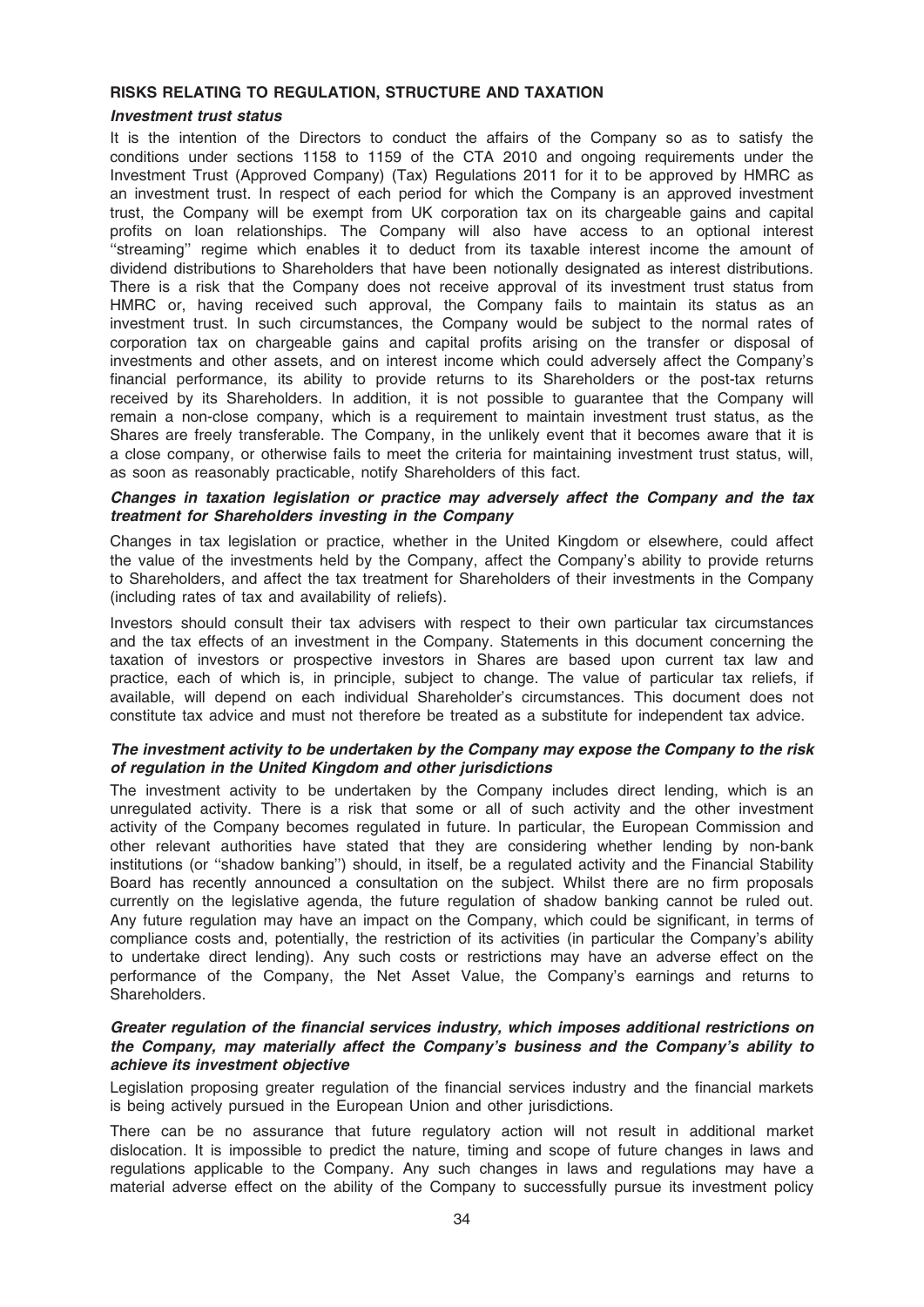and to realise its profit potential, and may include a requirement of increased transparency as to the identity of investors in the Company. Any such event may have a material adverse effect on the investment returns of the Company. If the Company fails to comply with these laws and regulations, the Company may have to pay penalties or private damages awards.

# Due diligence and reporting obligations

The Company will be required to comply with certain due diligence and reporting requirements under the International Tax Compliance Regulations 2015, which were enacted to meet the United Kingdom's obligations under FATCA, the Common Reporting Standard developed by the Organisation for Economic Co-operation and Development and the EU Directive on Administrative Cooperation in Tax Matters. Shareholders may be required to provide information to the Company to enable the Company to satisfy its obligations under the regulations. Failure by the Company to comply with its obligations under the regulations may result in fines being imposed on the Company and, in such event, the target returns of the Company may be adversely affected.

# Alternative Investment Fund Managers Directive

The AIFM Directive imposes a regime for EEA managers of AIFs and in respect of the marketing of AIFs in the EEA. The AIFM Directive has been implemented in the UK by the AIFM Rules. The AIFM Directive requires that EEA alternative investment fund managers of AIFs are authorised and regulated.

The Board has appointed the Investment Manager as the alternative investment fund manager of the Company. The Investment Manager is authorised and regulated by the FCA. If the Investment Manager ceases to act or becomes unable to act as the Company's alternative investment fund manager, then the Company must appoint another suitably authorised person as its alternative investment fund manager or the Company must be its own alternative investment fund manager. In order for the Company to be its own alternative investment fund manager it may be required to be authorised in the United Kingdom to act as an alternative investment fund manager. The Company is not currently authorised to act as an alternative investment fund manager and does not intend to apply for such authorisation to the extent that it is not required to do so. In the event that, and for so long as, the Company does not have an external alternative investment fund manager and is not permitted to act as an alternative investment fund manager in the United Kingdom then the Company may not be able to operate or, as a minimum, the ability of the Company to operate will be adversely affected to a significant extent.

In addition, the Company is required to appoint a depositary which will be State Street Trustees Limited. In complying with the AIFM Directive, the Company is likely to have higher management and operating costs than would otherwise be the case.

# The Company has not and will not register as an investment company under the U.S. Investment Company Act

The Company is not, and does not intend to become, registered as an investment company under the U.S. Investment Company Act and related rules and regulations. The U.S. Investment Company Act provides certain protections to investors and imposes certain restrictions on companies that are registered as investment companies.

As the Company is not so registered and does not plan to register, none of these protections or restrictions is or will be applicable to the Company. In addition, to avoid being required to register as an investment company under the U.S. Investment Company Act, the Board may, under the Articles and subject to certain conditions, compulsorily require the transfer of Shares held by a person to whom the sale or transfer of Shares may cause the Company to be classified as an investment company under the U.S. Investment Company Act.

# The assets of the Company could be deemed to be ''plan assets'' that are subject to the requirements of ERISA or Section 4975 of the U.S. Tax Code, which could restrain the Company from making certain investments, and result in excise taxes and liabilities

Under the current United States Plan Asset Regulations, if interests held by Benefit Plan Investors are deemed to be ''significant'' within the meaning of the Plan Asset Regulations (broadly, if Benefit Plan Investors hold 25% or greater of any class of equity interest in the Company) then the assets of the Company may be deemed to be ''plan assets'' within the meaning of the Plan Asset Regulations. After the Initial Issue, the Company may be unable to monitor whether Benefit Plan Investors or any other investors acquire Shares and therefore, there can be no assurance that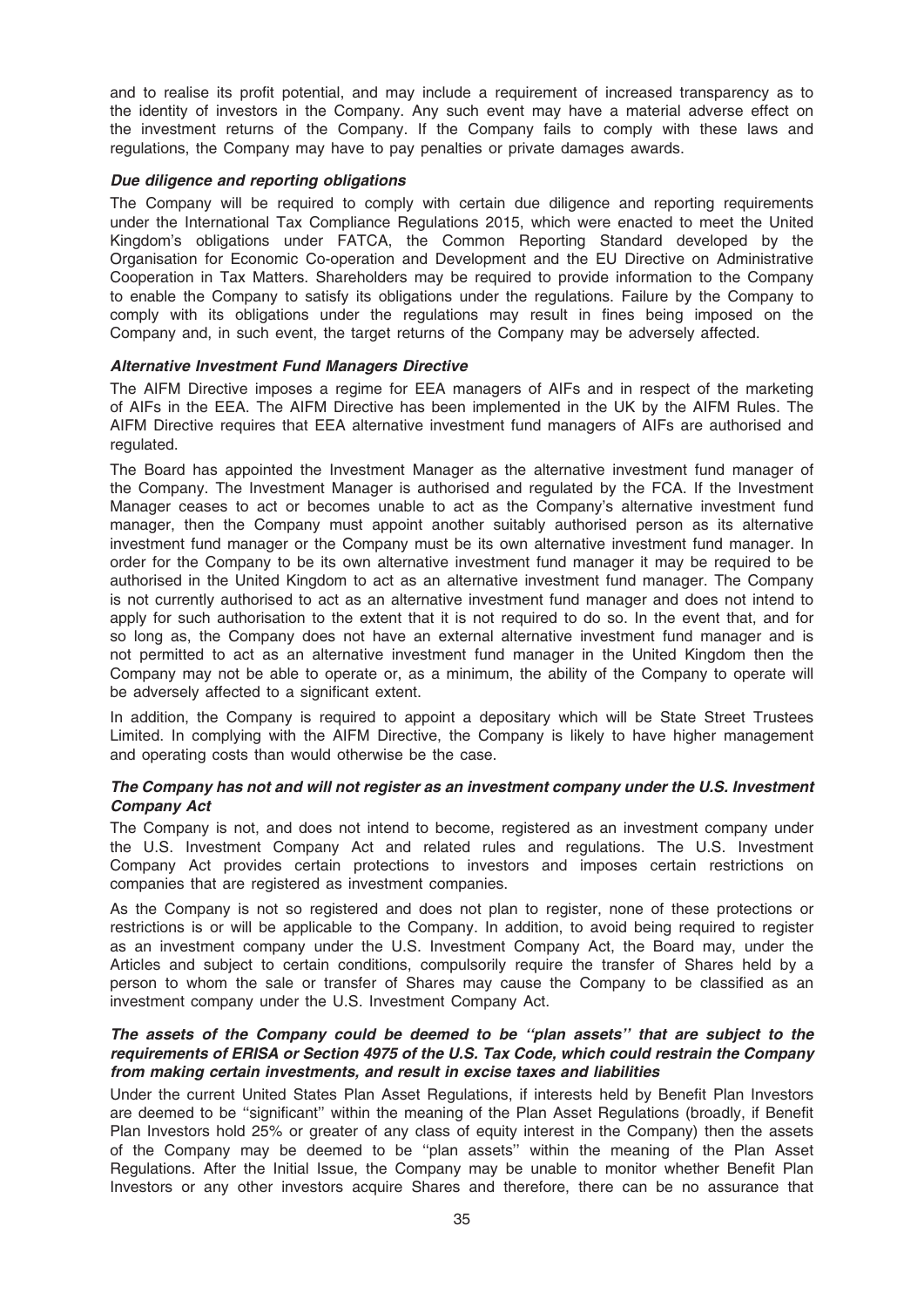Benefit Plan Investors will never acquire Shares or that, if they do, the ownership of all Benefit Plan Investors will be below the 25% threshold discussed above or that the Company's assets will not otherwise constitute ''plan assets'' under the Plan Asset Regulations. If the Company's assets were deemed to constitute "plan assets" within the meaning of the Plan Asset Regulations, certain transactions that the Company might enter into in the ordinary course of business and operation might constitute non-exempt prohibited transactions under the Employee Retirement Income Security Act of 1974, as amended ("ERISA") or the U.S. Tax Code, resulting in excise taxes or other liabilities under ERISA or the U.S. Tax Code. In addition, any fiduciary of a Benefit Plan Investor or an employee benefit plan subject to Similar Law that is responsible for the benefit plan's investment in the Shares could be liable for any ERISA violations or violations of such Similar Law relating to the Company.

#### Risks relating to packaged retail and insurance-based investment products (''PRIIPS'')

Investors should be aware that the PRIIPs Regulation requires the Investment Manager, as PRIIP manufacturer, to prepare a key information document ("KID") in respect of each class of share of the Company. The KID must be made available by the Investment Manager to retail investors prior to them making any investment decision and is available on the Company's website at www.mandg.co.uk/creditincomeinvestmenttrust. The content of a KID is highly prescriptive, both in terms of the calculations underlying the numbers and the narrative, with limited ability to add further context and explanations, and therefore the KID should be read in conjunction with material produced by the Company including the annual report, the quarterly factsheets and this document, all of which will be made available on the Company's website.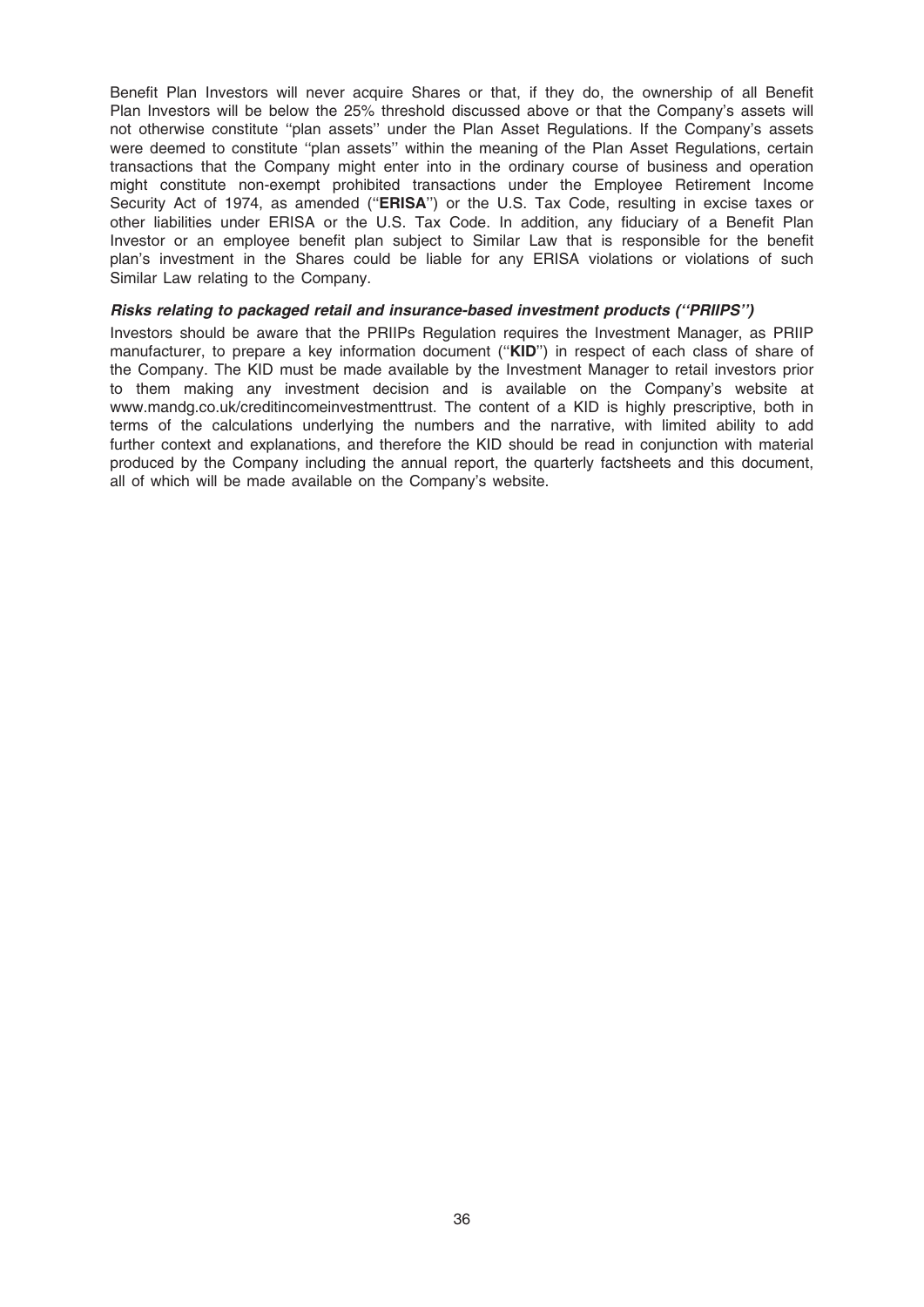# IMPORTANT INFORMATION

#### **GENERAL**

No person has been authorised by the Company to issue any advertisement or to give any information or to make any representations in connection with the offering or sale of Shares other than those contained in this document and, if issued, given or made, such advertisement, information or representation must not be relied upon as having been authorised by the Company, the Investment Manager or Winterflood Securities. Without prejudice to the Company's obligations under the Prospectus Rules, the Listing Rules, the Disclosure Guidance and Transparency Rules and MAR, neither the delivery of this document nor any subscription for or purchase of Shares pursuant to the Initial Issue and/or the Placing Programme, under any circumstances, creates any implication that there has been no change in the affairs of the Company since, or that the information contained herein is correct at any time subsequent to, the date of this document.

Prospective investors should not treat the contents of this document as advice relating to legal, taxation, investment or any other matters. Prospective investors should inform themselves as to: (a) the legal requirements within their own countries for the purchase, holding, transfer or other disposal of Shares; (b) any foreign exchange restrictions applicable to the purchase, holding, transfer or other disposal of Shares which they might encounter; and (c) the income and other tax consequences which may apply in their own countries as a result of the purchase, holding, transfer or other disposal of, or subscription for Shares. Prospective investors must rely upon their own legal advisers, accountants and other financial advisers as to legal, tax, investment or any other related matters concerning the Company and an investment in the Shares.

This document should be read in its entirety before making any application for Shares. All Shareholders are entitled to the benefit of, and are bound by and are deemed to have notice of, the provisions of the Articles.

This document does not constitute, and may not be used for the purposes of, an offer or solicitation to anyone in any jurisdiction: (i) in which such offer or solicitation is not authorised; or (ii) in which the person making such offer or invitation is not qualified to do so; or (iii) to any person to whom it is unlawful to make such offer or solicitation. The distribution of this document and the offering of Shares in certain jurisdictions may be restricted and accordingly persons into whose possession this document is received are required to inform themselves about and to observe such restrictions.

#### FOR THE ATTENTION OF UNITED STATES RESIDENTS

The Shares have not been and will not be registered under the U.S. Securities Act or with any securities regulatory authority of any state or other jurisdiction of the United States and the Shares may not be offered, sold, exercised, resold, transferred or delivered, directly or indirectly, within the United States or to, or for the account or benefit of, U.S. Persons (as defined in Regulation S under the U.S. Securities Act), except pursuant to an exemption from, or in a transaction not subject to, the registration requirements of the U.S. Securities Act and in compliance with any applicable securities laws of any state or other jurisdiction in the United States. There will be no public offer of the Shares in the United States. The Shares are being offered or sold outside the United States to non-U.S. Persons in offshore transactions in reliance on the exemption from the registration requirements of the U.S. Securities Act provided by Regulation S thereunder. The Company has not been and will not be registered under the U.S. Investment Company Act and investors will not be entitled to the benefits of the U.S. Investment Company Act.

The Shares have not been approved or disapproved by the U.S. Securities and Exchange Commission, any state securities commission in the United States or any other U.S. regulatory authority, nor have any of the foregoing authorities passed upon or endorsed the merits of the offering of Shares or the accuracy or adequacy of this document. Any representation to the contrary is a criminal offence in the United States and any re-offer or resale of any of the Shares in the United States or to U.S. Persons may constitute a violation of U.S. law or regulation. Any person in the United States who obtains a copy of this document is requested to disregard it.

## FOR THE ATTENTION OF PROSPECTIVE INVESTORS IN CANADA, JAPAN, AUSTRALIA OR THE REPUBLIC OF SOUTH AFRICA

The offer and sale of Shares has not been and will not be registered under the applicable securities laws of Canada, Japan, Australia or the Republic of South Africa. Subject to certain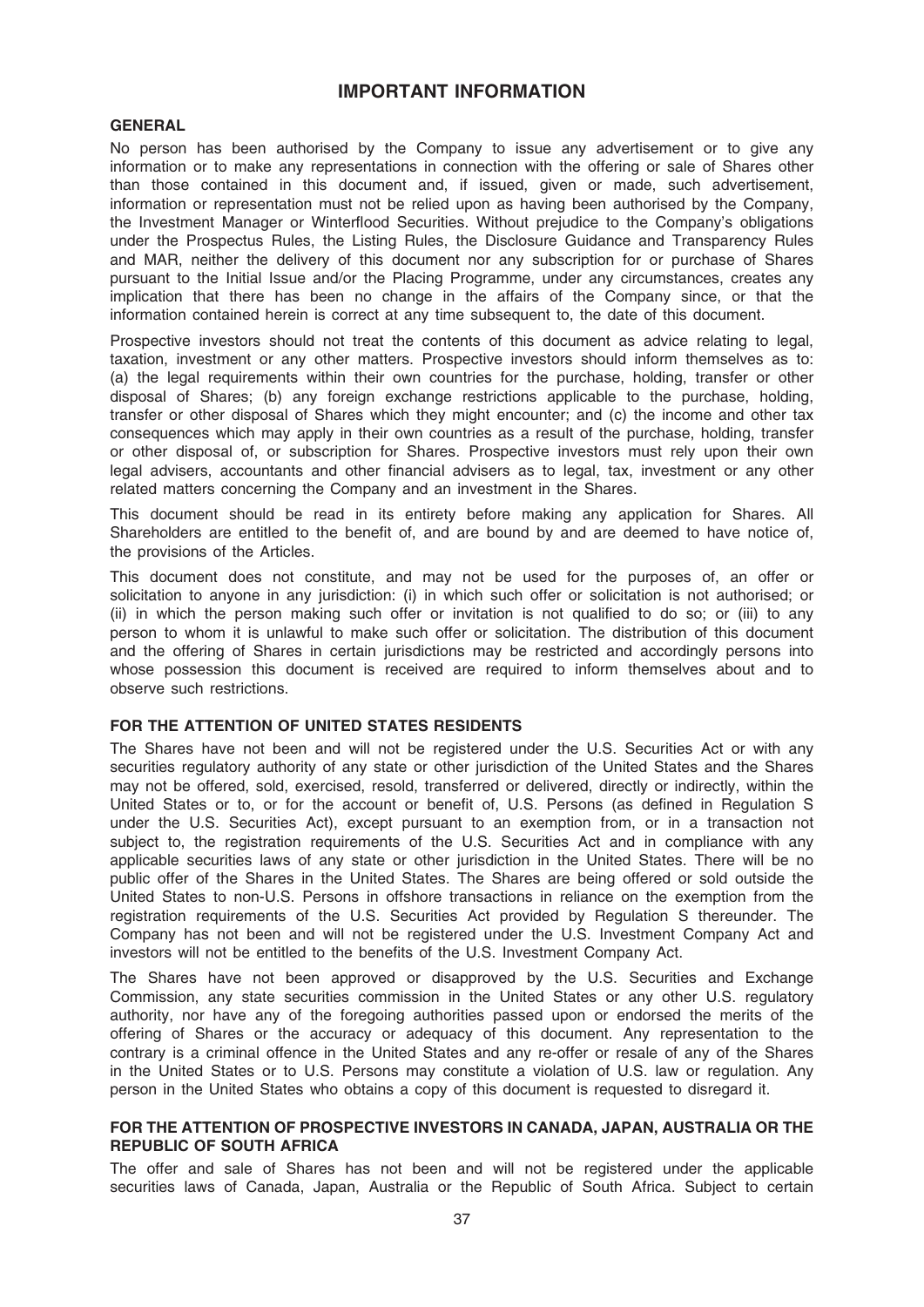exemptions, the Shares may not be offered to or sold within Canada, Japan, Australia or the Republic of South Africa or to any national, resident or citizen of such territories.

# FOR THE ATTENTION OF PROSPECTIVE INVESTORS IN THE EUROPEAN ECONOMIC AREA

In relation to each Relevant Member State which has implemented the Prospectus Directive, no Shares have been offered or will be offered pursuant to the Initial Issue or the Placing Programme to the public in that Relevant Member State prior to the publication of a prospectus in relation to the Shares which has been approved by the competent authority in that Relevant Member State, or, where appropriate, approved in another Relevant Member State and notified to the competent authority in that Relevant Member State, all in accordance with the Prospectus Directive, except that offers of Shares to the public may be made at any time under the following exemptions under the Prospectus Directive, if they are implemented in that Relevant Member State:

- (a) to any legal entity which is a ''qualified investor'' as defined in the Prospectus Directive;
- (b) to fewer than 100, or, if the Relevant Member State has implemented the relevant provision of the 2010 PD Amending Directive (as defined below), 150 natural or legal persons (other than qualified investors as defined in the Prospectus Directive) in such Relevant Member State; or
- (c) in any other circumstances falling within Article 3(2) of the Prospectus Directive or Article 1(3) or (subject to the Relevant Member State having implemented the provision) Article 3 of the Prospectus Regulation 2017,

provided that no such offer of Shares shall result in a requirement for the publication of a document pursuant to Article 3 of the Prospectus Directive or any measure implementing the Prospectus Directive in a Relevant Member State and each person who initially acquires any Shares or to whom any offer is made under the Initial Placing or the Placing Programme will be deemed to have represented, acknowledged and agreed that it is a ''qualified investor'' within the meaning of Article 2(1)(e) of the Prospectus Directive.

The expression an ''offer to the public'' in relation to any offer of Shares in any Relevant Member State means a communication in any form and by any means presenting sufficient information on the terms of the offer and any Shares to be offered so as to enable an investor to decide to purchase or subscribe for the Shares, as the same may be varied in that Relevant Member State by any measure implementing the Prospectus Directive in that Relevant Member State and the expression ''Prospectus Directive'' means Directive 2003/71/EC (and the amendments thereto and related regulation, including Directive 2010/73/EU) (the ''2010 PD Amending Directive''), to the extent implemented in the Relevant Member State and includes any relevant implementing measure in each Relevant Member State.

In addition, Shares will only be offered to the extent that the Shares: (i) are permitted to be marketed into the relevant EEA jurisdiction pursuant to the AIFM Directive (if and as implemented into local law); or (ii) can otherwise be lawfully offered or sold (including on the basis of an unsolicited request from a professional investor).

# NOTICE TO PROSPECTIVE INVESTORS IN GUERNSEY

Shares in the Company may only be offered or sold in or from within the Bailiwick of Guernsey either (i) by persons licensed to do so under the Protection of Investors (Bailiwick of Guernsey) Law, 1987, as amended (the "POI Law"); or (ii) to persons licensed under the POI Law or persons licensed under the Insurance Business (Bailiwick of Guernsey) Law, 2002, as amended, the Banking Supervision (Bailiwick of Guernsey) Law, 1994, as amended, the Insurance Managers and Intermediaries (Bailiwick of Guernsey) Law, 2002, as amended, or the Regulation of Fiduciaries, Administration Businesses and Company Directors, etc., (Bailiwick of Guernsey) Law, 2000, as amended.

#### NOTICE TO PROSPECTIVE INVESTORS IN JERSEY

Subject to certain exemptions (if applicable), the Company shall not raise money in Jersey by the issue anywhere of Shares, and this document relating to the Shares shall not be circulated in Jersey, without first obtaining consent from the Jersey Financial Services Commission pursuant to the Control of Borrowing (Jersey) Order 1958, as amended. No such consents have been obtained by the Company. Subject to certain exemptions (if applicable), offers for securities in the Company may only be distributed and promoted in or from within Jersey by persons with appropriate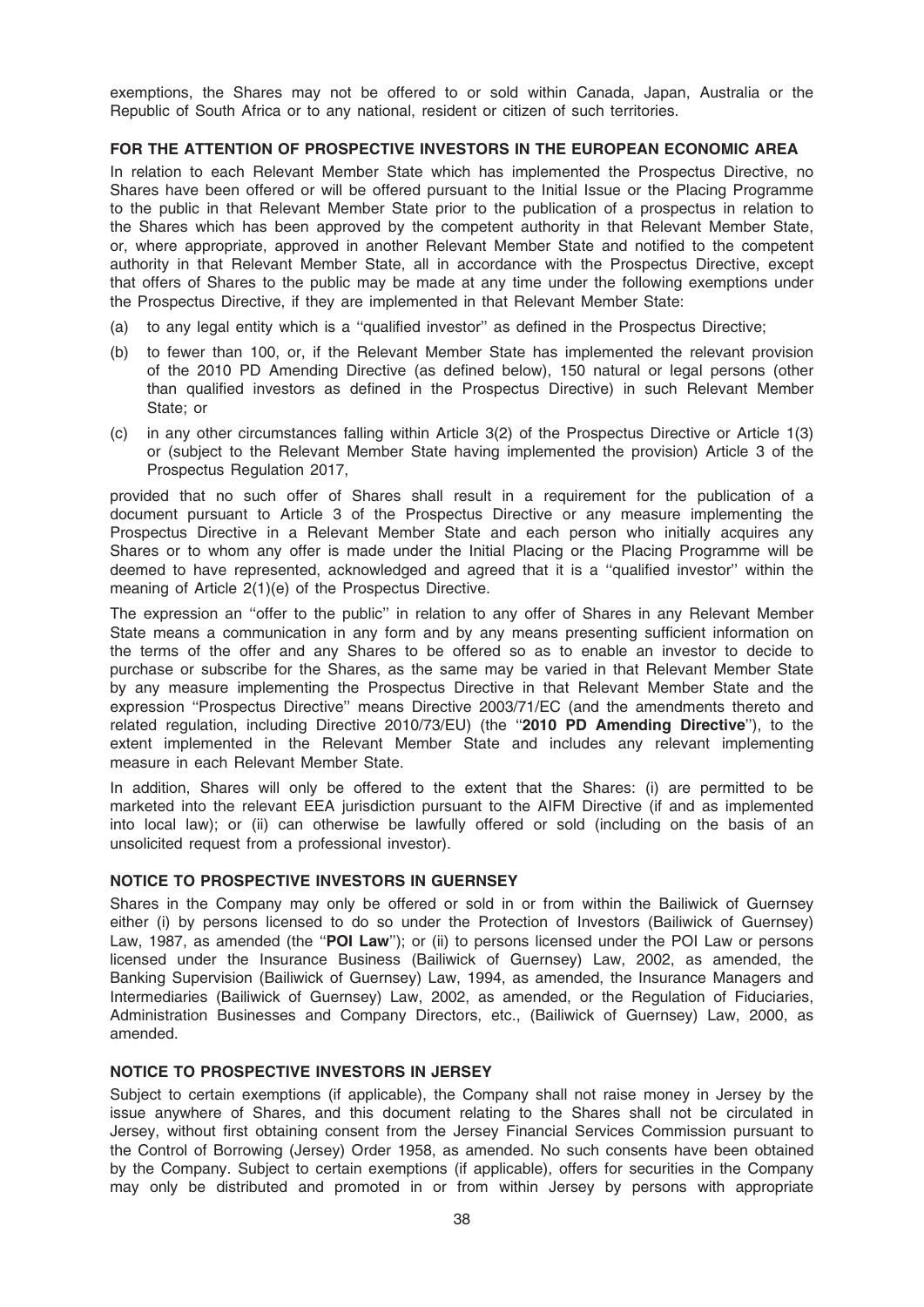registration under the Financial Services (Jersey) Law 1998, as amended. It must be distinctly understood that the Jersey Financial Services Commission does not accept any responsibility for the financial soundness of, or any representations made in connection with, the Company.

# NOTICE TO PROSPECTIVE INVESTORS IN OTHER JURISDICTIONS

The distribution of this document in other jurisdictions may be restricted by law and therefore persons into whose possession this document comes should inform themselves about and observe any such restrictions.

# INTERMEDIARIES

Under the Intermediaries Offer, the Shares are being offered to Intermediaries who will facilitate the participation of their retail investor clients (and any member of the public who wishes to become a client of that Intermediary) located in the United Kingdom and the Channel Islands. The Company consents to the use of this document in connection with any subsequent resale or final placement of securities by the Intermediaries in the United Kingdom and the Channel Islands on the following terms: (i) in respect of the Intermediaries who have been appointed prior to the date of this document, as listed in paragraph 13 of Part 8 of this document; and (ii) in respect of the Intermediaries who are appointed after the date of this document, a list of which appears on the Company's website, from the date on which they are appointed to participate in connection with any subsequent resale or final placement of securities and, in each case, until the closing of the period for the subsequent resale or final placement of securities by the Intermediaries at 1.00 p.m. on 7 November 2018, unless closed prior to that date.

The offer period within which any subsequent resale or final placement of securities by the Intermediaries can be made and for which consent to use this document is given commences on 26 September 2018 and closes on 7 November 2018, unless closed prior to that date (any such prior closure to be announced via a Regulatory Information Service).

Any Intermediary that uses this document must state on its website that it uses this document in accordance with the Company's consent. Intermediaries are required to provide the terms and conditions of the Intermediaries Offer to any prospective investor who has expressed an interest in participating in the Intermediaries Offer to such Intermediary. Information on the terms and conditions of any subsequent resale or final placement of securities by any financial intermediary is to be provided at the time of the offer by the financial intermediary.

The Company consents to the use of this document and accepts responsibility for the information contained in this document with respect to subsequent resale or final placement of securities by any financial intermediary given consent to use this document.

Any new information with respect to Intermediaries unknown at the time of approval of this document will be available on the Company's website at www.mandg.co.uk/ creditincomeinvestmenttrust.

# INFORMATION TO DISTRIBUTORS

Solely for the purposes of the product governance requirements contained within: (a) EU Directive 2014/65/EU on markets in financial instruments, as amended (''Directive 2014/65/EU''); (b) Articles 9 and 10 of Commission Delegated Directive (EU) 2017/593 supplementing Directive 2014/65/EU; and (c) local implementing measures (together, the ''MiFID II Product Governance Requirements''), and disclaiming all and any liability, whether arising in tort, contract or otherwise, which any "manufacturer" (for the purposes of the MiFID II Product Governance Requirements) may otherwise have with respect thereto, the Shares have been subject to a product approval process, which has determined that the Ordinary Shares to be issued pursuant to the Initial Issue and any Shares which may be issued pursuant to any Subsequent Placing are: (i) compatible with an end target market of retail investors and investors who meet the criteria of professional clients and eligible counterparties, each as defined in Directive 2014/65/EU; and (ii) eligible for distribution through all distribution channels as are permitted by Directive 2014/65/EU (the ''Target Market Assessment'').

Notwithstanding the Target Market Assessment, distributors should note that: the price of the Shares may decline and investors could lose all or part of their investment; the Shares offer no guaranteed income and no capital protection; and an investment in the Shares is compatible only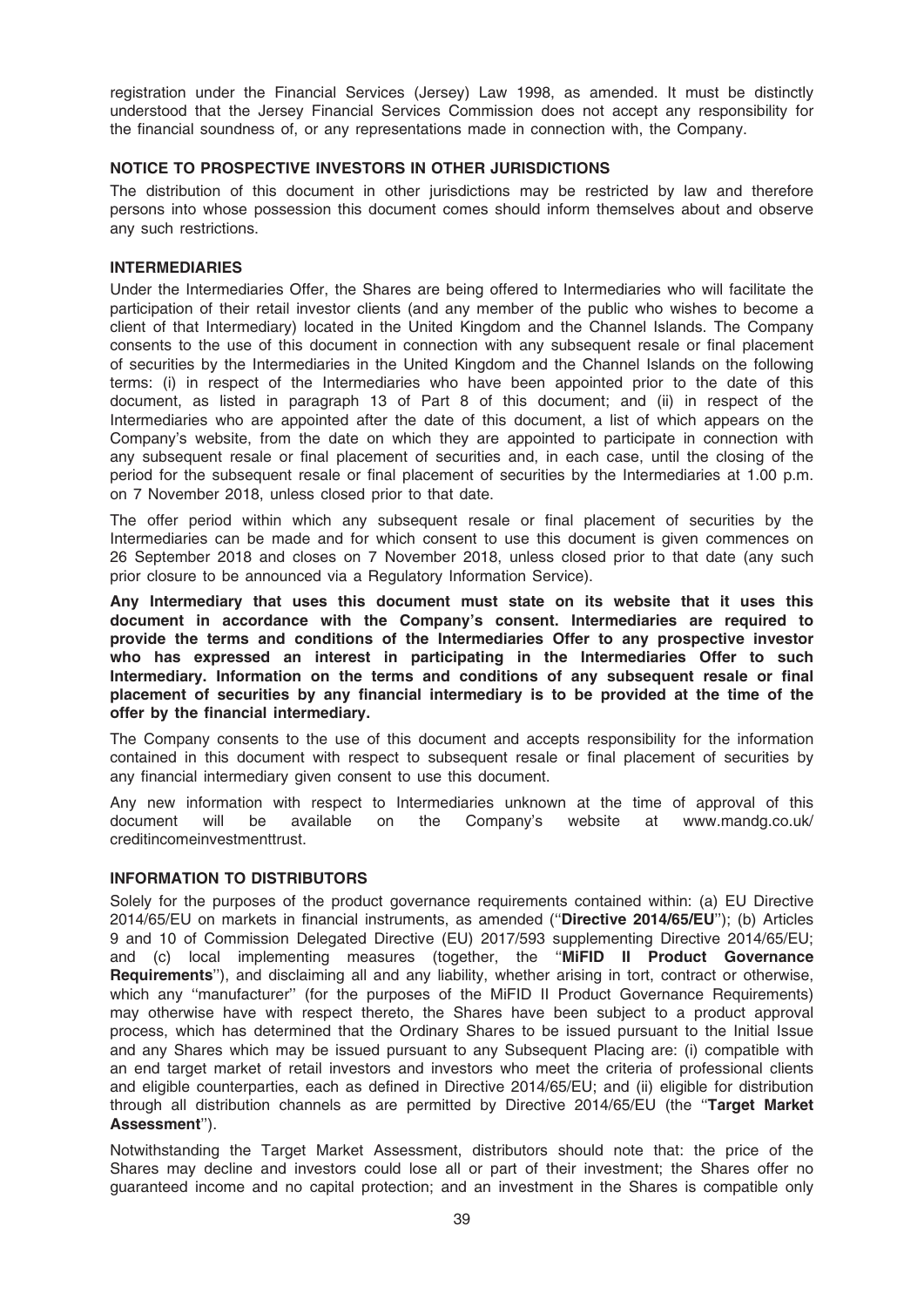with investors who do not need a guaranteed income or capital protection, who (either alone or in conjunction with an appropriate financial or other adviser) are capable of evaluating the merits and risks of such an investment and who have sufficient resources to be able to bear any losses that may result therefrom. The Target Market Assessment is without prejudice to the requirements of any contractual, legal or regulatory selling restrictions in relation to the Initial Issue and any Subsequent Placing. Furthermore, it is noted that, notwithstanding the Target Market Assessment, Winterflood Securities will only procure investors who meet the criteria of professional clients and eligible counterparties.

For the avoidance of doubt, the Target Market Assessment does not constitute: (a) an assessment of suitability or appropriateness for the purposes of Directive 2014/65/EU; or (b) a recommendation to any investor or group of investors to invest in, or purchase, or take any other action whatsoever with respect to the Shares.

Each distributor is responsible for undertaking its own target market assessment in respect of the Shares and determining appropriate distribution channels.

# DATA PROTECTION

The information that a prospective investor in the Company provides in documents in relation to a subscription for Ordinary Shares and/or C Shares or subsequently by whatever means which relates to the prospective investor (if it is an individual) or a third party individual ("personal data") will be held and processed by the Company (and any third party in the United Kingdom to whom it may delegate certain administrative functions in relation to the Company) in compliance with: (a) the relevant data protection legislation and regulatory requirements of the United Kingdom (the "Data Protection Legislation"); and (b) the Company's privacy notice, a copy of which is available for consultation on the Company's website at www.mando.co.uk/ for consultation on the Company's website at www.mandg.co.uk/ creditincomeinvestmenttrust ("Privacy Notice") (and if applicable any other third party delegate's privacy notice).

Without limitation to the foregoing, each prospective investor acknowledges that it has been informed that such information will be held and processed by the Company (or any third party, functionary, or agent appointed by the Company, which may include, without limitation, the Registrar) in accordance with and for the purposes set out in the the Company's Privacy Notice which include:

- verifying the identity of the prospective investor to comply with statutory and regulatory requirements in relation to anti-money laundering procedures;
- carrying out the business of the Company and the administering of interests in the Company; and
- meeting the legal, regulatory, reporting and/or financial obligations of the Company in the United Kingdom or elsewhere or any third party functionary or agent appointed by the Company.

Where necessary to fulfil the purposes set out above and in the Company's Privacy Notice, the Company (or any third party, functionary, or agent appointed by the Company, which may include, without limitation, the Registrar) will:

- disclose personal data to third party service providers, affiliates, agents or functionaries appointed by the Company or its agents to operate and administer the Company; and
- transfer personal data outside of the EEA to countries or territories which do not offer the same level of protection for the rights and freedoms of prospective investors provided that suitable safeguards are in place for the protection of such personal data, details of which shall be set out in the Privacy Notice or otherwise notified from time to time.

The foregoing processing of personal data is required in order to perform the contract with the prospective investor, to comply with the legal and regulatory obligations of the Company or otherwise is necessary for the legitimate interests of the Company.

If the Company (or any third party, functionary or agent appointed by the Company, which may include, without limitation, the Registrar) discloses personal data to such a third party, agent or functionary and/or makes such a transfer of personal data, it will ensure that adequate safeguards are in place for the protection of such personal data, details of which shall be set out in the Privacy Notice or otherwise notified from time to time.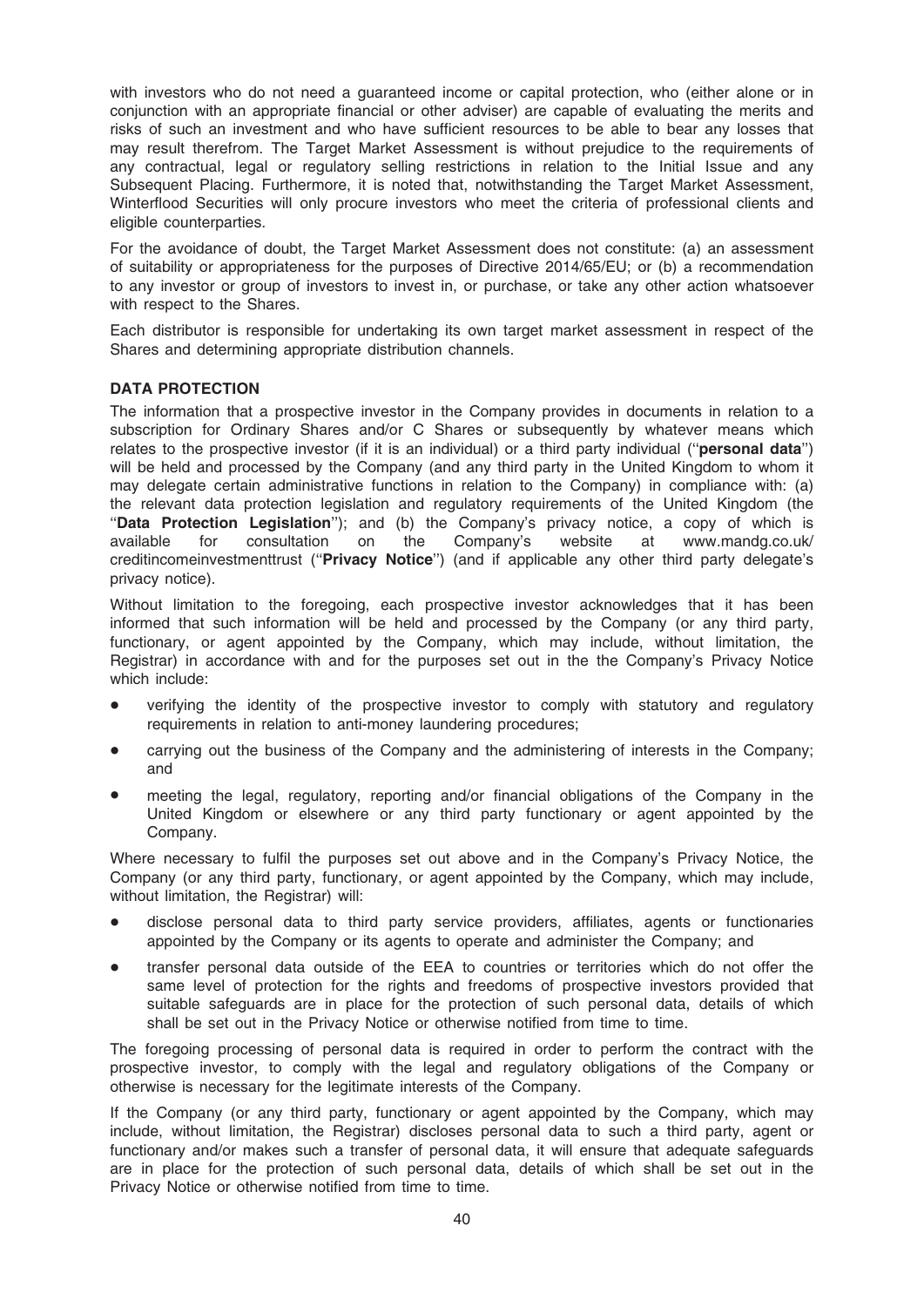Prospective investors are responsible for informing any third party individual to whom the personal data relates of the disclosure and use of such data in accordance with these provisions. Individuals have certain rights in relation to their personal data; such rights and the manner in which they can be exercised are set out in the Company's Privacy Notice.

#### PRESENTATION OF FINANCIAL INFORMATION

The Company is newly formed and as at the date of this document has not commenced operations and has no assets or liabilities which will be material in the context of the Initial Issue and, therefore, no financial statements have been prepared as at the date of this document. All future financial information for the Company will be prepared under UK GAAP.

Certain financial and statistical information contained in this document has been rounded to the nearest whole number or the nearest decimal place. Therefore, the actual arithmetic total of the numbers in a column or row in a certain table may not conform exactly to the total figure given for that column or row. In addition, certain percentages presented in the tables in this document reflect calculations based upon the underlying information prior to rounding, and, accordingly, may not conform exactly to the percentages that would be derived if the relevant calculations were based upon the rounded numbers.

# PRESENTATION OF MARKET AND OTHER DATA

Market and economic data used throughout this document is sourced from various independent sources. The Company and the Directors confirm that such data has been accurately reproduced and, so far as they are aware and are able to ascertain from information published from such sources, no facts have been omitted which would render the reproduced information inaccurate or misleading.

# CURRENCY PRESENTATION

Unless otherwise indicated, all references in this document to "£", "pence" or "GBP" are to the lawful currency of the UK, all references in this document to "Euro" or " $\epsilon$ " are to the lawful currency of the EU and all references in this document to "US\$" or "USD" are to the lawful currency of the United States.

#### REFERENCE TO CREDIT RATINGS (REGULATION (EC) NO 1060/2008

The credit rating agencies providing ratings to securities referred to in this document (if any) are each established in the EU and registered under Regulation (EC) No. 1060/2008 (as amended). As such, each such credit rating agency is included in the list of credit rating agencies published by the ESMA on its website in accordance with the CRA Regulations.

#### **DEFINITIONS**

A list of defined terms used in this document is set out at pages 125 to 131.

#### GOVERNING LAW

Unless otherwise stated, statements made in this document are based on the law and practice currently in force in England and Wales.

#### FORWARD LOOKING STATEMENTS

This document contains forward looking statements, including, without limitation, statements containing the words ''believes'', ''estimates'', ''anticipates'', ''expects''', ''intends'', ''may'', ''might'', "will" or "should" or, in each case, their negative or other variations or similar expressions. Such forward looking statements involve unknown risks, uncertainties and other factors which may cause the actual results, financial condition, performance or achievement of the Company, or industry results, to be materially different from any future results, performance or achievements expressed or implied by such forward looking statements.

Given these uncertainties, prospective investors are cautioned not to place any undue reliance on such forward looking statements. These forward looking statements speak only as at the date of this document. Subject to its legal and regulatory obligations (including under the Prospectus Rules), the Company expressly disclaims any obligations to update or revise any forward looking statement contained herein to reflect any change in expectations with regard thereto or any change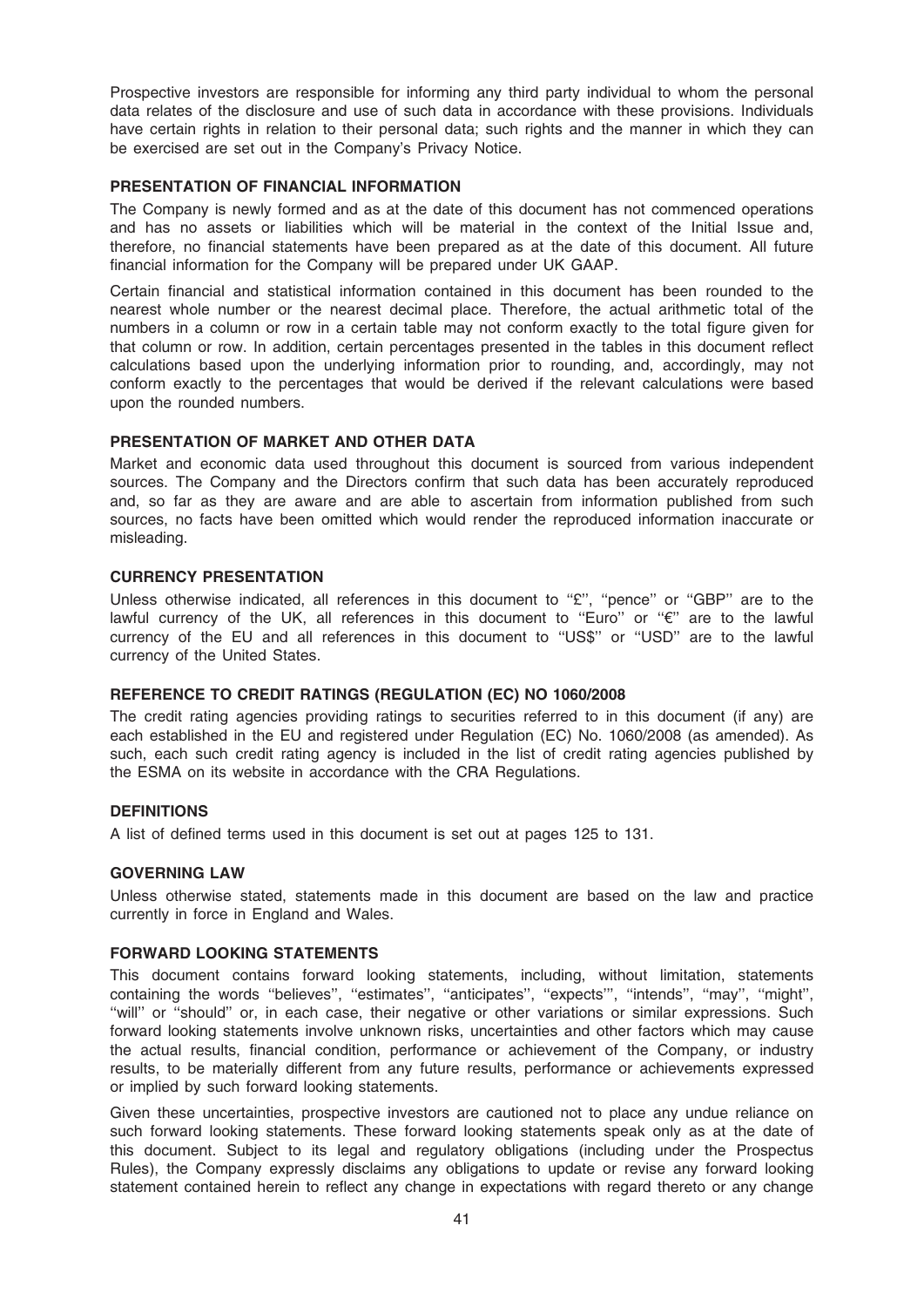in events, conditions or circumstances on which any such statement is based unless required to do so by law or any appropriate regulatory authority, including FSMA, the Listing Rules, the Prospectus Rules, the Disclosure Guidance and Transparency Rules and MAR.

Nothing in the preceding two paragraphs should be taken as limiting the working capital statement in paragraph 8 of Part 8 of this document.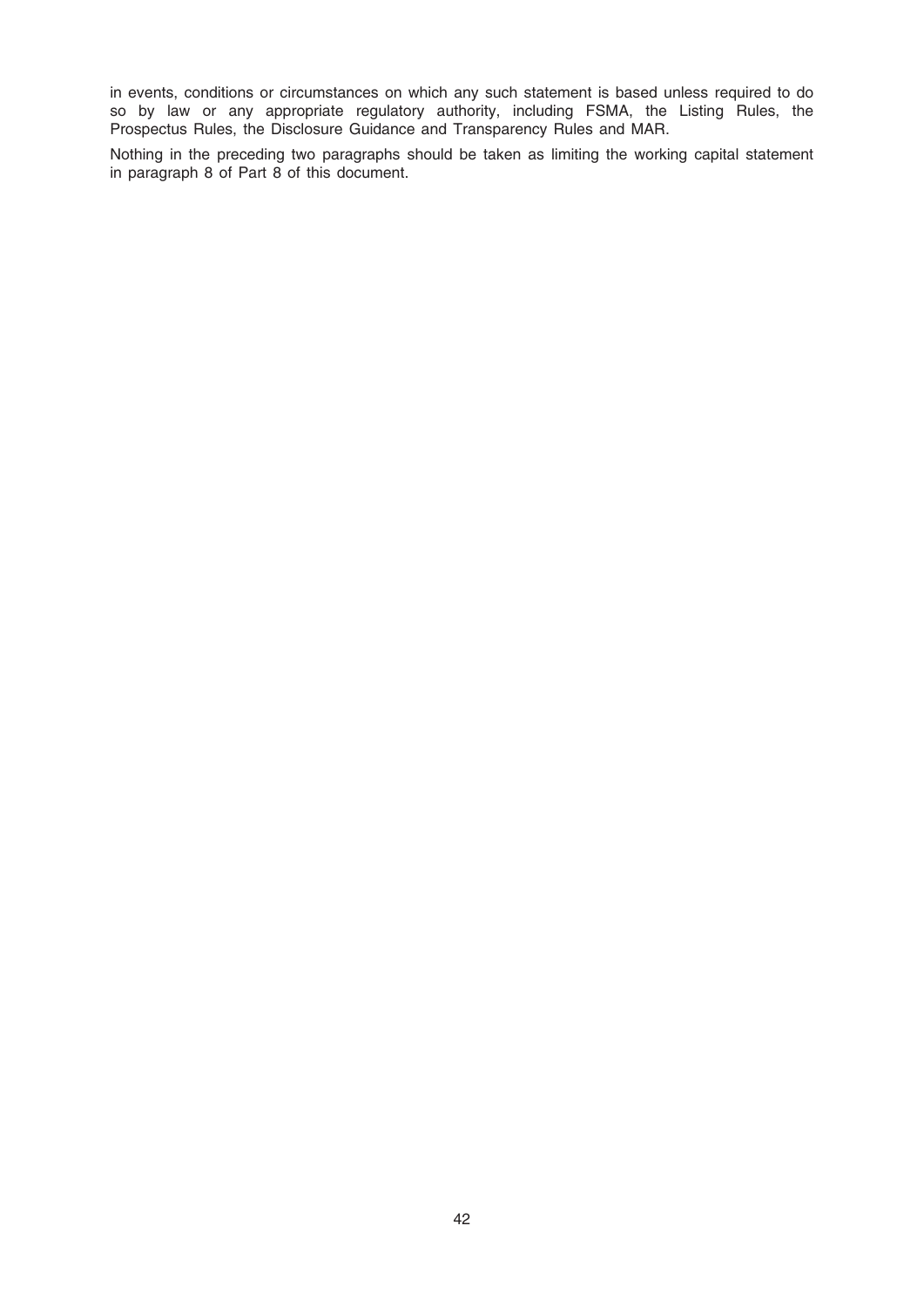# EXPECTED TIMETABLE

# Expected Initial Issue Timetable

| Publication of this document and Initial Placing, Offer for<br>Subscription and Intermediaries Offer open         | 26 September 2018                                                          |
|-------------------------------------------------------------------------------------------------------------------|----------------------------------------------------------------------------|
| Latest time and date for applications under the Offer for Subscription                                            | 1.00 p.m. on 7 November 2018                                               |
| Latest time and date for completed applications from the<br>Intermediaries in respect of the Intermediaries Offer | 1.00 p.m. on 7 November 2018                                               |
| Latest time and date for receipt of commitments under the Initial<br>Placing                                      | 2.00 p.m. on 8 November 2018                                               |
| Announcement of the results of the Initial Issue                                                                  | 8.00 a.m. on 9 November 2018                                               |
| Initial Admission and dealings in the Ordinary Shares issued<br>pursuant to the Initial Issue commence            | 8.00 a.m. on 14 November 2018                                              |
| Crediting of CREST stock accounts in respect of the Ordinary<br>Shares issued pursuant to the Initial Issue       | 14 November 2018                                                           |
| Where applicable, definitive share certificates despatched in respect<br>of the Ordinary Shares*                  | week commencing 19 November<br>2018 (or as soon as possible<br>thereafter) |

\* Underlying applicants who apply to Intermediaries for Ordinary Shares under the Intermediaries Offer will not receive share certificates.

# Expected Placing Programme Timetable

| Placing Programme opens                                                                                          | 15 November 2018                                                                                               |
|------------------------------------------------------------------------------------------------------------------|----------------------------------------------------------------------------------------------------------------|
| Announcement of the results of each Subsequent Placing                                                           | as soon as practicable after the<br>closing of each Subsequent<br>Placing pursuant to the Placing<br>Programme |
| Admission and crediting of CREST stock accounts in respect of<br>each Subsequent Placing                         | as soon as practicable after the<br>closing of each Subsequent<br>Placing pursuant to the Placing<br>Programme |
| Share certificates despatched in respect of Shares issued pursuant<br>to each Subsequent Placing (if applicable) | approximately one week after<br>the Admission of Shares<br>pursuant to a Subsequent<br>Placing                 |
| Placing Programme closes and last date for Shares to be issued<br>pursuant to the Placing Programme              | 25 September 2019                                                                                              |

The dates and times specified are subject to change subject to agreement between the Company and Winterflood Securities. All references to times in this document are to London time unless otherwise stated. Any changes to the expected timetable will be notified by the Company via a Regulatory Information Service.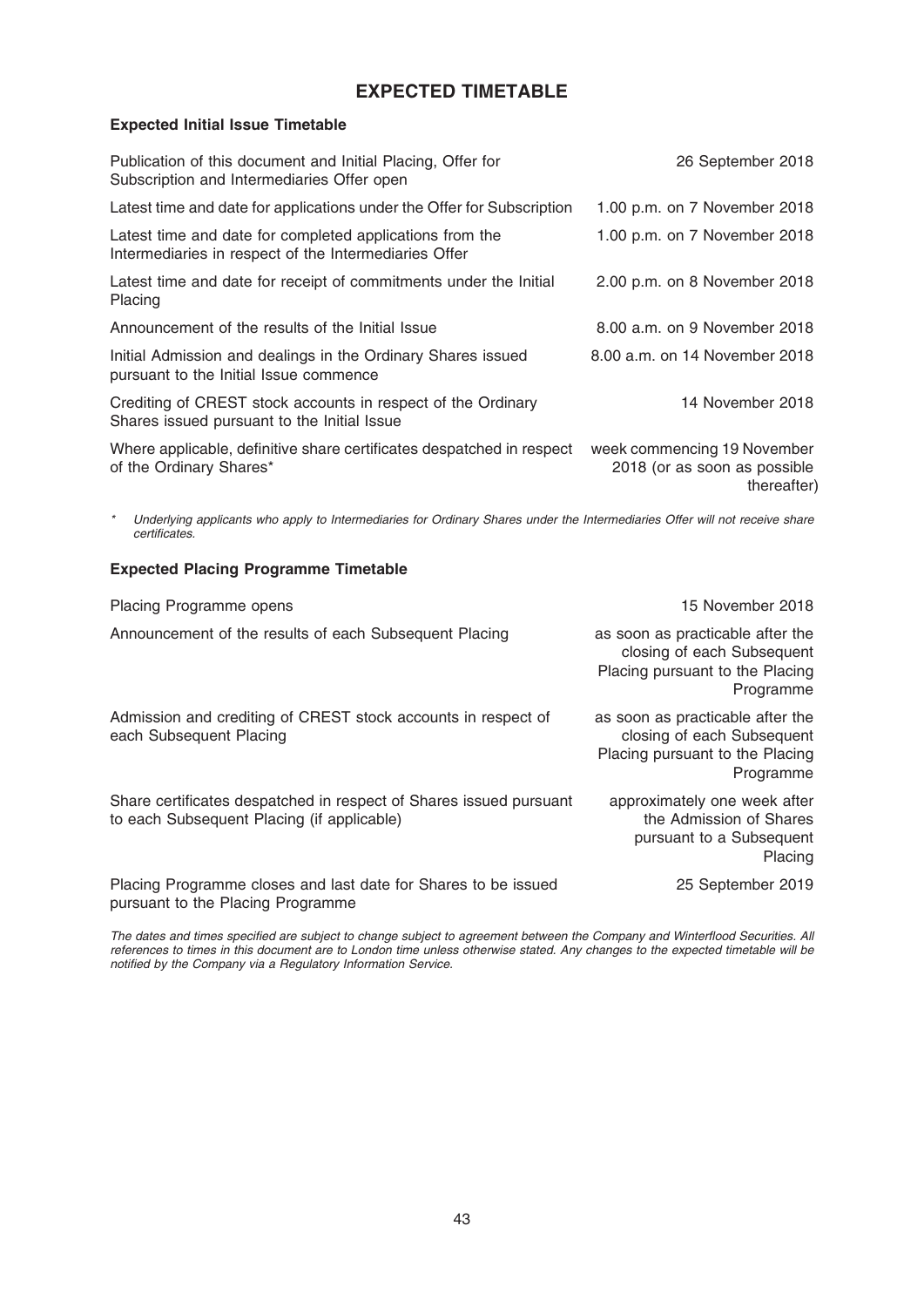# INITIAL ISSUE AND PLACING PROGRAMME STATISTICS

#### Initial Issue Statistics

| <b>Issue Price</b>                                                 | 100 pence    |
|--------------------------------------------------------------------|--------------|
| Initial Gross Proceeds*                                            | £250 million |
| Estimated Net Proceeds*                                            | £247 million |
| Estimated Net Asset Value per Ordinary Share at Initial Admission* | 98.8 pence   |

Assuming Initial Gross Proceeds of £250 million. The Company is targeting Initial Gross Proceeds in excess of £250 million subject to a maximum of £400 million. The Minimum Gross Proceeds are £100 million. The number of Ordinary Shares to be issued pursuant to the Initial Issue, and therefore the Initial Gross Proceeds and the Net Proceeds, is not known as at the date of this document but will be notified by the Company via a Regulatory Information Service prior to Initial Admission. If the Initial Issue does not proceed (because the Minimum Gross Proceeds (or such lesser amount as the Company and Winterflood Securities agree) are not raised or otherwise), subscription monies received will be returned without interest at the risk of the applicant to the applicant from whom the money was received, within 14 calendar days.

#### Placing Programme Statistics

Maximum size of the Placing Programme 400 million Shares in aggregate Minimum Placing Programme Price in respect of the Ordinary Shares, Net Asset Value per Ordinary Share plus a premium intended to at least cover the costs and expenses of the relevant Subsequent Placing (including, without limitation, any placing

> commissions) or 100 pence per C Share for any issue of C Shares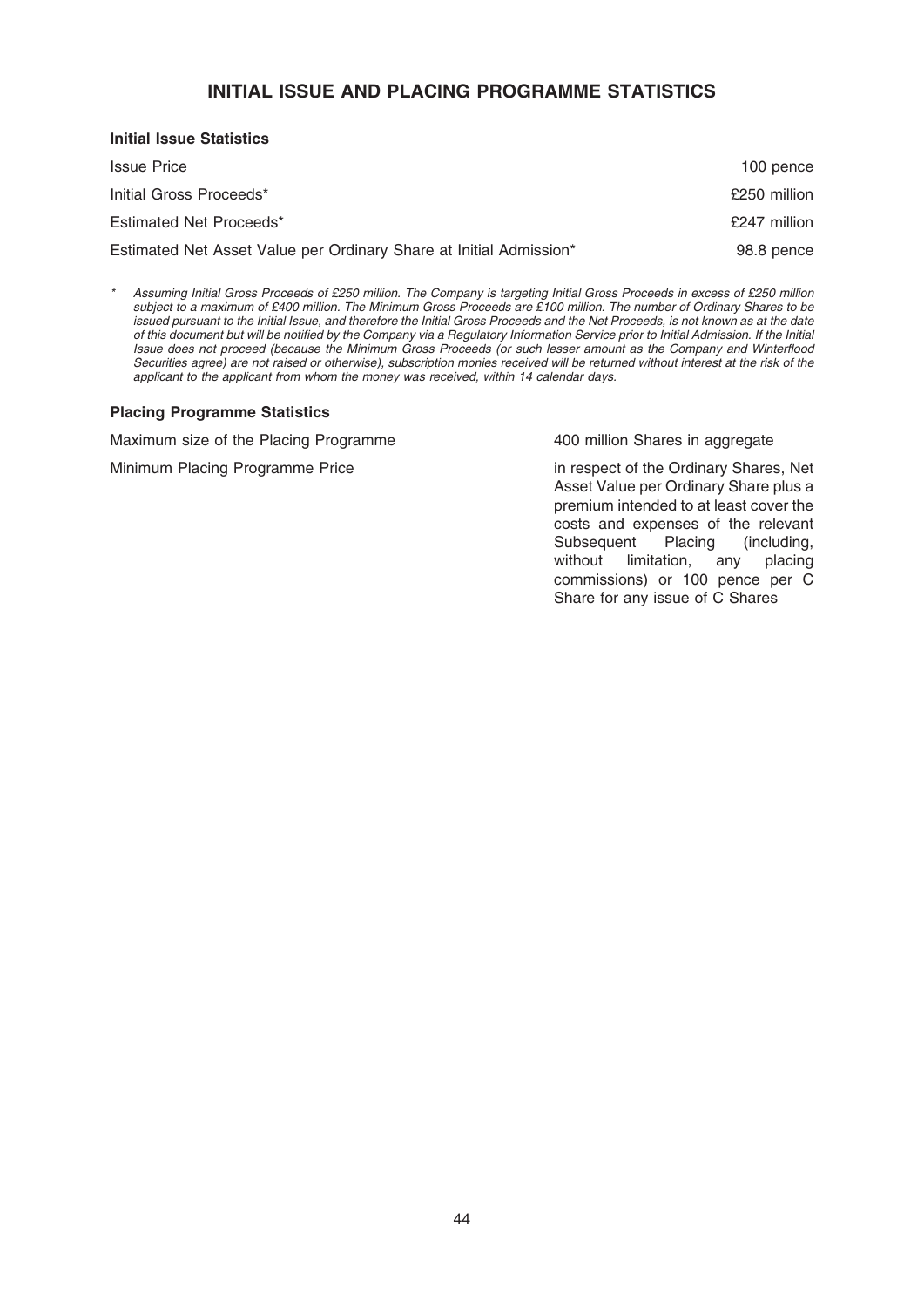# DEALING CODES

The dealing codes for the Ordinary Shares will be as follows:

| <b>ISIN</b>                                            | GB00BFYYL325 |
|--------------------------------------------------------|--------------|
| <b>SEDOL</b>                                           | BFYYL32      |
| <b>Ticker</b>                                          | <b>MGCI</b>  |
| The dealing codes for the C Shares will be as follows: |              |

ISIN GB00BFYYT831

SEDOL BFYYT83 LEI 549300E9W63X1E5A3N24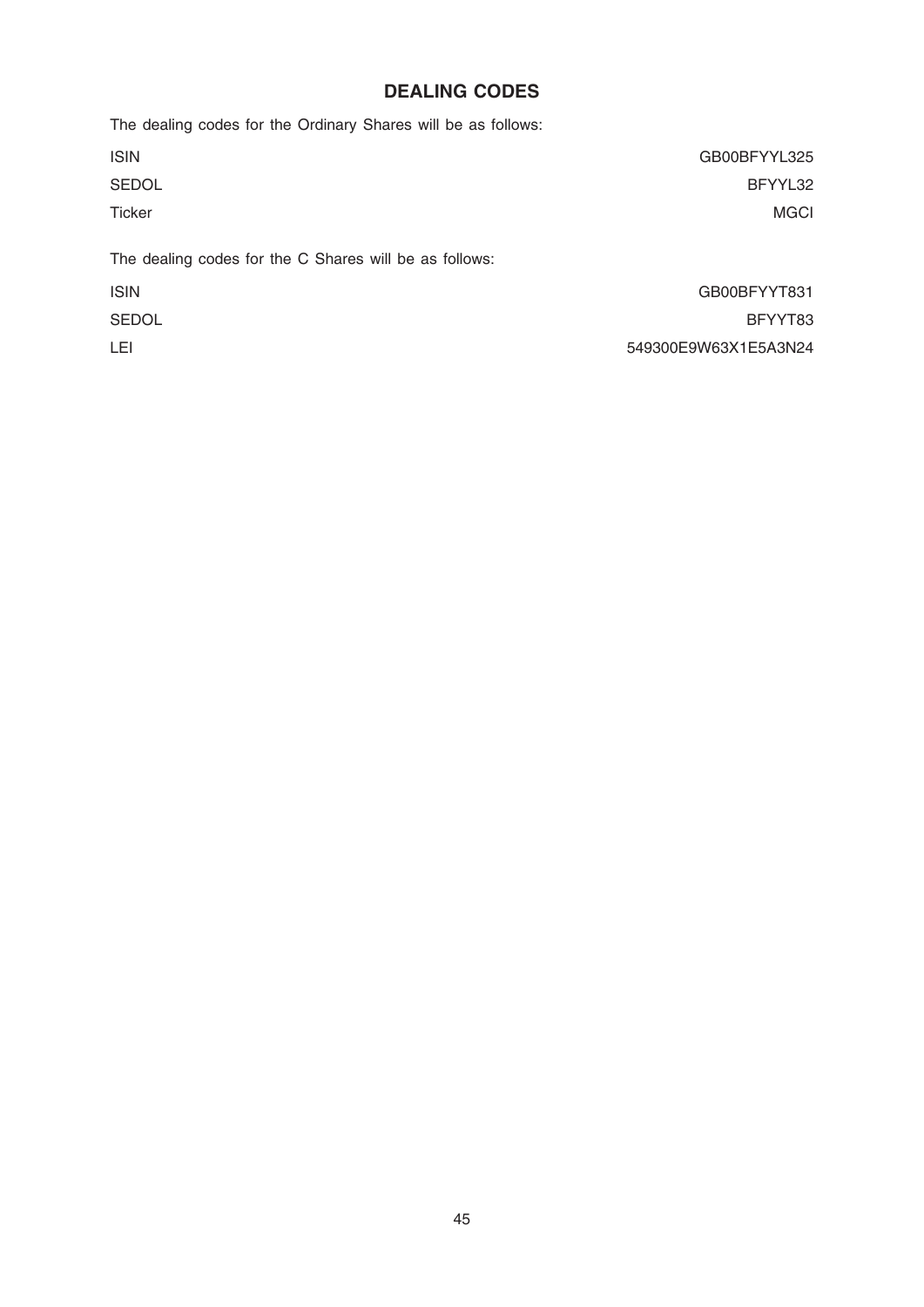# DIRECTORS, MANAGEMENT AND ADVISERS

| Directors (all non-executive)                                                                                    | David Simpson (Chairman)<br><b>Richard Boléat</b><br>Mark Hutchinson<br><b>Barbara Powley</b>                                  |
|------------------------------------------------------------------------------------------------------------------|--------------------------------------------------------------------------------------------------------------------------------|
|                                                                                                                  | all of the registered office below:                                                                                            |
| <b>Registered Office</b>                                                                                         | <b>Beaufort House</b><br>51 New North Road<br>Exeter<br>EX4 4EP                                                                |
| <b>AIFM and Investment Manager</b>                                                                               | M&G Alternatives Investment Management Limited<br>Laurence Pountney Hill<br>London<br>EC4R 0HH                                 |
| <b>Administrator</b>                                                                                             | State Street Bank and Trust Company<br>20 Churchill Place<br>London<br>E14 5HJ                                                 |
| <b>Company Secretary</b>                                                                                         | <b>Link Company Matters Limited</b><br><b>Beaufort House</b><br>51 New North Road<br>Exeter<br>EX4 4EP                         |
| Sponsor, Financial Adviser,<br><b>Bookrunner and Intermediaries</b><br><b>Offer Adviser</b>                      | <b>Winterflood Securities Limited</b><br>The Atrium<br>Cannon Bridge House<br>25 Dowgate Hill<br>London<br>EC4R <sub>2GA</sub> |
| <b>Solicitors to the Company</b>                                                                                 | Gowling WLG (UK) LLP<br>4 More London Riverside<br>London<br>SE1 2AU                                                           |
| Solicitors to the Sponsor,<br><b>Financial Adviser, Bookrunner</b><br>and Intermediaries Offer<br><b>Adviser</b> | CMS Cameron McKenna Nabarro Olswang LLP<br><b>Cannon Place</b><br>78 Cannon Street<br>London<br>EC4N 6AF                       |
| <b>Reporting Accountants and</b><br><b>Auditor</b>                                                               | Deloitte LLP<br><b>Saltire Court</b><br>20 Castle Street<br>Edinburgh<br>EH1 2DB                                               |
| Registrar                                                                                                        | <b>Link Asset Services</b><br>The Registry<br>34 Beckenham Road<br>Beckenham<br>Kent<br>BR3 4TU                                |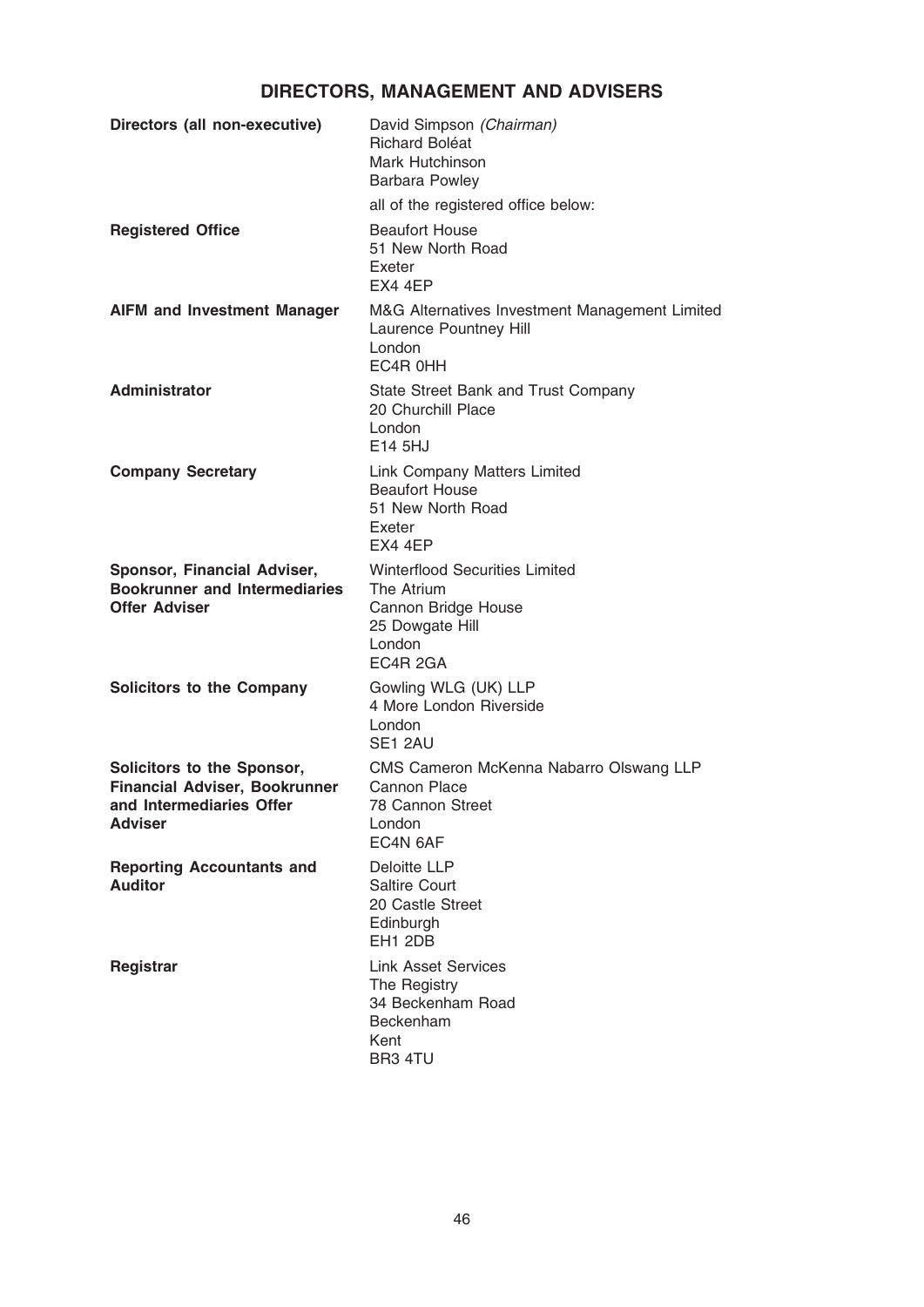| <b>Receiving Agent</b> | Link Asset Services                                                             |
|------------------------|---------------------------------------------------------------------------------|
|                        | Corporate Actions                                                               |
|                        | The Registry                                                                    |
|                        | 34 Beckenham Road                                                               |
|                        | Beckenham                                                                       |
|                        | Kent                                                                            |
|                        | BR <sub>3</sub> 4TU                                                             |
| <b>Depositary</b>      | <b>State Street Trustees Limited</b><br>20 Churchill Place<br>London<br>E14 5HJ |
| Custodian              | State Street Bank and Trust Company<br>20 Churchill Place<br>London<br>E14 5HJ  |
|                        |                                                                                 |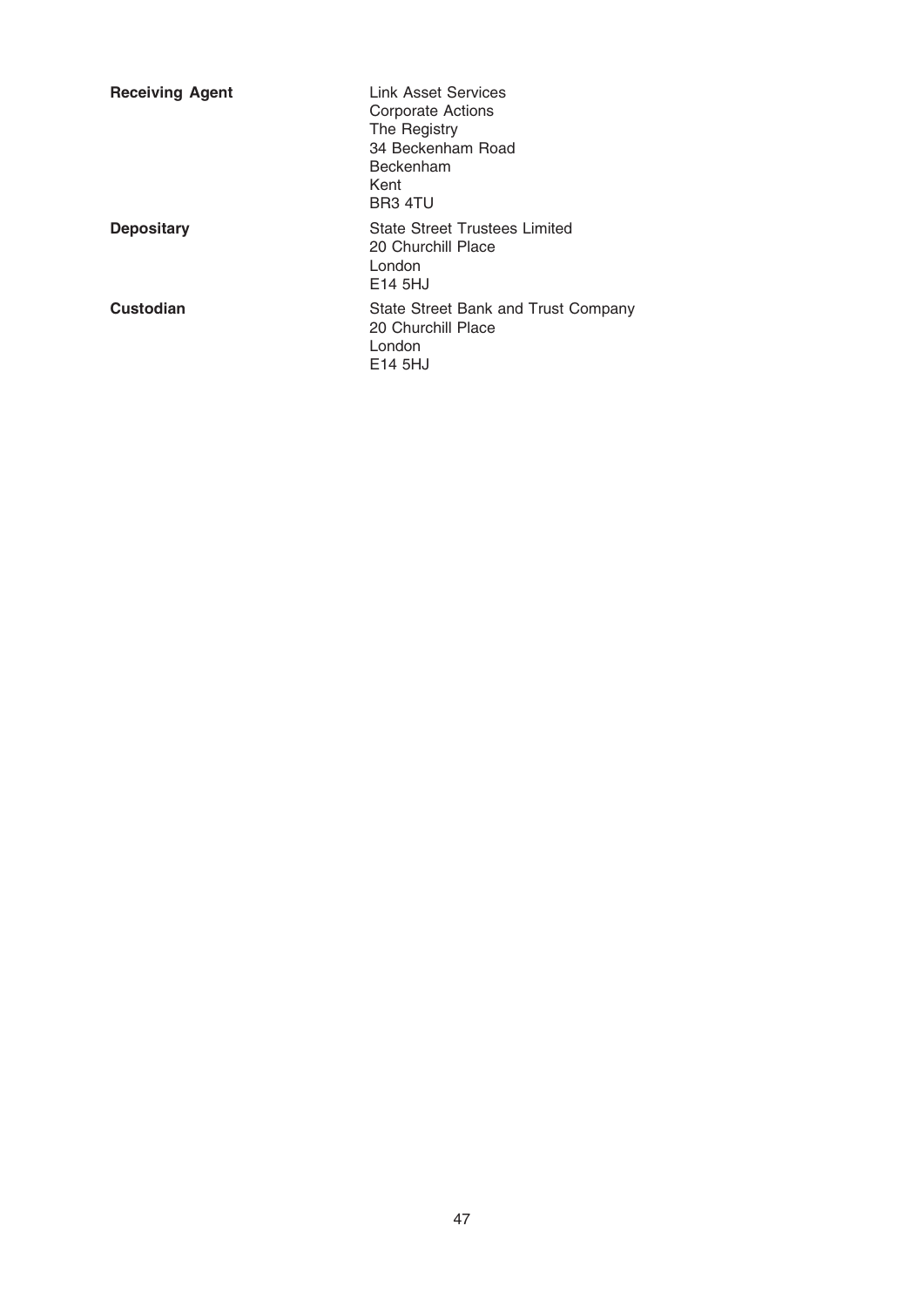# PART 1

# INFORMATION ON THE COMPANY

# 1. INTRODUCTION

M&G Credit Income Investment Trust plc was incorporated on 17 July 2018 as a public company limited by shares. The Company intends to carry on business as an investment trust within the meaning of section 1158 of the CTA 2010. The Company's investment objective is to aim to generate a regular and attractive level of income with low asset value volatility.

The Company is targeting an issue in excess of 250 million Ordinary Shares pursuant to the Initial Issue comprising the Initial Placing, the Offer for Subscription and the Intermediaries Offer to invest in accordance with the Company's investment objective and policy.

The Company has an independent board of non-executive directors and has engaged M&G Alternatives Investment Management Limited as the Company's alternative investment fund manager to provide portfolio and risk management services to the Company. The Investment Manager is ultimately owned by Prudential, the UK's largest insurer by market capitalisation, and is part of M&G.

M&G is one of the longest established asset managers in Europe, managing c.£286 billion as at 30 June 2018. It has particular expertise in fixed income with c.£188 billion under management as at 30 June 2018 split c.£151 billion in public and c.£37 billion in private credit. Further information on M&G is set out in Part 2 of this document.

The Prudential Assurance Company Limited intends to subscribe for the lower of (i) 80,000,000 Ordinary Shares and (ii) 25% of the Ordinary Shares to be issued pursuant to the Initial Issue. The Directors believe that this proposed investment strongly aligns the interests of M&G with Shareholders.

Applications will be made to the UK Listing Authority and to the London Stock Exchange for all of the Ordinary Shares (issued and to be issued pursuant to the Initial Issue) to be admitted to the premium segment of the Official List and to trading on the premium segment of the London Stock Exchange's main market. It is expected that Initial Admission will become effective, and that dealings in the Ordinary Shares issued pursuant to the Initial Issue will commence, at 8.00 a.m. on 14 November 2018.

# 2. INVESTMENT OBJECTIVE AND INVESTMENT POLICY

# Investment Objective

The Company aims to generate a regular and attractive level of income with low asset value volatility.

# Investment Policy

The Company seeks to achieve its investment objective by investing in a diversified portfolio of public and private debt and debt-like instruments ("Debt Instruments"). Over the longer term, it is expected that the Company will be mainly invested in private Debt Instruments, which are those instruments not quoted on a stock exchange.

The Company operates an unconstrained investment approach and investments may include, but are not limited to:

- Asset-backed securities, backed by a pool of loans secured on, amongst other things, residential and commercial mortgages, credit card receivables, auto loans, student loans, commercial loans and corporate loans;
- Commercial mortgages;
- Direct lending to small and mid-sized companies, including lease finance and receivables financing;
- Distressed debt opportunities to companies going through a balance sheet restructuring;
- Infrastructure-related debt assets;
- Leveraged loans to private equity owned companies;
- Public Debt Instruments issued by a corporate or sovereign entity which may be liquid or illiquid;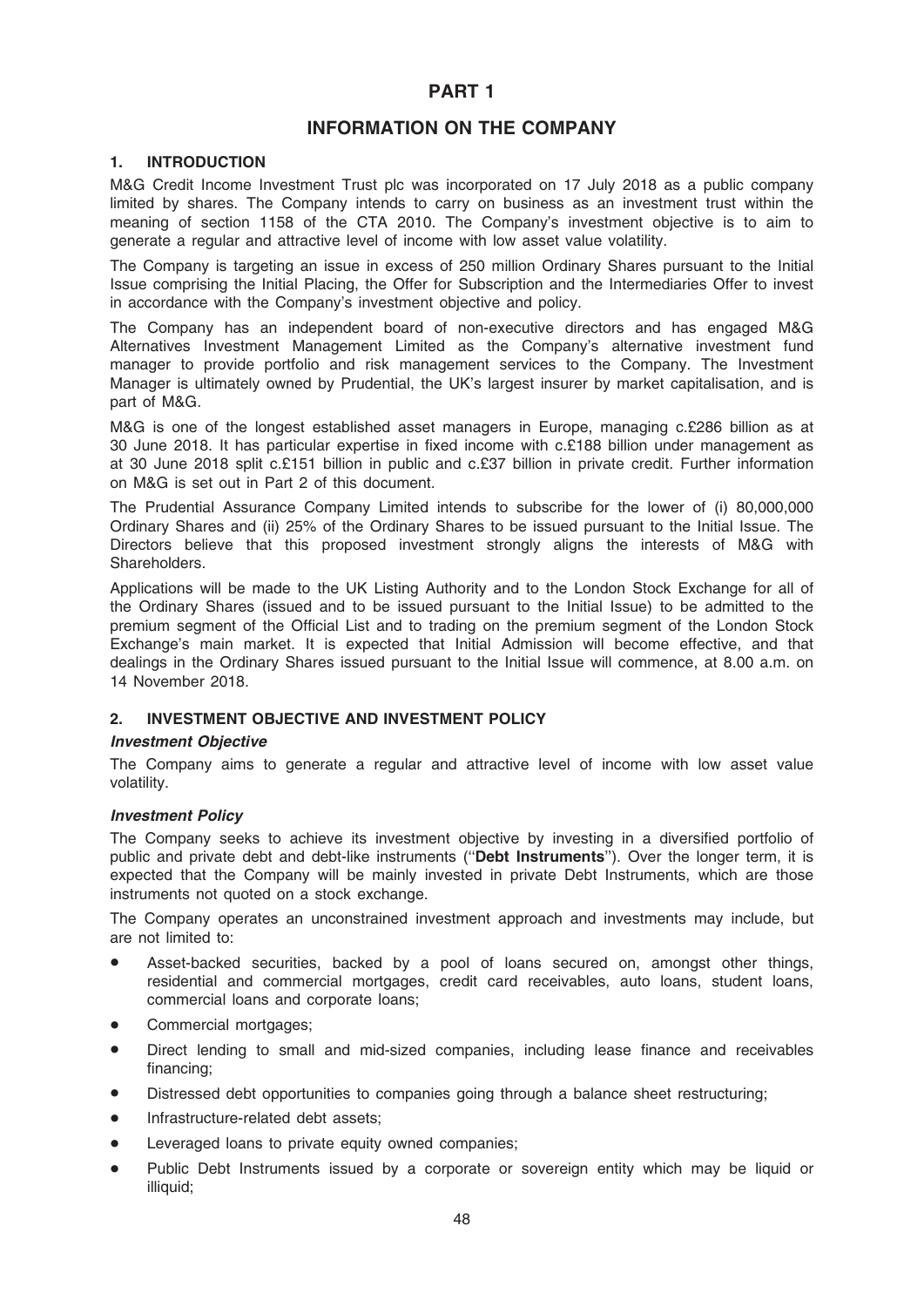- Private placement debt securities issued by both public and private organisations; and
- Structured credit, including bank regulatory capital trades.

The Company will invest primarily in Sterling denominated Debt Instruments. Where the Company invests in assets not denominated in Sterling it is generally expected that these assets will be hedged back to Sterling.

#### Investment restrictions

There are no restrictions, either maximum or minimum, on the Company's exposure to sectors, asset classes or geography. The Company, however, achieves diversification and a spread of risk by adhering to the limits and restrictions set out below.

Once fully invested, the Company's portfolio will comprise a minimum of 50 investments.

The Company may invest up to 30% of Gross Assets in below investment grade Debt Instruments, which are those instruments rated below BBB- by S&P or Fitch or Baa3 by Moody's or, in the case of unrated Debt Instruments, which have an internal M&G rating of below BBB-.

The following restrictions will also apply at the individual Debt Instrument level which, for the avoidance of doubt, does not apply to investments to which the Company is exposed through collective investment vehicles:

| <b>Rating</b>          | <b>Secured Debt Instruments</b><br>(% of Gross Assets) <sup>1</sup> | <b>Unsecured Debt Instruments</b><br>(% of Gross Assets) |
|------------------------|---------------------------------------------------------------------|----------------------------------------------------------|
| AAA                    | 5%                                                                  | $5\%^2$                                                  |
| AA/A                   | 4%                                                                  | 3%                                                       |
| <b>BBB</b>             | 3%                                                                  | 2%                                                       |
| Below investment grade | 2%                                                                  | $1\%$                                                    |

1 Secured Debt Instruments are secured by a first or secondary fixed and/or floating charge.

2 This limit excludes investments in G7 Sovereign Instruments.

For the purposes of the above investment restrictions, the credit rating of a Debt Instrument is taken to be the rating assigned by S&P, Fitch or Moody's or, in the case of unrated Debt Instruments, an internal rating by M&G. In the case of split ratings by recognised rating agencies, the second highest rating will be used.

It is expected that the Company will typically invest directly, but it may also invest indirectly through collective investment vehicles which are expected to be managed or advised by an M&G Entity. The Company may not invest more than 20% of Gross Assets in any one collective investment vehicle and not more than 40% of Gross Assets in collective investment vehicles in aggregate. No more than 10% of Gross Assets may be invested in other investment companies which are listed on the Official List.

Unless otherwise stated, the above investment restrictions are to be applied at the time of investment.

#### Borrowings

The Company is expected to be managed primarily on an ungeared basis although the Company may, from time to time, be geared tactically through the use of borrowings. Borrowings would principally be used for investment purposes, but may also be used to manage the Company's working capital requirements or to fund market purchases of Shares. Gearing represented by borrowing will not exceed 30% of the Company's Net Asset Value, calculated at the time of draw down, but is typically not expected to exceed 20% of the Company's Net Asset Value.

#### Hedging and Derivatives

The Company will not employ derivatives for investment purposes. Derivatives may however be used for efficient portfolio management, including for currency hedging.

#### Cash management

The Company may hold cash on deposit and may invest in cash equivalent investments, which may include short-term investments in money market type funds ("Cash and Cash Equivalents").

There is no restriction on the amount of Cash and Cash Equivalents that the Company may hold and there may be times when it is appropriate for the Company to have a significant Cash and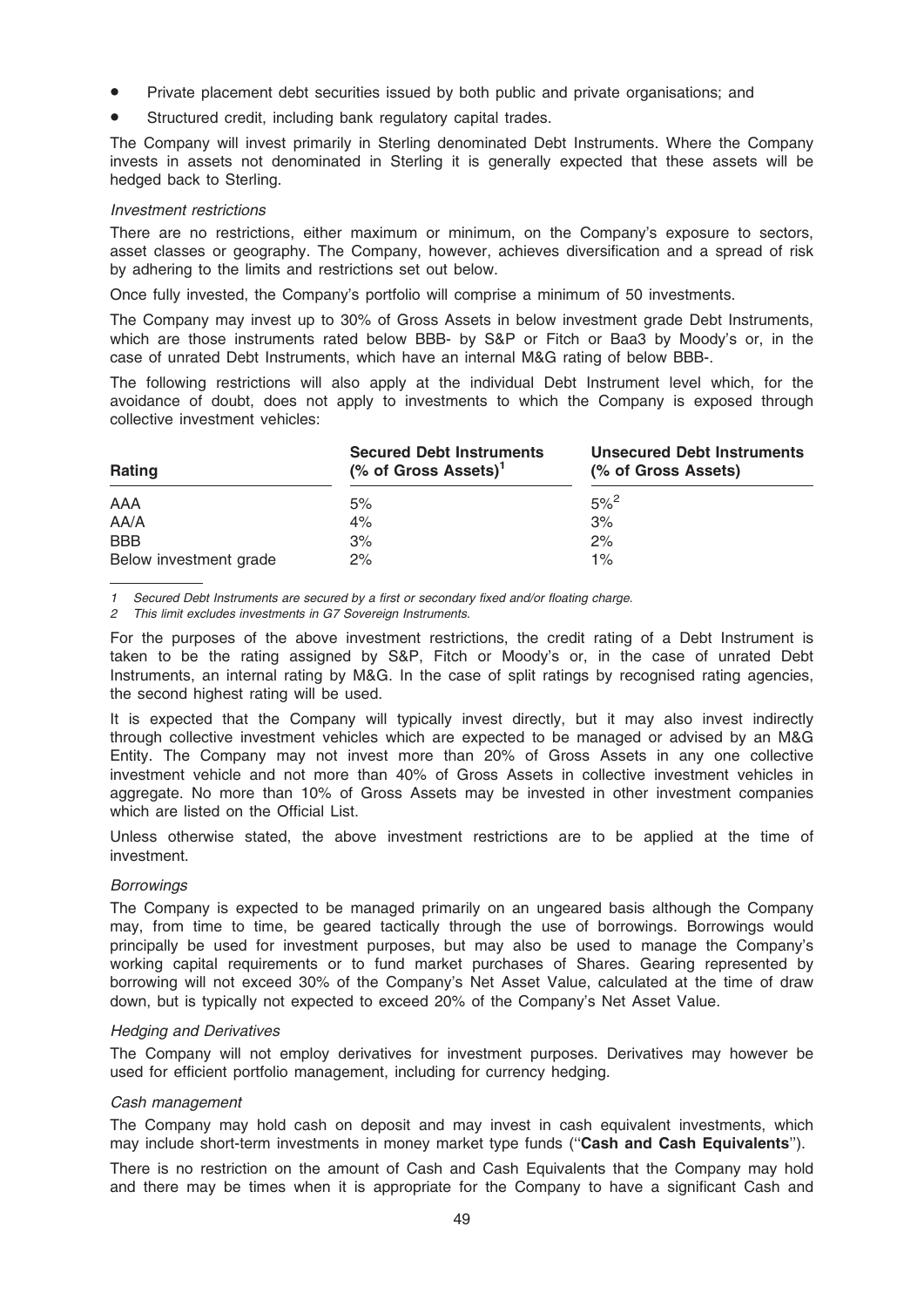Cash Equivalents position. For the avoidance of doubt, the restrictions set out above in relation to investing in collective investment vehicles do not apply to money market type funds.

# Changes to the investment policy

Any material change to the Company's investment policy set out above will require the approval of Shareholders by way of an ordinary resolution at a general meeting and the approval of the UK Listing Authority.

# 3. DIVIDEND POLICY AND TARGET RETURNS

The Company intends to pay two dividends in respect of the first financial period following Initial Admission. The first interim dividend is expected to be declared in July 2019 and paid in August 2019 and the second interim dividend is expected to be declared in January 2020 and paid in February 2020. Thereafter the Company intends to pay dividends on a quarterly basis with dividends typically declared in January, April, July and October and paid in February, May, August and November in each financial year.

The Company will target an annualised dividend yield of LIBOR plus 2.5% (on the Issue Price) in respect of the Company's first financial period to 31 December 2019. The Company will target an annualised dividend yield of LIBOR plus 4% (on the opening Net Asset Value per Ordinary Share) in respect of each financial year thereafter. Where LIBOR materially changes or ceases to be provided, the Company shall determine a suitable replacement benchmark and shall notify investors accordingly. The Directors intend to apply the ''streaming'' regime to distributions of portfolio interest returns paid by the Company, such that these distributions are expected to be designated as payments of interest. If appropriate, in addition to, or instead of, interest distributions, the Company may also pay ordinary corporate dividends.

Investors should note that the target dividend is a target only and not a profit forecast and there can be no assurance that such target will be met.

In accordance with regulation 19 of the Investment Trust (Approved Company) (Tax) Regulations 2011, the Company will not (except to the extent permitted by those regulations) retain more than 15% of its income (as calculated for UK tax purposes) in respect of an accounting period.

In order to increase the distributable reserves available to facilitate the payment of future dividends, the Company has resolved that, conditional upon Initial Admission and the approval of the Court, the amount standing to the credit of the share premium account of the Company immediately following completion of the Initial Issue be cancelled and transferred to a special distributable reserve. The Company may, at the discretion of the Board, pay all or part of any future dividends out of this special distributable reserve, taking into account the Company's investment objective.

Although there is no current expectation that they will exercise such power, the Directors will have the power to pay dividends in relation to the C Shares (if issued) in the event that the assets that are attributable to the C Shares generate material income while the C Shares are in issue.

# 4. USE OF PROCEEDS

The Initial Gross Proceeds will be utilised in accordance with the Company's investment policy, to meet the costs and expenses of the Initial Issue and for working capital purposes.

It is currently expected that the Net Proceeds will be deployed in accordance with the Company's investment policy in the manner set out below.

The Company expects the Investment Manager to deploy the Net Proceeds in readily available public lower yielding assets within a period of three months after Initial Admission (subject to market conditions). Based on current market conditions, the Investment Manager then intends to transition the Company's portfolio of investments such that it mainly comprises private Debt Instruments in accordance with the Company's investment policy. It is currently expected that, subject to market conditions, such transition will be completed by the end of the first accounting period of the Company, i.e. by 31 December 2019. Once transitioned, the Company will seek to provide Shareholders with a diversified exposure to a range of underlying private Debt Instruments, many of which may not otherwise be accessible to Shareholders, in particular to individual investors.

The exact composition of the fully invested portfolio post-transition and the identity of specific investments will depend on market conditions and the continued availability of investments which satisfy the Company's investment policy. The Investment Manager will invest in a mixture of both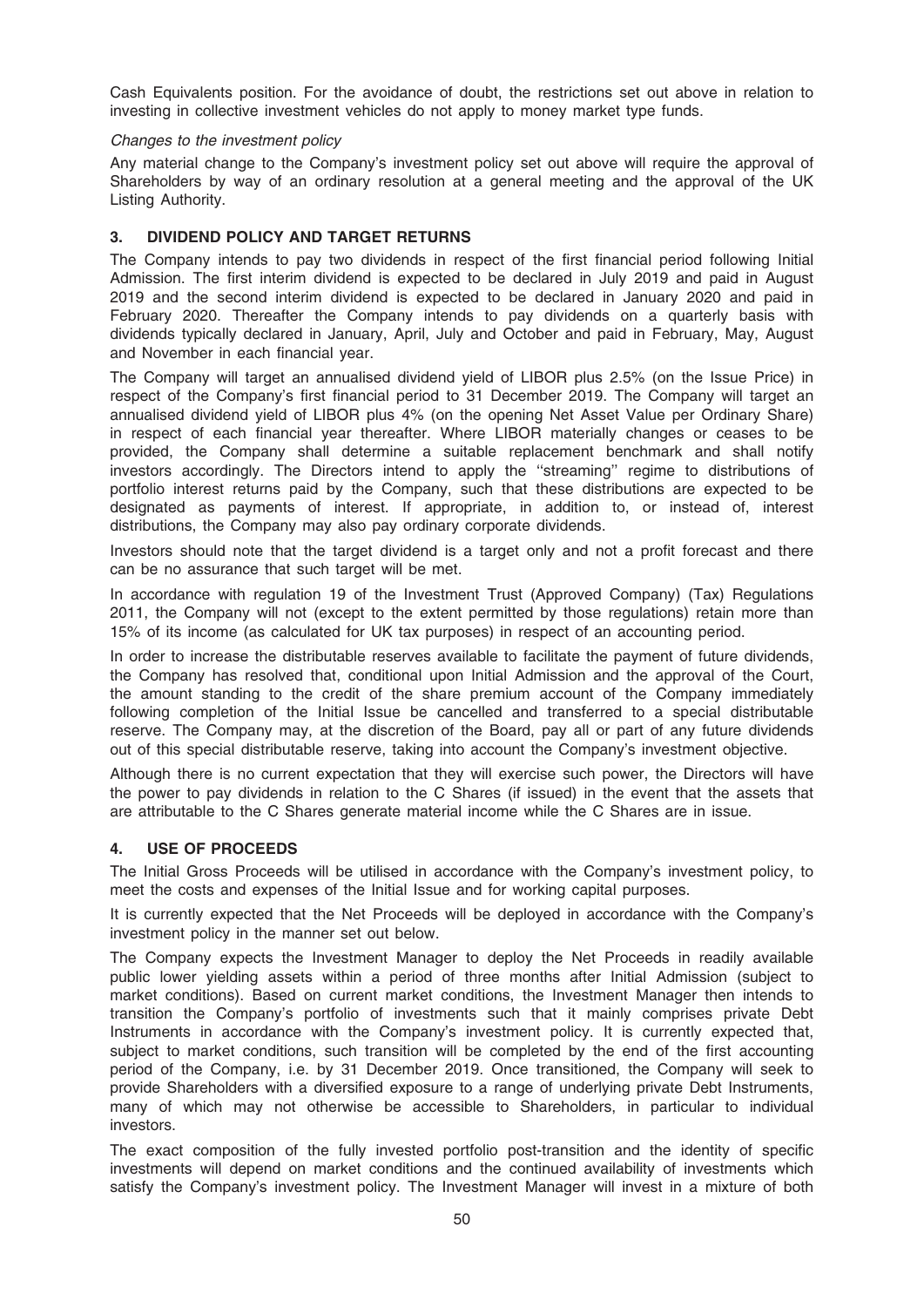floating rate and fixed rate Debt Instruments, and may at times be more heavily weighted towards one than the other depending on market conditions, and will manage the interest rate exposure through the use of derivatives.

# 5. NET ASSET VALUE

#### Publication of Net Asset Value per Share

The unaudited Net Asset Value will be calculated in Sterling by the Administrator on a monthly basis, as described below and on the basis of information provided by the Investment Manager. The Net Asset Value per Ordinary Share (and Net Asset Value per C Share, where applicable), calculated by dividing the relevant Net Asset Value by the number of Shares in issue of the relevant class (excluding Shares held in treasury), will be published on both a cum-income and exincome basis, via a Regulatory Information Service and made available on the Company's website as soon as practicable thereafter.

## Valuation Methodologies

The Net Asset Value for each class of Shares is the value of all assets of the Company attributable to that class of Shares less its share of liabilities to creditors, each determined in accordance with UK GAAP.

Assets listed or traded on a stock exchange or over-the-counter market that are freely transferable and for which market quotations are readily available will be valued at the closing bid price on the principal exchange or market for such investment, without deduction for the estimated future selling costs.

Units or shares in open-ended or limited liquidity collective investment vehicles will be valued at the latest available net asset value per unit, share or class thereof as at the close of trading; units or shares in closed-ended collective investment vehicles will, if listed or traded on a stock exchange and freely transferable, be valued at the closing bid price on the principal exchange or market for such investment, without deduction for the estimated future selling costs.

Derivative instruments will be valued at fair value based on observable market inputs.

Investments other than those specified above will be valued at their probable realisation value determined by the Investment Manager in accordance with its valuation policy. Each valuation will reference one or more of a variety of factors as appropriate including the original purchase price, the last traded price, proprietary valuations models, the issuer's financial strength and stability, the issuer's operating performance, the ranking and value of any security held, and/or the contracted cash flows of the investment.

If deemed appropriate by the Company or the Investment Manager, the Company may engage third party valuation professionals to provide valuations of investments. Such third party professionals may be related to the Investment Manager.

Any value expressed otherwise than in Sterling (the functional and reporting currency of the Company) (whether of an investment or cash) will be converted into Sterling at the rate (whether official or otherwise) which the Directors deem appropriate in the circumstances.

If in any case a particular value is not ascertainable as provided above or if the Directors consider that some other method of valuation better reflects the fair value of the relevant investment, then in such case the method of valuation of the relevant investment will be such as the Directors consider reasonable in the circumstances.

# Suspension of the calculation of the Net Asset Value

The Directors may temporarily suspend the calculation of the Net Asset Value and the publication of Net Asset Value per Share during a period when, in the opinion of the Directors:

- there are political, economic, military or monetary events or any circumstances outside the control, responsibility or power of the Board, and disposal or valuation of investments of the Company or other transactions in the ordinary course of the Company's business is not reasonably practicable without this being materially detrimental to the interests of Shareholders or if, in the opinion of the Board, the Net Asset Value cannot be fairly calculated;
- there is a breakdown of the means of communication normally employed in determining the calculation of the Net Asset Value; or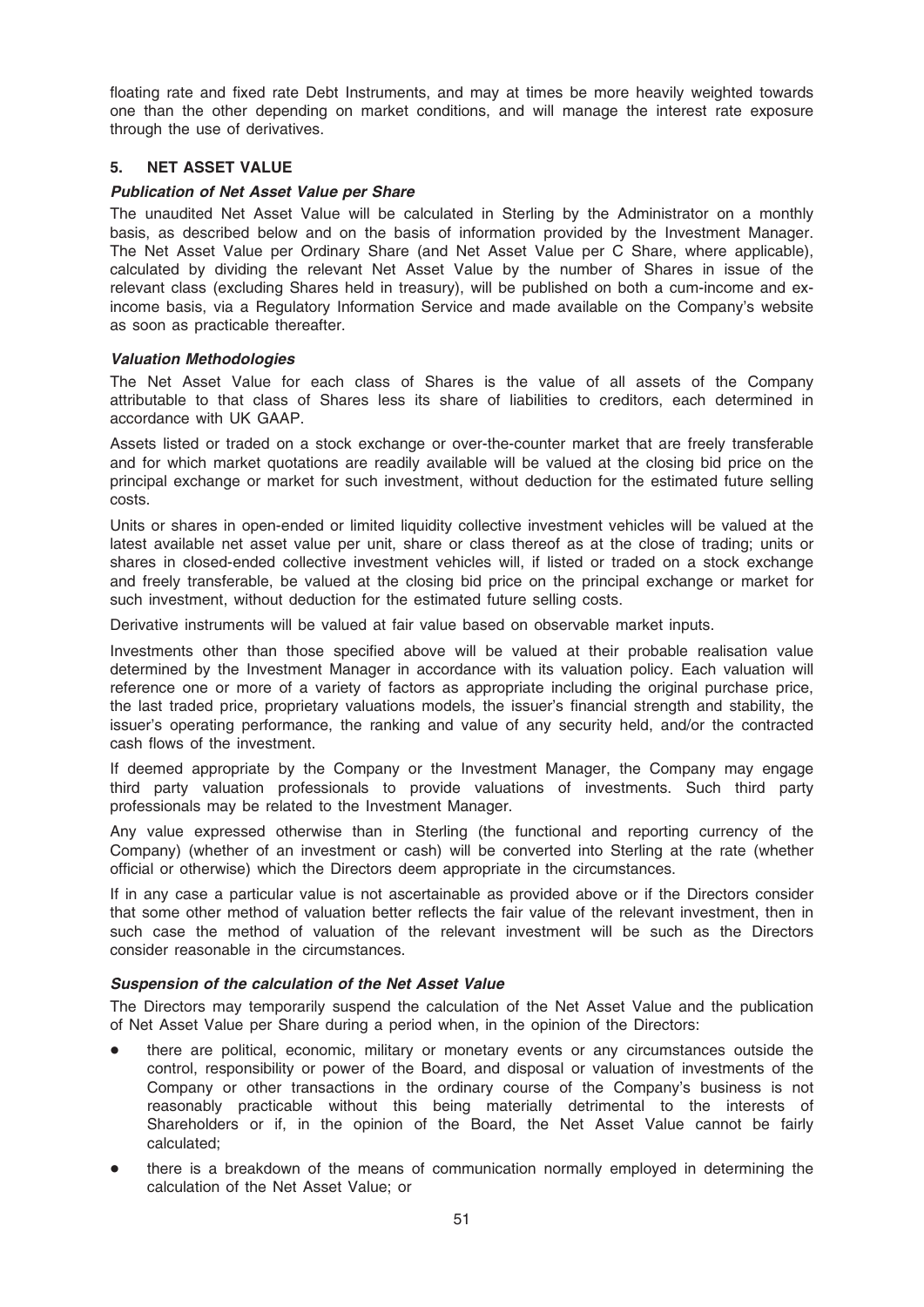it is not reasonably practicable to determine the Net Asset Value on an accurate and timely basis.

Any suspension in the calculation of the Net Asset Value will be notified via a Regulatory Information Service as soon as practicable after any such suspension occurs.

## 6. REPORTS, ACCOUNTS AND MEETINGS

The audited accounts of the Company will be prepared in Sterling under UK GAAP. The Company's annual report and accounts will be prepared up to 31 December each year, with the first accounting period of the Company ending on 31 December 2019. It is expected that copies of the report and accounts will be published by the end of April each year and copies sent to Shareholders. The Company will also publish an unaudited half-yearly report covering the six months to 30 June each year, which is expected to be published within the following three months. The first financial report and accounts that Shareholders will receive will be the half-yearly report for the period ending on 30 June 2019 (covering the period from incorporation of the Company).

The financial report and accounts and unaudited half-yearly report once published will be available for inspection from the Company Secretary at the Company's registered office and on the Company's website (www.mandg.co.uk/creditincomeinvestmenttrust).

The Company will hold its first annual general meeting before 30 June 2020 and will hold an annual general meeting each year thereafter. Other general meetings may be convened from time to time by the Directors by sending notices to Shareholders.

# 7. SHARE CAPITAL MANAGEMENT

As set out below, the Board has put in place appropriate strategies to seek to limit, as far as practicable, the extent to which the market price of the Ordinary Shares diverges from the Net Asset Value per Ordinary Share.

## Premium Management

Once the proceeds of the Initial Issue have been fully invested, the Company intends to implement the Placing Programme. The Directors have authority to issue, in aggregate, up to 400 million Shares pursuant to the Placing Programme. Shareholders' pre-emption rights over this unissued share capital have been disapplied so that the Directors will not be obliged to offer any new Shares under the Placing Programme to Shareholders pro rata to their existing holdings; this ensures that the Company retains full flexibility, following Initial Admission, in issuing new Shares to investors. The minimum price at which Ordinary Shares may be issued pursuant to this authority is the prevailing published Net Asset Value per Ordinary Share at the time of issue plus a premium intended to at least cover the costs and expenses of the relevant Subsequent Placing (including, without limitation, any placing commissions). C Shares (if any) issued pursuant to this authority will be issued at 100 pence per C Share.

Further details of the Placing Programme are set out in Part 6 of this document.

Investors should note that the issuance of new Shares is entirely at the discretion of the Board, and no expectation or reliance should be placed on such discretion being exercised on any one or more occasions or as to the proportion of new Shares that may be issued.

# Discount Management

The Directors have introduced discount control measures with two elements:

- periodic liquidity opportunities; and
- use of the Company's share buy-back authority where appropriate.

#### Liquidity opportunities

Before the Company's fifth annual general meeting in 2024, the Board will formulate and submit to Shareholders proposals (which may constitute a tender offer or other method of distribution) to provide Shareholders an opportunity to realise the value of their Ordinary Shares at Net Asset Value per Ordinary Share less costs. In all circumstances, the Board will seek to balance the interests of both continuing Shareholders and those electing to realise their investment with a view to minimising any reduction in the overall size of the Company.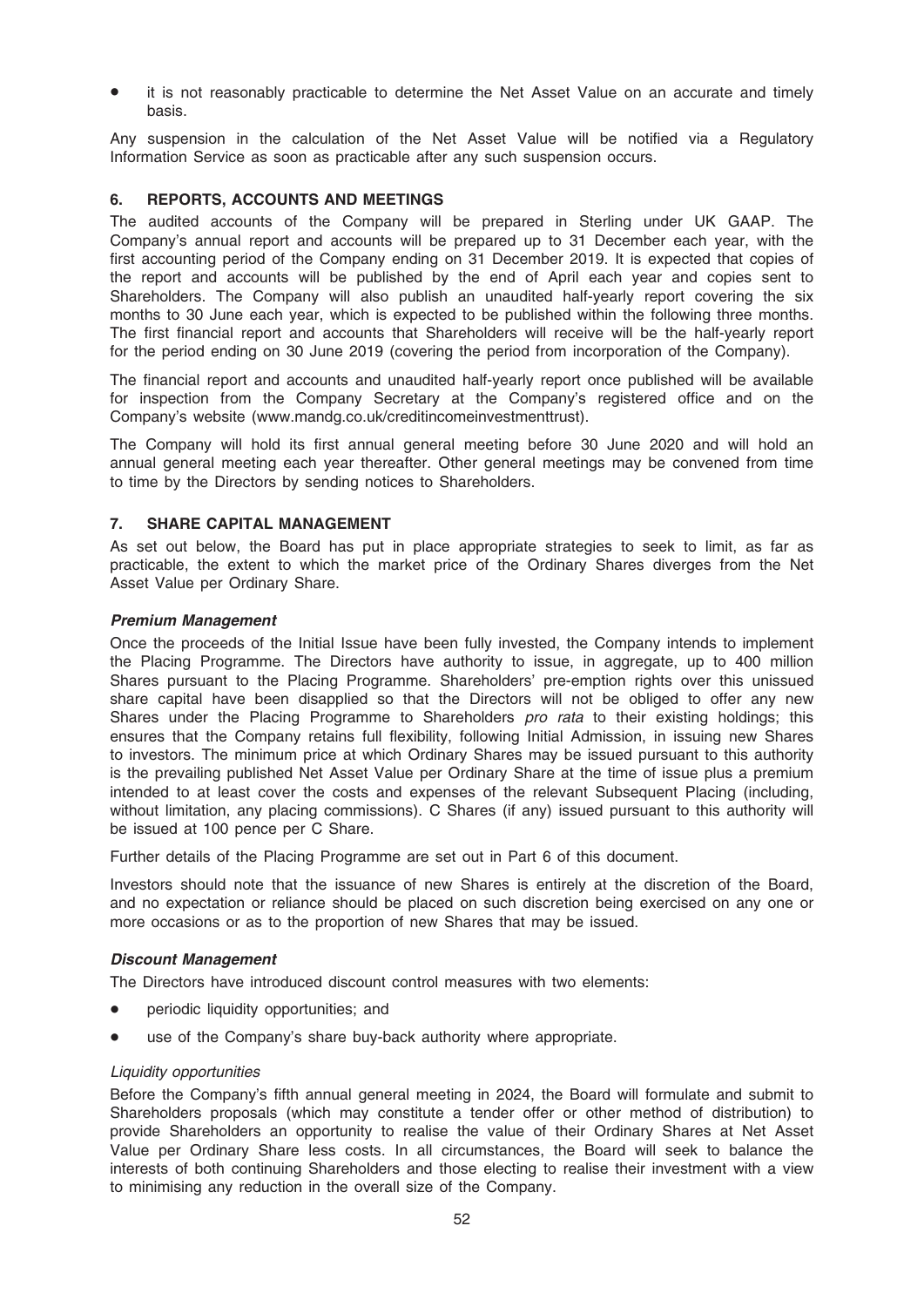# Repurchase of Ordinary Shares

The Directors will consider repurchasing Ordinary Shares in the market if they believe it to be in Shareholders' interests and as a means of correcting any imbalance between the supply of and demand for the Ordinary Shares.

A special resolution has been passed granting the Directors authority to repurchase up to 14.99% of the Company's issued Ordinary Share capital immediately following Initial Admission during the period expiring on the conclusion of the earlier of the Company's first annual general meeting and 30 June 2020. Renewal of this buy-back authority will be sought at each annual general meeting of the Company or more frequently if required. Ordinary Shares purchased by the Company may be held in treasury or cancelled.

The maximum price (exclusive of expenses) which may be paid for an Ordinary Share must not be more than the higher of (i) 5% above the average of the mid-market values of the Ordinary Share for the five Business Days before the purchase is made, or (ii) the higher of the price of the last independent trade and the highest current independent bid as stipulated by Regulatory Technical Standards adopted by the European Commission pursuant to Article 5(6) of MAR. In addition, the Company will only make such repurchases through the market at prices (after allowing for costs) below the relevant prevailing published Net Asset Value per Ordinary Share under the guidelines established from time to time by the Board.

Shareholders should note that the purchase of Ordinary Shares by the Company is at the absolute discretion of the Directors and is subject to the working capital requirements of the Company and the amount of cash and reserves available to the Company to fund such purchases. Accordingly, no expectation or reliance should be placed on the Directors exercising such discretion on any one or more occasions.

The Company does not have (and does not intend to seek) any authority to buy back C Shares. Accordingly, the Directors will not be able to operate any discount management policy through the use of C Share buy-backs.

#### Treasury Shares

Any Ordinary Shares repurchased pursuant to the general buy-back authority or, if applicable, any periodic return of capital referred to above may be held in treasury. The Companies Act allows companies to hold shares acquired by way of market purchase as treasury shares, rather than having to cancel them. These shares may be subsequently cancelled or sold for cash. This would give the Company the ability to reissue Ordinary Shares quickly and cost efficiently, thereby improving liquidity and providing the Company with additional flexibility in the management of its capital base.

No Ordinary Shares will be sold from treasury at a price less than the Net Asset Value per Ordinary Share at the time of sale unless they are first offered pro rata to existing Shareholders.

# 8. C SHARES

If there is sufficient demand from potential investors at any time following Initial Admission, the Company may seek to raise further funds through the issue of C Shares pursuant to the Placing Programme. No C Shares will be issued pursuant to the Initial Issue. The issue of C Shares is designed to overcome the potential disadvantages for both existing and new investors, which could arise out of a conventional fixed price issue of further Shares for cash. In particular:

- the C Shares will convert into Ordinary Shares just over 12 months after the date of their issue or such earlier time that the Directors deem that the return profiles of the underlying assets of the portfolios of C Shares and Ordinary Shares are sufficiently aligned;
- the assets representing the net proceeds of a C Share issue would be accounted for and managed as a distinct pool of assets until their conversion date. By accounting for the net proceeds of a C Share issue separately, holders of Ordinary Shares will not participate in a portfolio containing a substantial amount of un-invested cash before the conversion date;
- the basis on which the C Shares would convert into Ordinary Shares is such that the number of Ordinary Shares to which holders of C Shares would become entitled will reflect the relative net asset values per share of the assets attributable to the C Shares and the Ordinary Shares. As a result, the Net Asset Value per Ordinary Share can be expected to be unchanged by the issue and conversion of any C Shares; and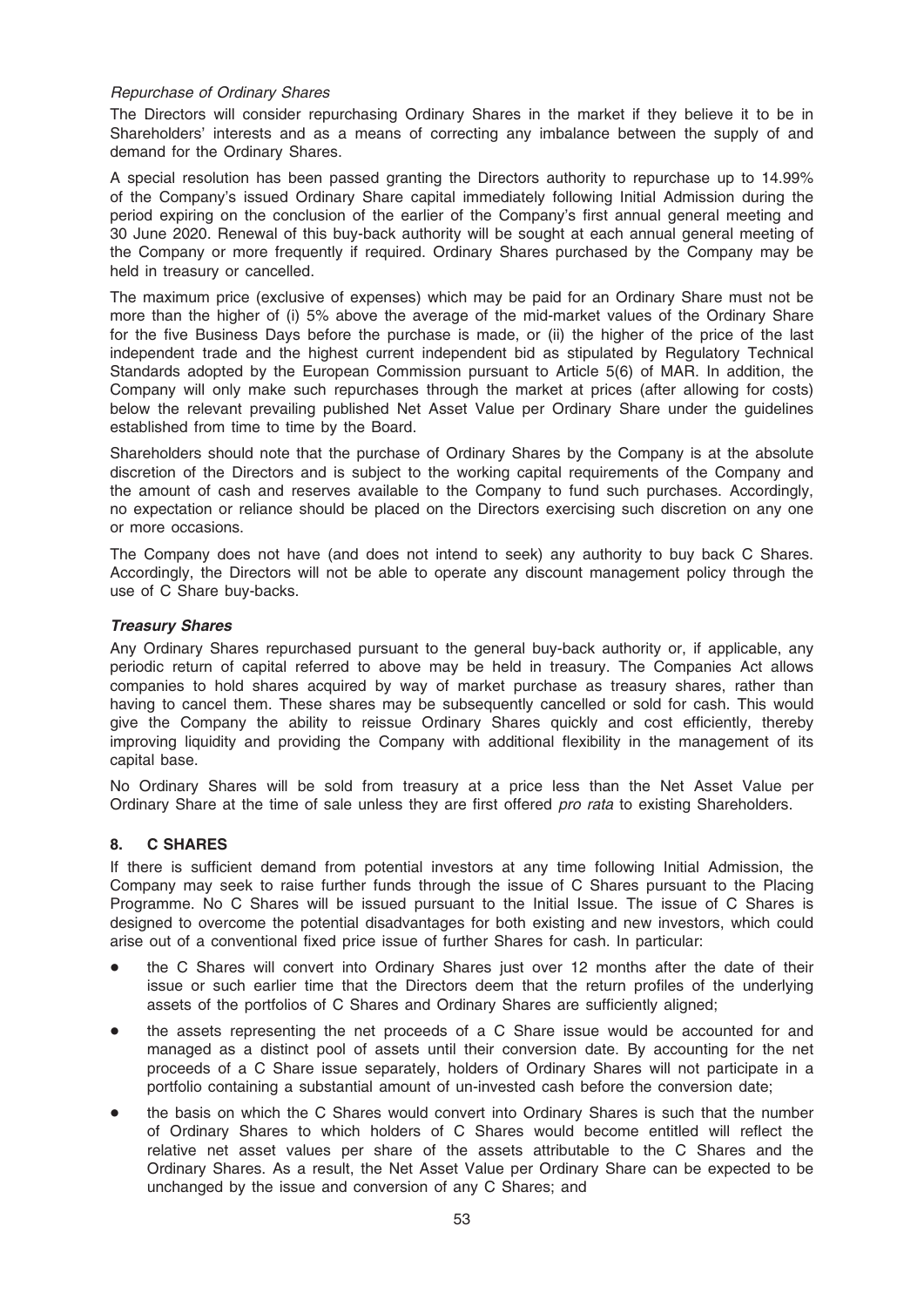the Net Asset Value per Ordinary Share would not be diluted by the expenses of the C Share issue, which would be borne by the C Share pool.

The Articles contain the C Share rights, full details of which are set out in paragraph 4 of Part 8 of this document.

The Directors have the authority to issue C Shares as set out in paragraph 7 above.

# 9. THE TAKEOVER CODE

The Takeover Code applies to the Company.

Given the existence of the proposed periodic opportunities for return of capital and buyback powers described in the paragraphs above, there are certain considerations that Shareholders should be aware of with regard to the Takeover Code.

Under Rule 9 of the Takeover Code, any person who acquires shares which, taken together with shares already held by him or shares held or acquired by persons acting in concert with him, carry 30% or more of the voting rights of a company which is subject to the Takeover Code, is normally required to make a general offer to all the remaining shareholders to acquire their shares. Similarly, when any person or persons acting in concert already hold more than 30% but not more than 50% of the voting rights of such company, a general offer will normally be required if any further shares increasing that person's percentage of voting rights are acquired.

Under Rule 37 of the Takeover Code when a company purchases its own voting shares, a resulting increase in the percentage of voting rights carried by the shareholdings of any person or group of persons acting in concert will be treated as an acquisition for the purposes of Rule 9 of the Takeover Code. A shareholder who is neither a director nor acting in concert with a director will not normally incur an obligation to make an offer under Rule 9 of the Takeover Code in these circumstances.

However, under note 2 to Rule 37 of the Takeover Code, where a shareholder has acquired shares at a time when he had reason to believe that a purchase by the company of its own voting shares would take place, then an obligation to make a mandatory bid under Rule 9 of the Takeover Code may arise.

The proposed periodic opportunities for return of capital and buyback powers could have implications under Rule 9 of the Takeover Code for Shareholders with significant shareholdings. Prior to the Board implementing any return of capital by way of share buyback or general share buyback the Board will seek to identify any Shareholders who they are aware may be deemed to be acting in concert under note 1 of Rule 37 of the Takeover Code and will seek an appropriate waiver in accordance with note 2 of Rule 37. However, neither the Company, nor any of the Directors, nor the Investment Manager will incur any liability to any Shareholder(s) if they fail to identify the possibility of a mandatory offer arising or, if having identified such a possibility, they fail to notify the relevant Shareholder(s) or if the relevant Shareholder(s) fail(s) to take appropriate action.

# 10. THE INITIAL ISSUE AND THE PLACING PROGRAMME

#### The Initial Issue

The target size of the Initial Issue is in excess of £250 million (before expenses). The minimum size of the Initial Issue is £100 million (before expenses).

The total number of Ordinary Shares to be issued pursuant to the Initial Issue, and therefore the Initial Gross Proceeds, are not known as at the date of this document but will be notified by the Company via a Regulatory Information Service announcement prior to Initial Admission.

Winterflood Securities has agreed to use its reasonable endeavours to procure Placees pursuant to the Initial Placing for Ordinary Shares at the Issue Price on the terms and subject to the conditions set out in the Placing and Offer Agreement and this document.

The Company has agreed to make an offer of Ordinary Shares pursuant to the Offer for Subscription at the Issue Price, subject to the terms and conditions of the Offer for Subscription set out in this document. These terms and conditions should be read carefully before an application is made. Investors should consult their independent financial adviser if they are in any doubt about the contents of this document or the acquisition of Ordinary Shares.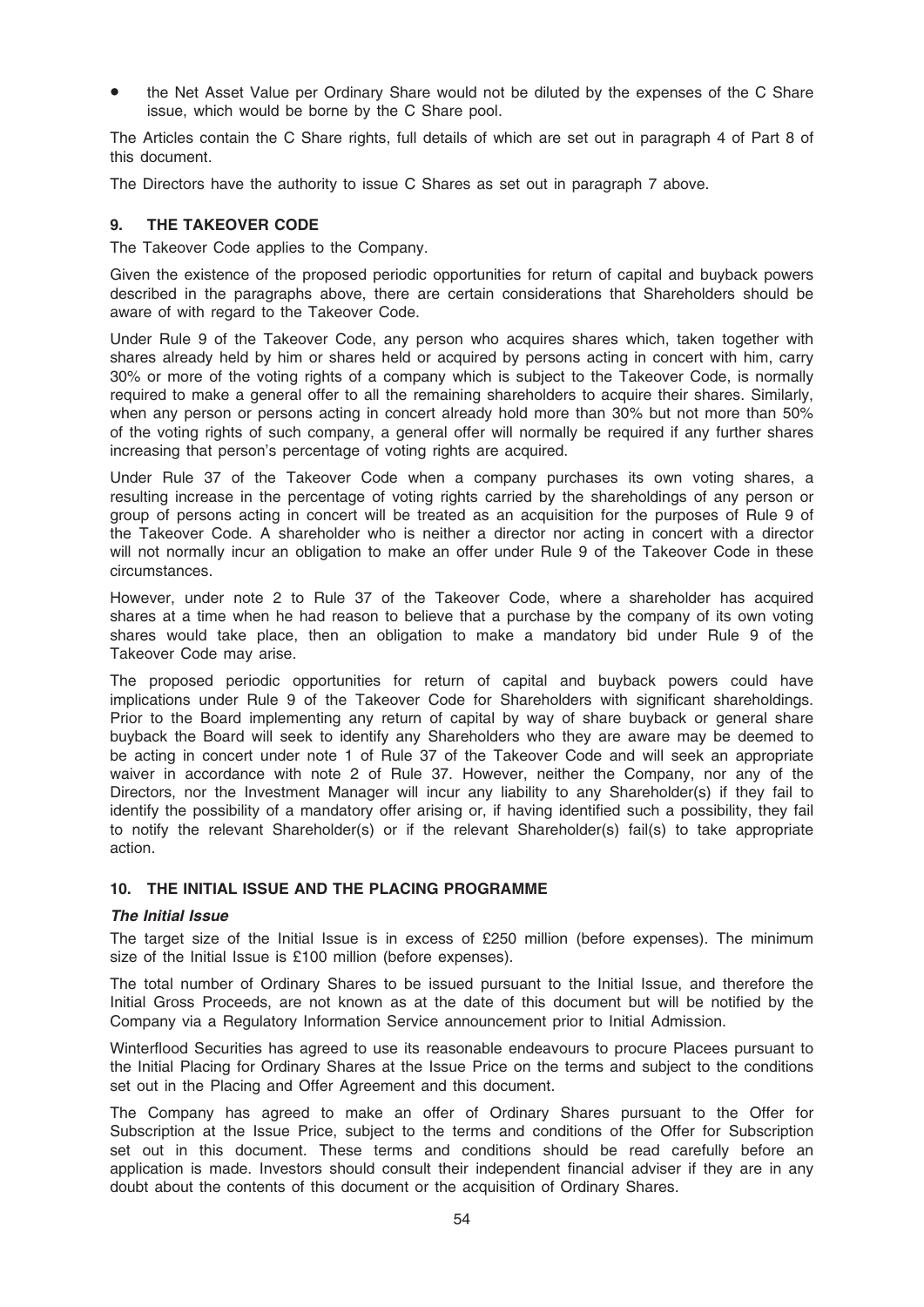Investors may also subscribe for Ordinary Shares pursuant to the Intermediaries Offer, as described at paragraph 2 of Part 5 of this document.

Further details about the Initial Issue are set out in Part 5 of this document.

#### The Placing Programme

The Company has authority to issue up to 400 million Ordinary Shares and/or C Shares in aggregate pursuant to the Placing Programme.

Any Ordinary Shares issued pursuant to the Placing Programme will be issued at a price calculated by reference to the prevailing published Net Asset Value per Ordinary Share at the time of issue together with a premium intended to at least cover the costs and expenses of the relevant Subsequent Placing (including, without limitation, any placing commissions). Any C Shares issued pursuant to the Placing Programme will be issued at a fixed price of 100 pence per C Share.

Ordinary Shares and/or C Shares issued under the Placing Programme may be issued under this document provided that it is updated by a supplementary prospectus (if required) under section 87G of FSMA.

Further details about the Placing Programme are set out in Part 6 of this document.

## 11. TAXATION

Potential investors are referred to Part 7 of this document for details of the taxation of the Company and Shareholders in the UK. Investors who are in any doubt as to their tax position or who are subject to tax in jurisdictions other than the UK are strongly advised to consult their own professional advisers immediately.

## 12. DISCLOSURE OBLIGATIONS

The provisions of Chapter 5 of the Disclosure Guidance and Transparency Rules (as amended from time to time) (''DTR 5'') of the Financial Conduct Authority Handbook apply to the Company on the basis that the Company is a ''UK issuer'', as such term is defined in DTR 5.

As such, a person is required to notify the Company of the percentage of voting rights it holds as a holder of Shares or holds or is deemed to hold through the direct or indirect holding of financial instruments falling within DTR 5 if, as a result of an acquisition or disposal of Shares (or financial instruments), the percentage of voting rights reaches, exceeds or falls below the relevant percentage thresholds being, in the case of a UK issuer 3% and each 1% threshold thereafter up to 100%.

# 13. RISK FACTORS

The Company's performance is dependent on many factors and potential investors should read the whole of this document and in particular the section entitled "Risk Factors" on pages 20 to 36 of this document.

# 14. DISTRIBUTION TO RETAIL INVESTORS AND MiFID II

The Company intends to conduct its affairs so that its Shares can be recommended by financial advisers to retail investors in accordance with the FCA's rules in relation to non-mainstream pooled investment products. The Company's Shares are expected to be excluded from the FCA's restrictions which apply to non-mainstream pooled investment products because they are shares in an investment trust.

The Company intends to conduct its affairs so that its Shares can be recommended by financial advisers to retail investors in accordance with the rules on the distribution of financial instruments under The Markets in Financial Instruments Directive II ("MiFID II"). The Directors consider that the requirements of Article 57 of the MiFID II delegated regulation of 25 April 2016 will be met in relation to the Company's Shares and that, accordingly, the Shares should be considered ''noncomplex'' for the purposes of MiFID II.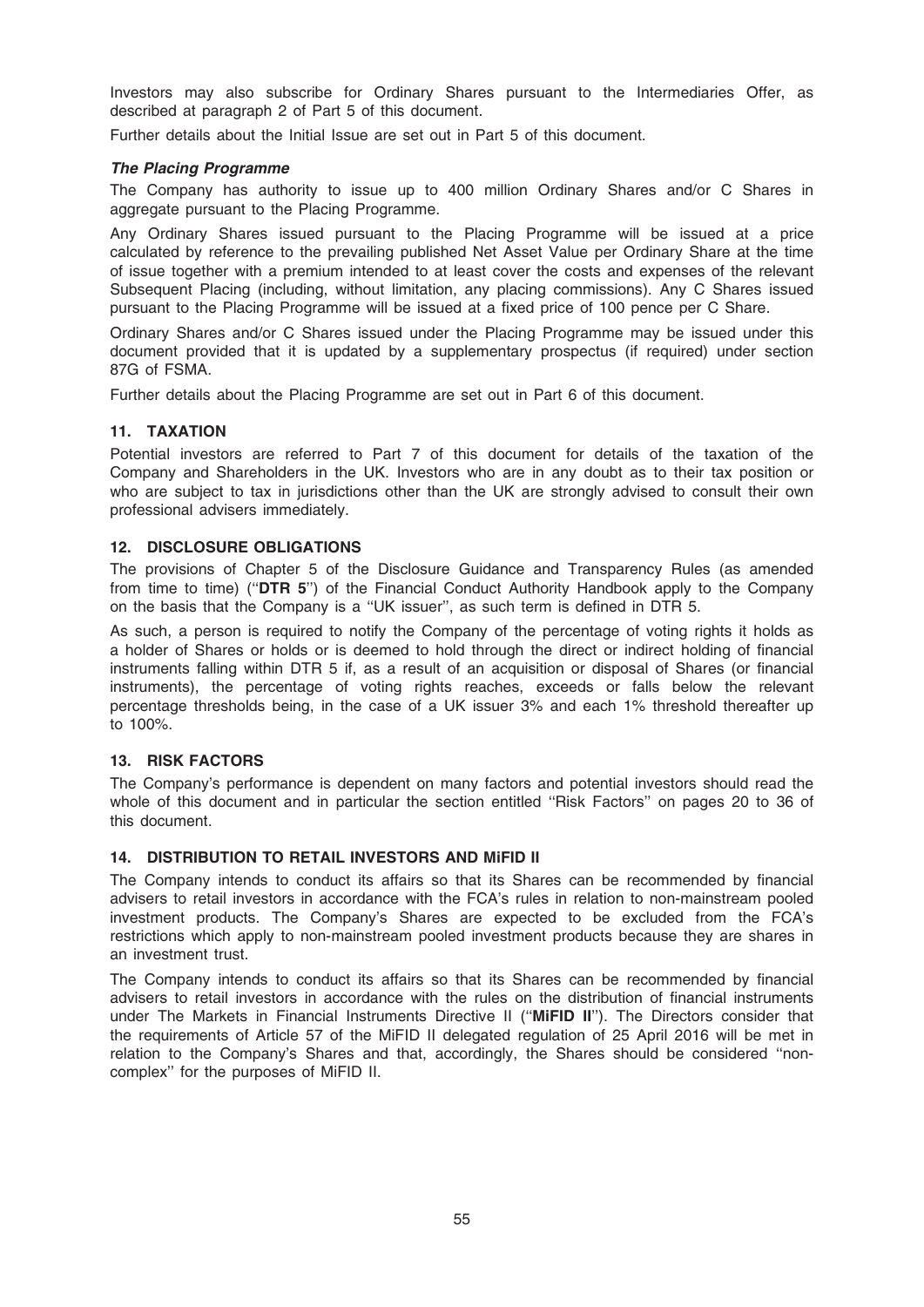# M&G

# 1 M&G

#### Introduction

M&G is one of the longest established asset managers in Europe, managing c.£286 billion as at 30 June 2018. It has particular expertise in fixed income with c.£188 billion under management as at 30 June 2018 split c.£151 billion in public and c.£37 billion in private credit.

M&G's commitment to fixed income is long-standing. It began managing public credit portfolios in the 1970s and private assets since 1997, developing a deep understanding of the skills, expertise and strategies necessary to run successful fixed income portfolios. Since M&G was acquired by Prudential in 1999 it has strengthened its emphasis on fixed income, specifically building in-house credit research capabilities. It is indicative of M&G's commitment to credit investing that approximately two-thirds of its assets under management are in fixed income.

M&G is the largest private credit investor in Europe and second largest in the world. Its scale provides a competitive advantage in respect of access and asset sourcing enabling it to identify value from the widest possible opportunity set and to make investments that capture risks where they are most rewarded. Its disciplined focus on value ensures a selective approach and multiple teams of credit specialists offer depth of experience with a particular strength in origination of unusual or complex assets across the full credit universe. M&G has continued to drive the development of the private debt markets in Europe, whether in the leveraged loan, private placement or direct lending market through consistent investment and pioneering products and has an established track record of structuring long-term multi-asset credit solutions to meet client needs and take advantage of market opportunities.

A break-down of the fixed income assets under M&G's management by asset class (in aggregate and by reference to private assets alone) is set out below.



Source: M&G, 30 June 2018.

- The constituents of methodology of the fixed income assets breakdown may differ slightly to the overall fixed income assets under management set out above due to differing methodology and the inclusion of the separation of Infrastructure Equity and Long Lease Property.
- Includes derivatives, non-cumulative preference shares and convertible bonds.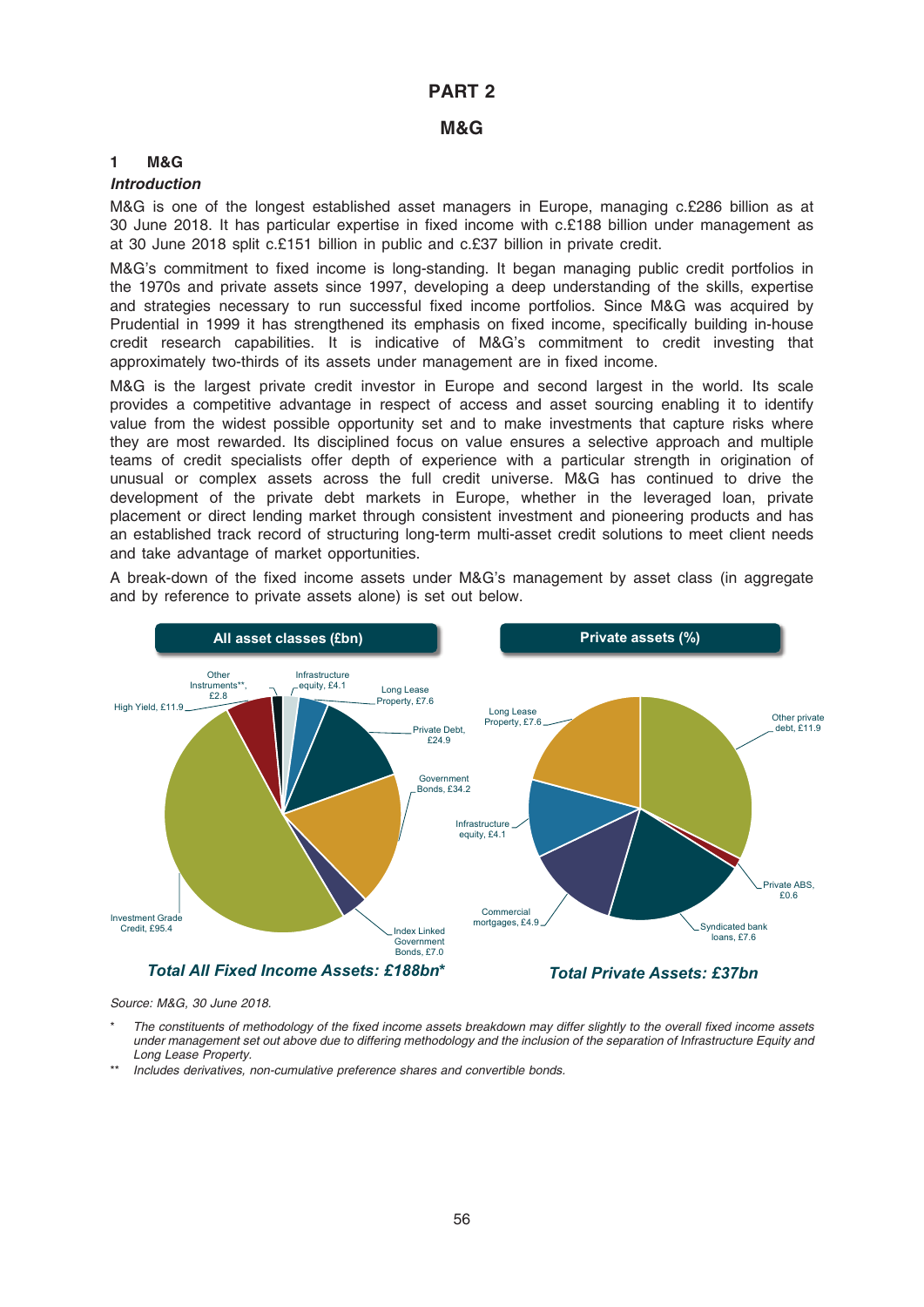# The fixed income team

The Company will be managed by M&G's fixed income team which employs around 275 full-time investment professionals, including over 75 portfolio managers and over 110 analysts, covering a range of briefs, including public corporate bond and gilt mandates, Prudential's life and annuity funds, a variety of specialist private debt mandates and specialist asset-backed securities funds. A structure chart of the team as at the last practicable date before the date of this document is set out below. The origination and structuring teams, organised as market specialists, draw on the expertise of M&G's team of over 30 public credit analysts with an average of around 13 years' experience.



#### **Public 111 investment professionals**

**Private 162 investment professionals**

Source: M&G, 30 June 2018.

#### Key personnel

The experienced team that will manage the Company's portfolio of investments will include:

#### Jeremy Richards, Lead Fund Manager

Jeremy joined Prudential Portfolio Managers in 1983 as a member of the actuarial department. He joined the fixed income team in 1985, and has been responsible since 1993 for managing the fixed income team in respect of Prudential's Life and Annuity funds.

Prior to this, Jeremy worked on bond research, going on to manage the UK and European fixed income portfolios for insurance and pensions clients. He was also a specialist in index-linked gilts and fixed income derivatives.

Jeremy graduated from the University of Manchester with a degree in Economics and is a Fellow of the Institute of Actuaries.

#### Adam English, Fund Manager

Adam joined M&G in 1999 and is a fixed income fund manager. His focus is on the analysis and investment of high yield debt and he manages public high yield debt for Prudential Life Fund.

Before joining M&G, Adam worked for the United Bank of Kuwait where he worked within the credit and high yield departments, with representation on the bank's credit committee.

Prior to this, he worked for Price Waterhouse, gaining membership of the Associate of Chartered Accountants.

Adam graduated from Christ Church College, Oxford University with a degree in Physics and is a CFA charterholder.

#### William Nicoll, Co-Head of Alternative Credit

William joined M&G in 2004 and is Co-head of Alternative Credit. He is responsible for the development of various products, including credit solutions for institutional investors, social housing and other aspects of non-bank lending.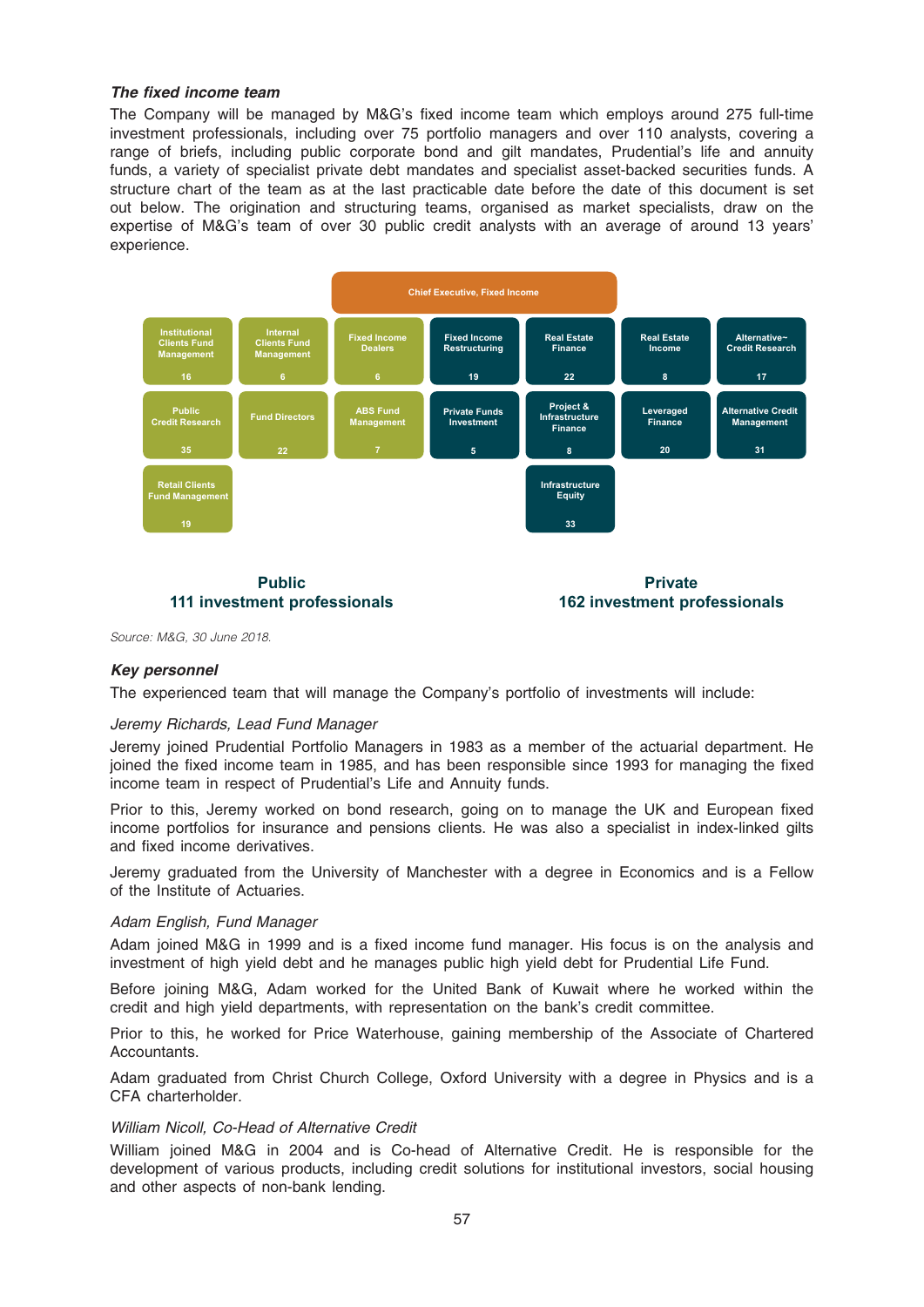Prior to joining M&G, William was Head of European Credit at Henderson Global Investors and before this had worked at Cazenove & Co in corporate bond research and fund management.

William graduated from Trinity College, Cambridge University with a degree in Natural Sciences. He is a CFA charterholder and a Chartered Fellow of the Chartered Institute for Securities and Investment.

#### Track record

M&G manages three funds which have investment strategies which, although not directly comparable with that of the Company, share common characteristics being: (i) Prudential Life with Profits ("Prudential Life Fund"); (ii) M&G Alpha Opportunities Fund ("AOF"); and (iii) M&G Illiquid Credit Opportunities Fund (''ICOF'').

Prudential Life Fund was launched in 1865 and as at 30 June 2018 had an aggregate asset value of c.£20 billion in fixed income investments. Prudential Life Fund invests in a range of public and private assets on behalf of The Prudential Assurance Company Limited.

AOF was launched in April 2007 and as at 30 June 2018 had an aggregate asset value of c.EUR 8.5 billion. AOF aims to take advantage of highly diversified opportunities in liquid public and private credit markets, including but not limited to, investment grade and below investment grade corporate bonds, leveraged loans and asset backed securities.

ICOF was launched in May 2014 and as at 30 June 2018 had an aggregate asset value of c.£955 million. ICOF invests in a range of private and illiquid assets, such as direct lending, distressed debt and mezzanine asset back securities.

The fund returns and excess returns over LIBOR on invested capital for Prudential Life Fund, AOF and ICOF respectively are set out below.

| Net Fund return (%)                    | 1 Year | 2 Years | 3 years | 4 years | 5 years | <b>10 Years</b> |      | Since Inception*       |             |  |
|----------------------------------------|--------|---------|---------|---------|---------|-----------------|------|------------------------|-------------|--|
| Prudential Life with Profits**         | 1.95   | 4.62    | 7.22    | 6.02    | 5.83    | 6.98            |      | 7.51                   |             |  |
| M&G Alpha Opportunities Fund           | 1.16   | 4.16    | 2.98    | 2.50    | 3.09    | 3.88            | 3.53 |                        |             |  |
| M&G Illiquid Credit Opportunities Fund | 4.39   | 8.11    | 5.82    | 5.56    |         | ٠               |      | 5.46                   |             |  |
|                                        |        |         |         |         |         |                 |      |                        |             |  |
| 3 month Libor                          | 0.47   | 0.43    | 0.48    | 0.50    | 0.51    | 0.91            | Life | <b>AOF</b>             | <b>ICOF</b> |  |
|                                        |        |         |         |         |         |                 | 3.77 | 1.48                   | 0.50        |  |
|                                        |        |         |         |         |         |                 |      |                        |             |  |
| Excess return (%)                      | 1 Year | 2 Years | 3 years | 4 years | 5 years | 10 Years        |      | <b>Since Inception</b> |             |  |
| <b>Prudential Life with Profits</b>    | 1.48   | 4.19    | 6.74    | 5.52    | 5.33    | 6.08            |      | 3.74                   |             |  |
| M&G Alpha Opportunities Fund           | 0.69   | 3.73    | 2.50    | 2.00    | 2.59    | 2.98            |      | 2.05                   |             |  |
| M&G Illiquid Credit Opportunities Fund | 3.92   | 7.68    | 5.34    | 5.06    | -       | ٠               |      | 4.95                   |             |  |

Source: Investment Manager track record, 30 June 2018 (unaudited). Excess returns to 3-month Libor excluding the impact of duration. \*J. Richards has managed Prudential Life with Profits since July 1993. M&G Alpha Opportunities Fund launched in April 2007 and M&G Illiquid Credit Opportunities Fund launched in May 2014. \*\*This performance reflects the fixed income portion of Prudential Life with Profits only. All figures shown are net of fees and in the case of Prudential Life with Profits, performance is shown net of the highest annual average M&G fee rate for the period shown.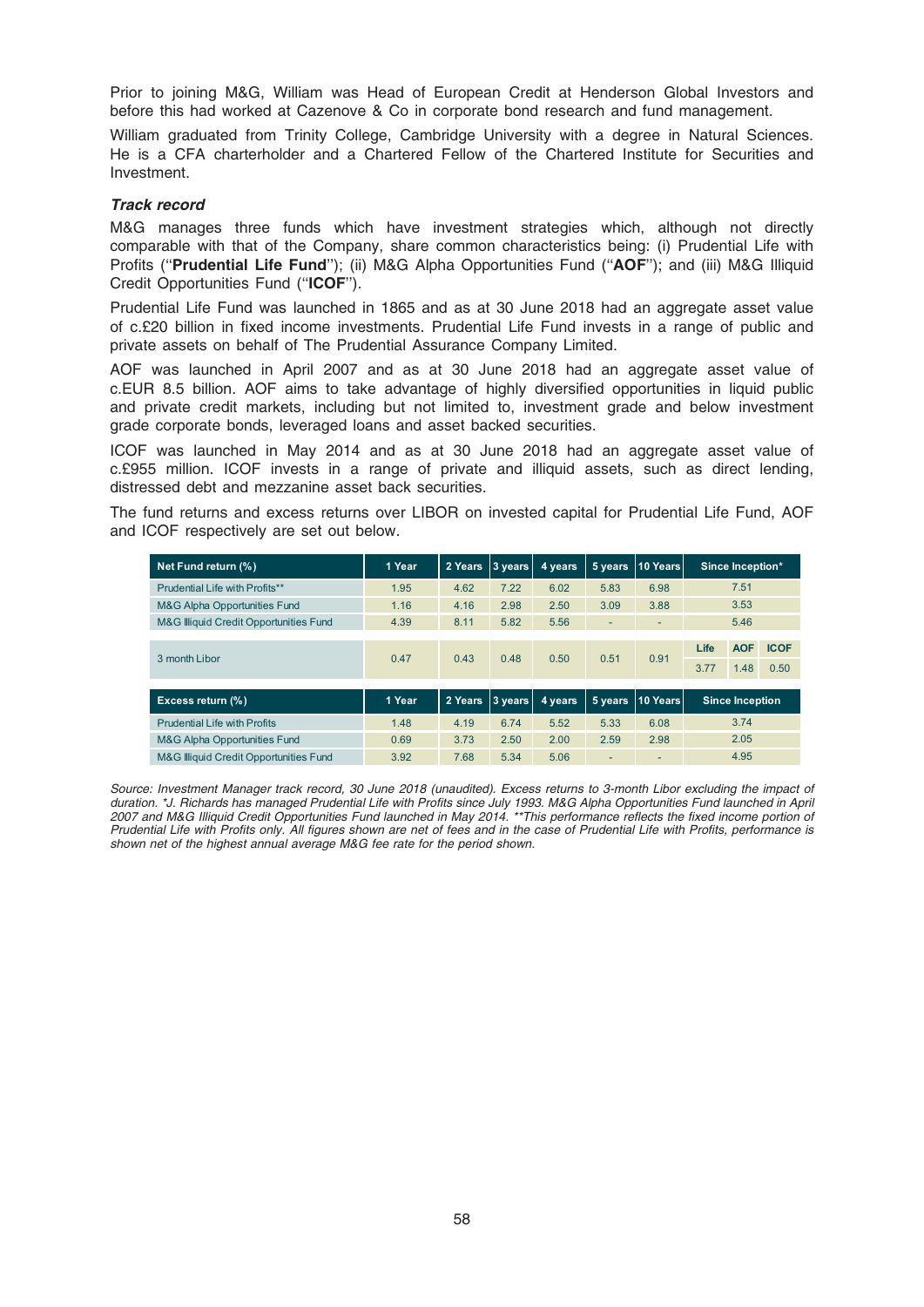

The chart below shows the performance of Prudential Life Fund and AOF over the last 10 years to 30 June 2018, demonstrating strong performance with low volatility.

Source: M&G, 30 June 2018. Excess returns to 3m Libor excluding the impact of duration.

The Company's portfolio of investments and the historic portfolios of the funds set out above on which this track record information is based may be materially different. It should be noted that the past performance of Prudential Life Fund, AOF and ICOF should not be treated as an indication of the future performance of the Company.

#### 2 THE INVESTMENT PROCESS

The Investment Manager takes a collegiate approach to fund management whereby investment opportunities are routinely discussed between portfolio managers and analysts across different asset classes. The Investment Manager's investment process is designed to produce a consistent investment approach, allowing portfolio managers to demonstrate skill and expertise within a disciplined, research-driven and risk-controlled framework. The portfolio managers judge the relative risk and return between sectors using their understanding of the contracted coupon income for the assets under consideration along with the detailed analyst report that is produced in relation to each investment opportunity. Portfolio managers are responsible for investment performance and for ensuring that the investment process is followed for the funds under their responsibility.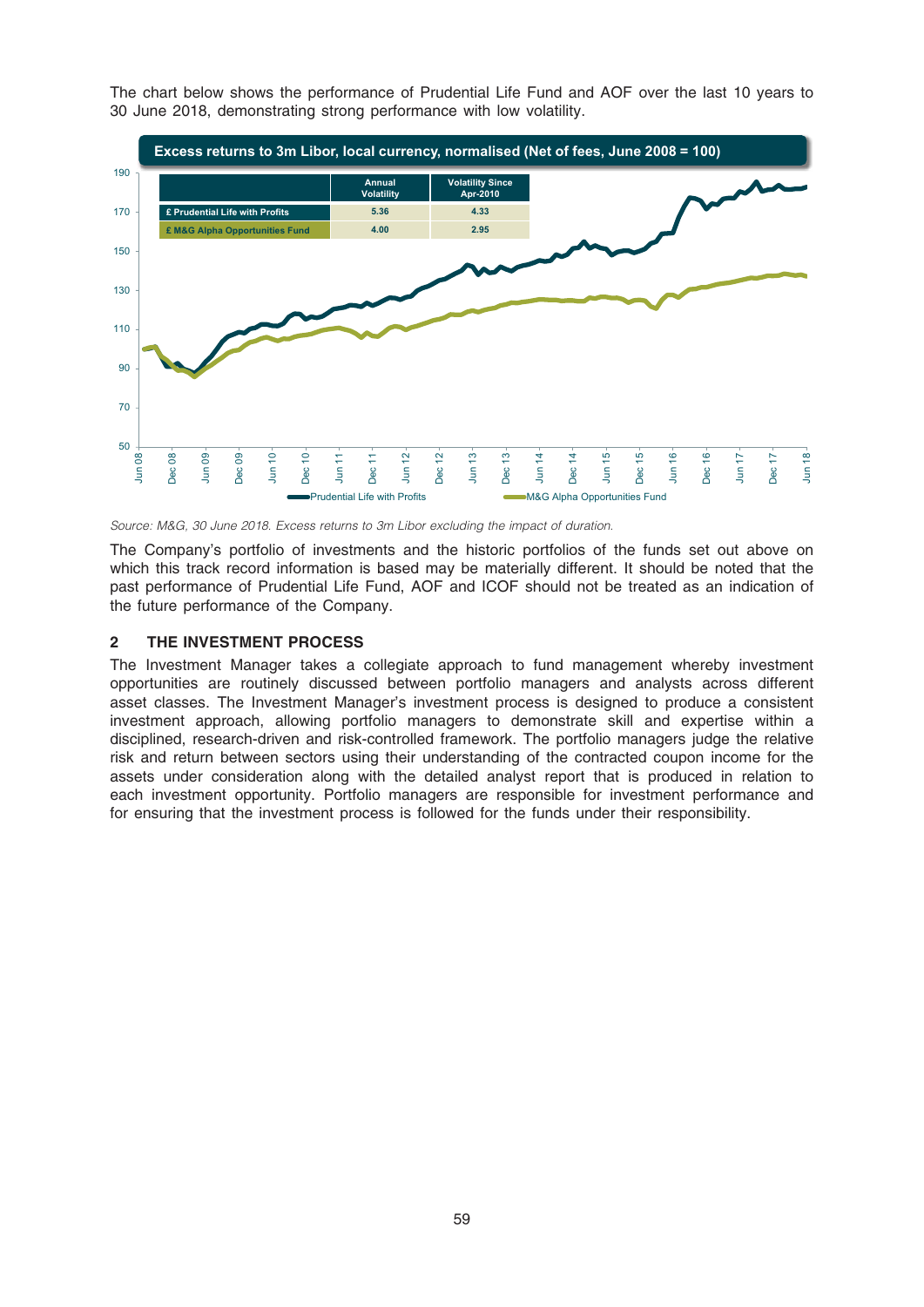An overview of the Investment Manager's investment process is illustrated in the diagram below:



## Sourcing Investment Opportunities

Investment opportunities will be sourced for the most part through the fixed income team's extensive network of contacts, including sponsors, borrowers, lenders, third party brokers and other intermediaries. In particular, the Investment Manager's scale and history of investing in private Debt Instruments has allowed it to build extensive resources to source and manage private or complex assets and enable it to identify value from the widest possible opportunity set and to capture risks where they are most rewarded. The purchasing power that the Investment Manager and the funds it manages can bring means the Investment Manager is frequently given exclusive access to investments or shown deals before other market participants.

In addition to investment opportunities introduced by the team's network of contacts the Investment Manager has structured deals with private debt platforms providing it with exclusivity or priority on assets. These deals facilitate institutional market access to a wider range of asset classes.

#### Credit Analysis

The Investment Manager believes that its extensive research resources are a significant competitive advantage when appraising credit opportunities across both public and private markets. The fixed income team employs a fundamentally driven, bottom-up and value-based investment approach but also believes that it is of vital importance that credit is not viewed in isolation from wider macro dynamics in the global and relevant local economy.

The Investment Manager believes that specialisation is important in research. Its public credit analysts are divided into three specialist teams – corporate, financial/sovereigns and asset-backed securities – covering investment grade and below investment grade Debt Instruments delivering an integrated sector-based approach to public debt research. Its private credit analysts are also organised in a number of specialist teams, focusing on leveraged finance, direct lending, private placements, real estate debt, infrastructure debt, long lease property and alternative credit. The private credit teams draw upon the expertise of the Investment Manager's public credit analysts for sector expertise. This expertise allows the Investment Manager's analysts to provide an in-depth knowledge of both the respective industry and the individual credit assets in their sector.

If an opportunity appears attractive for the Company, a full and detailed analysis will proceed. The credit analysts' sole role will be to analyse the individual issuers of Debt Instruments within their dedicated specialisms, provide specific internal credit ratings to those Debt Instruments and support those views with fundamental credit recommendations to the portfolio managers. The credit analysts will not have any specific fund management or dealing responsibility.

External third party rating agencies offer issuer and specific Debt Instrument credit opinions. However, the Investment Manager has long believed that having internal credit views and opinions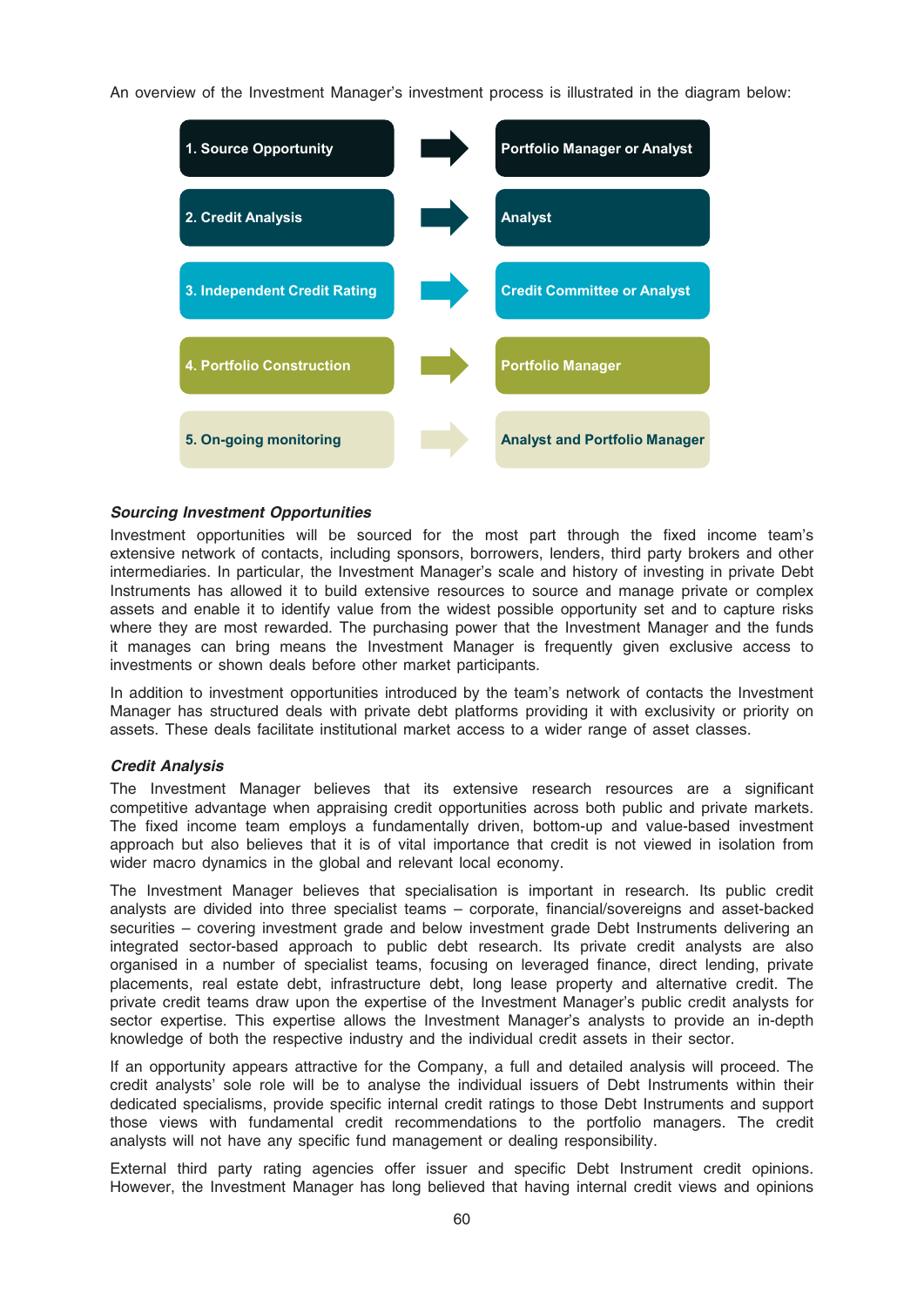support more informed investment decisions. This is particularly important when investing in private credit opportunities where no public rating or research is available.

Fundamental qualitative and quantitative assessment of both business and financial risk, supported by appropriate financial modelling, alongside a review of corporate structure and issuance document will form the basis of the credit review. These assessments by their nature will always be subjective rather than formulaic (despite a degree of ratio analysis within the financials review) and is why the Investment Manager's research team is built around individuals with specific industry expertise and significant historical credit analysis experience. When analysing a private debt opportunity, the Investment Manager believes that proximity to the borrower/issuer is important given the potential need for greater primary due diligence and ongoing monitoring. Therefore, the Investment Manager's focus will principally be on companies based in western European economies.

## Setting an Internal Credit Rating

Each asset acquired by the Company will be assigned an internal credit rating, whether an external rating exists or not, which will be monitored on a six to 12 month basis (or more frequently as required) as appropriate for the type of asset. The culmination of the rating process, following a full analysis of the credit risks, is to categorise the Debt Instrument within the Investment Manager's fixed income credit rating structure (M&G AAA to D, including + or – where applicable). The rating process also provides an indication of the outlook for the credit rating (Positive/Stable/Negative) where appropriate.

For public assets the credit rating will be assigned by the relevant credit analyst. For private assets a credit committee will assign the credit rating. The credit committee is composed of senior members of the fixed income team. The Investment Manager believes this ensures robust challenge from experienced market professionals and appropriately detailed probing of key credit issues ahead of a final rating decision. For example, the Head of Corporate Credit Analysis may chair the credit committee for a social housing bond, with directors from Private Placements and Asset-Backed Securities Credit voting.

#### Portfolio Construction and Ongoing Monitoring

The Investment Manager believes that the key to investing in credit is not to be a forced buyer of assets at the wrong point in the market. By maintaining flexibility in a portfolio's investment allocations rather than having a top-down sector allocation, a portfolio manager can take advantage of markets as they develop and avoid assets in sectors that no longer provide attractive value. All of M&G's and its client funds' portfolios that can invest in public and private credit are built from the bottom up, with each asset being selected on its fundamental and relative value rather than the portfolio being constructed through top-down allocations or expectations. The Investment Manager will adopt the same approach with regard to the Company.

In respect of private credit, M&G seeks value across credit asset classes, earning investors a premium through the liquidity and complexity of the underlying assets. These assets typically have more limited liquidity and availability then public credit and, as such, creating a portfolio of private credit typically takes longer than for other assets. It is expected that the private credit part of the Company's portfolio of investments will typically comprise a variety of asset classes which will have different risk and return profiles and a range of liquidity and complexity characteristics.

The decision to invest in an individual asset lies solely with the portfolio management team. The outcome of the credit process is a rating, which allows the portfolio managers to rank the risk. The majority of the assets to be acquired by the Company are expected to be held to maturity and will generate returns from their contractual coupons. As a result, the portfolio managers can judge the relative risk and reward clearly. The portfolio managers will evaluate all risks associated with the Company's portfolio of investments they believe are material to making an investment decision and will assess how those risks are mitigated.

The Company may invest indirectly through collective investment vehicles where to do so facilitates cost efficient access to diversified pools of credit opportunities that may otherwise be difficult to access if investing directly.

The diagram below summarises the process behind portfolio construction, pre-trade and post-trade checks, together with the ongoing monitoring of the assets and portfolio.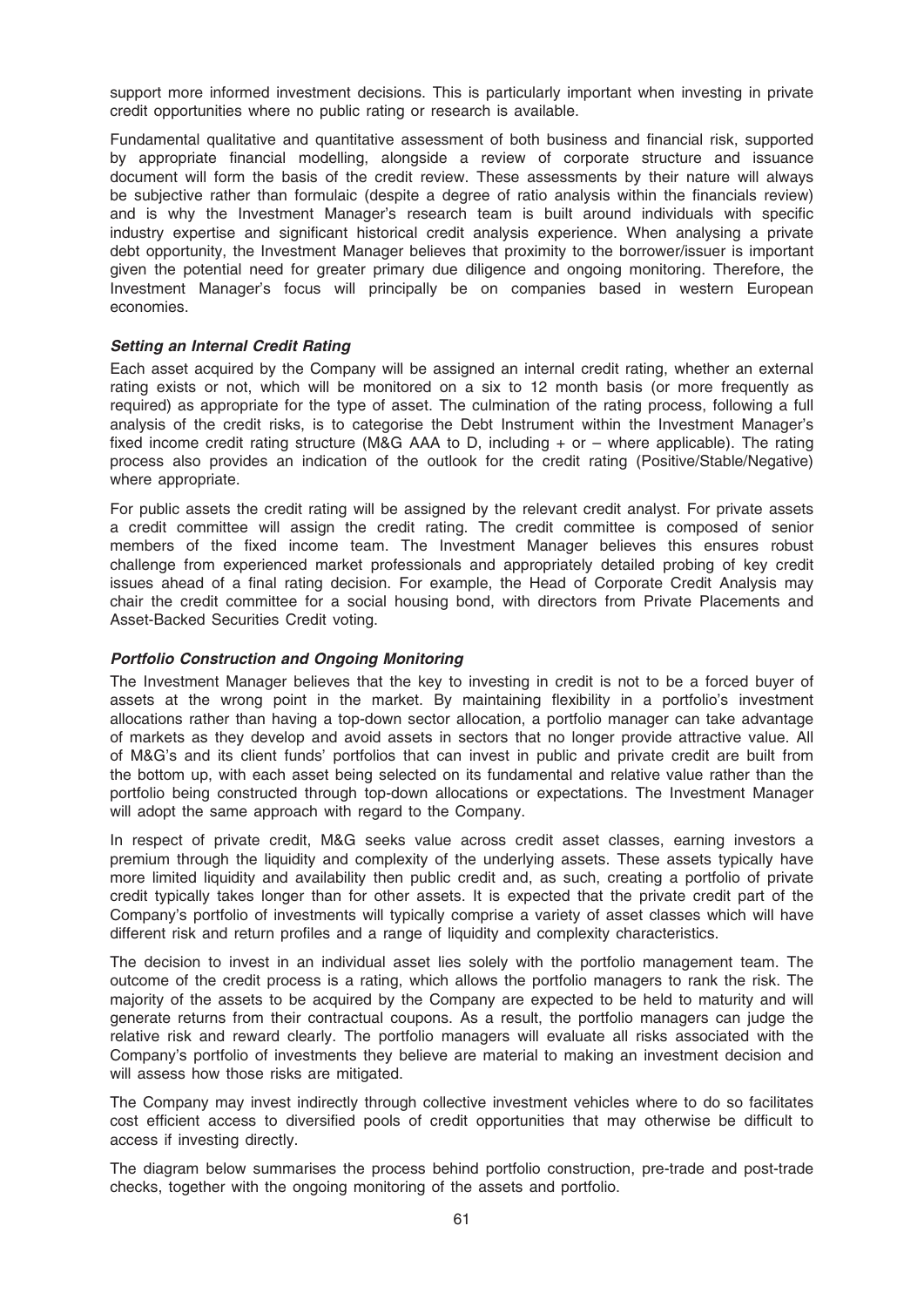| <b>Asset View</b>                                                                                                                                                                                                                                                                                                                            |                                                                                                                                                                                                                                                                                                                                                                   |                                                                                                                                                                                                                                                                                                                      |                                                                                                                                                                                                                                                                                                                                                                             |
|----------------------------------------------------------------------------------------------------------------------------------------------------------------------------------------------------------------------------------------------------------------------------------------------------------------------------------------------|-------------------------------------------------------------------------------------------------------------------------------------------------------------------------------------------------------------------------------------------------------------------------------------------------------------------------------------------------------------------|----------------------------------------------------------------------------------------------------------------------------------------------------------------------------------------------------------------------------------------------------------------------------------------------------------------------|-----------------------------------------------------------------------------------------------------------------------------------------------------------------------------------------------------------------------------------------------------------------------------------------------------------------------------------------------------------------------------|
| - Absolute value - are the risks<br>rewarded?<br>- Structural considerations - are<br>the documents suitable?<br>- Default risks - are the risks<br>appropriately mitigated?<br>- Is there appropriate security?<br>- Comparison with public assets<br>- does the asset offer relative<br>value to compensate for<br>illiquidity/complexity? | <b>Portfolio View</b><br>- Does the asset fit within<br>mandate<br>- Sector concentrations<br>- Pre trade check by independent<br>controls and assurance team<br>against mandate restrictions<br>- Indication of appetite to analyst<br>- Allocation process treats clients<br>fairly apportioning assets<br>- If pricing or allocation changes,<br>re-run checks | <b>Post Trade</b><br>- Daily trade review by team<br>head<br>- Daily monitoring of fund<br>compliance by Surveillance<br>Monitoring team<br>- Daily risk, counterparty and<br>derivative monitoring by Risk<br>Monitoring team<br>- Independent pricing oversight<br>performed by M&G Data<br><b>Management Team</b> | <b>Ongoing Monitoring</b><br>- Credit analysts monitor assets<br>against covenants<br>- Formal credit committee<br>periodic review of every private<br>asset<br>- Monthly fund performance and<br>oversight reporting by Risk<br>Performance team<br>- Monthly quantitative and<br>qualitative fund oversight by<br>M&G Investment Risk<br>- Portfolio manager reports fund |
|                                                                                                                                                                                                                                                                                                                                              |                                                                                                                                                                                                                                                                                                                                                                   |                                                                                                                                                                                                                                                                                                                      | performance and trade rationale to<br>monthly front office fund<br>oversight meeting                                                                                                                                                                                                                                                                                        |

The Investment Manager will monitor the progress of the Company's investments. All investments made will include a variety of financial covenants which will be monitored by the relevant credit analyst. The credit analyst will track the financial performance and covenants for material underperformance against the Investment Manager's original expectations. In addition to the covenant compliance submissions, the Investment Manager will also receive other information on a regular basis, such as audited final and interim financial statements as well as, in certain circumstances, management accounts and forecasts. Performance trends, including covenant headroom, will be monitored by the Investment Manager to ensure it begins conversations with management of issuers at an early stage in an effort to mitigate potential problems before they fully materialise.

For public debt assets, the Investment Manager believes a critical part of successful management will be the ongoing monitoring of changes in fundamental or relative value. The Investment Manager will follow a reactive approach to holdings and will look to sell assets where credit analysts identify any increase in the risk of default/impairment. Equally, where the relative valuation of an asset becomes over-extended, the Investment Manager will look for more attractively priced alternative assets to acquire in order to crystallise the opportunistic gain.

With regard to private assets, typically, the credit analysts responsible for a deal at inception will remain involved in the credit investment through its life. The portfolio managers have regular dialogue with the credit analysts to go through performance and any other issues associated with the investment. Any assets that are underperforming are escalated via M&G's standard credit oversight processes, which involve senior management.

For investments in collective investment vehicles, the portfolio manager will receive either monthly or quarterly investment reports from the relevant vehicle administrator. These will be reviewed by the portfolio manager who can approach the administrator or the relevant manager with any queries or performance issues.

Additionally the Investment Manager has 19 dedicated restructuring specialists. The team works closely with the credit analysts and acts as a safety net to ensure that in the event of any debt impairment, be it technical or structural, the Investment Manager has extensive resource to analyse both the legal and financial aspects and ensure that the Company's investments are protected.

Fund oversight is carried out by M&G's Risk and Surveillance Monitoring teams, as well as senior management in the fixed income team. Daily monitoring includes a review of fund trades, a covenant compliance review and risk and credit counterparty monitoring. Monthly monitoring includes a quantitative and qualitative oversight by the Investment Risk team, a fund performance review and a fund oversight meeting comprising senior management from fixed income.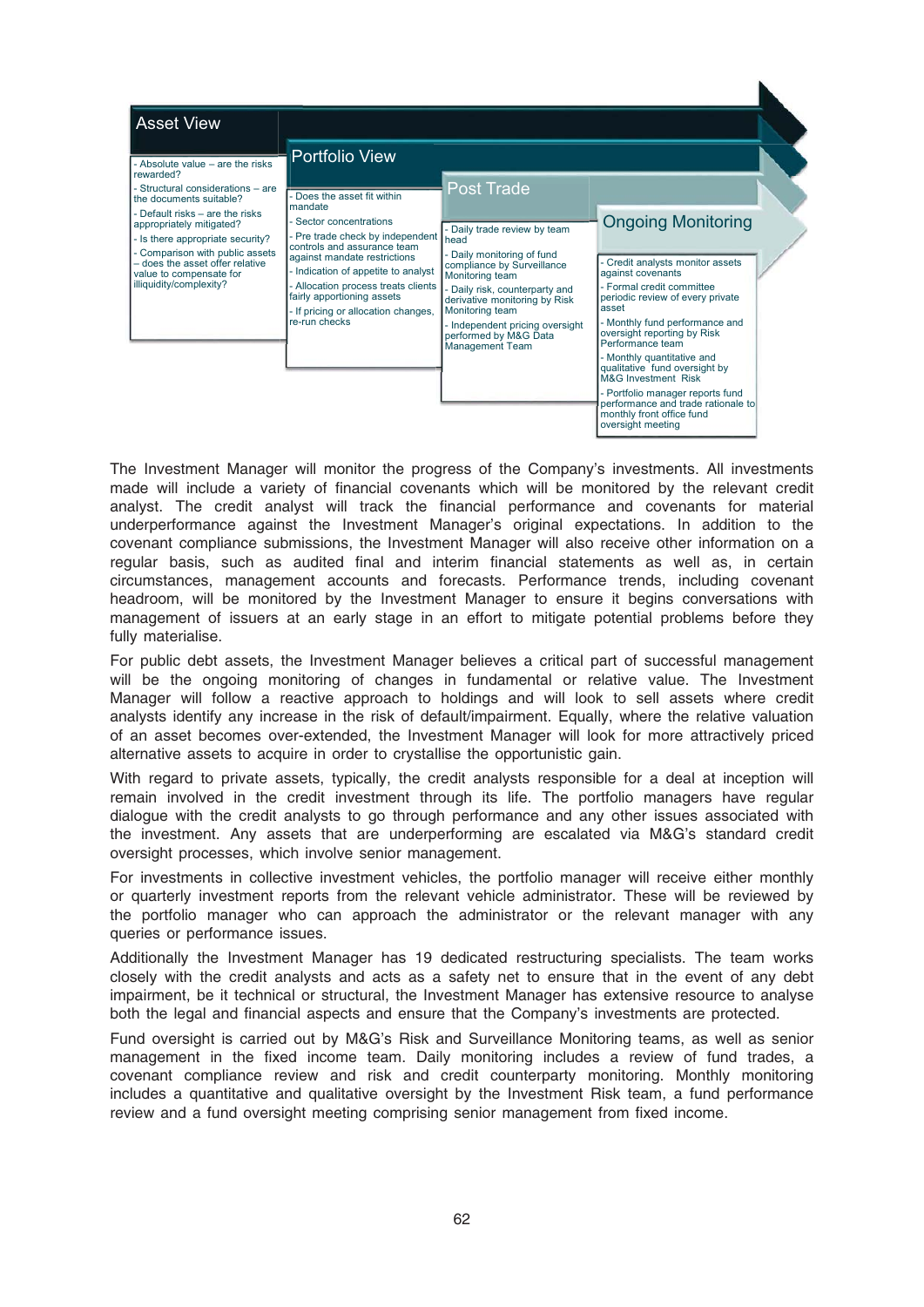# PART 3

# THE INVESTMENT OPPORTUNITY AND ASSET CLASS OVERVIEW

# 1 THE INVESTMENT OPPORTUNITY

In the current and persistent low yield environment, there are opportunities for investors to look beyond traditional fixed income markets. Illiquid Debt Instruments issued by a diverse range of companies, whether public or private, have become popular alternative investments that generate stable and attractive returns and predictable yields for investors, often with an expectation of underlying capital protection. The values of many illiquid Debt Instruments are derived almost entirely from their cashflows, rather than any perceived future capital appreciation. Illiquid credit investing is, in the Investment Manager's opinion, a simple trade-off: that which is lost in liquidity is gained in higher risk-adjusted returns, together with structural protections that can be far superior to those offered by liquid, in particular publicly-traded, Debt Instruments.

Regulatory developments, particularly those in respect of regulatory capital requirements impacting banks, have significantly reduced the ability of traditional lenders to hold illiquid assets. This has led to the need and the opportunity for new, unhindered, investors to provide capital to these markets. Consequently, the Investment Manager believes investors such as the Company are wellpositioned to fill this funding gap.



Sources: Bank of England and European Central Bank as at 31/03/2018. Non-seasonally adjusted data.

Unlike open-ended investment companies such as UCITS funds, which have a limited ability to invest in private and/or illiquid Debt Instruments because of the requirement to provide investors with regular liquidity, the Company is able to take a longer term view and to embrace the virtues of private and/or illiquid public Debt Instruments. The Company will benefit from the closed-ended structure enabling it to invest opportunistically in times of market dislocation when other market participants may be selling and ensuring it should not have to be a forced seller.

The Investment Manager, and in particular Jeremy Richards, has been managing a portfolio of public, private, liquid and illiquid Debt Instruments for 25 years for Prudential Life Fund. Through investment in the Company, this expertise will be available to retail investors for the first time, enabling investors to gain unique access to the Investment Manager's value investment approach across markets and cycles over the longer term.

The Company will seek opportunities across the credit spectrum and will be unconstrained in its approach, save to the extent limited by the Company's investment policy. In practice, this means the Company will be able to transition the Company's portfolio of investments over time, leveraging off the Investment Manager's deep knowledge and understanding of the public and private credit universe, in order to position the Company to take advantage of an evolving credit landscape.

Returns on illiquid Debt Instruments are primarily driven by coupon income and the Investment Manager expects that a diversified portfolio of such assets should have lower volatility than, and be uncorrelated to, equity. Illiquid Debt Instruments pay a yield premium versus liquid Debt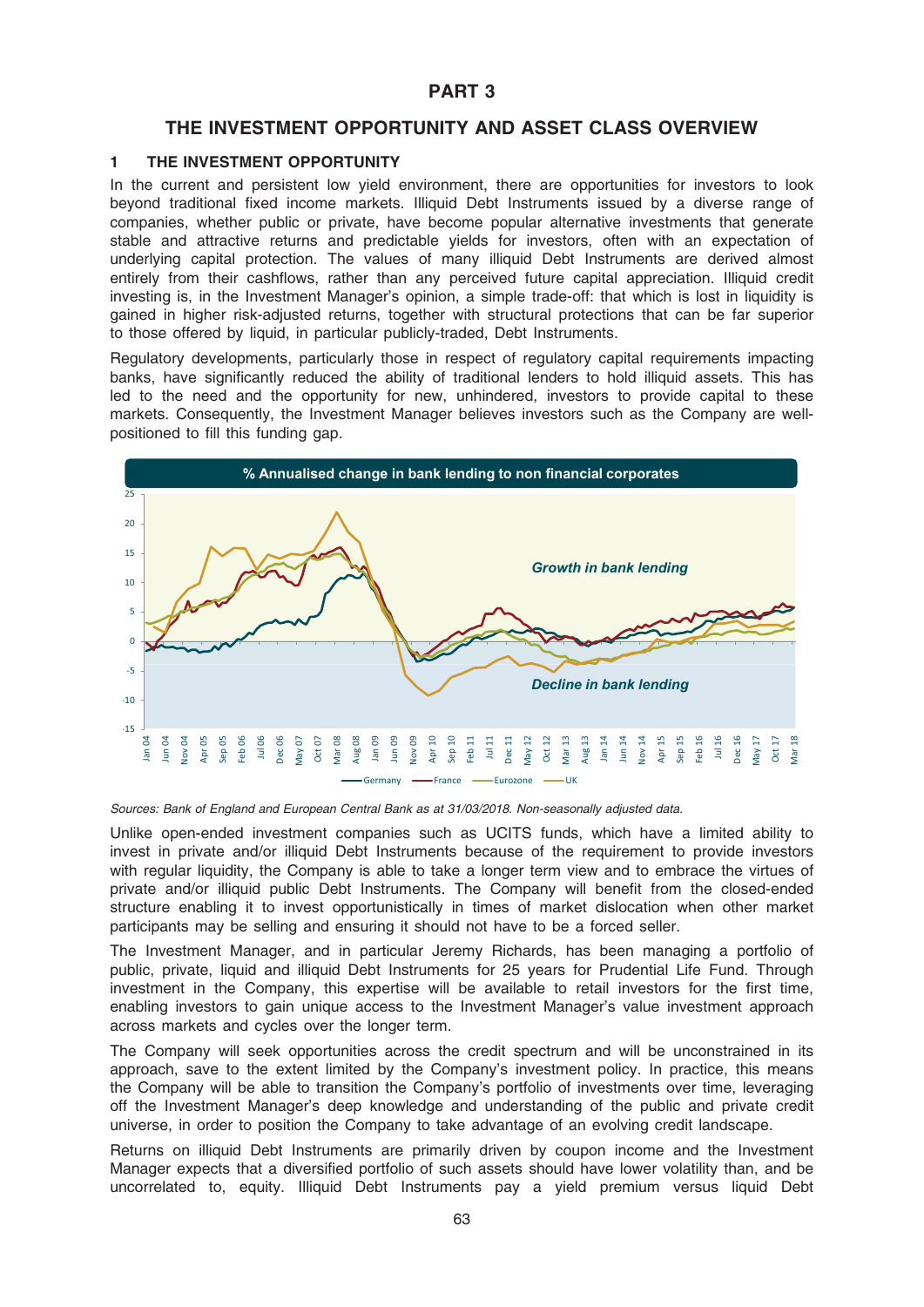Instruments and typically exhibit low interest rate sensitivity. By way of illustration, the graph below shows the potential returns available from various markets in which the Company might invest:



Source: M&G illustrative, Bloomberg UK Sovereign curve. Graph indicates total return of asset classes. \*Gilt curve is shown for reference only. (Gilt Curve I22 GBP UL).

Within the various asset classes in which the Company will invest, the Investment Manager will seek to enhance the potential returns to Shareholders through focus on what it believes are the three main drivers of investment performance.

- Fundamental credit research analysis  $-$  often, where there is a lack of understanding of a Debt Instrument or an issuer or its industry the instrument can trade at a higher yield to comparables. The Investment Manager believes it can leverage off its market-leading relationships and expert analysis of credit fundamentals to gain a better understanding of such instruments to take advantage of any illiquidity premium or market mispricing in a measured and sensible way.
- Flexibility credit markets tend to be conservative by nature and new asset classes often offer excess premia before wider market adoption. The Investment Manager has a longstanding track record of being at the forefront of many developing asset classes, for example it was one of the first European investors in Private Placements in 1997, it was the first institutional investor in leveraged loans in 1999 and, more recently in 2016, it structured one of the first inflation linked private rental sector backed debt packages. These excess premia have also been witnessed in recent years in several new types of private debt, for example, the funding of solar power, and aircraft and agricultural leasing. The Investment Manager has the ability to analyse and participate early in these emerging credit markets owing to its depth of resource and market reputation.
- Timing the Investment Manager has a reputation as a patient and long-term investor which can assess the relative value across the credit universe, avoiding market herd mentality and, by analysing the fundamentals of the asset or its issuer, can take advantage of market irrationality to achieve positive long-term outcomes for investors.

Many of the Debt Instruments that the Company will provide Shareholders with exposure to may not otherwise be accessible to Shareholders, in particular to individual investors. This could be for a number of reasons including those Debt Instruments being (i) available only to investors with significant financial resources; (ii) negotiated privately between corporate entities; or (iii) complex or higher risk in nature, making them unsuitable for retail investors. While certain of the Debt Instruments that the Company will invest in may, therefore, carry a higher level of risk individually, the Company's investment policy and approach, together with the expertise and experience that the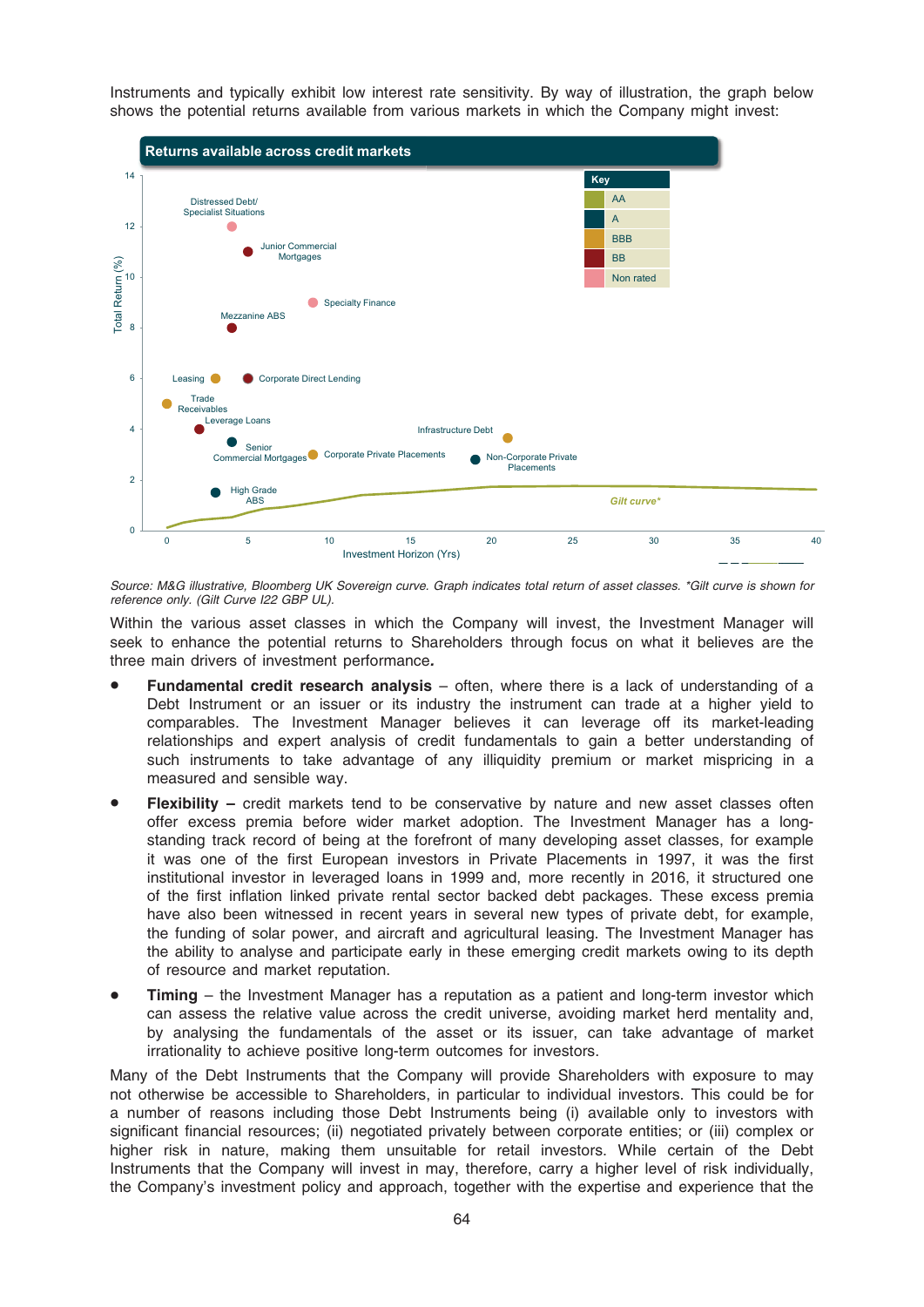Investment Manager brings to bear in each asset class, should enable asset specific risk to be minimised.

Consequently, the Company believes the Investment Manager is strongly placed to deliver on these opportunities and the Company will provide Shareholders with a diversified, lower risk exposure to a range of underlying investments, as detailed more fully below.

# 2 ASSET CLASS OVERVIEW

The Company will seek a diversified exposure to public, private, liquid and illiquid Debt Instruments, with a focus, over the longer term, on private Debt Instruments. A detailed description of certain of the asset classes and types of Debt Instruments that the Company may invest into from time to time is set out below, although this list is not exhaustive. To the extent that any of these asset classes give rise to material risk factors, these risks are set out in the section headed ''Risk Factors'' on pages 20 to 36 of this document.

#### Asset-backed securities

Asset-backed securities are backed by a pool of loans secured on residential and commercial mortgages, credit card receivables, auto loans, student loans, commercial loans and corporate loans.

Asset-backed securities are typically investments that entitle the holders to receive payments that depend primarily on the cash flow from a specific pool of assets that subsequently, by their terms, convert into cash within a finite time period. Asset-backed securities are backed by pools of debt receivables which are often secured against physical collateral, for example residential property in the case of residential mortgage-backed securities.

Asset-backed securities generally are created by the transfer of assets and/or collateral to a special purpose entity, which may be a trust, limited liability company, corporation or other entity, which becomes the issuer. The sponsor or originator usually establishes the special purpose entity as an orphan entity. The special purpose entity may issue securities in the form of debt secured by the underlying assets or securities in the form of ownership interests in the underlying assets. With certain types of asset-backed securities, primarily securitisations, a servicer, often the originator, is responsible for collecting the cash flow generated by the underlying assets and distributing such cash flow to security holders in accordance with the terms of the issued securities. In certain transactions a party unrelated to the originator will perform these functions.

Asset-backed securities offer an attractive premium over public corporate bonds due to their complexity and provide a return that is attractive within a diversified portfolio. Senior/upper mezzanine tranches in certain core asset-backed security sectors exhibit strong relative market liquidity in relation to illiquid private debt assets. These assets will allow the Investment Manager to adjust the Company's portfolio of investments composition as and when required.

#### Commercial mortgages

Commercial mortgages are loans secured over commercial property. Real estate debt can deliver stable contractual cashflows and, while borrowers have the right to repay the loans at any time, loans often benefit from prepayment penalties in the event the borrower decides to repay the loan early.

Commercial mortgages also benefit from strong investor protections. The terms of any particular loan are usually extensively negotiated between borrower and lender with covenants set at levels specific to each lender and asset, which should provide for both full interest payment and recovery of the loan principal in the event that the lender has to enforce and sell the property. Senior commercial mortgages normally have a first legal charge against the property which ensures that the loan ranks ahead of any other lender. In the event of default the level of recovery is dependent on the value of the ring-fenced, physical property. This is different to corporate bond investments where recovery for bondholders is generally more dependent on the management of a business as a going-concern. As senior commercial mortgages have a typical loan to value (LTV) of 50-70%, they are significantly over-collateralised by the underlying real estate. In the event of a default this typically results in higher recoveries with minimal losses compared to an average loss on a defaulted corporate bond of around 40%.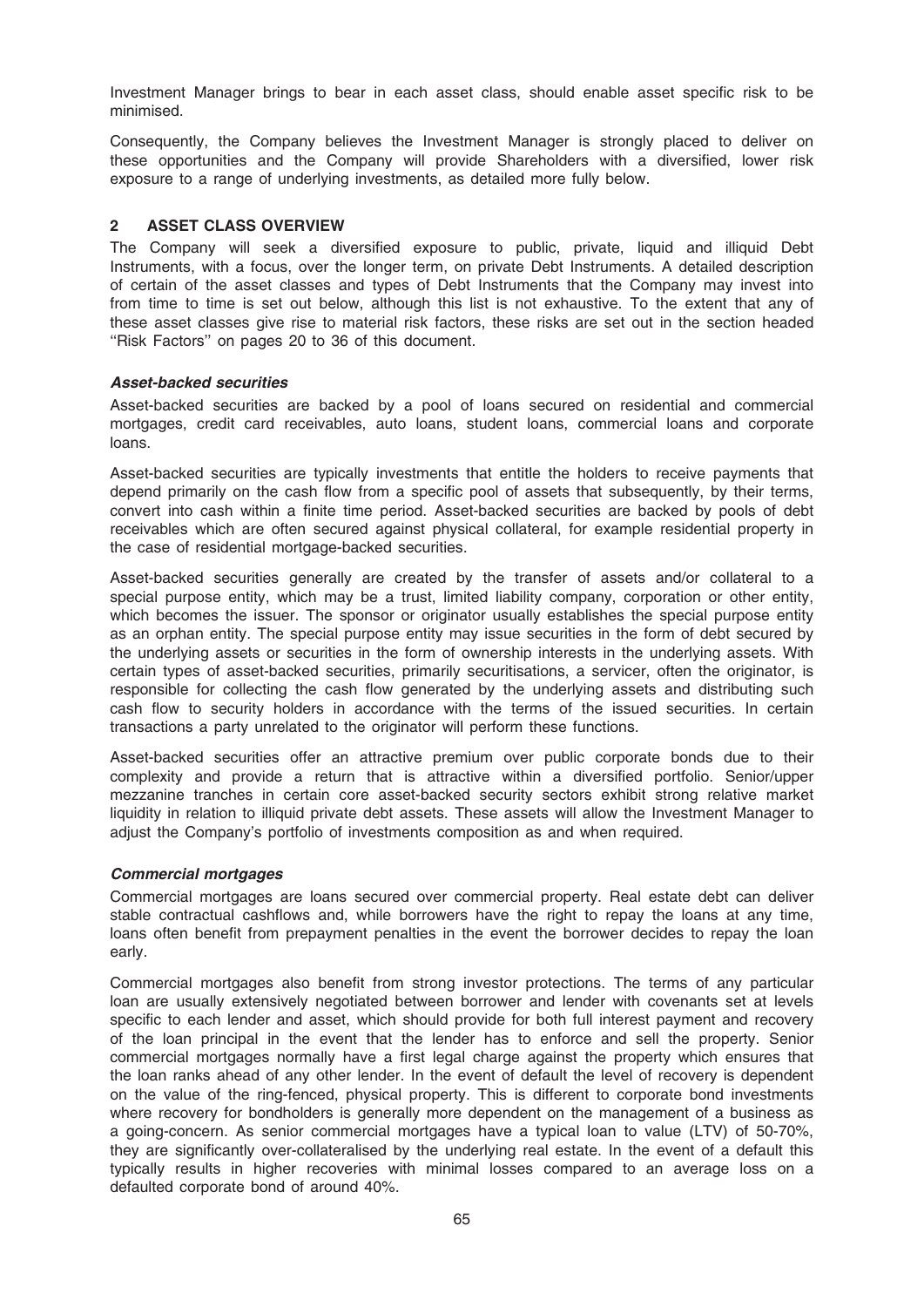# Direct lending (includes lease finance and receivables)

Direct lending to smaller and mid-sized companies ("SMEs") presents an opportunity for non-bank lenders and has developed in size and scope as banks have changed how they service these borrowers after the introduction since the financial crisis of more onerous banking regulations. Providing alternative sources of capital for mid-sized UK companies, the focus is on, among other areas, senior loans across cash flow lending, asset backed lending (including leasing and receivable financings) and wholesale funding to other lending businesses. Deals can be sourced directly, through private equity sponsors or by working alongside UK banks. These assets typically do not have public ratings.

In addition to stable, floating rate returns, investors in direct lending can also benefit from diversification, seniority with loans typically senior ranking, and structural protection through covenant and security provided.

The direct lending markets have broadened in recent years and there are interesting opportunities beyond traditional SME financing.

#### Lease finance

The Investment Manager believes there are companies that lease hard assets, such as trucks or industrial equipment, that are unable to find financing at attractive levels to fund their businesses. The Investment Manager believes that lending to these companies means that it is possible to achieve higher returns than lending directly to the end company (which is often a large investment grade company) and also be secured on hard assets.

#### Trade receivables transactions

In a similar way to lease finance, banks have stepped back from financing global trade and supply chains. The Investment Manager believes the transactions and structures that provide opportunities to finance trade receivables have continued to develop over recent years. In these transactions suppliers of goods or services sell their invoices or receivables at a discount to the finance provider. In return, the suppliers get faster access to the money they are owed, which improves their working capital position. The credit risk to the finance provider lies with the purchaser of the goods or services receivables, which typically will be a company with a stronger credit profile than the original supplier. The Investment Manager believes that the complex structure of some of these transactions means that they are often attractively priced. However, the combination of assetbacked securities and corporate credit research techniques that are required to understand these types of investments fully means that, in the Investment Manager's belief, many market participants do not consider them.

#### Distressed debt

Distressed debt comprises Debt Instruments issued by companies that the Investment Manager believes have viable business models, but that have deteriorating credit profiles, and are normally priced well below par.

In most distressed debt investments, the main drivers of returns are capital appreciation on the nominal amount ('reversion to par') or equity upside ('loan to own'). 'Special situation' investments will benefit from interest income (both cash and non-cash), which will be negotiated at the inception of each loan, and upside participation ('sweetener').

There is often the potential to negotiate better economic terms for 'special situations' investments because they tend to attract only a limited number of competitors due to the complexity and relatively small size of the opportunities.

#### Infrastructure-related debt assets

Infrastructure is a defensive asset class. The assets financed are usually of an essential nature such as transport, utilities, energy generation and social infrastructure such as the provision of lowincome housing, schools and hospitals. These industries typically operate in regulated or concession-based environments, with high barriers to entry and exit creating monopolistic conditions. Infrastructure assets typically generate revenues with low correlation to business cycles, providing investors with stable cashflows and the benefit of diversification within a portfolio. With debt often secured against long term physical assets infrastructure debt exhibits favourable recovery rates compared to corporate credit. Infrastructure debt finance is often provided to private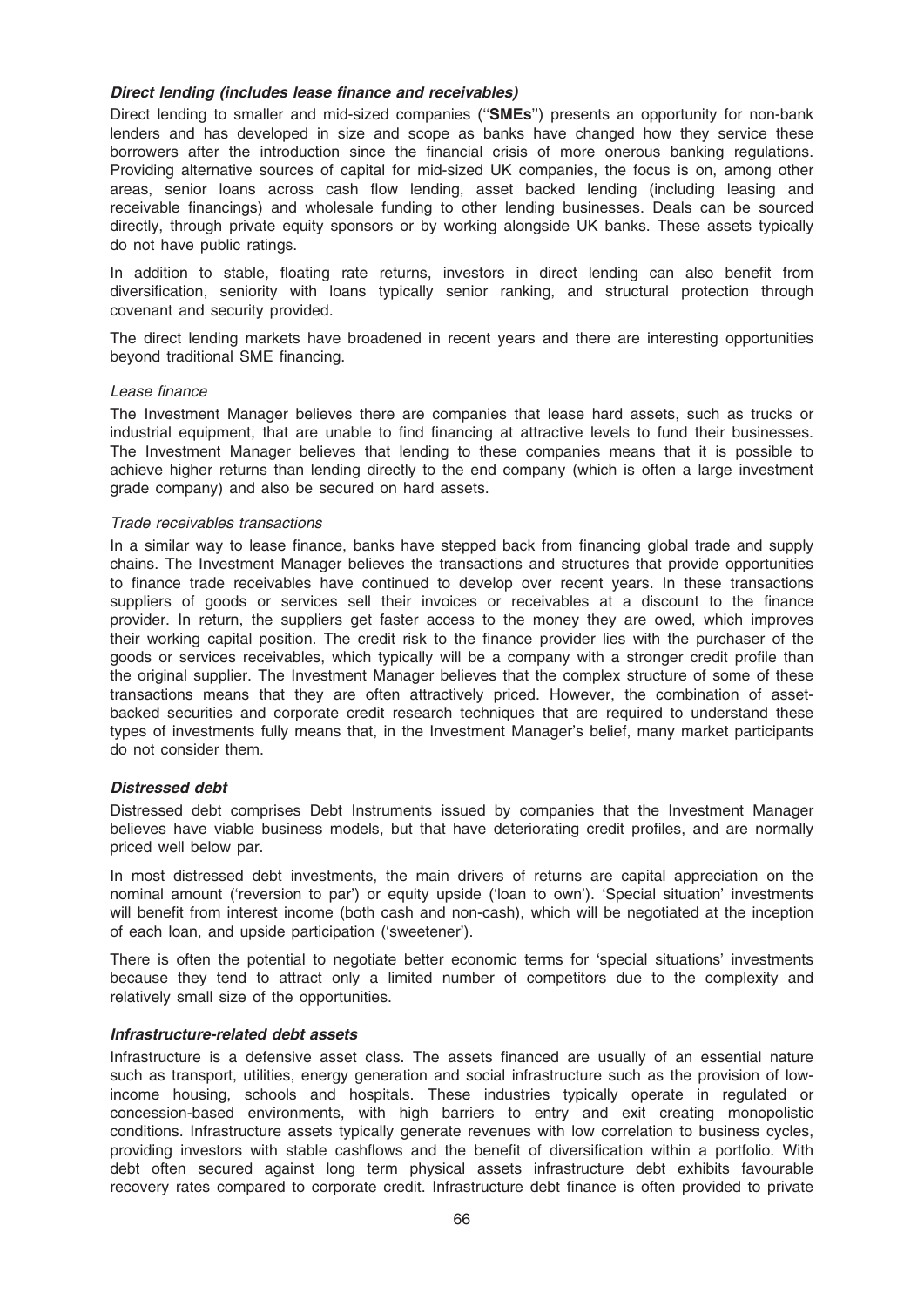finance initiative and public private partnership borrowers and to large infrastructure and utility companies.

## Leveraged loans

The leveraged loans market typically provides financing to private equity owned companies and has developed into a large pan-European market and is relatively liquid compared to many other private debt asset classes. Leveraged loans are Debt Instruments issued by companies, typically to finance acquisitions, mergers or leveraged buy-outs by private equity sponsors. The leverage refers to the capital structure of the issuing company, which incorporates a significant amount of debt. Consequently, in instances where a public rating exists from a credit rating agency, it is typically below investment grade. Leveraged loans are senior loans, secured by specific collateral, and have a priority position in the capital structure of the issuing company.

#### Public bonds

A public bond is a Debt Instrument generally issued by a corporate or sovereign entity and is traded on a recognised bond exchange. The bonds are issued for a defined period of time at a fixed interest rate or indexed to the performance of the prices of securities, currencies or other financial statistics. These bonds can have an investment grade or below investment grade credit rating. Liquid bonds are bonds which are commonly traded on the secondary market between investors whilst illiquid bonds are bonds which are not generally traded between secondary buyers as they are typically held to maturity by investors.

#### Private placements

A 'private placement' is a private alternative to issuing a publicly offered security as a means for raising capital. In a private placement the offering of Debt Instruments is made between a business (or issuer) and a select number of accredited investors / lenders.

Public and private organisations issue in the private placement market for a variety of reasons, and some of the main advantages are access to flexible and long-term funding, additional financing capacity beyond existing sources of finance (such and banks and private equity, etc.) or, in the case of privately held businesses, to maintain confidentiality. As the issuer is only dealing with accredited investors, they can avoid certain costs associated with a public offering and this also allows for more flexibility regarding the structure and terms of the placement.

#### Structured credit (includes regulatory capital trades and specialty finance)

Regulations covering the banking sector have changed significantly in recent years, causing banks to re-evaluate the assets held on their balance sheets, in light of them generally becoming more sensitive to the amount of capital required when holding portfolios of loans or other debt. The impact of this has been for banks to divest themselves of assets, such as pools of consumer loans (i.e. structured credit).

#### Regulatory Capital Trades

Regulatory capital trades are where banks seek to transfer risk from their balance sheets to external investors, such as the Company. These deals have the dual effect of reducing the amount of risk assets (such as consumer loans) held by the banks and reducing the amount of capital that they are required to hold.

#### Specialty Finance

Specialty finance is an emerging asset class which the Investment Manager expects to grow in Europe over the coming years as bank deleveraging continues apace. These assets are granular portfolios of consumer and commercial finance loans such as residential and commercial mortgage loans, credit card receivables, auto loans, student loans, commercial loans and corporate loans.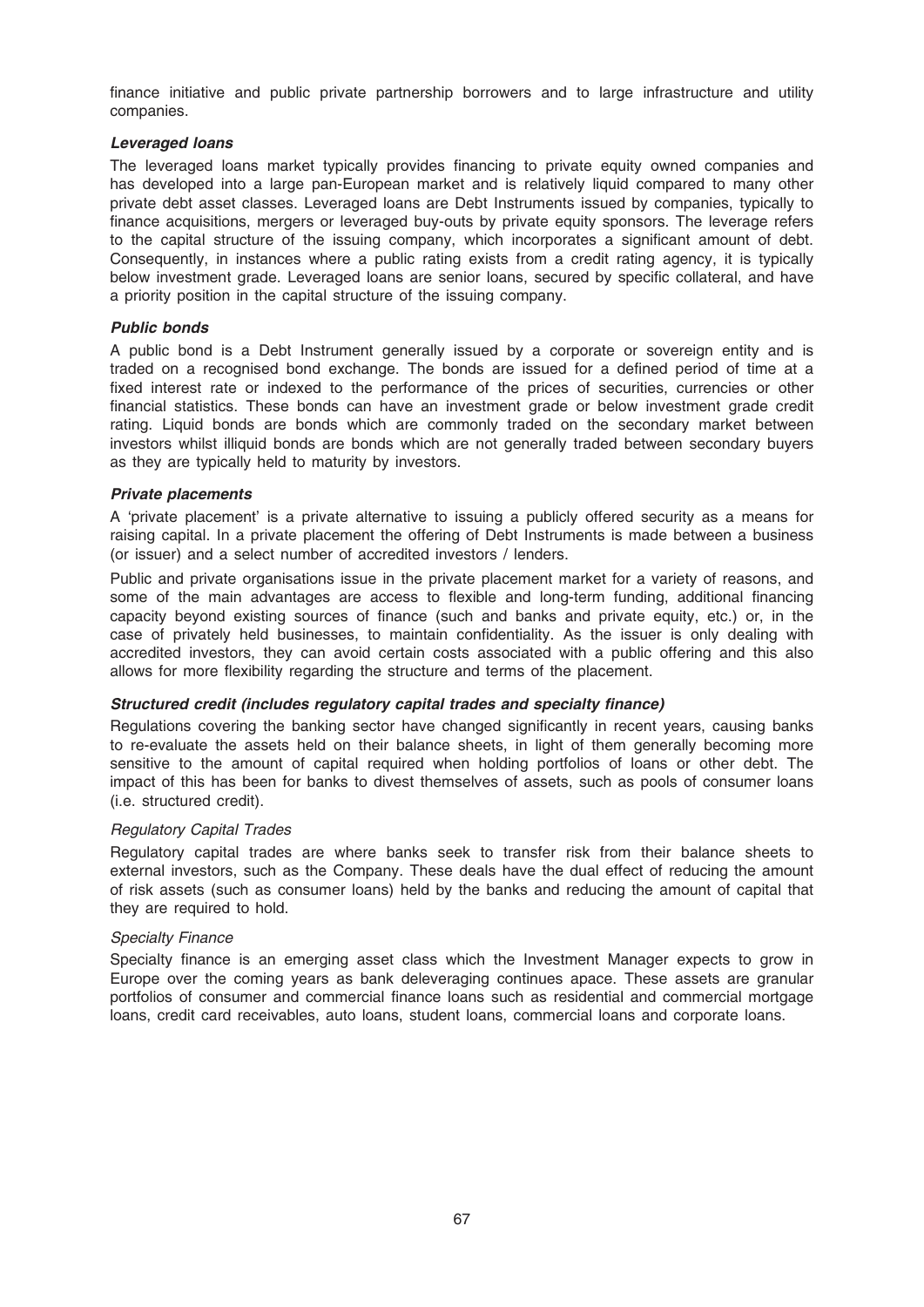# PART 4

# DIRECTORS, MANAGEMENT AND ADMINISTRATION

#### 1. DIRECTORS

The Directors are responsible for the determination of the Company's investment policy and strategy and have overall responsibility for the Company's activities including the review of investment activity and performance and the control and supervision of the Investment Manager. All of the Directors are non-executive and are independent of the Investment Manager and the other service providers (with the exception of Mark Hutchinson who is the Chair of Private Assets at M&G). A majority of the Board will at all times be independent of the Investment Manager.

The Directors will meet at least four times a vear, *inter alia*, to review and assess the Company's investment policy and strategy, the risk profile of the Company, the Company's investment performance, the performance of the Company's service providers, including the Investment Manager and Administrator, and generally to supervise the conduct of its affairs.

The Directors are as follows:

## David Simpson (aged 61) (Chairman)

David Simpson is a qualified solicitor and was a partner at KPMG for 15 years until 2013, culminating as global head of M&A. Before that he spent 15 years in investment banking, latterly at Barclays de Zoete Wedd Ltd. He is chairman of Ecofin Global Utilities and Infrastructure Trust plc, a non-executive director of the British Geological Survey, a trustee of Cardiff University and a nonexecutive director of ITC Limited, a major listed Indian company. David graduated from Cambridge University with a degree in Economics and Law.

## Richard Boléat (aged 55) (Non-executive Director)

Richard Boléat is a Fellow of the Institute of Chartered Accountants in England & Wales, having trained with Coopers & Lybrand in Jersey and the United Kingdom. After qualifying in 1986, he subsequently worked in the Middle East, Africa and the UK for a number of commercial and financial services groups before returning to Jersey in 1991. He was formerly a Principal of Channel House Financial Services Group from 1996 until its acquisition by Capita Group plc (''Capita'') in September 2005. Richard led Capita's financial services client practice in Jersey until September 2007, when he left to establish Governance Partners, L.P., an independent corporate governance practice. He currently acts as Chairman of CVC Credit Partners European Opportunities Limited, Phaunos Timber Fund Limited and Funding Circle SME Income Fund Limited, all of which are listed on the London Stock Exchange. He is regulated in his personal capacity by the Jersey Financial Services Commission and is a member of AIMA.

#### Mark Hutchinson (aged 60) (Non-executive Director)

Mark joined M&G in 1997 as Head of the Private Finance Group and has overseen the start of a number of activities including Private Placements, Leveraged Finance, Project & Infrastructure Finance and Structured Credit. In addition, he started the initiative for purchasing properties with long leases for Prudential's annuity funds in 2000. He continues to be involved in the development and growth of private assets within M&G.

Mark began his career in banking in 1980 with Midland Bank, going on to join Citibank and then in 1995, Bank of America, as a relationship manager for UK and global corporates.

Mark graduated from Cambridge University with a degree in Economics.

#### Barbara Powley (aged 56) (Non-executive Director)

Barbara Powley is a chartered accountant with over 30 years' experience in the investment trust industry. Prior to her retirement in March 2018 she was a director in BlackRock's closed end funds team from 2005 with responsibility for the oversight and administration of BlackRock's stable of investment trusts. From 1996 to 2005 she had a similar role at Fidelity. Barbara graduated from the University of York with a degree in Mathematics and Economics. She brings to the board her extensive knowledge of the investment trust sector and its regulatory requirements.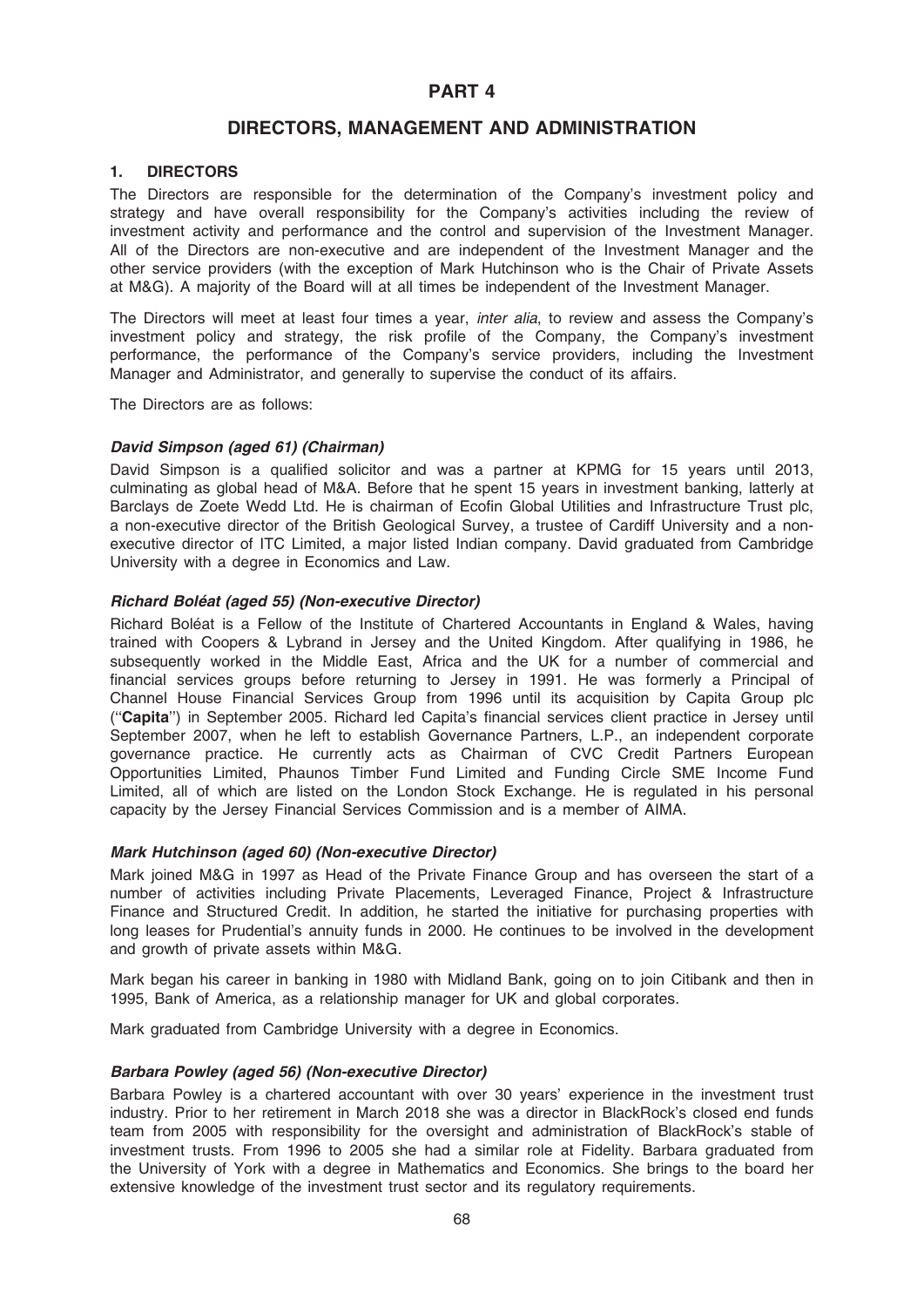# 2. THE INVESTMENT MANAGER

# 2.1 Introduction

The Company has engaged M&G Alternatives Investment Management Limited as the Company's alternative investment fund manager to provide portfolio and risk management services to the Company.

The Investment Manager was incorporated in the United Kingdom on 30 September 1986 as a private company limited shares and is wholly owned by M&G Limited which is itself ultimately owned by Prudential, the UK's largest insurer by market capitalisation. The Investment Manager is authorised and regulated by the FCA and is registered under number 122011. Prudential is a publicly held company whose shares are listed on the stock exchange of London (PRU.L), Hong Kong (2378.HK), Singapore (K6S.SG) and New York (PUK.N). Prudential is not affiliated in any manner with Prudential Financial, Inc., a company whose principal place of business is in the United States of America.

#### 2.2 The Investment Management Agreement

The Company has appointed the Investment Manager to act as the Company's AIFM for the purposes of the AIFM Directive and accordingly the Investment Manager is responsible for providing discretionary portfolio management and risk management services to the Company.

The Company and the Investment Manager have entered into the Investment Management Agreement, a summary of which is set out at paragraph 6.2 of Part 8 of this document.

The Investment Manager is entitled to receive from the Company an investment management fee which is calculated and paid quarterly in arrears at an annual rate of (i) 0.5% per annum of the prevailing published Net Asset Value until the end of the Company's first accounting period, 31 December 2019; and (ii) 0.7% per annum of the prevailing published Net Asset Value thereafter.

Where the Company invests in a collective investment vehicle that is managed or advised by an M&G Entity, the Investment Manager will reduce its investment management fee by the amount of any equivalent management fee that is charged to such collective investment vehicle or such entity will rebate its management fee such that the Investment Manager ensures the Company is not charged twice. The above arrangement will not apply to any other fees or expenses charged to the Company or any such entity in which it invests.

The Investment Manager is also entitled to be paid half of any arrangement fee charged by the Company to the issuer of a Debt Instrument in which the Company invests. The balance of any arrangement fee is retained by the Company.

The Investment Management Agreement is for an initial term of five years from the date of Initial Admission and thereafter subject to termination on not less than six months' written notice by either party. The Investment Management Agreement can be terminated at any time in the event of the insolvency of the Company or the Investment Manager or in the event that the Investment Manager ceases to be authorised and regulated by the FCA (if required to be so authorised and regulated to continue to carry out its duties under the Investment Management Agreement).

#### 3. OTHER ARRANGEMENTS

#### 3.1 Administrator

The Administrator is responsible for general fund administration services including calculation of the Net Asset Value, bookkeeping and accounts preparation.

Details of the Administration Agreement are set out in paragraph 6.3 of Part 8 of this document.

#### 3.2 Depositary

State Street Trustees Limited has been appointed as depositary to provide depositary services to the Company, which will include safekeeping of the assets of the Company. The Depositary is permitted to delegate (and authorise its delegates to sub-delegate) the safekeeping of the assets of the Company.

Details of the Depositary Agreement are set out in paragraph 6.4 of Part 8 of this document.

The Administrator and Depositary are entitled to a combined fee (the "State Street Fee"). The State Street Fee shall be up to 0.08% of the Net Asset Value per annum. The fee is subject to a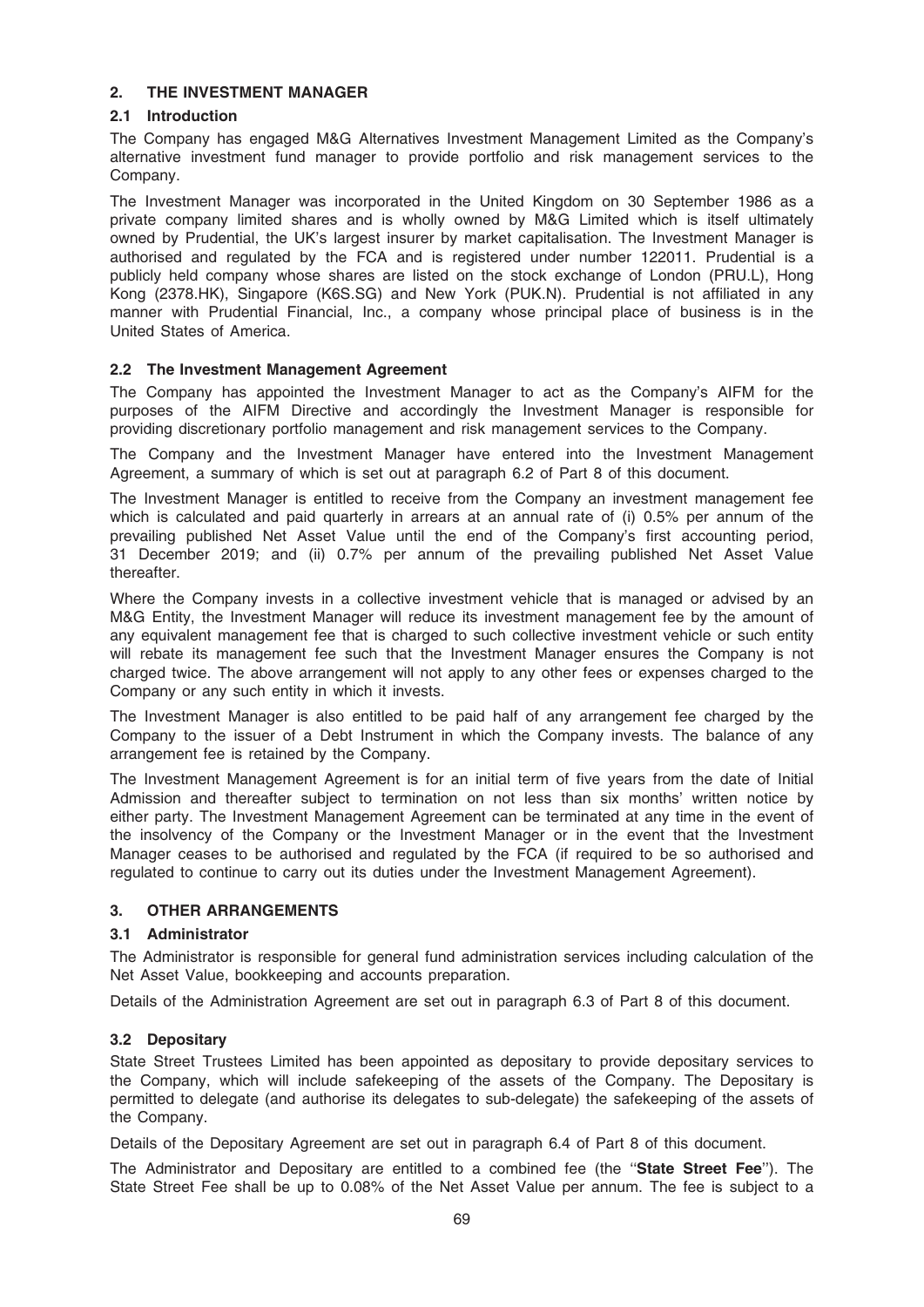minimum rate, whereby if the Net Asset Value is less than £250 million the fee will be calculated as if the Net Asset Value were £250 million. The State Street Fee is calculated monthly and payable monthly in arrears. In addition, the Administrator and the Depositary are entitled to certain transaction charges, each of which will be at normal commercial rates and certain other fees for ad hoc services rendered from time to time. The Administrator and the Depositary are entitled to reimbursement of out-of-pocket expenses incurred by them (and by subcustodians and depositories) on behalf of the Company in connection with the performance of the services. The Company shall also reimburse the Administrator and Depositary for the reasonable fees and customary agents' charges paid to any sub-custodian (which shall be charged at normal commercial rates). All amounts are exclusive of any VAT that may be charged thereon.

# 3.3 Custodian

The Depositary has delegated safekeeping duties as set out in the AIFM Directive and the FCA Handbook to State Street Bank & Trust Company, whom it has appointed as global sub-custodian.

# 3.4 Company Secretary

The Company Secretary provides the company secretarial functions required by the Companies Act.

Under the terms of the Company Secretarial Services Agreement, the aggregate fees payable to Link Asset Services are £60,000 per annum. In addition a fee of £30,000 is payable to Link Asset Services for services undertaken as part of the Initial Admission process.

Details of the Company Secretarial Services Agreement are set out in paragraph 6.5 of Part 8 of this document.

# 3.5 Registrar

The Company utilises the services of Link Asset Services as registrar in relation to the transfer and settlement of Shares. Under the terms of the Registrar Agreement, the Registrar is entitled to a fee calculated on the basis of the number of Shareholders and the number of transfers processed (exclusive of VAT). In addition, the Registrar is entitled to certain other fees for ad hoc services rendered from time to time.

Details of the Registrar Agreement are set out in paragraph 6.6 of Part 8 of this document.

# 3.6 Auditor

Deloitte LLP provides audit services to the Company. The annual report and accounts will be prepared according to the accounting standards laid out under UK GAAP. The fees charged by the Auditor depend on the services provided and on the time spent by the Auditor on the affairs of the Company; there is therefore no maximum amount payable under the Auditor's engagement letter.

# 4. FEES AND EXPENSES

# 4.1 Formation and initial expenses

The formation and initial expenses of the Company are those that arise from, or are incidental to, the establishment of the Company, the Initial Issue and Initial Admission. These expenses include the fees and commissions payable under the Placing and Offer Agreement, Receiving Agent's fees, listing and admission fees, printing, legal and accounting fees and any other applicable expenses which will be met by the Company and paid on or around Initial Admission out of the Initial Gross Proceeds.

The costs and expenses of, and incidental to, the formation of the Company and the Initial Issue are not expected to exceed approximately £3 million, equivalent to 1.2% of the Initial Gross Proceeds, assuming Initial Gross Proceeds of £250 million. The costs will be deducted from the Initial Gross Proceeds. It is expected that the starting Net Asset Value per Ordinary Share will be 98.8 pence, assuming Initial Gross Proceeds of £250 million.

# 4.2 Placing Programme expenses

The costs and expenses of the Company relating to the Placing Programme are those that arise from, or are incidental to, the issue of Shares pursuant to Subsequent Placings. These include the fees payable in relation to each subsequent Admission, including listing and admission fees, as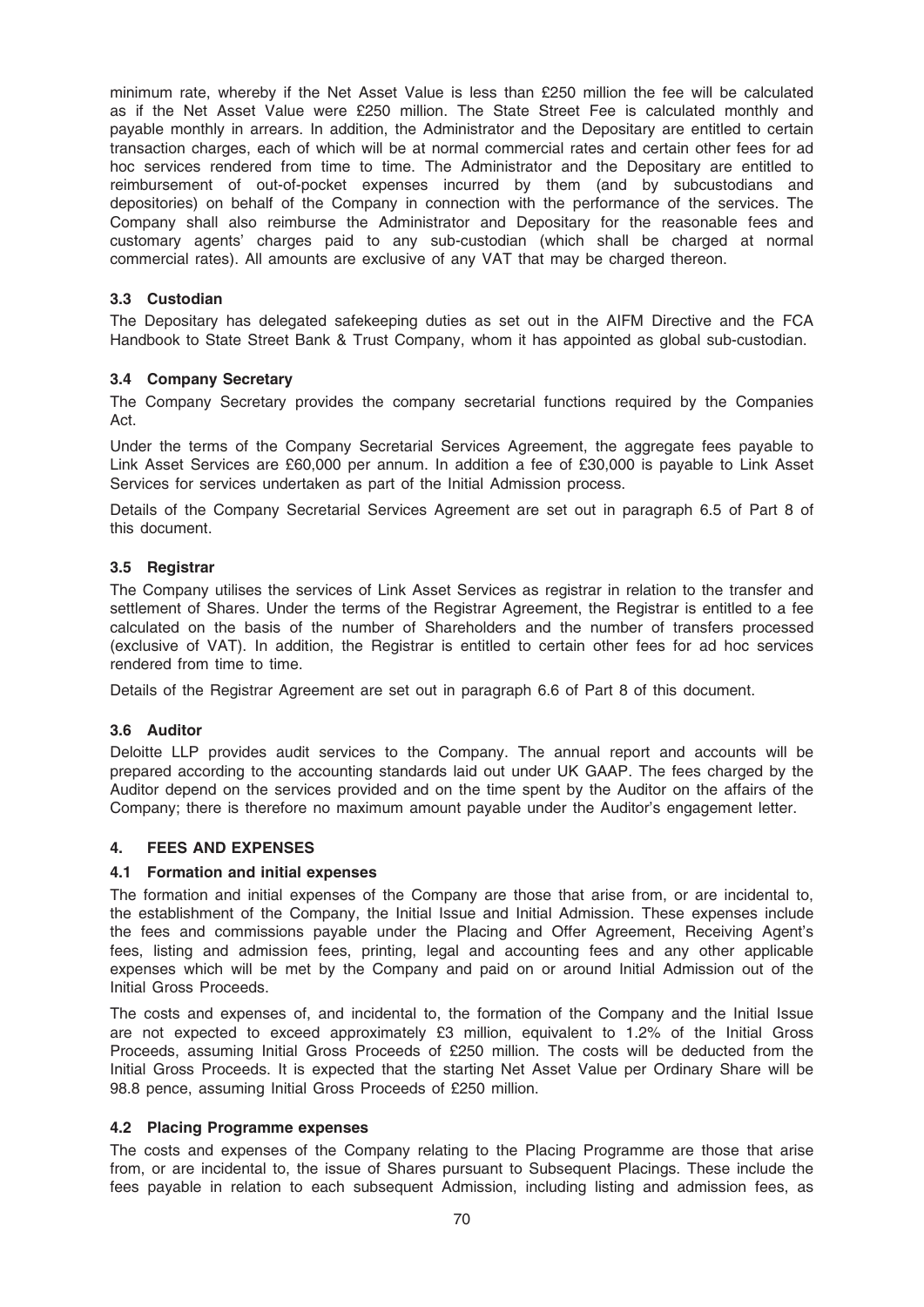well as fees and commissions due under the Placing and Offer Agreement and any other applicable expenses in relation to the Placing Programme.

The costs and expenses of issuing Ordinary Shares pursuant to any Subsequent Placing will be covered by issuing such Ordinary Shares at the prevailing published Net Asset Value per Ordinary Share at the time of issue together with a premium to at least cover the costs and expenses of the relevant Subsequent Placing of Ordinary Shares (including, without limitation, any placing commissions).

The costs and expenses of any issue of C Shares under the Placing Programme will be paid out of the gross proceeds of such issue and will be borne by holders of those C Shares only.

## 4.3 Ongoing annual expenses

The Company will also incur ongoing annual expenses which will include fees paid to the Investment Manager and other service providers as described above in addition to other expenses, but excluding all costs associated with making and realising investments. These fees and expenses are currently expected to amount to c.0.8% of Net Asset Value in respect of the Company's first financial period to 31 December 2019 and c.1.1% of Net Asset Value per annum thereafter assuming a Net Asset Value on Initial Admission of £247 million. The lower fees and expenses in the Company's first financial period reflect the lower investment management fee during that period.

## 5. CONFLICTS OF INTEREST

As a global investment management organisation providing asset management and other services, the Investment Manager engages in, and will continue to engage in activities, which may, on occasion conflict with the interests of the Company. In providing services to its clients and the Company, the Investment Manager, any other M&G Affiliate, or their respective directors, officers and employees (together the "M&G Interested Parties") may face conflicts of interest with respect to activities recommended to or performed for such clients, on the one hand, and the Company, or the entities in which the Company invests, on the other hand. In addition, these client relationships may present conflicts of interest in determining whether or not to offer certain investment opportunities to the Company.

In particular, the Investment Manager may also act as investment adviser, investment manager and/or in another capacity on behalf of investment funds, investment vehicles or segregated or managed accounts that invest, or may invest, in Debt Instruments ("Other M&G Clients"). Other M&G Clients may include proprietary capital accounts of M&G Affiliates and clients with similar investment objectives and policies to or otherwise in competition with the Company and the Company's investments. The Investment Manager may engage in, advise or possess an interest in other business ventures with persons competing with the Company's investments or with the Company for investment opportunities in Debt Instruments. The Investment Manager or another M&G Entity may also act as agent in respect of the Company's investments for which it may charge a fee.

The Investment Manager has regard to its obligations under the Investment Management Agreement and the Investment Manager will otherwise act in a manner that it considers fair, reasonable and equitable having regard to its obligations to Other M&G Clients, when potential conflicts of interest arise.

In relation to the allocation of investment opportunities, the Investment Manager has procedures in place to seek to ensure appropriate allocations between the Company and Other M&G Clients in accordance with its allocation policy from time to time. Those procedures generally involve a recording of the investment requirements of Other M&G Clients which are available to all investment teams within the Investment Manager, the registration of each investment opportunity introduced to the Investment Manager and the allocation of each opportunity, subject to appropriate monitoring by the Investment Manager's control functions. Investment teams within the Investment Manager meet to review investment opportunities and to express their interest in available opportunities in accordance with the recorded investment requirements. To ensure that all clients are treated fairly, unless specifically agreed and documented between the investment teams, final allocations to each M&G Interested Party should be on a *pro rata* basis to the original bids.

Further, the Investment Manager may advise on the sale of assets from or to the Company's portfolio of investments by Other M&G Clients. The Investment Manager shall in such cases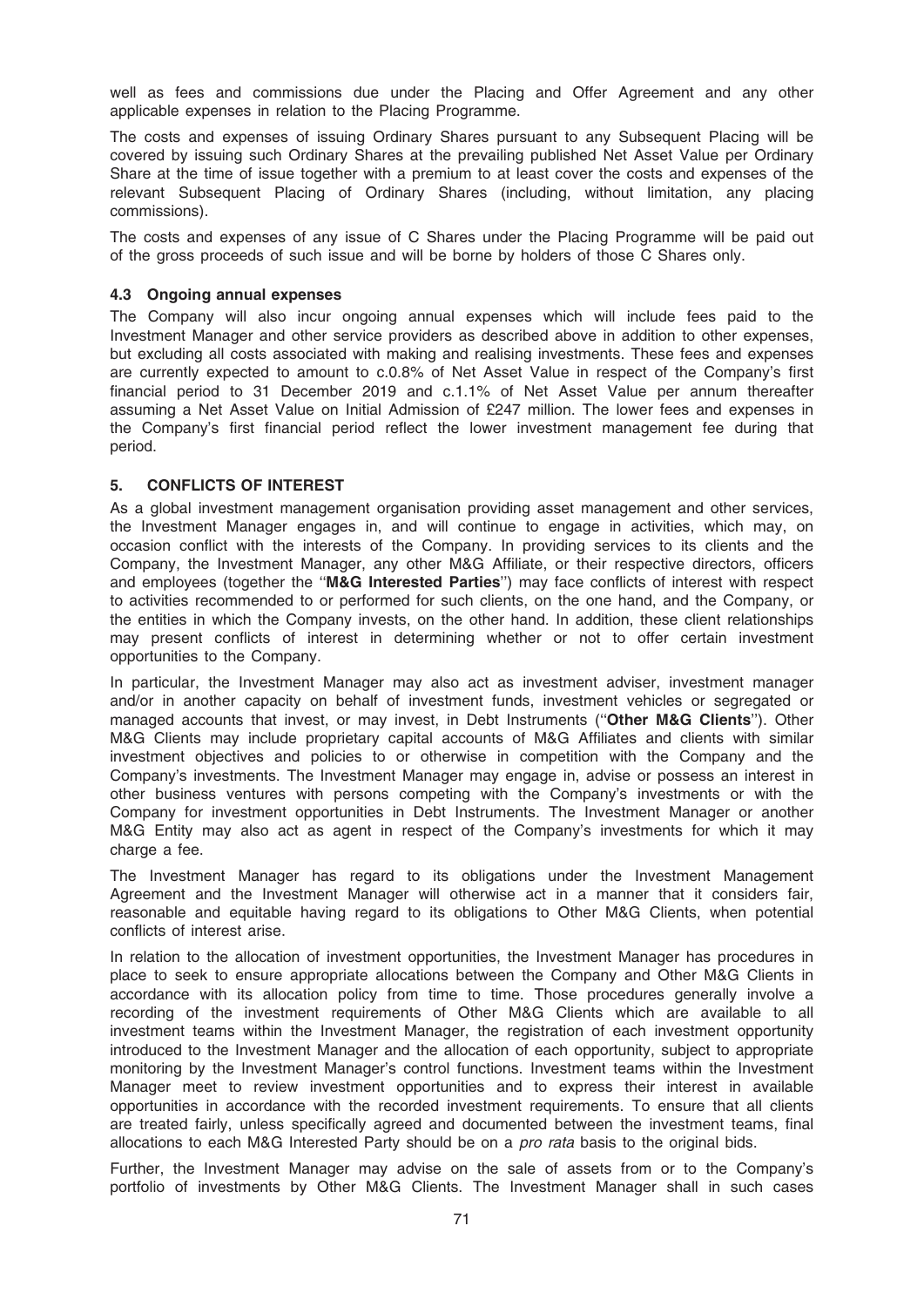ensure that such transactions are effected on terms that are at least as favourable to the Company than if the conflict or potential conflict had not existed and all such transactions are effected on normal commercial terms and negotiated at arm's length.

# 6. CORPORATE GOVERNANCE

The Disclosure Guidance and Transparency Rules require the Company to: (i) make a corporate governance statement in its annual report and accounts based on the code to which it is subject, or with which it voluntarily complies; and (ii) describe its internal control and risk management arrangements. The Board has considered the principles and recommendations of the AIC Code by reference to the AIC Guide. The AIC Code, as explained by the AIC Guide, addresses all the principles set out in the UK Corporate Governance Code, as well as setting out additional principles and recommendations on issues that are of specific relevance to listed investment companies. The Board considers that reporting against the principles and recommendations of the AIC Code, and by reference to the AIC Guide (which incorporates the UK Corporate Governance Code), will provide better information to Shareholders. As a recently incorporated company, the Company does not yet comply with the UK Corporate Governance Code or the principles of good governance contained in the AIC Code. However, the Company intends to join the AIC as soon as practicable following Initial Admission, and arrangements have been put in place so that, with effect from Initial Admission, the Company will comply with the AIC Code and the relevant provisions of the UK Corporate Governance Code in accordance with the AIC Code.

The UK Corporate Governance Code includes provisions relating to:

- the appointment of a senior independent director;
- the role of the chief executive;
- executive directors' remuneration; and
- the need for an internal audit function.

It is acknowledged in the UK Corporate Governance Code that some of its provisions may not be relevant to externally managed investment companies (such as the Company). For the reasons set out in the AIC Guide, the Board does not consider that the above provisions are relevant to the Company. The Company will therefore not comply with these provisions.

The Company's Audit Committee consists of David Simpson and Barbara Powley and is chaired by Richard Boléat. The Audit Committee will meet at least twice a year. In particular, the Board considers that the Audit Committee as a whole has competence relevant to the sector and the Board is satisfied that at least one member of the Audit Committee has recent and relevant financial experience. The Board considers that the members of the Audit Committee have the requisite skills and experience to fulfil the responsibilities of the Audit Committee. The Audit Committee will examine the effectiveness of the Company's control systems. It will review the halfyearly and annual reports and also receive information from the Investment Manager. It will also review the scope, results, cost effectiveness, independence and objectivity of the external auditor.

In accordance with the AIC Code, the Company has established a Management Engagement Committee which is chaired by David Simpson and consists of Richard Boléat and Barbara Powley. The Management Engagement Committee will meet at least once a year or more often if required. Its principal duties will be to consider the terms of appointment of the Investment Manager and other service providers and it will annually review those appointments and the terms of engagement.

The Company's Remuneration Committee consists of David Simpson and Richard Boléat and is chaired by Barbara Powley. The Remuneration Committee will meet at least once a year or more often if required. The Remuneration Committee's main functions include: (i) agreeing the policy for the remuneration of the Directors and reviewing any proposed changes to the policy; (ii) reviewing and considering ad hoc payment to the Directors in relation to duties undertaken over and above normal business; and (iii) appointing independent professional remuneration advice.

The Company's Nomination Committee consists of Richard Boléat and Barbara Powley and is chaired by David Simpson. The Nomination Committee will meet at least once a year or more often if required. Its principal duties will be to advise the Board on succession planning bearing in mind the balance of skills, knowledge and experience existing on the Board and will make recommendations to the Board in this regard. The Nomination Committee advises the Board on its balance of relevant skills, experience, gender, race, ages and length of service of the Directors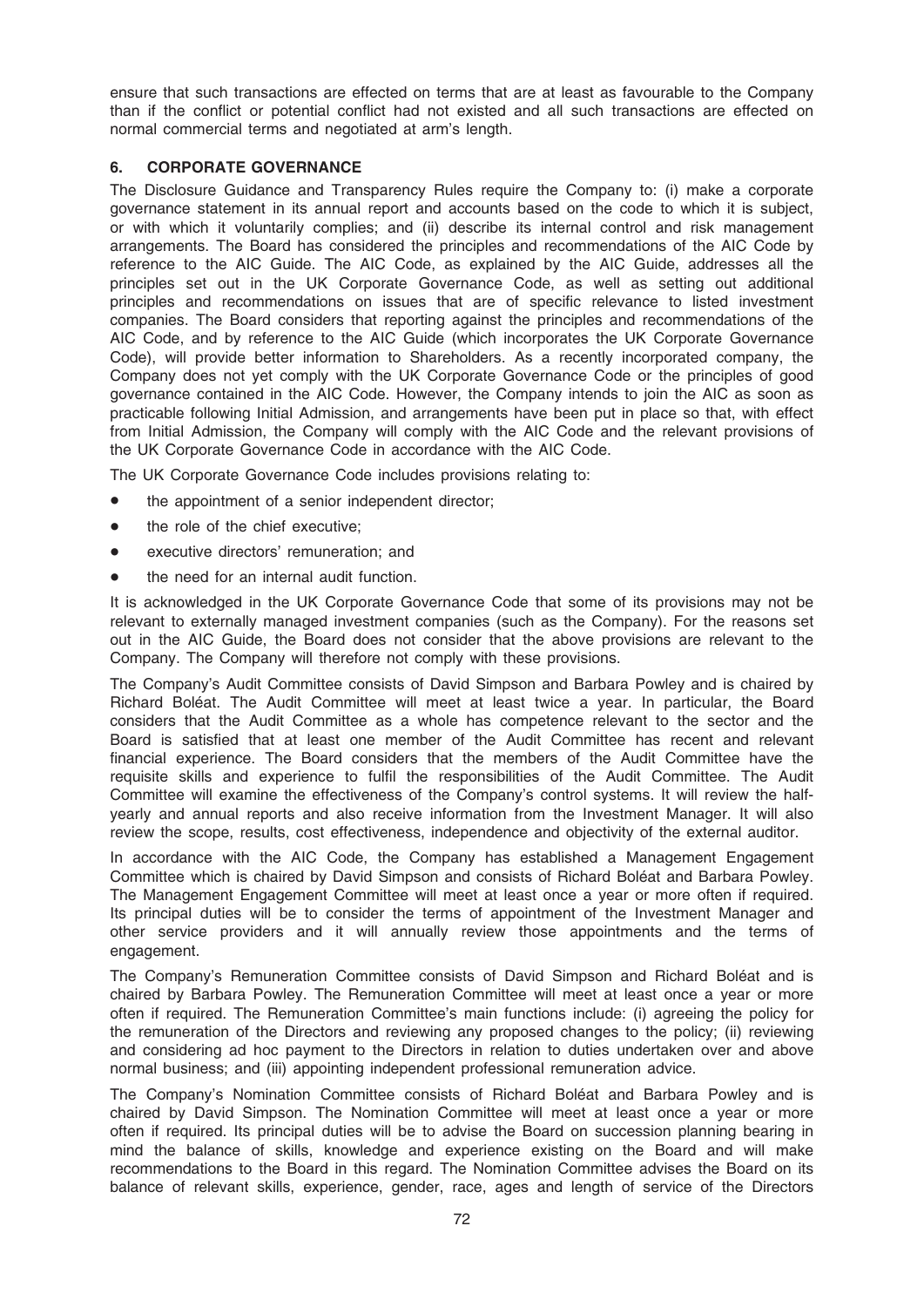serving on the Board. All appointments to the Board will be made in a formal and transparent matter.

## 7. DIRECTORS' SHARE DEALINGS

The Directors will comply with the share dealing code adopted by the Company in accordance with MAR in relation to their dealings in Shares. The Board will be responsible for taking all proper and reasonable steps to ensure compliance with the share dealing code by the Directors.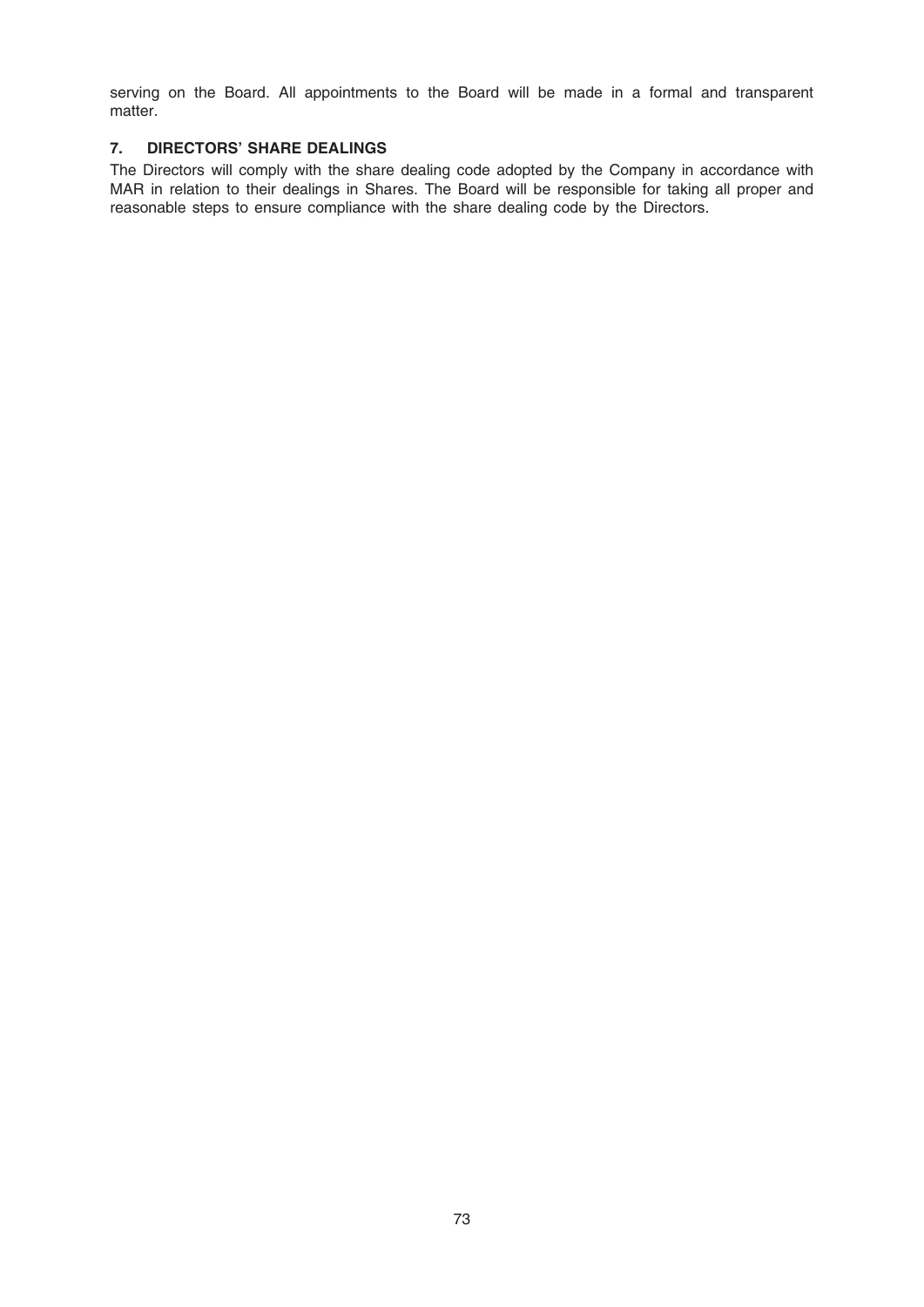## PART 5

## THE INITIAL ISSUE

## 1. INTRODUCTION

The Company is targeting an issue in excess of 250 million Ordinary Shares pursuant to the Initial Issue comprising the Initial Placing, the Offer for Subscription and the Intermediaries Offer. The Initial Issue has not been underwritten. The maximum number of Ordinary Shares to be issued under the Initial Issue is 400 million. The minimum size of the Initial Issue is 100 million Ordinary Shares.

The total number of Ordinary Shares to be issued pursuant to the Initial Issue, and therefore the Initial Gross Proceeds, are not known as at the date of this document but will be notified by the Company via a Regulatory Information Service announcement and the Company's website prior to Initial Admission.

The Net Proceeds, after deduction of expenses, are expected to be £247 million on the assumption that the Initial Gross Proceeds are £250 million.

Applications will be made for the Ordinary Shares to be issued pursuant to the Initial Issue to be admitted to listing on the premium segment of the Official List and to trading on the premium segment of the London Stock Exchange's main market. It is expected that Initial Admission will become effective and dealings in the Ordinary Shares will commence at 8.00 a.m. on 14 November 2018.

## 2. THE INITIAL ISSUE

## **Overview**

Ordinary Shares will be issued pursuant to the Initial Issue at an Issue Price of 100 pence per Ordinary Share.

The Initial Issue is conditional, *inter alia*, on: (i) Initial Admission having become effective on or before 8.00 a.m. on 14 November 2018 or such later time and/or date as the Company and Winterflood Securities may agree (being not later than 8.00 a.m. on 28 February 2019); (ii) the Placing and Offer Agreement becoming wholly unconditional in respect of the Initial Issue (save as to Initial Admission) and not having been terminated in accordance with its terms at any time prior to Initial Admission; and (iii) the Minimum Gross Proceeds (or such lesser amount as the Company and Winterflood Securities may agree) being raised.

The Prudential Assurance Company Limited intends to subscribe for the lower of (i) 80,000,000 Ordinary Shares and (ii) 25% of the Ordinary Shares to be issued pursuant to the Initial Issue. The Directors believe that this proposed investment strongly aligns the interests of M&G with Shareholders.

If the Initial Issue does not proceed (due to the Minimum Gross Proceeds (or such lesser amount as the Company and Winterflood Securities may agree) not being raised or otherwise), any monies received under the Initial Issue will be returned without interest at the risk of the applicant to the applicant from whom the money was received, within 14 calendar days.

If the Minimum Gross Proceeds are not raised, the Initial Issue may only proceed where a supplementary prospectus (including a working capital statement based on a revised minimum net proceeds figure) has been prepared in relation to the Company and approved by the UKLA.

## Initial Placing

Winterflood Securities has agreed to use its reasonable endeavours to procure subscribers pursuant to the Initial Placing on the terms and subject to the conditions set out in the Placing and Offer Agreement.

The Ordinary Shares are being made available under the Initial Placing at the Issue Price. The terms and conditions that shall apply to any subscription for Ordinary Shares under the Initial Placing are set out in Part 11 of this document. The latest time and date for receipt of commitments under the Initial Placing is 2.00 p.m. on 8 November 2018 (or such later date, not being later than 28 February 2019, as the Company and Winterflood Securities may agree).

If the Initial Placing is extended, the revised timetable will be notified via a Regulatory Information Service announcement.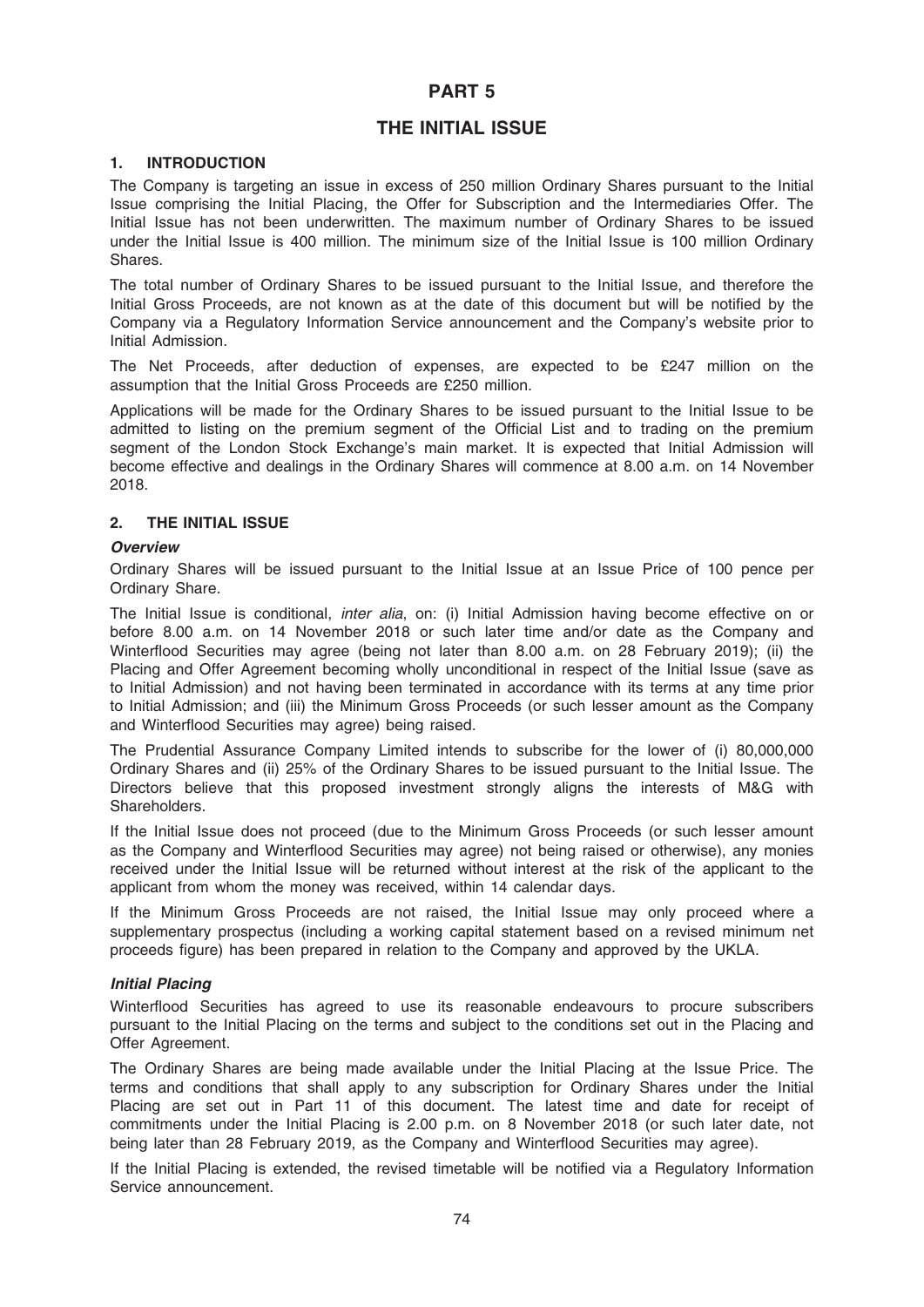Each Placee agrees to be bound by the Articles once the Ordinary Shares that the Placee has agreed to subscribe for pursuant to the Initial Placing have been acquired by the Placee. The contract to subscribe for the Ordinary Shares under the Initial Placing and all disputes and claims arising out of or in connection with its subject matter or formation (including non-contractual disputes or claims) will be governed by, and construed in accordance with, the laws of England and Wales.

Commitments under the Initial Placing, once made, may not be withdrawn without the consent of the Directors.

#### Offer for Subscription

The Company is making an offer of Ordinary Shares pursuant to the Offer for Subscription at the Issue Price, subject to the terms and conditions of the Offer for Subscription as set out in Part 12 of this document. These terms and conditions and the Application Form set out at Appendix 1 to this document should be read carefully before an application is made. Investors should consult their independent financial adviser if they are in any doubt about the contents of this document or the acquisition of Ordinary Shares.

The Offer for Subscription is being made in the UK only.

Applications under the Offer for Subscription must be for Ordinary Shares with a minimum subscription amount of £1,000. Multiple applications will not be accepted. Commitments under the Offer for Subscription once made, may not be withdrawn without the consent of the Directors.

Application Forms accompanied by a cheque or banker's draft in Sterling made payable to ''Link Market Services Limited re: M&G Credit Income Investment Trust plc OFS Acceptance a/c'' for the appropriate sum should be returned to the Receiving Agent by no later than 1.00 p.m. on 7 November 2018.

For applicants sending subscription monies by electronic bank transfer (CHAPS), payment must be made for value by no later than 1.00 p.m. on 7 November 2018. Applicants should send payment to the bank account as detailed on the Application Form. Applicants must ensure that they remit sufficient funds to cover any charges incurred by their bank.

The payment instruction relating to the electronic transfer must also include a unique reference comprising your name and a contact telephone number which should be entered in the reference field on the payment instruction, for example: MJ Smith 01234 567890. The Receiving Agent cannot take responsibility for correctly identifying payments without a unique reference nor where a payment has been received but without an accompanying Application Form.

Applicants choosing to settle via CREST, that is DVP, will need to match their instructions to the Receiving Agent's Participant Account RA06, Member Account 29728MAG by no later than 1.00 p.m. on 14 November 2018, allowing for the delivery and acceptance of Ordinary Shares to be made against payment of the Issue Price per Ordinary Share, following the CREST matching criteria set out in the Application Form.

All investors, in addition to completing and returning the Application Form to Link Asset Services, will also need to complete and return a Tax Residency Self Certification Form. The ''individual tax residency self-certification – sole holding'' form can be found at Appendix 2 of this document, further copies of this form and the relevant form for joint holdings or corporate entity holdings can be requested from Link Asset Services on 0371 664 0321. Calls are charged at the standard geographic rate and will vary by provider. Calls outside the United Kingdom will be charged at the applicable international rate. The helpline is open between 9.00 a.m. – 5.30 p.m., Monday to Friday excluding public holidays in England and Wales. Different charges may apply to calls from mobile telephones and calls may be recorded and randomly monitored for security and training purposes. The helpline cannot give any financial, legal or tax advice.

It is a condition of any application under the Offer for Subscription that a completed version of the relevant form is provided with the Application Form before any application under the Offer for Subscription can be accepted. Application Forms that are returned without the completed Tax Residency Self-Certification Form will be referred to the Company after the Offer for Subscription closes at 1.00 p.m. on 7 November 2018. It will then be the Company's decision if these Application Forms can be accepted under the Offer for Subscription.

If the Offer for Subscription is extended, the revised timetable will be notified via a Regulatory Information Service announcement.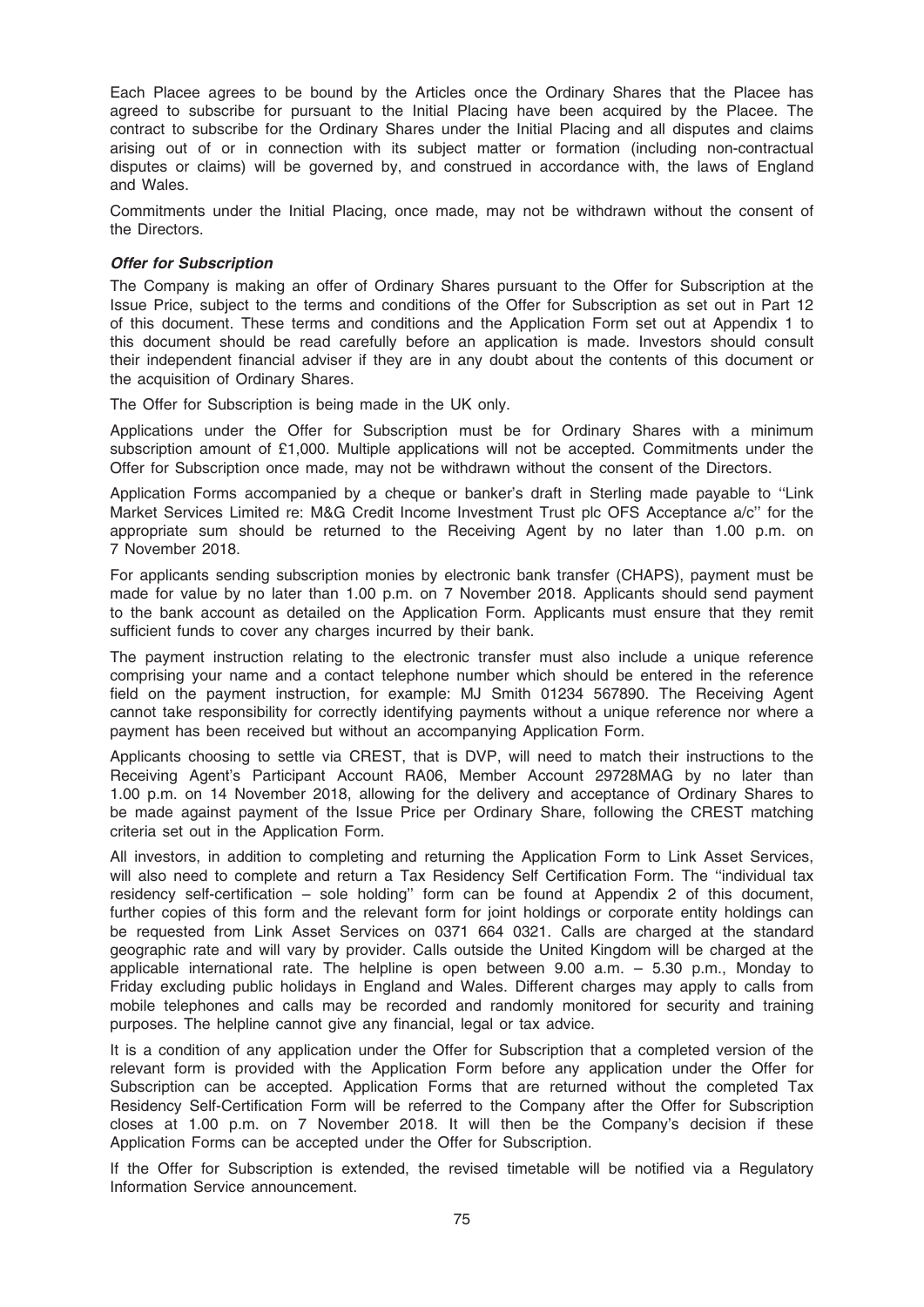#### Intermediaries Offer

Investors may also subscribe for Ordinary Shares at the Issue Price pursuant to the Intermediaries Offer. Only Intermediaries' retail investor clients in the United Kingdom and the Channel Islands are eligible to participate in the Intermediaries Offer. Investors may apply to any one of the Intermediaries to be accepted as their client.

All expenses incurred by any Intermediary are for its own account. Investors should confirm separately with any Intermediary whether there are any commissions, fees or expenses that will be applied by such Intermediary in connection with any application made through that Intermediary pursuant to the Intermediaries Offer.

No Ordinary Shares allocated under the Intermediaries Offer will be registered in the name of any person whose registered address is outside of the United Kingdom and the Channel Islands. A minimum application of 1,000 Ordinary Shares per underlying applicant will apply. Allocations to Intermediaries will be determined solely by Winterflood Securities (following consultation with the Company and the Investment Manager).

An application for Ordinary Shares in the Intermediaries Offer means that the underlying applicant agrees to acquire the Ordinary Shares applied for at the Issue Price. Each underlying applicant must comply with the appropriate anti-money laundering checks required by the relevant Intermediary and all other laws and regulations applicable to their agreement to subscribe for Ordinary Shares. Where an application is not accepted or there are insufficient Ordinary Shares available to satisfy an application in full, the relevant Intermediary will be obliged to refund the underlying applicant as required and all such refunds shall be made without interest at the risk of the applicant to the applicant from whom the money was received. The Company, the Investment Manager and Winterflood Securities accept no responsibility with respect to the obligation of the Intermediaries to refund monies in such circumstances.

Each Intermediary has agreed, or will on appointment agree, to certain terms and conditions in relation to the Intermediaries Offer (the "Intermediaries Terms and Conditions"), which regulate, inter alia, the conduct of the Intermediaries Offer on market standard terms and provide for the payment of a commission and/or fee (to the extent permissible by the rules of the FCA) to Intermediaries if such Intermediary elects to receive a commission and/or fee. Pursuant to the Intermediaries Terms and Conditions, in making an application, each Intermediary will also be required to represent and warrant that they are not a person located in the United States, Australia, Canada, Japan or the Republic of South Africa and are not acting on behalf of anyone located in the United States Australia, Canada, Japan or the Republic of South Africa or for any U.S. Person.

In addition, the Intermediaries may prepare certain materials for distribution or may otherwise provide information or advice to retail investors in the United Kingdom and the Channel Islands, subject to the terms of the Intermediaries Terms and Conditions. Any such materials, information or advice are solely the responsibility of the relevant Intermediary and will not be reviewed or approved by any of the Company, the Investment Manager or Winterflood Securities. Any liability relating to such documents shall be for the relevant Intermediaries only.

## 3. SCALING BACK AND ALLOCATION

The results of the Initial Issue will be announced by the Company via a Regulatory Information Service.

In the event that commitments under the Initial Placing and valid applications under the Offer for Subscription and the Intermediaries Offer exceed the maximum number of Ordinary Shares available under the Initial Issue (being 400 million Ordinary Shares), applications under the Placing, Offer for Subscription and Intermediaries Offer will be scaled back at Winterflood Securities' discretion (in consultation with the Company and the Investment Manager).

The Company reserves the right to decline in whole or in part any application for Ordinary Shares pursuant to the Initial Issue.

Monies received in respect of unsuccessful applications (or to the extent scaled back) will be returned without interest at the risk of the applicant to the applicant from whom the money was received, within 14 calendar days following the close of the Initial Issue.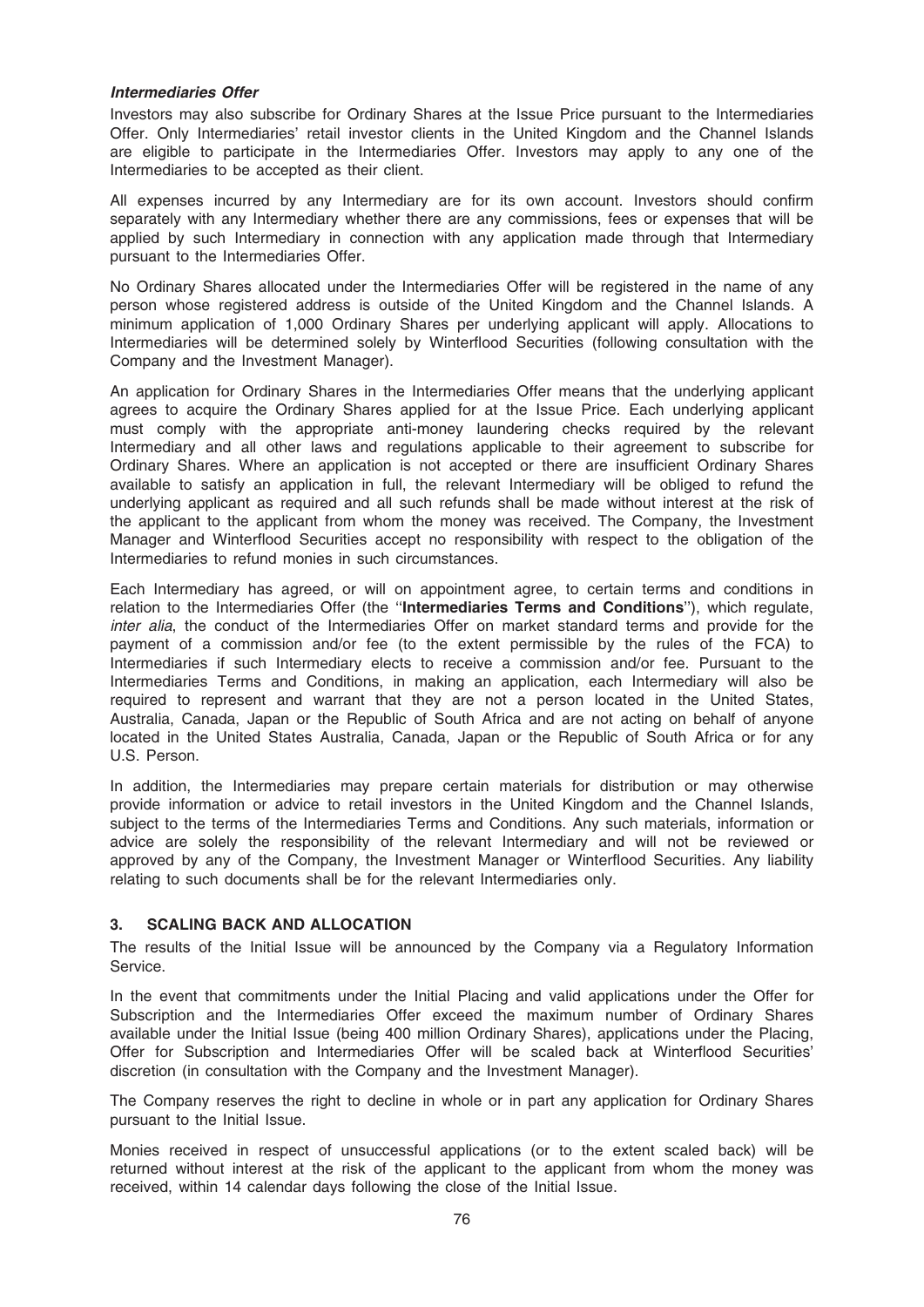## 4. REASONS FOR THE INITIAL ISSUE AND USE OF PROCEEDS

The Initial Gross Proceeds will be utilised in accordance with the Company's investment policy, to meet the costs and expenses of the Initial Issue and for working capital purposes. It is currently expected that the Net Proceeds will be deployed in accordance with the Company's investment policy in the manner set out below.

The Company expects the Investment Manager to deploy the Net Proceeds in readily available public lower yielding assets within a period of three months after Initial Admission (subject to market conditions). Based on current market conditions, the Investment Manager then intends to transition the Company's portfolio of investments such that it mainly comprises private Debt Instruments in accordance with the Company's investment policy. It is currently expected that, subject to market conditions, such transition will be completed by the end of the first accounting period of the Company, i.e. by 31 December 2019.

## 5. COSTS OF THE INITIAL ISSUE

The formation and initial expenses of the Company are those that arise from, or are incidental to, the establishment of the Company, the Initial Issue and Initial Admission.

The costs and expenses of, and incidental to, the formation of the Company and the Initial Issue are not expected to exceed approximately £3 million, equivalent to 1.2% of the Initial Gross Proceeds, assuming Initial Gross Proceeds of £250 million. The costs will be deducted from the Initial Gross Proceeds. It is expected that the starting Net Asset Value per Ordinary Share will be 98.8 pence, assuming Initial Gross Proceeds of £250 million.

## 6. WITHDRAWAL

In the event that the Company is required to publish a supplementary prospectus prior to Initial Admission, applicants who have applied for Ordinary Shares under the Initial Issue shall have at least two clear Business Days following the publication of the relevant supplementary prospectus within which to withdraw their offer to acquire Ordinary Shares in the Initial Issue in its entirety. The right to withdraw an application to acquire Ordinary Shares in the Initial Issue in these circumstances will be available to all investors in the Initial Issue. If the application is not withdrawn within the stipulated period, any offer to apply for Ordinary Shares in the Initial Issue will remain valid and binding.

Investors under the Offer for Subscription wishing to exercise statutory withdrawal rights after the publication of a supplementary prospectus prior to Initial Admission must do so by lodging written notice of withdrawal by hand (during normal business hours only) at Link Asset Services, Corporate Actions, The Registry, 34 Beckenham Road, Beckenham, Kent, BR3 4TU, or by emailing withdraw@linkgroup.co.uk so as to be received no later than two Business Days after the date on which the supplementary prospectus is published. Notice of withdrawal given by any other means or which is deposited with or received after expiry of such period will not constitute a valid withdrawal.

Intermediaries wishing to exercise withdrawal rights on behalf of their underlying clients on behalf of whom they have submitted applications for Ordinary Shares, after the publication of a supplementary prospectus prior to the close of the Intermediaries Offer must do so in accordance with the Intermediaries Terms and Conditions so as to be received no later than two Business Days after the date on which the supplementary prospectus is published. If the applications for Ordinary Shares are not withdrawn by the Intermediaries during such time, the offer to apply for Ordinary Shares as set out in the application will remain valid and binding.

## 7. THE PLACING AND OFFER AGREEMENT

The Placing and Offer Agreement contains provisions entitling Winterflood Securities to terminate the Initial Issue (and the arrangements associated with it) at any time prior to Initial Admission in certain circumstances. If this right is exercised, the Initial Issue and these arrangements will lapse and any monies received in respect of the Initial Issue will be returned to each applicant without interest at the risk of the applicant to the applicant from whom the money was received.

The Placing and Offer Agreement provides for Winterflood Securities to be paid commissions by the Company in respect of the Ordinary Shares to be allotted pursuant to the Initial Issue. Any Ordinary Shares subscribed for by Winterflood Securities may be retained or dealt in by it for its own benefit.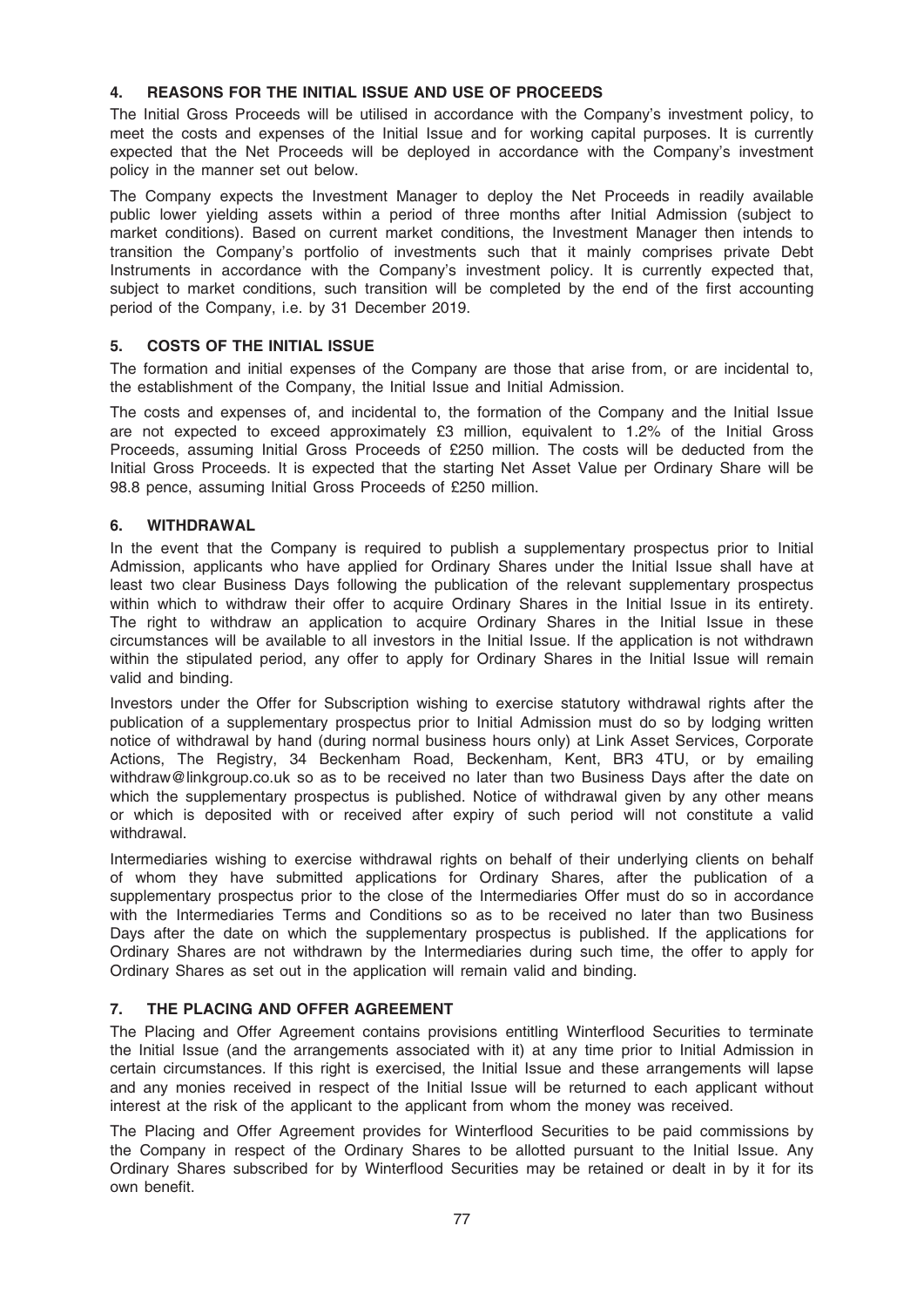Further details of the terms of the Placing and Offer Agreement are set out in paragraph 6.1 of Part 8 of this document.

## 8. GENERAL

Pursuant to anti-money laundering laws and regulations with which the Company must comply, the Company (and its agents) may require evidence in connection with any application for Ordinary Shares, including further identification of the applicant(s), before any Ordinary Shares are issued pursuant to the Initial Issue.

In the event that there are any significant changes affecting any of the matters described in this document or where any significant new matters have arisen after the publication of this document, the Company will publish a supplementary prospectus. The supplementary prospectus will give details of the significant change(s) or the significant new matter(s).

## 9. INITIAL ADMISSION, CLEARING AND SETTLEMENT

Applications will be made for the Ordinary Shares issued pursuant to the Initial Issue to be admitted to listing on the premium segment of the Official List and to trading on the premium segment of the London Stock Exchange's main market. It is expected that Initial Admission will become effective, and that dealings in the Ordinary Shares will commence, at 8.00 a.m. on 14 November 2018.

An investor applying for Ordinary Shares in the Initial Issue may receive Ordinary Shares in certificated or uncertificated form. The Ordinary Shares are in registered form. No temporary documents of title will be issued. Dealings in Ordinary Shares in advance of the crediting of the relevant stock account shall be at the risk of the person concerned. It is expected that CREST accounts will be credited on 14 November 2018 in respect of Ordinary Shares issued in uncertificated form and definitive share certificates in respect of Ordinary Shares held in certificated form will be despatched by post after the week commencing 19 November 2018, at the Shareholder's own risk.

The ISIN of the Ordinary Shares is GB00BFYYL325 and the SEDOL is BFYYL32.

The Company does not guarantee that at any particular time market maker(s) will be willing to make a market in the Ordinary Shares, nor does it guarantee the price at which a market will be made in the Ordinary Shares. Accordingly, the dealing price of the Ordinary Shares may not necessarily reflect changes in the Net Asset Value per Ordinary Share.

## 10. CREST

CREST is a paperless settlement procedure enabling securities to be evidenced otherwise than by a certificate and transferred otherwise than by written instrument. The Articles permit the holding of Ordinary Shares under the CREST system. The Company has applied for the Ordinary Shares to be admitted to CREST with effect from Initial Admission. Accordingly, settlement of transactions in the Ordinary Shares following Initial Admission may take place within the CREST system if any Shareholder so wishes.

## 11. ISA, SSAS AND SIPP

The Ordinary Shares will, on Initial Admission, be ''qualifying investments'' for the stocks and shares component of an ISA (subject to applicable subscription limits) provided that they have been acquired by purchase in the market (which, for these purposes, will include any Ordinary Shares acquired directly under the Offer for Subscription or Intermediaries Offer but not any Ordinary Shares acquired directly under the Initial Placing).

Save where Ordinary Shares are being acquired using available funds in an existing ISA, an investment in Ordinary Shares by means of an ISA is subject to the usual annual subscription limits applicable to new investments into an ISA. The Ordinary Shares will be permissible assets for SIPPs and SSAS.

The Board will use its reasonable endeavours to manage the affairs of the Company so as to enable this status to be maintained.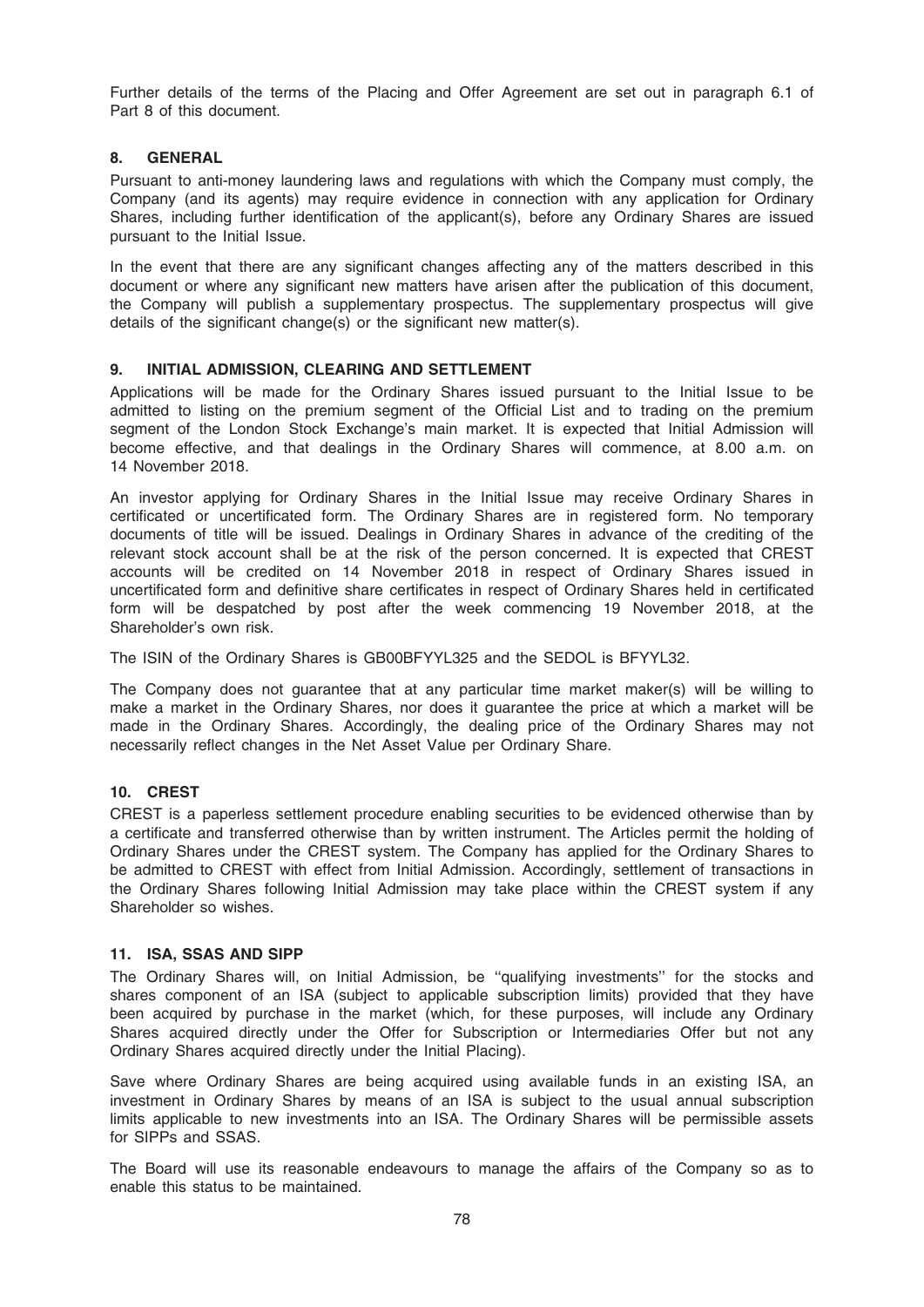#### 12. OVERSEAS PERSONS

The attention of potential investors who are Overseas Persons is drawn to the paragraphs below.

The offer of Ordinary Shares under the Initial Issue to Overseas Persons may be affected by the laws of the relevant jurisdictions. Such persons should consult their professional advisers as to whether they require any government or other consents or need to observe any applicable legal requirements to enable them to obtain Ordinary Shares under the Initial Issue. It is the responsibility of all Overseas Persons receiving this document and/or wishing to subscribe for Ordinary Shares under the Initial Issue to satisfy themselves as to full observance of the laws of the relevant territory in connection therewith, including obtaining all necessary governmental or other consents that may be required and observing all other formalities needing to be observed and paying any issue, transfer or other taxes due in such territory.

No person receiving a copy of this document in any territory other than the UK may treat the same as constituting an offer or invitation to him/her, unless in the relevant territory such an offer can lawfully be made to him/her without compliance with any further registration or other legal requirements.

Persons (including, without limitation, nominees and trustees) receiving this document may not distribute or send it to any U.S. Person or in or into the United States or any other jurisdiction where to do so would or might contravene local securities laws or regulations. In particular, investors should note that the Company has not, and will not be, registered under the U.S. Investment Company Act and the offer, issue and sale of the Ordinary Shares have not been, and will not be, registered under the U.S. Securities Act or with any securities regulatory authority of any state or other jurisdiction of the United States. Accordingly, the Ordinary Shares are being offered and sold outside the United States to non-U.S. Persons in reliance on the exemption from the registration requirements of the U.S. Securities Act provided by Regulation S thereunder. The Ordinary Shares may not be offered, sold, pledged or otherwise transferred or delivered, directly or indirectly, within the United States or to, or for the account or benefit of, any U.S. Person, except pursuant to an exemption from, or in a transaction not subject to, the registration requirements of the U.S. Securities Act and in compliance with any applicable securities laws of any state or other jurisdiction in the United States.

In addition, until 40 calendar days after the commencement of the Initial Issue, an offer or sale of the Ordinary Shares within the United States by any dealer (whether or not participating in the Initial Issue) may violate the registration requirements of the U.S. Securities Act.

The Company reserves the right to treat as invalid any agreement to subscribe for Ordinary Shares under the Initial Issue if it appears to the Company or its agents to have been entered into in a manner that may involve a breach of the securities legislation of any jurisdiction.

#### United States transfer restrictions

Each of Winterflood Securities and the Company has acknowledged and warranted in the Placing and Offer Agreement that it will not offer or sell or procure the offer or sale of the Ordinary Shares except in compliance with Regulation S. The Ordinary Shares have not been, and will not be, registered under the U.S. Securities Act or with any securities regulatory authority of any state or other jurisdiction of the United States. Accordingly, investors may not reoffer, resell, pledge or otherwise transfer or deliver, directly or indirectly, any Ordinary Shares within the United States, or to, or for the account or benefit of, any U.S. Person.

## 13. PROFILE OF A TYPICAL INVESTOR

The typical investors for whom an investment in the Company is appropriate are institutional investors and professionally-advised or financially sophisticated non-advised private investors who understand and are capable of evaluating the merits and risks of such an investment and who have sufficient resources to be able to bear any losses (which may equal the whole amount invested) that may result from such an investment. Such investors are recommended to consult an independent financial adviser who specialises in advising on the acquisition of shares and other securities before making an investment. Furthermore, an investment in the Company should constitute part of a diversified investment portfolio.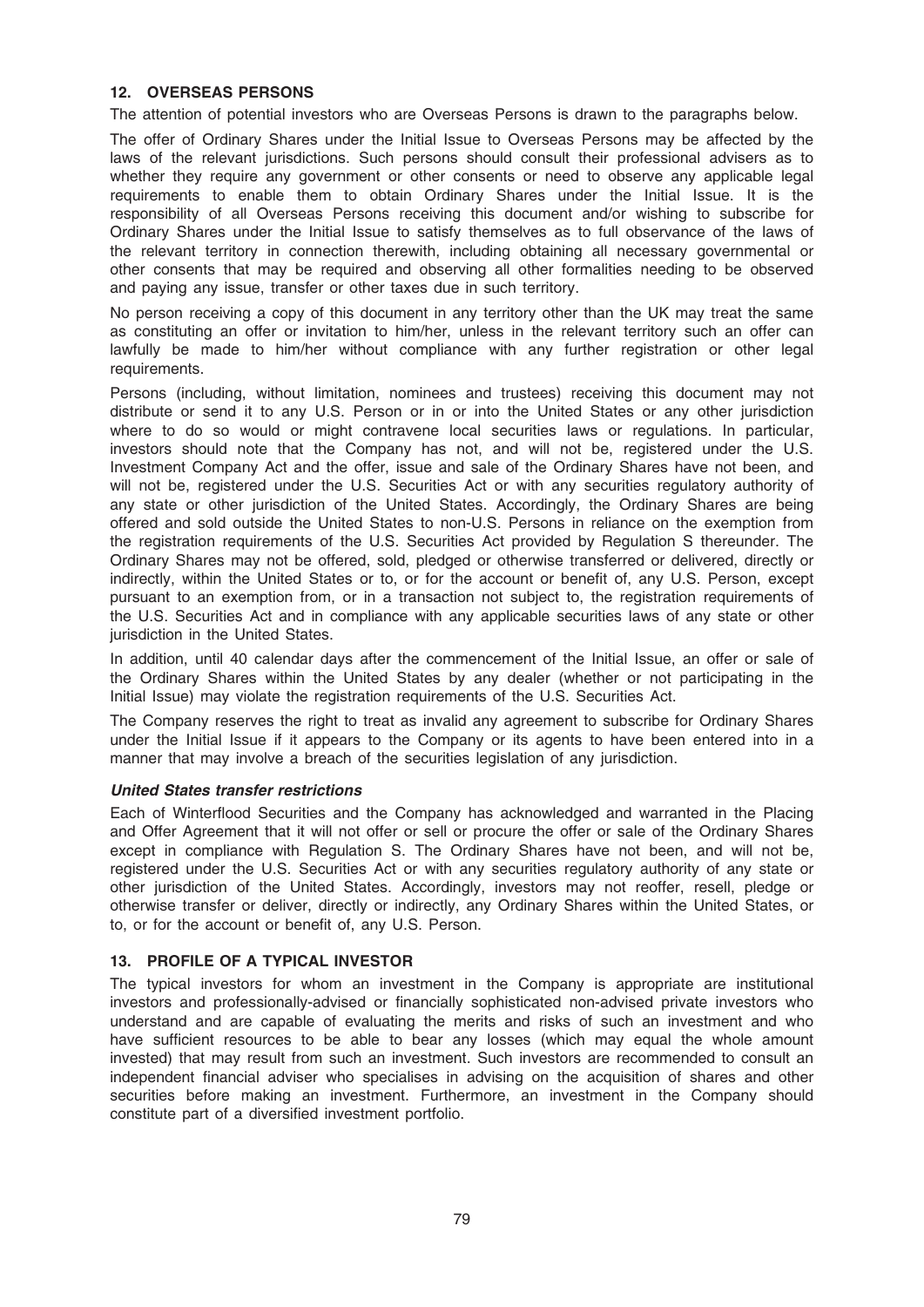## PART 6

## THE PLACING PROGRAMME

#### 1. INTRODUCTION

The Company has authority to issue up to 400 million Shares on a non-pre-emptive basis pursuant to the Placing Programme. Ordinary Shares and/or C Shares may be issued pursuant to the Placing Programme.

The Placing Programme is flexible and may have a number of closing dates in order to provide the Company with the ability to issue Shares over a period of time. The Placing Programme is intended to satisfy market demand for Shares and to raise further money after the Initial Issue to increase the size of the Company and invest in accordance with the Company's investment policy.

#### 2. THE PLACING PROGRAMME

The Placing Programme will open on 15 November 2018 and will close on 25 September 2019 (or any earlier date on which it is fully subscribed, or otherwise at the discretion of the Directors). The terms and conditions that apply to the purchase of Shares under the Placing Programme are set out in Part 11 of this document.

The Company will have the flexibility to issue Shares on a non-pre-emptive basis where there appears to be reasonable demand for Shares in the market, for example if the Ordinary Shares trade at a premium to the Net Asset Value per Ordinary Share. It is expected that the Board will issue C Shares, rather than Ordinary Shares, in circumstances where there is substantial investor demand such that an issue of Ordinary Shares would have the potential to exert ''cash drag'' on the performance of the existing Ordinary Shares. The assets representing the net proceeds of an issue of C Shares would be accounted for as a separate pool, and the C Shares would bear a proportionate share of the Company's costs and expenses.

C Shares will convert into Ordinary Shares just over 12 months after the date of their issue or such earlier time that the Directors deem that the return profiles of the underlying assets of the portfolios of C Shares and Ordinary Shares are sufficiently aligned based on the respective Net Asset Value per Ordinary Share and the Net Asset Value per C Share.

The rights attaching to C Shares, including the rights as to Conversion, are described in paragraph 4.21 of Part 8 of this document.

The issues of Shares under the Placing Programme is at the discretion of the Directors. Issues may take place at any time prior to the final closing date of 25 September 2019 (or any earlier date on which it is fully subscribed, or otherwise at the discretion of the Directors). An announcement of each Subsequent Placing under the Placing Programme will be released via a Regulatory Information Service, including details of the type of Share (Ordinary Share or C Share) and number of Shares to be issued and the Placing Programme Price for the issue.

There is no minimum subscription. The Placing Programme is not being underwritten and, as at the date of this document, the actual number of Shares to be issued under the Placing Programme is not known. The maximum number of Shares available under the Placing Programme should not be taken as an indication of the number of Shares finally to be issued.

Where new Shares are issued pursuant to the Placing Programme, the total assets of the Company will increase by that number of Shares multiplied by the relevant Placing Programme Price less the expenses of such issuance.

The net proceeds of any Subsequent Placing under the Placing Programme are dependent, inter alia, on, the level of subscriptions received, the price at which such Shares are issued and the costs of the Subsequent Placing.

The Ordinary Shares issued pursuant to the Placing Programme will rank pari passu with the Ordinary Shares then in issue (save for any dividends or other distributions declared, made or paid on the Ordinary Shares by reference to a record date prior to the allotment and issue of the relevant Ordinary Shares).

In the event that any C Shares are issued under the Placing Programme, the investments which are attributable to the C Shares following Conversion will be merged with the Company's existing portfolio just over 12 months after the date of their issue or such earlier time that the Directors deem that the return profiles of the underlying assets of the portfolios of C Shares and Ordinary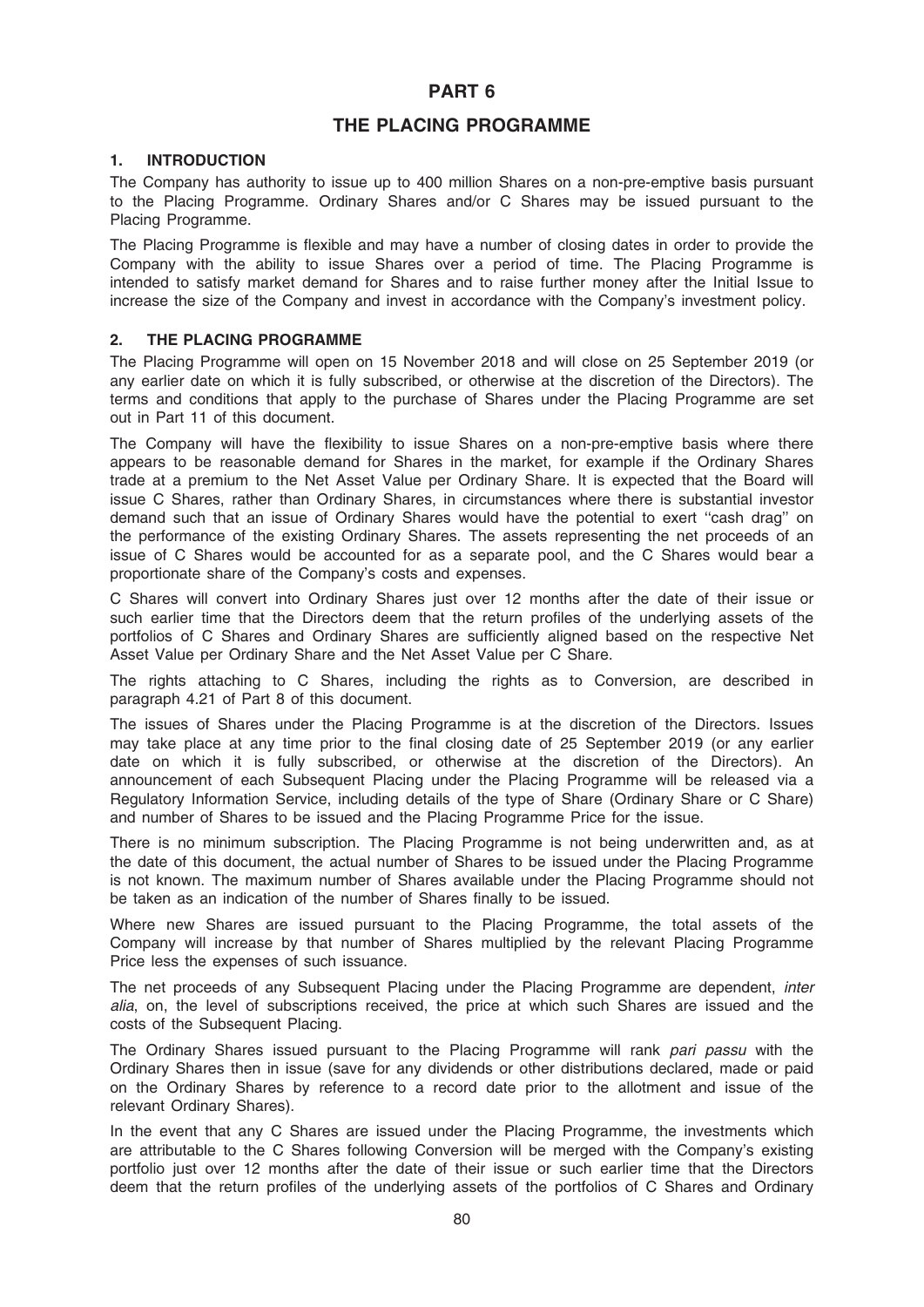Shares are sufficiently aligned. The new Ordinary Shares arising on Conversion of the C Shares will, subject to the Articles, rank pari passu with the Ordinary Shares then in issue.

In the event that a related party (as defined in the Listing Rules) wishes to make a commitment for Shares under the Placing Programme, the Company would comply with its obligations under Chapter 11 of the Listing Rules including, if required, seeking Shareholder approval for the allotment and issue of Shares to the related party.

The Placing Programme will be suspended at any time when the Company is unable to issue Shares under any statutory provision or other regulation applicable to the Company or otherwise at the Directors' discretion. The Placing Programme may resume when such conditions cease to exist.

### **Conditions**

Each issue of Shares pursuant to a Subsequent Placing under the Placing Programme is conditional, inter alia, on:

- Admission of the relevant Shares occurring by no later than 8.00 a.m. on such date as the Company and Winterflood Securities may agree from time to time in relation to that Admission, not being later than 25 September 2019;
- a valid supplementary prospectus being published by the Company if such is required by the Prospectus Rules;
- in connection with an issue of Ordinary Shares, the Placing Programme Price being determined by the Directors as described below; and
- the Placing and Offer Agreement being wholly unconditional as regards the relevant Subsequent Placing (save as to Admission) and not having been terminated in accordance with its terms prior to the relevant Admission.

#### 3. THE PLACING PROGRAMME PRICE

The minimum price at which Ordinary Shares will be issued pursuant to the Placing Programme, which will be in Sterling, will be equal to the prevailing published Net Asset Value per Ordinary Share at the time of issue together with a premium to at least cover the costs and expenses of the relevant Subsequent Placing of Ordinary Shares (including, without limitation, any placing commissions).

In accordance with Chapter 15 of the Listing Rules, the Company may not issue Ordinary Shares on a non-pre-emptive basis at a price below the prevailing published Net Asset Value per Ordinary Share without Shareholder approval.

The issue price of any C Shares issued pursuant to the Placing Programme will be 100 pence per C Share.

The Placing Programme Price will be announced via a Regulatory Information Service as soon as practicable in conjunction with each Subsequent Placing.

## 4. BENEFITS OF THE PLACING PROGRAMME

The Directors believe that the issue of Shares pursuant to the Placing Programme should yield the following principal benefits:

- give the Company the ability to issue Shares, so as to better manage the premium at which the Ordinary Shares may trade relative to the Net Asset Value per Ordinary Share;
- enhance the Net Asset Value per Ordinary Share of existing Ordinary Shares through new issuance of Ordinary Shares at a premium to the prevailing published Net Asset Value per Ordinary Share;
- grow the Company, thereby spreading operating costs over a larger capital base which should reduce the ongoing charges ratio;
- the Company will be able to raise additional capital promptly, allowing it to take advantage of future investment opportunities as and when they arise, further diversifying the Company's portfolio of investments; and
- improve liquidity in the market for the Ordinary Shares.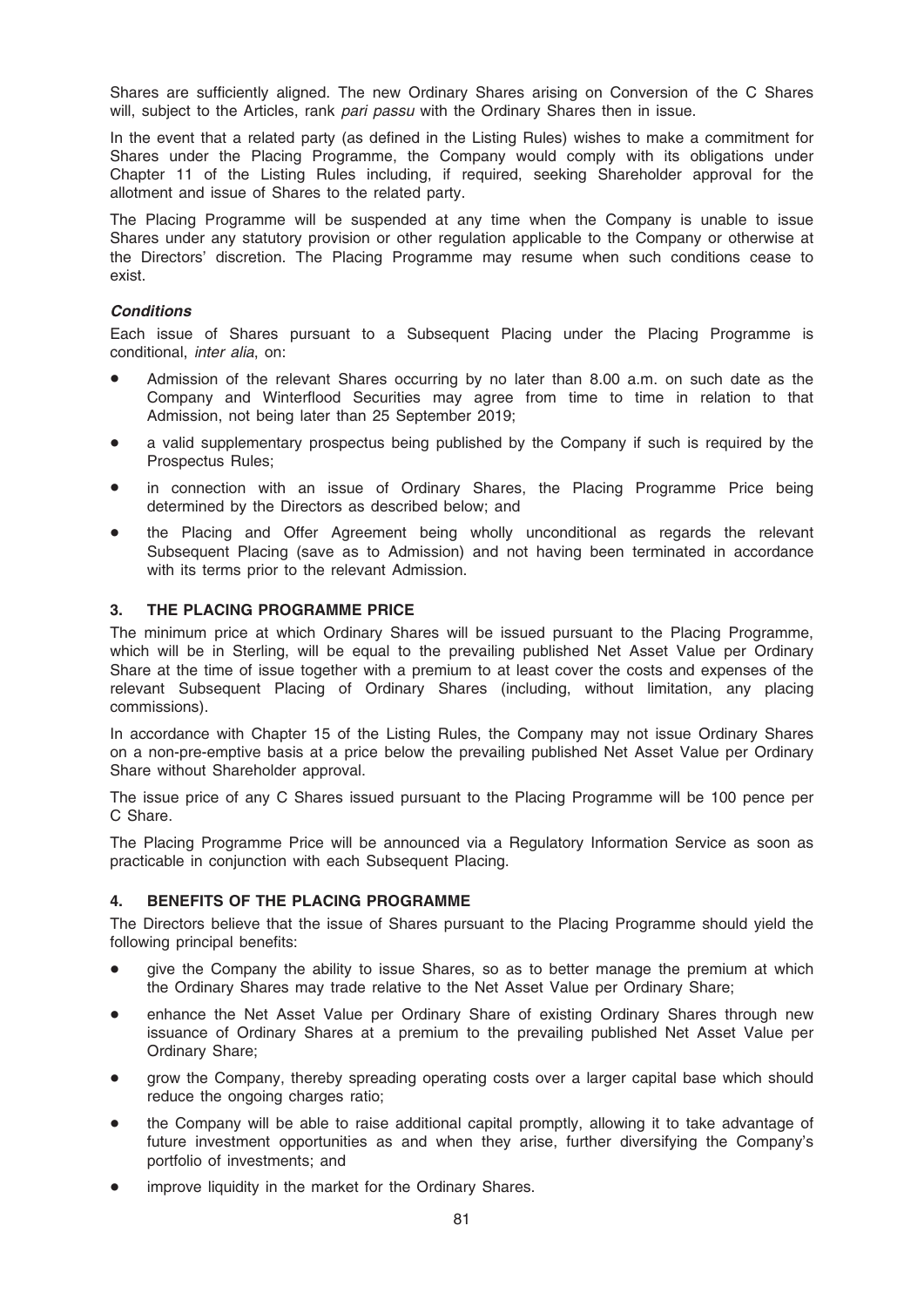## 5. COSTS OF THE PLACING PROGRAMME

The costs and expenses of the Company relating to the Placing Programme are those that arise from, or are incidental to, the issue of Shares pursuant to Subsequent Placings. These include the fees payable in relation to each subsequent Admission, including listing and admission fees, as well as fees and commissions due under the Placing and Offer Agreement and any other applicable expenses in relation to the Placing Programme.

The costs and expenses of issuing Ordinary Shares pursuant to any Subsequent Placing will be covered by issuing such Ordinary Shares at the prevailing published Net Asset Value per Ordinary Share at the time of issue together with a premium to at least cover the costs and expenses of the relevant Subsequent Placing of Ordinary Shares (including, without limitation, any placing commissions).

The costs and expenses of any issue of C Shares under the Placing Programme will be paid out of the gross proceeds of such issue and will be borne by holders of those C Shares only.

## 6. SCALING BACK

In the event of oversubscription of a Subsequent Placing, applications under the relevant Subsequent Placing will be scaled back at the absolute discretion of Winterflood Securities (in consultation with the Company and the Investment Manager).

## 7. WITHDRAWAL

In the event that the Company is required to publish a supplementary prospectus prior to any subsequent Admission, applicants who have applied for Shares under any Subsequent Placing shall have at least two clear Business Days following the publication of the relevant supplementary prospectus within which to withdraw their offer to acquire Shares in the relevant Subsequent Placing in its entirety. The right to withdraw an application to acquire Shares in the relevant Subsequent Placing in these circumstances will be available to all investors in the relevant Subsequent Placing. If the application is not withdrawn within the stipulated period, any offer to apply for Shares in the relevant Placing will remain valid and binding.

## 8. THE PLACING AND OFFER AGREEMENT

Under the Placing and Offer Agreement, Winterflood Securities has undertaken, as agent for the Company, to use its reasonable endeavours to procure subscribers under the Placing Programme for Shares at the Placing Programme Price. Details of the Placing and Offer Agreement are set out in paragraph 6.1 of Part 8 of this document.

The Placing and Offer Agreement provides for Winterflood Securities to be paid commissions by the Company in respect of the Shares to be issued pursuant to the Placing Programme. Any Shares subscribed for by Winterflood Securities may be retained or dealt in by it for its own benefit. Winterflood Securities is also entitled under the Placing and Offer Agreement to retain agents and may pay commission in respect of the Placing Programme to any or all of those agents out of its own resources.

In circumstances in which the conditions to a Subsequent Placing are not fully met, the relevant issue of Shares pursuant to the Placing Programme will not take place.

## 9. VOTING DILUTION

If 400 million Shares were to be issued pursuant to Subsequent Placings, and assuming the Initial Issue had been subscribed as to 250 million Ordinary Shares, there would be a dilution of approximately 61.5% in Shareholders' voting control of the Company immediately after the Initial Issue (and prior to any conversion of C Shares). The voting rights may be diluted further on conversion of any C Shares depending on the applicable conversion ratio. However, it is not anticipated that there would be any dilution in the Net Asset Value per Ordinary Share as a result of the Placing Programme.

## 10. USE OF PROCEEDS

The Directors intend to use the net proceeds of any Subsequent Placing under the Placing Programme to acquire investments in accordance with the Company's investment objective and investment policy and for working capital purposes.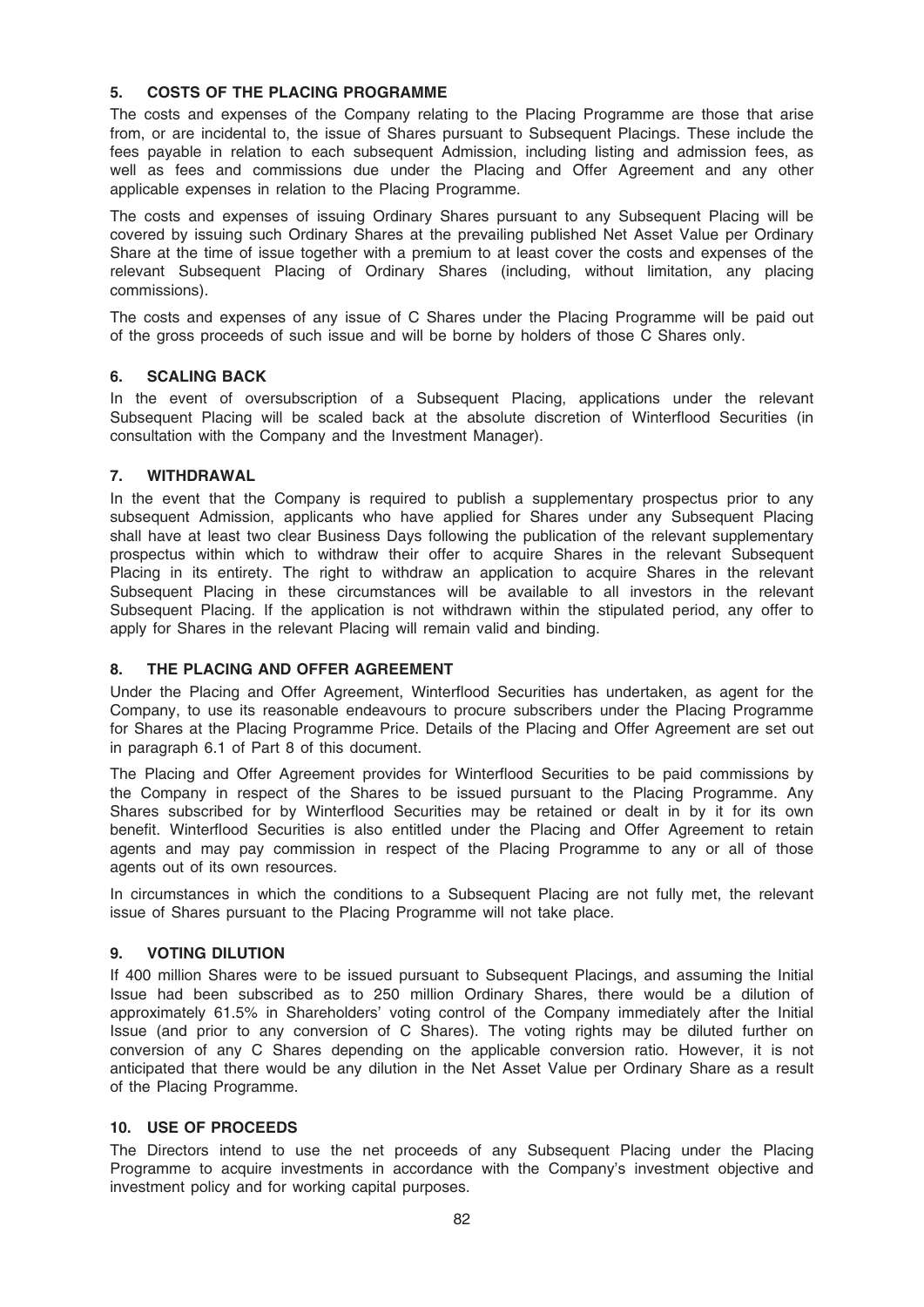### 11. GENERAL

Pursuant to anti-money laundering laws and regulations with which the Company must comply, the Company (and its agents) may require evidence in connection with any application for Shares, including further identification of the applicant(s), before any Shares are issued.

In the event that there are any significant changes affecting any of the matters described in this document or where any significant new matters have arisen after the publication of this document, the Company will publish a supplementary prospectus. The supplementary prospectus will give details of the significant change(s) or the significant new matter(s).

#### 12. ADMISSION AND SETTLEMENT

The Placing Programme may have a number of closing dates in order to provide the Company with the ability to issue Shares over the duration of the Placing Programme. Shares may be issued under the Placing Programme from 15 November 2018 until 25 September 2019.

Applications will be made to the UK Listing Authority and the London Stock Exchange for all of the Shares issued pursuant to the Placing Programme to be admitted to the premium segment of the Official List and to trading on the premium segment of the London Stock Exchange's main market. It is expected that any Admissions pursuant to Subsequent Placings will become effective and dealings will commence between 15 November 2018 and 25 September 2019. All Shares issued pursuant to the Placing Programme will be allotted conditionally on such Admission occurring.

Shares will be issued in registered form and may be held in either certificated or uncertificated form. In the case of Shares to be issued in uncertificated form pursuant to a Subsequent Placing, these will be transferred to successful applicants through the CREST system. Dealing in advance of the crediting of the relevant stock account shall be at the risk of the person concerned. Whilst it is expected that all Shares allotted pursuant to the Placing Programme will be issued in uncertificated form, if any Shares are issued in certificated form it is expected that share certificates will be despatched approximately one week following Admission of the Shares, at the Shareholder's own risk.

The ISIN number of the Ordinary Shares is GB00BFYYL325 and the SEDOL code is BFYYL32.

The ISIN number of the C Shares is GB00BFYYT831 and the SEDOL code is BFYYT83.

Any Ordinary Shares issued pursuant to the Placing Programme will rank pari passu with the Ordinary Shares then in issue (save for any dividends or other distributions declared, made or paid on the Ordinary Shares by reference to a record date prior to the allotment of the relevant Ordinary Shares).

## 13. CREST

CREST is a paperless settlement procedure enabling securities to be evidenced otherwise than by a certificate and transferred otherwise than by written instrument. The Articles permit the holding of Shares under the CREST system. The Company shall apply for the Shares offered under the Placing Programme to be admitted to CREST with effect from Admission. Accordingly, settlement of transactions in the Shares following an Admission may take place within the CREST system if any holder of such Shares so wishes.

#### 14. OVERSEAS PERSONS

The attention of potential investors who are Overseas Persons is drawn to the paragraphs below.

The offer of Shares under the Placing Programme to Overseas Persons may be affected by the laws of the relevant jurisdictions. Such persons should consult their professional advisers as to whether they require any government or other consents or need to observe any applicable legal requirements to enable them to obtain Shares under the Placing Programme. It is the responsibility of all Overseas Persons receiving this document and/or wishing to subscribe for Shares under the Placing Programme to satisfy themselves as to full observance of the laws of the relevant territory in connection therewith, including obtaining all necessary governmental or other consents that may be required and observing all other formalities needing to be observed and paying any issue, transfer or other taxes due in such territory.

No person receiving a copy of this document in any territory other than the UK may treat the same as constituting an offer or invitation to him/her under the Placing Programme, unless in the relevant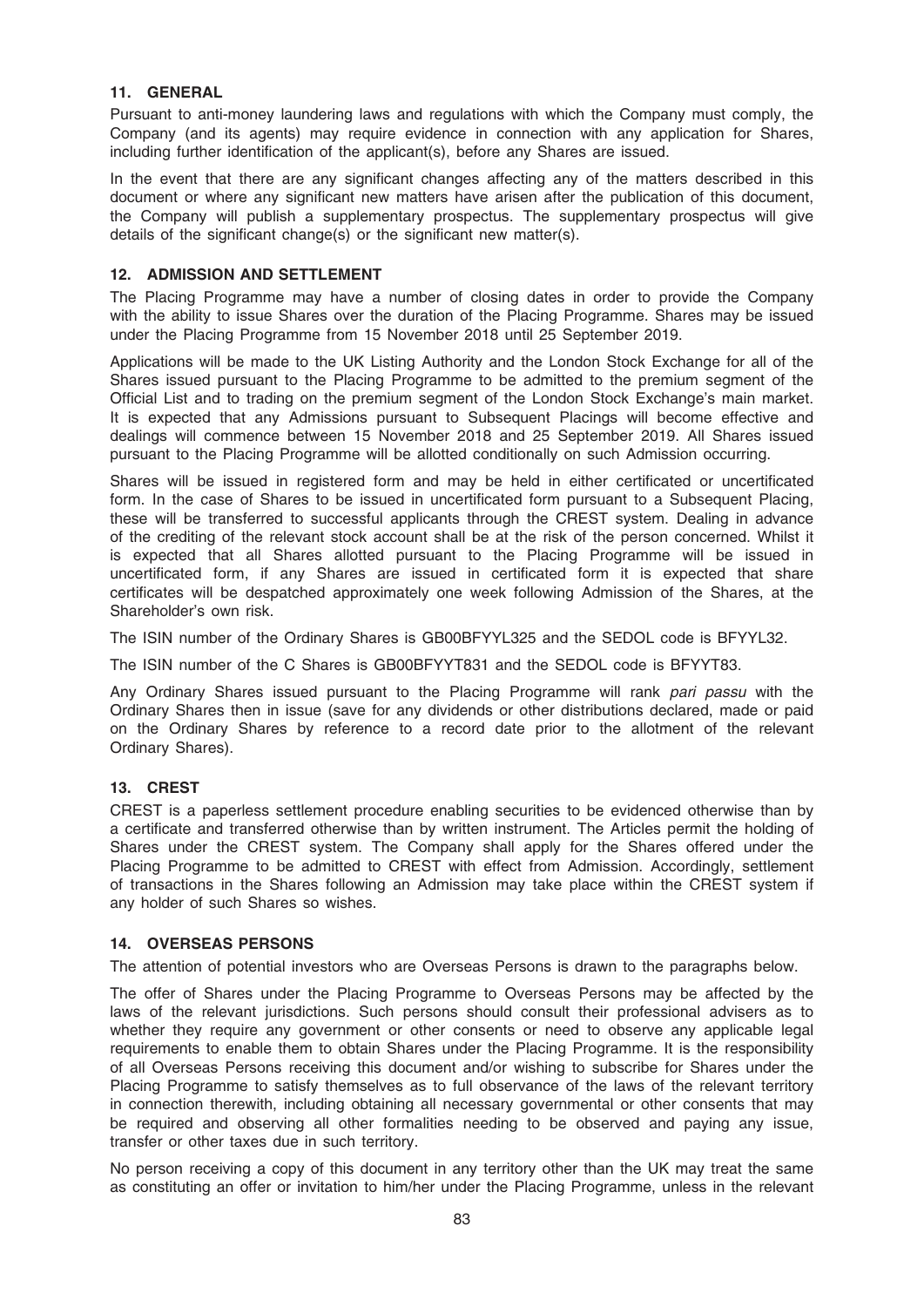territory such an offer can lawfully be made to him/her without compliance with any further registration or other legal requirements.

Persons (including, without limitation, nominees and trustees) receiving this document may not distribute or send it to any U.S. Person or in or into the United States or any other jurisdiction where to do so would or might contravene local securities laws or regulations. In particular, investors should note that the Company has not, and will not be, registered under the U.S. Investment Company Act and the offer, issue and sale of the Shares have not been, and will not be, registered under the U.S. Securities Act or with any securities regulatory authority of any state or other jurisdiction of the United States. Accordingly, the Shares are only being offered and sold outside the United States to non-U.S. Persons in reliance on the exemption from the registration requirements of the U.S. Securities Act provided by Regulation S thereunder. The Shares may not be offered, sold, pledged or otherwise transferred or delivered, directly or indirectly, within the United States or to, or for the account or benefit of, any U.S. Person, except pursuant to an exemption from, or in a transaction not subject to, the registration requirements of the U.S. Securities Act and in compliance with any applicable securities laws of any state or other jurisdiction in the United States.

The Company reserves the right to treat as invalid any agreement to subscribe for Shares under the Placing Programme if it appears to the Company or its agents to have been entered into in a manner that may involve a breach of the securities legislation of any jurisdiction.

#### 15. PROFILE OF A TYPICAL INVESTOR

The typical investors for whom an investment in the Company is appropriate are institutional investors and professionally-advised or financially sophisticated non-advised private investors who understand and are capable of evaluating the merits and risks of such an investment and who have sufficient resources to be able to bear any losses (which may equal the whole amount invested) that may result from such an investment. Such investors are recommended to consult an independent financial adviser who specialises in advising on the acquisition of shares and other securities before making an investment. Furthermore, an investment in the Company should constitute part of a diversified investment portfolio.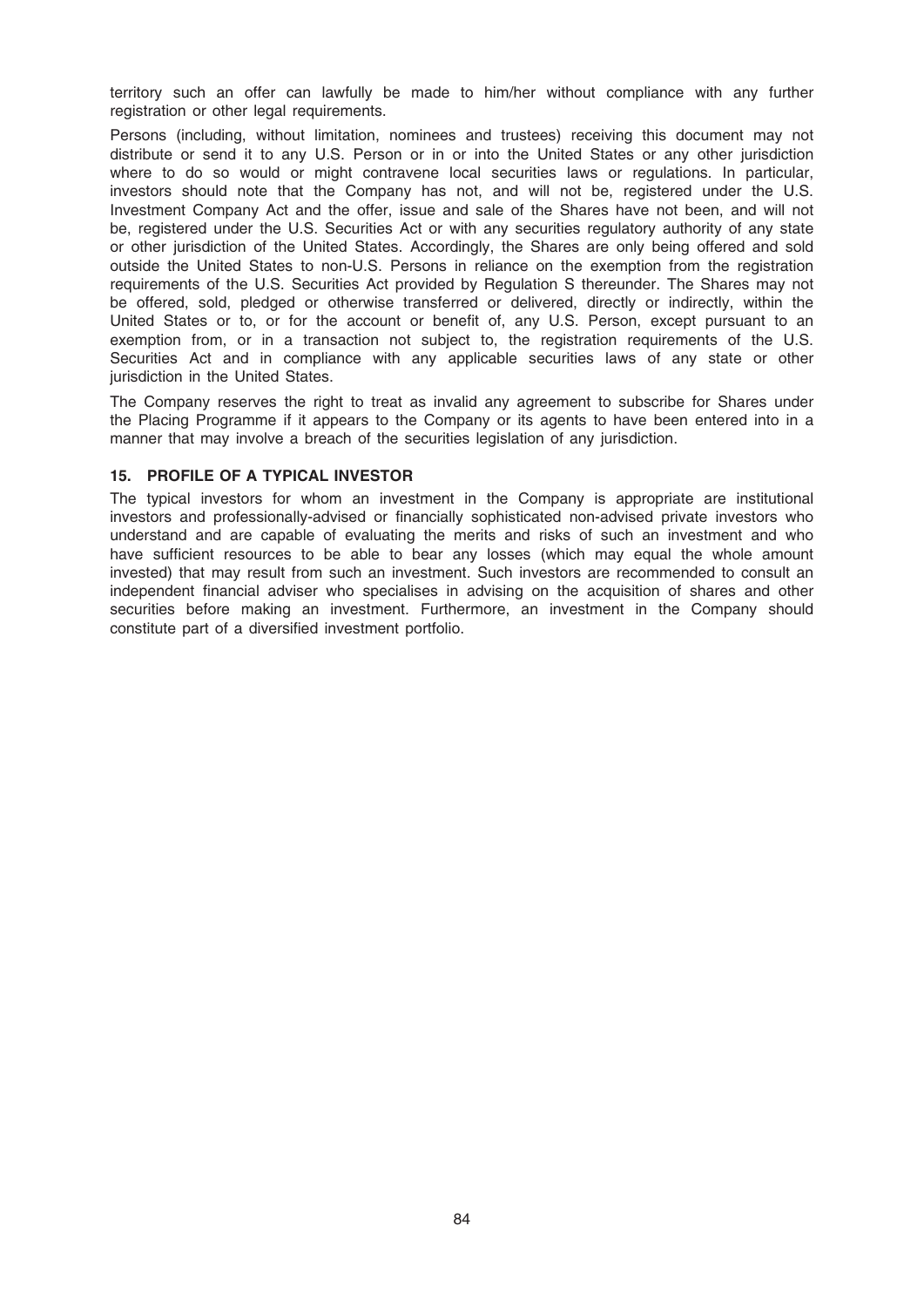## PART 7

## TAXATION

Prospective investors should consult their professional advisers concerning the possible tax consequences of their subscribing for, purchasing, holding or selling Shares. The following summary of the principal United Kingdom tax consequences applicable to the Company and its Shareholders is based upon interpretations of existing laws in effect on the date of this document and no assurance can be given that courts or fiscal authorities responsible for the administration of such laws will agree with the interpretations or that changes in such laws will not occur. The tax and other matters described in this document are not intended as legal or tax advice. Each prospective investor must consult its own advisers with regard to the tax consequences of an investment in Shares. None of the Company, Directors or Winterflood Securities, the Investment Manager or any of their respective affiliates or agents accepts any responsibility for providing tax advice to any prospective investor.

#### Introduction

The information below, which relates only to United Kingdom taxation, summarises the advice received by the Board insofar as applicable to the Company and to persons who are resident in the United Kingdom for taxation purposes and who hold Shares as an investment. It is based on current United Kingdom tax law and published practice, respectively, which law or practice is, in principle, subject to any subsequent changes therein (potentially with retrospective effect). Certain Shareholders, such as dealers in securities, collective investment schemes, insurance companies and persons acquiring their Shares in connection with their employment may be taxed differently and are not considered. The tax consequences for each Shareholder investing in the Company may depend upon the Shareholder's own tax position and upon the relevant laws of any jurisdiction to which the Shareholder is subject.

# If you are in any doubt as to your tax position or you are subject to tax in a jurisdiction outside the UK, you should consult an appropriate professional adviser without delay.

#### The Company

It is the intention of the Directors to conduct the affairs of the Company so that it satisfies and continues to satisfy the conditions necessary for it to be approved by HMRC as an investment trust under sections 1158 to 1159 of the CTA 2010. However, neither the Directors nor the Investment Manager can guarantee that this approval will be maintained. One of the conditions for a company to qualify as an investment trust is that it is not a close company. The Directors intend that the Company should not be a close company immediately following Initial Admission. In respect of each accounting period for which the Company continues to be approved by HMRC as an investment trust the Company will be exempt from UK taxation on its capital gains and capital profits from creditor loan relationships. The Company will, however, (subject to what follows) be liable to UK corporation tax on its income in the normal way.

An investment trust approved under sections 1158 to 1159 of the CTA 2010, or one that intends to seek such approval, is able to elect to take advantage of modified UK tax treatment in respect of its ''qualifying interest income'' for an accounting period (referred to here as the ''streaming'' regime). Under regulations made pursuant to the Finance Act 2009, the Company may, if it so chooses, designate as an ''interest distribution'' all or part of the amount it distributes to Shareholders as dividends in respect of the accounting period, to the extent that it has ''qualifying interest income'' for the accounting period. Were the Company to designate any dividend it pays in this manner, it would be able to deduct such interest distributions from its taxable interest income in calculating its taxable profit for the relevant accounting period.

The Company should in practice be exempt from UK corporation tax on any dividend income received, provided that such dividends (whether from UK or non-UK companies) fall within one of the ''exempt classes'' in Part 9A of the CTA 2009.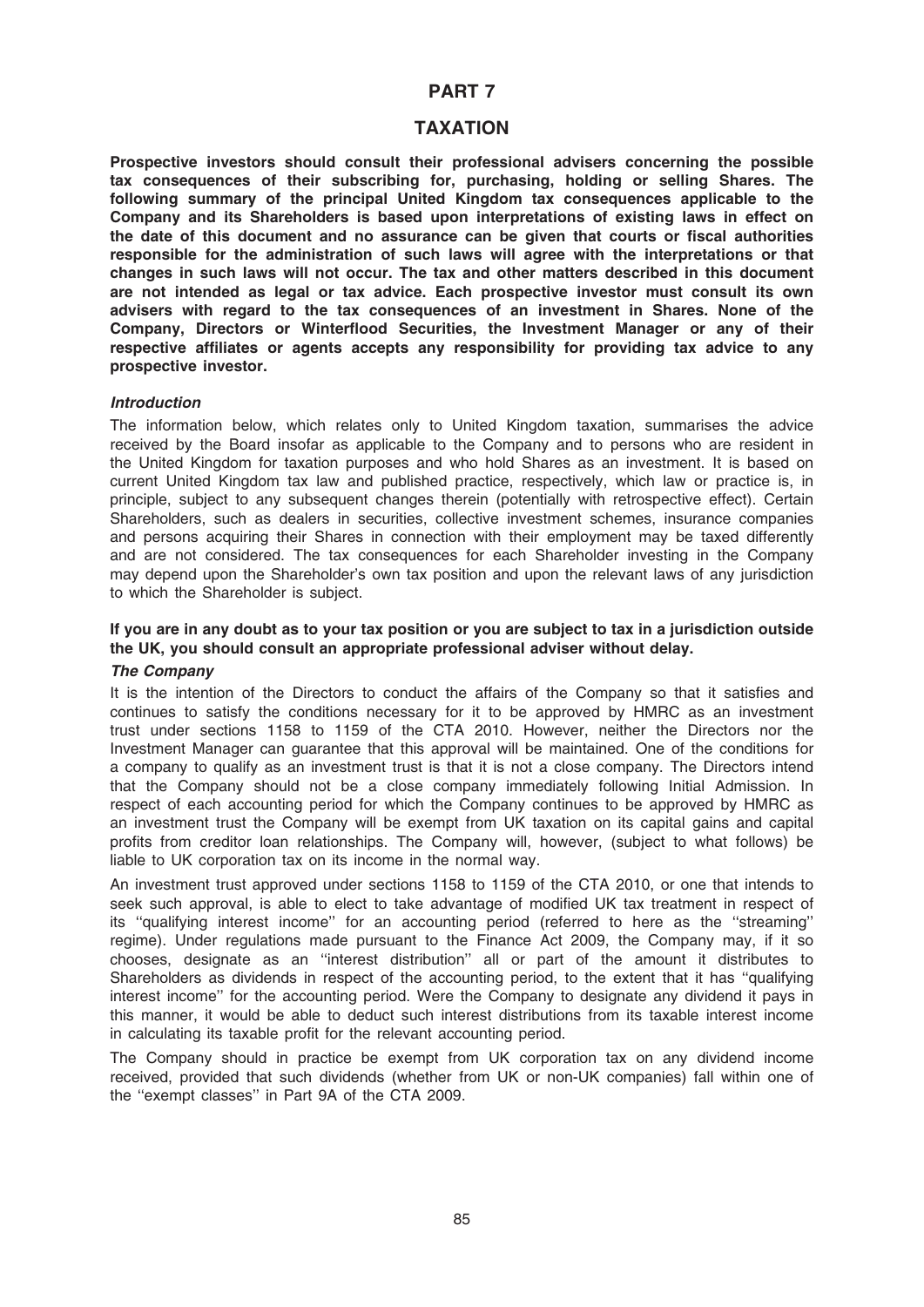## **Shareholders**

#### Taxation of dividends

#### (a) Individual Shareholders

The Directors intend to apply the interest ''streaming'' regime to the majority of dividends paid by the Company going forward.

(i) Non-interest distributions

In the event that the Directors do not elect for the ''streaming'' regime to apply to any dividends paid by the Company, the following paragraph summarises the expected UK tax treatment for individual Shareholders who receive dividends from the Company. The following paragraph would also apply to any parts of dividends not treated as ''interest distributions'' were the Directors to elect for the ''streaming'' regime to apply.

Each individual who is resident in the UK for tax purposes is entitled to an annual tax free dividend allowance of £2,000 (for the tax year 2018/19). Dividends within the allowance will still count as taxable income when determining how much of the basic rate band or higher rate band has been used.

Subject to the availability of any personal allowance and taking account of any other dividends received during the tax year, dividends received in excess of this threshold will be taxed, for the 2018/19 tax year at 7.5% to the extent that the amount falls below the threshold for the higher rate of UK income tax, 32.5% to the extent that the amount falls above the threshold for the higher rate of UK income tax but below the threshold for the additional rate of UK income tax and 38.1% to the extent that the amount falls above the threshold for the additional rate of UK income tax. In determining the applicable tax rate, dividend income is treated as the top slice of an individual's income.

No withholding tax will be applied to ''non-interest distributions'' made by the Company.

(ii) Interest distributions

Where the Directors elect to apply the ''streaming'' regime to any dividends paid by the Company, were the Company to designate any dividends paid as an ''interest distribution'', a UK resident Shareholder in receipt of such a dividend would be treated as though they had received a payment of interest. For the 2018/2019 tax years, such a Shareholder would be subject to UK income tax at a rate of 20%, to the extent that the amount falls below the threshold for the higher rate of UK income tax, 40% to the extent that the amount falls above the threshold for the higher rate of UK income tax but below the threshold for the additional rate of UK income tax and 45% to the extent that the amount falls above the threshold for the additional rate of UK income tax. No withholding tax will be applied to "interest distributions" made by the Company.

Each UK resident individual who is a basic rate taxpayer is entitled to a Personal Saving Allowance which exempts the first £1,000 of savings income (including distributions deemed to be ''interest distributions'' from an Investment Trust Company). The exempt amount is reduced to £500 for higher rate taxpayers and additional rate taxpayers do not receive an allowance.

#### (b) Other Shareholders

UK resident corporate Shareholders may be subject to corporation tax on dividends paid by the Company unless they fall within one of the exempt classes in Part 9A of CTA 2009. Where, however, the Directors elect for the ''streaming'' rules to apply, and such corporate Shareholders receive dividends designated by the Company as ''interest distributions'', they would be subject to corporation tax in the same way as a creditor in a loan relationship.

#### It is particularly important that prospective investors who are not resident in the UK for tax purposes obtain their own tax advice concerning tax liabilities on dividends received from the Company.

## Taxation of capital gains

Individual Shareholders who are resident in the UK for tax purposes will generally be subject to capital gains tax in respect of any gain arising on a disposal or deemed disposal of their Shares. Each such individual has an annual exemption, such that capital gains tax is chargeable only on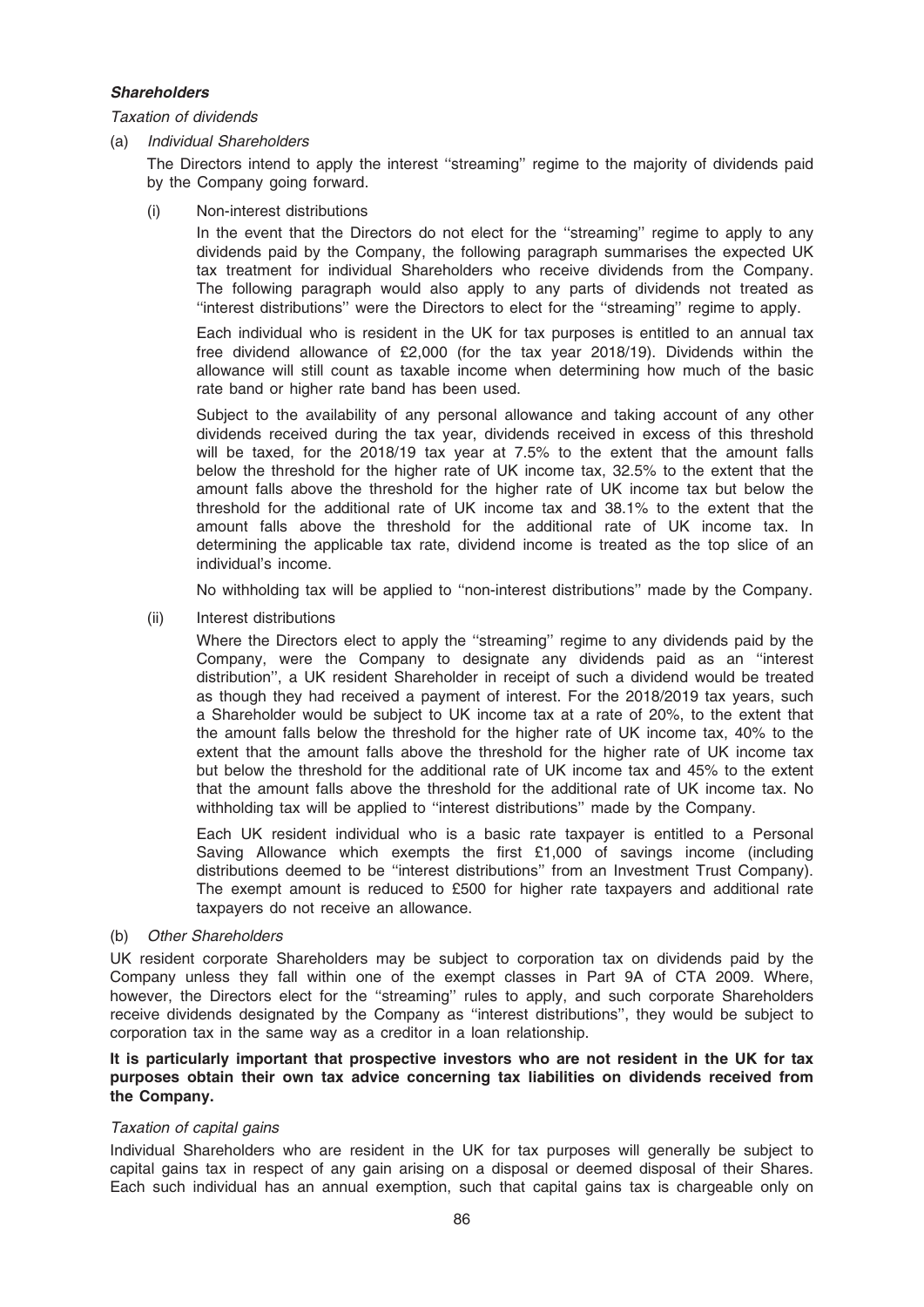gains arising from all sources during the tax year in excess of this figure. The annual exemption is £11,700 for the 2018/19 tax year.

UK capital gains tax may be payable at a rate of 10% (for 2018/2019) to the extent that an individual is subject to income tax at the basic rate and any chargeable gain does not exceed the unused part of their basic rate income tax band. Where an individual is subject to income tax at the basic rate but any chargeable gain exceeds the unused part of their basic rate income tax band, the rate of capital gains tax on the excess is 20% (for 2018/2019). The rate of capital gains tax for such individuals who are higher or additional rate taxpayers is 20%.

A Shareholder who is not a UK resident will not generally be subject to UK tax on any gain accruing to them as a result of a disposal or deemed disposal of their Shares unless (i) the Shareholder carries on a trade, profession or vocation in the UK through a branch, agency, or permanent establishment and, holds their Ordinary Shares for the purposes of the trade, profession or vocation or (ii) the Shareholder falls within certain anti-avoidance rules applying to temporary non-residents.

Corporate Shareholders who are resident in the UK for tax purposes will generally be subject to corporation tax on chargeable gains arising on a disposal of their Shares.

#### Conversion of C Shares

The conversion of C Shares into new Ordinary Shares at the Conversion Date should be treated as a reorganisation of share capital and accordingly should not constitute a disposal of the C Shares for the purposes of UK corporation tax or capital gains tax on chargeable gains. The Ordinary Shares arising on Conversion should be treated as acquired at the same time as, and with the same base cost as, the C Shares.

#### Stamp Duty and Stamp Duty Reserve Tax

The initial issue and allotment by the Company of Shares into CREST should not give rise to stamp duty or SDRT.

Transfers on sale of Shares will generally be subject to UK stamp duty at the rate of 0.5% of the consideration given for the transfer. The purchaser normally pays the stamp duty.

An agreement to transfer Shares will normally give rise to a charge to stamp duty reserve tax (''SDRT'') at the rate of 0.5% of the amount or value of the consideration payable for the transfer. If a duly stamped transfer in respect of the agreement is produced within six years of the date on which the agreement is made (or, if the agreement is conditional, the date on which the agreement becomes unconditional) any SDRT paid is repayable, generally with interest, and otherwise the SDRT charge is cancelled. SDRT is, in general, payable by the purchaser.

Paperless transfers of Shares within the CREST system will generally be liable to SDRT, rather than stamp duty, at the rate of 0.5% of the amount or value of the consideration payable. CREST is obliged to collect SDRT on relevant transactions settled within the CREST system. Deposits of Shares into CREST will not generally be subject to SDRT, unless the transfer into CREST is itself for consideration.

#### ISA, SSAS and SIPP

Shares acquired by a UK resident individual Shareholder in the Offer for Subscription, the Intermediaries Offer or on the secondary market (but not the Initial Placing or any Subsequent Placing) should be eligible to be held in a stocks and shares ISA, subject to applicable annual subscription limits (£20,000 in the tax year 2018-2019).

Investments held in ISAs will be free of UK tax on both capital gains and income. The opportunity to invest in shares through an ISA is restricted to certain UK resident individuals aged 18 or over. Junior ISAs are available to children under the age of 18 who are resident in the UK subject to the annual allowance of £4,260 for the 2018-2019 tax year. Sums received by a Shareholder on a disposal of Shares would not count towards the Shareholder's annual limit, but a disposal of Shares held in an ISA will not serve to make available again any part of the annual subscription limit that has already been used by the Shareholder in that tax year.

The Shares should be eligible for inclusion in a SIPP or a SSAS, subject to the discretion of the trustees of the SIPP or the SSAS, as the case may be.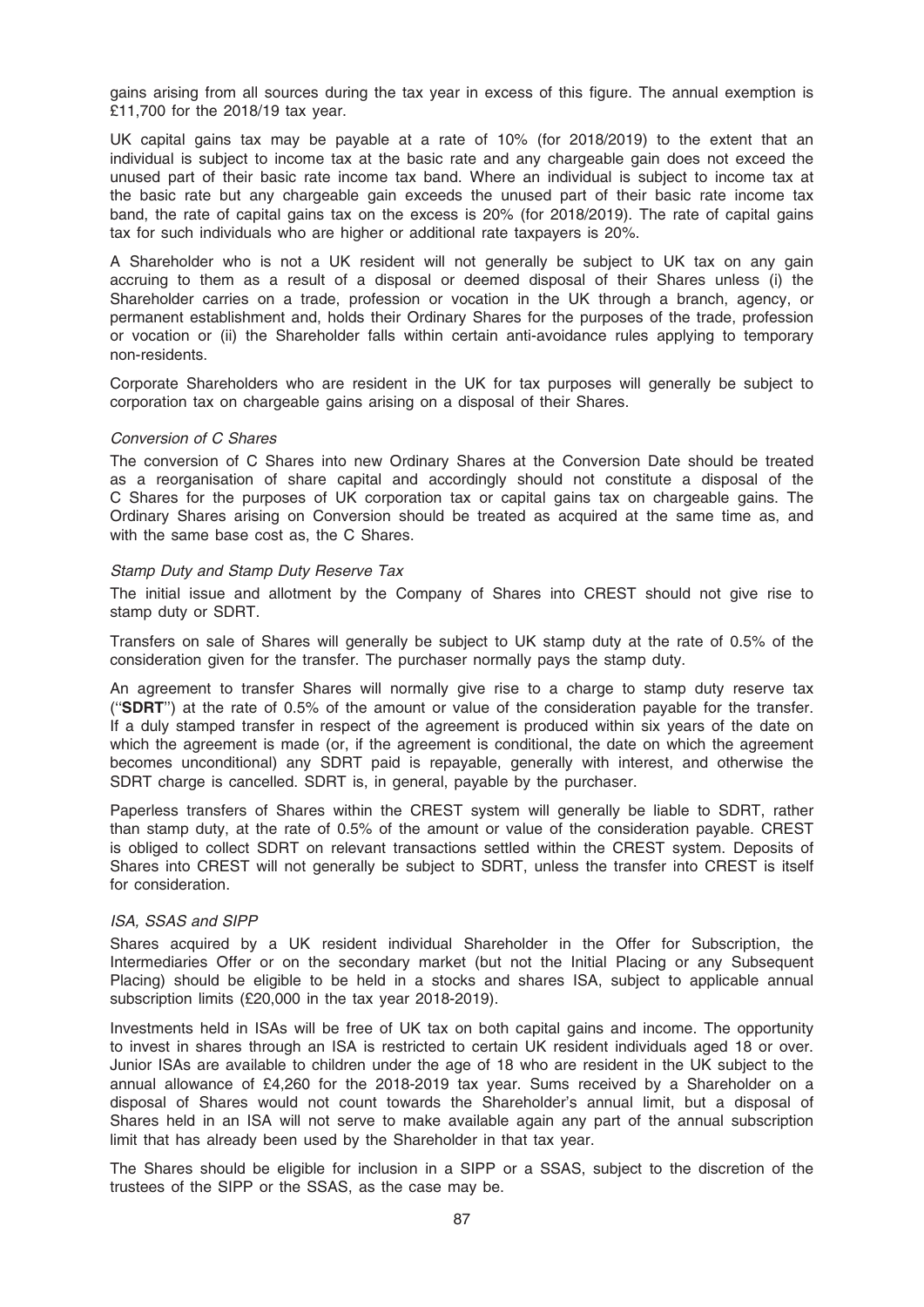## Individuals wishing to invest in Shares through an ISA, SIPP or SSAS should contact their professional advisers regarding their eligibility.

## Information reporting

The UK has entered into international agreements with a number of jurisdictions which provide for the exchange of information in order to combat tax evasion and improve tax compliance. These include, but are not limited to, an Inter-governmental Agreement with the U.S. in relation to FATCA and the Common Reporting Standard developed by the Organisation for Economic Co-operation and Development and the EU Directive on Administrative Cooperation in Tax Matters as implemented in the UK. In connection with such agreements and arrangements the Company may, among other things, be required to collect and report to HMRC certain personal information regarding Shareholders and other account holders of the Company and HMRC may pass this information on to the authorities in other jurisdictions.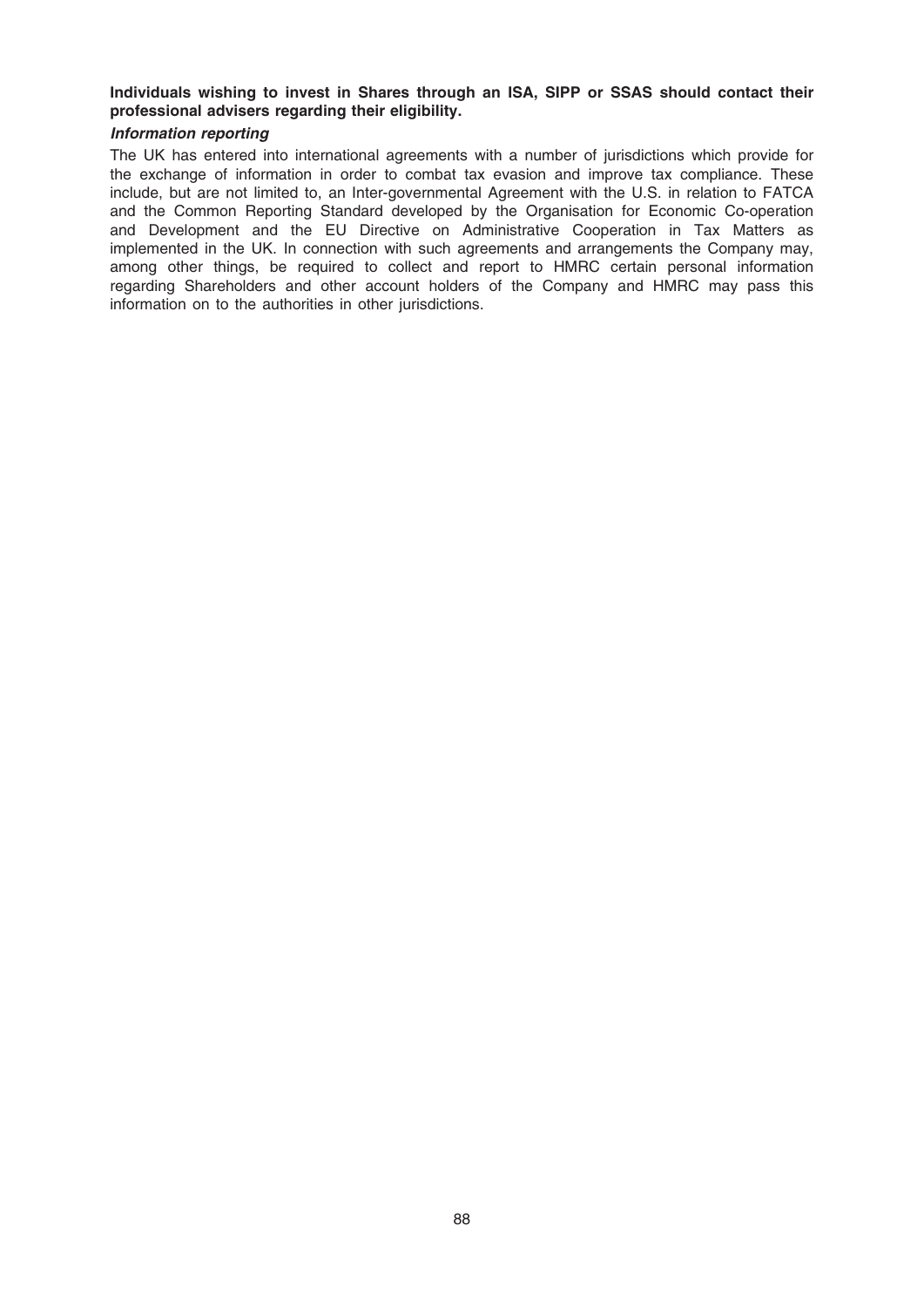## PART 8

## GENERAL INFORMATION

## 1. THE COMPANY

- 1.1 The Company was incorporated with the name M&G Credit Income Investment Trust plc in England and Wales on 17 July 2018 with registered number 11469317 as a public company limited by shares under the Companies Act.
- 1.2 The registered office and principal place of business of the Company is Beaufort House, 51 New North Road, Exeter EX4 4EP with telephone number +44 (0) 1392 477500.
- 1.3 The principal legislation under which the Company operates is the Companies Act. As an investment trust, the Company will not be regulated as a collective investment scheme by the FCA. However, from Initial Admission, the Company and the Shareholders will be subject to the Listing Rules, the Prospectus Rules, the Disclosure Guidance and Transparency Rules, MAR and the rules of the London Stock Exchange.
- 1.4 The principal activity of the Company is to invest in a diversified portfolio of public and private Debt Instruments, with a view to achieving the Company's investment objective.
- 1.5 Save for entry into each of the material contracts summarised in paragraph 6 of this Part 8, the Company has not commenced operations since incorporation and, as at the date of this document, no financial statements have been made up and no dividends have been declared by the Company.
- 1.6 The Company's accounting period will end on 31 December of each year. The first accounting period will end on 31 December 2019. The annual report and accounts will be prepared in Sterling according to accounting standards laid out under UK GAAP.
- 1.7 On 19 September 2018, the Company was granted a certificate under section 761 of the Companies Act entitling it to commence business and to exercise its borrowing powers.
- 1.8 The Company is domiciled in England and Wales, does not have any employees and does not own any premises and, as at the date of this document, has no subsidiaries.
- 1.9 The Company has given notice to the Registrar of Companies of its intention to carry on business as an investment company pursuant to section 833 of the Companies Act.
- 1.10 The Company intends at all times to conduct its affairs so as to enable it to qualify as an investment trust for the purposes of sections 1158 and 1159 (and regulations made thereunder) of the CTA 2010 and the Investment Trust (Approved Company) (Tax) Regulations 2011. In summary, the conditions and requirements that must be met for approval by HMRC as an investment trust, and which must continue to be met for each accounting period in respect of which the Company is approved as an investment trust, are that:
	- all, or substantially all, of the business of the Company is investing its funds in shares, land or other assets with the aim of spreading investment risk and giving members the benefit of the results of the management of its funds;
	- the Company is not a close company at any time during the accounting period;
	- the Company's ordinary share capital is admitted to trading on a regulated market throughout the accounting period;
	- the Company must not retain in respect of the accounting period an amount greater than the higher of: (a) 15% of its income for the period; and (b) the amount of any income which the Company is required to retain in respect of the period by virtue of a restriction imposed by law. However, where the Company has relevant accumulated losses brought forward from previous accounting periods of an amount equal to or greater than the higher of the amounts mentioned in (a) and (b) above, it may retain an amount equal to the amount of such losses; and
	- the Company notifies HMRC if it revises its published investment policy.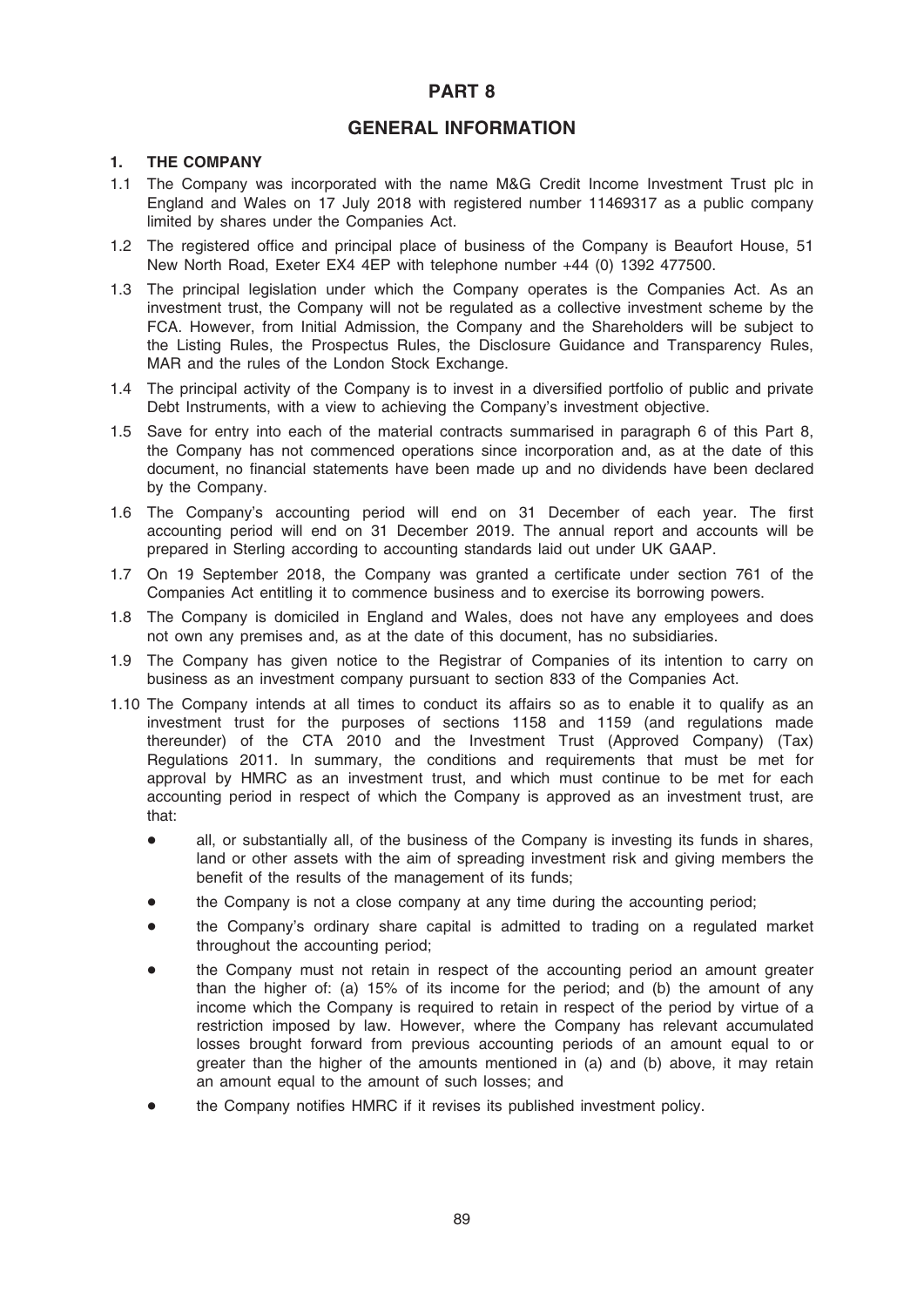### 2. SHARE CAPITAL

- 2.1 On incorporation, the issued share capital of the Company was £0.01 represented by one Ordinary Share, which was subscribed for by Mark Hutchinson.
- 2.2 Set out below is the issued share capital of the Company as at the date of this document:

|                                 | Aggregate<br>nominal value |               |  |
|---------------------------------|----------------------------|---------------|--|
|                                 | (£)                        | <b>Number</b> |  |
| <b>Ordinary Share</b>           | 0.01                       |               |  |
| Management Shares of £1.00 each | 50,000                     | 50,000        |  |

The Ordinary Share in issue is fully paid up. To enable the Company to obtain a certificate of entitlement to conduct business and to borrow under section 761 of the Companies Act, on 18 September 2018, 50,000 Management Shares were allotted to Mark Hutchinson. The Management Shares are paid up as to one quarter of their nominal value and will be redeemed immediately following Initial Admission out of the proceeds of the Initial Issue.

2.3 Set out below is the issued share capital of the Company as it will be immediately following the Initial Issue (assuming 250 million Ordinary Shares are allotted):

|                        | Aggregate<br>Nominal value<br>(£) |             |
|------------------------|-----------------------------------|-------------|
|                        |                                   | Number      |
| <b>Ordinary Shares</b> | 2,500,000                         | 250,000,000 |

All Ordinary Shares will be fully paid.

- 2.4 By ordinary and special resolutions passed on 18 September 2018:
	- 2.4.1 the Directors were generally and unconditionally authorised in accordance with section 551 of the Companies Act to exercise all the powers of the Company to allot up to 400 million Ordinary Shares pursuant to the Initial Issue, such authority to expire at the end of the period of 18 months from the date of the passing of the resolution, save that the Company may, at any time prior to the expiry of such authority, make an offer or enter into an agreement which would or might require Ordinary Shares to be allotted in pursuance of such an offer or agreement as if such authority had not expired;
	- 2.4.2 the Directors were generally empowered (pursuant to sections 570 and 573 of the Companies Act) to allot Ordinary Shares and to sell Ordinary Shares from treasury for cash pursuant to the authority referred to in paragraph 2.4.1 above as if section 561 of the Companies Act did not apply to any such allotment or sale, such power to expire at the end of the period of 18 months from the date of the passing of the resolution (unless previously revoked, varied or renewed by the Company in general meeting), save that the Company may, at any time prior to the expiry of such power make an offer or enter into an agreement which would or might require Ordinary Shares to be allotted or sold from treasury after the expiry of such power, and the Directors may allot or sell from treasury equity securities in pursuance of such an offer or agreement as if such power had not expired;
	- 2.4.3 in addition to the authority set out at paragraph 2.4.1 above, the Directors were generally and unconditionally authorised in accordance with section 551 of the Companies Act to exercise all the powers of the Company to allot up to 400 million Ordinary Shares and/or C Shares pursuant to the Placing Programme in aggregate, such authority to expire at the end of the period of 18 months from the date of the passing of the resolution, save that the Company may, at any time prior to the expiry of such authority, make an offer or enter into an agreement which would or might require Shares to be allotted in pursuance of such an offer or agreement as if such authority had not expired;
	- 2.4.4 the Directors were generally empowered (pursuant to sections 570 and 573 of the Companies Act) to allot Shares and sell Shares from treasury for cash pursuant to the authority referred to in paragraph 2.4.3 above as if section 561 of the Companies Act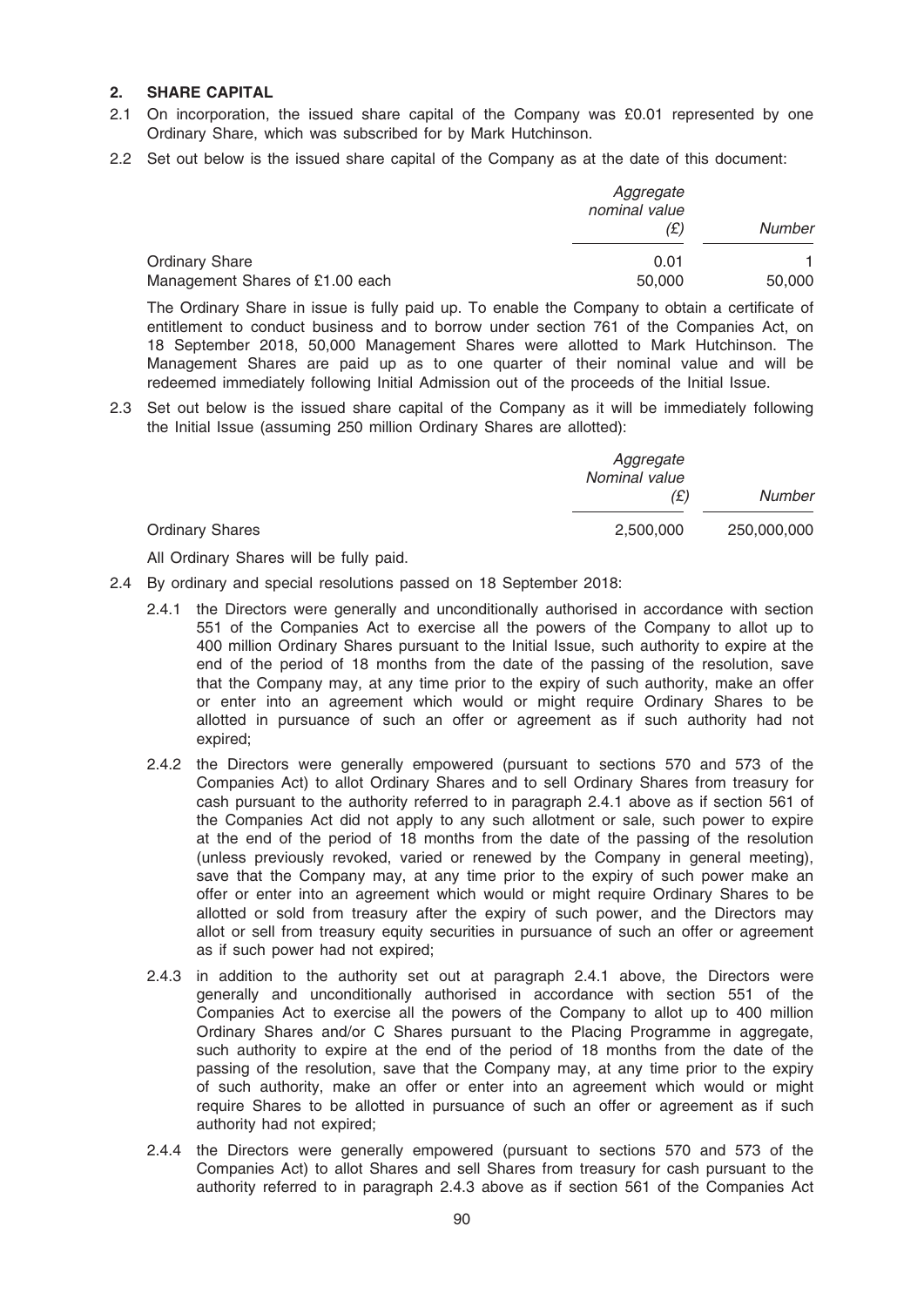did not apply to any such allotment or sale, such power to expire at the end of the period of 18 months from the date of the passing of the resolution (unless previously revoked, varied or renewed by the Company in general meeting), save that the Company may, at any time prior to the expiry of such power make an offer or enter into an agreement which would or might require Shares to be allotted or sold from treasury after the expiry of such power, and the Directors may allot or sell from treasury equity securities in pursuance of such an offer or agreement as if such power had not expired;

- 2.4.5 in addition to the authorities set out at paragraphs 2.4.1 and 2.4.3 above, the Directors were generally and unconditionally authorised in accordance with section 551 of the Companies Act to exercise all the powers of the Company to allot up to 400 million Ordinary Shares and/or C Shares in aggregate, such authority to expire at the end of the period of five years from the date of passing of the resolution, save that the Company may, at any time prior to the expiry of such authority, make an offer or enter into an agreement which would or might require Shares to be allotted in pursuance of such offer or agreement as if such authority had not expired;
- 2.4.6 the Directors were generally empowered (pursuant to sections 570 and 573 of the Companies Act) to allot Shares and to sell Shares from treasury for cash pursuant to the authority referred to in paragraph 2.4.5 above as if section 561 of the Companies Act did not apply to any such allotment or sale, such power to expire at the end of the period of five years from the date of passing of the resolution, save that the Company may, at any time prior to the expiry of such power, make an offer or enter into an agreement which would or might require the Shares to be allotted or sold from treasury after the expiry of such power and the Directors may allot or sell from treasury equity securities in pursuance of such an offer or agreement as if such power had not expired;
- 2.4.7 the Company was authorised in accordance with section 701 of the Companies Act to make market purchases (within the meaning of section 693(4) of the Companies Act) of Ordinary Shares provided that the maximum number of Ordinary Shares authorised to be purchased is 14.99% of the Ordinary Shares in issue immediately following Initial Admission. The minimum price which may be paid for an Ordinary Share is £0.01. The maximum price (exclusive of expenses) which may be paid for an Ordinary Share must not be more than the higher of (i) 5% above the average of the mid-market values of the Ordinary Share for the five Business Days before the purchase is made, or (ii) the higher of the price of the last independent trade and the highest current independent bid as stipulated by Regulatory Technical Standards adopted by the European Commission pursuant to Article 5(6) of MAR. Such authority will expire on the earlier of the conclusion of the first annual general meeting of the Company and 30 June 2020, save that the Company may contract to purchase Ordinary Shares under the authority thereby conferred prior to the expiry of such authority, which contract will or may be executed wholly or partly after the expiry of such authority and may purchase Ordinary Shares in pursuance of such contract;
- 2.4.8 the Company resolved that, conditional upon Initial Admission and subject to the confirmation and approval of the Court, the amount standing to the credit of the share premium account of the Company immediately following completion of the Initial Issue be cancelled, and the amount of the share premium account so cancelled be credited to a reserve;
- 2.4.9 the Directors were authorised to declare and pay all dividends of the Company as interim dividends and for the last dividend referable to a financial year not to be categorised as a final dividend that is subject to shareholder approval; and
- 2.4.10 the Company was authorised to call a general meeting of the Company other than an annual general meeting on not less than 14 clear days' notice.
- 2.5 The provisions of section 561(1) of the Companies Act (which, to the extent not disapplied pursuant to sections 570 and 573 of the Companies Act, confer on Shareholders rights of pre-emption in respect of the allotment of equity securities which are, or are to be, paid up in cash) apply to issues by the Company of equity securities save to the extent disapplied as mentioned in paragraphs 2.4.2, 2.4.4 and 2.4.6 above.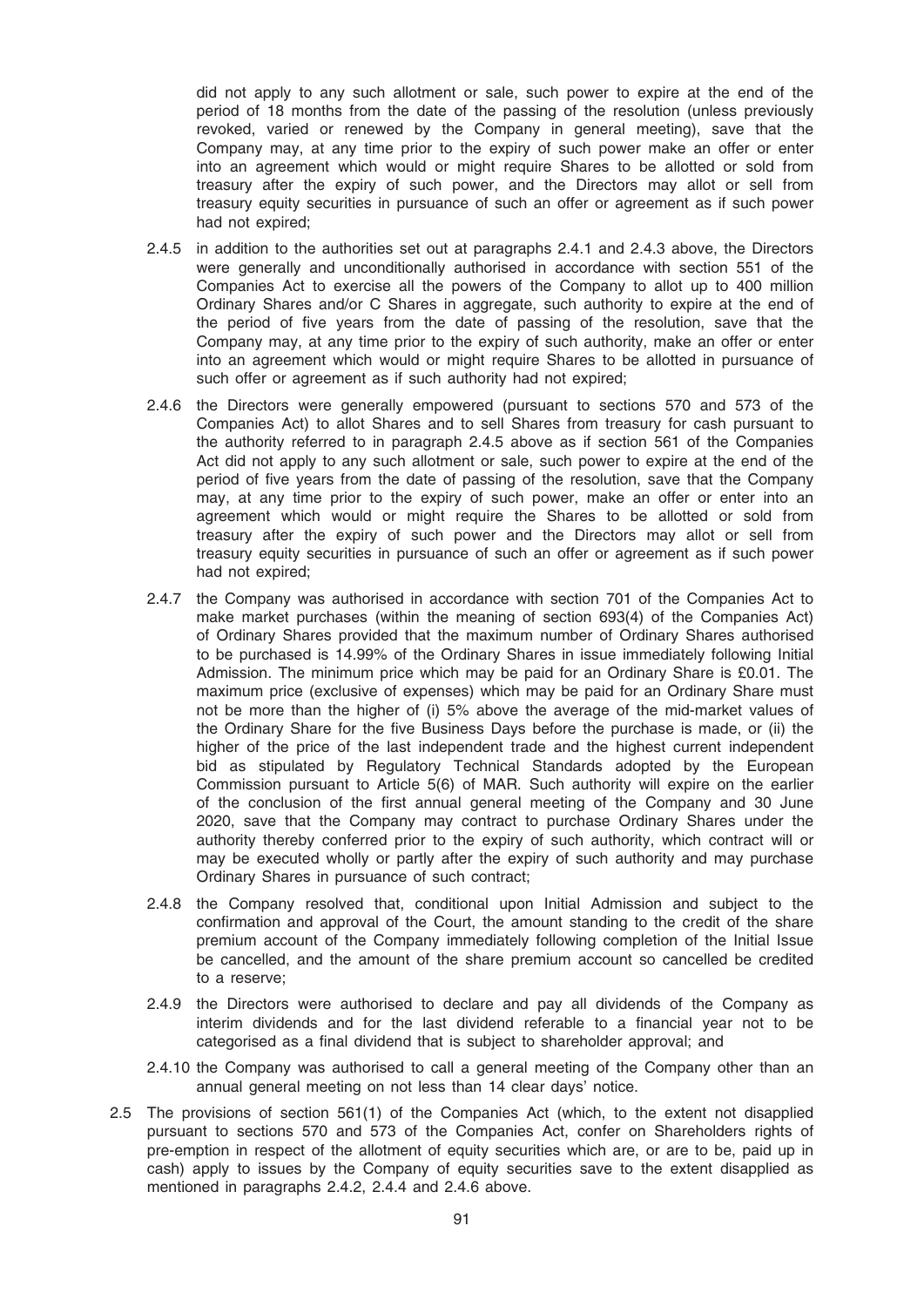- 2.6 In accordance with the authorities referred to in paragraphs 2.4.1 and 2.4.3 above, it is expected that the Shares to be issued pursuant to the Initial Issue and the Placing Programme will be allotted (conditionally upon the relevant Admission) pursuant to a resolution of the Board to be passed shortly before the relevant Admission in accordance with the Companies Act.
- 2.7 Save as disclosed in this paragraph 2, no share or loan capital of the Company has since the date of incorporation of the Company been issued or been agreed to be issued, fully or partly paid, either for cash or for a consideration other than cash, and, other than pursuant to the Initial Issue and the Placing Programme, no such issue is now proposed.
- 2.8 As at the date of this document, the Company has not granted any options over its share or loan capital which remain outstanding and has not agreed, conditionally or unconditionally to grant any such options and no convertible securities, exchangeable securities or securities with warrants have been issued by the Company.
- 2.9 All of the Shares will be in registered form and will be eligible for settlement in CREST. Temporary documents of title will not be issued.
- 2.10 Applicants who have signed and returned Application Forms in respect of the Offer for Subscription may not withdraw their applications for Ordinary Shares subject to their statutory rights of withdrawal in the event of the publication of a supplementary prospectus.

#### 3. INTERESTS OF DIRECTORS, MAJOR SHAREHOLDERS AND RELATED PARTY **TRANSACTIONS**

3.1 The Directors intend to subscribe for Ordinary Shares pursuant to the Initial Issue in the amounts set out below:

| Director        | Number of<br>Ordinary<br>Shares | % of issued<br>ordinary share<br>capital* |
|-----------------|---------------------------------|-------------------------------------------|
| David Simpson   | 25,000                          | 0.010                                     |
| Richard Boléat  | 10,000                          | 0.004                                     |
| Mark Hutchinson | 20,000                          | 0.008                                     |
| Barbara Powley  | 15,000                          | 0.006                                     |

\* Assuming that the Initial Issue is subscribed as to 250 million Ordinary Shares

Save as disclosed in this paragraph, immediately following Initial Admission, no Director will have any interest, whether beneficial or non-beneficial, in the share or loan capital of the Company.

- 3.2 The Prudential Assurance Company Limited intends to subscribe for the lower of (i) 80,000,000 Ordinary Shares and (ii) 25% of the Ordinary Shares to be issued pursuant to the Initial Issue. The Directors believe that this proposed investment strongly aligns the interests of M&G with Shareholders.
- 3.3 No Director has a service contract with the Company, nor are any such contracts proposed, each Director having been appointed pursuant to a letter of appointment entered into with the Company. The Directors' appointments can be terminated in accordance with the Articles and without compensation. Directors are required to retire and seek re-election by the Shareholders at the first annual general meeting of the Company and thereafter the Directors are subject to retirement by rotation in accordance with the Articles. The Directors intend to retire and seek re-election annually. There is no notice period specified in the letters of appointment or Articles for removal of Directors. The Articles provide that the office of Director shall be terminated by, among other things: (i) written resignation; (ii) unauthorised absences from board meetings for six consecutive months or more; or (iii) written request of all of the other Directors.
- 3.4 Each of the Directors is entitled to receive a fee from the Company at such rate as may be determined in accordance with the Articles. Save for the Chairman, the initial fees will be £30,000 for each Director per annum. The Chairman's initial fee will be £40,000 per annum.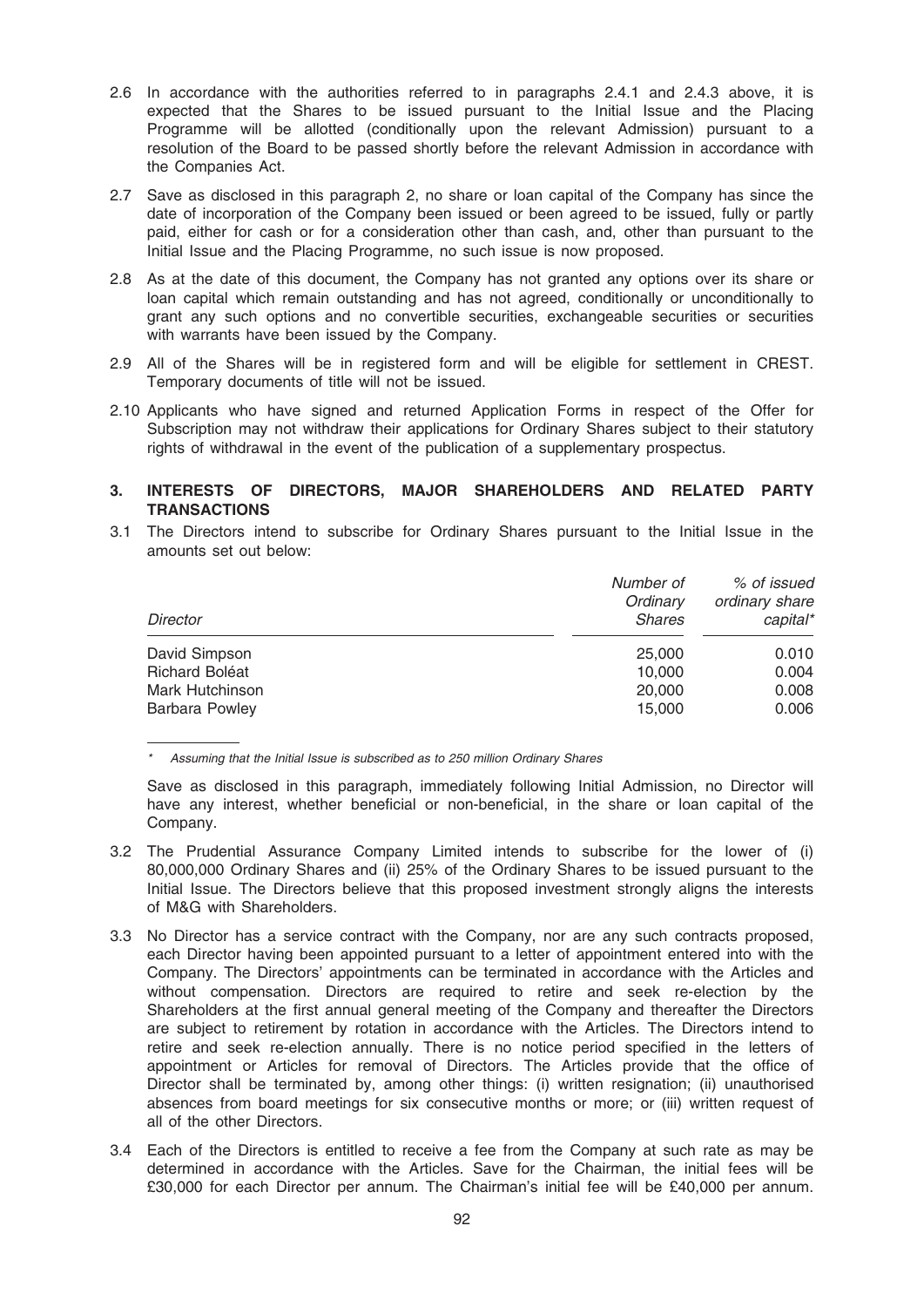The Chairperson of the Audit Committee will receive an additional £5,000 per annum. Mark Hutchinson has agreed to waive his fee. The Directors are also entitled to out-of-pocket expenses incurred in the proper performance of their duties.

- 3.5 No amount has been set aside or accrued by the Company to provide pensions, retirement or other similar benefits.
- 3.6 Mark Hutchinson is the Chair of Private Assets at the Investment Manager and may therefore face a conflict of interest in the event that the Investment Manager has a conflict with the Company. In the event of any conflict between his position as Chair of Private Assets of the Investment Manager, Mr Hutchinson will comply with the provisions in the Articles concerning the declaration of directors' interests and authorisation of conflicts of interests and any other limits or conditions imposed by the Board. Save as set out in this paragraph, none of the Directors has, or has had, an interest in any transaction which is or was unusual in its nature or conditions or significant to the business of the Company or that has been effected by the Company since its incorporation.
- 3.7 The Company has not made any loans to the Directors which are outstanding, nor has it ever provided any guarantees for the benefit of any Director or the Directors collectively.
- 3.8 Over the five years preceding the date of this document, the Directors hold or have held the following directorships (apart from their directorships of the Company) or memberships of administrative, management or supervisory bodies and/or partnerships:

| Name           | Current                                                                                                                                                                                                                                                                                                                                                                                                                                                                                                                                                                                                                                                                                                                                                                                                                                                                                                                                                                                                                                                                                                | <b>Previous</b>                                                                                                                                                                                                                                                                                                                                                                                                                                                                                                                                                                                                                                                                                                                                                                                                                                                                                                                                                                                                                                                                                                                                                                                                                                                                     |
|----------------|--------------------------------------------------------------------------------------------------------------------------------------------------------------------------------------------------------------------------------------------------------------------------------------------------------------------------------------------------------------------------------------------------------------------------------------------------------------------------------------------------------------------------------------------------------------------------------------------------------------------------------------------------------------------------------------------------------------------------------------------------------------------------------------------------------------------------------------------------------------------------------------------------------------------------------------------------------------------------------------------------------------------------------------------------------------------------------------------------------|-------------------------------------------------------------------------------------------------------------------------------------------------------------------------------------------------------------------------------------------------------------------------------------------------------------------------------------------------------------------------------------------------------------------------------------------------------------------------------------------------------------------------------------------------------------------------------------------------------------------------------------------------------------------------------------------------------------------------------------------------------------------------------------------------------------------------------------------------------------------------------------------------------------------------------------------------------------------------------------------------------------------------------------------------------------------------------------------------------------------------------------------------------------------------------------------------------------------------------------------------------------------------------------|
| David Simpson  | <b>British Geological Survey</b><br><b>Cardiff University</b><br>Ecofin Global Utilities and Infrastructure Trust plc<br><b>ITC Limited</b><br>University College Cardiff Consultants Limited                                                                                                                                                                                                                                                                                                                                                                                                                                                                                                                                                                                                                                                                                                                                                                                                                                                                                                          | Annuity Infrastructure Company Limited<br>Disruptive Capital Finance LLP<br>D4jsimpson Limited<br>Ecofin Water & Power Opportunities Plc (in<br>Members Voluntary Liquidation)<br>EW&PO Finance plc (dissolved following<br>Members Voluntary Liquidation)<br>My Route LLP<br>Remuneration Committee, Magdalene College,<br>Cambridge<br>The Coroners' Courts Support Service                                                                                                                                                                                                                                                                                                                                                                                                                                                                                                                                                                                                                                                                                                                                                                                                                                                                                                       |
| Richard Boléat | Airbnb International Holdings Limited<br>Airbnb International Unlimited<br>Airbnb 1 Unlimited<br>Airbnb 2 Unlimited<br><b>AKO Capital LLP</b><br>Autonomy Capital (Jersey) Limited<br>Autonomy Capital Research Two Limited<br>Autonomy Jersey Service Company Limited<br>Bennelong Asia Pacific Multi Strategy Equity Fund<br>Limited<br>Bennelong Asia Pacific Multi Strategy Equity<br><b>Master Fund Limited</b><br>Bennelong Dragon Trading Fund Limited<br>Bennelong Dragon Trading Master Fund Limited<br>Brook Bay General Partner Limited<br>Brook Bay General Partner II Limited<br>Buriti 1 Sarl<br>Butterfield Bank (Jersey) Limited<br>Bybrook Capital Management Limited<br><b>CVC Credit Partners European Opportunities</b><br>Limited<br>Emac Illyrian Duba Stonska GP Limited<br>Funding Circle SME Income Fund Limited<br>GP2 Limited<br>Gorey Investments Limited<br>Habrok General Partner Limited<br><b>Habrok Master Limited</b><br>Habrok India Fund Limited<br>Habrok India GP Limited<br><b>ILF Carryco Limited</b><br><b>ILFE Limited</b><br>ILF 1 Limited<br>ILF 2 Limited | Al Airports International Limited<br>Asian Leaders Fund<br>Bennelong Agricultural Investments Limited<br>Bennelong General Partner Limited<br>Bennelong Global Special Opportunities Fund<br>Limited<br>Bennelong Global Special Opportunities Master<br><b>Fund Limited</b><br>Bennelong Tempest Fund Limited<br>Bennelong Tempest Master Fund Limited<br>Cazenove Capital Management Jersey Limited<br><b>CDPC Holdings Limited</b><br>Cooperatie Duba Stonska u.a.<br>Cooperatie EMAC Illyrian Land Fund III u.a.<br>Cooperatie EMAC Illyrian Land Fund u.a.<br>Cooperatie EMAC Illyrian Land Fund X u.a.<br>Cooperatie EMAC Illyrian Land Fund XIV u.a.<br>Cooperatie EMAC Illyrian Land Fund XV u.a.<br>Cooperatie Eurserland ua<br><b>Cosford Global Opportunities Fund</b><br>Cosford Global Opportunities GP Limited<br>Cosford Global Opportunities Master Fund<br>Druggability Technologies IP Holdco (Jersey)<br>Limited<br>EMAC Illyrian Land Fund 2 EXUS GP Limited<br><b>EMAC Illyrian Land Fund 2 USTP GP Limited</b><br><b>GP Secretaries Limited</b><br><b>Habrok Fund Limited</b><br><b>Habrok General Partner Limited</b><br><b>Habrok SPV Limited</b><br>Ignition Romanian Land Fund No1 Limited<br>Jetstone General Partner Limited<br>K2A Hospitality Limited |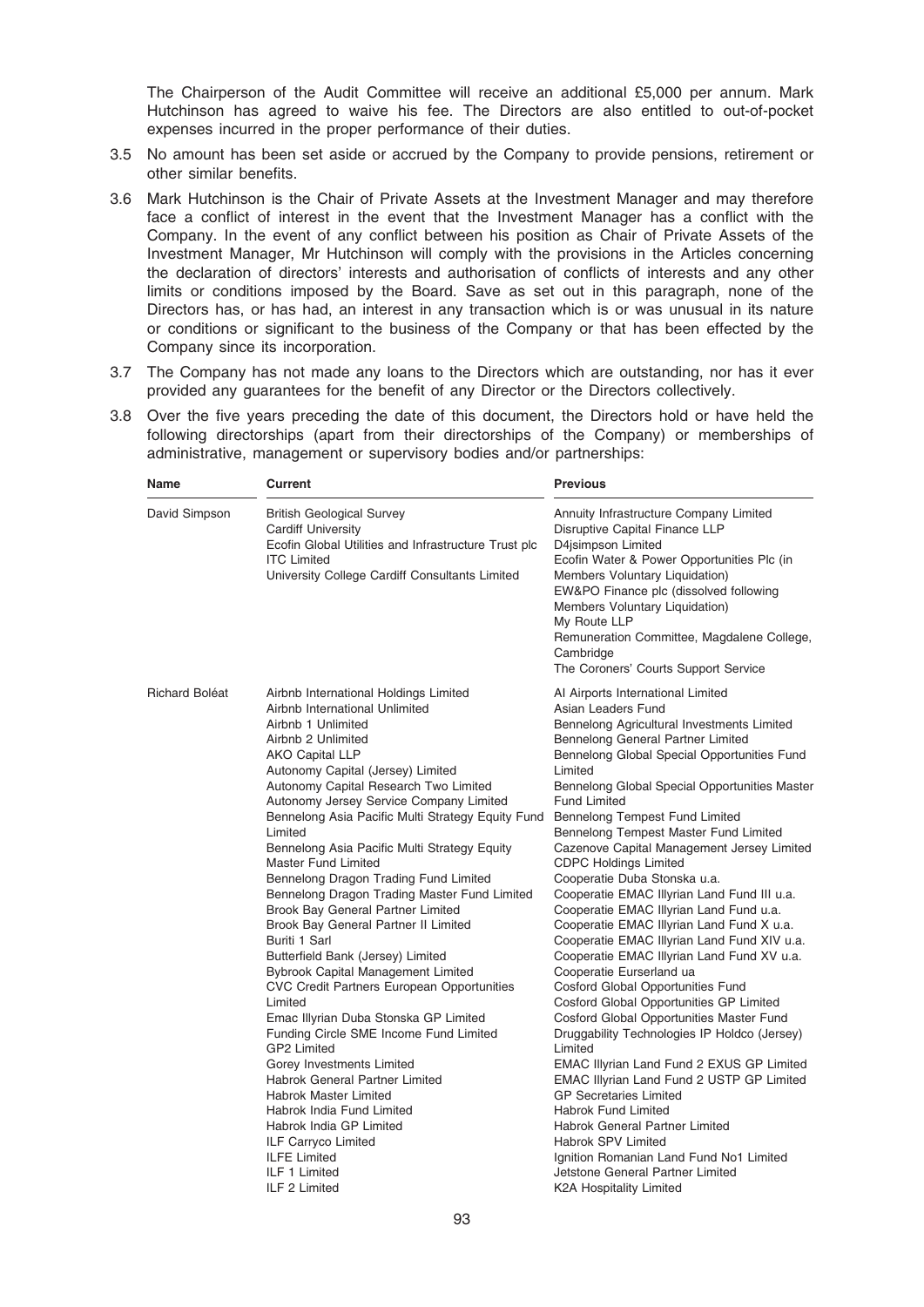K2 Property Limited Kao Corporate Limited Landsdowne Road Investments Matariki Forests Matariki Forestry Group Matariki Forests Trading Limited Mortality Fund 1 Noemi Limited Phaunos Timber Fund Limited Primestone Capital Management (GP) Limited Profounders Capital II General Partner Limited Securis 1 Fund Securis 1 Master Fund Securis General Partner Limited Securis Investment Partners Limited Securis 2 Fund SPC Securis MF1 Fund Securis Non-Life Fund Securis Non-Life Master Fund Securis Life Fund Securis Life Master Fund Securis Life Fund II Securis Life Master Fund II Securis Opportunities Fund Securis Opportunities Master Fund Securis Re I Limited Securis Re II Limited Securis Re III Limited Securis Re IV Limited Securis Re V Limited Securis Re VI Limited Securis Re VII Limited Securis Re VIII Limited Securis Re IX Limited Securis Re LCM Limited Securis LCM Fund Securis LCM Holdings Limited Securis (Bermuda) Holdings Limited Securis ILS Fund ICAV Securis ILS Management Limited Securis Private Life Fund Securis Special Opportunities Fund Securis Special Opportunities Master Fund Securis SP3/SP7 – SPV Securis Event Fund Securis Event Master Fund Sole Shipping SO Coinvest 1 GP Limited Sole Shipping SO Advisor Limited Sole Shipping SO GP II Limited Tannay Jersey Limited Taxim Capital Advisors Limited Taxim Capital Partners I GP Limited Tri-Pillar Infrastructure Fund Limited Valiance Farmland GP Sarl Valiance Farmland Luxembourg Sarl Valiance Life Sciences Growth Investments GP Sarl Viva Partners Sarl Waimarie Forests Pty Ltd Yatra Capital Limited Zynga Game International Limited Mark Hutchinson Jetty Finance Limited Lion Credit Opportunity Fund

#### Name **Current Current Previous**

K2A Private Equity Limited K2A Residential Limited K2A Retail Limited K2B Commercial Limited K2B Retail Limited K2C Hospitality Limited K2C Residential Limited K2C Retail Limited K2E Residential Limited K2F Residential Limited K2G Residential Limited Lerisson Nominees Limited PI Power International Limited Rathbone Investment Management International Strategies PCC Securis Investments Switzerland sarl Standsure Fund PCC The LEMA Jersey Fund Limited THS General Partner Limited TPR 1 Limited Tradinvest Fund Limited

—

M&G Specialty Finance (Luxembourg) No 1 SARL

Prudential Credit Opportunities 1 SARL Prudential Credit Opportunities 2 SARL Prudential Loan Investments 1 SARL Prudential/M&G UKCF GP Limited

M&G UKCF II GP Limited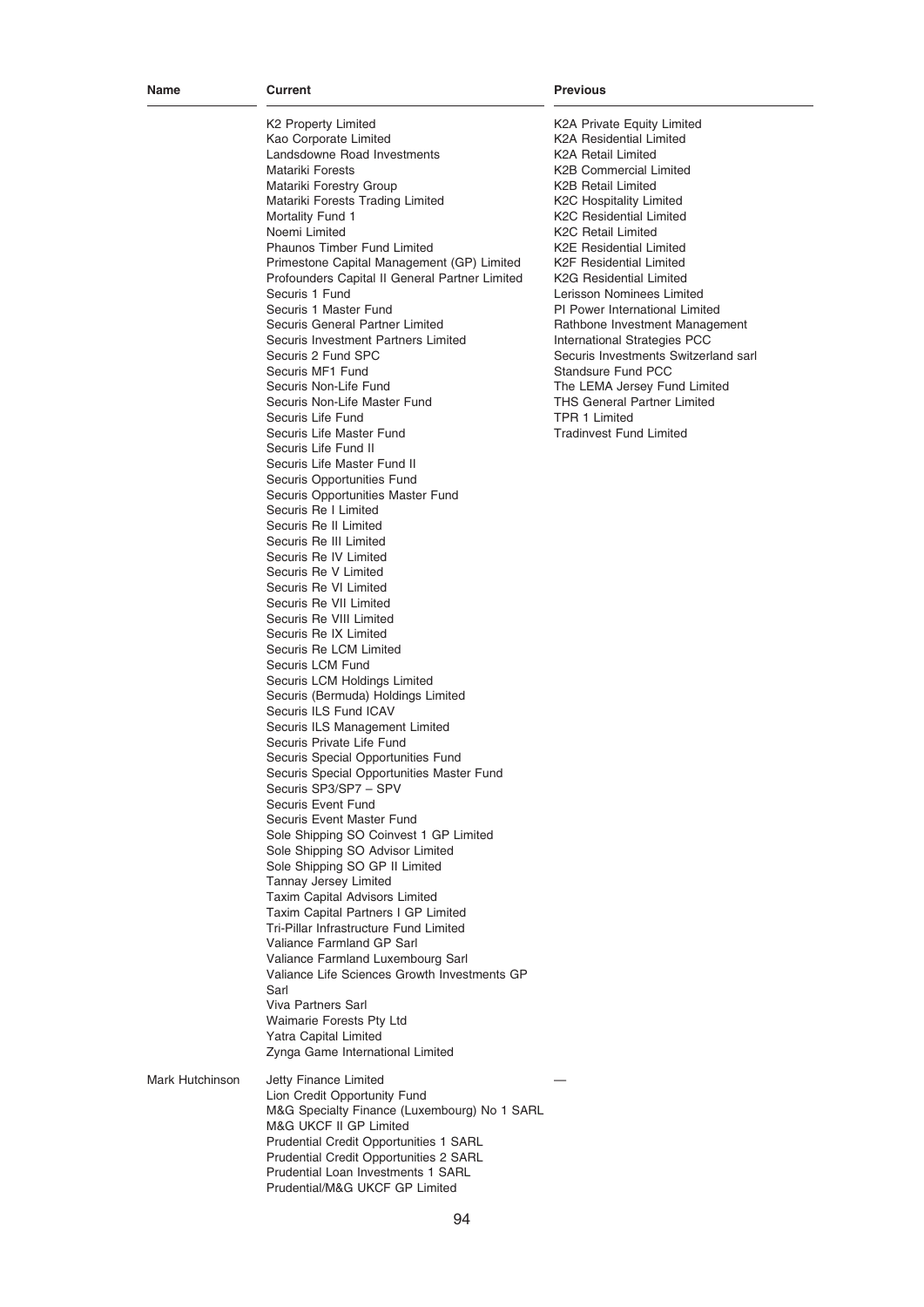| <b>Name</b> | Current                | <b>Previous</b> |
|-------------|------------------------|-----------------|
|             | Rocksure Group Limited |                 |

Barbara Powley

- 3.9 Save as disclosed at paragraph 3.8 of this Part 8, the Directors in the five years before the date of this document:
	- 3.9.1 do not have any convictions in relation to fraudulent offences;
	- 3.9.2 have not been associated with any bankruptcies, receiverships or liquidations of any partnership or company through acting in the capacity as a member of the administrative, management or supervisory body or as a partner, founder or senior manager of such partnership or company; and
	- 3.9.3 do not have any official public incrimination and/or sanctions by statutory or regulatory authorities (including designated professional bodies) and have not been disqualified by a court from acting as a member of the administration, management or supervisory bodies of any issuer or from acting in the management or conduct of the affairs of any issuer.
- 3.10 As at 25 September 2018 (the latest practicable date prior to the publication of this document) insofar as known to the Company, there are no parties known to have a notifiable interest under English law in the Company's capital or voting rights.
- 3.11 All Shareholders have the same voting rights in respect of shares of the same class in the share capital of the Company.
- 3.12 Pending the allotment of Ordinary Shares pursuant to the Initial Issue, the Company is controlled by Mark Hutchinson, as described in paragraph 2 of this Part 8. The Company and the Directors are not aware of any other person who, directly or indirectly, jointly or severally, exercises or could exercise control over the Company.
- 3.13 The Company and the Directors are not aware of any arrangements, the operation of which may at a subsequent date result in a change in control of the Company.
- 3.14 Save for the entry into of the Directors' appointment letters and the Investment Management Agreement, the Company has not entered into any related party transaction at any time during the period from incorporation to 25 September 2018 (the latest practicable date prior to the publication of this document).
- 3.15 Save as disclosed in paragraph 3.6 above, as at the date of this document, none of the Directors has any conflict of interest or potential conflict of interest between any duties to the Company and their private interests and/or other duties.
- 3.16 The Company intends to maintain directors' and officers' liability insurance on behalf of the Directors at the expense of the Company.

#### 4. THE ARTICLES

The Articles contain provisions, inter alia, to the following effect:

4.1 Objects/Purposes

The Articles do not provide for any objects of the Company and accordingly the Company's objects are unrestricted.

- 4.2 Voting rights
	- 4.2.1 Subject to the provisions of the Companies Act, to any special terms as to voting on which any shares may have been issued or may from time-to-time be held and any suspension or abrogation of voting rights pursuant to the Articles, at a general meeting of the Company every shareholder who is present in person shall, on a show of hands, have one vote, every proxy who has been appointed by a shareholder entitled to vote on the resolution shall, on a show of hands, have one vote and every shareholder present in person or by proxy shall, on a poll, have one vote for each share of which he is a holder. A shareholder entitled to more than one vote need not, if he votes, use all his votes or vest all the votes he uses the same way. In the case of joint holders, the vote of the senior who tenders a vote, whether in person or by proxy, shall be accepted to the exclusion of the votes of the other joint holders.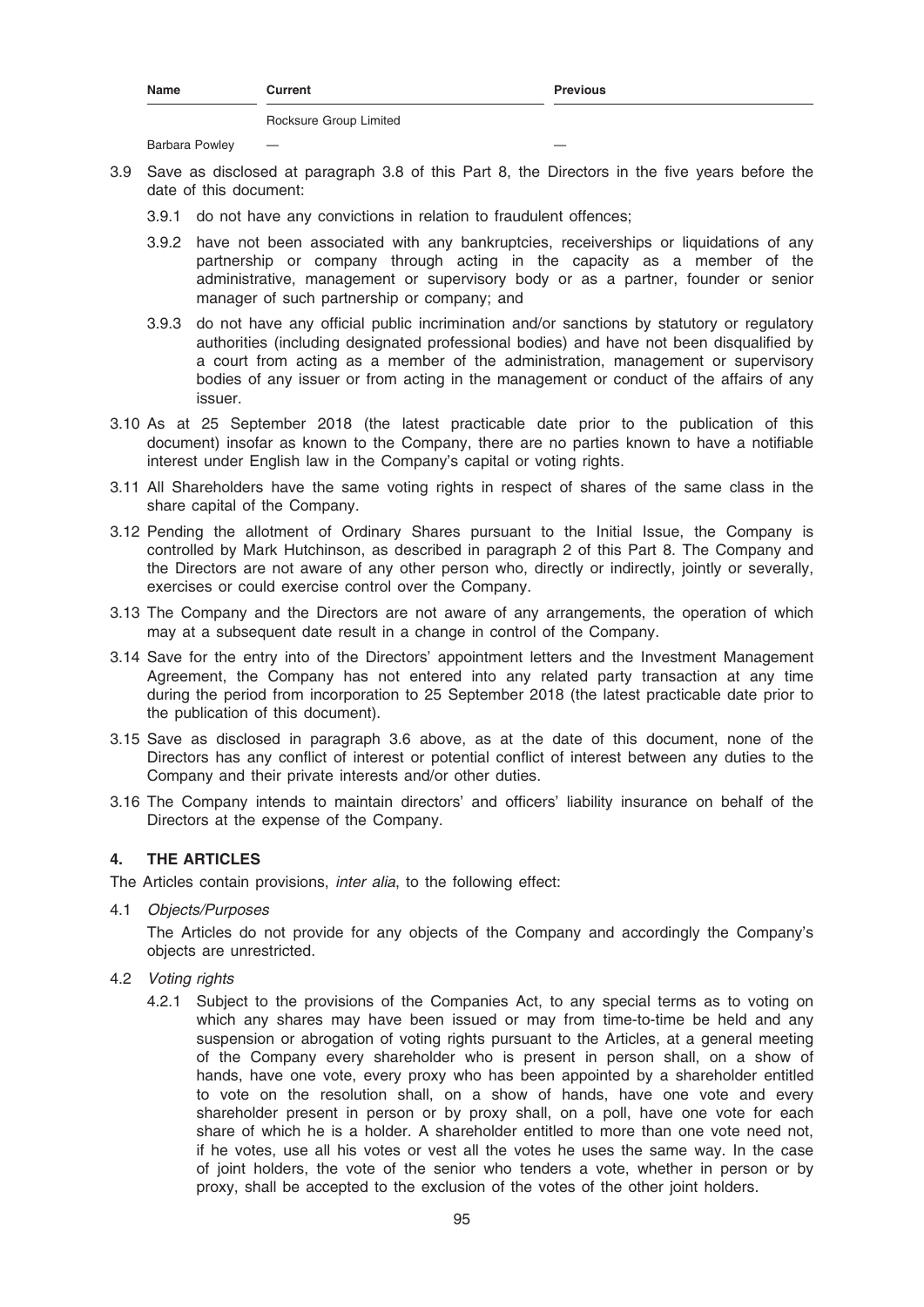- 4.2.2 Unless the Board otherwise determines, no shareholder is entitled to vote at a general meeting or at a separate meeting of shareholders of any class of shares, either in person or by proxy, or to exercise any other right or privilege as a shareholder in respect of any share held by him, unless all calls presently payable by him in respect of that share, whether alone or jointly with any other person, together with interest and expenses (if any) payable by such shareholder to the Company have been paid.
- 4.2.3 Notwithstanding any other provision of the Articles, where required by the Listing Rules, a vote must be decided by a resolution of the holders of the Company's shares that have been admitted to premium listing. In addition, where the Listing Rules require that a particular resolution must in addition be approved by the independent shareholders (as such term is defined in the Listing Rules), only independent shareholders who hold the Company's shares that have been admitted to premium listing can vote on such separate resolution.
- 4.3 Dividends
	- 4.3.1 Subject to the provisions of the Companies Act and of the Articles, the Company may by ordinary resolution declare dividends to be paid to shareholders according to their respective rights and interests in the profits of the Company. However, no dividend shall exceed the amount recommended by the Board.
	- 4.3.2 Subject to the provisions of the Companies Act, the Board may declare and pay such interim dividends (including any dividend payable at a fixed rate) as appears to the Board to be justified by the profits of the Company available for distribution. If at any time the share capital of the Company is divided into different classes, the Board may pay such interim dividends on shares which rank after shares conferring preferential rights with regard to dividends as well as on shares conferring preferential rights, unless at the time of payment any preferential dividend is in arrears. Provided that the Board acts in good faith, it shall not incur any liability to the holders of shares conferring preferential rights for any loss that they may suffer by the lawful payment of any interim dividend on any shares ranking after those preferential rights.
	- 4.3.3 All dividends, interest or other sums payable and unclaimed for a period of 12 months after having become payable may be invested or otherwise used by the Board for the benefit of the Company until claimed and the Company shall not be constituted a trustee in respect thereof. All dividends unclaimed for a period of 12 years after having become payable shall, if the Board so resolves, be forfeited and shall cease to remain owing by, and shall become the property of, the Company.
	- 4.3.4 The Board may, with the authority of an ordinary resolution of the Company, direct that payment of any dividend declared may be satisfied wholly or partly by the distribution of assets, and in particular of paid up shares or debentures of any other company, or in any one or more of such ways.
	- 4.3.5 The Board may also, with the prior authority of an ordinary resolution of the Company and subject to such terms and conditions as the Board may determine, offer to holders of shares the right to elect to receive shares, credited as fully paid, instead of the whole (or some part, to be determined by the Board) of any dividend specified by the ordinary resolution.
	- 4.3.6 Unless the Board otherwise determines, the payment of any dividend or other money that would otherwise be payable in respect of shares will be withheld if such shares represent at least 0.25% in nominal value of their class and the holder, or any other person whom the Company reasonably believes to be interested in those shares, has been duly served with a notice pursuant to the Companies Act requiring such person to provide information about his interests in the Company's shares and has failed to supply the required information within 14 calendar days. Furthermore such a holder shall not be entitled to elect to receive shares instead of a dividend.
- 4.4 Distribution of assets on a winding-up
	- 4.4.1 If the Company is wound up, with the sanction of a special resolution and any other sanction required by law and subject to the Companies Act, the liquidator may divide among the Shareholders in specie the whole or any part of the assets of the Company and for that purpose may value any assets and determine how the division shall be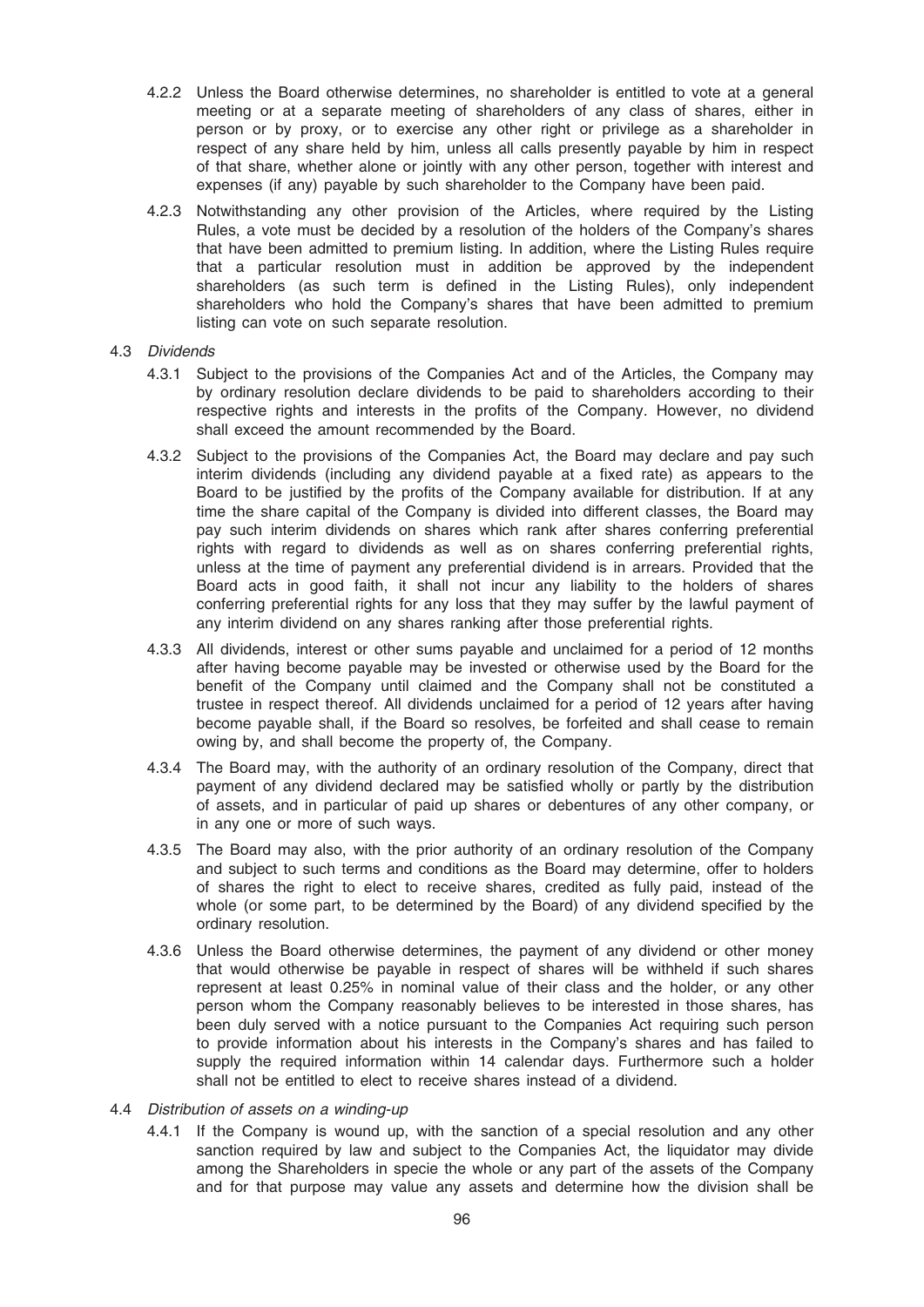carried out as between the Shareholders or different classes of Shareholders. With the like sanction, the liquidator may vest the whole or any part of the assets in trustees upon such trusts for the benefit of the Shareholders as he may with the like sanction determine, but no Shareholder shall be compelled to accept any shares or other securities upon which there is a liability.

#### 4.5 Transfer of shares

- 4.5.1 Subject to any applicable restrictions in the Articles, each shareholder may transfer all or any of his shares which are in certificated form by instrument of transfer in writing in any usual form or in any form approved by the Board. Such instrument must be executed by or on behalf of the transferor and (in the case of a transfer of a share which is not fully paid up) by or on behalf of the transferee. The transferor is deemed to remain the holder of the share until the transferee's name is entered in the register of shareholders.
- 4.5.2 The Board may, in its absolute discretion, refuse to register any transfer of a share in certificated form (or renunciation of a renounceable letter of allotment) unless:
	- 4.5.2.1 it is in respect of a share which is fully paid up;
	- 4.5.2.2 it is in respect of only one class of shares;
	- 4.5.2.3 it is in favour of a single transferee or not more than four joint transferees;
	- 4.5.2.4 it is duly stamped (if so required); and
	- 4.5.2.5 it is delivered for registration to the registered office for the time being of the Company or such other place as the Board may from time-to-time determine, accompanied (except in the case of (a) a transfer by a recognised person where a certificate has not been issued (b) a transfer of an uncertificated share or (c) a renunciation) by the certificate for the share to which it relates and such other evidence as the Board may reasonably require to prove the title of the transferor or person renouncing and the due execution of the transfer or renunciation by him or, if the transfer or renunciation is executed by some other person on his behalf, the authority of that person to do so,

provided that the Board shall not refuse to register a transfer or renunciation of a partly paid share in certificated form on the grounds that it is partly paid in circumstances where such refusal would prevent dealings in such share from taking place on an open and proper basis on the market on which such share is admitted to trading.

The Board may refuse to register a transfer of an uncertificated share in such other circumstances as may be permitted or required by the regulations and the relevant electronic system provided that such refusal does not prevent dealings in shares from taking place on an open and proper basis.

- 4.5.3 Unless the Board otherwise determines, a transfer of shares will not be registered if the transferor or any other person whom the Company reasonably believes to be interested in the transferor's shares has been duly served with a notice pursuant to the Companies Act requiring such person to provide information about his interests in the Company's shares, has failed to supply the required information within 14 calendar days and the shares in respect of which such notice has been served represent at least 0.25% in nominal value of their class, unless the shareholder is not himself in default as regards supplying the information required and proves to the satisfaction of the Board that no person in default as regards supplying such information is interested in any of the shares the subject of the transfer, or unless such transfer is by way of acceptance of a takeover offer, in consequence of a sale on a recognised investment exchange or any other stock exchange outside the United Kingdom on which the Company's shares are normally traded or is in consequence of a bona fide sale to an unconnected party.
- 4.5.4 If the Board refuses to register a transfer of a share, it shall send the transferee notice of its refusal, together with its reasons for refusal, as soon as practicable and in any event within two months after the date on which the transfer was lodged with the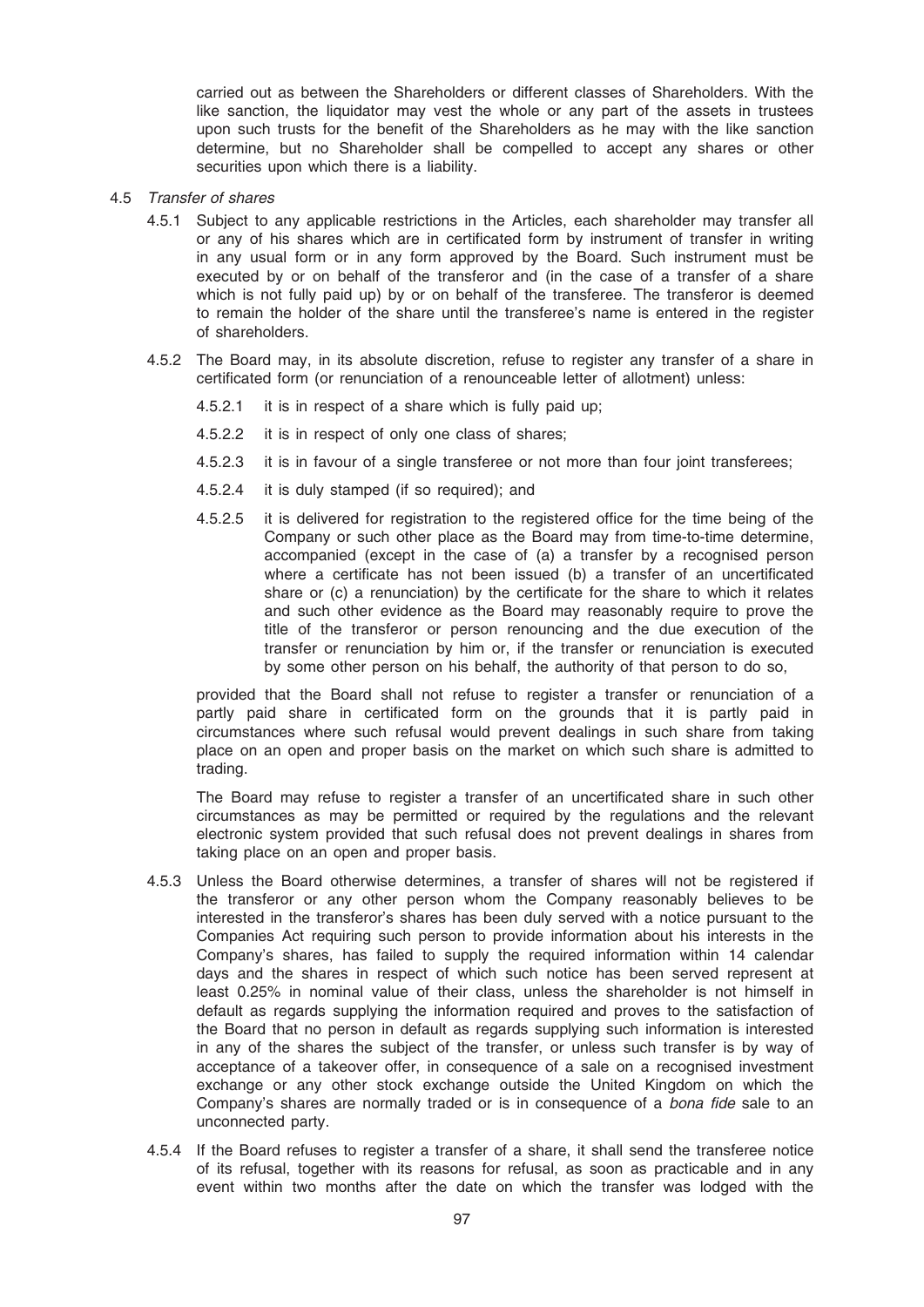Company or, in the case of an uncertificated share, the date on which appropriate instructions was received by or on behalf of the Company in accordance with the regulations of the relevant electronic system.

- 4.5.5 No fee shall be charged for the registration of any instrument of transfer or any other document relating to or affecting the title to any shares.
- 4.5.6 If at any time the holding or beneficial ownership of any shares in the Company by any person (whether on its own or taken with other shares), in the opinion of the Directors: (i) would cause the assets of the Company to be treated as ''plan assets'' of any benefit plan investor under section 3(42) of ERISA or the U.S. Tax Code; or (ii) would or might result in the Company and/or its shares and/or any of its appointed investment managers or investment advisers being required to register or qualify under the U.S. Investment Company Act, and/or U.S. Investment Advisers Act of 1940 and/or the U.S. Securities Act and/or the U.S. Securities Exchange Act 1934, as amended and/or any laws of any state of the U.S. or other jurisdiction that regulate the offering and sale of securities; or (iii) may cause the Company not to be considered a ''Foreign Private Issuer'' under the U.S. Securities Exchange Act 1934, as amended; or (iv) may cause the Company to be a ''controlled foreign corporation'' for the purpose of the U.S. Tax Code; or (v) creates a significant legal or regulatory issue for the Company under the U.S. Bank Holding Company Act 1956, as amended or regulations or interpretations thereunder, or (vi) would cause the Company adverse consequences under the foreign account tax compliance provisions of the U.S. Hiring Incentives to Restore Employment Act of 2010 or any similar legislation in any territory or jurisdiction (including the International Tax Compliance Regulation 2015), including the Company becoming subject to any withholding tax or reporting obligation or to be unable to avoid or reduce any such tax or to be unable to comply with any such reporting obligation (including by reason of the failure of the Shareholder concerned to provide promptly to the Company such information and documentation as the Company may have requested to enable the Company to avoid or minimise such withholding tax or to comply with such reporting obligations) then any shares which the Directors decide are shares which are so held or beneficially owned ("Prohibited Shares") must be dealt with in accordance with paragraph 4.5.7 below. The Directors may at any time give notice in writing to the holder of a share requiring him to make a declaration as to whether or not the share is a Prohibited Share.
- 4.5.7 The Directors shall give written notice to the holder of any share which appears to them to be a Prohibited Share requiring him within 21 calendar days (or such extended time as the Directors consider reasonable) to transfer (and/or procure the disposal of interests in) such share to another person so that it will cease to be a Prohibited Share. From the date of such notice until registration for such a transfer or a transfer arranged by the Directors as referred to below, the share will not confer any right on the holder to receive notice of or to attend and vote at a general meeting of the Company and of any class of shareholder and those rights will vest in the Chairman of any such meeting, who may exercise or refrain from exercising them entirely at his discretion. If the notice is not complied with within 21 calendar days to the satisfaction of the Directors, the Directors shall arrange for the Company to sell the share at the best price reasonably obtainable to any other person so that the share will cease to be a Prohibited Share. The net proceeds of sale (after payment of the Company's costs of sale and together with interest at such rate as the Directors consider appropriate) shall be paid over by the Company to the former holder upon surrender by him of the relevant share certificate (if applicable).
- 4.5.8 Upon transfer of a share the transferee of such share shall be deemed to have represented and warranted to the Company that such transferee is acquiring shares in an offshore transaction meeting the requirements of Regulation S and is not, nor is acting on behalf of: (i) a benefit plan investor and no portion of the assets used by such transferee to acquire or hold an interest in such share constitutes or will be treated as ''plan assets'' of any benefit plan investor under Section 3(42) of ERISA; and/or (ii) a U.S. Person.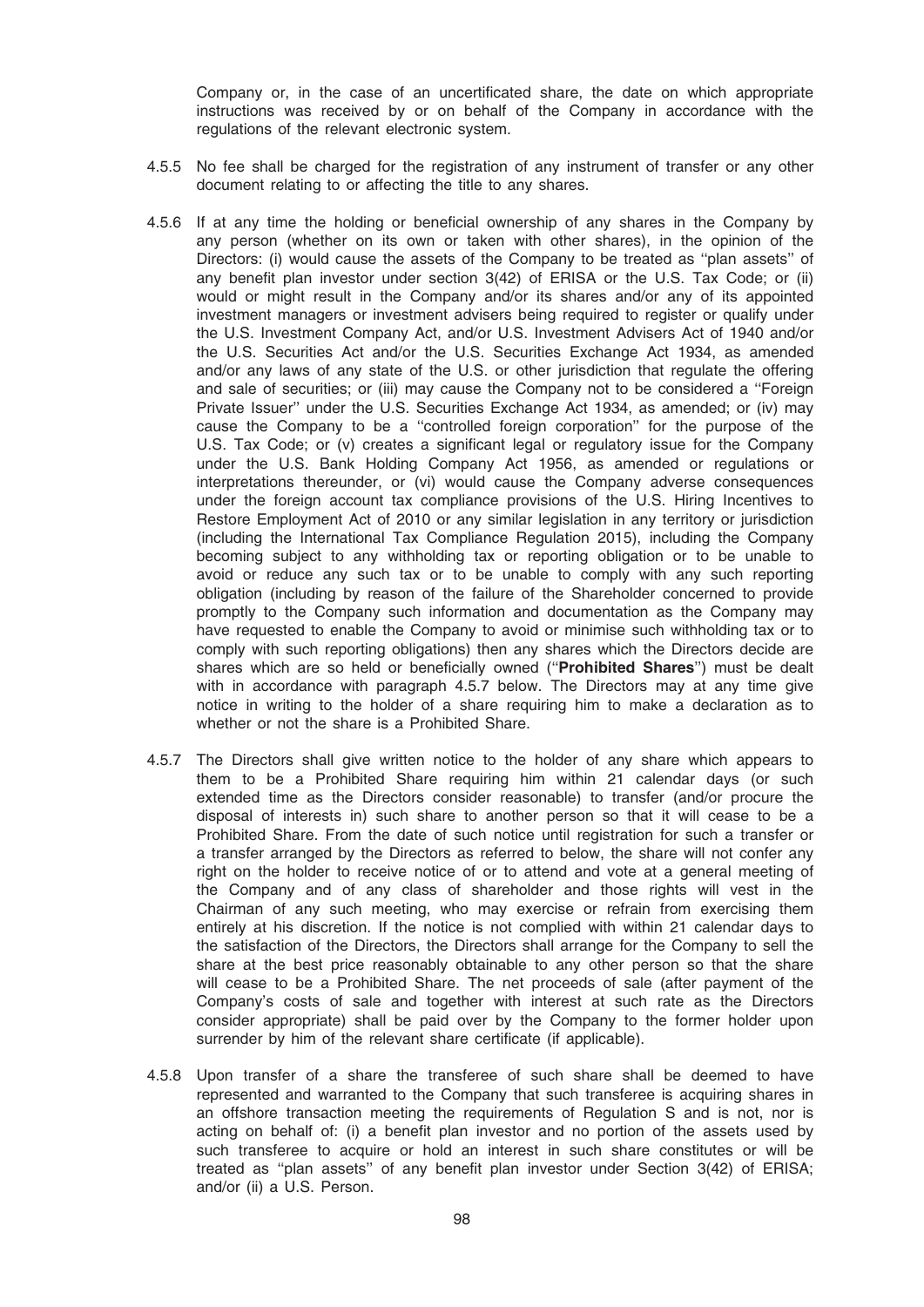#### 4.6 Variation of rights

- 4.6.1 Subject to the provisions of the Companies Act, if at any time the share capital of the Company is divided into shares of different classes, any of the rights for the time being attached to any shares (whether or not the Company may be or is about to be wound up) may from time-to-time be varied or abrogated in such manner (if any) as may be provided in the Articles by such rights or, in the absence of any such provision, either with the consent in writing of the holders of not less than threequarters in nominal value of the issued shares of the relevant class (excluding any shares of that class held as treasury shares) or with the sanction of a special resolution passed at a separate general meeting of the holders of the class.
- 4.6.2 The quorum at every such meeting shall be not less than two persons present (in person or by proxy) holding at least one-third of the nominal amount paid up on the issued shares of the relevant class (excluding any shares of that class held as treasury shares) and at an adjourned meeting not less than one person holding shares of the relevant class or his proxy.

#### 4.7 Alteration of share capital

The Company may by ordinary resolution:

- 4.7.1 consolidate and divide all or any of its share capital into shares of larger nominal value than its existing shares;
- 4.7.2 subject to the provisions of the Companies Act, sub-divide its shares, or any of them, into shares of smaller nominal value than its existing shares;
- 4.7.3 determine that, as between the shares resulting from such a sub-division, one or more shares may, as compared with the others, have any such preferred, deferred or other rights or be subject to any such restrictions, as the Company has power to attach to unissued or new shares; and
- 4.7.4 redenominate its share capital by converting shares from having a fixed nominal value in one currency to having a fixed nominal value in another currency.
- 4.8 General meetings
	- 4.8.1 The Board may convene a general meeting (which is not an annual general meeting) whenever it thinks fit.
	- 4.8.2 A general meeting shall be convened by such notice as may be required by law from time-to-time.
	- 4.8.3 The notice of any general meeting shall include such statements as are required by the Companies Act and shall in any event specify:
		- 4.8.3.1 whether the meeting is convened as an annual general meeting or any other general meeting;
		- 4.8.3.2 the place, the day, and the time of the meeting;
		- 4.8.3.3 the general nature of the business to be transacted at the meeting;
		- 4.8.3.4 if the meeting is convened to consider a special resolution, the text of the resolution and the intention to propose the resolution as such; and
		- 4.8.3.5 with reasonable prominence, that a shareholder entitled to attend and vote is entitled to appoint one or (provided each proxy is appointed to exercise the rights attached to a different share held by the shareholder) more proxies to attend and to speak and vote instead of the shareholder and that a proxy need not also be a shareholder.
	- 4.8.4 The notice must be given to the shareholders (other than any who, under the provisions of the Articles or of any restrictions imposed on any shares, are not entitled to receive notice from the Company), to the Directors and the auditors and to any other person who may be entitled to receive it. The accidental omission to give or send notice of any general meeting, or, in cases where it is intended that it be given or sent out with the notice, any other document relating to the meeting including an appointment of proxy to, or the non-receipt of notice by, any person entitled to receive the same, shall not invalidate the proceedings at the meeting.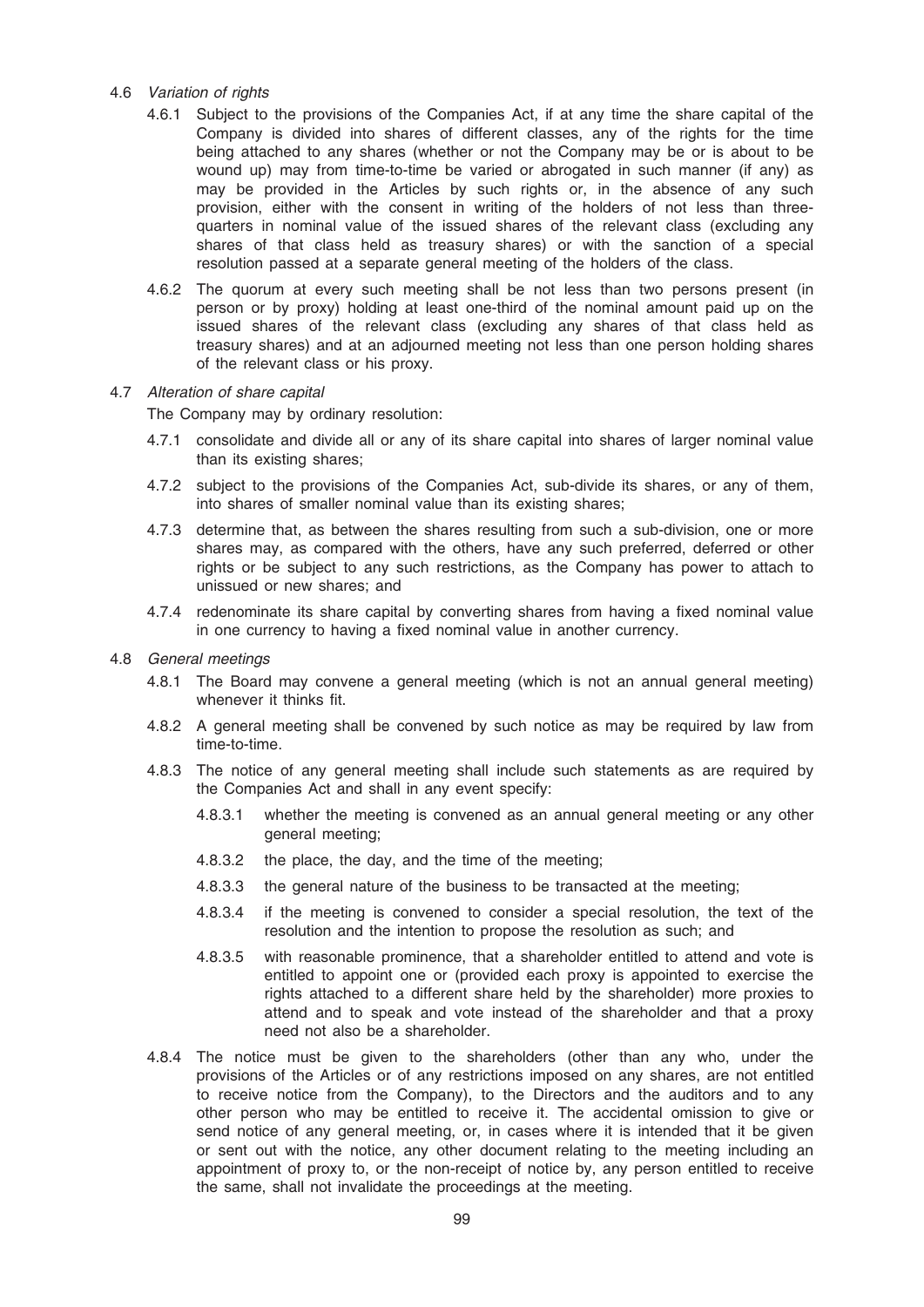- 4.8.5 The right of a shareholder to participate in the business of any general meeting shall include without limitation the right to speak, vote, be represented by a proxy or proxies and have access to all documents which are required by the Companies Act or the Articles to be made available at the meeting.
- 4.8.6 A Director shall, notwithstanding that he is not a shareholder, be entitled to attend and speak at any general meeting and at any separate meeting of the holders of any class of shares of the Company. The Chairman of any general meeting may also invite any person to attend and speak at that meeting if he considers that this will assist in the deliberations of the meeting.
- 4.8.7 No business shall be transacted at any general meeting unless a quorum is present when the meeting proceeds to business. Subject to the Articles, two persons entitled to attend and to vote on the business to be transacted, each being a shareholder so entitled or a proxy for a shareholder so entitled or a duly authorised representative of a corporation which is a shareholder so entitled, shall be a quorum. If, at any time, there is only one person entitled to attend and to vote on the business to be transacted, such person being the sole shareholder so entitled or a proxy for such sole shareholder so entitled or a duly authorised representative of a corporation which is such sole shareholder so entitled, shall be a quorum. The Chairman of the meeting may, with the consent of the meeting at which a quorum is present, and shall, if so directed by the meeting, adjourn the meeting from time-to-time (or indefinitely) and from place to place as the meeting shall determine. Where a meeting is adjourned indefinitely, the Board shall fix a time and place for the adjourned meeting. Whenever a meeting is adjourned for 30 calendar days or more or indefinitely, seven clear days' notice at the least, specifying the place, the day and time of the adjourned meeting and the general nature of the business to be transacted, must be given in the same manner as in the case of the original meeting.
- 4.8.8 A resolution put to a vote of the meeting shall be decided on a show of hands unless a poll is duly demanded. Subject to the provisions of the Companies Act, a poll may be demanded by:
	- 4.8.8.1 the Chairman;
	- 4.8.8.2 at least five shareholders having the right to vote on the resolution;
	- 4.8.8.3 a shareholder or shareholders representing not less than 5% of the total voting rights of all the shareholders having the right to vote on the resolution (excluding any voting rights attached to shares held as treasury shares); or
	- 4.8.8.4 shareholder or shareholders holding shares conferring the right to vote on the resolution, being shares on which an aggregate sum has been paid up equal to not less than 10% of the total sum paid up on all the shares conferring that right (excluding any voting rights attached to shares in the Company conferring a right to vote on the resolution held as treasury shares).
- 4.9 Borrowing powers

The Directors may exercise all the powers of the Company to borrow money and to mortgage or charge all or any part of its undertaking, property and assets (present and future) and, subject to the provisions of the Companies Act, to issue debentures and other securities, whether outright or as collateral security for any debt, liability or obligation of the Company or of any third party.

4.10 Issue of shares

Subject to the provisions of the Companies Act and to any rights for the time being attached to any shares, any shares may be allotted or issued with or have attached to them such preferred, deferred or other rights or restrictions, whether in regard to dividend, voting, transfer, return of capital or otherwise, as the Company may from time-to-time by ordinary resolution determine or, if no such resolution has been passed or so far as the resolution does not make specific provision, as the Board may determine, and any share may be issued which is, or at the option of the Company or the holder of such share is liable to be, redeemed in accordance with the Articles or as the Directors may determine.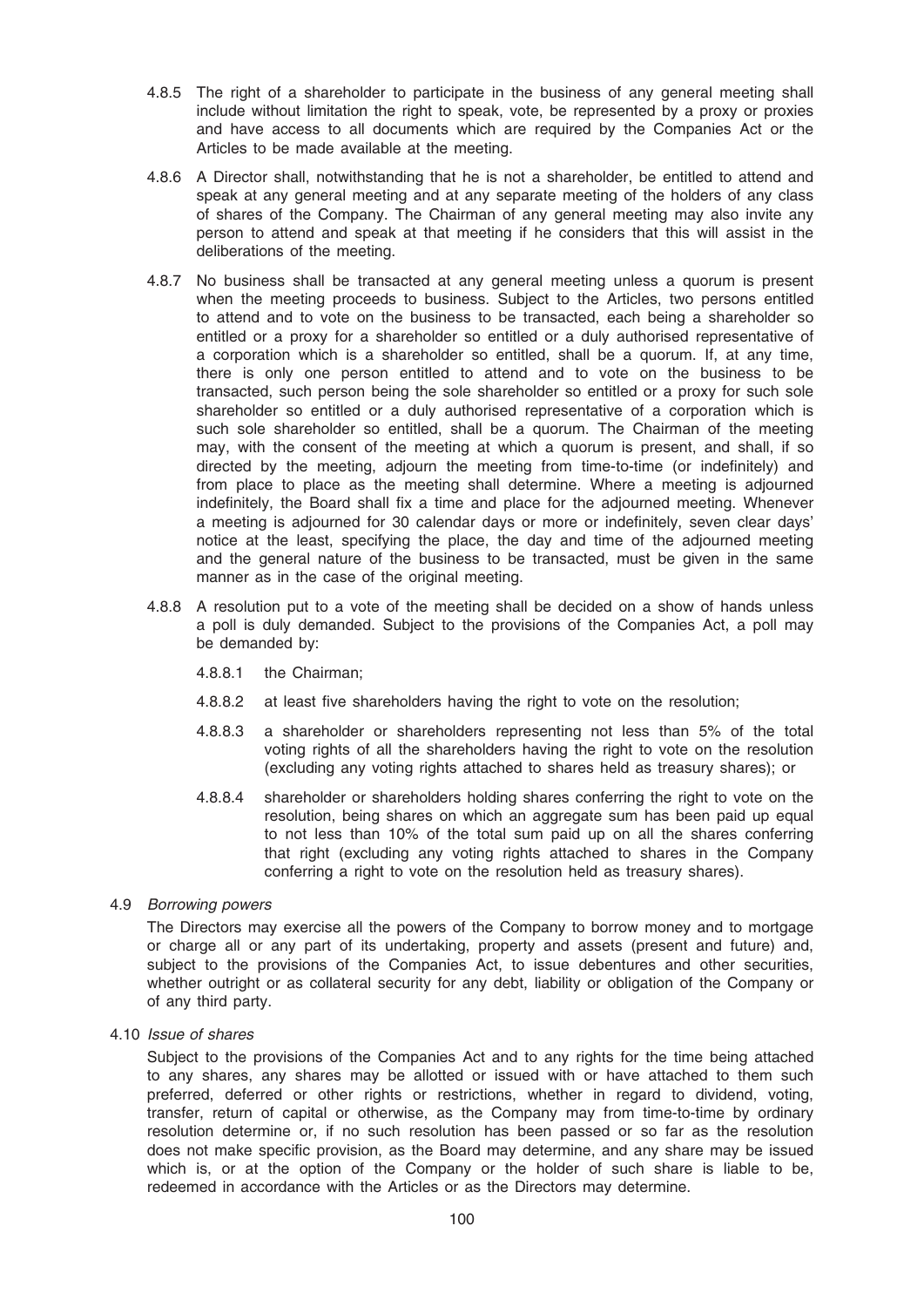#### 4.11 Powers of the Board

The business of the Company shall be managed by the Directors who, subject to the provisions of the Articles and to any directions given by special resolution to take, or refrain from taking, specified action, may exercise all the powers of the Company, whether relating to the management of the business or not. Any Director may appoint any other Director, or any other person approved by resolution of the Directors and willing to act and permitted by law to do so, to be an alternate Director.

#### 4.12 Directors' fees

The Directors (other than alternate Directors) shall be entitled to receive by way of fees for their services as Directors such sum as the Board may from time-to-time determine (not exceeding in aggregate £300,000 per annum or such other sum as the Company in general meeting shall from time-to-time determine). Any such fees payable shall be distinct from any salary, remuneration or other amounts payable to a Director pursuant to any other provision of the Articles or otherwise and shall accrue from day to day.

The Directors are entitled to be repaid all reasonable travelling, hotel and other expenses properly incurred by them in or about the performance of their duties as Directors.

#### 4.13 Directors' interests

- 4.13.1 The Board may authorise any matter proposed to it in accordance with the Articles which would otherwise involve a breach by a Director of his duty to avoid conflicts of interest under the Companies Act, including any matter which relates to a situation in which a Director has or can have an interest which conflicts, or possibly may conflict, with the interest of the Company or the exploitation of any property, information or opportunity, whether or not the Company could take advantage of it (excluding any situation which cannot reasonably be regarded as likely to give rise to a conflict of interest). This does not apply to a conflict of interest arising in relation to a transaction or arrangement with the Company. Any authorisation will only be effective if any quorum requirement at any meeting at which the matter was considered is met without counting the Director in question or any other interested Director and the matter was agreed to without their voting or would have been agreed to if their votes had not been counted. The Board may impose limits or conditions on any such authorisation or may vary or terminate it at any time.
- 4.13.2 Subject to having, where required, obtained authorisation of the conflict from the Board, a Director shall be under no duty to the Company with respect to any information which he obtains or has obtained otherwise than as a Director and in respect of which he has a duty of confidentiality to another person and will not be in breach of the general duties he owes to the Company under the Companies Act because he fails to disclose any such information to the Board or to use or apply any such information in performing his duties as a Director, or because he absents himself from meetings of the Board at which any matter relating to a conflict of interest, or possible conflict, of interest is discussed and/or makes arrangements not to receive documents or information relating to any matter which gives rise to a conflict of interest or possible conflict of interest and/or makes arrangements for such documents and information to be received and read by a professional adviser.
- 4.13.3 Provided that his interest is disclosed at a meeting of the Board, or in the case of a transaction or arrangement with the Company, in the manner set out in the Companies Act, a Director, notwithstanding his office:
	- 4.13.3.1 may be a party to or otherwise be interested in any transaction arrangement or proposal with the Company or in which the Company is otherwise interested;
	- 4.13.3.2 may hold any other office or place of profit at the Company (except that of auditor of the Company or any of its subsidiaries) and may act by himself or through his firm in a professional capacity for the Company, and in any such case on such terms as to remuneration and otherwise as the Board may arrange;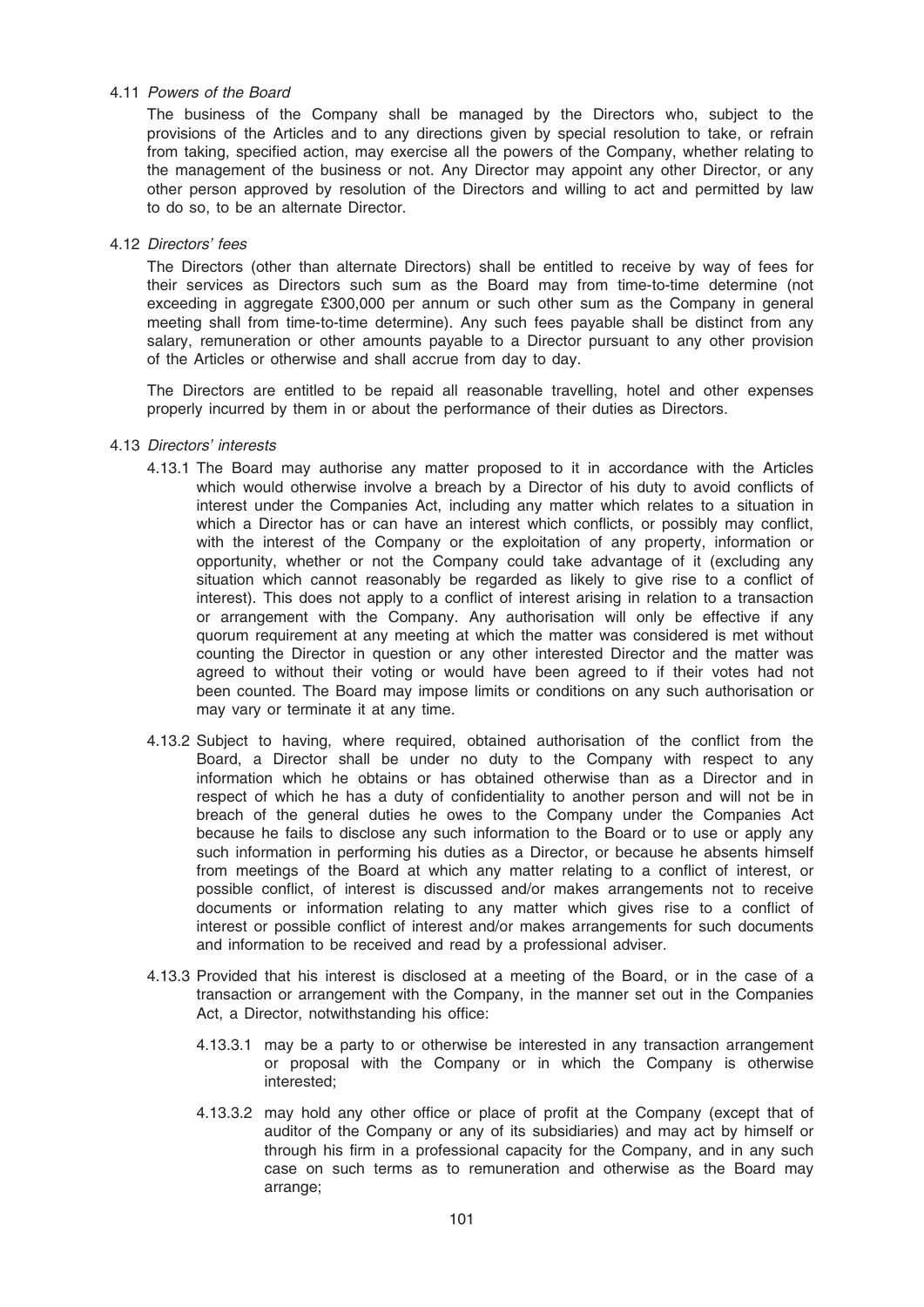- 4.13.3.3 may be a director or other officer of, or employed by, or a party to any transaction or arrangement with, or otherwise interested in, any company promoted by the Company or in which the Company is otherwise interested or as regards which the Company has powers of appointment; and
- 4.13.3.4 shall not be liable to account to the Company for any profit, remuneration or other benefit realised by any office or employment or from any transaction, arrangement or proposal or from any interest in any body corporate. No such transaction, arrangement or proposal shall be liable to be avoided on the grounds of any such interest or benefit nor shall the receipt of any such profit, remuneration or any other benefit constitute a breach of his duty not to accept benefits from third parties.
- 4.13.4 A Director need not declare an interest in the case of a transaction or arrangement with the Company if the other Directors are already aware, or ought reasonably to be aware, of the interest or it concerns the terms of his service contract that have been or are to be considered at a meeting of the Directors or if the interest consists of him being a director, officer or employee of a company in which the Company is interested.
- 4.13.5 The Board may cause the voting rights conferred by the shares in any other company held or owned by the Company or any power of appointment to be exercised in such manner in all respects as it thinks fit and a Director may vote on and be counted in the quorum in relation to any of these matters.

#### 4.14 Restrictions on Directors voting

- 4.14.1 A Director shall not vote on, or be counted in the quorum in relation to, any resolution of the Board or of a committee of the Board concerning any transaction or arrangement in which he has an interest which is to his knowledge a material interest and, if he purports to do so, his vote will not be counted, but this prohibition shall not apply in respect of any resolution concerning any one or more of the following matters:
	- 4.14.1.1 any transaction or arrangement in which he is interested by means of an interest in shares, debentures or other securities or otherwise in or through the Company;
	- 4.14.1.2 the giving of any guarantee, security or indemnity in respect of money lent to, or obligations incurred by him or any other person at the request of or for the benefit of, the Company or any of its subsidiary undertakings;
	- 4.14.1.3 the giving of any guarantee, security or indemnity in respect of a debt or obligation of the Company or any of its subsidiary undertakings for which he himself has assumed responsibility in whole or in part under a guarantee or indemnity or by the giving of security;
	- 4.14.1.4 the giving of any other indemnity where all other Directors are also being offered indemnities on substantially the same terms;
	- 4.14.1.5 any proposal concerning an offer of shares or debentures or other securities of or by the Company or any of its subsidiary undertakings in which offer he is or may be entitled to participate as a holder of securities or in the underwriting or sub-underwriting of which he is to participate;
	- 4.14.1.6 any proposal concerning any other body corporate in which he does not to his knowledge have an interest (as the term is used in Part 22 of the Companies Act) in 1% or more of the issued equity share capital of any class of such body corporate nor to his knowledge holds 1% or more of the voting rights which he holds as shareholder or through his direct or indirect holding of financial instruments (within the meaning of the Disclosure Guidance and Transparency Rules) in such body corporate;
	- 4.14.1.7 any proposal relating to an arrangement for the benefit of the employees of the Company or any of its subsidiary undertakings which does not award him any privilege or benefit not generally awarded to the employees to whom such arrangement relates;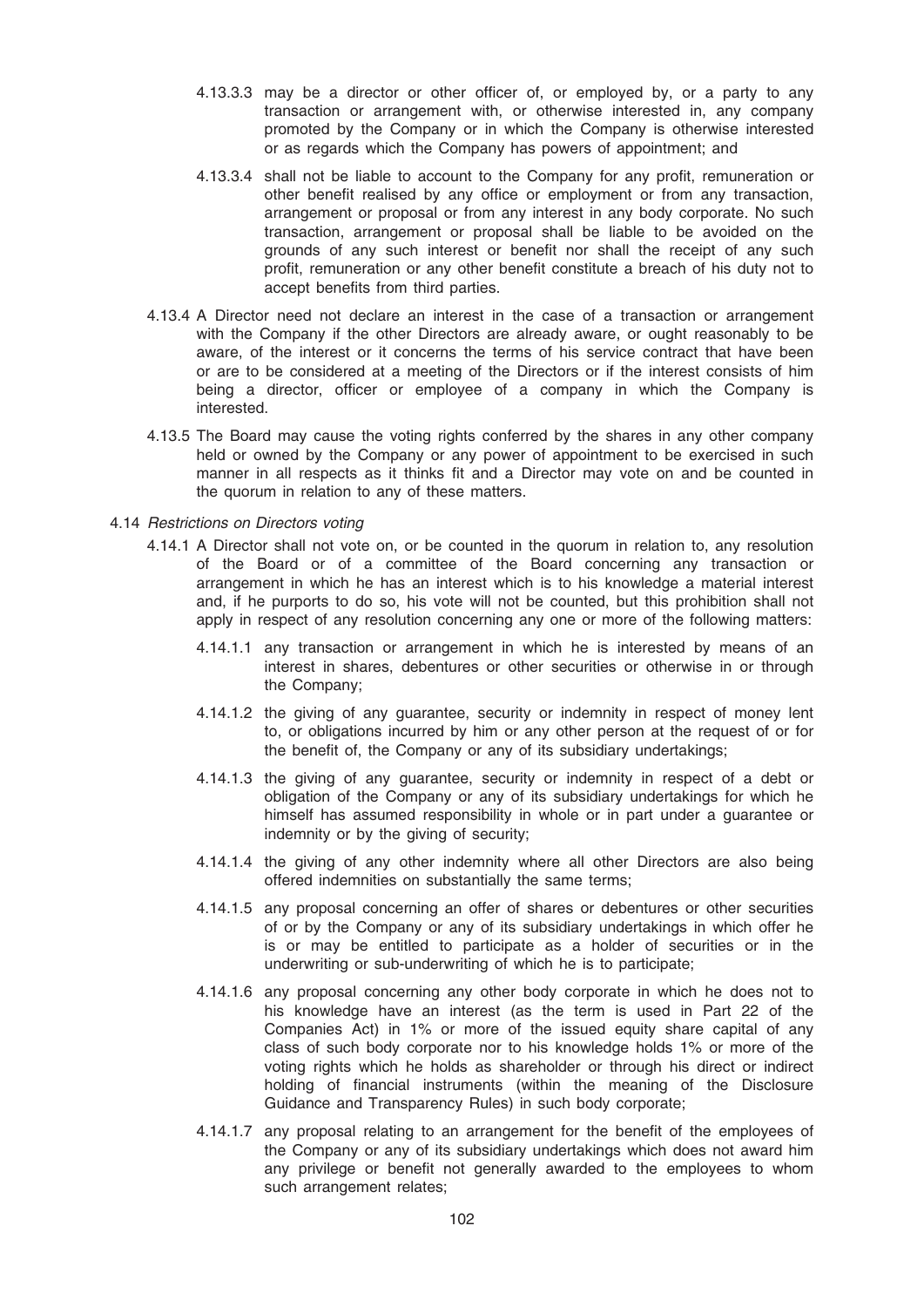- 4.14.1.8 any proposal concerning insurance which the Company proposes to maintain or purchase for the benefit of Directors or for the benefit of persons who include Directors;
- 4.14.1.9 any proposal concerning the funding of expenditure by one or more Directors on defending proceedings against him or them, or doing anything to enable such Director or Directors to avoid incurring such expenditure; or
- 4.14.1.10 any transaction or arrangement in respect of which his interest, or the interest of Directors generally has been authorised by ordinary resolution.
- 4.14.2 A Director shall not vote or be counted in the quorum on any resolution of the Board or committee of the Board concerning his own appointment (including fixing or varying the terms of his appointment or its termination) as the holder of any office or place of profit with the Company or any company in which the Company is interested.
- 4.15 Number of Directors

Unless and until otherwise determined by an ordinary resolution of the Company, the number of Directors shall be not less than two and the number is not subject to a maximum.

- 4.16 Directors' appointment and retirement
	- 4.16.1 Directors may be appointed by the Company by ordinary resolution or by the Board. If appointed by the Board, a Director shall hold office only until the next annual general meeting.
	- 4.16.2 At each annual general meeting of the Company, one-third of the Directors or, if their number is not three or a multiple of three, the number nearest to but not exceeding one-third shall retire from office by rotation. If there are fewer than three Directors, one Director shall retire from office.
	- 4.16.3 Any newly appointed Director shall retire at the first annual general meeting of the Company following his appointment and shall not be taken into account in determining the number of Directors who are to retire by rotation at that meeting.
	- 4.16.4 At each annual general meeting, any Director who was elected or last re-elected at or before the annual general meeting held in the third calendar year before the current year shall retire by rotation.
	- 4.16.5 Any Director shall also retire if he has been with the Company for a continuous period of nine years or more at the date of the meeting.
- 4.17 Notice requiring disclosure of interest in shares
	- 4.17.1 The Company may, by notice in writing, require a person whom the Company knows to be, or has reasonable cause to believe is, interested in any shares or at any time during the three years immediately preceding the date on which the notice is issued to have been interested in any shares, to confirm that fact or (as the case may be) to indicate whether or not this is the case and to give such further information as may be required by the Directors. Such information may include, without limitation, particulars of the person's identity, particulars of the person's own past or present interest in any shares and to disclose the identity of any other person who has a present interest in the shares held by him, where the interest is a present interest and any other interest, in any shares, which subsisted during that three year period at any time when his own interest subsisted to give (so far as is within his knowledge) such particulars with respect to that other interest as may be required and where a person's interest is a past interest to give (so far as is within his knowledge) like particulars for the person who held that interest immediately upon his ceasing to hold it.
	- 4.17.2 If any shareholder is in default in supplying to the Company the information required by the Company within the prescribed period (which is 14 calendar days after service of the notice), or such other reasonable period as the Directors may determine, the Directors in their absolute discretion may serve a direction notice on the shareholder. The direction notice may direct that in respect of the shares in respect of which the default has occurred (the "default shares") the shareholder shall not be entitled to vote in general meetings or class meetings. Where the default shares represent at least 0.25% in nominal value of the class of shares concerned (excluding treasury shares), the direction notice may additionally direct that dividends on such shares will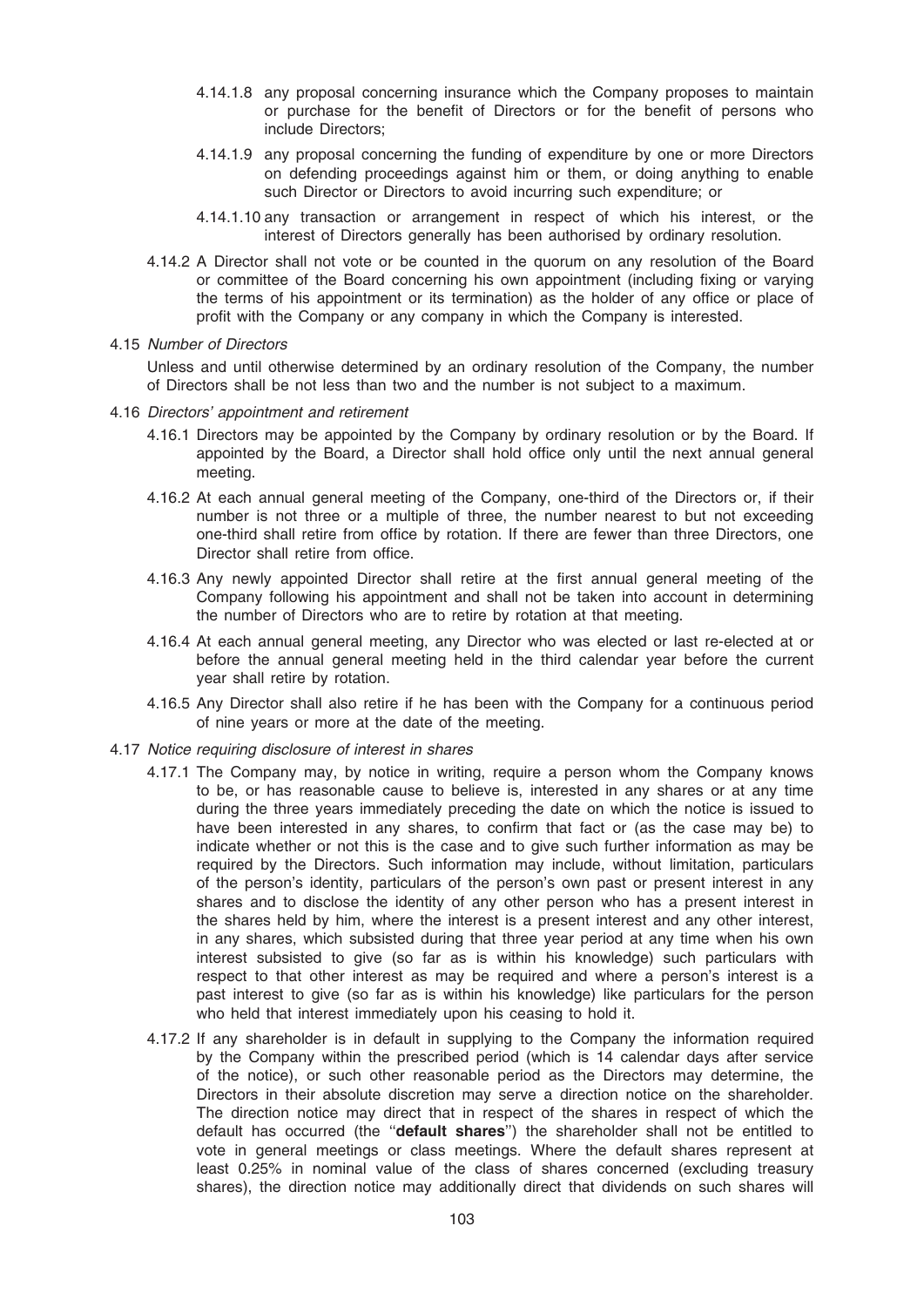be retained by the Company (without interest) and that no transfer of the default shares (other than a transfer authorised under the Articles) shall be registered until the default is rectified.

#### 4.18 Untraced shareholders

Subject to the Articles, the Company may sell any shares registered in the name of a shareholder remaining untraced for 12 years who fails to communicate with the Company following advertisement of an intention to make such a disposal. Until the Company can account to the shareholder, the net proceeds of sale will be available for use in the business of the Company or for investment, in either case at the discretion of the Board. The proceeds will not carry interest.

4.19 Indemnity of officers

Subject to the provisions of the Companies Act, but without prejudice to any indemnity to which he might otherwise be entitled, every past or present Director (including an alternate Director) or officer of the Company or a director or officer of an associated company (except the auditors or the auditors of an associated company) may at the discretion of the Board be indemnified out of the assets of the Company against all costs, charges, losses, damages and liabilities incurred by him for negligence, default, breach of duty, breach of trust or otherwise in relation to the affairs of the Company or of an associated company, or in connection with the activities of the Company, or of an associated company, or as a trustee of an occupational pension scheme (as defined in section 235(6) Companies Act). In addition, the Board may purchase and maintain insurance at the expense of the Company for the benefit of any such person indemnifying him against any liability or expenditure incurred by him for acts or omissions as a Director or officer of the Company (or of an associated company).

#### 4.20 Management Shares

The Management Shares can be redeemed at any time (subject to the provisions of the Companies Act) by the Company and carry the right to receive a fixed annual dividend equal to 0.01% of the nominal amount of each of the Management Shares payable on demand. For so long as there are shares of any other class in issue, the holders of the Management Shares will not have any right to receive notice of or vote at any general meeting of the Company. If there are no shares of any other class in issue, the holders of the Management Shares will have the right to receive notice of, and to vote at, general meetings of the Company. In such circumstances, each holder of a Management Share who is present in person (or, being a corporation, by representative) or by proxy at a general meeting will have on a show of hands one vote and on a poll every such holder who is present in person or by proxy (or being a corporation, by representative) will have one vote in respect of each Management Share held by him.

#### 4.21 C Shares and Deferred Shares

The rights and restrictions attaching to the C Shares and the Deferred Shares arising on their conversion are summarised below.

4.21.1 The following definitions apply for the purposes of this paragraph 4.21 only:

''Calculation Date'' means, in relation to any tranche of C Shares, the earliest of the:

- (i) close of business on the date falling twelve calendar months after the allotment of that tranche of C Shares or if such a date is not a Business Day the next following Business Day or such earlier date as the Directors determine that the return profiles of the underlying assets of the portfolios attributable to the relevant tranche of C Shares and the Ordinary Shares are sufficiently aligned; or
- (ii) the close of business on such date as the Directors may decide is necessary to enable the Company to comply with its obligations in respect of Conversion of that tranche of C Shares; or
- (iii) close of business on the day on which the Directors resolve that Force Majeure Circumstances have arisen or are in contemplation in relation to any tranche of C Shares;

''Conversion'' means conversion of any tranche of C Shares into Ordinary Shares and Deferred Shares in accordance with paragraph 4.21.8 below;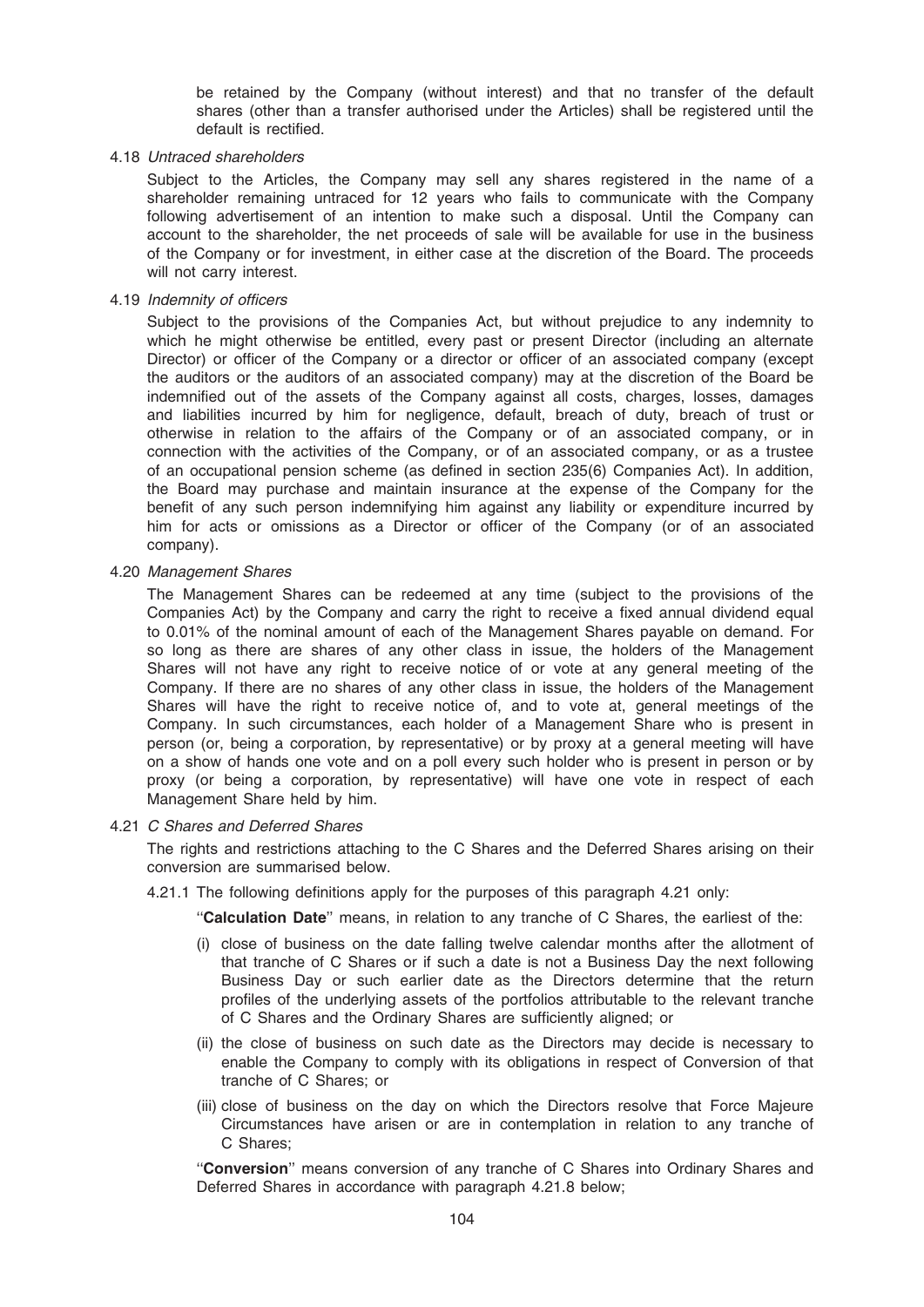''Conversion Date'' means, in relation to any tranche of C Shares, the close of business on such Business Day as may be selected by the Directors falling not more than 40 Business Days after the Calculation Date of such tranche of C Shares;

"Conversion Ratio" is the ratio of the Net Asset Value per C Share of the relevant tranche to the Net Asset Value per Ordinary Share, which is calculated as:

$$
Consersion Ratio = \frac{A}{B}
$$

$$
A = \frac{C - D}{E}
$$

$$
B = \frac{F - G}{H}
$$

where:

"C" is the aggregate of:

- (i) the value of the investments of the Company attributable to the C Shares of the relevant tranche which are listed, quoted, dealt in or traded on a stock exchange (other than investments which are subject to restrictions on transfer or a suspension of dealings, which are in each case to be valued in accordance with (ii) below) calculated by reference to the bid price at close of business of, or, if appropriate, the daily average of the prices marked for, those investments on the relevant Calculation Date on the principal stock exchange or market where the relevant investment is listed, quoted, dealt in or traded, as derived from the relevant exchange's or market's recognised method of publication of prices for such investments where such published prices are available;
- (ii) the value of all other investments of the Company attributable to the C Shares of the relevant tranche (other than investments included in (i) above) calculated by reference to the Directors' belief as to an appropriate current value for those investments on the relevant Calculation Date calculated in accordance with the valuation policy adopted by the Company from time to time after taking into account any other price publication services reasonably available to the Directors; and
- (iii) the amount which, in the Directors' opinion, fairly reflects, on the relevant Calculation Date, the value of the current assets of the Company attributable to the C Shares of the relevant tranche (excluding the investments valued under (i) and (ii) above but including cash and deposits with or balances at a bank and including any accrued income less accrued expenses and other items of a revenue nature calculated in accordance with the valuation policy adopted by the Company from time to time);

''D'' is the amount (to the extent not otherwise deducted from the assets attributable to the C Shares of the relevant tranche) which, in the Directors' opinion, fairly reflects the amount of the liabilities of the Company attributable to the C Shares of the relevant tranche on the relevant Calculation Date (including the amount of any declared but unpaid dividends in respect of such C Shares);

''E'' is the number of C Shares of the relevant tranche in issue on the relevant Calculation Date;

"F" is the aggregate of:

(i) the value of all the investments of the Company attributable to the Ordinary Shares which are listed, quoted, dealt in or traded on a stock exchange (other than investments which are subject to restrictions on transfer or a suspension of dealings, which are in each case to be valued in accordance with (ii) below) calculated by reference to the bid price at close of business of, or, if appropriate, the daily average of the prices marked for, those investments on the relevant Calculation Date on the principal stock exchange or market where the relevant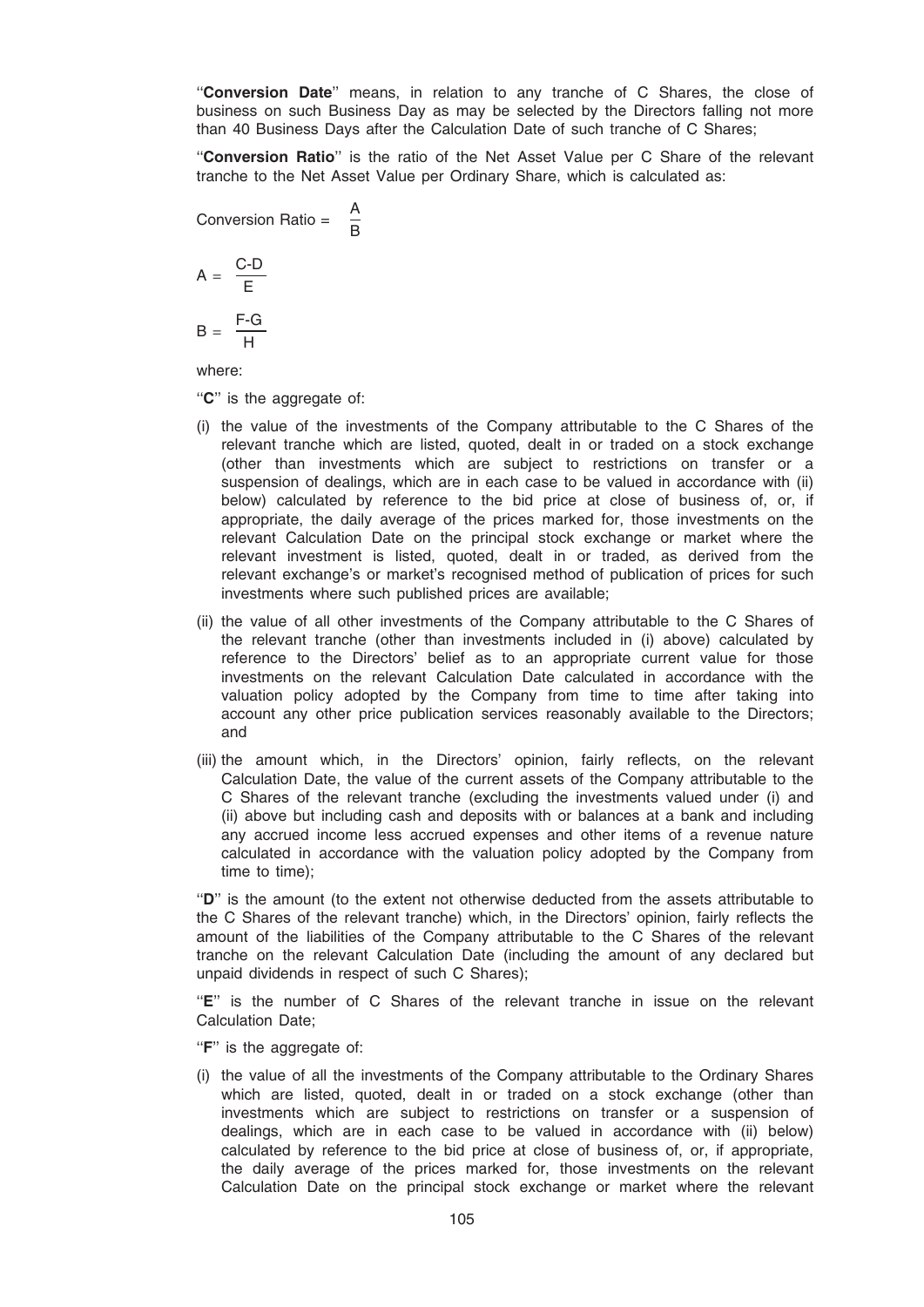investment is listed, quoted, dealt in or traded as derived from the relevant exchange's or market's recognised method of publication of prices for such investments where such published prices are available; and

- (ii) the value of all other investments of the Company attributable to the Ordinary Shares (other than investments included in (i) above) calculated by reference to the Directors' belief as to an appropriate current value for those investments on the relevant Calculation Date calculated in accordance with the valuation policy adopted by the Company from time to time after taking into account any other price publication services reasonably available to the Directors; and
- (iii) the amount which, in the Directors' opinion, fairly reflects, on the relevant Calculation Date, the value of the current assets of the Company attributable to the Ordinary Shares (excluding the investments valued under (i) and (ii) above but including cash and deposits with or balances at a bank and including any accrued income less accrued expenses and other items of a revenue nature, calculated in accordance with the valuation policy adopted by the Company from time to time);

''G'' is the amount (to the extent not otherwise deducted in the calculation of F) which, in the Directors' opinion, fairly reflects the amount of the liabilities of the Company attributable to the Ordinary Shares on the relevant Calculation Date (including the amount of any declared but unpaid dividends in respect of such Ordinary Shares); and

''H'' is the number of Ordinary Shares in issue on the relevant Calculation Date (excluding any Ordinary Shares held in treasury), provided that the Directors shall make such adjustments to the value or amount of A and B as the Directors believe to be appropriate having regard among other things, to the assets of the Company immediately prior to the date on which the Company first receives the net proceeds of an issue of C Shares of the relevant tranche and/or to the reasons for the issue of the C Shares of the relevant tranche;

''Deferred Shares'' means deferred shares of one penny each in the capital of the Company arising on Conversion;

"Existing Shares" means the Ordinary Shares in issue immediately prior to Conversion;

''Force Majeure Circumstances'' means, in relation to any tranche of C Shares (i) any political and/or economic circumstances and/or actual or anticipated changes in fiscal or other legislation which, in the reasonable opinion of the Directors, renders Conversion necessary or desirable; (ii) the issue of any proceedings challenging, or seeking to challenge, the power of the Company and/or its Directors to issue the C Shares of the relevant tranche with the rights proposed to be attached to them and/ or to the persons to whom they are, and/or the terms upon which they are proposed to be issued; or (iii) the giving of notice of any general meeting of the Company at which a resolution is to be proposed to wind up the Company, whichever shall happen earliest; and

References to Shareholders, C shareholders and deferred shareholders should be construed as references to holders for the time being of Ordinary Shares, C Shares of the relevant tranche and Deferred Shares respectively.

- 4.21.2 The holders of the Ordinary Shares, the Management Shares, any tranche of C Shares and the Deferred Shares shall, subject to the provisions of the Articles, have the following rights to be paid dividends:
	- 4.21.2.1 the Deferred Shares (to the extent that any are in issue and extant) shall entitle the holders thereof to a cumulative annual dividend at a fixed rate of 1% of the nominal amount thereof, the first such dividend (adjusted pro rata temporis) (the "Deferred Dividend") being payable on the date six months after the Conversion Date on which such Deferred Shares were created in accordance with paragraph 4.21.8 (the "Relevant Conversion Date") and thereafter on each anniversary of such date payable to the holders thereof on the register of shareholders on that date as holders of Deferred Shares but shall confer no other right, save as provided herein, on the holders thereof to share in the profits of the Company. The Deferred Dividend shall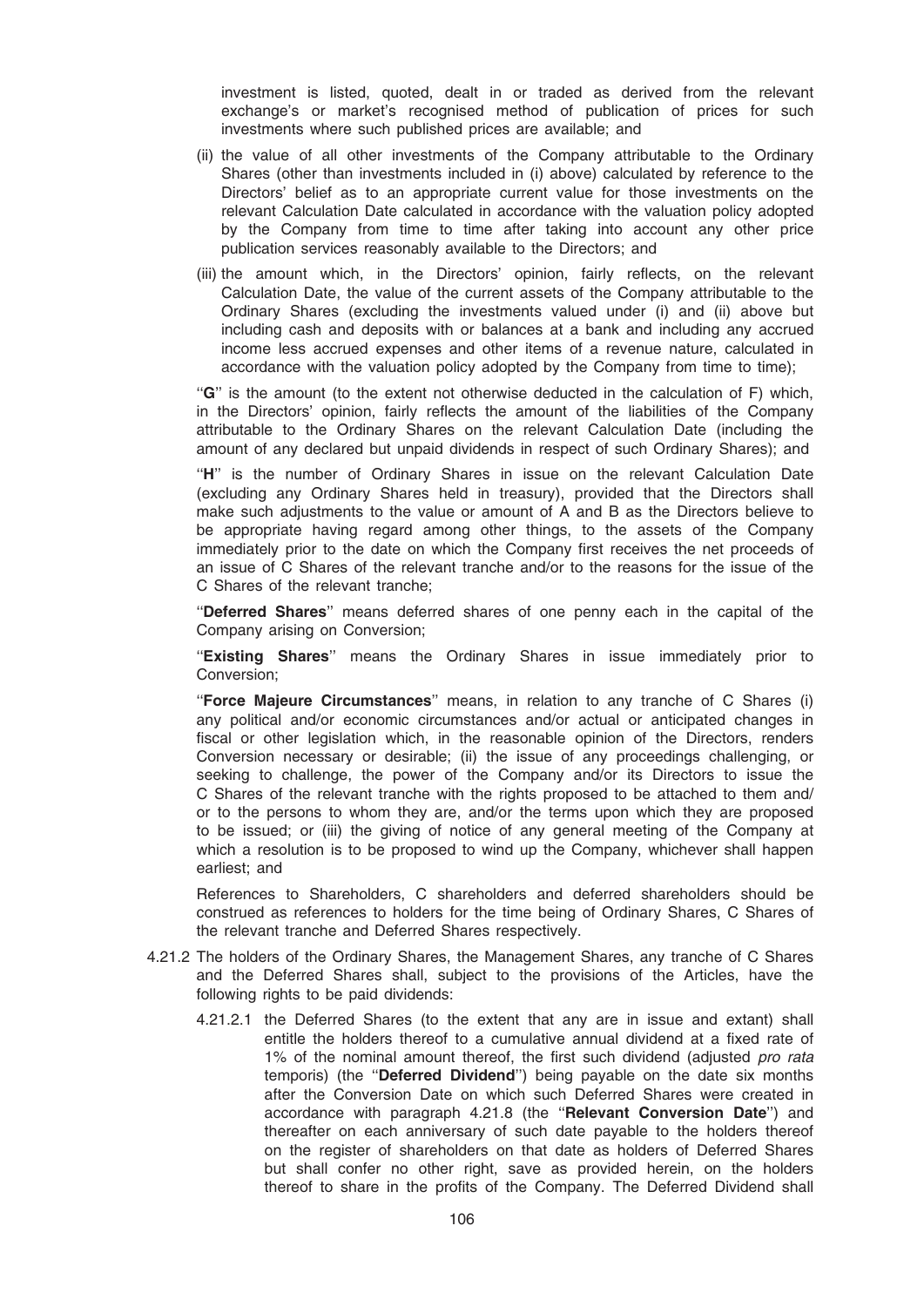not accrue or become payable in any way until the date six months after the Conversion Date and shall then only be payable to those holders of Deferred Shares registered in the register of shareholders of the Company as holders of Deferred Shares on that date. It should be noted that given the proposed redemption of the Deferred Shares as described below, it is not expected that any dividends will accrue or be paid on such shares;

- 4.21.2.2 the holders of any tranche of C Shares shall be entitled to receive in that capacity such dividends as the Directors may resolve to pay out of the assets attributable to the C Shares of that tranche and from profits available for distribution which is attributable to the C Shares of that tranche;
- 4.21.2.3 a holder of Management Shares shall be entitled (in priority to any payment of dividend on any other class of share) to a fixed cumulative preferential dividend 0.01% per annum on the nominal amount of the Management Shares held by him, such dividend to accrue annually and to be payable in respect of each accounting reference period of the Company within 21 calendar days of the end of such period;
- 4.21.2.4 the Existing Shares shall confer the right to dividends declared in accordance with the Articles;
- 4.21.2.5 the Ordinary Shares into which any tranche of C Shares shall convert shall rank pari passu with the Existing Shares for dividends and other distributions made or declared by reference to a record date falling after the relevant Calculation Date; and
- 4.21.2.6 no dividend or other distribution shall be made or paid by the Company on any of its shares (other than any Deferred Shares for the time being in issue) between any Calculation Date and the relevant Conversion Date (both dates inclusive) and no such dividend shall be declared with a record date falling between any Calculation Date and the relevant Conversion Date (both dates inclusive).
- 4.21.3 The holders of the Ordinary Shares, the Management Shares any tranche of C Shares and the Deferred Shares shall, subject to the provisions of the Articles, have the following rights as to capital:
	- 4.21.3.1 the surplus capital and assets of the Company shall on a winding-up or on a return of capital (otherwise than on a purchase or redemption by the Company of any of its shares) at a time when one or more tranches of C Shares are for the time being in issue and prior to the Conversion Date be applied amongst the holders of the Existing Shares pro rata according to the nominal capital paid up on their holdings of Existing Shares, after having deducted therefrom:
		- 4.21.3.1.1 first, an amount equivalent to (C-D) for each tranche of C Shares in issue using the methods of calculation of C and D given in the definition of Conversion Ratio, which amount(s) shall be applied amongst the C shareholders of the relevant tranche(s) pro rata according to the nominal capital paid up on their holdings of C Shares of the relevant tranche;
		- 4.21.3.1.2 secondly, if there are Deferred Shares in issue, in paying to the holders of Deferred Shares one penny in aggregate in respect of every one million Deferred Shares (or part thereof) of which they are respectively the holders; and
		- 4.21.3.1.3 thirdly, in paying to the holders of the Management Shares in respect of each such share the amount paid up or treated as paid up thereon,

for the purposes of this paragraph 4.21.3.1 the Calculation Date shall be such date as the liquidator may determine; and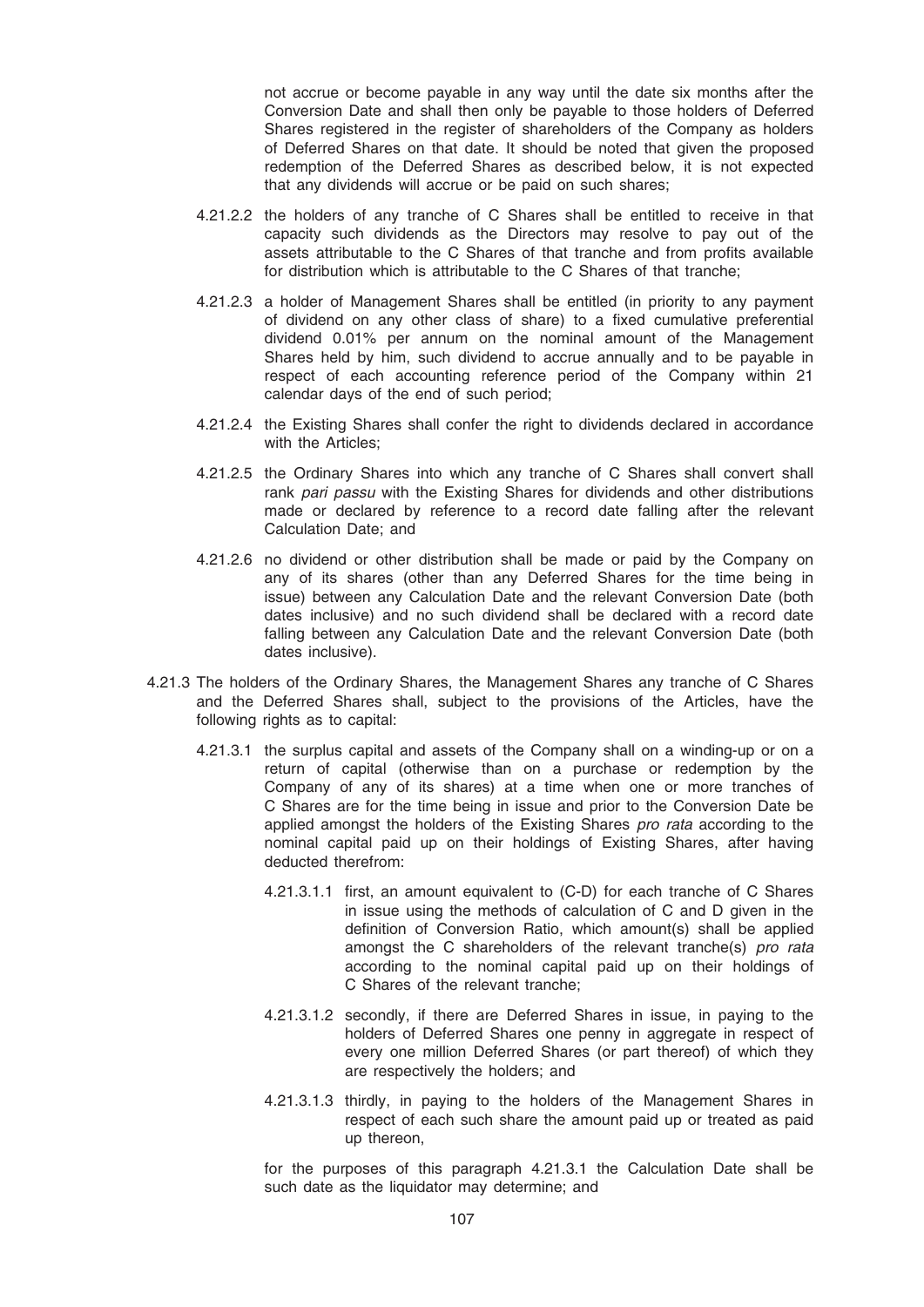- 4.21.3.2 the surplus capital and assets of the Company shall on a winding-up or on a return of capital (otherwise than on a purchase or redemption by the Company of any of its shares) at a time when no C Shares of any tranche are for the time being in issue be applied as follows:
	- 4.21.3.2.1 first, if there are Deferred Shares in issue, in paying to the deferred shareholders one penny in aggregate in respect of every one million Deferred Shares (or part thereof) of which they are respectively the holders;
	- 4.21.3.2.2 secondly, in paying to the holders of the Management Shares in respect of each such share the amount paid up or treated as paid up thereon; and
	- 4.21.3.2.3 thirdly, the surplus shall be divided amongst the Shareholders pro rata according to the nominal capital paid up on their holdings of Ordinary Shares.
- 4.21.4 As regards voting:
	- 4.21.4.1 the C Shares shall carry the right to receive notice of and to attend and vote at any general meeting of the Company. The voting rights of holders of C Shares will be the same as that applying to holders of Existing Shares as set out in the Articles as if the C Shares and Existing Shares were a single class; and
	- 4.21.4.2 the Deferred Shares and, save as provided in paragraph 4.20 of this Part 8, the Management Shares shall not carry any right to receive notice of nor to attend or vote at any general meeting of the Company.
- 4.21.5 The following shall apply to the Deferred Shares:
	- 4.21.5.1 the C Shares shall be issued on such terms that the Deferred Shares arising upon Conversion (but not the Ordinary Shares arising on Conversion) may be redeemed by the Company in accordance with the terms set out herein;
	- 4.21.5.2 immediately upon Conversion of any tranche of C Shares, the Company shall redeem all of the Deferred Shares which arise as a result of Conversion of that tranche for an aggregate consideration of one penny for all of the Deferred Shares so redeemed and the notice referred to in paragraph 4.21.8.2 below shall be deemed to constitute notice to each C shareholder of the relevant tranche (and any person or persons having rights to acquire or acquiring C Shares of the relevant tranche on or after the Calculation Date) that the Deferred Shares shall be so redeemed; and
	- 4.21.5.3 the Company shall not be obliged to: (i) issue share certificates to the deferred shareholders in respect of the Deferred Shares; or (ii) account to any deferred shareholder for the redemption moneys in respect of such Deferred Shares.
- 4.21.6 Without prejudice to the generality of the Articles, for so long as any C Shares are for the time being in issue it shall be a special right attaching to the Existing Shares as a class and to the C Shares as a separate class that without the sanction or consent of such holders given in accordance with the Articles:
	- 4.21.6.1 no alteration shall be made to the Articles;
	- 4.21.6.2 no allotment or issue will be made of any security convertible into or carrying a right to subscribe for any share capital of the Company other than the allotment or issue of further C Shares; and
	- 4.21.6.3 no resolution of the Company shall be passed to wind up the Company.

For the avoidance of doubt, but subject to the rights or privileges attached to any other class of shares, the previous sanction of a special resolution of the holders of Existing Shares and C Shares, as described above, shall not be required in respect of: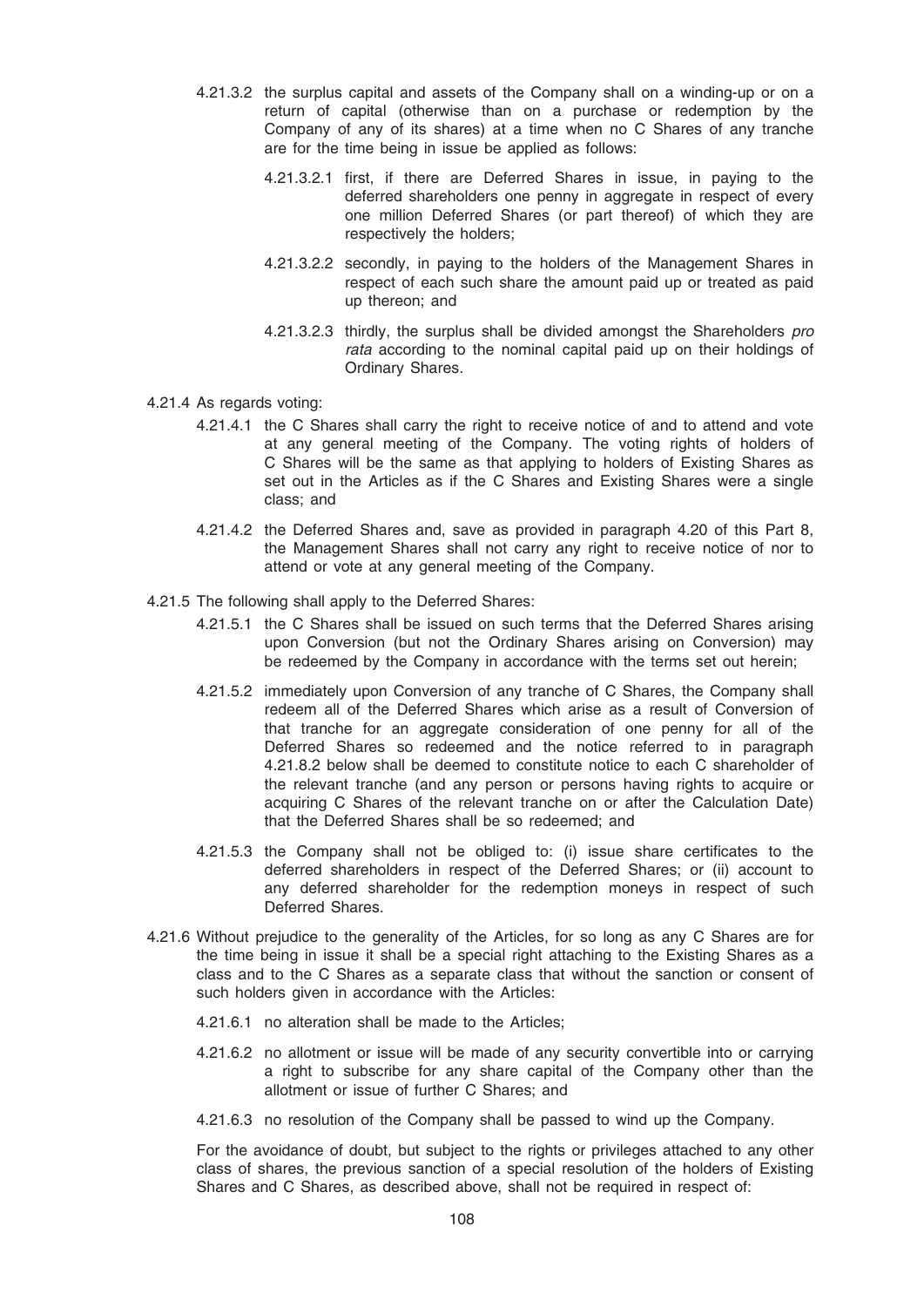- 4.21.6.4 the issue of further Ordinary Shares ranking pari passu in all respects with the Existing Shares (otherwise than in respect of any dividend or other distribution declared, paid or made on the Existing Shares by the issue of such further Ordinary Shares); or
- 4.21.6.5 the sale of any shares held as treasury shares (as such term is defined in section 724 of the Companies Act) in accordance with sections 727 and 731 of the Companies Act or the purchase or redemption of any shares by the Company (whether or not such shares are to be held in treasury).
- 4.21.7 For so long as any tranche of C Shares are for the time being in issue, until Conversion of such tranche of C Shares and without prejudice to its obligations under applicable laws the Company shall:
	- 4.21.7.1 procure that the Company's records, and bank and custody accounts shall be operated so that the assets attributable to the C Shares of that tranche can, at all times, be separately identified and, in particular but without prejudice to the generality of the foregoing, the Company shall, without prejudice to any obligations pursuant to applicable laws, procure that separate cash accounts, broker settlement accounts and investment ledger accounts shall be created and maintained in the books of the Company for the assets attributable to the C Shares of that tranche;
	- 4.21.7.2 allocate to the assets attributable to the C Shares of that tranche such proportion of the income, expenses and liabilities of the Company incurred or accrued between the date on which the Company first receives the net proceeds of an issue of C Shares and the Calculation Date relating to such tranche of C Shares (both dates inclusive) as the Directors fairly consider to be attributable to that tranche of C Shares; and
	- 4.21.7.3 give appropriate instructions to the Investment Manager to manage the Company's assets so that such undertakings can be complied with by the Company.
- 4.21.8 In relation to any tranche of C Shares, the C Shares for the time being in issue of that tranche shall be sub-divided and converted into Ordinary Shares and Deferred Shares on the relevant Conversion Date in accordance with the following provisions of this paragraph 4.21.8:
	- 4.21.8.1 the Directors shall procure that within 20 Business Days of the relevant Calculation Date:
		- 4.21.8.1.1 the Conversion Ratio as at the relevant Calculation Date and the numbers of Ordinary Shares and Deferred Shares to which each C shareholder of that tranche shall be entitled on Conversion of that tranche shall be calculated; and
		- 4.21.8.1.2 the Auditors shall confirm that such calculations as have been made by the Company have, in their opinion, been performed in accordance with the Articles and are arithmetically accurate whereupon such calculations shall become final and binding on the Company and all holders of the Company's shares and any other securities issued by the Company which are convertible into the Company's shares, subject to the proviso immediately after the definition of H in paragraph 4.21.1 above.
	- 4.21.8.2 the Directors shall procure that, as soon as practicable following such confirmation and in any event within 30 Business Days of the relevant Calculation Date, a notice is sent to each C shareholder of the relevant tranche advising such shareholder of the Conversion Date, the Conversion Ratio and the numbers of Ordinary Shares and Deferred Shares to which such C shareholder of the relevant tranche will be entitled on Conversion.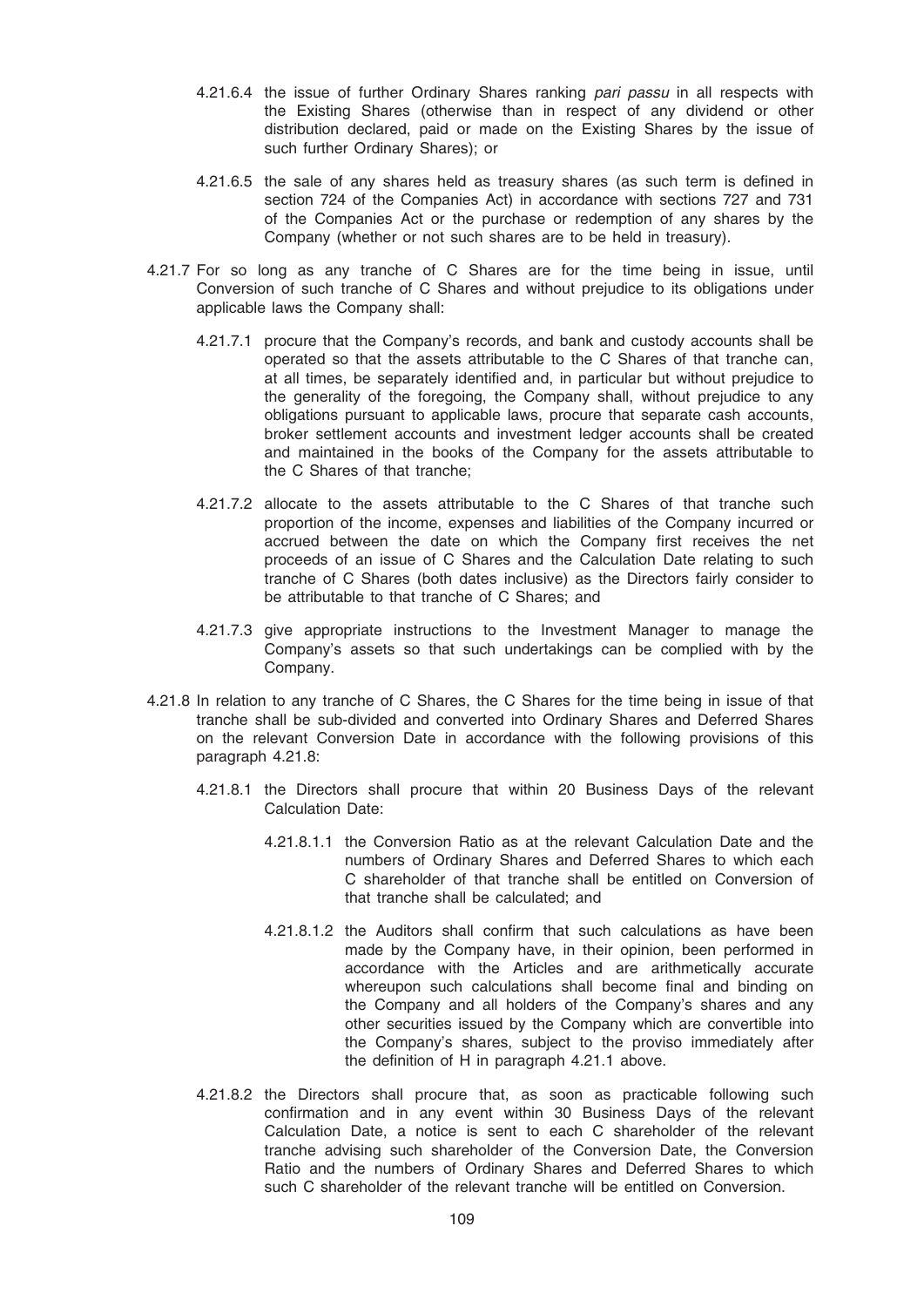- 4.21.8.3 on conversion each C Share of the relevant tranche shall automatically subdivide into 10 conversion shares of one penny each and such conversion shares of 1p each shall automatically convert into such number of Ordinary Shares and Deferred Shares as shall be necessary to ensure that, upon such Conversion being completed:
	- 4.21.8.3.1 the aggregate number of Ordinary Shares into which the same number of conversion shares of one penny each are converted equals the number of C Shares of the relevant tranche in issue on the relevant Calculation Date multiplied by the relevant Conversion Ratio (rounded down to the nearest whole new Ordinary Share); and
	- 4.21.8.3.2 each conversion share of one penny which does not so convert into an Ordinary Share shall convert into one Deferred Share.
- 4.21.8.4 the Ordinary Shares and Deferred Shares arising upon Conversion shall be divided amongst the former C shareholders of the relevant tranche pro rata according to their respective former holdings of C Shares of the relevant tranche (provided always that the Directors may deal in such manner as they think fit with fractional entitlements to Ordinary Shares and Deferred Shares arising upon Conversion including, without prejudice to the generality of the foregoing, selling any Ordinary Shares representing such fractional entitlements and retaining the proceeds for the benefit of the Company).
- 4.21.8.5 forthwith upon Conversion, the share certificates relating to the C Shares of the relevant tranche shall be cancelled and the Company shall issue to each former C shareholder of the relevant tranche new certificates in respect of the Ordinary Shares which have arisen upon Conversion to which he or she is entitled. Share certificates in respect of the Deferred Shares will not be issued.
- 4.21.8.6 the Directors may make such adjustments to the terms and timing of Conversion as they in their discretion consider are fair and reasonable having regard to the interests of all Shareholders.

### 5. CITY CODE ON TAKEOVERS AND MERGERS

### 5.1 Mandatory bid

The City Code applies to the Company. Under Rule 9 of the City Code, if:

- (a) a person acquires an interest in shares which, when taken together with shares already held by him or persons acting in concert with him, carry 30% or more of the voting rights in the Company; or
- (b) a person who, together with persons acting in concert with him, is interested in not less than 30% and not more than 50% of the voting rights in the Company acquires additional interests in shares which increase the percentage of shares carrying voting rights in which that person is interested,

the acquirer and, depending on the circumstances, its concert parties, would be required (except with the consent of the Panel on Takeovers and Mergers) to make a cash offer for the outstanding shares at a price not less than the highest price paid for any interests in the shares by the acquirer or its concert parties during the previous 12 months.

### 5.2 Compulsory acquisition

Under sections 974 to 991 of the Companies Act, if an offeror acquires or contracts to acquire (pursuant to a takeover offer) not less than 90% of the shares (in value and by voting rights) to which such offer relates it may then compulsorily acquire the outstanding shares not assented to the offer. It would do so by sending a notice to outstanding holders of shares telling them that it will compulsorily acquire their shares and then, six weeks later, it would execute a transfer of the outstanding shares in its favour and pay the consideration to the company, which would hold the consideration on trust for the outstanding holders of shares. The consideration offered to the holders whose shares are compulsorily acquired under the Companies Act must, in general, be the same as the consideration that was available under the takeover offer.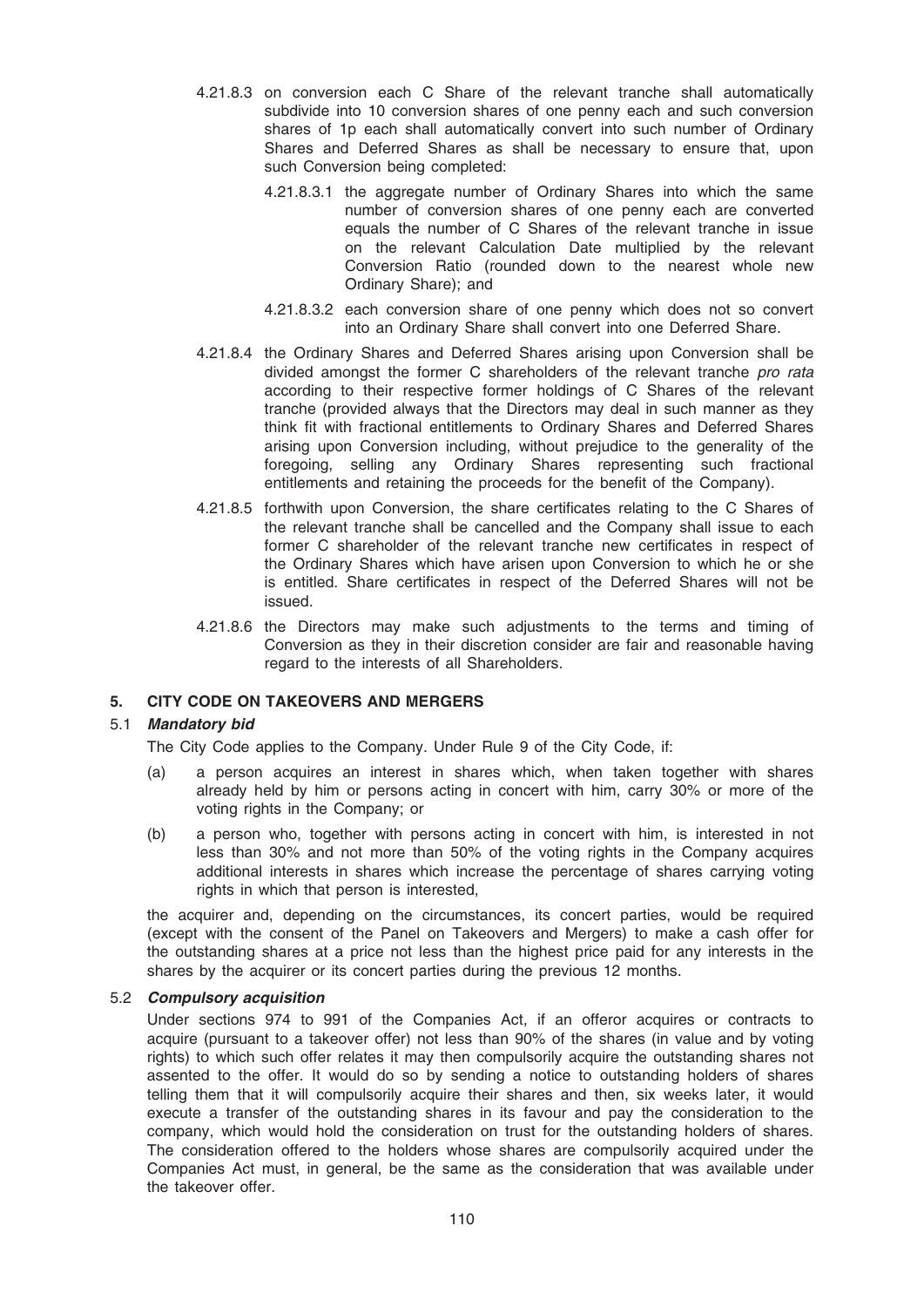In addition, pursuant to section 983 of the Companies Act, if an offeror acquires or agrees to acquire not less than 90% of the shares (in value and by voting rights) to which the offer relates, any holder of shares to which the offer relates who has not accepted the offer may require the offeror to acquire his shares on the same terms as the takeover offer.

The offeror would be required to give any holder of shares notice of his right to be bought out within one month of that right arising. Sell-out rights cannot be exercised after the end of the period of three months from the last date on which the offer can be accepted or, if later, three months from the date on which the notice is served on the holder of shares notifying them of their sell-out rights. If a holder of shares exercises its rights, the offeror is bound to acquire those shares on the terms of the takeover offer or on such other terms as may be agreed.

### 6. MATERIAL CONTRACTS OF THE COMPANY

The following are all of the contracts, not being contracts entered into in the ordinary course of business that have been entered into by the Company since its incorporation and are, or may be, material or contain any provision under which the Company has any obligation or entitlement which is or may be material to it as at the date of this document:

### 6.1 Placing and Offer Agreement

The Placing and Offer Agreement dated 26 September 2018 between the Company, the Directors, the Investment Manager and Winterflood Securities, pursuant to which, subject to certain conditions, Winterflood Securities has agreed to use reasonable endeavours to procure subscribers for Ordinary Shares pursuant to the Initial Placing at the Issue Price and to use reasonable endeavours to procure subscribers under the Placing Programme for Shares at the Placing Programme Price. The Company has appointed Winterflood Securities as sponsor, financial adviser, bookrunner and Intermediaries Offer Adviser to the Company in connection with the Initial Issue and the Placing Programme.

The Placing and Offer Agreement provides for Winterflood Securities to be paid commissions by the Company in respect of the Ordinary Shares to be allotted pursuant to the Initial Issue and Ordinary Shares and/or C Shares to be allotted pursuant to the Placing Programme. Any Ordinary Shares or C Shares subscribed for by Winterflood Securities may be retained or dealt in by it for its own benefit.

Under the Placing and Offer Agreement, Winterflood Securities is entitled at its discretion and out of its own resources at any time to rebate to some or all investors, or to other parties, part or all of its fees. Winterflood Securities is also entitled under the Placing and Offer Agreement to retain agents and may pay commission to any or all of those agents out of its own resources.

The Placing and Offer Agreement may be terminated by Winterflood Securities in certain customary circumstances.

The obligation of the Company to issue the Ordinary Shares and the obligation of Winterflood Securities to use its reasonable endeavours to procure subscribers for Ordinary Shares pursuant to the Initial Placing is conditional upon certain conditions that are typical for an agreement of this nature. These conditions include, among others: (i) Initial Admission having become effective on or before 8.00 a.m. on 14 November 2018 (or such later time and/or date as the Company and Winterflood Securities may agree (not being later than 8.00 a.m. on 28 February 2019)); (ii) the Placing and Offer Agreement becoming wholly unconditional (save as to Initial Admission) and not having been terminated in accordance with its terms at any time prior to Initial Admission; and (iii) the Minimum Gross Proceeds being raised (or such lesser amount as the Company and Winterflood Securities may agree).

Each issue of Shares pursuant to a Subsequent Placing under the Placing Programme is conditional, inter alia, on (i) Admission of the relevant Shares occurring by no later than 8.00 a.m. on such date as the Company and Winterflood Securities may agree from time to time in relation to that Admission, not being later than 25 September 2019; (ii) a valid supplementary prospectus being published by the Company if such is required by the Prospectus Rules; (iii) in respect of an issue of Ordinary Shares, the Placing Programme Price being determined by the Directors as described in Part 5 of this document; and (iv) the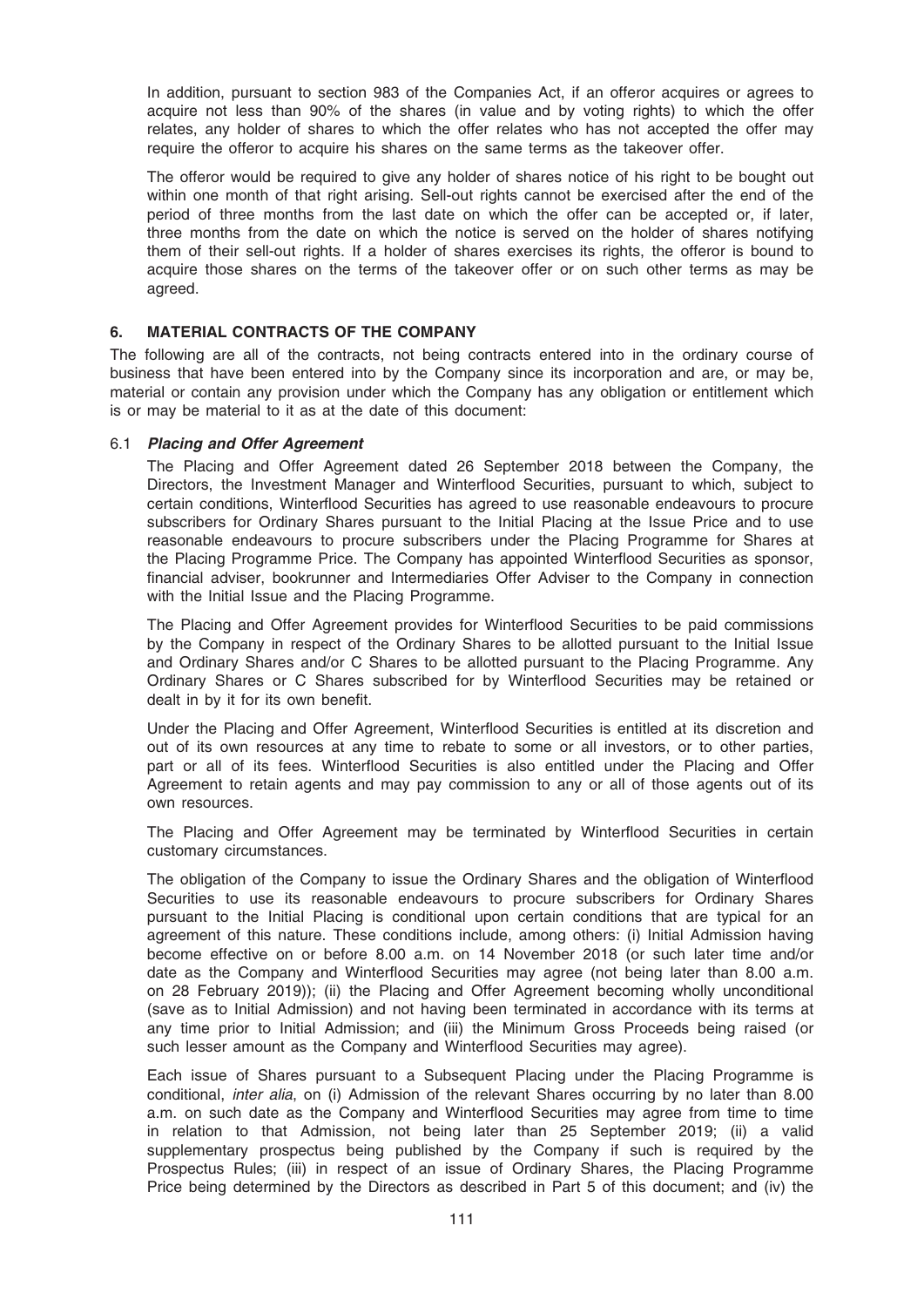Placing and Offer Agreement being wholly unconditional as regards the relevant Subsequent Placing (save as to Admission) and not having been terminated in accordance with its terms prior to the relevant Admission.

The Company, the Directors and the Investment Manager have given warranties to Winterflood Securities concerning, *inter alia*, the accuracy of the information contained in this document. The Company and the Investment Manager have also given indemnities to Winterflood Securities. The warranties and indemnities are standard for an agreement of this nature.

The Placing and Offer Agreement is governed by the laws of England and Wales.

### 6.2 Investment Management Agreement

The Investment Management Agreement dated 26 September 2018 between the Company and the Investment Manager, pursuant to which the Investment Manager is appointed to act as the Company's manager for the purposes of the AIFM Directive, and accordingly the Investment Manager is responsible for providing discretionary portfolio management and risk management services to the Company, subject to the overall control and supervisions of the Directors.

Under the terms of the Investment Management Agreement, the Investment Manager is entitled to receive from the Company an investment management fee which is calculated and paid quarterly in arrears at an annual rate of (i) 0.5% per annum of the prevailing published Net Asset Value until the end of the Company's first accounting period, 31 December 2019; and (ii) 0.7% per annum of the prevailing published Net Asset Value thereafter.

Where the Company invests in a collective investment vehicle that is managed or advised by an M&G Entity, the Investment Manager will reduce its investment management fee by the amount of any equivalent management fee that is charged to such collective investment vehicle or such entity will rebate its management fee such that the Investment Manager ensures the Company is not charged twice. The above arrangement will not apply to any other fees or expenses charged to the Company or any such entity in which it invests.

The Investment Manager is also entitled to be paid half of any arrangement fee charged by the Company to the issuer of a Debt Instrument in which the Company invests. The balance of any arrangement fee is retained by the Company.

The Investment Management Agreement is for an initial term of five years from the date of Initial Admission and thereafter subject to termination on not less than six months' written notice by either party. The Investment Management Agreement can be terminated at any time in the event of the insolvency of the Company or the Investment Manager or in the event that the Investment Manager ceases to be authorised and regulated by the FCA (if required to be so authorised and regulated to continue to carry out its duties under the Investment Management Agreement).

The Company has given an indemnity in favour of the Investment Manager (subject to customary exceptions) in respect of the Investment Manager's potential losses in carrying on its responsibilities under the Investment Management Agreement.

The Investment Management Agreement is governed by the laws of England and Wales.

### 6.3 Administration Agreement

The Administration Agreement between the Company and the Administrator dated 26 September 2018, pursuant to which the Administrator has agreed to act as administrator to the Company.

Under the terms of the Administration Agreement, the Administrator shall provide the day-today administration of the Company and is also responsible for the Company's general administrative functions, such as the calculation and publication of the Net Asset Value and maintenance of the Company's accounting and statutory records.

The Company has given an indemnity in favour of the Administrator in respect of the Administrator's potential losses in carrying on its responsibilities under the Administration Agreement.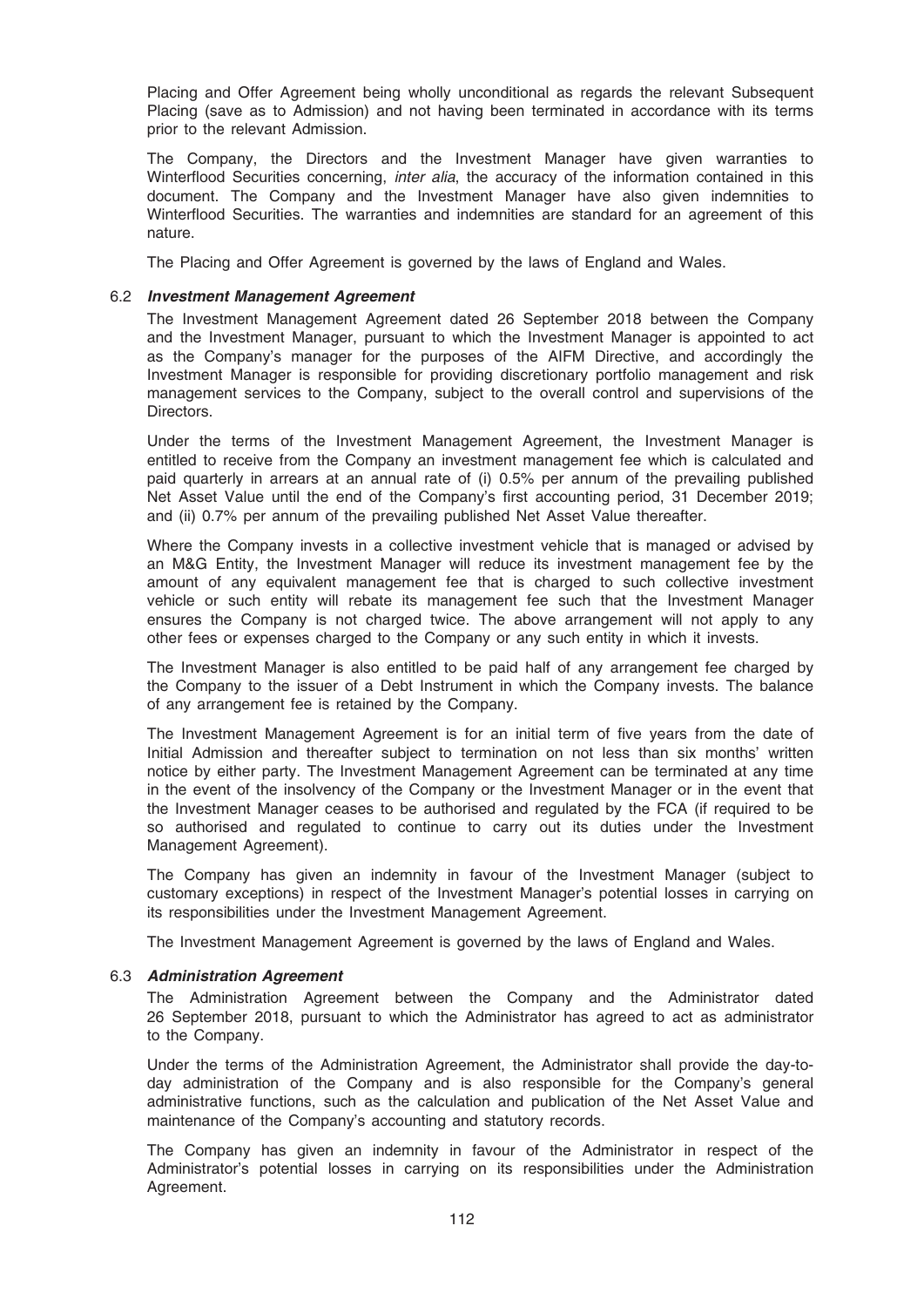The Administration Agreement is terminable, *inter alia*, upon not less than six months' written notice. The Administration Agreement is also terminable immediately upon the occurrence of certain standard events including the insolvency of the Company or the Administrator or a party committing a material breach of the Administration Agreement (where such breach has not been remedied within 30 calendar days of written notice being given).

Details of the fees payable to the Administrator are set out in paragraph 3.2 of Part 4 of this document.

The Administration Agreement is governed by the laws of England and Wales.

### 6.4 Depositary Agreement

The Depositary Agreement dated 26 September 2018 entered into between the Depositary, the Investment Manager and the Company, pursuant to which, the Depositary is appointed as the Company's depositary.

In accordance with the terms of the Depositary Agreement, and subject to the provisions of the AIFM Directive, the Depositary may delegate its safe-keeping functions in relation to financial instruments and other assets of the Company. In respect of the assets of the Company, the Depositary has delegated safekeeping of the assets of the Company to State Street Bank and Trust Company. The liability of the Depositary shall in principle not be affected by any delegation of its custody function and the Depositary shall be liable to the Company or its investors for the loss of financial instruments held in custody by the Depositary or a third party to whom the custody of securities has been delegated as determined in accordance with the AIFM Directive, and in particular Article 100 of the Commission Delegated Regulation No. 231/2013 of 19 December 2012. The Depositary may discharge its responsibility in case of a loss of a security: (i) in the event that the loss has arisen as a result of an external event beyond its reasonable control, the consequences of which would have been unavoidable despite all reasonable efforts to the contrary; (ii) where it has contractually discharged its liability in compliance with article 21(13) of the AIFM Directive; or (iii) in compliance with the conditions set out under article 21(14) of the AIFM Directive where the laws of a third country require that certain financial instruments be held by a local entity and there are no local entities that satisfy the delegation requirements of article 21(11) of the AIFM Directive. Otherwise than in respect of a loss of a financial instrument held in custody, the Depositary shall only be liable for damages suffered by the Company as a direct result of the Depositary's negligent or intentional failure to properly fulfil its obligations in relation to the services under the agreement. Indirect and/or consequential damages are excluded.

The Depositary Agreement shall continue for an initial period of six months and thereafter is terminable by any of the parties giving to the others not less than 90 days' written notice. The Depositary Agreement may be terminated with immediate effect by any of the parties on the occurrence of certain events, including: (i) if another party has committed a material breach of the terms of the Depositary Agreement; or (ii) in the case of insolvency of a party.

The Company has given market standard indemnities in favour of the Depositary in respect of the Depositary's potential losses in carrying on its responsibilities under the Depositary Agreement.

Details of the fees payable to the Depositary are set out in paragraph 3.2 of Part 4 of this document.

The Depositary Agreement is governed by the laws of England and Wales.

### 6.5 Company Secretarial Agreement

The Company Secretarial Agreement dated 26 September 2018 between the Company and Link Asset Services pursuant to which the Company Secretary has agreed to provide the company secretarial functions required by the Companies Act.

Under the terms of the Company Secretarial Agreement, the aggregate fees payable to Link Asset Services are £60,000 plus VAT per annum. In addition a fee of £30,000 is payable to Link Asset Services for services undertaken as part of the Initial Admission process. Link Asset Services will also be entitled to reimbursement of all reasonable out of pocket expenses incurred by it in connection with the agreement.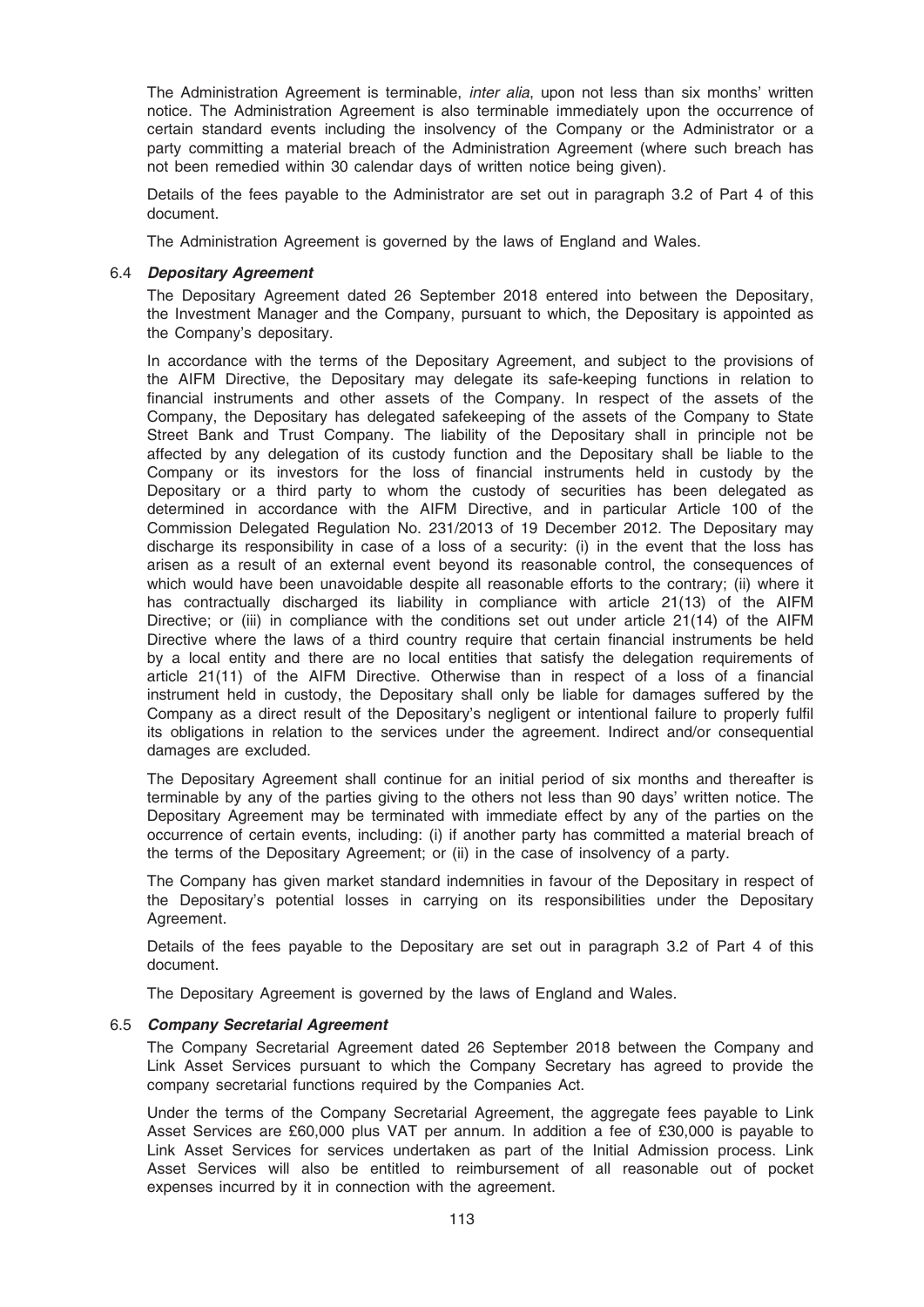The Company Secretarial Agreement is for an initial period of 12 months and thereafter shall automatically renew for successive periods of 12 months unless or until terminated by either party (a) at the end of the initial period, provided written notice is given to the other party at least six months prior to the end of the initial period or (b) at the end of any successive 12 month period, provided written notice is given to the other party at least six months prior to the end of such successive 12 month period. In addition, either party may terminate the Company Secretarial Agreement:

- (a) by service of three months' written notice should the parties not reach an agreement regarding any increase of the fees payable under the Company Secretarial Agreement; or
- (b) upon service of written notice if the other party commits a material breach of its obligations under the Company Secretarial Agreement (including any payment default) which that party has failed to remedy within 45 calendar days of receipt of a written notice to do so from the first party; or
- (c) upon service of written notice if a resolution is passed or an order made for the winding-up, dissolution or administration of the other party, or if the other party is declared insolvent or if an administrator, administrative receiver, manager or provisional liquidator (or similar officer to any of the foregoing in the relevant jurisdiction) is appointed over the whole of or a substantial part of the other party or its assets or undertakings.

The Company has given certain market standard indemnities in favour of Link Asset Services and its affiliates and their directors, officers, employees and agents in respect of its potential losses in carrying on its responsibilities under the Company Secretarial Agreement. Link Asset Services liabilities under the Company Secretarial Agreement are subject to a cap.

The Company Secretarial Agreement is governed by the laws of England and Wales.

### 6.6 Registrar's Agreement

The Registrar's Agreement dated 26 September 2018 between the Company and the Registrar pursuant to which the Registrar has agreed to act as registrar to the Company.

Under the agreement, the Registrar is entitled to a fee calculated on the basis of the number of Shareholders and the number of transfers processed (exclusive of any VAT). In addition, the Registrar is entitled to certain other fees for ad hoc services rendered from time to time. The Registrar is also entitled to reimbursement of all out of pocket costs, expenses and charges properly incurred on behalf of the Company.

The Registrar Agreement is for an initial period of one year from the date of Initial Admission and thereafter shall automatically renew for successive periods of 12 months unless or until terminated by either party (a) at the end of the initial period, provided written notice is given to the other party at least 6 months prior to the end of the initial period or (b) at the end of any successive 12 month period, provided written notice is given to the other party at least 6 months prior to the end of such successive 12 month period. In addition, either party may terminate the Registrar Agreement:

- (a) by service of three months' written notice should the parties not reach an agreement regarding any increase of the fees payable under the Registrar Agreement; or
- (b) upon service of written notice if the other party commits a material breach of its obligations under the Registrar Agreement (including any payment default) which that party has failed to remedy within 45 calendar days of receipt of a written notice to do so from the first party; or
- (c) upon service of written notice if a resolution is passed or an order made for the winding-up, dissolution or administration of the other party, or if the other party is declared insolvent or if an administrator, administrative receiver, manager or provisional liquidator (or similar officer to any of the foregoing in the relevant jurisdiction) is appointed over the whole of or a substantial part of the other party or its assets or undertakings.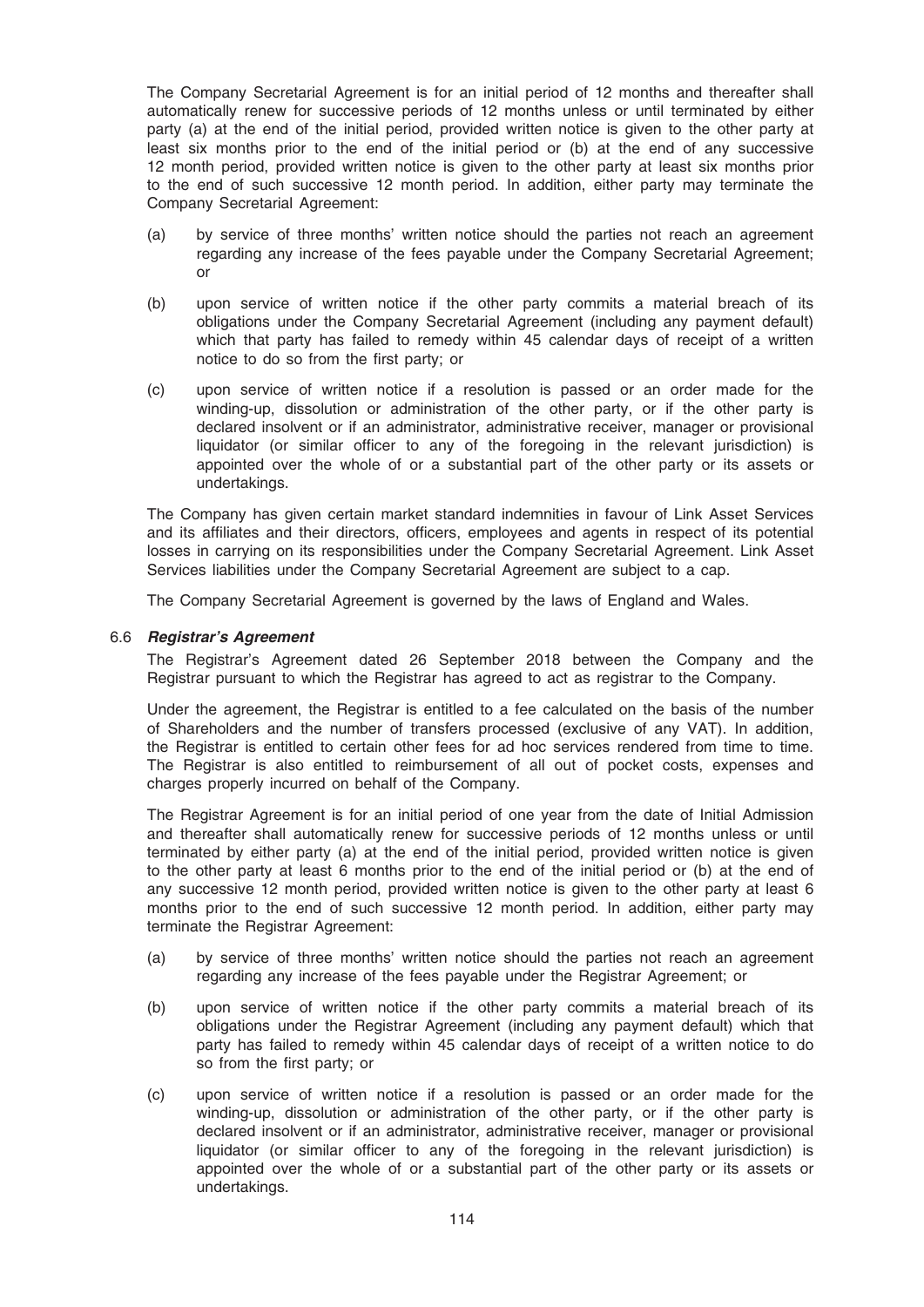The Company has given certain market standard indemnities in favour of the Registrar and its affiliates and their directors, officers, employees and agents in respect of the Registrar's potential losses in carrying on its responsibilities under the Registrar Agreement. The Registrar's liabilities under the Registrar Agreement are subject to a cap.

The Registrar's Agreement is governed by the laws of England and Wales.

### 6.7 Receiving Agent Agreement

The Receiving Agent Agreement dated 26 September 2018 between the Company and the Receiving Agent pursuant to which the Receiving Agent has agreed to act as receiving agent in connection with the Initial Issue. Under the terms of the agreement, the Receiving Agent is entitled to a fee from the Company of £22,000 (exclusive of VAT) in connection with these services. The Receiving Agent will also be entitled to reimbursement of all out-of-pocket expenses reasonably incurred by it in connection with its duties.

The Company has given certain market standard indemnities in favour of the Receiving Agent and its affiliates and their directors, officers, employees and agents in respect of the Receiving Agent's potential losses in carrying on its responsibilities under the Receiving Agent Agreement. The Receiving Agent's liabilities under the Receiving Agent are subject to a cap.

The agreement is governed by the laws of England and Wales.

### 7. LITIGATION

There have been no governmental, legal or arbitration proceedings, and the Company is not aware of any governmental, legal or arbitration proceedings pending or threatened, nor of any such proceedings having been pending or threatened at any time preceding the date of this document which may have, or have had in the recent past, a significant effect on the financial position or profitability of the Company.

### 8. WORKING CAPITAL

The Company is of the opinion that, on the basis the Minimum Net Proceeds are raised, the working capital available to the Company is sufficient for its present requirements that is for at least the next 12 months from the date of this document.

If the Minimum Net Proceeds are not raised, the Initial Issue may only proceed where a supplementary prospectus (including a working capital statement based on a revised minimum net proceeds figure) has been prepared in relation to the Company and approved by the UKLA. In the event that the Company does not wish to prepare and publish a supplementary prospectus incorporating a working capital statement based on a revised minimum net proceeds figure the Initial Issue will not proceed, the arrangements in respect of the Initial Issue will lapse and any monies received in respect of the Initial Issue will be returned to applicants and placees without interest at applicants'/investors' risk.

### 9. NO SIGNIFICANT CHANGE

As at the date of this document, there has been no significant change in the financial or trading position of the Company since the date of its incorporation.

# 10. CAPITALISATION AND INDEBTEDNESS

As at the date of this document, the Company has no guaranteed, secured, unguaranteed or unsecured debt and no indirect or contingent indebtedness, and there have been no material changes to the Company's capitalisation from the date of incorporation to the date of this document.

### 11. GENERAL

- 11.1 Where third party information has been referenced in this document, the source of that third party information has been disclosed. All information in this document that has been sourced from third parties has been accurately reproduced and, as far as the Company is aware and able to ascertain from information published by such third parties, no facts have been omitted which would render the reproduced information inaccurate or misleading.
- 11.2 No application is being made for the Shares to be dealt with in or on any stock exchange or investment exchange other than to the London Stock Exchange's main market.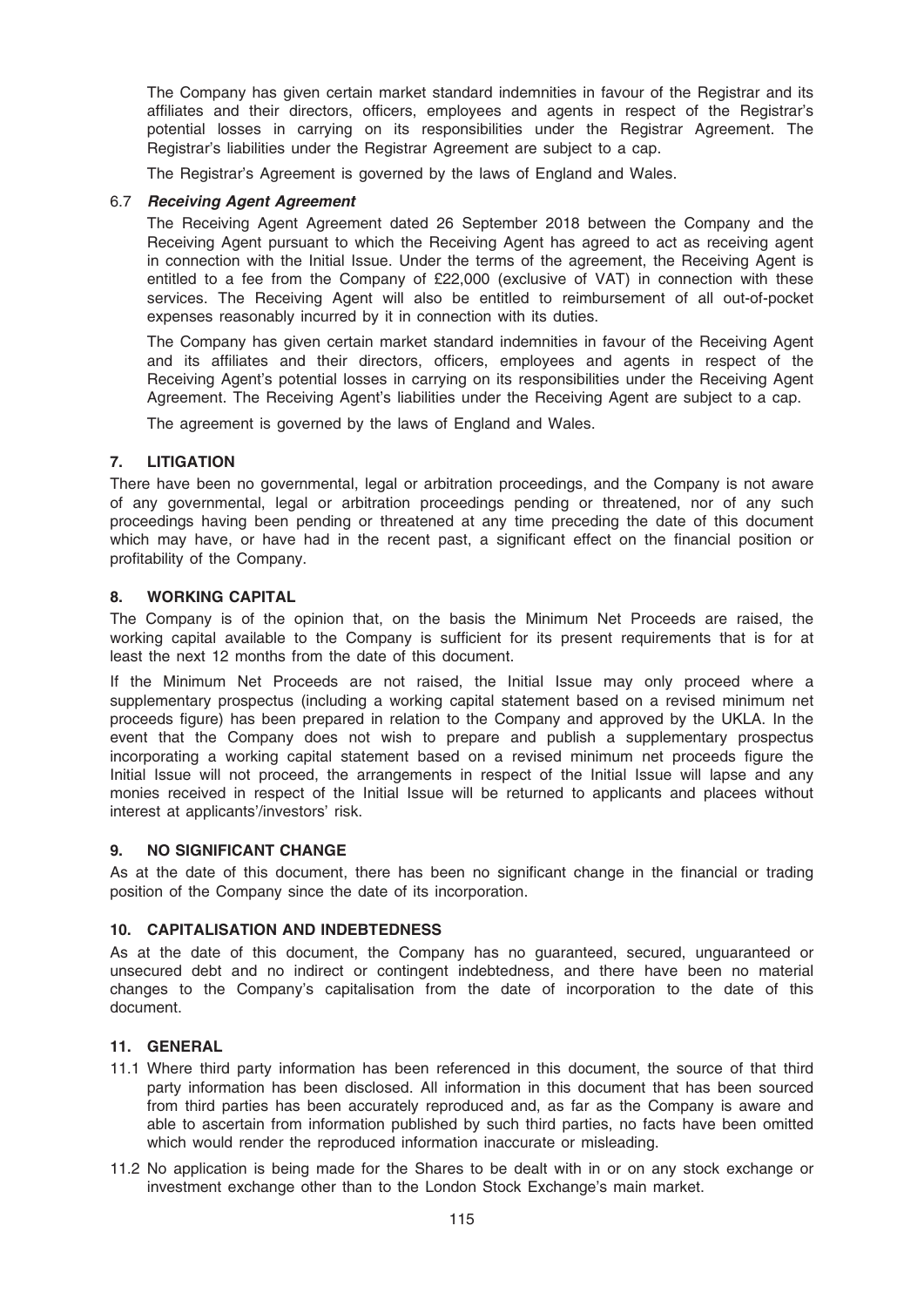- 11.3 Winterflood Securities has given and not withdrawn its written consent to the inclusion in this document of references to its name in the form and context in which it appears.
- 11.4 The Investment Manager was incorporated in England and Wales as a private limited company on 30 September 1986 under the Companies Act 1985 (registration number 02059989). The Investment Manager is authorised and regulated by the FCA (FCA registration number 1220011). The registered office of the Investment Manager is Laurence, Pountney Hill, London EC4R 0HH (tel. +44 (0) 800 390 390). The Investment Manager has given and not withdrawn its written consent to the inclusion in this document of references to its name in the form and context in which they appear. The Investment Manager accepts responsibility for Part 2 (M&G), Part 3 (The Investment Opportunity and asset class overview), paragraph 2.1 and paragraph 2.2 of Part 4 in relation to the information that relates to the Investment Manager (The Investment Manager), paragraph 5 of Part 4 (Conflicts of Interest) and paragraph 11.4 of Part 8 (General) of this document (together the ''Investment Manager Sections'') for the purposes of Prospectus Rule 5.5.3(f). To the best of the knowledge and belief of the Investment Manager (who has taken all reasonable care to ensure that such is the case), the Investment Manager Sections are in accordance with the facts and do not omit anything likely to affect the import of such Investment Manager Sections.
- 11.5 State Street Trustees Limited, whose registered office is located at 20 Churchill Place, London E14 5HJ, acts as the Company's depositary and will safeguard all of the assets of the Company. The Depositary is a private limited company, registered in England and Wales with number 02982384 and was incorporated on 24 October 1994. The Depositary's telephone number is +44 (0)20 3395 7000. The Depositary maintains its registered office and place of central administration in the United Kingdom. The Depositary is authorised and regulated by the Financial Conduct Authority. The principal business of the Depositary is acting as depositary of collective investment schemes.
- 11.6 State Street Bank & Trust Company, whose registered office is located at Copley Place 100, Huntington Avenue, Boston, Massachusetts 02116, USA, with an office at 20 Churchill Place, Canary Wharf, London E14 5HJ, acts as the Company's global sub-custodian and has been delegated safekeeping duties by the Depositary. The Custodian is authorised and regulated by the Financial Conduct Authority.
- 11.7 The auditors of the Company are Deloitte LLP of Saltire Court, 20 Castle Street, Edinburgh EH1 2DB and have been the only auditors of the Company since its incorporation. Deloitte LLP is registered to carry on audit work in the UK and Ireland by the Institute of Chartered Accountants in England and Wales.
- 11.8 The effect of the Initial Issue will be to increase the net assets of the Company. On the assumption that the Initial Issue is subscribed as to 250 million Ordinary Shares, the fundraising is expected to increase the net assets of the Company by approximately £247 million.

# 12. DOCUMENTS AVAILABLE FOR INSPECTION

12.1 Copies of the following documents will be available for inspection at the registered office of the Company during normal business hours on any Business Day from the date of this document until 25 September 2019:

12.1.1 the Memorandum and Articles of the Company; and

12.1.2 this document.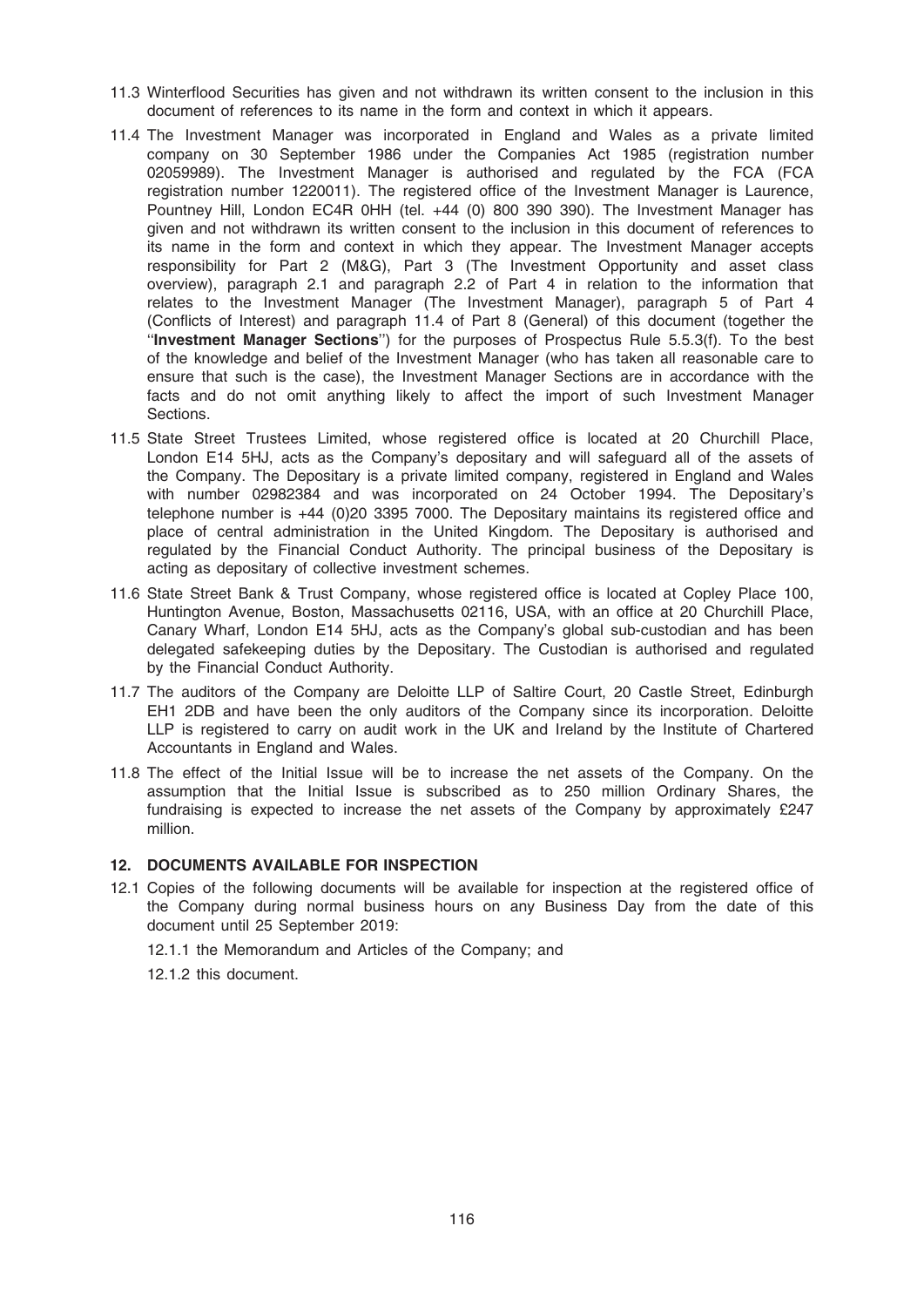### 13. INTERMEDIARIES

The Intermediaries authorised as at the date of this document to use this document are:

AJ Bell Securities 4 Exchange Quay Salford Quays Manchester M5 3EE Alliance Trust Savings Limited PO Box 164 8 West Marketgait Dundee DD1 9YP Equiniti Financial Services Ltd Aspect House Spencer Road Lancing West Sussex BN99 6DA Hargreaves Lansdown Asset Management 1 College Square South Anchor Road Bristol BS1 5HL Interactive Investor Services Limited Exchange Court Duncombe Street Leeds LS1 4AX Walker Crips Stockbrokers Limited Old Change House 128 Queen Victoria Street London EC4V 4BJ Dated: 26 September 2018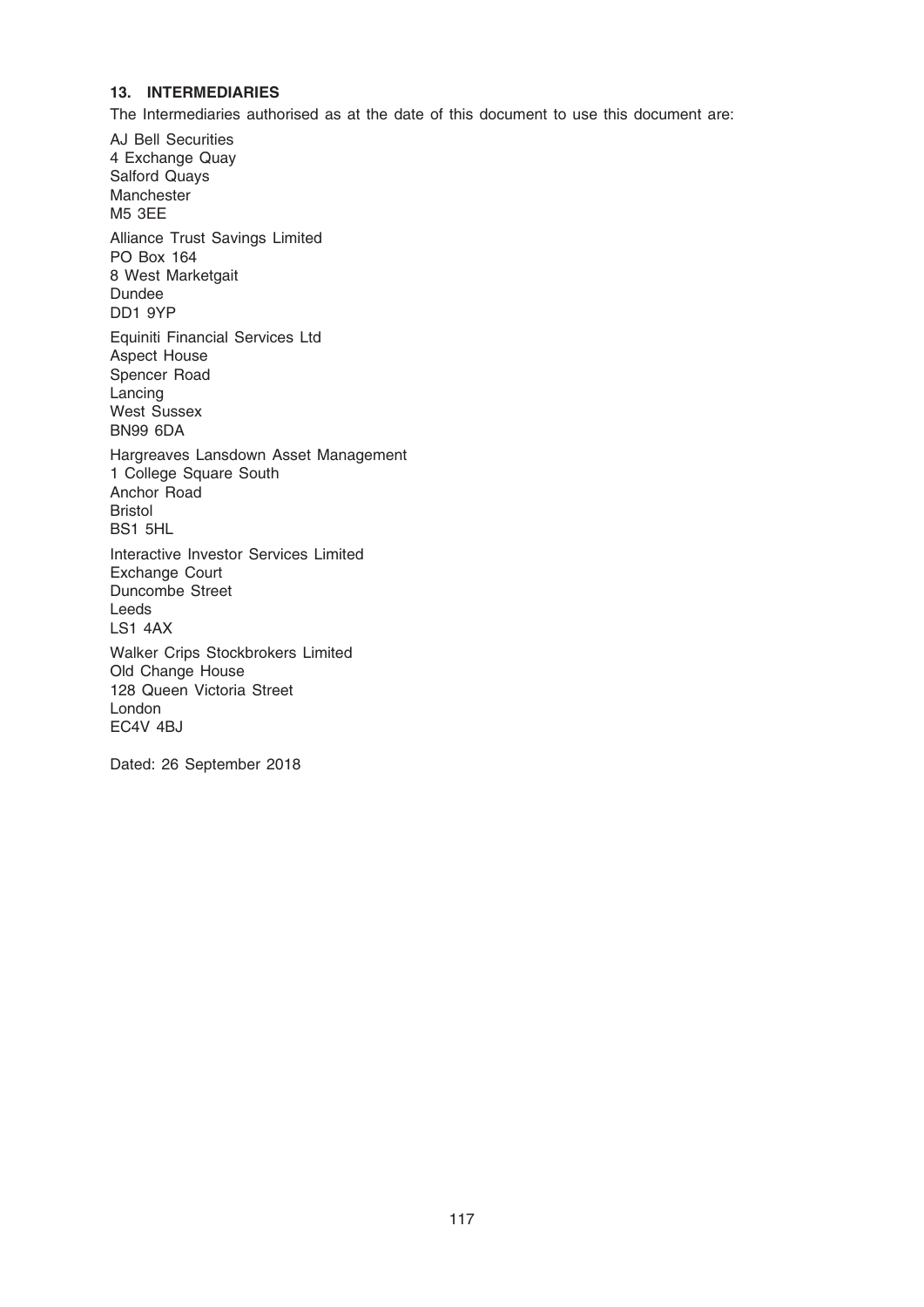# PART<sub>9</sub>

# AIFM DIRECTIVE ARTICLE 23 DISCLOSURES

This Part 9 sets out important information about the AIFM Directive and its application to the Investment Manager and the Company. The AIFM Directive is a European Directive which regulates the management and marketing of an AIF by an AIFM within the EEA.

For the purposes of the AIFM Directive, the Investment Manager is an EEA AIFM of the Company, which is an EU AIF. This Part 9 seeks to provide information in respect of the Company. Under the AIFM Directive, for each AIF marketed in the EU, the AIFM must make available to prospective investors in the AIF certain prescribed information before the investors invest in the AIF, as well as any material changes thereto. These are the disclosure requirements set out in Article 23 of the AIFM Directive.

This Part 9 must be read together with the other parts of this document and has been included in this document to comply with the Article 23 disclosure requirements in respect of the Company.

This part cross-refers to, and must all times read in conjunction with, the other parts of this document.

| <b>DISCLOSURE REQUIREMENT</b> |                |                                                                                                                                                    | <b>DISCLOSURE OR LOCATION OF RELEVANT DISCLOSURE</b>                                                                                                                                                                                                                                                                                                                                                                                                                                                                                                                                                                                                                                                 |
|-------------------------------|----------------|----------------------------------------------------------------------------------------------------------------------------------------------------|------------------------------------------------------------------------------------------------------------------------------------------------------------------------------------------------------------------------------------------------------------------------------------------------------------------------------------------------------------------------------------------------------------------------------------------------------------------------------------------------------------------------------------------------------------------------------------------------------------------------------------------------------------------------------------------------------|
|                               |                | 1 Description of the Company                                                                                                                       |                                                                                                                                                                                                                                                                                                                                                                                                                                                                                                                                                                                                                                                                                                      |
|                               | (a)            | Investment strategy and<br>objectives of the Company                                                                                               | Information on the investment strategy and objectives of the<br>Company are outlined in paragraph 2 of Part 1 of this document.                                                                                                                                                                                                                                                                                                                                                                                                                                                                                                                                                                      |
|                               |                | (b) and (c) Information on whether the<br>Company is a feeder or a<br>fund of funds                                                                | Not applicable: The Company is not a feeder fund nor a fund of<br>funds.                                                                                                                                                                                                                                                                                                                                                                                                                                                                                                                                                                                                                             |
|                               | (d)            | Types of assets in which<br>the Company may invest                                                                                                 | The types of assets in which the Company may invest are<br>outlined in paragraph 2 of Part 1 under the heading "Investment<br>Policy".                                                                                                                                                                                                                                                                                                                                                                                                                                                                                                                                                               |
|                               | (e)            | The investment techniques<br>that the Company, or the<br>Investment Manager on<br>behalf of the Company,<br>may employ and all<br>associated risks | The investment techniques to be used by the Company are<br>described in Part 2 of this document.<br>The section entitled "Risk Factors" (pages 20 to 36 inclusive) of<br>this document provides an overview of the risks involved in<br>investing in the Company.                                                                                                                                                                                                                                                                                                                                                                                                                                    |
|                               | (f)            | <b>Investment Restrictions</b>                                                                                                                     | The investment restrictions applicable to the Company are set<br>out in paragraph 2 of Part 1 of this document under the heading<br>"Investment Restrictions".                                                                                                                                                                                                                                                                                                                                                                                                                                                                                                                                       |
|                               | $(g)$ to $(j)$ | Use of leverage                                                                                                                                    | The circumstances in which the Company may use leverage and<br>the restrictions on the use of leverage are described in<br>paragraph 2 of Part 1 under the heading "Borrowings".<br>The Company may make use of a limited amount of hedging as<br>described in paragraph 2 of Part 1 of this document under the<br>heading "Hedging and Derivatives".<br>The Company's borrowings will not exceed 30%. Of the<br>Company's Net Asset Value, calculated at the time of draw<br>down.<br>Certain risks associated with the Company's use of leverage are<br>described in the "Risk Factors" section of this document under<br>the headings "Use of Borrowings" and "Hedging and Derivatives<br>risks". |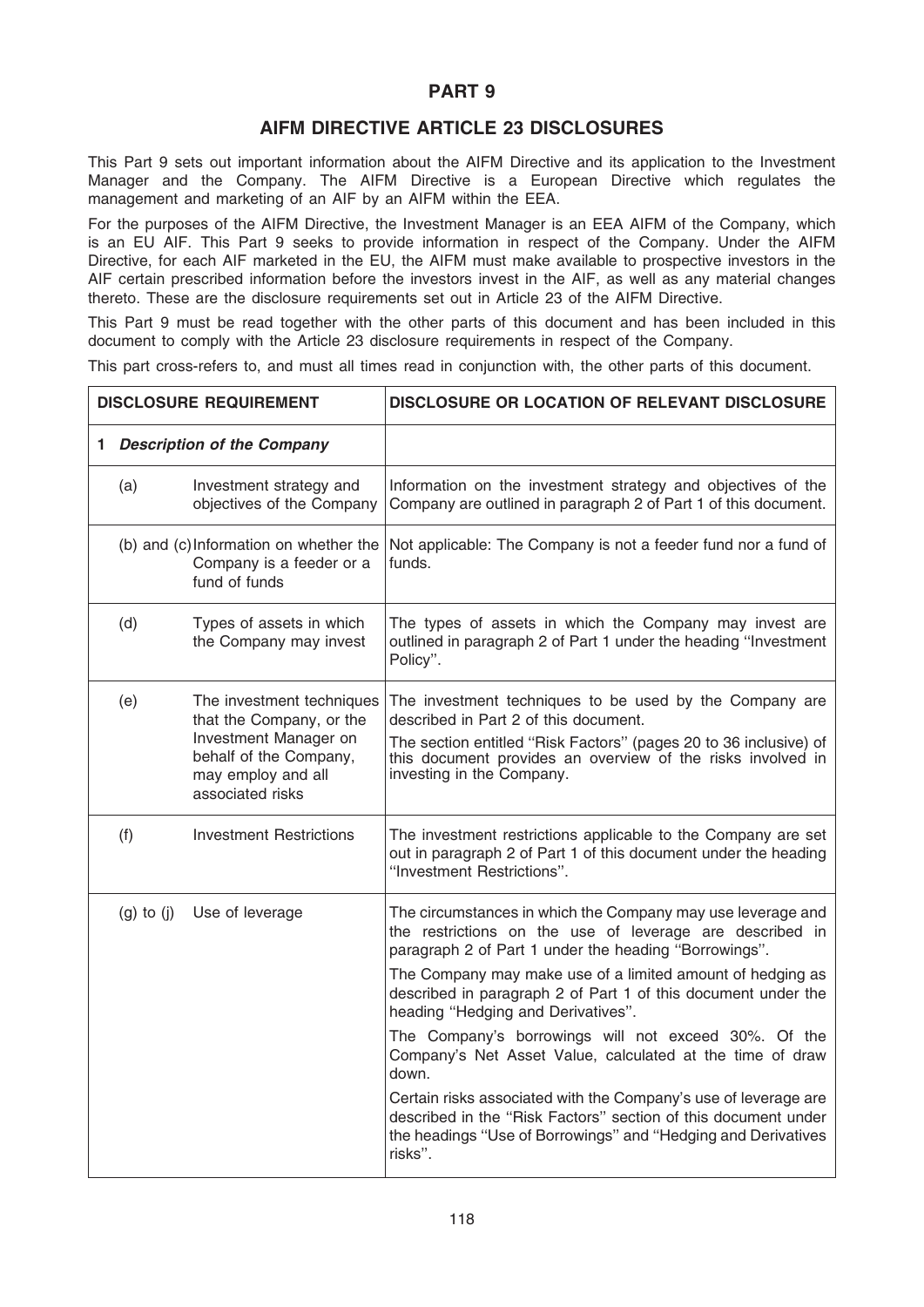|                                                           | Pursuant to its regulatory obligations, the Investment Manager is<br>required to express the level which the Company's 'leverage' will<br>not exceed. For the purposes of this disclosure leverage is any<br>method by which a fund's exposure is increased. A fund's<br>exposure may be increased by using derivatives, by reinvesting<br>cash borrowings, through positions within repurchase or reverse<br>repurchase agreements, through securities lending or securities<br>borrowing arrangements, or by any other means (such increase<br>referred to herein as the "Incremental Exposure"). The AIFM<br>Directive prescribes two methods of measuring and expressing<br>leverage, the "gross methodology" and the "commitment<br>methodology" (as opposed to gearing) and requires disclosure<br>of the maximum amount of 'leverage' the Company might be<br>subject to. The definition of leverage is wider than that of gearing<br>and includes exposures that are not considered to be gearing.<br>The commitment methodology takes account of the hedging and<br>netting arrangements employed by a fund at any given time<br>(purchased and sold derivative positions will be netted where<br>both relate to the same underlying asset). This calculation of<br>exposure includes all Incremental Exposure as well as a fund's<br>own physical holdings; and cash. By contrast, the gross<br>methodology does not take account of the netting or hedging<br>arrangements employed by a company. This calculation of<br>exposure includes all Incremental Exposure as well as the<br>Company's own physical holdings. Cash is excluded.<br>Without prejudice to the foregoing, the Company has set a<br>maximum leverage limit of 150x on a "commitment basis" and<br>300x on a "gross" basis. |
|-----------------------------------------------------------|------------------------------------------------------------------------------------------------------------------------------------------------------------------------------------------------------------------------------------------------------------------------------------------------------------------------------------------------------------------------------------------------------------------------------------------------------------------------------------------------------------------------------------------------------------------------------------------------------------------------------------------------------------------------------------------------------------------------------------------------------------------------------------------------------------------------------------------------------------------------------------------------------------------------------------------------------------------------------------------------------------------------------------------------------------------------------------------------------------------------------------------------------------------------------------------------------------------------------------------------------------------------------------------------------------------------------------------------------------------------------------------------------------------------------------------------------------------------------------------------------------------------------------------------------------------------------------------------------------------------------------------------------------------------------------------------------------------------------------------------------------------------------------------------------------|
| 2 Changes to Investment Objective<br>and Approach         | No material change will be made to the investment policy and<br>investment restrictions without the approval of Shareholders by<br>ordinary resolution and the approval of the UK Listing Authority.<br>Any change to the investment policy or investment restrictions<br>which does not amount to a material change to the investment<br>policy may be made by the Company without the approval of<br>Shareholders.                                                                                                                                                                                                                                                                                                                                                                                                                                                                                                                                                                                                                                                                                                                                                                                                                                                                                                                                                                                                                                                                                                                                                                                                                                                                                                                                                                                       |
| 3 Main legal implications of<br>investment in the Company | Investors will acquire shares in the Company, which is a closed-<br>ended investment company limited by shares and established in<br>England and Wales.<br>While investors acquire an interest in the Company on<br>subscribing for or purchasing Shares, the Company is the sole<br>legal and/or beneficial owner of its investments. Consequently,<br>Shareholders have no direct legal or beneficial interest in those<br>investments. The liability of Shareholders for the debts and other<br>obligations of the Company is limited to the amount unpaid, if<br>any, on the shares held by them.<br>Shareholders' rights in respect of their investment in the<br>Company are governed by the Articles and the Companies<br>Act. Under English law, the following types of claim may in<br>certain circumstances be brought against a company by its<br>shareholders: contractual claims under its articles of association;<br>claims in misrepresentation in respect of statements made in its<br>prospectus and other marketing documents; unfair prejudice<br>claims; and derivative actions. In the event that a Shareholder<br>considers that it may have a claim against the Company in<br>connection with such investment in the Company, such<br>Shareholder should consult its own legal advisers.                                                                                                                                                                                                                                                                                                                                                                                                                                                                                           |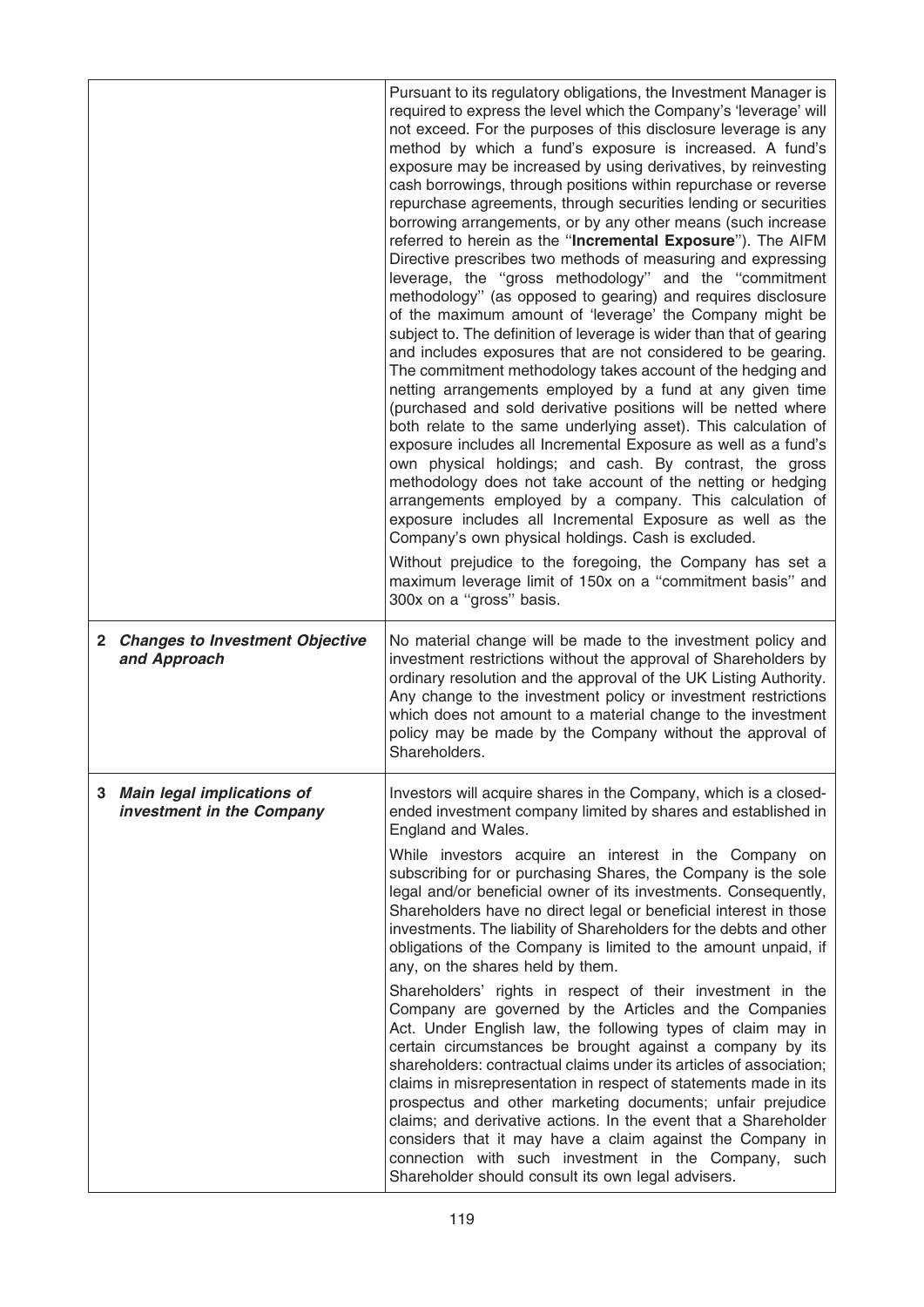|                     |                                    | Jurisdiction and applicable law                                                                                                                                                                                                                                                                                                                                                                                                                                                                                                                                                                                                                                                                                                                                                                                                                                                                                                                                                                                                                                              |
|---------------------|------------------------------------|------------------------------------------------------------------------------------------------------------------------------------------------------------------------------------------------------------------------------------------------------------------------------------------------------------------------------------------------------------------------------------------------------------------------------------------------------------------------------------------------------------------------------------------------------------------------------------------------------------------------------------------------------------------------------------------------------------------------------------------------------------------------------------------------------------------------------------------------------------------------------------------------------------------------------------------------------------------------------------------------------------------------------------------------------------------------------|
|                     |                                    | As noted above, Shareholders' rights are governed principally by<br>the Articles and the Companies Act. By subscribing for Shares,<br>investors agree to be bound by the Articles which are governed<br>by, and construed in accordance with, the laws of England and<br>Wales.                                                                                                                                                                                                                                                                                                                                                                                                                                                                                                                                                                                                                                                                                                                                                                                              |
|                     |                                    | Recognition and enforcement of foreign judgments                                                                                                                                                                                                                                                                                                                                                                                                                                                                                                                                                                                                                                                                                                                                                                                                                                                                                                                                                                                                                             |
|                     |                                    | Regulation (EC) 593/2008 ("Rome I") must be applied in all<br>member states of the European Union (other than Denmark).<br>Accordingly, where a matter comes before the courts of a<br>relevant member state, the choice of a governing law in any<br>given agreement is subject to the provisions of Rome I. Under<br>Rome I, the member state's court may apply any rule of that<br>member state's own law which is mandatory irrespective of the<br>governing law and may refuse to apply a rule of governing law if<br>it is manifestly incompatible with the public policy of that member<br>state. Further, where all other elements relevant to the situation<br>at the time of the choice are located in a country other than the<br>country whose law has been chosen, the choice of the parties<br>shall not prejudice the application of provisions of the law of that<br>other country which cannot be derogated from by agreement.                                                                                                                              |
|                     |                                    | Shareholders should note that there are a number of legal<br>instruments providing for the recognition and enforcement of<br>foreign judgments in England. Depending on the nature and<br>jurisdiction of the original judgment, Council Regulation (EC) No<br>44/2001 on jurisdiction and the recognition and enforcement of<br>judgments in civil and commercial matters, Regulation (EC) No<br>805/2004 of the European Parliament and of the Council of<br>21 April 2004 creating a European Enforcement Order for<br>uncontested claims, the Convention on jurisdiction and the<br>recognition and enforcement of judgments in civil and<br>commercial matters done at Lugano on 30 October 2007, the<br>Administration of Justice Act 1920 and the Foreign Judgment<br>(Reciprocal Enforcement) Act 1933 may apply. There are no<br>legal instruments providing for the recognition and enforcement<br>of judgments obtained in jurisdictions outside those covered by<br>the instruments listed above, although such judgments might be<br>enforceable at common law. |
| 4 Service Providers |                                    |                                                                                                                                                                                                                                                                                                                                                                                                                                                                                                                                                                                                                                                                                                                                                                                                                                                                                                                                                                                                                                                                              |
| (a)                 | The Investment Manager's<br>duties | Pursuant to the Investment Management Agreement, the<br>Company has appointed the Investment Manager, M&G<br>Alternatives Investment Management Limited, to act as the<br>Company's AIFM for the purposes of the AIFM Directive and<br>accordingly the Investment Manager is responsible for providing<br>discretionary portfolio management and risk management<br>services to the Company.<br>Further details of the Investment Management Agreement are                                                                                                                                                                                                                                                                                                                                                                                                                                                                                                                                                                                                                   |
|                     |                                    | set out in Part 8 of this document.                                                                                                                                                                                                                                                                                                                                                                                                                                                                                                                                                                                                                                                                                                                                                                                                                                                                                                                                                                                                                                          |
| (b)                 | Depositary duties                  | The Depositary, State Street Trustees Limited, has been<br>appointed as depositary to provide depositary services to the<br>Company, which will include safekeeping of the assets of the<br>Company. The Depositary is permitted to delegate (and<br>authorise its delegates to sub-delegate) the safekeeping of the<br>assets of the Company.                                                                                                                                                                                                                                                                                                                                                                                                                                                                                                                                                                                                                                                                                                                               |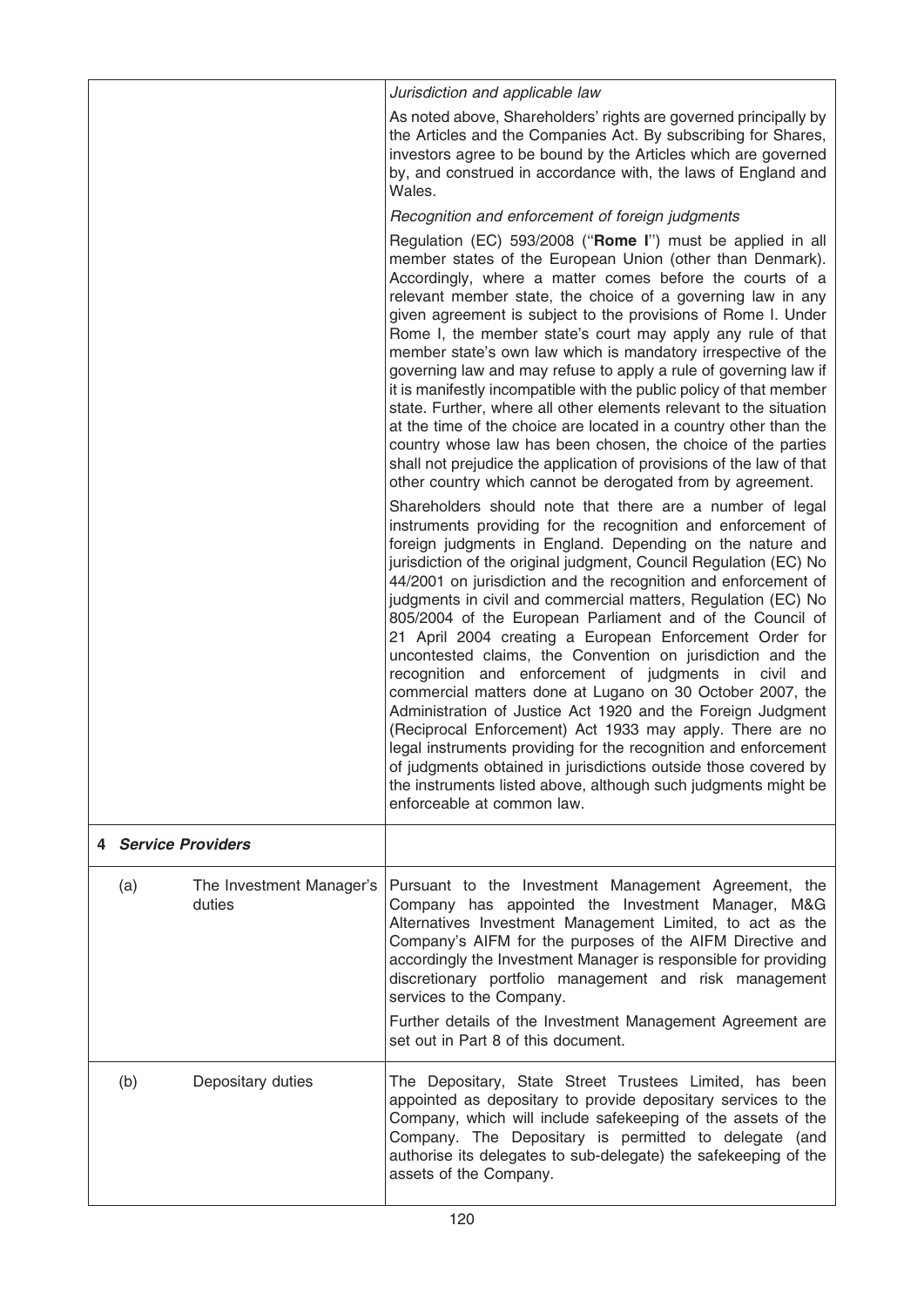| (c) | Auditors and other service<br>providers' duties | Administrator<br>Under the terms of the Administration Agreement, the<br>Administrator, State Street Bank and Trust Company, shall<br>provide the day-to-day administration of the Company and is<br>also responsible for the Company's general administrative<br>functions, such as the calculation and publication of the Net<br>Asset Value and maintenance of the Company's accounting and<br>statutory records.<br><b>Company Secretary</b><br>The Company Secretary, Link Company Matters Limited, has<br>been appointed as the company secretary of the Company to<br>provide the company secretarial functions required by the<br>Companies Act.<br>Auditor<br>The Auditor, Deloitte LLP, provides audit services to the<br>Company. The auditor's principal responsibilities are to audit<br>and express an opinion on the financial statements of the<br>Company in accordance with applicable law and auditing<br>standards. The annual report and accounts will be prepared<br>according to accounting standards laid out under UK GAAP.<br>Registrar<br>The Registrar, Link Asset Services, has been appointed as<br>registrar in relation to the transfer and settlement of Shares. |
|-----|-------------------------------------------------|---------------------------------------------------------------------------------------------------------------------------------------------------------------------------------------------------------------------------------------------------------------------------------------------------------------------------------------------------------------------------------------------------------------------------------------------------------------------------------------------------------------------------------------------------------------------------------------------------------------------------------------------------------------------------------------------------------------------------------------------------------------------------------------------------------------------------------------------------------------------------------------------------------------------------------------------------------------------------------------------------------------------------------------------------------------------------------------------------------------------------------------------------------------------------------------------------|
| (d) | Investors' rights                               | The Company is reliant on the performance of third party service<br>providers, including the Investment Manager, the Administrator,<br>the Company Secretary, the Depositary, the Auditors and the<br>Registrar.<br>Without prejudice to any potential right of action in tort that a<br>Shareholder may have to bring a claim against a service<br>provider, each Shareholder's contractual relationship in respect<br>of its investment in Shares is with the Company only.<br>Accordingly, no Shareholder will have any contractual claim<br>against any service provider with respect to such service<br>provider's default.<br>In the event that a Shareholder considers that it may have a<br>claim against a third party service provider in connection with<br>such Shareholder's investment in the Company,<br>such<br>Shareholder should consult its own legal advisers.                                                                                                                                                                                                                                                                                                                |
|     |                                                 | The above is without prejudice to any right a Shareholder may<br>have to bring a claim against an FCA authorised service provider<br>under section 138D of the Financial Services and Markets Act<br>2000 (which provides that breach of an FCA rule by such service<br>provider is actionable by a private person who suffers loss as a<br>result), or any tortious cause of action. Shareholders who<br>believe they may have a claim under section 138D of the<br>Financial Services and Markets Act 2000, or in tort, against any<br>service provider in connection with their investment in the<br>Company, should consult their legal adviser.<br>Shareholders who are "Eligible Complainants" for the purposes<br>of the FCA "Dispute Resolutions Complaints" rules (natural<br>persons, micro-enterprises and certain charities or trustees of a<br>trust) are able to refer any complaints to the Financial<br>Ombudsman Service ("FOS") (further details of which are<br>available at www.fscs.org.uk). Additionally, Shareholders may<br>be eligible for compensation under the Financial Services                                                                                     |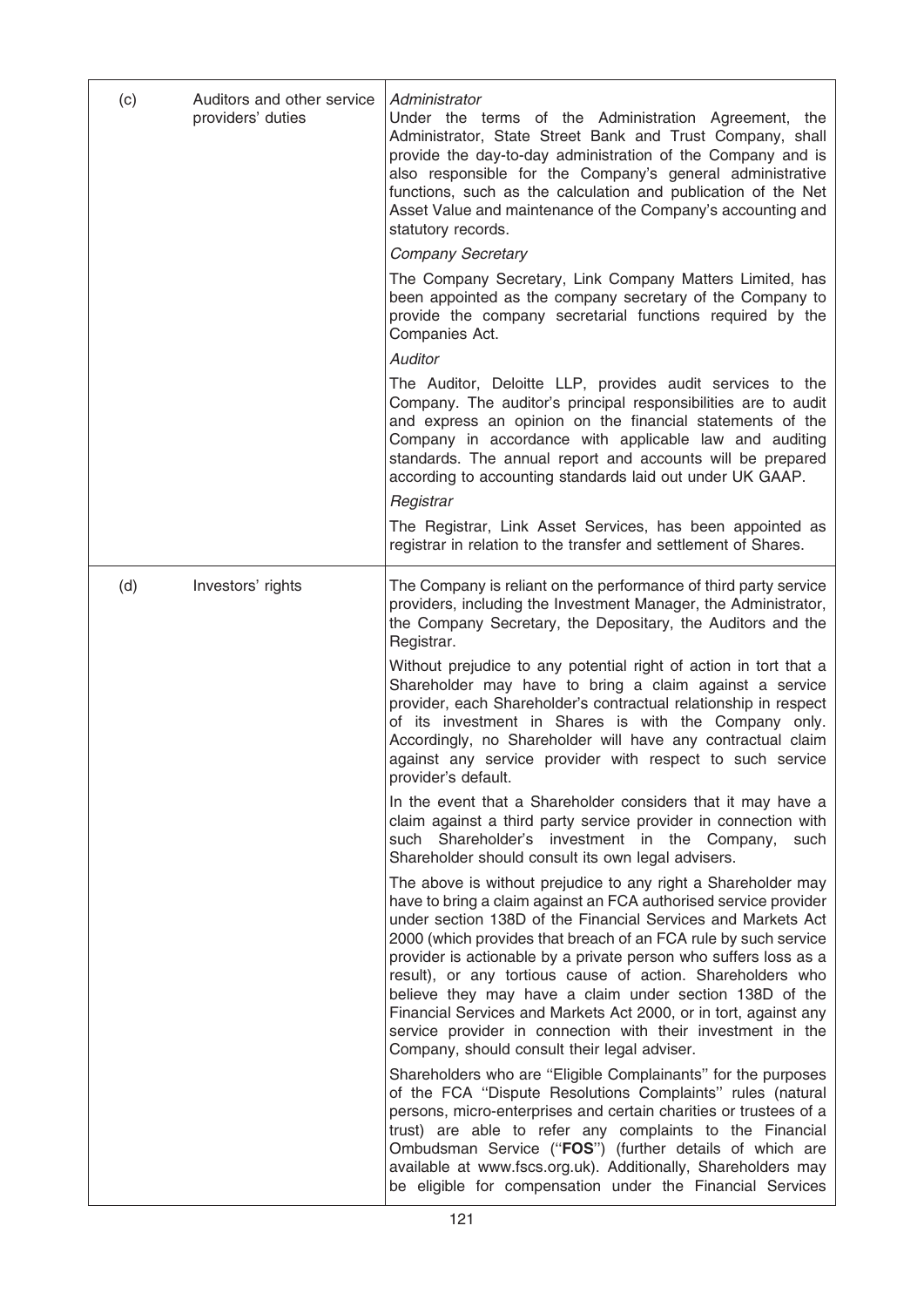|   |                                  | Compensation Scheme ("FSCS") if they have claims against an<br>FCA authorised service provider which is in default. There are<br>limits on the amount of compensation.                                                                                                                                                                                                                                                                                                         |
|---|----------------------------------|--------------------------------------------------------------------------------------------------------------------------------------------------------------------------------------------------------------------------------------------------------------------------------------------------------------------------------------------------------------------------------------------------------------------------------------------------------------------------------|
|   |                                  | Further information about the FSCS is at www.fscs.org.uk. To<br>determine eligibility in relation to either the FOS or the FSCS,<br>Shareholders should consult the respective websites above and<br>speak to their legal advisers.                                                                                                                                                                                                                                            |
|   | 5 Professional liability risks   | The Investment Manager has effective internal operational risk<br>management policies and procedures in order to appropriately<br>identify, measure, manage and monitor operational risks,<br>including professional liability risks, to which it is or could<br>reasonably be exposed. These policies and procedures are<br>subject to regular review and the operational risk management<br>activities are performed independently as part of the risk<br>management policy. |
|   |                                  | The management of operational risk, through the risk and control<br>self-assessment process, is aimed at identifying risks in existing<br>processes and improving existing controls to reduce their<br>likelihood of failure and the impact of losses. All risks and<br>events are facilitated via the internal risk management system,<br>which provides a platform to facilitate the convergence of<br>governance, risk and compliance.                                      |
|   |                                  | The Investment Manager is required to cover professional<br>liability risks, such as the risk of loss of documents evidencing<br>title of assets to the Company, and complies with such<br>requirement by maintaining an amount of its own funds in<br>accordance with the AIFM Directive.                                                                                                                                                                                     |
|   | 6 Delegated Management Functions | The Investment Manager has not delegated any of its functions.                                                                                                                                                                                                                                                                                                                                                                                                                 |
|   |                                  | The Company has appointed the Administrator and the<br>Company Secretary to perform certain administrative functions<br>covering accounting, administration and company secretarial<br>services.                                                                                                                                                                                                                                                                               |
|   |                                  | The Depositary has delegated safekeeping duties as set out in<br>the AIFM Directive and the FCA Handbook to the Custodian,<br>State Street Bank and Trust Company, with registered office at<br>Copley Place 100, Huntington Avenue, Boston, Massachusetts<br>02116, USA, with an office at 20 Churchill Place, Canary Wharf,<br>London E14 5HJ, UK, whom it has appointed as global sub-<br>custodian.                                                                        |
|   | 7 Valuation Procedure            | A description of the Company's valuation procedures is outlined<br>in paragraph 5 of Part 1 of this document.                                                                                                                                                                                                                                                                                                                                                                  |
| 8 | <b>Liquidity Risk Management</b> | The Company is a closed-end listed investment company and,<br>as such, Shareholders in the Company have no right to redeem<br>their Shares.                                                                                                                                                                                                                                                                                                                                    |
|   |                                  | Liquidity risk is therefore the risk that a position held by the<br>Company cannot be realised at a reasonable value sufficiently<br>quickly to meet the obligations (primarily, debt) of the Company<br>as they fall due.                                                                                                                                                                                                                                                     |
|   |                                  | In managing the Company's assets therefore the Investment<br>Manager seeks to ensure that the Company holds at all times<br>sufficient assets to enable it to discharge its payment<br>obligations.                                                                                                                                                                                                                                                                            |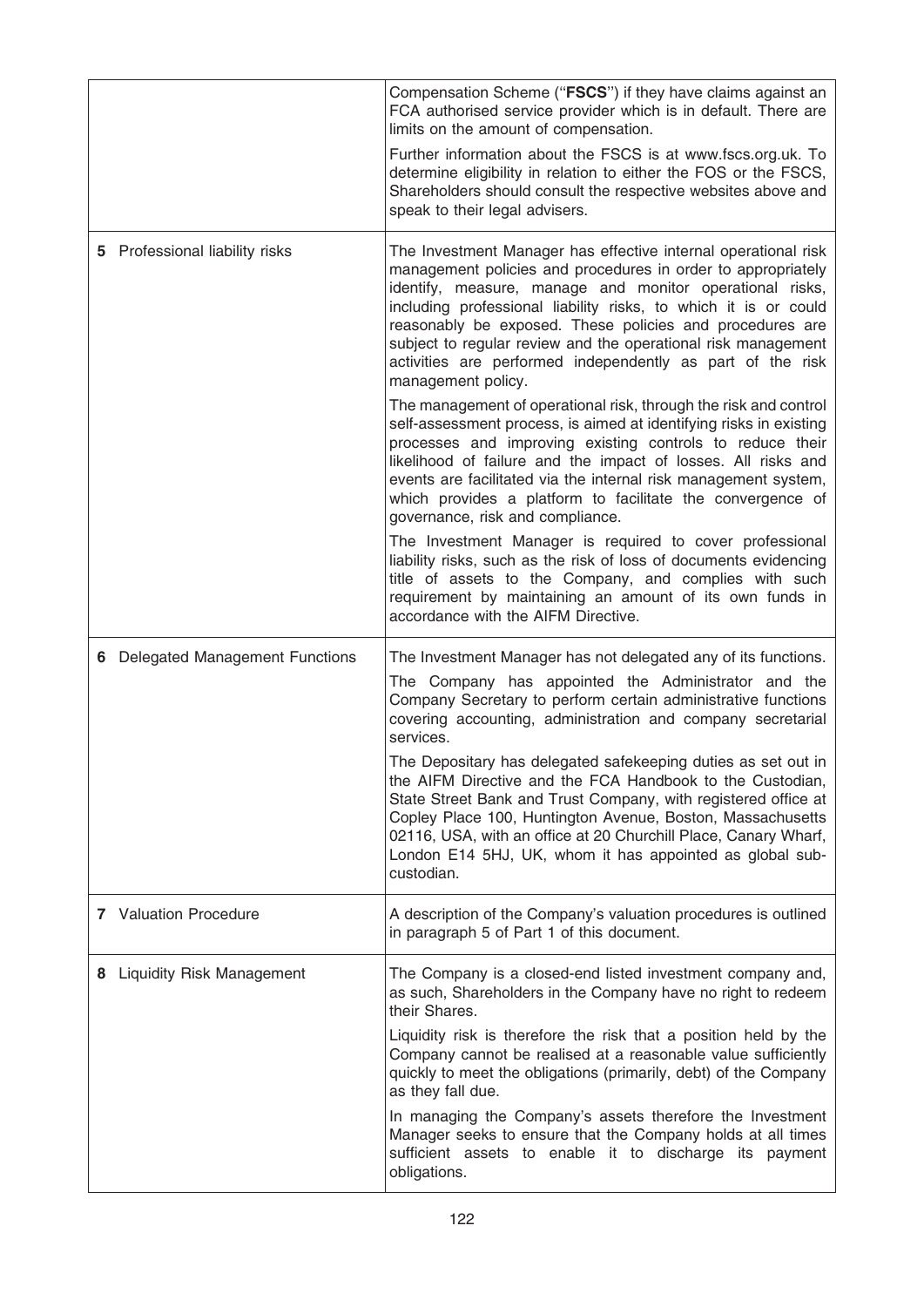| 9 Charges and Expenses             | The costs and expenses of, and incidental to, the formation of<br>the Company and the Initial Issue are not expected to exceed<br>approximately £3 million, equivalent to 1.2% of the Initial Gross<br>Proceeds, assuming Initial Gross Proceeds of £250 million. The<br>costs will be deducted from the Initial Gross Proceeds. It is<br>expected that the starting Net Asset Value per Ordinary Share<br>will be 98.8 pence, assuming Initial Gross Proceeds of £250<br>million.                                                                                   |
|------------------------------------|----------------------------------------------------------------------------------------------------------------------------------------------------------------------------------------------------------------------------------------------------------------------------------------------------------------------------------------------------------------------------------------------------------------------------------------------------------------------------------------------------------------------------------------------------------------------|
|                                    | All expenses incurred by any Intermediary are for its own<br>account. Investors should confirm separately with<br>any<br>Intermediary whether there are any commissions, fees or<br>expenses that will be applied by such Intermediary in<br>application<br>connection<br>with<br>any<br>made<br>through<br>that<br>Intermediary pursuant to the Intermediaries Offer.                                                                                                                                                                                               |
|                                    | The costs and expenses of issuing Ordinary Shares pursuant to<br>any Subsequent Placing will be covered by issuing such<br>Ordinary Shares at the prevailing published Net Asset Value<br>per Ordinary Share at the time of issue together with a premium<br>to at least cover the costs and expenses of the relevant<br>Subsequent Placing of Ordinary Shares (including, without<br>limitation, any placing commissions).                                                                                                                                          |
|                                    | The costs and expenses of any issue of C Shares under the<br>Placing Programme will be paid out of the gross proceeds of<br>such issue and will be borne by holders of those C Shares only.                                                                                                                                                                                                                                                                                                                                                                          |
|                                    | The fees and expenses payable to the Investment Manager are<br>described in paragraph 2.2 of Part 4 of this document.                                                                                                                                                                                                                                                                                                                                                                                                                                                |
|                                    | Ongoing fees, charges and expenses following Initial Admission<br>are outlined in paragraph 4.3 of Part 4 of this document.                                                                                                                                                                                                                                                                                                                                                                                                                                          |
| <b>10 Fair Treatment</b>           | The Directors of the Company have certain statutory duties with<br>which they must comply. These include a duty upon each<br>Director to act in the way he/she considers, in good faith, would<br>be most likely to promote the success of the Company for the<br>benefit of its Shareholders as a whole. As a company listed on<br>the UKLA's Official List, the Company is required under the<br>Premium Listing Principles to treat all Shareholders of a given<br>class equally.                                                                                 |
|                                    | The Investment Manager maintains a conflicts of interest policy<br>to avoid and manage any conflicts of interest that may arise<br>between the Investment Manager (and its affiliates) and the<br>Company.                                                                                                                                                                                                                                                                                                                                                           |
|                                    | The Shares of the same class rank pari passu with each other.                                                                                                                                                                                                                                                                                                                                                                                                                                                                                                        |
| 11 Preferential Rights             | No investor has a right to obtain preferential treatment in relation<br>to their investment in the Company. However, the Investment<br>Manager may enter into arrangements with certain investors to<br>rebate part of the management fee attributable to those<br>investors' Ordinary Shares or C Shares, in each case without<br>the prior approval of, or disclosure of the detail of those terms to,<br>Shareholders. The types of investors who may benefit are<br>investors making significant or strategic investments in the<br>Ordinary Shares or C Shares. |
| <b>12 Issue and Sale of Shares</b> | The terms and conditions under which investors can subscribe<br>for Ordinary Shares under the Initial Placing and Shares under<br>Subsequent Placings are set out in Part 11 of this document.                                                                                                                                                                                                                                                                                                                                                                       |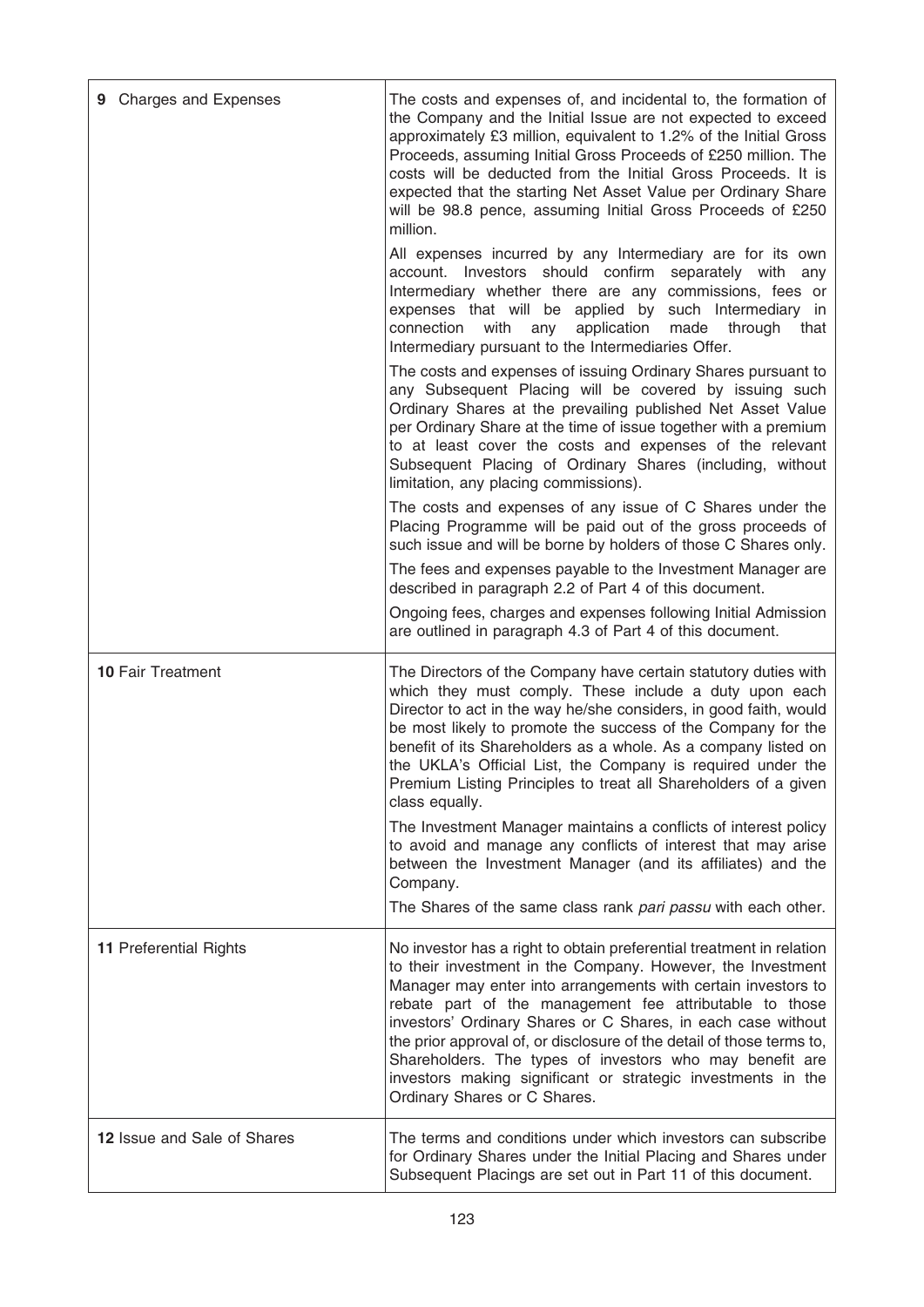|                                                                                                                                                                   | The terms and conditions and application form to subscribe for<br>Ordinary Shares under the Offer for Subscription are set out in<br>Part 12 and the Appendix of this document.<br>Intermediaries are required to provide the terms and conditions<br>of the Intermediaries Offer to any prospective investor who has<br>expressed an interest in participating in the Intermediaries Offer<br>to such Intermediary. |
|-------------------------------------------------------------------------------------------------------------------------------------------------------------------|----------------------------------------------------------------------------------------------------------------------------------------------------------------------------------------------------------------------------------------------------------------------------------------------------------------------------------------------------------------------------------------------------------------------|
| 13 Latest Net Asset Value of the<br>Company or the latest market price<br>of the shares of the Company,<br>in accordance with Article 19<br>of the AIFM Directive | The Company has not yet published a Net Asset Value in<br>accordance with Article 19 of the AIFM Directive.<br>When published, Net Asset Value announcements can be found<br>the Company's website:<br>www.mandg.co.uk/<br>on<br>both<br>creditincomeinvestmenttrust and the London Stock Exchange's<br>website: www.londonstockexchange.com.                                                                        |
| 14 Latest annual report, in line with<br>Article 22 of the AIFM Directive;                                                                                        | The Company has not yet published an annual report in line with<br>Article 22 of the AIFM Directive.<br>When published, annual reports can be found on the Company's<br>website: www.mandg.co.uk/creditincomeinvestmenttrust.                                                                                                                                                                                        |
| 15 Where available, the historical<br>performance of the Company;                                                                                                 | The Company has not yet published any annual or interim<br>financial statements.<br>When published, annual and interim financial statements can be<br>found on the Company's website: www.mandg.co.uk/<br>creditincomeinvestmenttrust.                                                                                                                                                                               |
| 16 Prime Brokerage                                                                                                                                                | The Company does not intend to use prime brokers.                                                                                                                                                                                                                                                                                                                                                                    |
| 17 A description of how and when the<br>information required under<br>paragraphs 4 and 5 of Article 23<br>of the AIFM Directive will be<br>disclosed              | In order to meet the requirements of paragraphs 4 and 5 of<br>Article 23 of the AIFM Directive, the Company intends to<br>disclose annually in the Company's annual report (or in such<br>manner as the Investment Manager and the Board consider<br>appropriate):                                                                                                                                                   |
|                                                                                                                                                                   |                                                                                                                                                                                                                                                                                                                                                                                                                      |
|                                                                                                                                                                   | (1)<br>the percentage of the Company's assets that are subject to<br>special arrangements arising from their illiquid nature if<br>applicable;                                                                                                                                                                                                                                                                       |
|                                                                                                                                                                   | any new arrangements for managing the liquidity of the<br>(2)<br>Company; and                                                                                                                                                                                                                                                                                                                                        |
|                                                                                                                                                                   | the current risk profile of the Company and the risk<br>(3)<br>management systems employed by the Investment<br>Manager to manage those risks.                                                                                                                                                                                                                                                                       |
|                                                                                                                                                                   | Information will also be provided to investors regarding any<br>changes to:                                                                                                                                                                                                                                                                                                                                          |
|                                                                                                                                                                   | the maximum level of leverage that the Investment<br>(1)<br>Manager may employ on behalf of the Company;                                                                                                                                                                                                                                                                                                             |
|                                                                                                                                                                   | (2)<br>any right of reuse of collateral or any guarantee granted<br>under the leveraging arrangement; and                                                                                                                                                                                                                                                                                                            |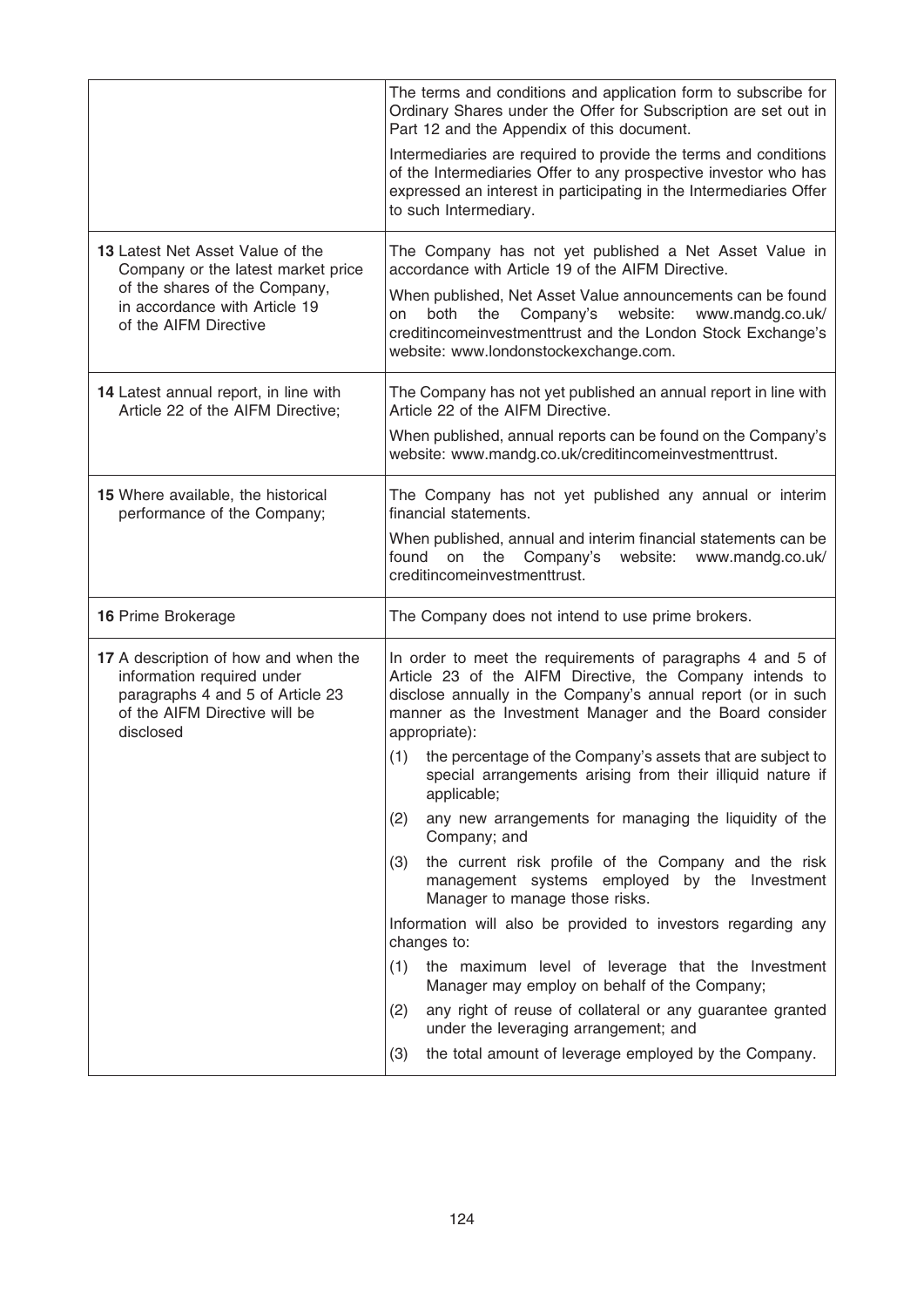# PART 10

# **DEFINITIONS**

The following definitions apply throughout this document unless the context requires otherwise:

| <b>Administration Agreement</b> | the administration agreement between the Company and the<br>Administrator, a summary of which is set out in paragraph 6.3 of<br>Part 8 of this document                                                                                                                                                                                                                                                                                                                                                                                                                                                                                                       |
|---------------------------------|---------------------------------------------------------------------------------------------------------------------------------------------------------------------------------------------------------------------------------------------------------------------------------------------------------------------------------------------------------------------------------------------------------------------------------------------------------------------------------------------------------------------------------------------------------------------------------------------------------------------------------------------------------------|
| <b>Administrator</b>            | State Street Bank and Trust Company                                                                                                                                                                                                                                                                                                                                                                                                                                                                                                                                                                                                                           |
| <b>Admission</b>                | admission of any Shares pursuant to the Initial Issue or any<br>Subsequent Placing (as the context may require): (i) to the<br>premium segment of the Official List; and (ii) to trading on the<br>premium segment of the London Stock Exchange's main market,<br>becoming effective in accordance with the Listing Rules and the<br>admission and disclosure standards of the London Stock<br>Exchange                                                                                                                                                                                                                                                       |
| <b>AIC</b>                      | the Association of Investment Companies                                                                                                                                                                                                                                                                                                                                                                                                                                                                                                                                                                                                                       |
| <b>AIC Code</b>                 | the AIC Code of Corporate Governance published by the AIC<br>from time to time                                                                                                                                                                                                                                                                                                                                                                                                                                                                                                                                                                                |
| <b>AIC Guide</b>                | the Guide to Investment Companies published by the AIC from<br>time to time                                                                                                                                                                                                                                                                                                                                                                                                                                                                                                                                                                                   |
| AIF                             | an alternative investment fund                                                                                                                                                                                                                                                                                                                                                                                                                                                                                                                                                                                                                                |
| <b>AIFM</b>                     | an alternative investment fund manager within the meaning of the<br><b>AIFM Directive</b>                                                                                                                                                                                                                                                                                                                                                                                                                                                                                                                                                                     |
| <b>AIFM Directive</b>           | Directive 2011/61/EU of the European Parliament and of the<br>Council on Alternative Investment Fund Managers, as amended<br>from time to time                                                                                                                                                                                                                                                                                                                                                                                                                                                                                                                |
| <b>AIFM Regulations</b>         | the Alternative Investment Fund Managers Regulations 2013 of<br>the United Kingdom (SI 2013/1773), as amended from time to<br>time                                                                                                                                                                                                                                                                                                                                                                                                                                                                                                                            |
| <b>AIFM Rules</b>               | the AIFM Directive and all applicable rules and regulations<br>implementing the AIFM Directive in the UK, including, without<br>limitation, the AIFM Regulations and all relevant provisions of the<br><b>FCA Handbook</b>                                                                                                                                                                                                                                                                                                                                                                                                                                    |
| <b>Application Form</b>         | the application form attached to this document for use in<br>connection with the Offer for Subscription                                                                                                                                                                                                                                                                                                                                                                                                                                                                                                                                                       |
| <b>Articles</b>                 | the articles of association of the Company                                                                                                                                                                                                                                                                                                                                                                                                                                                                                                                                                                                                                    |
| <b>Audit Committee</b>          | the audit committee of the Board                                                                                                                                                                                                                                                                                                                                                                                                                                                                                                                                                                                                                              |
| <b>Auditor</b>                  | Deloitte LLP                                                                                                                                                                                                                                                                                                                                                                                                                                                                                                                                                                                                                                                  |
| <b>Benefit Plan Investor</b>    | (i) an employee benefit plan that is subject to the fiduciary<br>responsibility or prohibited transaction provisions of Title I of<br>ERISA (including, as applicable, assets of an insurance company<br>general account) or a plan that is subject to the prohibited<br>transaction provisions of section 4975 of the U.S. Tax Code<br>(including an individual retirement account), (ii) an entity whose<br>underlying assets include "plan assets" by reason of a Plan's<br>investment in the entity, or (iii) any "benefit plan investor" as<br>otherwise defined in section 3(42) of ERISA or regulations<br>promulgated by the U.S. Department of Labor |
| <b>Board</b>                    | the board of Directors of the Company or any duly constituted<br>committee thereof                                                                                                                                                                                                                                                                                                                                                                                                                                                                                                                                                                            |
| <b>Business Day</b>             | any day which is not a Saturday or Sunday or a bank holiday in<br>the City of London                                                                                                                                                                                                                                                                                                                                                                                                                                                                                                                                                                          |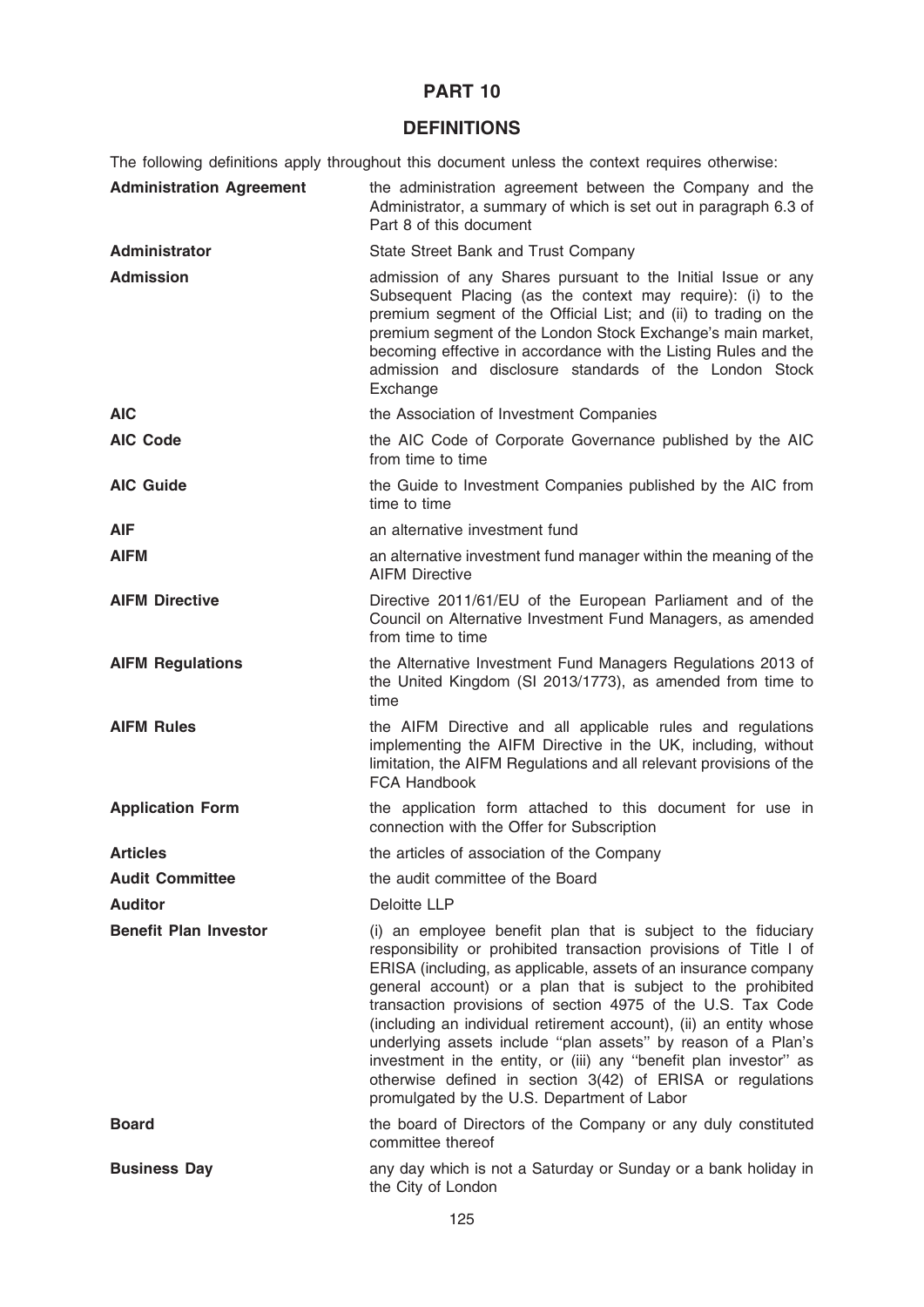| <b>C</b> Shares                                             | C Shares of £0.10 each in the capital of the Company                                                                                                                                                     |
|-------------------------------------------------------------|----------------------------------------------------------------------------------------------------------------------------------------------------------------------------------------------------------|
| <b>Calculation Date</b>                                     | has the meaning given in paragraph 4.21 of Part 8 of this<br>document                                                                                                                                    |
| Capital gains tax or CGT                                    | UK taxation of capital gains or corporation tax on chargeable<br>gains, as the context may require                                                                                                       |
| certificated or in certificated<br>form                     | not in uncertificated form                                                                                                                                                                               |
| <b>City Code</b>                                            | the City Code on Takeovers and Mergers, as amended from time<br>to time                                                                                                                                  |
| <b>Companies Act</b>                                        | the Companies Act 2006 and any statutory modification or re-<br>enactment thereof for the time being in force                                                                                            |
| Company                                                     | M&G Credit Income Investment Trust plc                                                                                                                                                                   |
| <b>Company Secretarial</b><br><b>Agreement</b>              | the company secretarial agreement between the Company and<br>Link Asset Services, a summary of which is set out in paragraph<br>6.5 of Part 8 of this document                                           |
| <b>Company Secretary</b>                                    | Link Company Matters Limited                                                                                                                                                                             |
| <b>Conversion</b>                                           | the conversion of C Shares into Ordinary Shares and Deferred<br>Shares in accordance with the Articles and as described in<br>paragraph 4.21 of Part 8 of this document                                  |
| <b>Conversion Date</b>                                      | has the meaning given in paragraph 4.21 of Part 8 of this<br>document                                                                                                                                    |
| <b>Conversion Ratio</b>                                     | has the meaning given in paragraph 4.21 of Part 8 of this<br>document                                                                                                                                    |
| <b>CRA Regulations</b>                                      | Regulations (EC) No. 1060/2008 on credit rating agencies, as<br>amended from time to time                                                                                                                |
| <b>CREST</b>                                                | the computerised settlement system operated by Euroclear which<br>facilitates the transfer of title to shares in uncertificated form                                                                     |
| <b>CTA 2009</b>                                             | Corporation Tax Act 2009 and any statutory modification or re-<br>enactment thereof for the time being in force                                                                                          |
| <b>CTA 2010</b>                                             | Corporation Tax Act 2010 and any statutory modification or re-<br>enactment thereof for the time being in force                                                                                          |
| <b>Custodian</b>                                            | State Street Bank and Trust Company                                                                                                                                                                      |
| <b>Debt Instruments</b>                                     | debt or debt-like instruments                                                                                                                                                                            |
| <b>Depositary</b>                                           | <b>State Street Trustees Limited</b>                                                                                                                                                                     |
| <b>Depositary Agreement</b>                                 | the agreement between the Company, the Investment Manager<br>and the Depositary, a summary of which is set out in<br>paragraph 6.4 of Part 8 of this document                                            |
| <b>Directors</b>                                            | the directors from time to time of the Company and "Director" is<br>to be construed accordingly                                                                                                          |
| <b>Disclosure Guidance and</b><br><b>Transparency Rules</b> | the disclosure guidance published by the Financial Conduct<br>Authority and the transparency rules made by the Financial<br>Conduct Authority under section 73A of FSMA, as amended from<br>time to time |
| <b>DVP</b>                                                  | delivery versus payment                                                                                                                                                                                  |
| EEA                                                         | European Economic Area                                                                                                                                                                                   |
| <b>ERISA</b>                                                | U.S. Employee Retirement Income Security Act of 1974, as<br>amended                                                                                                                                      |
| <b>ESMA</b>                                                 | the European Securities and Markets Authority                                                                                                                                                            |
| <b>Euro</b> or $\epsilon$                                   | the lawful currency of the EU                                                                                                                                                                            |
| <b>Euroclear</b>                                            | Euroclear UK & Ireland Limited, being the operator of CREST                                                                                                                                              |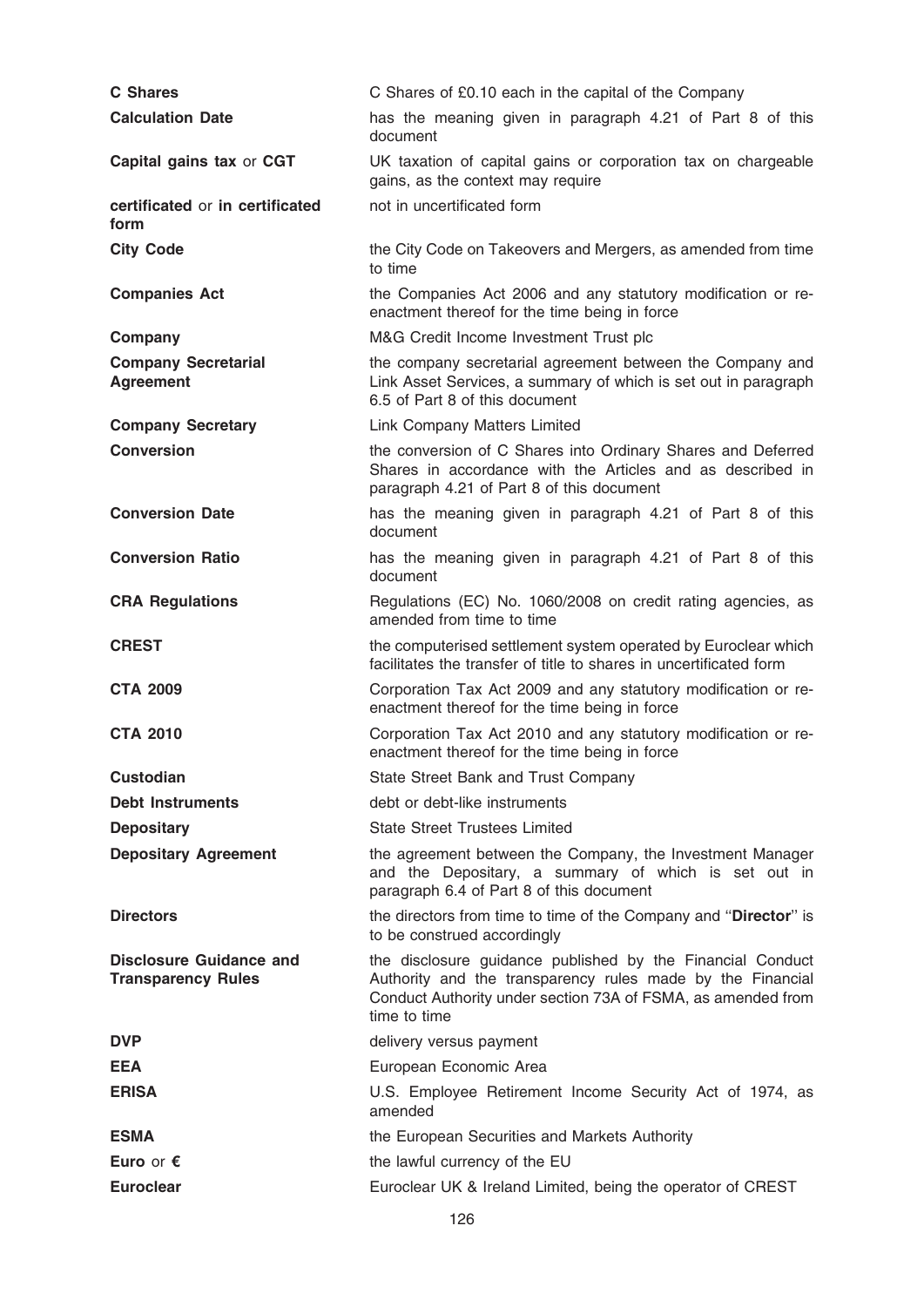| European Union or EU                                 | the European Union first established by the treaty made at<br>Maastricht on 7 February 1992                                                                                                                                                                                          |
|------------------------------------------------------|--------------------------------------------------------------------------------------------------------------------------------------------------------------------------------------------------------------------------------------------------------------------------------------|
| <b>FATCA</b>                                         | the U.S. Foreign Account Tax Compliance Act of 2010, as<br>amended from time to time                                                                                                                                                                                                 |
| <b>FCA</b>                                           | the Financial Conduct Authority or any successor authority                                                                                                                                                                                                                           |
| <b>FCA Handbook</b>                                  | the FCA handbook of rules and guidance as amended from time<br>to time                                                                                                                                                                                                               |
| <b>Federal Reserve Board</b>                         | the board of governors of the Federal Reserve System                                                                                                                                                                                                                                 |
| <b>Fitch</b>                                         | Fitch Ratings Limited and any successor or successors thereto                                                                                                                                                                                                                        |
| <b>FSMA</b>                                          | the Financial Services and Markets Act 2000 and any statutory<br>modification or re-enactment thereof for the time being in force                                                                                                                                                    |
| <b>G7 Sovereign Instruments</b>                      | a term used to refer to sovereign debt instruments issued by a<br>nation in the Group of Seven (G7). The G7 nations are Canada,<br>France, Germany, Italy, Japan, the United Kingdom and the<br><b>United States</b>                                                                 |
| <b>Gross Assets</b>                                  | the aggregate value of the total assets of the Company as<br>determined in accordance with the accounting principles adopted<br>by the Company from time-to-time                                                                                                                     |
| <b>HMRC</b>                                          | Her Majesty's Revenue and Customs                                                                                                                                                                                                                                                    |
| <b>Initial Admission</b>                             | admission of the Ordinary Shares issued pursuant to the Initial<br>Issue to the premium segment of the Official List and to trading on<br>the premium segment of the London Stock Exchange's main<br>market                                                                          |
| <b>Initial Gross Proceeds</b>                        | the gross proceeds of the Initial Issue                                                                                                                                                                                                                                              |
| <b>Initial Issue</b>                                 | the issue of Ordinary Shares pursuant to the Initial Placing, the<br>Offer for Subscription and the Intermediaries Offer                                                                                                                                                             |
| <b>Initial Placing</b>                               | the conditional placing of Ordinary Shares by Winterflood<br>Securities at the Issue Price as described in this document                                                                                                                                                             |
| <b>Intermediaries</b>                                | the entities listed in paragraph 13 of Part 8 of this document,<br>together with any other intermediary (if any) that is appointed by<br>the Company in connection with the Intermediaries Offer after the<br>date of this document and "Intermediary" shall mean any one of<br>them |
| <b>Intermediaries Booklet</b>                        | the booklet entitled "M&G Credit Income Investment Trust plc:<br>Intermediaries Offer - Information for Intermediaries" and<br>containing, among other things, the Intermediaries Terms and<br>Conditions                                                                            |
| <b>Intermediaries Offer</b>                          | the offer of Ordinary Shares by the Intermediaries to retail<br>investors                                                                                                                                                                                                            |
| <b>Intermediaries Terms and</b><br><b>Conditions</b> | the terms and conditions agreed between Winterflood, the<br>Company, the Investment Manager and the Intermediaries in<br>relation to the Intermediaries Offer and contained in the<br>Intermediaries Booklet                                                                         |
| <b>Investment Management</b><br><b>Agreement</b>     | the investment management agreement between the Company<br>and the Investment Manager, a summary of which is set out in<br>paragraph 6.2 of Part 8 of this document                                                                                                                  |
| <b>Investment Manager</b>                            | M&G Alternatives Investment Management Limited                                                                                                                                                                                                                                       |
| <b>ISA</b>                                           | an individual savings account maintained in accordance with the<br>UK Individual Savings Account Regulations 1998 (as amended<br>from time to time)                                                                                                                                  |
| <b>ISIN</b>                                          | International Securities Identification Number                                                                                                                                                                                                                                       |
| <b>Issue Price</b>                                   | 100 pence per Ordinary Share                                                                                                                                                                                                                                                         |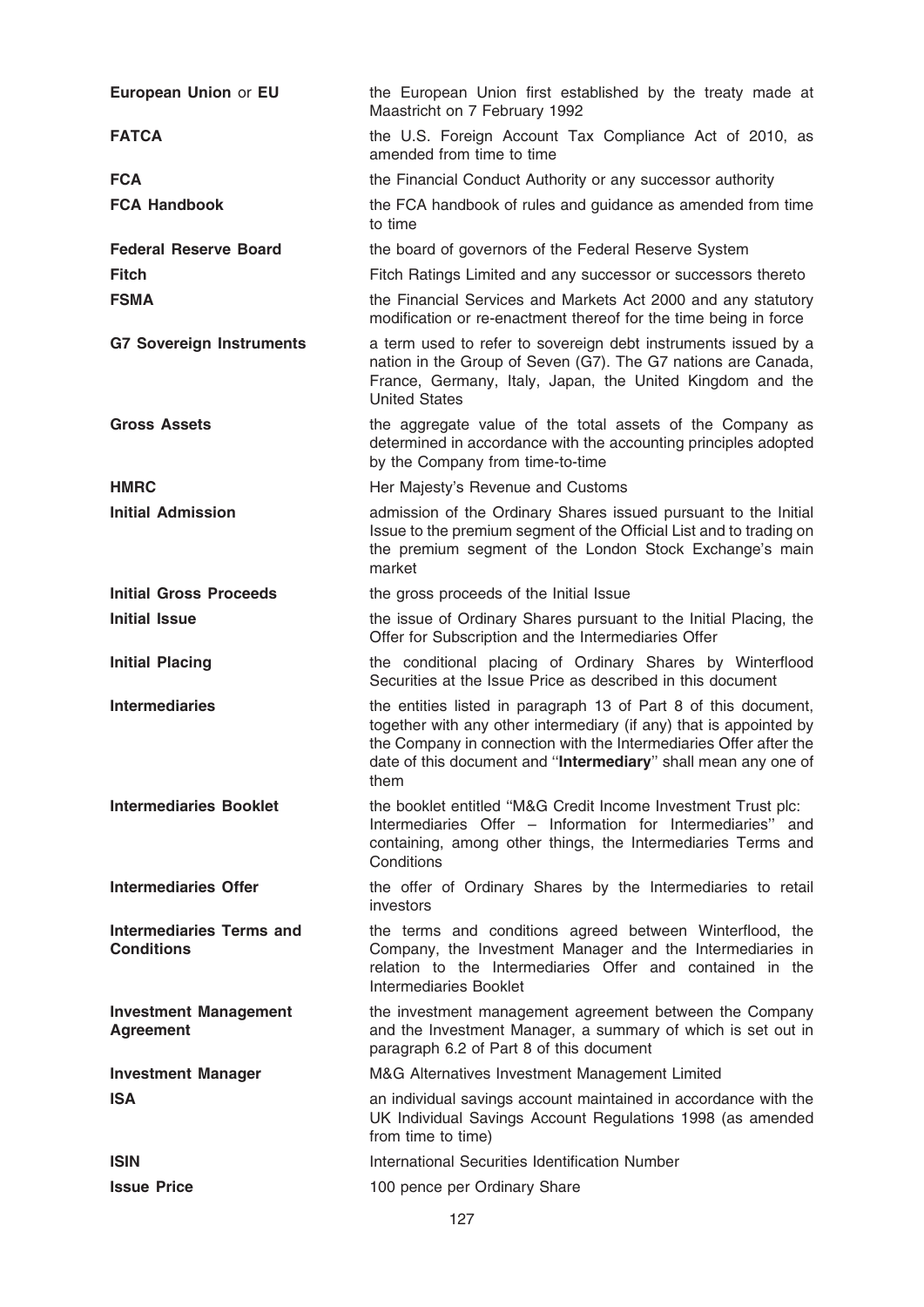| <b>Key Information Document</b>                  | the key information document relating to the Ordinary Shares or<br>the C Shares as the case may be produced pursuant to the<br>PRIIPs Regulation, as amended and updated from time to time                                                                                                                                                                                                                                                                                                                  |
|--------------------------------------------------|-------------------------------------------------------------------------------------------------------------------------------------------------------------------------------------------------------------------------------------------------------------------------------------------------------------------------------------------------------------------------------------------------------------------------------------------------------------------------------------------------------------|
| <b>LIBOR</b>                                     | the Sterling 3 month London Interbank Offered Rate administered<br>by ICE Benchmark Administration Limited (or any other person<br>which takes over the administration of that rate)                                                                                                                                                                                                                                                                                                                        |
| <b>Link Asset Services</b>                       | a trading name of Link Market Services Limited                                                                                                                                                                                                                                                                                                                                                                                                                                                              |
| <b>Listing Rules</b>                             | the listing rules made by the FCA under section 73A of FSMA, as<br>amended from time to time                                                                                                                                                                                                                                                                                                                                                                                                                |
| <b>London Stock Exchange</b>                     | London Stock Exchange plc                                                                                                                                                                                                                                                                                                                                                                                                                                                                                   |
| M&G                                              | those business units within Prudential and its affiliates which<br>render asset management services under the brand "M&G", or<br>any successor to that brand                                                                                                                                                                                                                                                                                                                                                |
| <b>M&amp;G Affiliate</b>                         | an entity which is a subsidiary or an affiliate of Prudential and<br>which forms part of M&G, provided that any Shareholder or other<br>person (i) which (or any beneficial owner of which) is a client of<br>M&G, (ii) which is an investment vehicle through which any client<br>of M&G indirectly invests in the Company and that vehicle is<br>managed or advised by M&G, or (iii) a retirement or pension fund<br>sponsored or associated with Prudential, will not in any case be<br>an M&G Affiliate |
| <b>M&amp;G Entity</b>                            | the Investment Manager or any affiliate of the Investment<br>Manager                                                                                                                                                                                                                                                                                                                                                                                                                                        |
| <b>Management Engagement</b><br><b>Committee</b> | the management engagement committee of the Board                                                                                                                                                                                                                                                                                                                                                                                                                                                            |
| <b>Management Shares</b>                         | redeemable shares of £1.00 each in the capital of the Company                                                                                                                                                                                                                                                                                                                                                                                                                                               |
| Market Abuse Regulation or<br><b>MAR</b>         | Regulation (EU) No 596/2014 of the European Parliament and of<br>the Council of 16 April 2014 on market abuse, as amended from<br>time to time                                                                                                                                                                                                                                                                                                                                                              |
| MiFID II                                         | Directive 2014/65/EU of the European Parliament and of the<br>Council of 15 May 2014 on markets in financial instruments and<br>amending Directive 2002/92/EC and Directive 2011/61/EU<br>("MiFID") and Regulation (EU) No 600/2014 of the European<br>Parliament and the Council of 15 May 2014 on markets in<br>financial instruments and amending Regulation (EU) No 648/<br>2012 ("MiFIR", and together with MiFID, "MiFID II"), as amended<br>from time to time                                        |
| <b>Minimum Gross Proceeds</b>                    | the minimum gross proceeds of the Initial Issue, being £100<br>million                                                                                                                                                                                                                                                                                                                                                                                                                                      |
| <b>Minimum Net Proceeds</b>                      | the Minimum Gross Proceeds less the costs and expenses of the<br>Initial Issue                                                                                                                                                                                                                                                                                                                                                                                                                              |
| <b>Money Laundering Directive</b>                | the Council Directive on prevention of the use of the financial<br>system for the purposes of money laundering or terrorist financing<br>(EU/2015/849) as amended by the Money Laundering Directive<br>(EU) 2018/843 of the European Parliament and of the Council of<br>the Europe Union of 9 July 2018 on the prevention of the use of<br>the financial system for the purpose of money laundering and<br>terrorist financing                                                                             |
| <b>Money Laundering Regulations</b>              | the UK Money Laundering, Terrorist Financing and Transfer of<br>Funds (Information on the Payer) Regulations 2017, as amended<br>from time to time                                                                                                                                                                                                                                                                                                                                                          |
| Moody's                                          | Moody's Investors Service Limited and any successor or<br>successors thereto                                                                                                                                                                                                                                                                                                                                                                                                                                |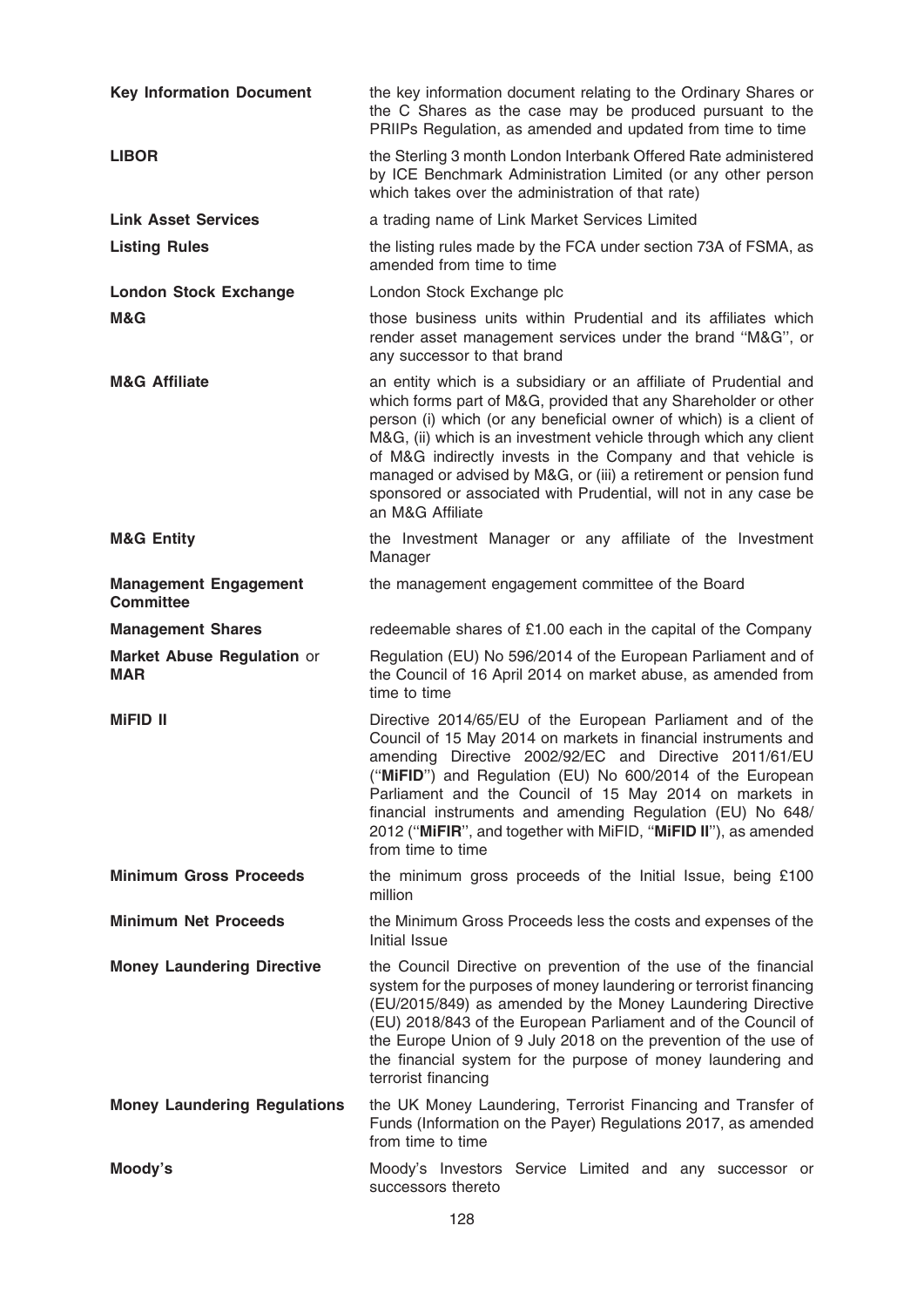| <b>Net Asset Value</b>                | the value, as at any date, of the assets of the Company after<br>deduction of all liabilities determined in accordance with the<br>accounting policies adopted by the Company from time-to-time                                               |
|---------------------------------------|-----------------------------------------------------------------------------------------------------------------------------------------------------------------------------------------------------------------------------------------------|
| Net Asset Value per C Share           | at any time the Net Asset Value attributable to any tranche of<br>C Shares divided by the number of C Shares of the relevant<br>tranche in issue (other than C Shares of the relevant tranche held<br>in treasury) at the date of calculation |
| Net Asset Value per Ordinary<br>Share | at any time the Net Asset Value attributable to the Ordinary<br>Shares divided by the number of Ordinary Shares in issue (other<br>than Ordinary Shares held in treasury) at the date of calculation                                          |
| <b>Net Proceeds</b>                   | the proceeds of the Initial Issue, after deduction of costs and<br>expenses                                                                                                                                                                   |
| <b>Nomination Committee</b>           | the nomination committee of the Board                                                                                                                                                                                                         |
| <b>Offer for Subscription</b>         | the offer for subscription of Ordinary Shares at the Issue Price on<br>the terms set out in this document                                                                                                                                     |
| <b>Official List</b>                  | the official list maintained by the UKLA pursuant to Part VI of<br><b>FSMA</b>                                                                                                                                                                |
| <b>Ordinary Shares</b>                | ordinary shares of one penny each in the capital of the Company<br>and "Ordinary Share" shall be construed accordingly                                                                                                                        |
| <b>Overseas Persons</b>               | a potential investor who is not resident in, or who is not a citizen<br>of, the UK                                                                                                                                                            |
| <b>Placee</b>                         | any person who agrees to subscribe for Shares pursuant to the<br>Initial Placing and/or any Subsequent Placing                                                                                                                                |
| <b>Placing and Offer Agreement</b>    | the conditional placing, offer and placing programme agreement<br>between the Company, the Directors, the Investment Manager<br>and Winterflood Securities, a summary of which is set out in<br>paragraph 6.1 of Part 8 of this document      |
| <b>Placing Programme</b>              | the proposed programme of placing of Shares incorporating any<br>Subsequent Placings as described in this document                                                                                                                            |
| <b>Placing Programme Price</b>        | the price at which Shares will be issued to Placees pursuant to a<br>Subsequent Placing under the Placing Programme, as set out in<br>Part 6 of this document                                                                                 |
| <b>Plan Asset Regulations</b>         | the U.S. Department of Labor Regulations, 29 C.F.R. 2510.3-101,<br>as and to the extent modified by section 3(42) of ERISA                                                                                                                    |
| <b>PRIIPs Regulation</b>              | Regulation EU No.1286/2014 on key information documents for<br>packaged retail and insurance-based investment products, as<br>amended from time to time                                                                                       |
| <b>Prospectus Directive</b>           | Directive 2003/71/EC (and the amendments thereto and related<br>regulation, including Directive 2010/73/EU, to the extent<br>implemented in a Relevant Member State                                                                           |
| <b>Prospectus Regulation 2017</b>     | Regulation (EU) No. 2017/1129                                                                                                                                                                                                                 |
| <b>Prospectus Rules</b>               | the prospectus rules made by the FCA under section 73A of<br>FSMA, as amended from time to time                                                                                                                                               |
| <b>Prudential</b>                     | <b>Prudential PLC</b>                                                                                                                                                                                                                         |
| <b>Receiving Agent</b>                | Link Asset Services, a trading name of Link Market Services<br>Limited                                                                                                                                                                        |
| <b>Receiving Agent Agreement</b>      | the receiving agent agreement between the Company and the<br>Receiving Agent, a summary of which is set out in paragraph 6.7<br>of Part 8 of this document                                                                                    |
| <b>Register</b>                       | the register of Shareholders of the Company                                                                                                                                                                                                   |
| Registrar                             | Link Asset Services, a trading name of Link Market Services<br>Limited                                                                                                                                                                        |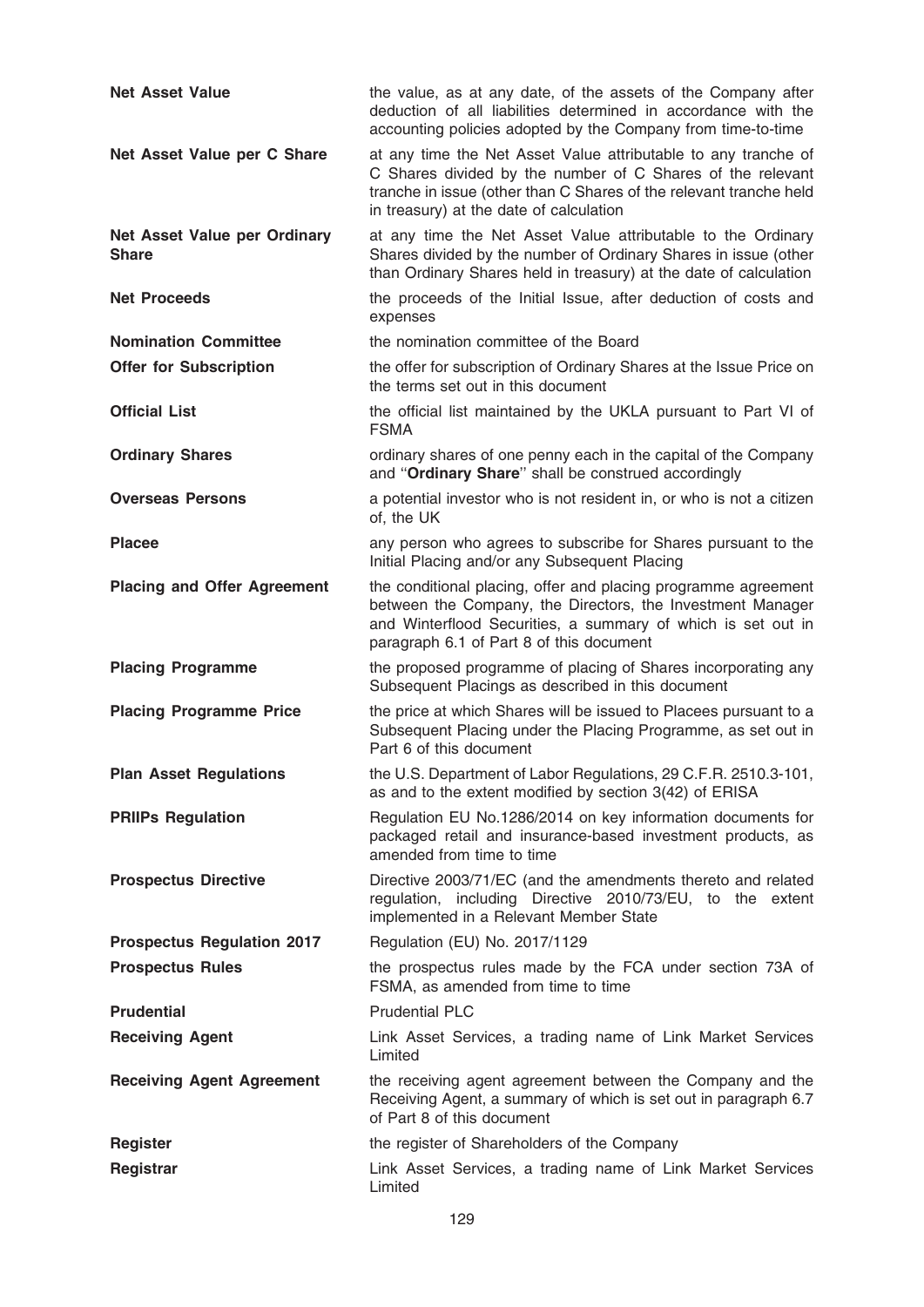| <b>Registrar Agreement</b>                                       | the registrar agreement between the Company and the Registrar,<br>a summary of which is set out in paragraph 6.6 of Part 8 of this<br>document                                                              |
|------------------------------------------------------------------|-------------------------------------------------------------------------------------------------------------------------------------------------------------------------------------------------------------|
| <b>Regulation S</b>                                              | Regulation S promulgated under the U.S. Securities Act, as<br>amended from time to time                                                                                                                     |
| <b>Regulatory Information Service</b>                            | a service authorised by the UKLA to release regulatory<br>announcements to the London Stock Exchange                                                                                                        |
| <b>Relevant Member State</b>                                     | a member state of the EEA which has implemented the<br><b>Prospectus Directive</b>                                                                                                                          |
| S&P                                                              | Standard and Poor's Rating Services, a division of The McGraw-<br>Hill Companies, Inc. and any successor or successors thereto                                                                              |
| <b>SEDOL</b>                                                     | the Stock Exchange Daily Official List                                                                                                                                                                      |
| <b>Shareholder</b>                                               | a holder of Shares                                                                                                                                                                                          |
| <b>Shares</b>                                                    | Ordinary Shares and/or C Shares (as the context may require)                                                                                                                                                |
| <b>Similar Law</b>                                               | any U.S. federal, state, local or foreign law that is similar to<br>section 406 of ERISA or section 4975 of the U.S. Tax Code                                                                               |
| <b>SIPP</b>                                                      | a self-invested personal pension as defined in Regulation 3 of the<br>Retirement Benefits Schemes (Restriction on Discretion to<br>Approve) (Permitted Investments) Regulations 2001 of the UK              |
| <b>SSAS</b>                                                      | a small self-administered scheme as defined in Regulation 2 of<br>the Retirement Benefits Schemes (Restriction on Discretion to<br>Approve) (Small Self-Administered Schemes) Regulations 1991<br>of the UK |
| Sterling or GBP or £ or pence                                    | the lawful currency of the United Kingdom                                                                                                                                                                   |
| <b>Subsequent Placing</b>                                        | any placing of Shares pursuant to the Placing Programme<br>described in this document                                                                                                                       |
| <b>Target Market Assessment</b>                                  | has the meaning defined on page 39 of this document                                                                                                                                                         |
| <b>Terms and Conditions of</b><br><b>Application</b>             | the terms and conditions to which subscriptions under the Offer<br>for Subscription are subject as set out in Part 12 of this document                                                                      |
| <b>U.S. Investment Company Act</b>                               | U.S. Investment Company Act of 1940, as amended from time to<br>time                                                                                                                                        |
| U.S. Person                                                      | any person who is a U.S. person within the meaning of Regulation<br>S adopted under the U.S. Securities Act                                                                                                 |
| <b>U.S. Securities Act</b>                                       | U.S. Securities Act of 1933, as amended from time to time                                                                                                                                                   |
| U.S. Tax Code                                                    | the US Internal Revenue Code of 1986, as amended from time to<br>time                                                                                                                                       |
| <b>UCITS</b>                                                     | undertakings for collective investments in transferable securities                                                                                                                                          |
| <b>UK Corporate Governance</b><br>Code                           | the UK Corporate Governance Code as published by the<br>Financial Reporting Council from time-to-time                                                                                                       |
| <b>UK GAAP</b>                                                   | Generally Accepted Accounting Practice in the UK                                                                                                                                                            |
| <b>UKLA or UK Listing Authority</b>                              | the FCA acting in its capacity as the competent authority for the<br>purposes of Part VI of FSMA                                                                                                            |
| uncertificated or in<br>uncertificated form                      | a Share recorded on the Register as being held in uncertificated<br>form in CREST and title to which, by virtue of the CREST<br>Regulations, may be transferred by means of CREST                           |
| United Kingdom or UK                                             | the United Kingdom of Great Britain and Northern Ireland                                                                                                                                                    |
| <b>United States of America,</b><br><b>United States or U.S.</b> | the United States of America, its territories and possessions, any<br>state of the United States of America and the District of Columbia                                                                    |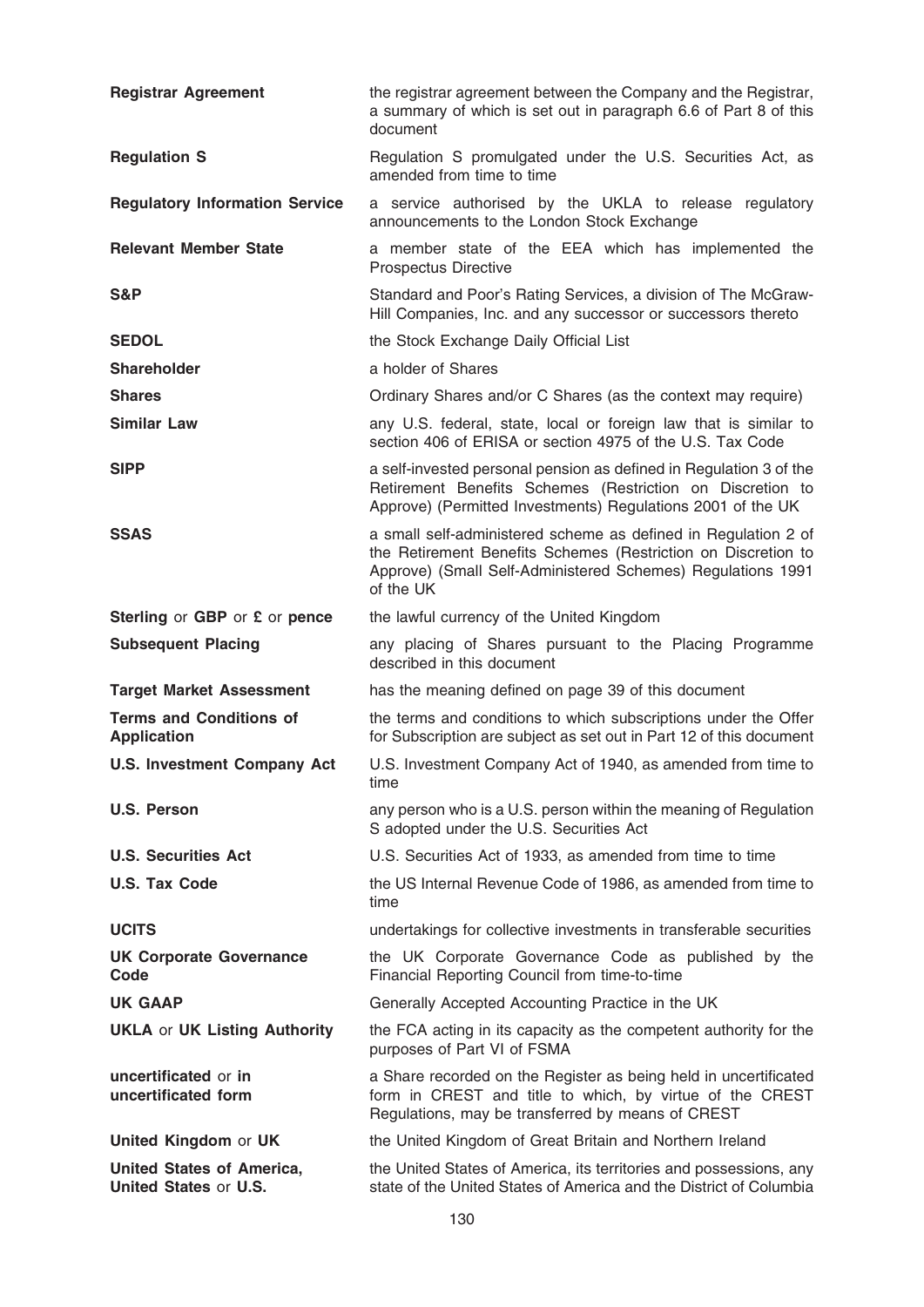**VAT** value added tax

USD or U.S.\$ the lawful currency of the United States of America Winterflood Securities Winterflood Securities Limited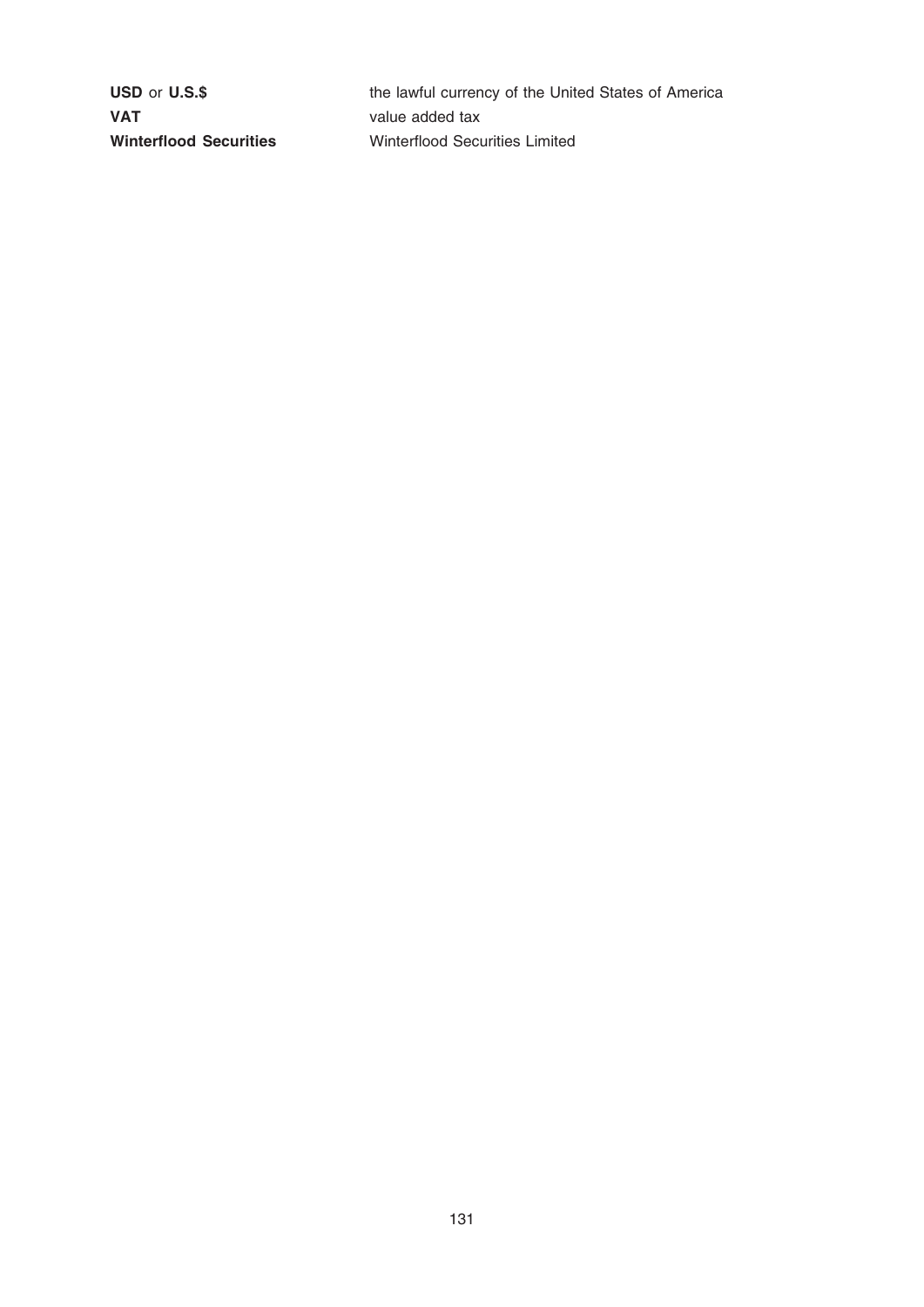# PART 11

# TERMS AND CONDITIONS OF INITIAL PLACING AND PLACING PROGRAMME

### 1. INTRODUCTION

- 1.1 Each Placee which confirms its agreement (whether orally or in writing) to Winterflood Securities to subscribe for Shares under either the Initial Placing or any Subsequent Placing will be bound by these terms and conditions and will be deemed to have accepted them.
- 1.2 Winterflood Securities may require any Placee to agree to such further terms and/or conditions and/or give such additional warranties and/or representations as it (in its absolute discretion) sees fit and may require any such Placee to execute a separate placing letter.

### 2. AGREEMENT TO SUBSCRIBE FOR SHARES

- 2.1 Conditional on, amongst other things: (i) in respect of the Initial Placing only, Initial Admission occurring and becoming effective by 8.00 a.m. on or prior to 14 November 2018 (or such later time and/or date, not being later than 28 February 2019, as specified by Winterflood Securities); (ii) in respect of a Subsequent Placing only, Admission of the Shares issued pursuant to the relevant Subsequent Placing occurring and becoming effective by 8.00 a.m. on or prior to the date agreed by the Company and Winterflood Securities in respect of that Subsequent Placing, not being later than 25 September 2019; (iii) in the case of the Initial Placing, the Minimum Gross Proceeds (or such lesser amount as the Company and Winterflood Securities may agree) being raised; (iv) the Placing and Offer Agreement becoming otherwise unconditional in all respects in respect of the Initial Placing or the relevant Subsequent Placing, as applicable and, not having been terminated on or before the date of the Initial Placing or the relevant Subsequent Placing; and (v) Winterflood Securities confirming to the Placees their allocation of Shares, a Placee agrees to become a Shareholder of the Company and agrees to subscribe for those Shares allocated to it by Winterflood Securities at the Issue Price or applicable Placing Programme Price. To the fullest extent permitted by law, each Placee acknowledges and agrees that it will not be entitled to exercise any remedy of rescission at any time. This does not affect any other rights the Placee may have.
- 2.2 Applications under the Initial Placing and any Subsequent Placing must be for a minimum subscription amount of £1,000.
- 2.3 Any commitment to acquire Shares under the Initial Placing and/or any Subsequent Placing agreed orally with Winterflood Securities, as agent for the Company, will constitute an irrevocable, legally binding commitment upon that person (who at that point will become a Placee) in favour of the Company and Winterflood Securities, to subscribe for the number of Shares allocated to it on the terms and subject to the conditions set out in this Part 11 and in a contract note (the "Contract Note") and in accordance with the Articles. Except with the consent of Winterflood Securities, such oral commitment will not be capable of variation or revocation after the time at which it is made.
- 2.4 Each Placee's allocation of Shares under the Initial Placing and/or any Subsequent Placing will be evidenced by a Contract Note confirming: (i) the number of Shares that such Placee has agreed to acquire; (ii) the aggregate amount that such Placee will be required to pay for such Shares; and (ii) settlement instructions to pay Winterflood Securities, as agent for the Company. The provisions as set out in this Part 11 will be deemed to be incorporated into that Contract Note.
- 2.5 If the Minimum Gross Proceeds (or such lesser amount as the Company and Winterflood Securities may agree) are not raised, the Initial Placing will lapse and all proceeds will be returned to Placees without interest and at the Placee's risk.

### 3. PAYMENT FOR SHARES

3.1 Each Placee undertakes to pay the Issue Price or Placing Programme Price (as applicable) for the Shares issued to the Placee in the manner and by the time directed by Winterflood Securities. In the event of any failure by any Placee to pay as so directed and/or by the time required by Winterflood Securities, the relevant Placee's application for Shares may, at the discretion of Winterflood Securities, either be accepted or rejected and, in the former case, paragraph 3.2 below shall apply.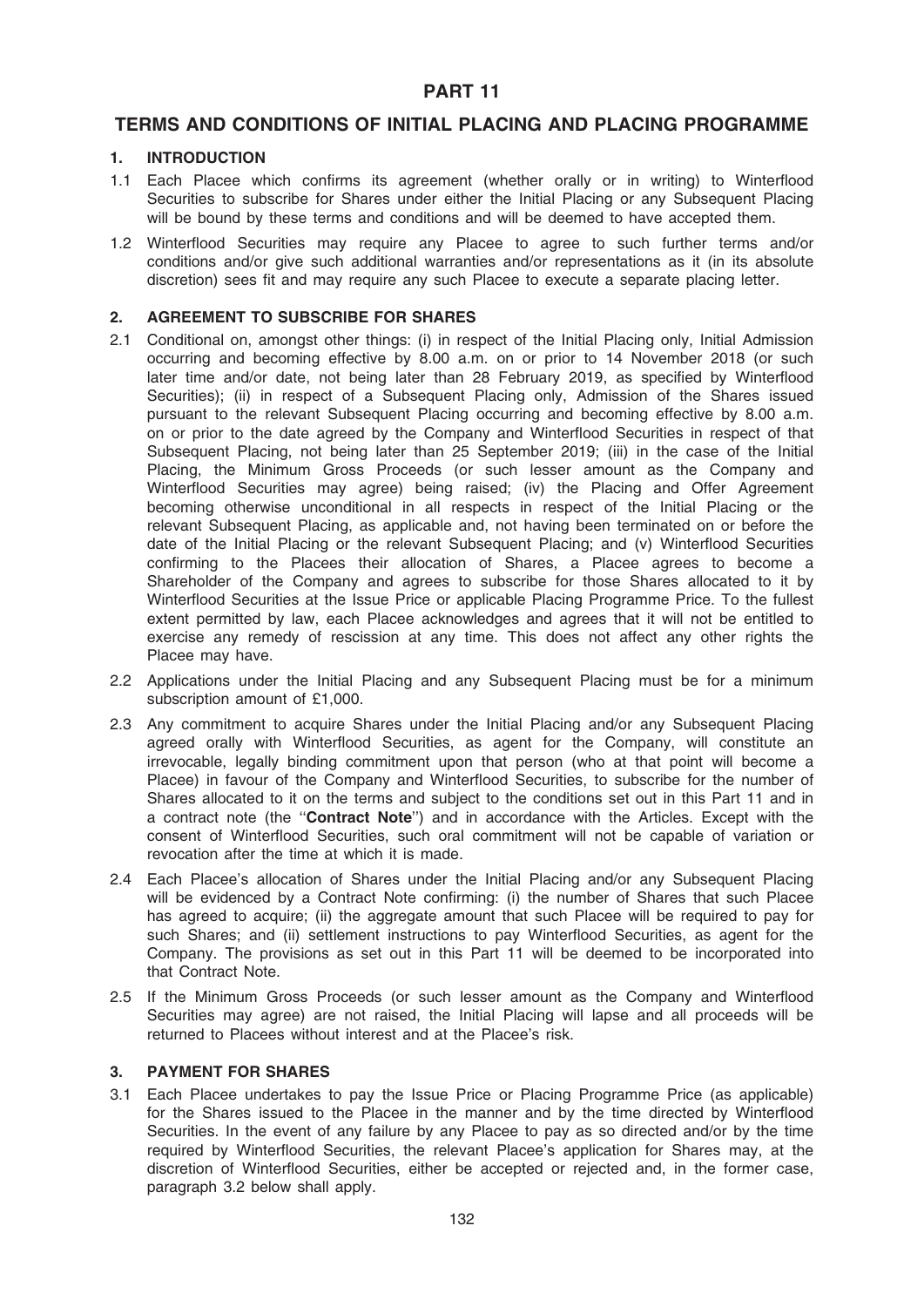- 3.2 Each Placee is deemed to agree that if it does not comply with its obligation to pay the relevant Issue Price or Placing Programme Price for the Shares allocated to it in accordance with paragraph 3.1 of these terms and conditions and Winterflood Securities elects to accept that Placee's application, Winterflood Securities may sell all or any of the Shares allocated to the Placee on such Placee's behalf and retain from the proceeds an amount equal to the aggregate amount owed by the Placee plus any interest due. The Placee will, however, remain liable for any shortfall below the aggregate amount owed by such Placee and it may be required to bear any tax or other charges (together with any interest or penalties) which may arise upon the sale of such Shares on such Placee's behalf.
- 3.3 Settlement of transactions in the Shares following Initial Admission will take place in CREST but Winterflood Securities reserves the right in its absolute discretion to require settlement in certificated form if, in its opinion, delivery or settlement is not possible or practicable within the CREST system within the timescales previously notified to the Placee (whether orally, in the Contract Note or otherwise) or would not be consistent with the regulatory requirements in any Placee's jurisdiction.

### 4. REPRESENTATIONS AND WARRANTIES

By agreeing to subscribe for Shares under either the Initial Placing or a Subsequent Placing, each Placee which enters into a commitment to subscribe for Shares will (for itself and for any person(s) procured by it to subscribe for Shares and any nominee(s) for any such person(s)) be deemed to undertake, represent and warrant to each of the Company, Winterflood Securities, the Investment Manager and the Registrar that:

- 4.1 in agreeing to subscribe for Shares under the Initial Placing or a Subsequent Placing, it is relying solely on this document and any supplementary prospectus issued by the Company and not on any other information given, or representation or statement made at any time by any person concerning the Company, the Shares, the Initial Placing or any Subsequent Placing, including without limitation, the Key Information Document(s). It agrees that none of the Company, Winterflood Securities, the Investment Manager or the Registrar, nor any of their respective officers, agents, employees or affiliates, will have any liability for any other information or representation. It irrevocably and unconditionally waives any rights it may have in respect of any other information or representation;
- 4.2 if the laws of any territory or jurisdiction outside the United Kingdom are applicable to its agreement to subscribe for Shares under the Initial Placing or a Subsequent Placing, it warrants that it has complied with all such laws, obtained all governmental and other consents which may be required, complied with all requisite formalities and paid any issue, transfer or other taxes due in connection with its application in any territory and that it has not taken any action or omitted to take any action which will result in the Company, Winterflood Securities, the Investment Manager or the Registrar or any of their respective officers, agents, employees or affiliates acting in breach of the regulatory or legal requirements, directly or indirectly, of any territory or jurisdiction outside the United Kingdom in connection with the Initial Placing and/or any Subsequent Placing;
- 4.3 it has carefully read and understands this document in its entirety and acknowledges that it is acquiring Shares on the terms and subject to the conditions set out in this Part 11 and in the Contract Note and the Articles as in force at the date of Initial Admission or the Subsequent Placing (as applicable);
- 4.4 the price payable per Share is payable to Winterflood Securities on behalf of the Company in accordance with the terms of these terms and conditions and in the Contract Note;
- 4.5 it has the funds available to pay for in full the Shares for which it has agreed to subscribe and it will pay the total subscription amount in accordance with the terms set out in these terms and conditions and as set out in the Contract Note on the due time and date;
- 4.6 it has not relied on Winterflood Securities or any person affiliated with Winterflood Securities in connection with any investigation of the accuracy of any information contained in this document;
- 4.7 it acknowledges that the content of this document is exclusively the responsibility of the Company, the Directors and the Investment Manager and neither Winterflood Securities nor any person acting on its behalf nor any of its affiliates are responsible for or shall have any liability for any information, representation or statement contained in this document or any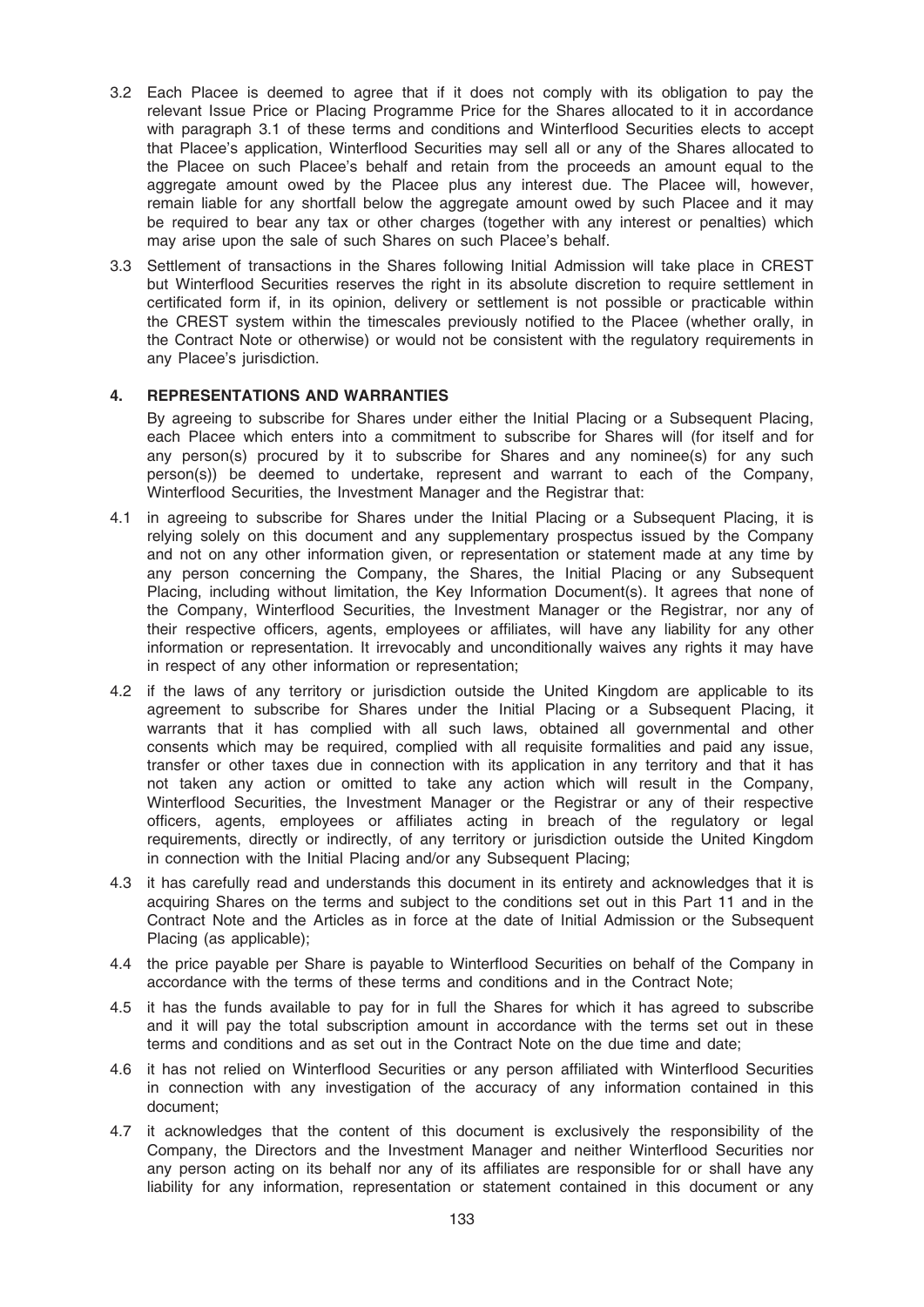information published by or on behalf of the Company and will not be liable for any decision by a Placee to participate in the Initial Placing or any Subsequent Placing based on any information, representation or statement contained in this document or otherwise;

- 4.8 it acknowledges that no person is authorised in connection with the Initial Placing or any Subsequent Placing to give any information or make any representation other than as contained in this document and, if given or made, any information or representation must not be relied upon as having been authorised by Winterflood Securities, the Company or the Investment Manager;
- 4.9 it is not applying as, nor is it applying as nominee or agent for, a person who is or may be liable to notify and account for tax under the Stamp Duty Reserve Tax Regulations 1986 at any of the increased rates referred to in section 67, 70, 93 or 96 (depository receipts and clearance services) of the Finance Act 1986;
- 4.10 it accepts that none of the Shares have been or will be registered under the securities laws, or with any securities regulatory authority of, the United States, any member state of the EEA other than the United Kingdom, Australia, Canada, the Republic of South Africa or Japan (each a ''Restricted Jurisdiction''). Accordingly, the Shares may not be offered, sold, issued or delivered, directly or indirectly, within any Restricted Jurisdiction unless an exemption from any registration requirement is available;
- 4.11 if it is within the United Kingdom, it is (a) a person who falls within (i) Articles 49(2)(A) to (D) or (ii) Article 19(5) of the Financial Services and Markets Act 2000 (Financial Promotions) Order 2005 (the ''Order'') or is a person to whom the Shares may otherwise lawfully be offered under such Order, or, if it is receiving the offer in circumstances under which the laws or regulations of a jurisdiction other than the United Kingdom would apply, that it is a person to whom the Shares may be lawfully offered under that other jurisdiction's laws and regulations and (b) a qualified investor (as such term is defined in section 86(7) of FSMA);
- 4.12 if it is a resident in the EEA (other than the United Kingdom), it is (a) a qualified investor within the meaning of the law in the Relevant Member State implementing Article 2(1)(i), (ii) or (iii) of the Prospectus Directive and (b) if the Relevant Member State has implemented the AIFMD, that it is a person to whom the Shares may lawfully be marketed to under the applicable implementing legislation (if any) of the Relevant Member State;
- 4.13 in the case of any Shares acquired by an investor as a financial intermediary as that term is used in Article 3(2) of the Prospectus Directive, (i) the Shares acquired by it in the Initial Placing and/or Subsequent Placings have not been acquired on behalf of, nor have they been acquired with a view to their offer or resale to, persons in any Relevant Member State other than qualified investors, as that term is defined in the Prospectus Directive, or in circumstances in which the prior consent of Winterflood Securities has been given to the offer or resale; or (ii) where Shares have been acquired by it on behalf of persons in any Relevant Member State other than qualified investors, the offer of those Shares to it is not treated under the Prospectus Directive as having been made to such persons;
- 4.14 if it is outside the United Kingdom, neither this document nor any other offering, marketing or other material in connection with the Initial Placing or any Subsequent Placing (for the purposes of this Part 11, each a "Placing Document") constitutes an invitation, offer or promotion to, or arrangement with, it or any person whom it is procuring to subscribe for Shares pursuant to the Initial Placing or any Subsequent Placing unless, in the relevant territory, such offer, invitation or other course of conduct could lawfully be made to it or such person and such documents or materials could lawfully be provided to it or such person and Shares could lawfully be distributed to and subscribed and held by it or such person without compliance with any unfulfilled approval, registration or other regulatory or legal requirements;
- 4.15 it does not have a registered address in, and is not a citizen, resident or national of a Restricted Jurisdiction or any jurisdiction in which it is unlawful to make or accept an offer of the Shares and it is not acting on a non-discretionary basis for any such person;
- 4.16 if the investor is a natural person, such investor is not under the age of majority (18 years of age in the United Kingdom) on the date of such investor's agreement to subscribe for Shares under the Initial Placing or relevant Subsequent Placing;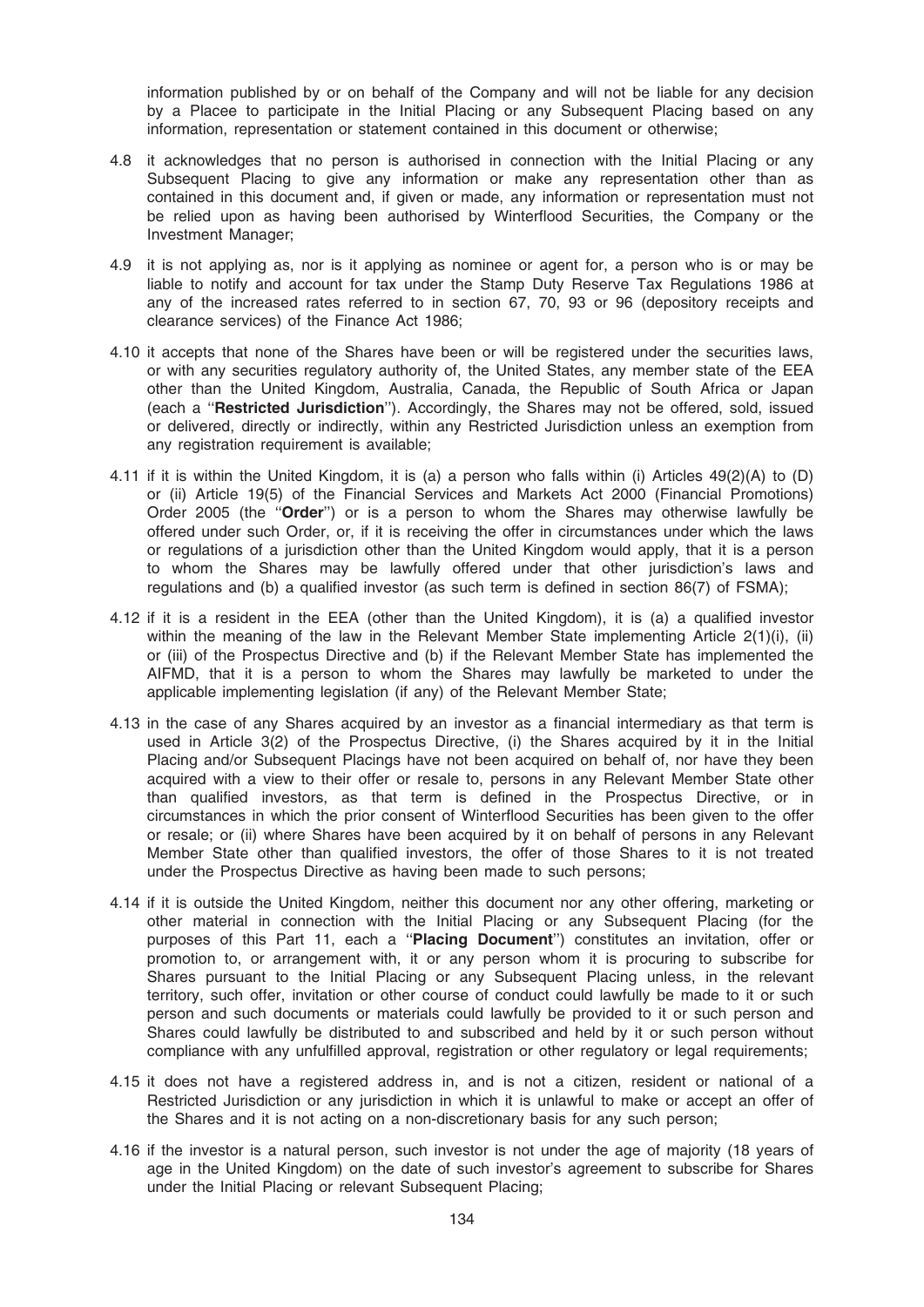- 4.17 it has only communicated or caused to be communicated and will only communicate or cause to be communicated any invitation or inducement to engage in investment activity (within the meaning of section 21 of FSMA) relating to the Shares in circumstances in which section 21(1) of FSMA does not require approval of the communication by an authorised person and acknowledges and agrees that no Placing Document is being issued by Winterflood Securities in its capacity as an authorised person under section 21 of FSMA and such documents may not therefore be subject to the controls which would apply if they were made or approved a financial promotion by an authorised person;
- 4.18 it is aware of and acknowledges that it is required to comply with all applicable provisions of FSMA with respect to anything done by it in relation to the Shares in, from or otherwise involving, the United Kingdom;
- 4.19 it is aware of the provisions of the Criminal Justice Act 1993 regarding insider dealing and the Proceeds of Crime Act 2002 and confirms that it has and will continue to comply with any obligations imposed by such statutes;
- 4.20 unless it is otherwise expressly agreed with the Company and Winterflood Securities in the terms of any particular placing, it has not, directly or indirectly, distributed, forwarded, transferred or otherwise transmitted this document or any other Placing Document to any persons within the United States or to any U.S. Persons, nor will it do any of the foregoing;
- 4.21 it represents, acknowledges and agrees to the representations, warranties and agreements as set out under the heading ''United States Purchase and Transfer Restrictions'' in paragraph 5 below;
- 4.22 no action has been taken or will be taken in any jurisdiction other than the United Kingdom that would permit a public offering of the Shares or possession of the Prospectus (and any supplementary prospectus issued by the Company), in any country or jurisdiction where action for that purpose is required;
- 4.23 it acknowledges that neither Winterflood Securities nor any of its respective affiliates nor any person acting on its or their behalf is making any recommendations to it, advising it regarding the suitability of any transactions it may enter into in connection with the Initial Placing or any Subsequent Placing or providing any advice in relation to the Initial Placing or any Subsequent Placing and participation in the Initial Placing or any relevant Subsequent Placing is on the basis that it is not and will not be a client of Winterflood Securities and that Winterflood Securities does not have any duties or responsibilities to it for providing protection afforded to their respective clients or for providing advice in relation to the Initial Placing or any Subsequent Placing (as applicable);
- 4.24 that, save in the event of fraud on the part of Winterflood Securities, none of Winterflood Securities, its ultimate holding companies nor any direct or indirect subsidiary undertakings of such holding companies, nor any of their respective directors, members, partners, officers and employees, shall be responsible or liable to a Placee or any of its clients for any matter arising out of Winterflood Securities' role as sponsor, financial adviser and bookrunner or otherwise in connection with the Initial Placing or any Subsequent Placing and that where any such responsibility or liability nevertheless arises as a matter of law the Placee and, if relevant, its clients, will immediately waive any claim against any of such persons which the Placee or any of its clients may have in respect thereof:
- 4.25 it acknowledges that where it is subscribing for Shares for one or more managed, discretionary or advisory accounts, it is authorised in writing for each such account: (i) to subscribe for the Shares for each such account; (ii) to make on each such account's behalf the representations, warranties and agreements set out in this document; and (iii) to receive on behalf of each such account any documentation relating to the Initial Placing or relevant Subsequent Placing (as applicable) in the form provided by the Company and/or Winterflood Securities. It agrees that the provision of this paragraph shall survive any resale of the Shares by or on behalf of any such account;
- 4.26 it irrevocably appoints any Director and any director of Winterflood Securities to be its agent and on its behalf (without any obligation or duty to do so), to sign, execute and deliver any documents and do all acts, matters and things as may be necessary for, or incidental to, its subscription for all or any of the Shares for which it has given a commitment under the Initial Placing or any Subsequent Placing (as applicable), in the event of its own failure to do so;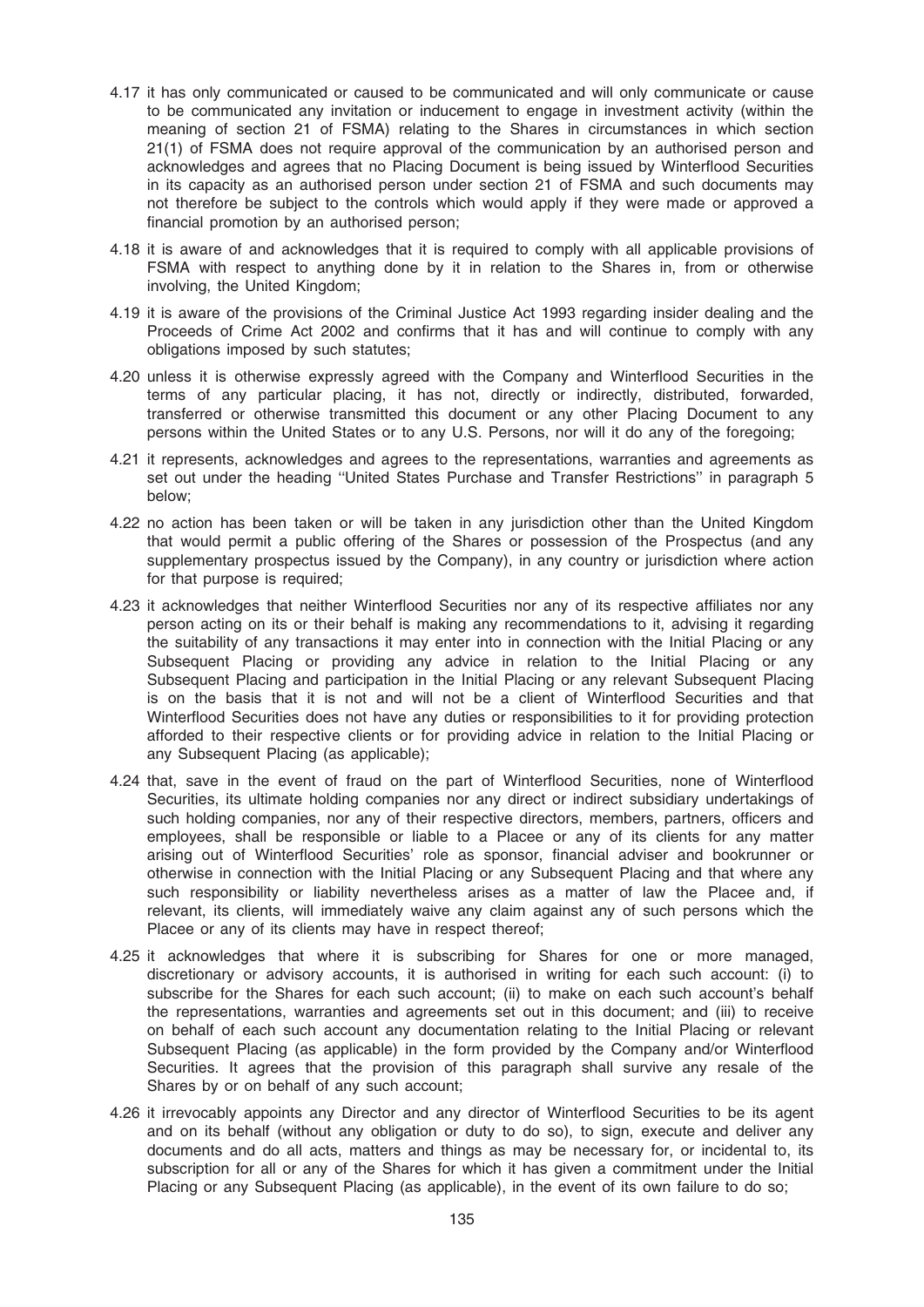- 4.27 it accepts that if the Initial Placing or relevant Subsequent Placing does not proceed or the relevant conditions to the Placing and Offer Agreement are not satisfied as regards the relevant placing or the Shares for which valid applications are received and accepted are not admitted to trading on the London Stock Exchange's main market for any reason whatsoever, then none of Winterflood Securities or the Company or the Investment Manager, nor persons controlling, controlled by or under common control with any of them nor any of their respective employees, agents, officers, members, stockholders, partners or representatives, shall have any liability whatsoever to it or any other person;
- 4.28 in connection with its participation in the Initial Placing or relevant Subsequent Placing (as applicable) it has observed all relevant legislation and regulations, in particular (but without limitation) those relating to money laundering and that its application is only made on the basis that it accepts full responsibility for any requirement to verify the identity of its clients and other persons in respect of whom it has applied. In addition, it warrants that it is a person: (i) subject to the Money Laundering Regulations; or (ii) subject to the Money Laundering Directive on the prevention of the use of the financial system for the purpose of money laundering and terrorist financing); or (iii) acting in the course of a business in relation to which an overseas regulatory authority exercises regulatory functions and is based or incorporated in, or formed under the law of, a country in which there are in force provisions at least equivalent to those required by the Money Laundering Directive;
- 4.29 it acknowledges that due to anti-money laundering requirements, Winterflood Securities, the Administrator, the Registrar and the Company may require proof of identity and verification of the source of the payment before the application can be processed and that, in the event of delay or failure by the applicant to produce any information required for verification purposes, Winterflood Securities and the Company may refuse to accept the application and the subscription monies relating thereto. It holds harmless and will indemnify Winterflood Securities and the Company against any liability, loss or cost ensuing due to the failure to process such application, if such information as has been requested has not been provided by it in a timely manner;
- 4.30 that it is aware of, has complied with and will at all times comply with its obligations in connection with money laundering under the Proceeds of Crime Act 2002;
- 4.31 if it is acting as a ''distributor'' (for the purposes of MiFID II Product Governance Requirements):
	- 4.31.1 it acknowledges that the Target Market Assessment undertaken by the Investment Manager and Winterflood Securities does not constitute: (a) an assessment of suitability or appropriateness for the purposes of MiFID II; or (b) a recommendation to any investor or group of investors to invest in, or purchase, or take any other action whatsoever with respect to the Shares and each distributor is responsible for undertaking its own target market assessment in respect of the Shares and determining appropriate distribution channels;
	- 4.31.2 notwithstanding any Target Market Assessment undertaken by the Investment Manager and Winterflood Securities, it confirms that, other than where it is a providing an execution-only service to investors, it has satisfied itself as to the appropriate knowledge, experience, financial situation, risk tolerance and objectives and needs of the investors to whom it plans to distribute the Shares and that is has considered the compatibility of the risk/reward profile of such Shares with the end target market; and
	- 4.31.3 it acknowledges that the price of the Shares may decline and investors could lose all or part of their investment; the Shares offer no guaranteed income and no capital protection; and an investment in the Shares is compatible only with investors who do not need a guaranteed income or capital protection, who (either alone or in conjunction with an appropriate financial or other adviser) are capable of evaluating the merits and risks of such an investment and who have sufficient resources to be able to bear any losses that may result therefrom;
- 4.32 Winterflood Securities and the Company are entitled to exercise any of their rights under the Placing and Offer Agreement or any other right in their absolute discretion without any liability whatsoever to it;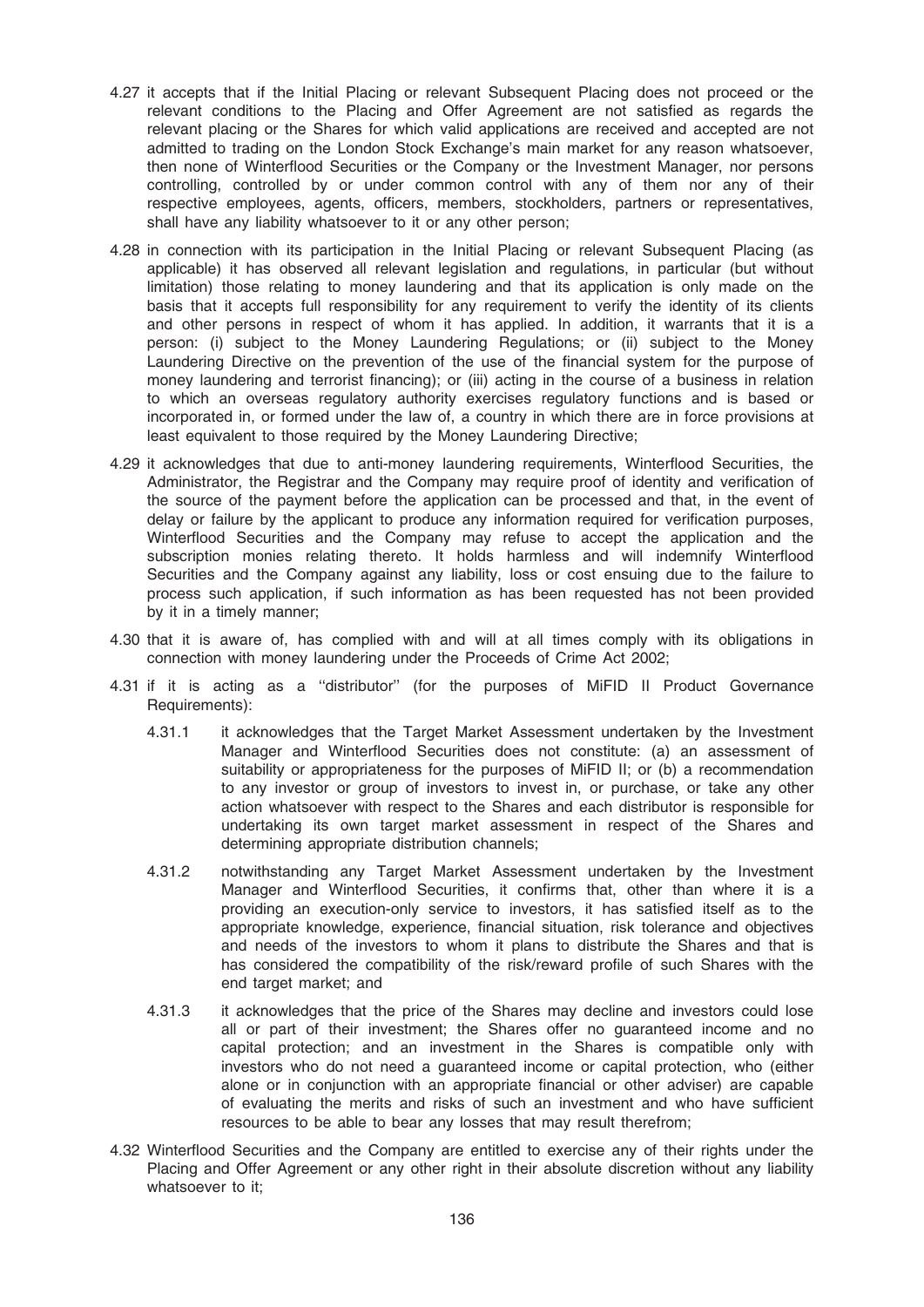- 4.33 the representations, undertakings and warranties contained in this document are irrevocable. It acknowledges that Winterflood Securities and the Company and their respective affiliates will rely upon the truth and accuracy of the foregoing representations and warranties and it agrees that if any of the representations or warranties made or deemed to have been made by its subscription of Shares are no longer accurate, it shall promptly notify Winterflood Securities and the Company;
- 4.34 where it or any person acting on behalf of it is dealing with Winterflood Securities, any money held in an account with Winterflood Securities on behalf of it and/or any person acting on behalf of it will not be treated as client money within the meaning of the relevant rules and regulations of the FCA which therefore will not require Winterflood Securities to segregate such money, as that money will be held by Winterflood Securities under a banking relationship and not as trustee;
- 4.35 any of its clients, whether or not identified to Winterflood Securities, will remain its sole responsibility and will not become clients of Winterflood Securities for the purposes of the rules of the FCA or for the purposes of any other statutory or regulatory provision;
- 4.36 it accepts that the allocation of Shares shall be determined by Winterflood Securities, in its absolute discretion (following consultation with the Company and the Investment Manager) and that it may scale down any Initial Placing or Subsequent Placing commitments for this purpose on such basis as it may determine;
- 4.37 time shall be of the essence as regards its obligations to settle payment for the Shares and to comply with its other obligations under the Initial Placing or relevant Subsequent Placing (as applicable);
- 4.38 it authorises Winterflood Securities to deduct from the total amount subscribed under the Initial Placing or relevant Subsequent Placing (as applicable) the aggregation commission (if any) payable on the number of Shares allocated under the Initial Placing or relevant Subsequent Placing;
- 4.39 in the event that a supplementary prospectus is required to be produced pursuant to section 87G FSMA and in the event that it chooses to exercise any right of withdrawal pursuant to section 87(Q)(4) FSMA, such Placee will immediately re-subscribe for the Shares previously comprising its placing commitment;
- 4.40 the commitment to subscribe for Shares on the terms set out in these terms and conditions will continue notwithstanding any amendment that may in the future be made to the terms of the Initial Placing or to any Subsequent Placing and that it will have no right to be consulted or require that its consent be obtained with respect to the Company's conduct of the Initial Placing and/or any Subsequent Placing; and
- 4.41 it is capable of being categorised as a person who is a ''professional client'' or an ''eligible counterparty'' within the meaning of Chapter 3 of the FCA's Conduct of Business Sourcebook.

### 5. UNITED STATES PURCHASE AND TRANSFER RESTRICTIONS

Unless it is otherwise expressly agreed with the Company and Winterflood Securities in the terms of any particular placing, by participating in the Initial Placing and/or a Subsequent Placing, each Placee acknowledges and agrees that it will (for itself and any person(s) procured by it to subscribe for Shares and any nominee(s) for any such person(s)) be further deemed to represent and warrant to each of the Company, Winterflood Securities, the Investment Manager and the Registrar that:

- 5.1 it is not a U.S. Person, is not located within the United States, is acquiring the Shares in an offshore transaction meeting the requirements of Regulation S and is not acquiring the Shares for the account or benefit of a U.S. Person;
- 5.2 it acknowledges that the Shares have not been and will not be registered under the U.S. Securities Act or with any securities regulatory authority of any state or other jurisdiction of the United States and, subject to certain exceptions, may not be offered or sold in the United States or to, or for the account or benefit of, U.S. Persons absent registration or an exemption from registration under the U.S. Securities Act;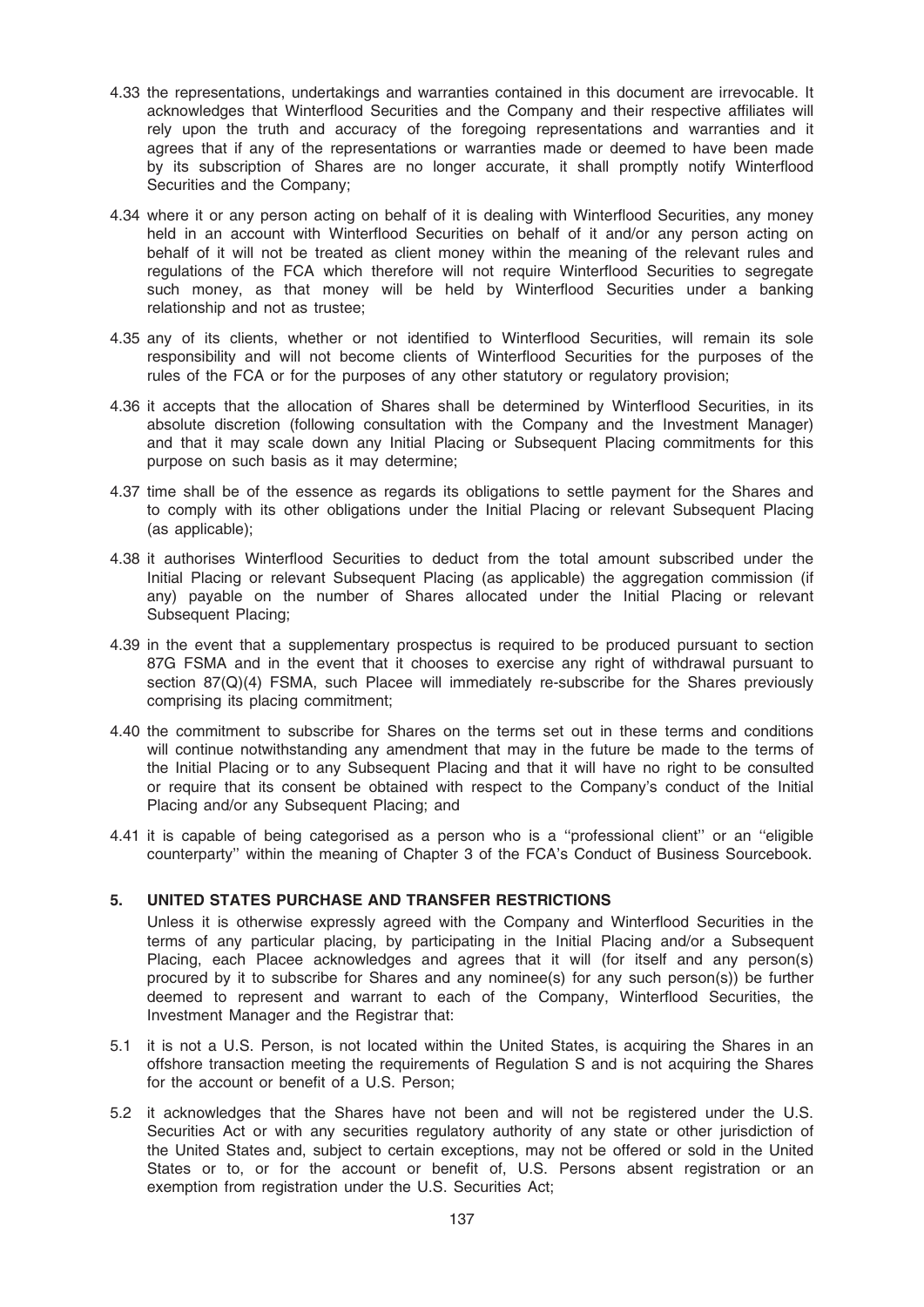- 5.3 it acknowledges that the Company has not registered under the U.S. Investment Company Act and that the Company has put in place restrictions for transactions not involving any public offering in the United States, and to ensure that the Company is not and will not be required to register under the U.S. Investment Company Act;
- 5.4 unless the Company expressly consents in writing otherwise, no portion of the assets used to purchase, and no portion of the assets used to hold, the Shares or any beneficial interest therein constitutes or will constitute the assets of: (i) an ''employee benefit plan'' as defined in Section 3(3) of ERISA that is subject to Part 4 of subtitle B of fiduciary responsibility or prohibited transaction Title I of ERISA; (ii) a "plan" as defined in Section 4975 of the U.S. Tax Code, including an individual retirement account, that is subject to Section 4975 of the U.S. Tax Code; or (iii) an entity whose underlying assets include the assets of any such ''employee benefit plan'' or ''plans'' by reason of ERISA or the Plan Assets Regulation, or otherwise (including certain insurance company general accounts) for the purposes of Section 4.6 of ERISA or Section 4975 of the U.S. Tax Code. In addition, if an investor is a governmental, church, non-U.S. or other employee benefit plan that is subject to any federal, state, local or non-U.S. law that is substantially similar to the fiduciary responsibility or prohibited transaction provisions of Title I of ERISA or Section 4975 of the U.S. Tax Code, its purchase, holding, and disposition of the Shares must not constitute or result in a non-exempt violation of any such substantially similar law;
- 5.5 that if any Shares offered and sold pursuant to Regulation S are issued in certificated form, then such certificates evidencing ownership will contain a legend substantially to the following effect unless otherwise determined by the Company in accordance with applicable law:

"M&G CREDIT INCOME INVESTMENT TRUST PLC (THE "COMPANY") HAS NOT BEEN AND WILL NOT BE REGISTERED UNDER THE U.S. INVESTMENT COMPANY ACT OF 1940, AS AMENDED (THE ''INVESTMENT COMPANY ACT''). IN ADDITION, THE SECURITIES OF THE COMPANY REPRESENTED BY THIS CERTIFICATE HAVE NOT BEEN AND WILL NOT BE REGISTERED UNDER THE U.S. SECURITIES ACT OF 1933, AS AMENDED (THE ''SECURITIES ACT''), OR WITH ANY SECURITIES REGULATORY AUTHORITY OF ANY STATE OR OTHER JURISDICTION OF THE UNITED STATES. ACCORDINGLY, THIS SECURITY MAY NOT BE OFFERED, SOLD, PLEDGED, EXERCISED OR OTHERWISE TRANSFERRED WITHIN THE UNITED STATES OR TO, OR FOR THE ACCOUNT OR BENEFIT OF, U.S. PERSONS EXCEPT IN ACCORDANCE WITH THE SECURITIES ACT OR AN EXEMPTION THEREFROM AND UNDER CIRCUMSTANCES WHICH WILL NOT REQUIRE THE COMPANY TO REGISTER UNDER THE INVESTMENT COMPANY ACT, IN EACH CASE IN ACCORDANCE WITH ALL APPLICABLE SECURITIES LAWS. FURTHER, NO PURCHASE, SALE OR TRANSFER OF THE SECURITIES REPRESENTED BY THIS CERTIFICATE MAY BE MADE UNLESS SUCH PURCHASE, SALE OR TRANSFER WILL NOT RESULT IN THE ASSETS OF THE COMPANY CONSTITUTING ''PLAN ASSETS'' WITHIN THE MEANING OF THE EMPLOYEE RETIREMENT INCOME SECURITY ACT OF 1974, AS AMENDED (''ERISA'') OR THE PLAN ASSETS REGULATION;''

- 5.6 if in the future the investor decides to offer, sell, transfer, assign or otherwise dispose of the Shares, it will do so only in compliance with an exemption from the registration requirements of the U.S. Securities Act and under circumstances which: (a) will not require the Company to register under the U.S. Investment Company Act; and (b) will not result in the assets of the Company constituting ''plan assets'' within the meaning of ERISA or the Plan Assets Regulation:
- 5.7 it is purchasing the Shares for its own account or for one or more investment accounts for which it is acting as a fiduciary or agent, in each case for investment only, and not with a view to or for sale or other transfer in connection with any distribution of the Shares in any manner that would violate the U.S. Securities Act, the U.S. Investment Company Act or any other applicable securities laws;
- 5.8 it acknowledges that the Company reserves the right to make inquiries of any holder of the Shares or interests therein at any time as to such person's status under the U.S. federal securities laws and to require any such person that has not satisfied the Company that the holding of Shares by such person will not violate or require registration under the U.S. securities laws to transfer such Shares or interests in accordance with the Articles;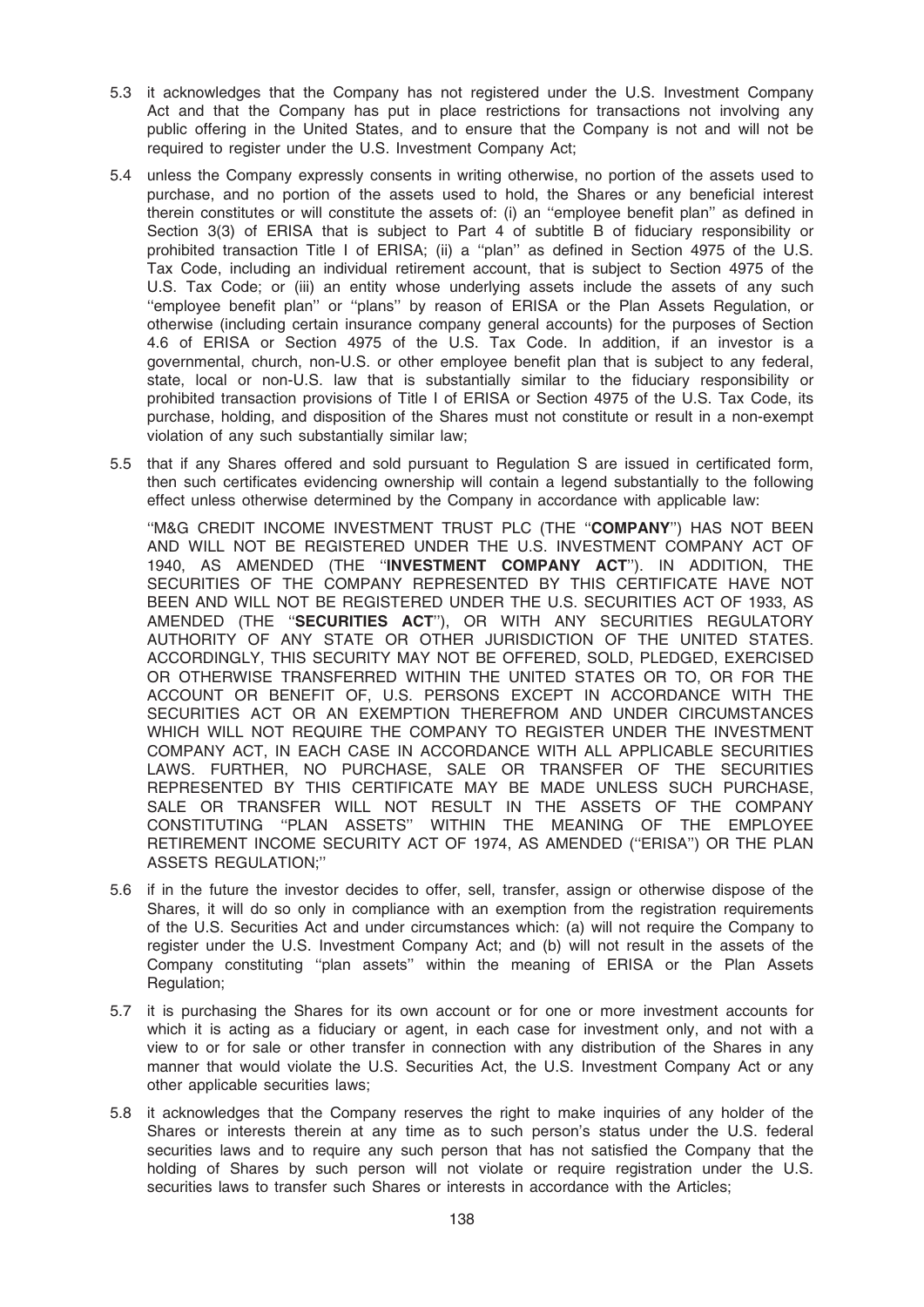- 5.9 it is entitled to acquire the Shares under the laws of all relevant jurisdictions which apply to it, it has fully observed all such laws and obtained all governmental and other consents which may be required thereunder and complied with all necessary formalities and it has paid all issue, transfer or other taxes due in connection with its acceptance in any jurisdiction of the Shares and that it has not taken any action, or omitted to take any action, which may result in the Company, Winterflood Securities, the Investment Manager or their respective directors, officers, agents, employees and advisers being in breach of the laws of any jurisdiction in connection with its acceptance of participation in the Initial Placing and/or any relevant Subsequent Placing (as applicable);
- 5.10 it has received, carefully read and understands this document, and has not, directly or indirectly, distributed, forwarded, transferred or otherwise transmitted this document or any other presentation or offering materials concerning the Shares to or within the United States or to any U.S. Persons, nor will it do any of the foregoing; and
- 5.11 if it is acquiring any Shares as a fiduciary or agent for one or more accounts, it has sole investment discretion with respect to each such account and full power and authority to make such foregoing representations, warranties, acknowledgements and agreements on behalf of each such account.

The Company, Winterflood Securities, the Investment Manager and their respective directors, officers, agents, employees, advisers and others will rely upon the truth and accuracy of the foregoing representations, warranties, acknowledgments and agreements. If any of the representations, warranties, acknowledgments or agreements made by the investor are no longer accurate or have not been complied with, the investor must immediately notify the Company.

### 6. SUPPLY OF INFORMATION

If Winterflood Securities, the Registrar or the Company or any of their agents request any information about a Placee's agreement to subscribe for Shares under the Initial Placing and/ or any Subsequent Placing, such Placee must promptly disclose it to them.

# 7. MONEY LAUNDERING

Each Placee acknowledges and agrees that:

- 7.1 in connection with its participation in the Initial Placing or Subsequent Placing it has observed all relevant legislation and regulations, in particular (but without limitation) those relating to money laundering ("Money Laundering Legislation") and that its application is only made on the basis that it accepts full responsibility for any requirement to verify the identity of its clients and other persons in respect of whom it has applied. In addition, it warrants that it is a person: (i) subject to the Money Laundering Regulations in force in the United Kingdom; or (ii) subject to the Money Laundering Directive; or (iii) acting in the course of a business in relation to which an overseas regulatory authority exercises regulatory functions and is based or incorporated in, or formed under the law of, a country in which there are in force provisions at least equivalent to those required by the Money Laundering Directive;
- 7.2 due to anti-money laundering requirements, Winterflood Securities and the Company and/or their agents may require proof of identity and verification of the source of the payment before the application can be processed and that, in the event of delay or failure by the applicant to produce any information required for verification purposes, Winterflood Securities, the Company and/or their agents may refuse to accept the application and the subscription moneys relating thereto. It holds harmless and will indemnify Winterflood Securities, the Company and/or their agents against any liability, loss or cost ensuing due to the failure to process such application, if such information as has been required has not been provided by it or has not been provided on a timely basis.

### 8. DATA PROTECTION

8.1 Each Placee acknowledges that it has been informed that, pursuant to the General Data Protection Regulation 2016/679 (the "DP Legislation") the Company and/or the Registrar will following Initial Admission, hold personal data (as defined in the DP Legislation) relating to past and present Shareholders. Personal data will be retained on record for a period exceeding seven years after it is no longer used (subject to any limitations on retention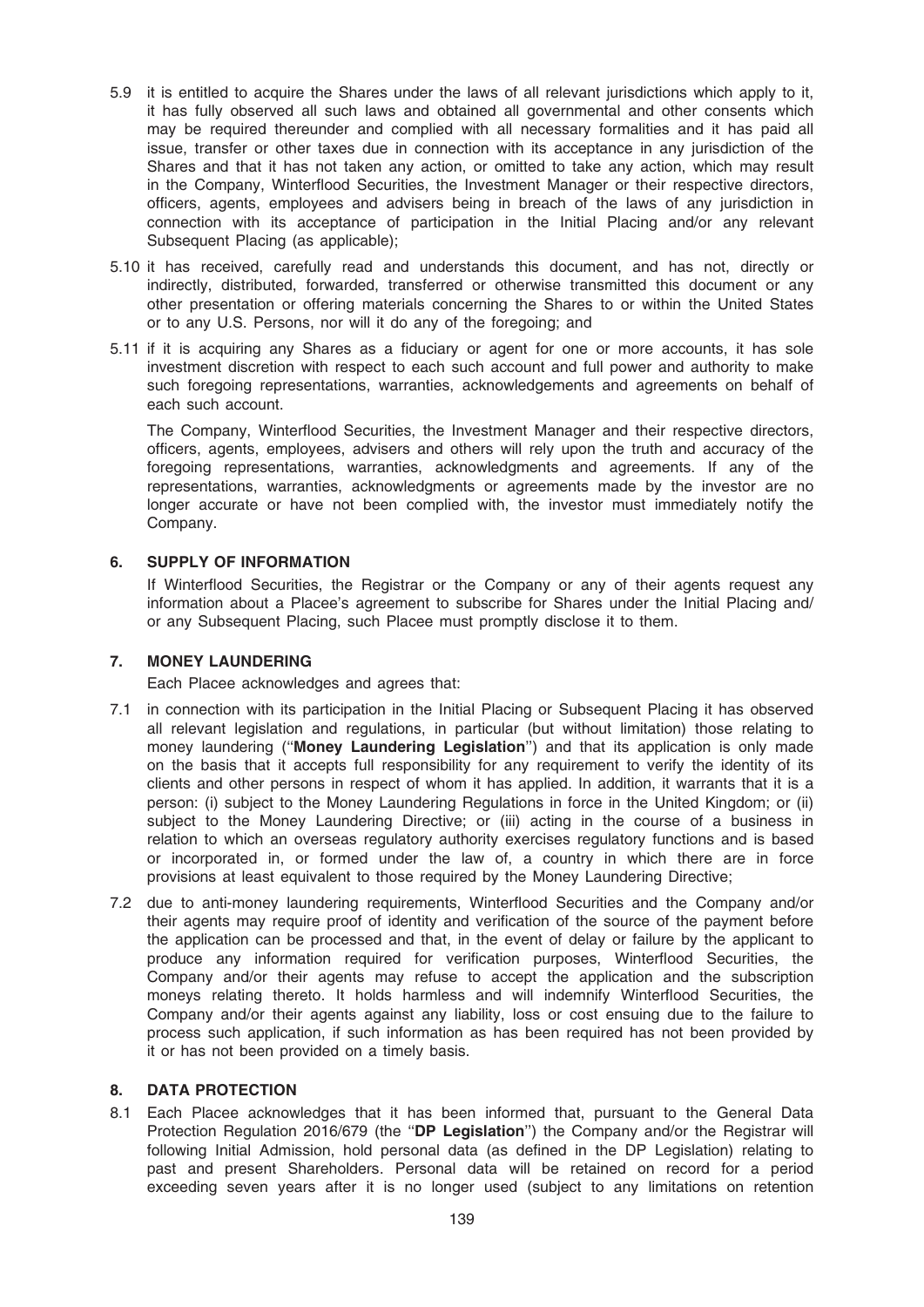periods set out in applicable law). The Registrar will process such personal data at all times in compliance with DP Legislation and shall only process for the purposes set out in the Company's privacy notice (the ''Purposes'') which is available for consultation on the Company's website at www.mandg.co.uk/creditincomeinvestmenttrust (the "Privacy Notice") which include to:

- 8.1.1 process its personal data to the extent and in such manner as is necessary for the performance of its obligations under its respective service contracts, including as required by or in connection with the Placee's holding of Ordinary Shares and/or C Shares, including processing personal data in connection with credit and anti-money laundering checks on it;
- 8.1.2 communicate with it as necessary in connection with its affairs and generally in connection with its holding of Ordinary Shares and/or C Shares;
- 8.1.3 comply with the legal and regulatory obligations of the Company and/or the Registrar; and
- 8.1.4 process its personal data for the Registrar's internal administration.
- 8.2 Where necessary to fulfil the Purposes, the Company will disclose personal data to:
	- 8.2.1 third parties located either within, or outside of the EEA, if necessary for the Registrar to perform its functions, or when it is within its legitimate interests, and in particular in connection with the holding of Ordinary Shares and/or C Shares; or
	- 8.2.2 its affiliates, the Registrar or the Investment Manager and their respective associates, some of which may be located outside the EEA.
- 8.3 Any sharing of personal data between parties will be carried out in compliance with the DP Legislation and as set out in the Company's Privacy Notice.
- 8.4 By becoming registered as a holder of Ordinary Shares and/or C Shares a person becomes a data subject (as defined under DP Legislation). In providing the Registrar with information, the Placee hereby represents and warrants to the Company, the Registrar and the Administrator that: (i) it complies in all material aspects with its data controller obligations under DP Legislation, and in particular, it has notified any data subject of the Purposes for which personal data will be used and by which parties it will be used and it has provided a copy of the Company's Privacy Notice; and (ii) where consent is legally competent and/or required under DP Legislation the Placee has obtained the consent of any data subject to the Company and Registrar and their respective affiliates and group companies, holding and using their personal data for the Purposes (including the explicit consent of the data subjects for the processing of any sensitive personal data for the Purposes).
- 8.5 Each Placee acknowledges that by submitting personal data to the Registrar (acting for and on behalf of the Company) where the Placee is a natural person he or she has read and understood the terms of the Company's Privacy Notice.
- 8.6 Each Placee acknowledges that by submitting personal data to the Registrar (acting for and on behalf of the Company) where the Placee is not a natural person it represents and warrants that:
	- 8.6.1 it has brought the Company's Privacy Notice to the attention of any underlying data subjects on whose behalf or account the Placee may act or whose personal data will be disclosed to the Company as a result of the Placee agreeing to subscribe for Ordinary Shares and/or C Shares; and
	- 8.6.2 the Placee has complied in all other respects with all applicable data protection legislation in respect of disclosure and provision of personal data to the Company.
- 8.7 Where the Placee acts for or on account of an underlying data subject or otherwise discloses the personal data of an underlying data subject, he/she/it shall, in respect of the personal data it processes in relation to or arising in relation to the Placing:
	- 8.7.1 comply with all applicable data protection legislation;
	- 8.7.2 take appropriate technical and organisational measures against unauthorised or unlawful processing of the personal data and against accidental loss or destruction of, or damage to the personal data;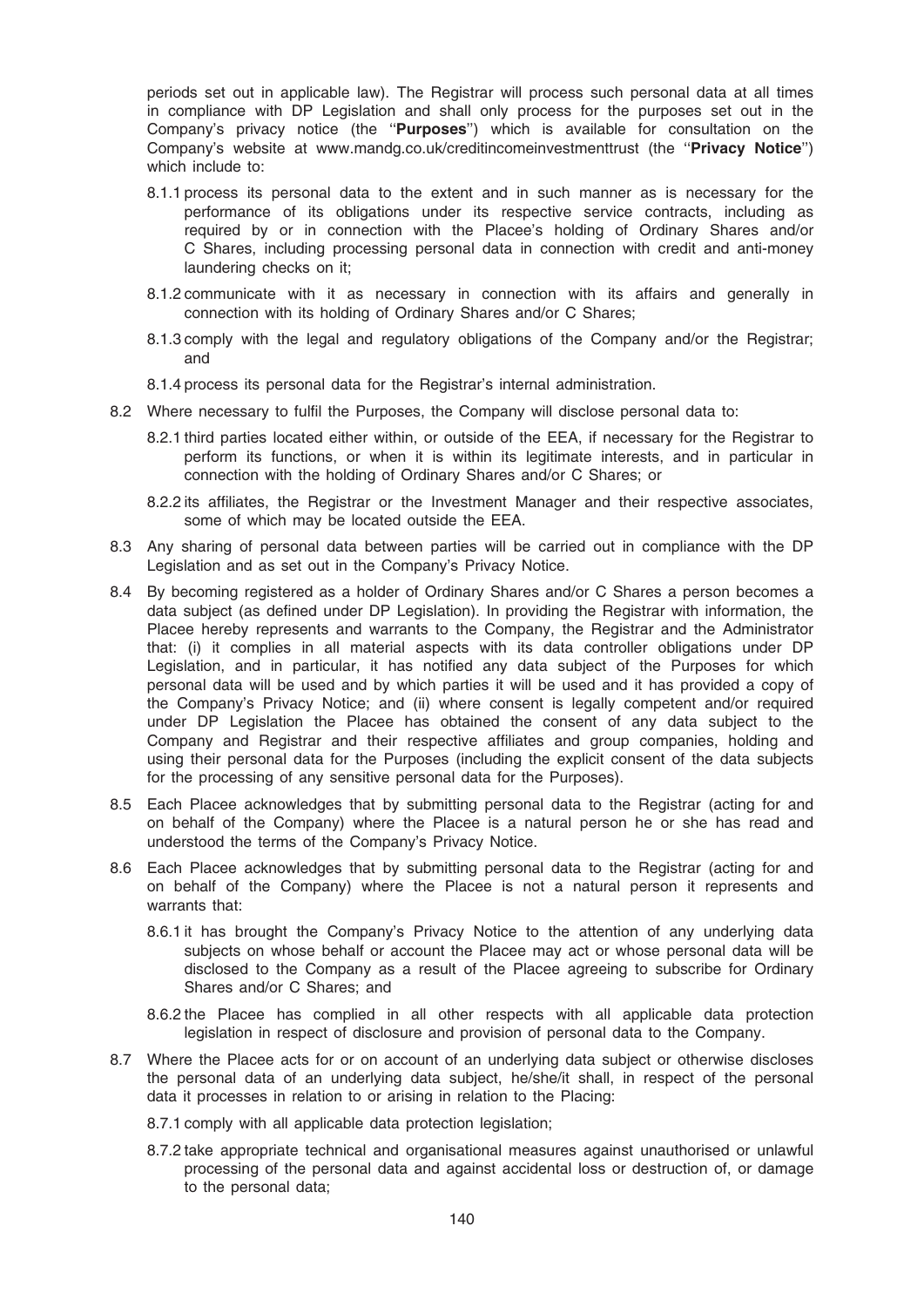- 8.7.3 if required, agree with the Company and the Registrar, the responsibilities of each such entity as regards relevant data subjects' rights and notice requirements; and
- 8.7.4 it shall immediately on demand, fully indemnify each of the Company and the Registrar and keep them fully and effectively indemnified against all costs, demands, claims, expenses (including legal costs and disbursements on a full indemnity basis), losses (including indirect losses and loss of profits, business and reputation), actions, proceedings and liabilities of whatsoever nature arising from or incurred by the Company and/or the Registrar in connection with any failure by the Placee to comply with the provisions set out above.

### 9. MISCELLANEOUS

- 9.1 The rights and remedies of the Company, Winterflood Securities, the Investment Manager and the Registrar under these terms and conditions are in addition to any rights and remedies which would otherwise be available to each of them and the exercise or partial exercise of one will not prevent the exercise of others.
- 9.2 On application, if a Placee is an individual, that Placee may be asked to disclose in writing or orally, his nationality. If a Placee is a discretionary fund manager, that Placee may be asked to disclose in writing or orally the jurisdiction in which its funds are managed or owned. All documents provided in connection with the Initial Placing and any Subsequent Placings will be sent at the Placee's risk. They may be returned by post to such Placee at the address notified by such Placee.
- 9.3 Each Placee agrees to be bound by the Articles once the Shares, which the Placee has agreed to subscribe for pursuant to the Initial Placing and/or the relevant Subsequent Placing, have been acquired by the Placee. The contract to subscribe for Shares under the Initial Placing or relevant Subsequent Placing (as applicable) and the appointments and authorities mentioned in this document and all disputes and claims arising out of or in connection with its subject matter or formation (including non-contractual disputes or claims) will be governed by, and construed in accordance with, the laws of England and Wales. For the exclusive benefit of Winterflood Securities, the Company and the Registrar, each Placee irrevocably submits to the jurisdiction of the courts of England and Wales and waives any objection to proceedings in any such court on the ground of venue or on the ground that proceedings have been brought in an inconvenient forum. This does not prevent an action being taken against the Placee in any other jurisdiction.
- 9.4 In the case of a joint agreement to subscribe for Shares under the Initial Placing or a Subsequent Placing, references to a Placee in these terms and conditions are to each of the Placees who are a party to that joint agreement and their liability is joint and several.
- 9.5 Winterflood Securities and the Company expressly reserve the right to modify the Initial Placing and/or any Subsequent Placing (including, without limitation, their timetable and settlement) at any time before allocations are determined. The Initial Placing and each Subsequent Placing is subject to the satisfaction of the conditions contained in the Placing and Offer Agreement and the Placing and Offer Agreement not having been terminated. Further details of the terms of the Placing and Offer Agreement are contained in paragraph 6.1 of Part 8 of this document.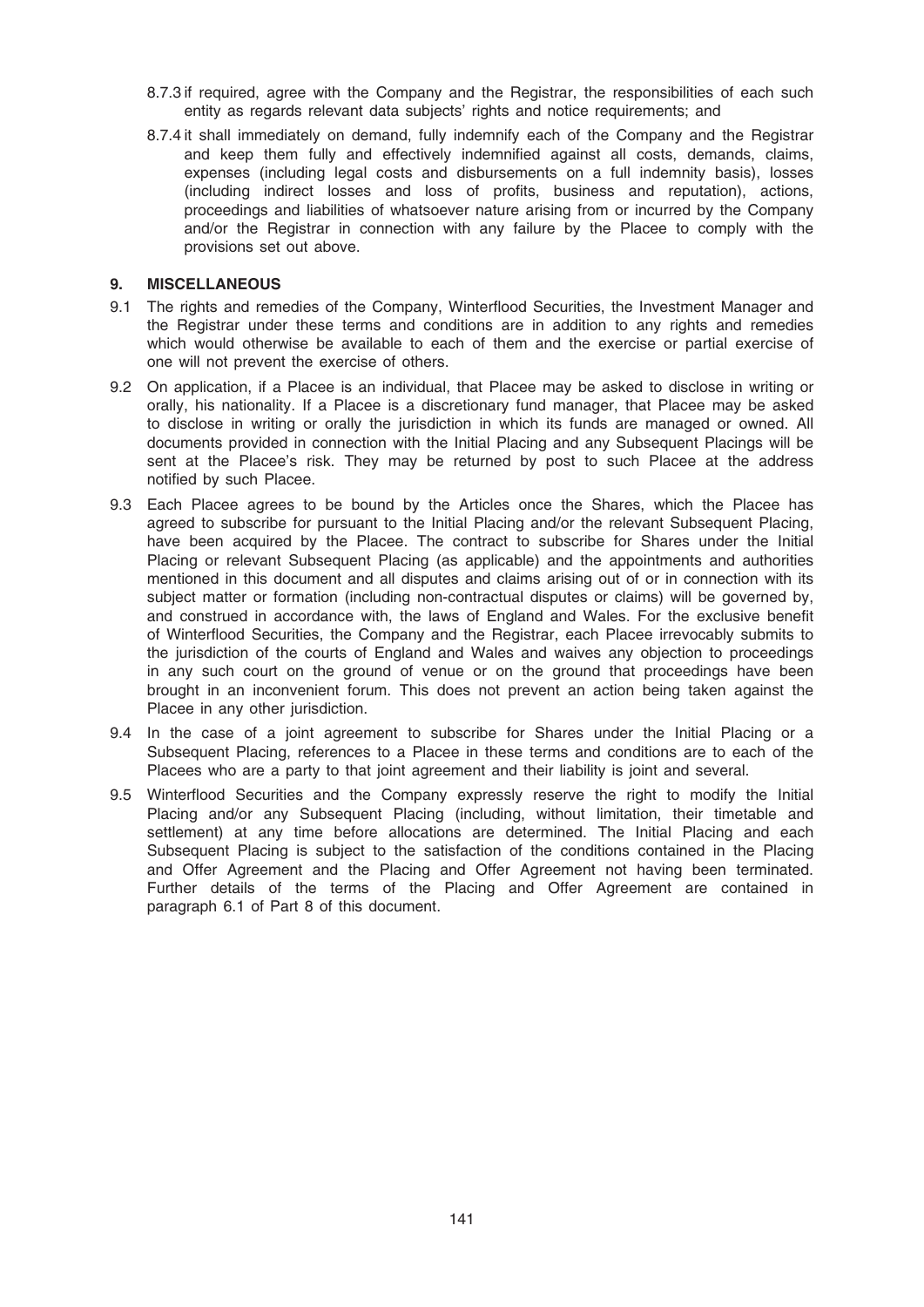# PART 12

# TERMS AND CONDITIONS OF APPLICATION UNDER THE OFFER FOR **SUBSCRIPTION**

### 1. INTRODUCTION

Ordinary Shares are available under the Offer for Subscription at a price of 100 pence per Ordinary Share.

Applications must be made on the Application Form attached at the end of this document or otherwise published by the Company.

In addition to completing and returning the Application Form to Link Asset Services, you will also need to complete and return a Tax Residency Self Certification Form. The ''individual tax residency self-certification – sole holding'' form can be found at Appendix 2 of this document, further copies of this form and the relevant form for joint holdings or corporate entity holdings can be requested from Link Asset Services on 0371 664 0321. Calls are charged at the standard geographic rate and will vary by provider. Calls outside of the United Kingdom will be charged at the applicable international rate. The helpline is open between  $9.00$  a.m.  $-5.30$ p.m., Monday to Friday excluding public holidays in England and Wales. Please note that Link Asset Services cannot provide any financial, legal or tax advice and calls may be recorded and monitored for security and training purposes.

It is a condition of any Application under the Offer for Subscription that a completed version of the relevant form is provided with the Application Form before any application under the Offer for Subscription can be accepted. Offer for Subscription Application Forms that are returned without the completed Tax Residency Self-Certification Form will be referred to the Company after the Offer for Subscription closes at 1.00 p.m. on 7 November 2018. It will then be the Company's decision if these Application Forms can be accepted under the Offer for Subscription.

#### 2. EFFECT OF APPLICATION

Applications under the Offer for Subscription must be for Ordinary Shares with a minimum subscription amount of £1,000. Multiple applications will be accepted.

### 3. OFFER TO ACQUIRE ORDINARY SHARES

By completing and delivering an Application Form, you, as the applicant, and, if you sign the Application Form on behalf of another person or a corporation, that person or corporation:

- 3.1 offer to subscribe for such number of Ordinary Shares at 100 pence per Ordinary Share as may be purchased by the subscription amount specified in Box 1B on your Application Form (being a minimum of 1,000 Ordinary Shares); or such smaller number for which such application is accepted, on the terms, and subject to the conditions, set out in this document, including these Terms and Conditions of Application and the Articles;
- 3.2 agree that, in consideration of the Company agreeing that it will not, prior to the date of Initial Admission, offer for subscription any Ordinary Shares to any person other than by means of the procedures referred to in this document, your application may not be revoked (subject to any legal right to withdraw your application which arises as a result of the publication of a supplementary prospectus) and that this paragraph shall constitute a collateral contract between you and the Company which will become binding upon despatch by post to or, in the case of delivery by hand, on receipt by, the Receiving Agent of your Application Form;
- 3.3 undertake to pay the subscription amount specified in Box 1B on your Application Form in full on application and warrant that the remittance accompanying your Application Form will be honoured on first presentation and agree that if such remittance is not so honoured you will not be entitled to receive a share certificate for the Ordinary Shares applied for in certificated form or be entitled to commence dealing in Ordinary Shares applied for in uncertificated form or to enjoy or receive any rights in respect of such Ordinary Shares unless and until you make payment in cleared funds for such Ordinary Shares and such payment is accepted by the Receiving Agent (which acceptance shall be in its absolute discretion and on the basis that you indemnify the Receiving Agent, the Company and Winterflood Securities against all costs, damages, losses, expenses and liabilities arising out of, or in connection with, the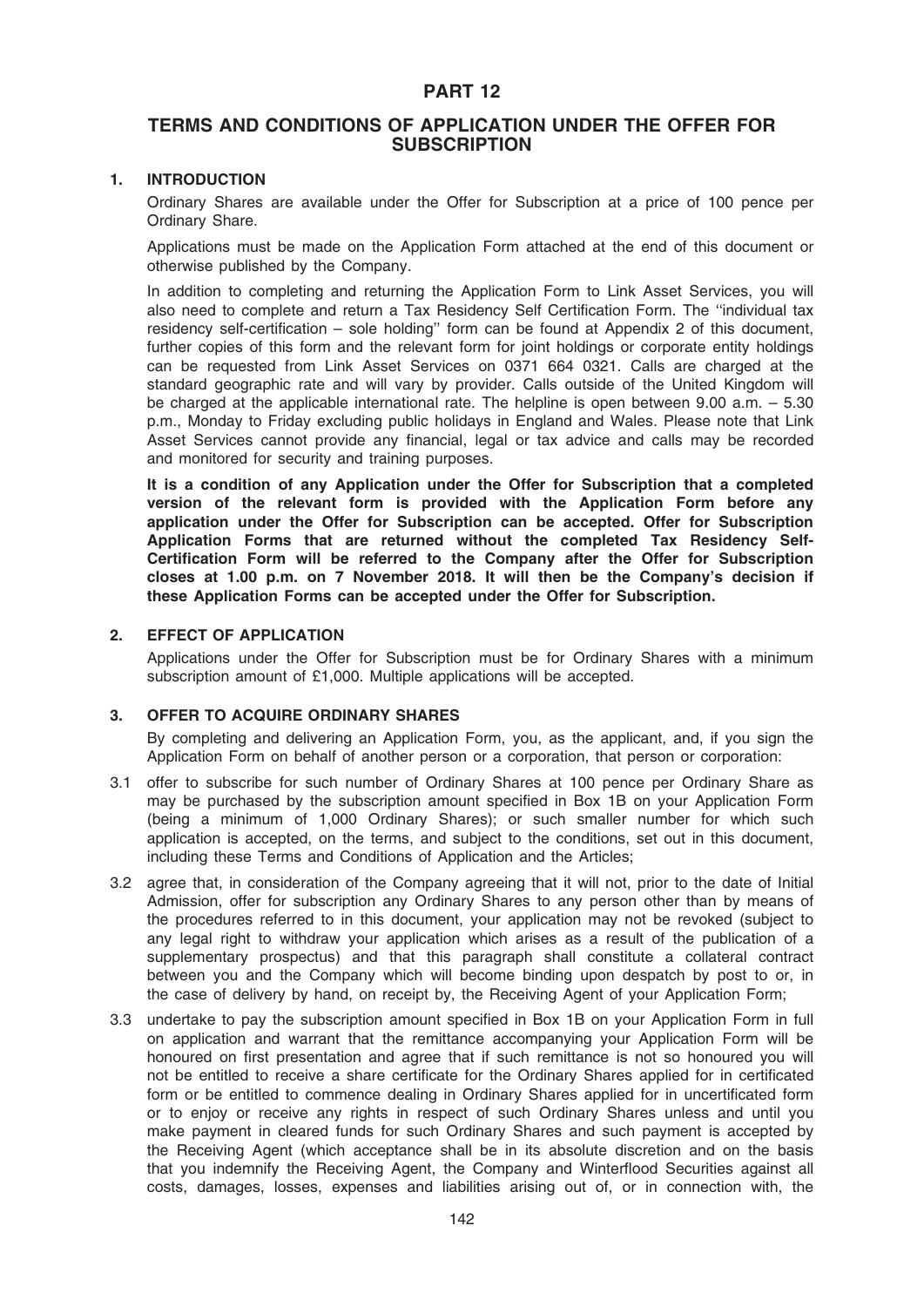failure of your remittance to be honoured on first presentation) and the Company may (without prejudice to any other rights it may have) avoid the agreement to allot the Ordinary Shares and may allot them to some other person, in which case you will not be entitled to any refund or payment in respect thereof (other than the refund by way of a cheque drawn on a branch of a UK clearing bank to the bank account name from which they were received at your risk or direct to the account of the bank or building society on which the relevant cheque or banker's draft was drawn, for an amount equal to the proceeds of the remittance which accompanied your Application Form, without interest);

- 3.4 agree, that where on your Application Form a request is made for Ordinary Shares to be deposited into a CREST account (a ''CREST Account''), (i) the Receiving Agent may in its absolute discretion amend the Application Form so that such Ordinary Shares may be issued in certificated form registered in the name(s) of the holder(s) specified in your Application Form (and recognise that the Receiving Agent will so amend the form if there is any delay in satisfying the identity of the applicant or the owner of the CREST Account or in receiving your remittance in cleared funds) and (ii) the Receiving Agent, the Company or Winterflood Securities may authorise your financial adviser or whoever he or she may direct to send a document of title for, or credit your CREST Account in respect of, the number of Ordinary Shares for which your application is accepted, and/or a crossed cheque for any monies returnable, by post at your risk to your address set out on your Application Form;
- 3.5 agree, in respect of applications for Ordinary Shares in certificated form (or where the Receiving Agent exercises its discretion pursuant to paragraph 3.4 above to issue Ordinary Shares in certificated form), that any share certificate to which you or, in the case of joint applicants, any of the persons specified by you in your Application Form may become entitled or pursuant to paragraph 3.4 above (and any monies returnable to you) may be retained by the Receiving Agent:
	- pending clearance of your remittance;
	- pending investigation of any suspected breach of the warranties contained in paragraphs 7.2, 7.6, 7.13, 7.14 or 7.15 below or any other suspected breach of these Terms and Conditions of Application; or
	- pending any verification of identity which is, or which the Receiving Agent considers may be, required for the purpose of the Money Laundering Regulations and any other regulations applicable thereto,

and any interest accruing on such retained monies shall accrue to and for the benefit of the Company;

- 3.6 agree, on the request of the Receiving Agent to disclose promptly in writing to them such information as the Receiving Agent may request in connection with your application and authorise the Receiving Agent to disclose any information relating to your application which they may consider appropriate;
- 3.7 agree that if evidence of identity satisfactory to the Receiving Agent is not provided to the Receiving Agent within a reasonable time (in the opinion of the Receiving Agent) following a request therefor, the Receiving Agent or the Company may terminate the agreement with you to allot Ordinary Shares and, in such case, the Ordinary Shares which would otherwise have been allotted to you may be re-allotted or sold to some other party and the lesser of your application monies or such proceeds of sale (as the case may be, with the proceeds of any gain derived from a sale accruing to the Company) will be returned by a cheque drawn on a branch of a UK clearing bank to the bank account name from which they were first received, at your risk and without interest of any proceeds of the payment accompanying the application at your risk or direct to the bank account of the bank or building society on which the relevant cheque or banker's draft was drawn;
- 3.8 agree that you are not applying on behalf of a person engaged in money laundering;
- 3.9 undertake to ensure that, in the case of an application signed by someone else on your behalf, the original of the relevant power of attorney (or a complete copy certified by a solicitor or notary) is enclosed with your Application Form together with full identity documents for the person so signing;
- 3.10 undertake to pay interest at the rate described in paragraph 4 below if the remittance accompanying your Application Form is not honoured on first presentation;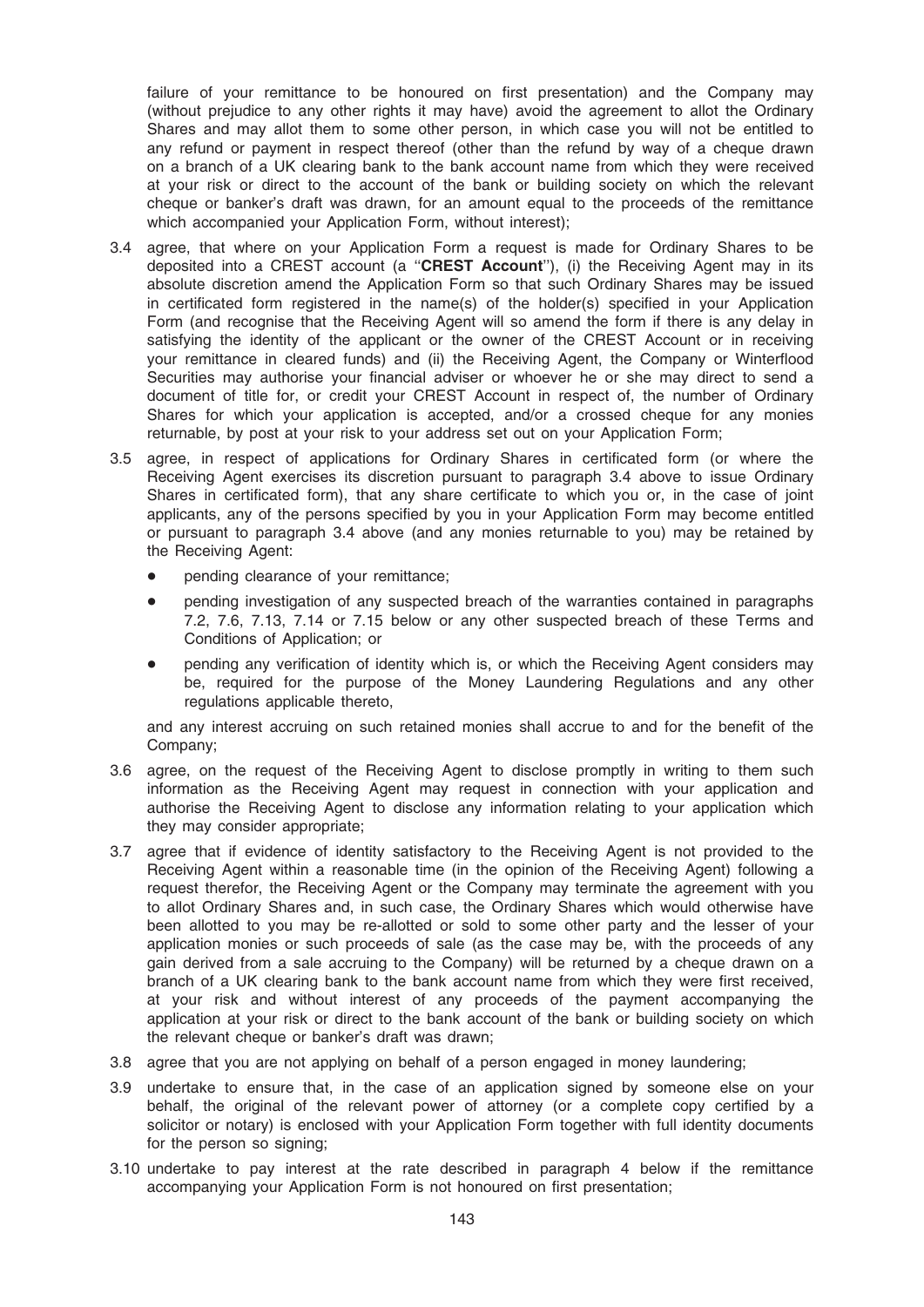- 3.11 authorise the Receiving Agent to procure that there be sent to you definitive certificates in respect of the number of Ordinary Shares for which your application is accepted or if you have completed section 2B on your Application Form, but subject to paragraph 3.4 above, to deliver the number of Ordinary Shares for which your application is accepted into CREST, and/or to return any monies returnable without payment of interest (at the applicant's risk) either as a cheque by first class post to the address completed in Section 4 on the Application Form or to the agent whose name is completed in Section 6 on your Application Form or return funds direct to the account of the bank or building society on which the relevant cheque or banker's draft was drawn;
- 3.12 confirm that you have read and complied with paragraph 9 below;
- 3.13 agree that all subscription cheques and payments will be processed through a bank account (the ''Acceptance Account'') in the name of ''Link Market Services Limited re: M&G Credit Income Investment Trust plc - OFS Acceptance a/c" opened by the Receiving Agent;
- 3.14 agree that your Application Form is addressed to the Company and the Receiving Agent;
- 3.15 agree that your application must be for a whole number of Ordinary Shares and the number of Ordinary Shares issued to you will be rounded down to the nearest whole number;
- 3.16 acknowledge that the offer to the public of Ordinary Shares is being made only in the United Kingdom and represent that you are a United Kingdom resident (unless you are able to provide such evidence as the Company may, in its absolute discretion, require that you are entitled to apply for Ordinary Shares); and
- 3.17 agree that any application may be rejected in whole or in part at the sole discretion of the Company.

### 4. ACCEPTANCE OF YOUR OFFER

The Receiving Agent may, on behalf of the Company, accept your offer to subscribe (if your application is received, valid (or treated as valid), processed and not rejected) by notifying the UK Listing Authority via a Regulatory Information Service of the basis of allocation (in which case the acceptance will be on that basis).

The basis of allocation will be determined by Winterflood Securities in consultation with the Company and the Investment Manager. The right is reserved notwithstanding the basis as so determined to reject in whole or in part and/or scale back any application. The right is reserved to treat as valid any application not complying fully with these Terms and Conditions of Application or not in all respects completed or delivered in accordance with the instructions accompanying the Application Form. In particular, but without limitation, the Company may accept an application made otherwise than by completion of an Application Form where you have agreed with the Company in some other manner to apply in accordance with these Terms and Conditions of Application.

The Receiving Agent will present all cheques and banker's drafts for payment on receipt and will retain documents of title and surplus monies pending clearance of successful applicants' payments.

The Receiving Agent may, as agent of the Company, require you to pay interest or its other resulting costs (or both) if the payment accompanying your application is not honoured on first presentation. If you are required to pay interest you will be obliged to pay the amount determined by the Receiving Agent to be the interest on the amount of the payment from the date on which all payments in cleared funds are due to be received until the date of receipt of cleared funds. The rate of interest will be the then published bank base rate of a clearing bank selected by the Receiving Agent plus 4% per annum. The right is also reserved to reject in whole or in part, or to scale down or limit, any application.

Except as provided below, payments may be made by cheque or banker's draft in pounds sterling drawn on a branch in the United Kingdom of a bank or building society that is either a member of the Cheque and Credit Clearing Company Limited or the CHAPS Clearing Company Limited or that has arranged for its cheques or bankers' drafts to be cleared through the facilities provided for members of either of those companies. Such cheques or bankers' drafts must bear the appropriate sort code in the top right hand corner. Cheques, which must be drawn on the personal account of an individual Applicant where they have sole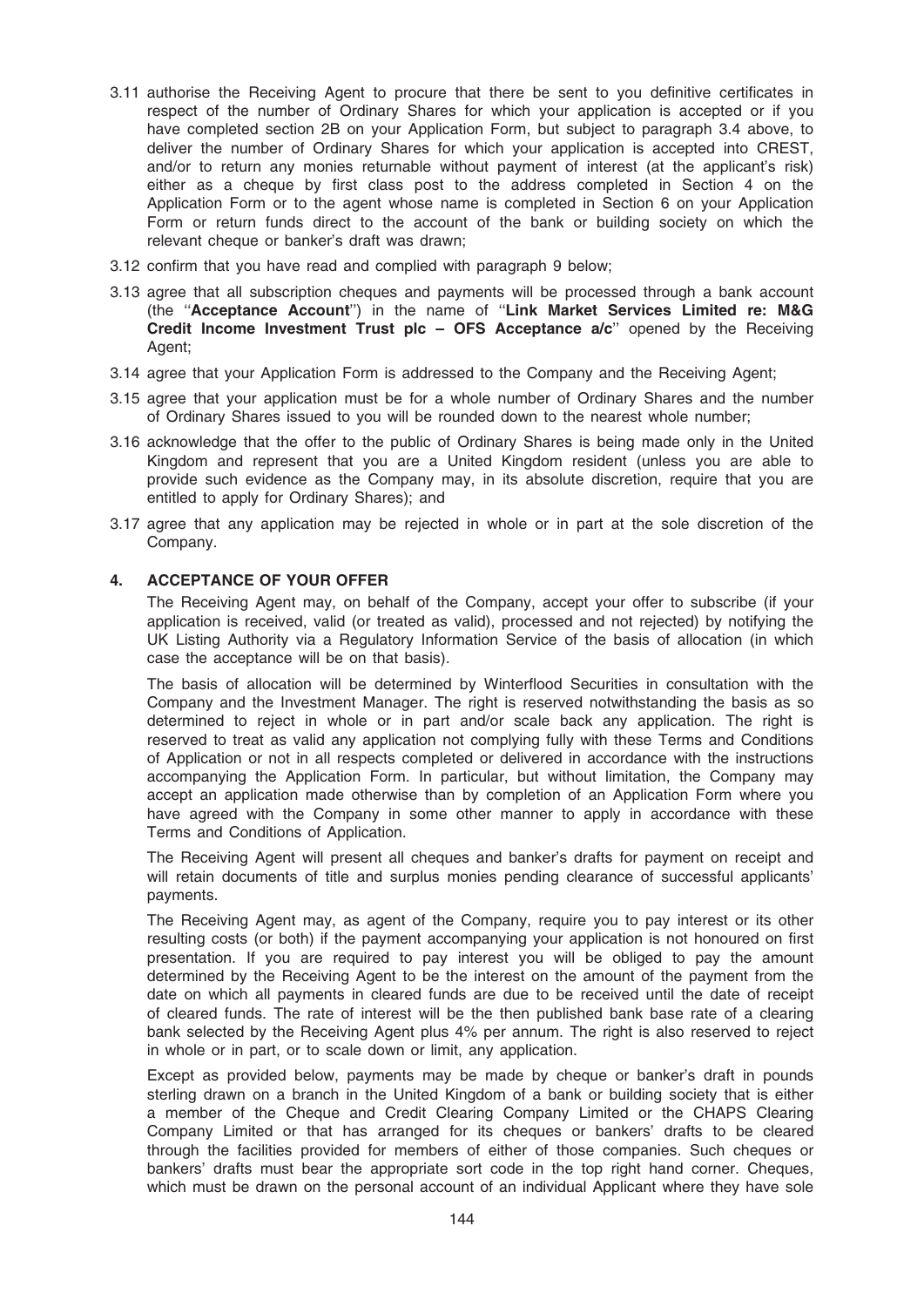or joint title to the funds, should be made payable to "Link Market Services Limited re: M&G Credit Income Investment Trust plc - OFS Acceptance a/c". Third party cheques may not be accepted with the exception of building society cheques or bankers' drafts where the building society or bank has confirmed the name of the account holder by stamping/ endorsing the cheque or banker's draft to that effect or have provided a supporting letter confirming the source of funds. The account name should be the same as that shown on the Application Form.

For applicants sending subscription monies by electronic bank transfer (CHAPS), payment must be made for value by no later than 1.00 p.m. on 7 November 2018. Applicants should send payment to the bank account as detailed on the Application Form. Applicants must ensure that they remit sufficient funds to cover any charges incurred by their bank.

The payment instruction relating to the electronic transfer must also include a unique reference comprising your name and a contact telephone number which should be entered in the reference field on the payment instruction, for example: MJ Smith 01234 567890. The Receiving Agent cannot take responsibility for correctly identifying payments without a unique reference nor where a payment has been received but without an accompanying Application Form.

Applicants choosing to settle via CREST, that is DVP, will need to match their instructions to Link Asset Service's Participant Account RA06, Member Account 29728MAG by no later than 1.00 p.m. on 14 November 2018, allowing for the delivery and acceptance of the Ordinary Shares to be made against payment of the Issue Price per Ordinary Share, following the CREST matching criteria set out in the Application Form.

## 5. CONDITIONS

The contracts created by the acceptance of applications (in whole or in part) under the Offer for Subscription will be conditional upon:

- (a) Initial Admission occurring by 8.00 a.m. (London time) on 14 November 2018 or such later time or date as the Company and Winterflood Securities may agree (being not later than 8.00 a.m. on 28 February 2019);
- (b) the Placing and Offer Agreement becoming otherwise unconditional (save as to Initial Admission) and not being terminated in accordance with its terms at any time before Initial Admission; and
- (c) the Minimum Gross Proceeds (or such lesser amount as the Company and Winterflood Securities may agree) being raised.

You will not be entitled to exercise any remedy of rescission for innocent misrepresentation (including pre-contractual representations) at any time after acceptance. This does not affect any other right you may have.

#### 6. RETURN OF APPLICATION MONIES

Where application monies have been banked and/or received, if any application is not accepted in whole, or is accepted in part only, or if any contract created by acceptance does not become unconditional, the application monies or, as the case may be, the balance of the amount paid on application will be returned without interest (at the applicants' risk) either by first class post as a cheque to the address set out on the Application Form or returned direct to the account of the bank or building society on which the relevant cheque or banker's draft was drawn. In the meantime, application monies will be retained by the Receiving Agent in a separate account.

## 7. WARRANTIES

By completing an Application Form, you:

7.1 undertake and warrant that, if you sign the Application Form on behalf of somebody else or on behalf of a corporation, you have due authority to do so on behalf of that other person and that such other person will be bound accordingly and will be deemed also to have given the confirmations, warranties and undertakings contained in these Terms and Conditions of Application and undertake to enclose your power of attorney or other authority or a complete copy thereof duly certified by a solicitor or notary;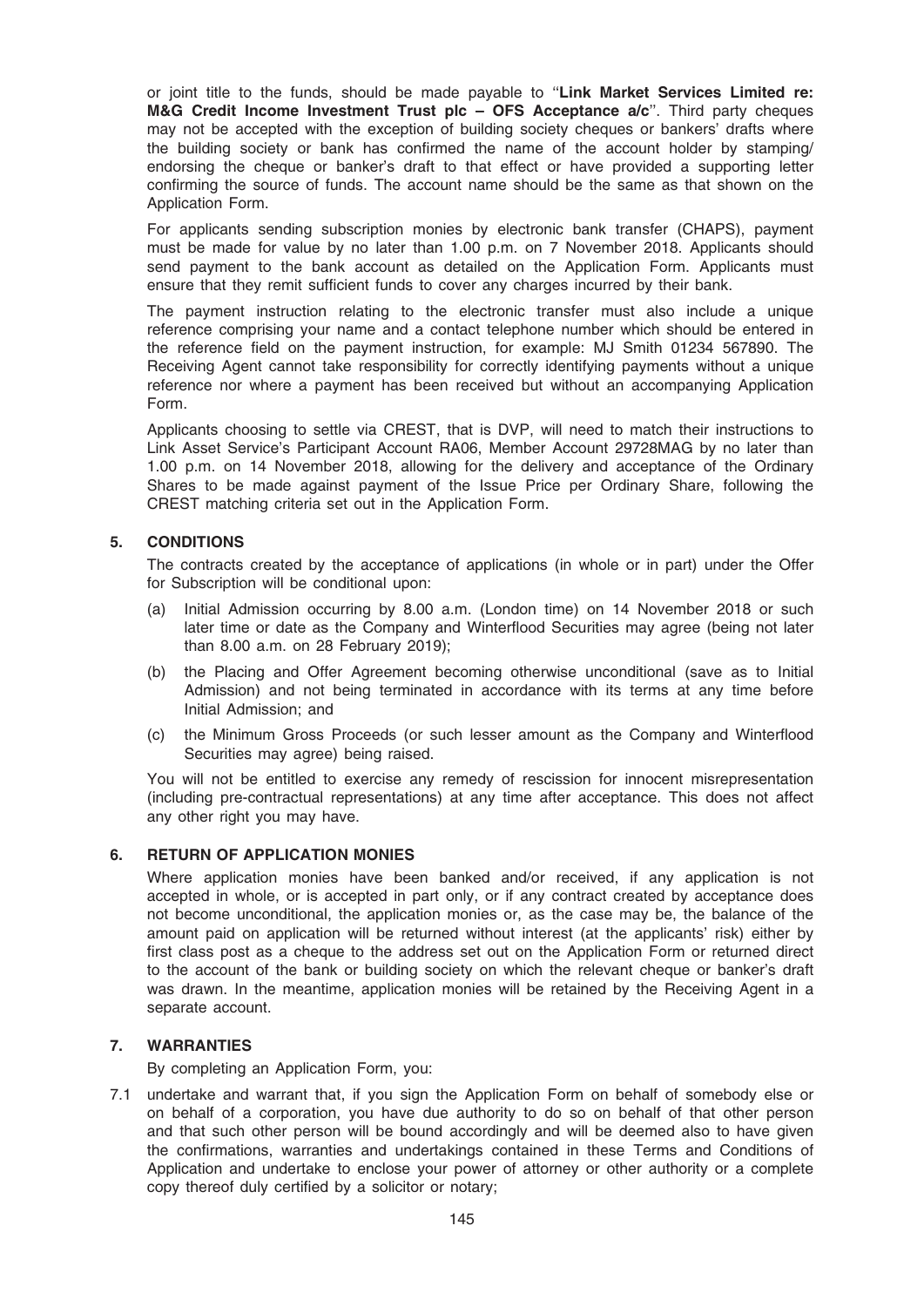- 7.2 warrant, if the laws of any territory or jurisdiction outside the UK are applicable to your application, that you have complied with all such laws, obtained all governmental and other consents which may be required, complied with all requisite formalities and paid any issue, transfer or other taxes due in connection with your application in any territory and that you have not taken any action or omitted to take any action which will result in the Company, the Investment Manager, Winterflood Securities or the Receiving Agent or any of their respective officers, agents or employees acting in breach of the regulatory or legal requirements, directly or indirectly, of any territory or jurisdiction outside of the UK in connection with the Offer for Subscription in respect of your application;
- 7.3 confirm that (save for advice received from your financial adviser (if any)) in making an application you are not relying on any information or representations in relation to the Company other than those contained in this document (on the basis of which alone your application is made) and accordingly you agree that no person responsible solely or jointly for this document or any part thereof shall have any liability for any such other information or representation;
- 7.4 agree that, having had the opportunity to read this document and the Key Information Document relating to the Ordinary Shares each in its entirety, you shall be deemed to have had notice of all information and representations contained in this document and the Key Information Document relating to the Ordinary Shares;
- 7.5 acknowledge that no person is authorised in connection with the Offer for Subscription to give any information or make any representation other than as contained in this document and, if given or made, any information or representation must not be relied upon as having been authorised by the Company, the Investment Manager, Winterflood Securities or the Receiving Agent:
- 7.6 warrant that you are not under the age of 18 on the date of your application;
- 7.7 agree that all documents and monies sent by post to, by, from or on behalf of the Company or the Receiving Agent, will be sent at your risk and, in the case of documents and returned application cheques and payments to be sent to you, may be sent to you at your address (or, in the case of joint holders, the address of the first named holder) as set out in your Application Form;
- 7.8 confirm that you have reviewed the restrictions contained in paragraph 9 below and warrant that you (and any person on whose behalf you apply) comply with the provisions therein;
- 7.9 agree that, in respect of those Ordinary Shares for which your Application Form has been received and processed and not rejected, acceptance of your Application Form shall be constituted by the Company instructing the Registrar to enter your name on the Register;
- 7.10 agree that all applications, acceptances of applications and contracts resulting therefrom under the Offer for Subscription shall be governed by and construed in accordance with the laws of England and Wales and that you submit to the jurisdiction of the English Courts and agree that nothing shall limit the right of the Company to bring any action, suit or proceedings arising out of or in connection with any such applications, acceptances of applications and contracts in any other manner permitted by law or in any court of competent jurisdiction;
- 7.11 irrevocably authorise the Company, Winterflood Securities or the Receiving Agent or any other person authorised by any of them, as your agent, to do all things necessary to effect registration of any Ordinary Shares subscribed by or issued to you into your name and authorise any representatives of the Company and/or Winterflood Securities and/or the Receiving Agent to execute any documents required therefor and to enter your name on the Register;
- 7.12 agree to provide the Company with any information which it, Winterflood Securities or the Receiving Agent may request in connection with your application or to comply with any other relevant legislation (as the same may be amended from time-to-time) including, without limitation, satisfactory evidence of identity to ensure compliance with the Money Laundering Regulations;
- 7.13 warrant that, in connection with your application, you have observed the laws of all requisite territories, obtained any requisite governmental or other consents, complied with all requisite formalities and paid any issue, transfer or other taxes due in connection with your application in any territory and that you have not taken any action which will or may result in the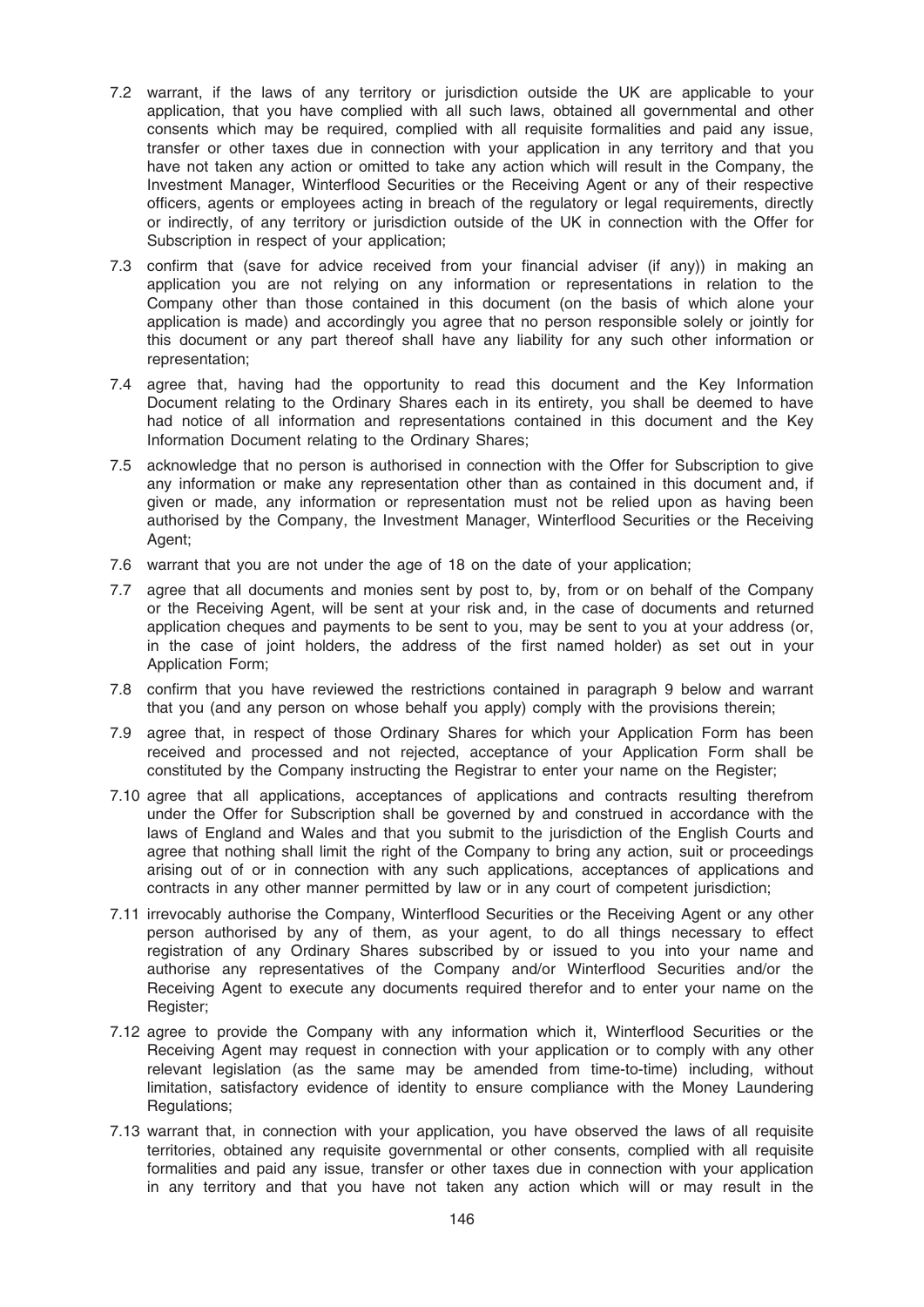Company, the Investment Manager, Winterflood Securities or the Receiving Agent acting in breach of the regulatory or legal requirements of any territory in connection with the Offer for Subscription or your application;

- 7.14 represent and warrant to the Company that; (i) you are not a U.S. Person, are not located within the United States and are not acquiring the Ordinary Shares for the account or benefit of a U.S. Person; (ii) you are acquiring the Ordinary Shares in an offshore transaction meeting the requirements of Regulation S; (iii) you understand and acknowledge that the Ordinary Shares have not been and will not be registered under the U.S. Securities Act or with any securities regulatory authority of any state or other jurisdiction of the United States and may not be offered, sold, resold, transferred, delivered or distributed, directly or indirectly, into or within the United States or to, or for the account or benefit of, U.S. Persons; and (iv) you understand and acknowledge that the Company has not registered and will not register as an investment company under the U.S. Investment Company Act;
- 7.15 represent and warrant to the Company that if in the future you decide to offer, sell, transfer, assign or otherwise dispose of the Ordinary Shares, you will do so only (i) in an offshore transaction complying with the provisions of Regulation S under the U.S. Securities Act to a person outside the United States and not known by the transferor to be a U.S. Person, by pre-arrangement or otherwise, or (ii) to the Company or a subsidiary thereof. You understand and acknowledge that any sale, transfer, assignment, pledge or other disposal made other than in compliance with the above stated restrictions will be subject to the compulsory transfer provisions as provided in the Articles;
- 7.16 agree that Winterflood Securities and the Receiving Agent are acting for the Company in connection with the Offer for Subscription and for no-one else and that they will not treat you as their customer by virtue of such application being accepted or owe you any duties or responsibilities concerning the price of the Ordinary Shares or concerning the suitability of the Ordinary Shares for you or be responsible to you for the protections afforded to their customers;
- 7.17 warrant that you are not subscribing for the Ordinary Shares using a loan which would not have been given to you or any associate or not given to you on such favourable terms, if you had not been proposing to subscribe for the Ordinary Shares;
- 7.18 warrant that the information contained in the Application Form is true and accurate; and
- 7.19 agree that if you request that Ordinary Shares are issued to you on a date other than Initial Admission and such Ordinary Shares are not issued on such date that the Company and its agents and Directors will have no liability to you arising from the issue of such Ordinary Shares on a different date.

#### 8. MONEY LAUNDERING

You agree that, in order to ensure compliance with the Money Laundering Regulations, the Proceeds of Crime Act 2002 and any other applicable regulations, the Receiving Agent may at its absolute discretion require verification of identity of you (the "holder(s)") as the applicant lodging an Application Form and further may request from you and you will assist in providing identification of:

- (a) the owner(s) and/or controller(s) (the "payor") of any bank account not in the name of the holder(s) on which is drawn a payment by way of banker's draft or cheque; or
- (b) where it appears to the Receiving Agent that a holder or the payor is acting on behalf of some other person or persons.

Any delay or failure to provide the necessary evidence of identity may result in your application being rejected or delays in crediting CREST accounts or the despatch of documents.

Without prejudice to the generality of this paragraph 8, verification of the identity of holders and payors will be required if the value of the Shares applied for, whether in one or more applications considered to be connected, exceeds  $£15,000$  (or the Sterling equivalent). If you use a building society cheque or banker's draft you should ensure that the bank or building society issuing the payment enters the name, address and account number of the person whose account is being debited on the reverse of the cheque or banker's draft and adds its stamp.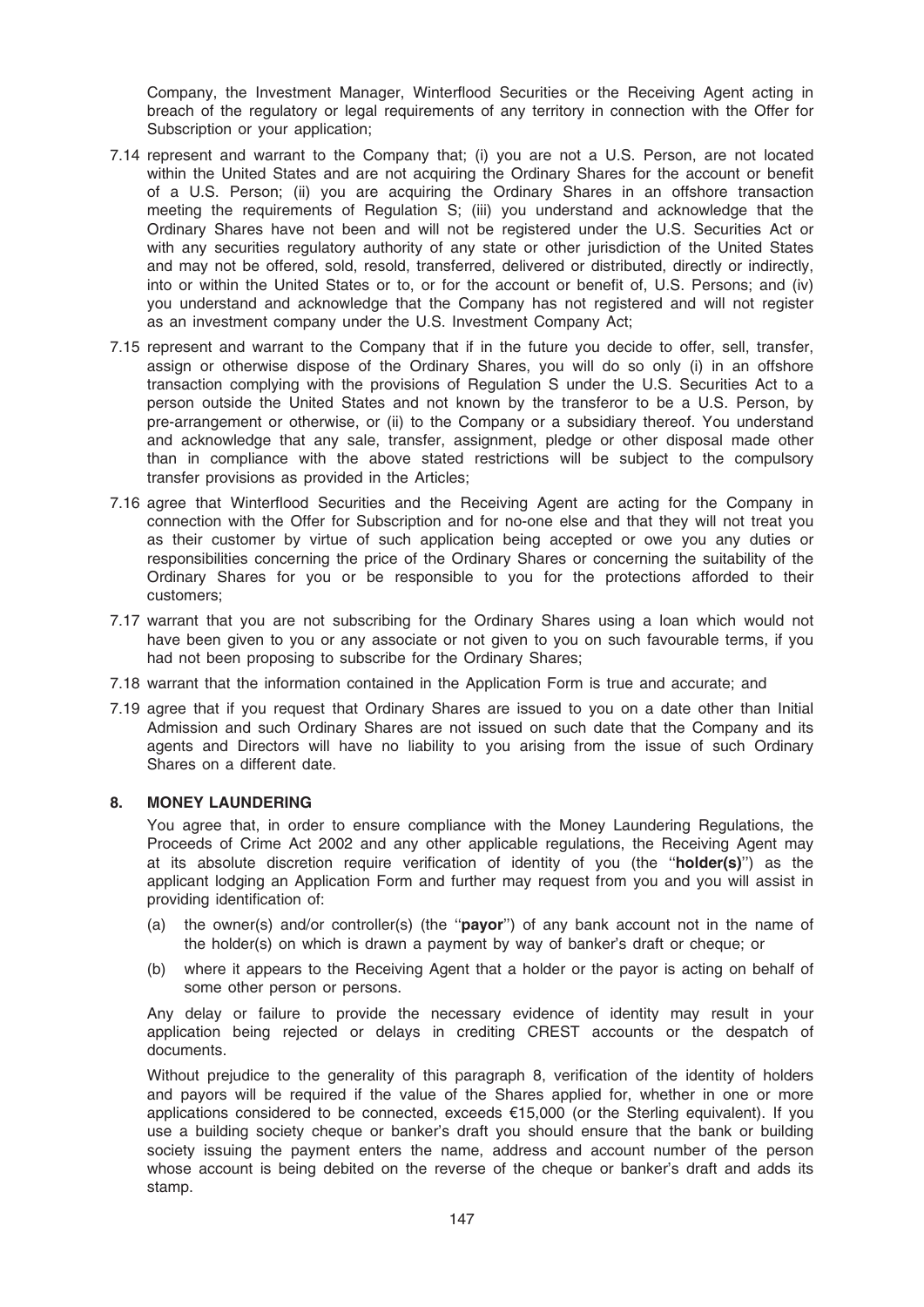If, in such circumstances, the person whose account is being debited is not a holder you will be required to provide for both the holder and the payor an original or a copy of that person's passport or driving licence certified by a solicitor and an original or certified copy of the following no more than three months old, a gas, electricity, water or telephone (not mobile) bill, a recent bank statement or a council tax bill, in their name and showing their current address (which originals will be returned by post at the addressees' risk) together with a signed declaration as to the relationship between the payor and you the holder.

For the purpose of the Money Laundering Regulations a person making an application for Ordinary Shares will not be considered as forming a business relationship with the Company or the Receiving Agent but will be considered as effecting a one-off transaction with either the Company or with the Receiving Agent. Submission of an Application Form with the appropriate remittance will constitute a warranty to each of the Company and the Receiving agent from the applicant that the Money Laundering Regulations will not be breached by the application of such remittance.

The person(s) submitting an application for Ordinary Shares will ordinarily be considered to be acting as principal in the transaction unless the Receiving Agent determines otherwise, whereupon you may be required to provide the necessary evidence of identity of the underlying beneficial owner(s).

If the amount being subscribed exceeds  $£15,000$  (or the Sterling equivalent) you should endeavour to have the declaration contained in Section 6 of the Application Form signed by an appropriate firm as described in that Section. If you cannot have that declaration signed and the amount being subscribed exceeds  $€15,000$  (or the Sterling equivalent) then you must provide with the Application Form the identity documentation detailed in Section 6 of the Application Form for each underlying beneficial owner. If the Application Form is lodged with payment by a regulated financial services firm (being a person or institution) (the "Firm") which is located in Austria, Belgium, Canada, Cyprus, Denmark, Finland, France, Germany, Gibraltar, Guernsey, Hong Kong, Iceland, Ireland, Isle of Man, Italy, Japan, Jersey, Luxembourg, Malta, the Netherlands, New Zealand, Norway, Portugal, Singapore, the Republic of South Africa, Spain, Sweden, Switzerland, the UK and the United States, the Firm should provide with the Application Form written confirmation that it has that status and a written assurance that it has obtained and recorded evidence of the identity of the person for whom it acts and that it will on demand make such evidence available to the Company (or any of its agents). If the Firm is not such an organisation, it should contact Link Asset Services. To confirm the acceptability of any written assurance referred to above, or in any other case, the Applicant should call Link Asset Services on 0371 664 0321. Calls are charged at the standard geographic rate and will vary by provider. Calls outside the United Kingdom will be charged at the applicable international rate. The helpline is open between 9.00 a.m. – 5.30 p.m., Monday to Friday excluding public holidays in England and Wales. Different charges may apply to calls from mobile telephones and calls may be recorded and randomly monitored for security and training purposes. The helpline cannot give any financial, legal or tax advice.

#### 9. NON-UNITED KINGDOM INVESTORS

The Offer for Subscription is only being made in the United Kingdom. If you receive a copy of this document or an Application Form in any territory other than the United Kingdom you may not treat it as constituting an invitation or offer to you, nor should you, in any event, use an Application Form unless, in the relevant territory, such an invitation or offer could lawfully be made to you or an Application Form could lawfully be used without contravention of any registration or other legal requirements. It is your responsibility, if you are outside the UK and wish to make an application for Ordinary Shares under the Offer for Subscription, to satisfy yourself as to full observance of the laws of any relevant territory or jurisdiction in connection with your application, including obtaining any requisite governmental or other consents, observing any other formalities requiring to be observed in such territory and paying any issue, transfer or other taxes required to be paid in such territory.

None of the Ordinary Shares have been or will be registered under the laws of any member state of the EEA (other than the United Kingdom), Canada, Japan, Australia, the Republic of South Africa or under the U.S. Securities Act or with any securities regulatory authority of any state or other political subdivision of the United States, any member state of the EEA (other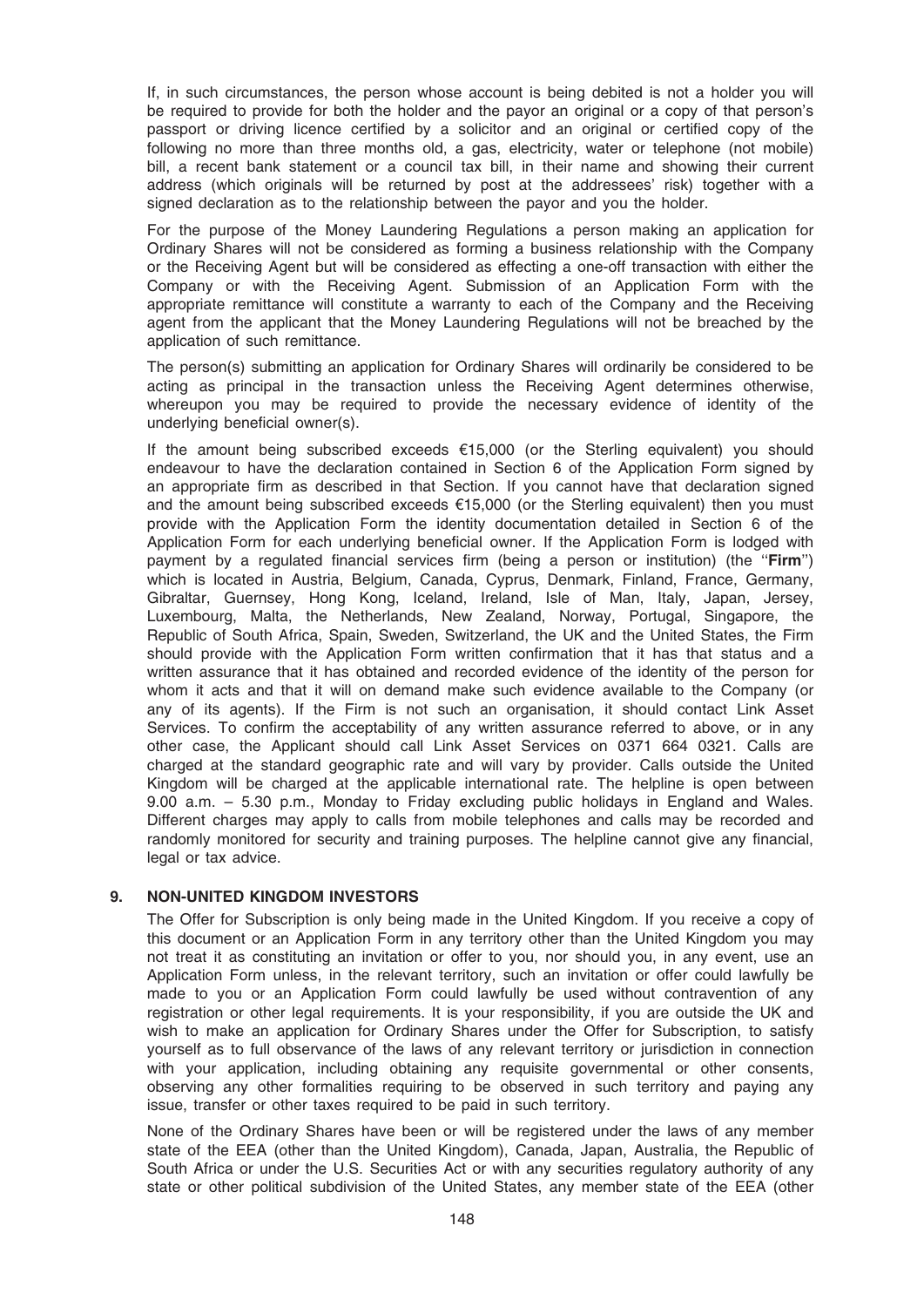than the United Kingdom), Canada, Japan, Australia or the Republic of South Africa. If you subscribe for Ordinary Shares you will, unless the Company and the Receiving Agent agree otherwise in writing, be deemed to represent and warrant to the Company that you are not a U.S. Person or a resident of any member state of the EEA (other than the United Kingdom), Canada, Japan, Australia, the Republic of South Africa or a corporation, partnership or other entity organised under the laws of any member state of the EEA (other than the United Kingdom), the U.S. or Canada (or any political subdivision of either) or Japan or Australia or the Republic of South Africa and that you are not subscribing for such Ordinary Shares for the account of any U.S. Person or resident of any member state of the EEA (other than the United Kingdom), Canada, Japan, Australia or the Republic of South Africa and will not offer, sell, renounce, transfer or deliver, directly or indirectly, any of the Ordinary Shares in or into any member state of the EEA (other than the United Kingdom), the United States, Canada, Japan, Australia or the Republic of South Africa or to any U.S. Person or person resident in Canada, any member state of the EEA (other than the United Kingdom), Japan, Australia or the Republic of South Africa. No application will be accepted if it shows the applicant, payor or a holder having an address other than in the United Kingdom.

## 10. DATA PROTECTION

- 10.1 Each applicant acknowledges that it has been informed that, pursuant to the General Data Protection Regulation 2016/679 (the "DP Legislation") the Company and/or the Registrar will following Initial Admission, hold personal data (as defined in the DP Legislation) relating to past and present Shareholders. Personal data will be retained on record for a period exceeding seven years after it is no longer used (subject to any limitations on retention periods set out in applicable law). The Registrar will process such personal data at all times in compliance with DP Legislation and shall only process for the purposes set out in the Company's privacy notice (the ''Purposes'') which is available for consultation on the Company's website at www.mandg.co.uk/creditincomeinvestmenttrust (the ''Privacy Notice'') which include to:
	- 10.1.1 process its personal data to the extent and in such manner as is necessary for the performance of its obligations under its respective service contracts, including as required by or in connection with the applicant's holding of Ordinary Shares, including processing personal data in connection with credit and anti-money laundering checks on it;
	- 10.1.2 communicate with it as necessary in connection with its affairs and generally in connection with its holding of Ordinary Shares;
	- 10.1.3 comply with the legal and regulatory obligations of the Company and/or the Registrar; and
	- 10.1.4 process its personal data for the Registrar's internal administration.

10.2 Where necessary to fulfil the Purposes, the Company will disclose personal data to:

- 10.2.1 third parties located either within, or outside of the EEA, if necessary for the Registrar to perform its functions, or when it is within its legitimate interests, and in particular in connection with the holding of Ordinary Shares; or
- 10.2.2 its affiliates, the Registrar or the Investment Manager and their respective associates, some of which may be located outside the EEA.
- 10.3 Any sharing of personal data between parties will be carried out in compliance with the DP Legislation and as set out in the Company's Privacy Notice.
- 10.4 By becoming registered as a holder of Ordinary Shares a person becomes a data subject (as defined under DP Legislation). In providing the Registrar with information, the applicant hereby represents and warrants to the Company, the Registrar and the Administrator that: (i) it complies in all material aspects with its data controller obligations under DP Legislation, and in particular, it has notified any data subject of the Purposes for which personal data will be used and by which parties it will be used and it has provided a copy of the Company's Privacy Notice; and (ii) where consent is legally competent and/or required under DP Legislation the applicant has obtained the consent of any data subject to the Company and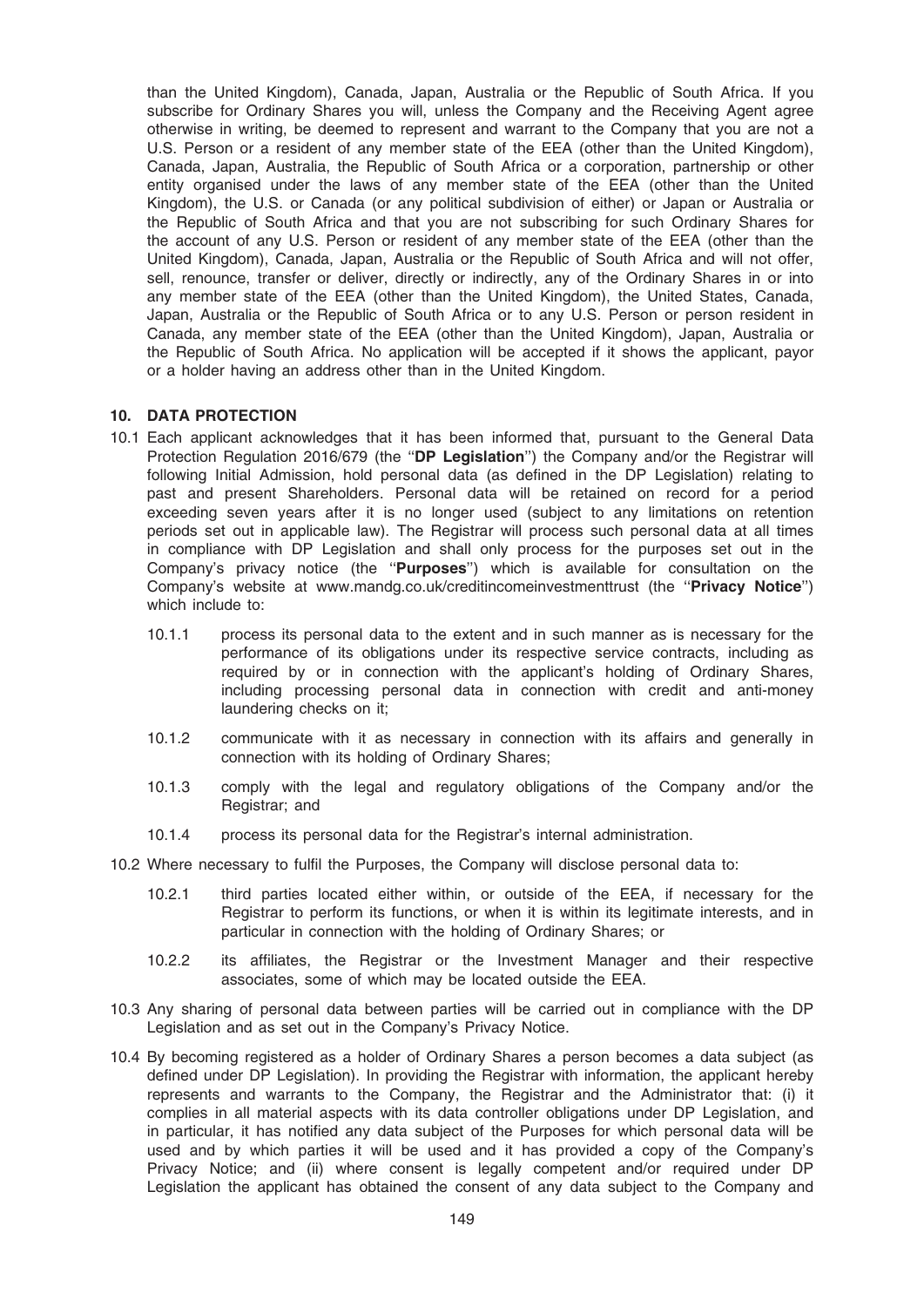Registrar and their respective affiliates and group companies, holding and using their personal data for the Purposes (including the explicit consent of the data subjects for the processing of any sensitive personal data for the Purposes).

- 10.5 Each applicant acknowledges that by submitting personal data to the Registrar (acting for and on behalf of the Company) where the applicant is a natural person he or she has read and understood the terms of the Company's Privacy Notice.
- 10.6 Each applicant acknowledges that by submitting personal data to the Registrar (acting for and on behalf of the Company) where the applicant is not a natural person it represents and warrants that:
	- 10.6.1 it has brought the Company's Privacy Notice to the attention of any underlying data subjects on whose behalf or account the applicant may act or whose personal data will be disclosed to the Company as a result of the applicant agreeing to subscribe for Ordinary Shares; and
	- 10.6.2 the applicant has complied in all other respects with all applicable data protection legislation in respect of disclosure and provision of personal data to the Company.
- 10.7 Where the applicant acts for or on account of an underlying data subject or otherwise discloses the personal data of an underlying data subject, he/she/it shall, in respect of the personal data it processes in relation to or arising in relation to the Offer for Subscription:
	- 10.7.1 comply with all applicable data protection legislation;
	- 10.7.2 take appropriate technical and organisational measures against unauthorised or unlawful processing of the personal data and against accidental loss or destruction of, or damage to the personal data;
	- 10.7.3 if required, agree with the Company and the Registrar, the responsibilities of each such entity as regards relevant data subjects' rights and notice requirements: and
	- 10.7.4 it shall immediately on demand, fully indemnify each of the Company and the Registrar and keep them fully and effectively indemnified against all costs, demands, claims, expenses (including legal costs and disbursements on a full indemnity basis), losses (including indirect losses and loss of profits, business and reputation), actions, proceedings and liabilities of whatsoever nature arising from or incurred by the Company and/or the Registrar in connection with any failure by the applicant to comply with the provisions set out above.

## 11. Miscellaneous

To the extent permitted by law, all representations, warranties and conditions, express or implied and whether statutory or otherwise (including, without limitation, pre-contractual representations but excluding any fraudulent representations), are expressly excluded in relation to the Ordinary Shares and the Offer for Subscription.

The rights and remedies of the Company, the Investment Manager, Winterflood Securities and the Receiving Agent under these Terms and Conditions of Application are in addition to any rights and remedies which would otherwise be available to any of them and the exercise or partial exercise of one will not prevent the exercise of others.

The Company reserves the right to extend the closing time and/or date of the Offer for Subscription from 1.00 p.m. on 7 November 2018. In that event, the new closing time and/or date will be notified to applicants.

The Company may terminate the Offer for Subscription in its absolute discretion at any time prior to Initial Admission. If such right is exercised, the Offer for Subscription will lapse and any monies will be returned as indicated without interest.

You agree that Winterflood Securities and the Receiving Agent are acting for the Company in connection with the Issue and for no-one else, and that neither Winterflood Securities nor the Receiving Agent will treat you as its customer by virtue of such application being accepted or owe you any duties concerning the price of the Ordinary Shares or concerning the suitability of the Ordinary Shares for you or otherwise in relation to the Initial Issue or for providing the protections afforded to their customers.

Save where the context requires otherwise, terms used in these Terms and Conditions of Application bear the same meaning as where used in the document.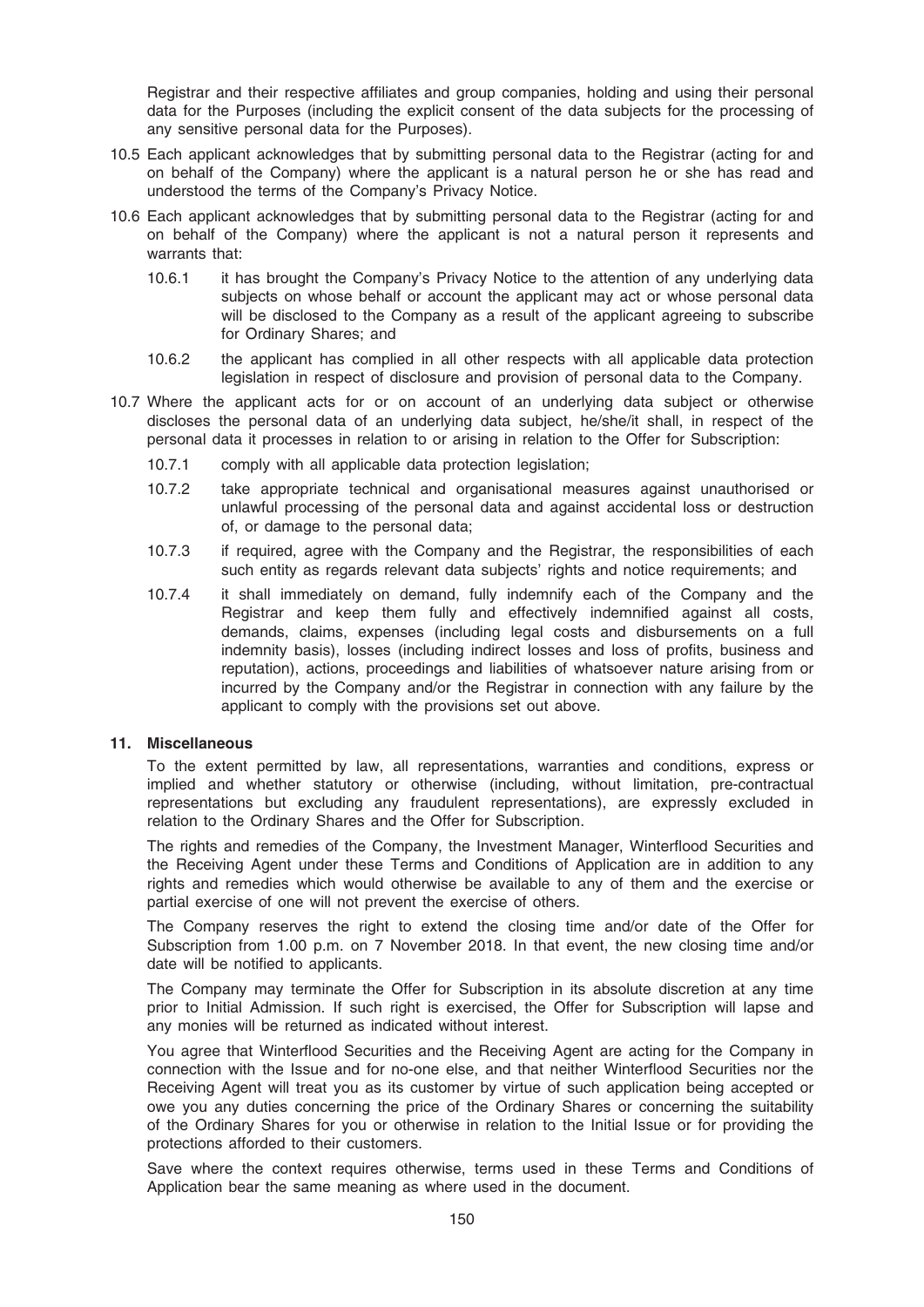# NOTES ON HOW TO COMPLETE THE APPLICATION FORM

#### Applications should be returned to the Receiving Agent, Link Asset Services so as to be received no later than 1.00 p.m. (London time) on 7 November 2018.

In addition to completing and returning the Application Form to Link Asset Services, you will also need to complete and return a Tax Residency Self Certification Form. The ''individual tax residency self-certification – sole holding'' form can be found at Appendix 2 of this document, further copies of this form and the relevant form for joint holdings or corporate entity holdings can be requested from Link Asset Services on 0371 664 0321. Calls are charged at the standard geographic rate and will vary by provider. Calls outside of the United Kingdom will be charged at the applicable international rate. The helpline is open between 9.00 a.m. – 5.30 p.m., Monday to Friday excluding public holidays in England and Wales. Please note that Link Asset Services cannot provide any financial, legal or tax advice and calls may be recorded and monitored for security and training purposes.

It is a condition of any Application under the Offer for Subscription that a completed version of the relevant form is provided with the Application Form before any application under the Offer for Subscription can be accepted. Offer for Subscription Application Forms that are returned without the completed Tax Residency Self-Certification Form will be referred to the Company after the Offer for Subscription closes at 1.00 p.m. on 7 November 2018. It will then be the Company's decision if these Application Forms can be accepted under the Offer for Subscription.

All defined terms referred to in the application form are, unless the context suggests otherwise, as defined in the Prospectus.

**SHAREHOLDER HELPLINE:** If you have a query concerning completion of this Application Form please call Link Asset Services on 0371 664 0321. Calls are charged at the standard geographic rate and will vary by provider. Calls outside the United Kingdom will be charged at the applicable international rate. The helpline is open between 9.00 a.m. – 5.30 p.m., Monday to Friday excluding public holidays in England and Wales. Please note that Link Asset Services provide any financial, legal or tax advice and calls may be recorded and monitored for security and training purposes.

# 1 APPLICATION

Fill in (in figures) in Box 1A the number of Ordinary Shares being subscribed for and in Box 1B the monetary amount. The monetary amount being subscribed must be a minimum of 1,000 Ordinary Shares multiplied by 100 pence and thereafter in multiples of 100 Ordinary Shares multiplied by 100 pence. Financial intermediaries who are investing on behalf of clients should make separate applications or, if making a single application for more than one client, provide details of all clients in respect of whom application is made in order to benefit most favourably from any scaling back should this be required.

#### 2 PAYMENT METHOD

Mark in the relevant box to confirm your payment method, i.e. cheque/banker's draft, bank transfer or settlement via CREST.

#### 3A. HOLDER DETAILS

Fill in (in block capitals) the full name and address of each holder. Applications may only be made by persons aged 18 or over. In the case of joint holders, the address given for the first named may bear a designation reference and the address given for the first named will be entered as the registered address for the holding on the share register and used for all future correspondence. A maximum of four joint holders is permitted. All holders named must sign the Application Form at section 4.

#### 3B. CREST

If you wish your Ordinary Shares to be deposited into a CREST Account in the name of the holders given in section 3A, enter in section 3B the details of a CREST Account. The CREST Account must be in the same name(s) as the details of the Holder(s) of Ordinary Shares provided in Box(es) 3A and 4. If you are not a CREST Participant or CREST Sponsored Member, you should leave Section 3B blank and you will automatically receive a share certificate for your Ordinary Shares. Where it is requested that Ordinary Shares be deposited into a CREST account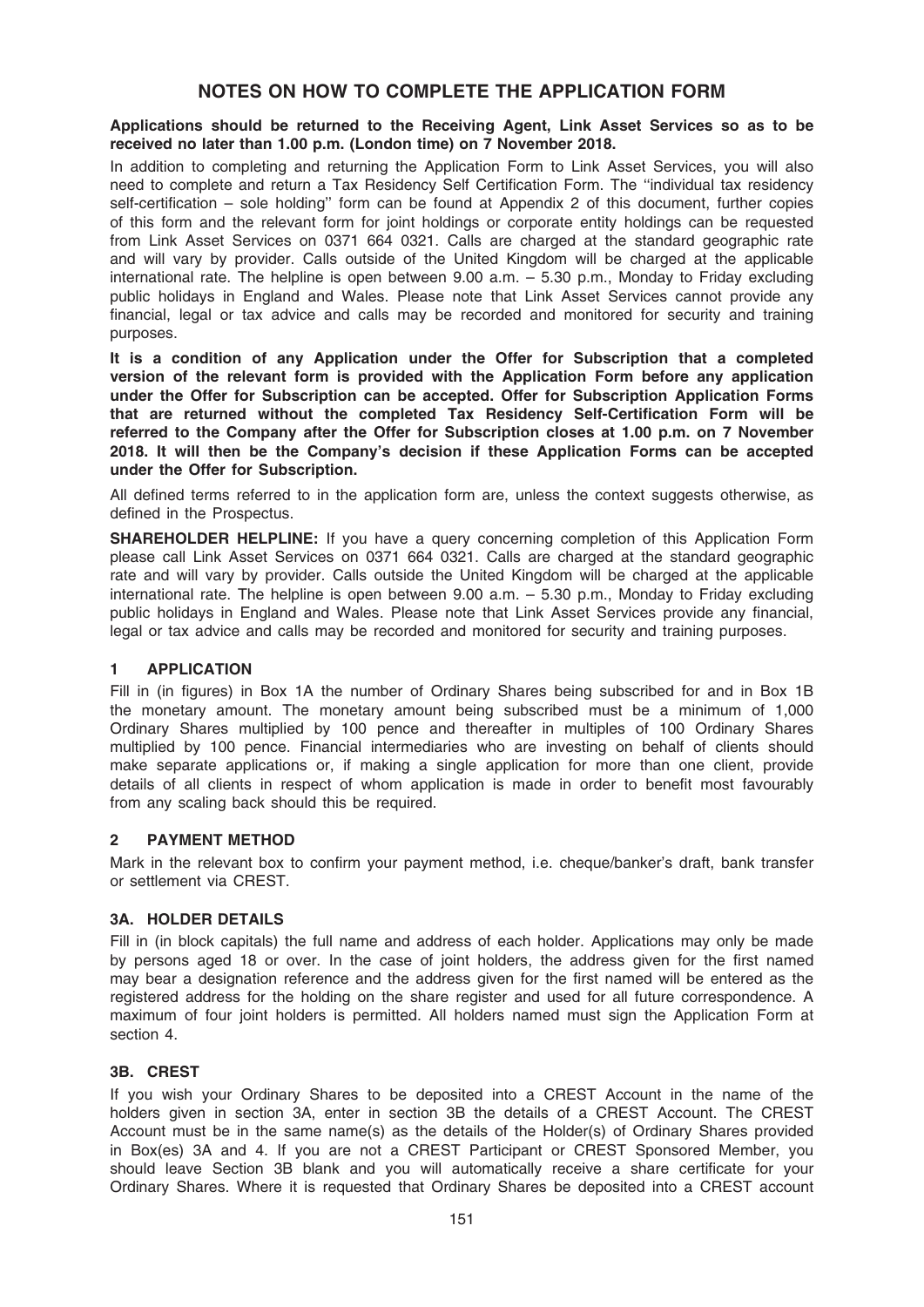please note that payment for such Ordinary Shares must be made prior to the day such Ordinary Shares might be allotted and issued. It is not possible for an applicant to request that Ordinary Shares be deposited in their CREST account on an against payment basis. Any Application Form received containing such a request will be rejected.

# 4. SIGNATURE

All holders named in section 3A must sign section 4 and insert the date. The Application Form may be signed by another person on behalf of each holder if that person is duly authorised to do so under a power of attorney. The power of attorney (or a copy duly certified by a solicitor or a bank) must be enclosed for inspection (which originals will be returned by post at the addressee's risk). A corporation should sign under the hand of a duly authorised official whose representative capacity should be stated and a copy of a notice issued by the corporation authorising such person to sign should accompany the Application Form.

# 5. SETTLEMENT

# (a) Cheques/Bankers' draft

All payments by cheque or banker's draft must accompany your application and be for the exact amount inserted in Box 1B of the Application Form. Your cheque or banker's draft must be made payable to ''Link Market Services Limited re: M&G Credit Income Investment Trust plc OFC Acceptance a/c" in respect of an Application and crossed "a/c Payee Only". Applications accompanies by a post-dated cheque will not be accepted.

Cheques or banker's draft must be drawn on a branch in the United Kingdom of a bank or building society which is either a member of the Cheque and Credit Clearing Company Limited or the CHAPS Clearing Company Limited or which has arranged for its cheques or banker's drafts to be cleared through the facilities provided for members of any of these companies and must bear the appropriate sort code in the top right hand corner.

Third party cheques may not be accepted with the exception of building society cheques or banker's drafts where the building society or bank has inserted on the back of the cheque the full name of the building society or bank account holder and have added the building society or bank branch stamp. The name of the building society or bank account holder must be the same as the name of the current shareholder or prospective investor. Please do not send cash. Cheques or banker's drafts will be presented for payment upon receipt. The Company reserves the right to instruct the Receiving Agent to seek special clearance of cheques and banker's drafts to allow the Company to obtain value for remittances at the earliest opportunity.

# (b) Bank Transfer

For applicants sending subscription monies by electronic bank transfer (CHAPS), payment must be made for value by 1.00 p.m. on 7 November 2018 directly into the bank account detailed below. The payment instruction must also include a unique reference comprising your name and a contact telephone number which should be entered in the reference field on the payment instruction, for example, MJ SMITH 01234 567 8910

Bank Name: Lloyds Bank plc

Sort Code: 30-80-12

Account Number: 17653460

Account Name: Link Market Services Limited re: M&G Credit Income Investment Trust plc – OFS CHAPS a/c

Swift No: LOYDGB2L

IBAN: GB45LOYD30801217653460

The Receiving Agent cannot take responsibility for correctly identifying payments without a unique reference nor where a payment has been received but without an accompanying application form.

Where an electronic transfer is being made Link Asset Services will request a recent bank statement showing the payment being made to confirm source of funds. If a CHAPS payment is over the equivalent of e15,000, Link Asset Services will also require a certified copy of your passport and a utility bill.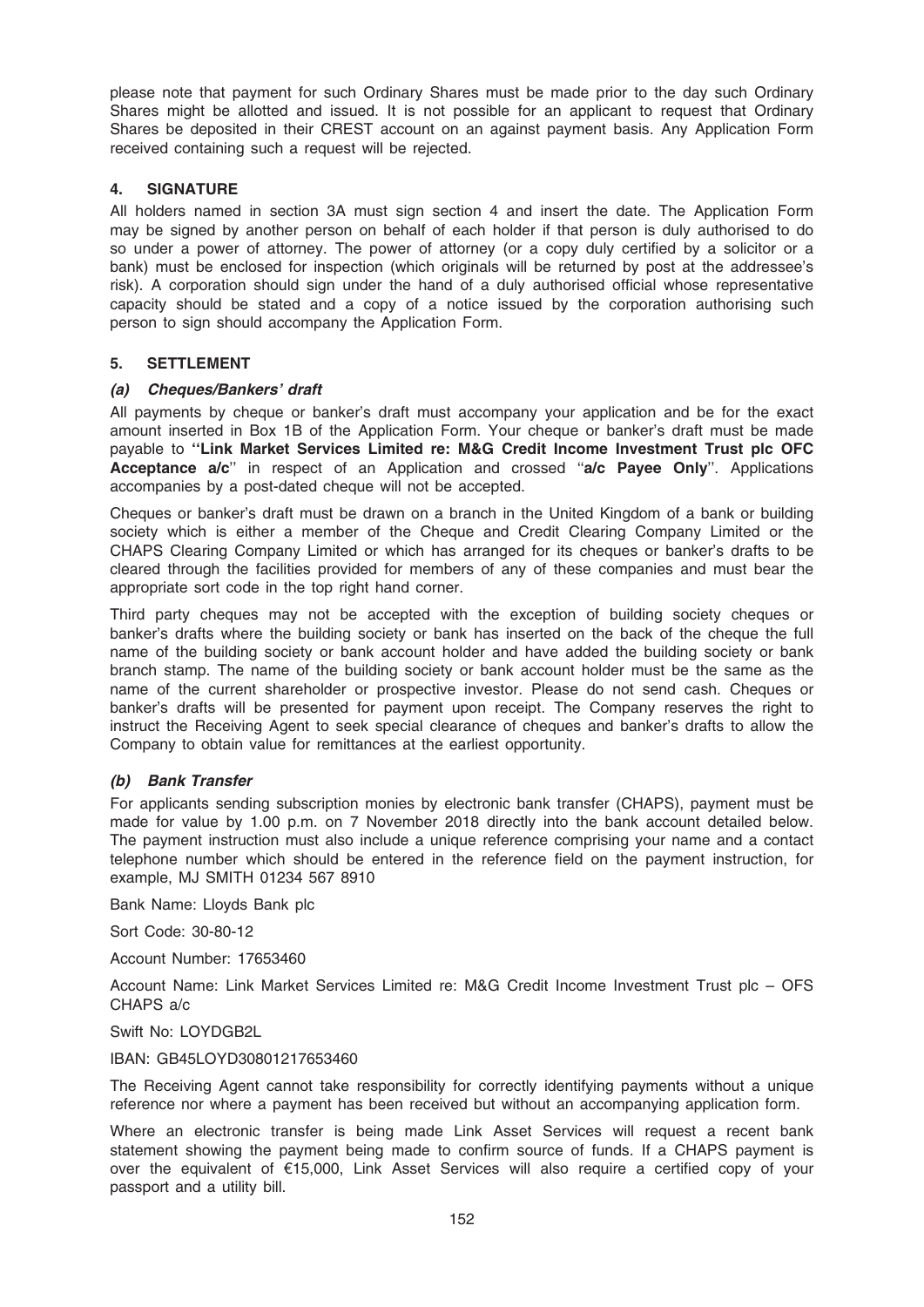## (c) CREST settlement

The Company will apply for the Ordinary Shares issued pursuant to the Offer for Subscription in uncertificated form to be enabled for CREST transfer and settlement with effect from Initial Admission (the "Relevant Settlement Date"). Accordingly, settlement of transactions in the Ordinary Shares will normally take place within the CREST system.

The Application Form contains details of the information which the Receiving Agent, Link Asset Services, will require from you in order to settle your application within CREST, if you so choose. If you do not provide any CREST details or if you provide insufficient CREST details for Link Asset Services to match to your CREST account, Link Asset Services will deliver your Ordinary Shares in certificated form provided payment has been made in terms satisfactory to the Company.

The right is reserved to issue your Ordinary Shares in certificated form should the Company, having consulted with Link Asset Services, consider this to be necessary or desirable. This right is only likely to be exercised in the event of any interruption, failure or breakdown of CREST or any part of CREST or on the part of the facilities and/or system operated by Link Asset Services in connection with CREST.

The person named for registration purposes in your Application Form must be: (a) the person procured by you to subscribe for or acquire the Ordinary Shares; or (b) yourself; or (c) a nominee of any such person or yourself, as the case may be. Neither Link Asset Services nor the Company will be responsible for any liability to stamp duty or stamp duty reserve tax resulting from a failure to observe this requirement. You will need to input the delivery versus payment ("DVP") instructions into the CREST system in accordance with your application. The input returned by Link Asset Services of a matching or acceptance instruction to our CREST input will then allow the delivery of your Ordinary Shares to your CREST account against payment of the Issue Price through the CREST system upon the Relevant Settlement Date.

By returning your Application Form you agree that you will do all things necessary to ensure that you or your settlement agent/custodian's CREST account allows for the delivery and acceptance of Ordinary Shares to be made prior to 1.00 p.m. on 14 November 2018 against payment of the Issue Price. Failure by you to do so will result in you being charged interest at the rate of 4% above the then published bank base rate of a clearing bank selected by Link Asset Services.

If you choose to settle your application within CREST, that is DVP, you or your settlement agent/ custodian's CREST account must allow for the delivery and acceptance of Ordinary Shares to be made against payment at the Issue Price per Ordinary Share using the following CREST matching criteria set out below:

Trade date: 12 November 2018

Settlement date: 14 November 2018

Company: M&G Credit Income Investment Trust plc

Security description: ordinary shares of one penny each

SEDOL: BFYYL32

ISIN: GB00BFYYL325

Applicants wishing to settle DVP will still need to complete and submit a valid Application Form to be received by no later than 1.00 p.m. on 7 November 2018 (being the closing date). You should tick the relevant box in section 2 of the Application Form.

Applicants will also need to ensure that their settlement instructions are input to Link Asset Services' Participant Account (RA06) by no later than 1.00 p.m. on 14 November 2018 (being the date of admission to trading of the Ordinary Shares).

Applicants can confirm their final allotment of Ordinary Shares by contacting the helpline on 0371 664 0321. Calls are charged at the standard geographic rate and will vary by provider. Calls outside the United Kingdom will be charged at the applicable international rate. The helpline is open between 9.00 a.m. – 5.30 p.m., Monday to Friday excluding public holidays in England and Wales. Different charges may apply to calls from mobile telephones and calls may be recorded and randomly monitored for security and training purposes. The helpline cannot provide advice on the merits of the Initial Issue nor give any financial, legal or tax advice.

Note: Link Asset Services will not take any action until a valid DEL message has been alleged to the Participant Account by the applicant/custodian.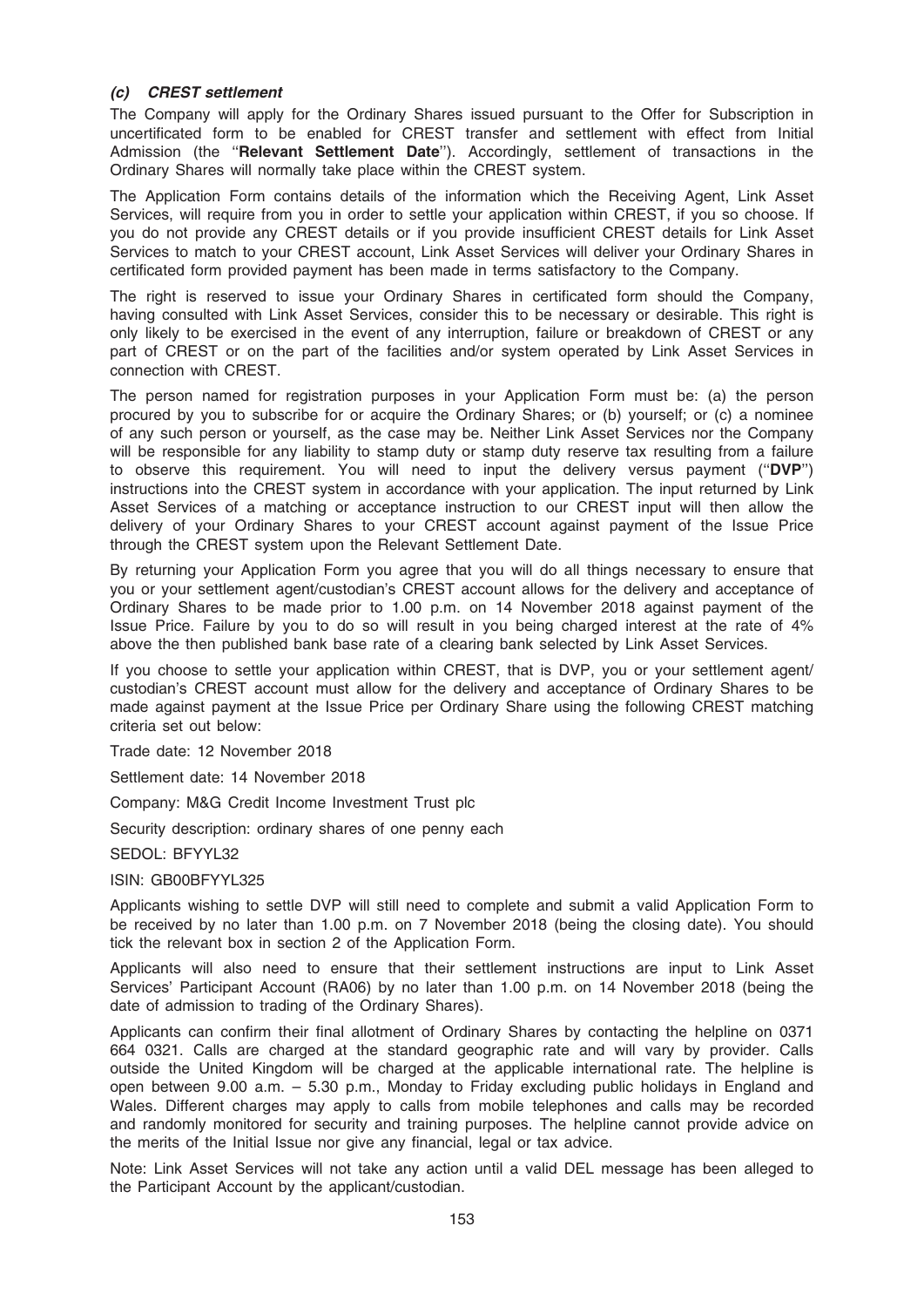No acknowledgement of receipt or input will be provided.

Applicants should also ensure that their agent/custodian has a sufficient ''debit cap'' within the CREST system to facilitate settlement in addition to their usual daily trading and settlement requirements.

In the event of late/non-settlement, the Company reserves the right to deliver Ordinary Shares outside of CREST in certificated form provided that payment has been made in terms satisfactory to the Company and all other conditions of the Initial Issue have been satisfied.

#### If you require a share certificate you should not use this facility.

# 6. RELIABLE INTRODUCER DECLARATION

Applications with a value greater than  $£15,000$  (approximately £13,000) will be subject to verification of identity requirements. This will involve you providing the verification of identity documents listed below UNLESS you can have the declaration provided at section 6 of the Application Form given and signed by a firm acceptable to the Company (or any of its agents). In order to ensure your Application is processed in a timely and efficient manner all applicants are strongly advised to have the declaration provided in section 6 of the Application Form completed and signed by a suitable firm.

If the declaration in section 6 cannot be completed and the value of the application is greater than  $€15,000$  (approximately £13,000) the documents listed below must be provided with the completed Application Form, as appropriate, in accordance with internationally recognised standards for the prevention of money laundering. Notwithstanding that the declaration in section 6 has been completed and signed, the Company (or any of its agents) reserves the right to request of you the identity documents listed below and/or to seek verification of identity of each holder and payor (if necessary) from you or their bankers or from another reputable institution, agency or professional adviser in the applicable country of residence. If satisfactory evidence of identity has not been obtained within a reasonable time your application may be rejected or revoked. Where certified copies of documents are requested below, such copy documents should be certified by a senior signatory of a firm which is either a governmental approved bank, stockbroker or investment firm, financial services firm or an established law firm or accountancy firm which is itself subject to regulation in the conduct of its business in its own country of operation and the name of the firm should be clearly identified on each document certified.

- (a) For each holder being an individual enclose:
	- (i) a certified clear photocopy of one of the following identification documents which bears both a photograph and the signature of the person: current passport, government or Armed Forces identity card, or driving licence; and
	- (ii) certified copies of at least two of the following documents which purport to confirm that the address given in section 3A is that person's residential address: a recent gas, electricity, water or telephone (not mobile) bill, a recent bank statement, a council rates bill or similar document issued by a recognised authority; and
	- (iii) if none of the above documents show the applicant's date and place of birth, enclose a note of such information; and
	- (iv) details of the name and address of the applicant's personal bankers from which the Company (or any of its agents) may request a reference, if necessary.
- (b) For each holder being a company (a "**holder company**") enclose:
	- (i) a certified copy of the certificate of incorporation of the holder company; and
	- (ii) the name and address of the holder company's principal bankers from which the Company (or any of its agents) may request a reference, if necessary; and
	- (iii) a statement as to the nature of the holder company's business, signed by a director; and
	- (iv) a list of the names and residential addresses of each director of the holder company; and
	- (v) for each director provide documents and information similar to that mentioned in 6(a) above; and
	- (vi) a copy of the authorised signatory list for the holder company; and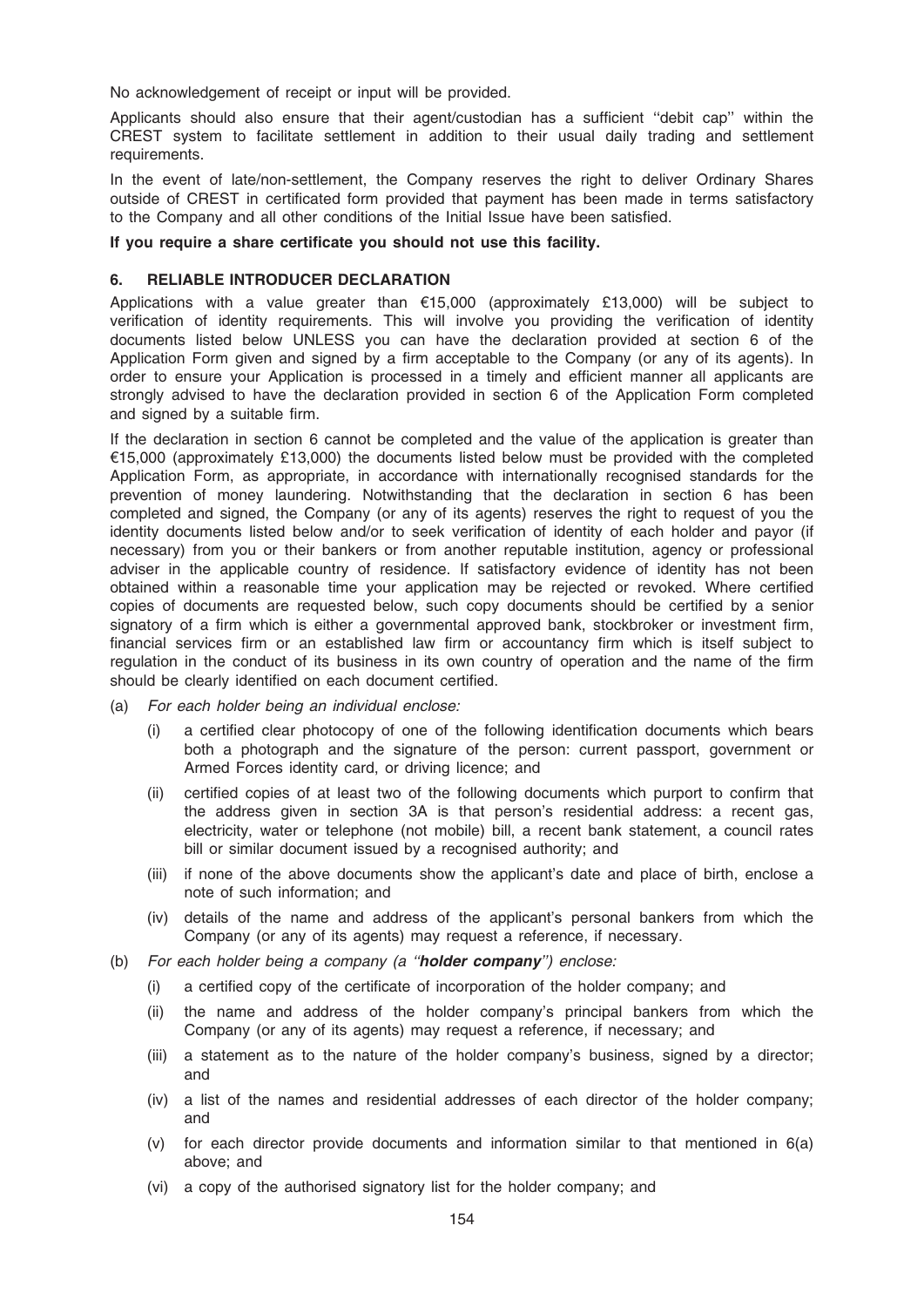- (vii) a list of the names and residential/registered address of each ultimate beneficial owner interested in more than 3% of the issued share capital of the holder company and, where a person is named, also complete 6(c) below and, if and other company is named (hereinafter a "beneficiary company"), also complete 6(d) below. If the beneficial owner(s) named do not directly own the holder company but do so indirectly via nominee(s) or intermediary entities, provide details of the relationship between the beneficial owner(s) and the holder company.
- (c) For each person named in 6(b) as a beneficial owner of a holder company enclose for each such person documents and information similar to that mentioned in  $6(a)(i)$  to  $6(a)(iv)$ .
- (d) For each beneficiary company named in 6(b) as a beneficial owner of a holder company enclose:
	- (i) a certified copy of the certificate of incorporation of that beneficiary company; and
	- (ii) statement as to the nature of that beneficiary company's business signed by a director; and
	- (iii) the name and address of that beneficiary company's principal bankers from which the Company (or any of its agents) may request a reference, if necessary; and
	- (iv) enclose a list of the names and residential/registered address of each beneficial owner owning more than 5% of the issued share capital of that beneficiary company.

The Company (or any of its agents) reserves the right to ask for additional documents and information.

# 7. CONTACT DETAILS

To ensure the efficient and timely processing of your Application Form, please provide daytime contact details of a person the Receiving Agent may contact with all enquiries concerning your application. Ordinarily this contact person should be the person signing in section 4 on behalf of the first named holder. If no details are provided here but a regulated person is identified in section 6, the Receiving Agent will contact the regulated person. If no details are entered here and no regulated person is named in section 6 and the Receiving Agent requires further information, any delay in obtaining that additional information may result in your application being rejected or revoked.

INSTRUCTIONS FOR DELIVERY OF COMPLETED APPLICATION FORMS – Completed Application Forms should be returned, by post to the Receiving Agent, Link Asset Services, Corporate Actions, The Registry, 34 Beckenham Road, Beckenham, Kent BR3 4TU or by hand (during normal business hours), to the Receiving Agent, Link Asset Services, Corporate Actions, The Registry, 34 Beckenham Road, Beckenham, Kent BR3 4TU so as to be received no later than 1.00 p.m. (London time) on 7 November 2018, together in each case with payment in full in respect of the application. If you post your Application Form, you are recommended to use first class post and to allow at least four calendar days for delivery. Application Forms received after this date may be returned.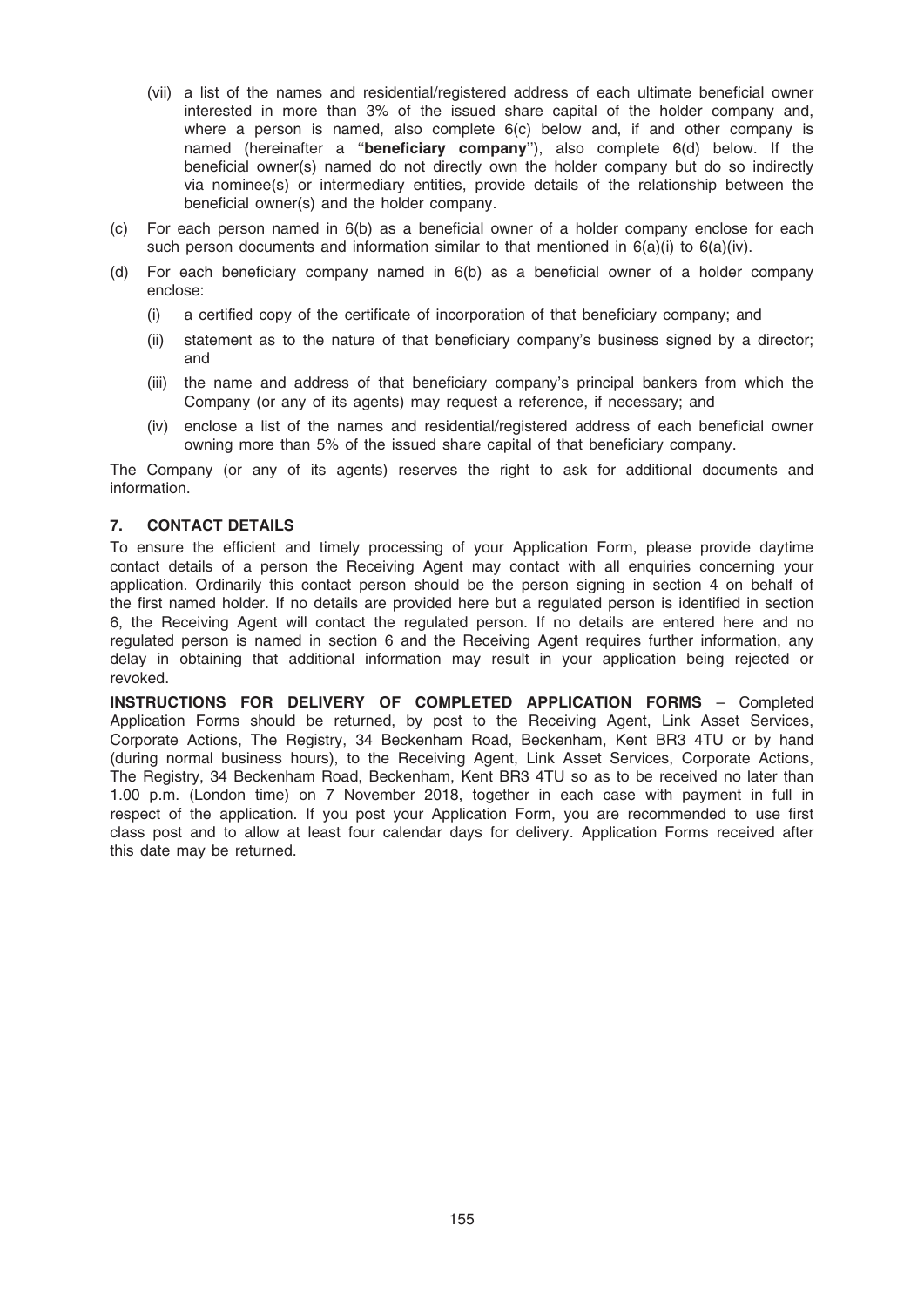[INTENTIONALLY LEFT BLANK]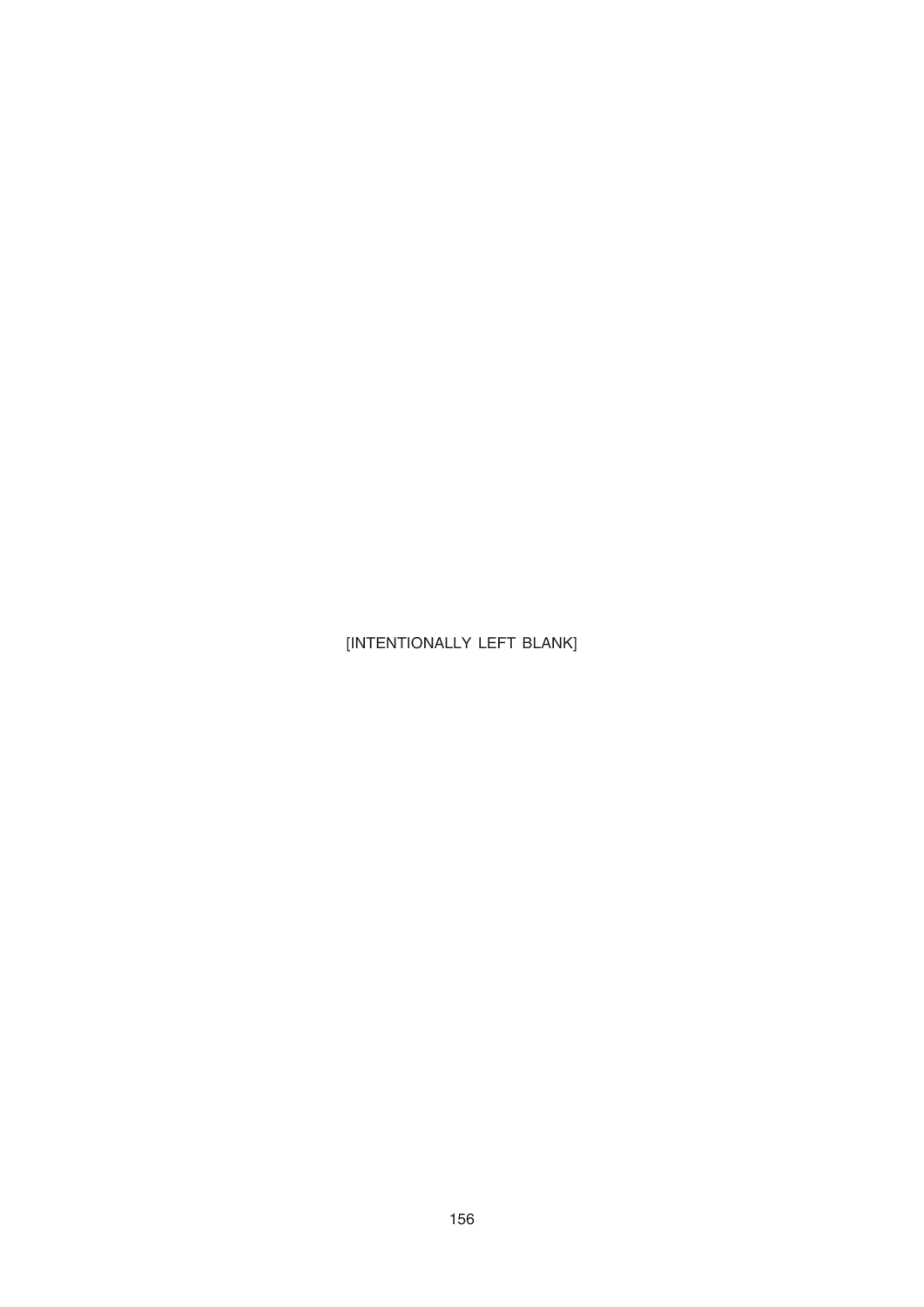# APPENDIX 1 – APPLICATION FORM

Please send this completed form by post or by hand (during normal business hours) to Receiving Agent, Link Asset Services, Corporate Actions, The Registry, 34 Beckenham Road, Beckenham, Kent BR3 4TU so as to be received no later than 1.00 p.m. (London time) on 7 November 2018.

The Directors may, with the prior approval of Winterflood Securities, alter such date and thereby shorten or lengthen the offer period. In the event that the offer period is altered, the Company will notify investors of such change.

Box 1A: minimum subscription of 1,000 Ordinary Shares and multiples of 100 thereafter Box 1B: Amount payable (being the number in box 1A multiplied by the Issue Price being 100 pence per Ordinary Share)

Important: Before completing this form, you should read the prospectus dated 26 September 2018 (the ''Prospectus'') and the Terms and Conditions of the Offer for Subscription set out in this document and accompanying notes to this form.

To: M&G Credit Income Investment Trust plc and the Receiving Agent

# 1. APPLICATION

–––––––––––––––––––––––––– ––––––––––––––––––––––––––––– –––––––––––––––––––––––––––––

 $\chi$ 

–

I/We the person(s) detailed in section 3A below offer to subscribe the amount shown in Box 1B for Ordinary Shares subject to the Terms and Conditions of the Offer for Subscription set out in the Prospectus dated 26 September 2018 and subject to the memorandum and articles of association of the Company in force from time-to-time.

# 2 PAYMENT METHOD:

| $\Box$ Cheque          | $\Box$ CHAPS | CREST Settlement - DVP |
|------------------------|--------------|------------------------|
| (Tick appropriate box) |              |                        |

# 3A. DETAILS OF HOLDER(S) IN WHOSE NAME(S) ORDINARY SHARES WILL BE ISSUED (BLOCK CAPITALS)

| 1:             | Mr, Mrs, Ms or Title:   | Forenames (in full): |
|----------------|-------------------------|----------------------|
|                | Surname/Company name:   |                      |
|                | Address (in full):      |                      |
|                |                         | Postcode:            |
|                | Designation (if any):   |                      |
| Date of birth: |                         |                      |
|                | E-mail contact address: |                      |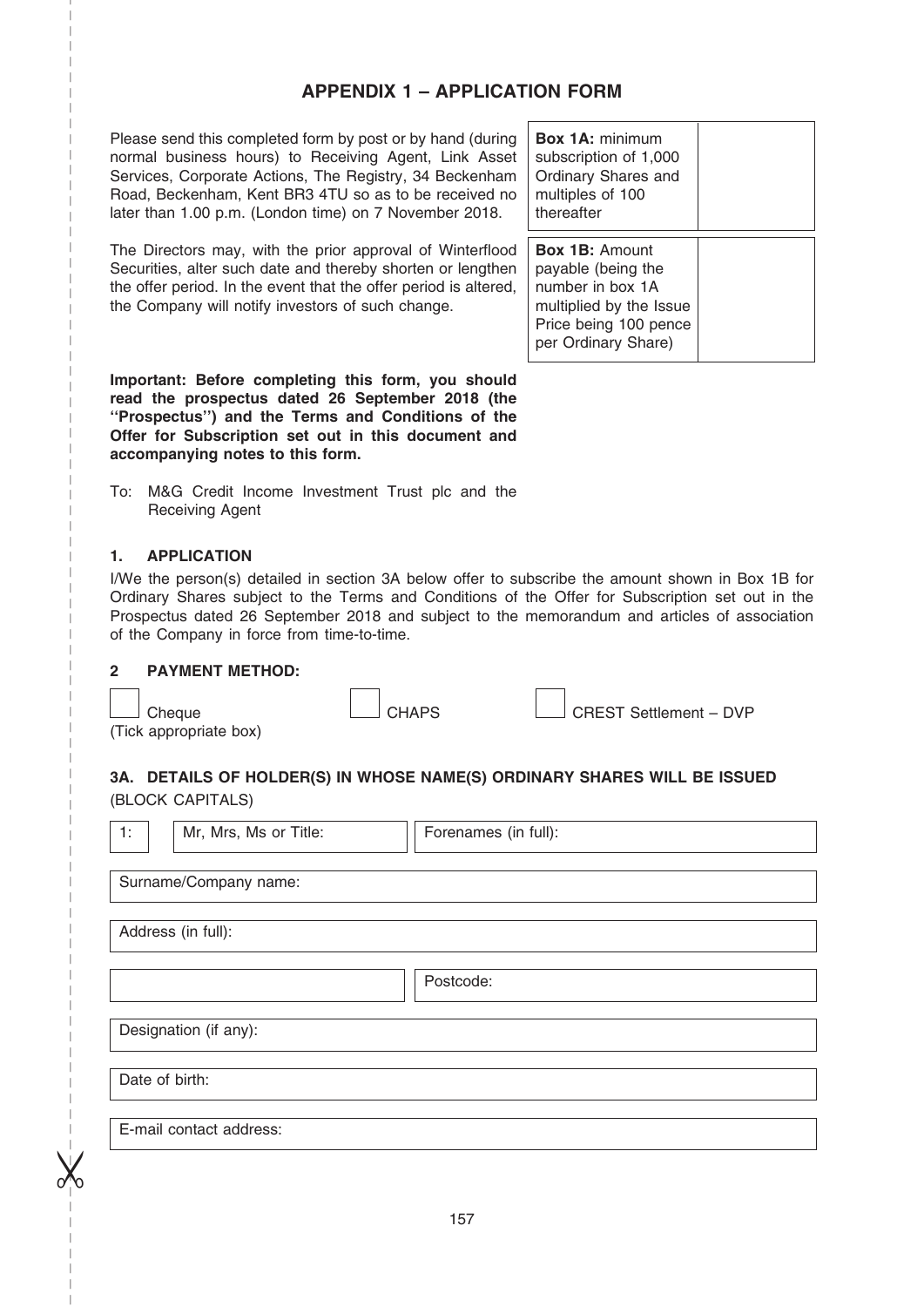| 2:<br>Mr, Mrs, Ms or Title:<br>Forenames (in full): |
|-----------------------------------------------------|
| Surname/Company name:                               |
| House number and Postcode:                          |
| Date of birth:                                      |
|                                                     |
| 3:<br>Mr, Mrs, Ms or Title:<br>Forenames (in full): |
| Surname/Company name:                               |
| House number and Postcode:                          |
| Date of birth:                                      |
|                                                     |
| Mr, Mrs, Ms or Title:<br>Forenames (in full):<br>4: |
| Surname/Company name:                               |
| House number and Postcode:                          |
| Date of birth:                                      |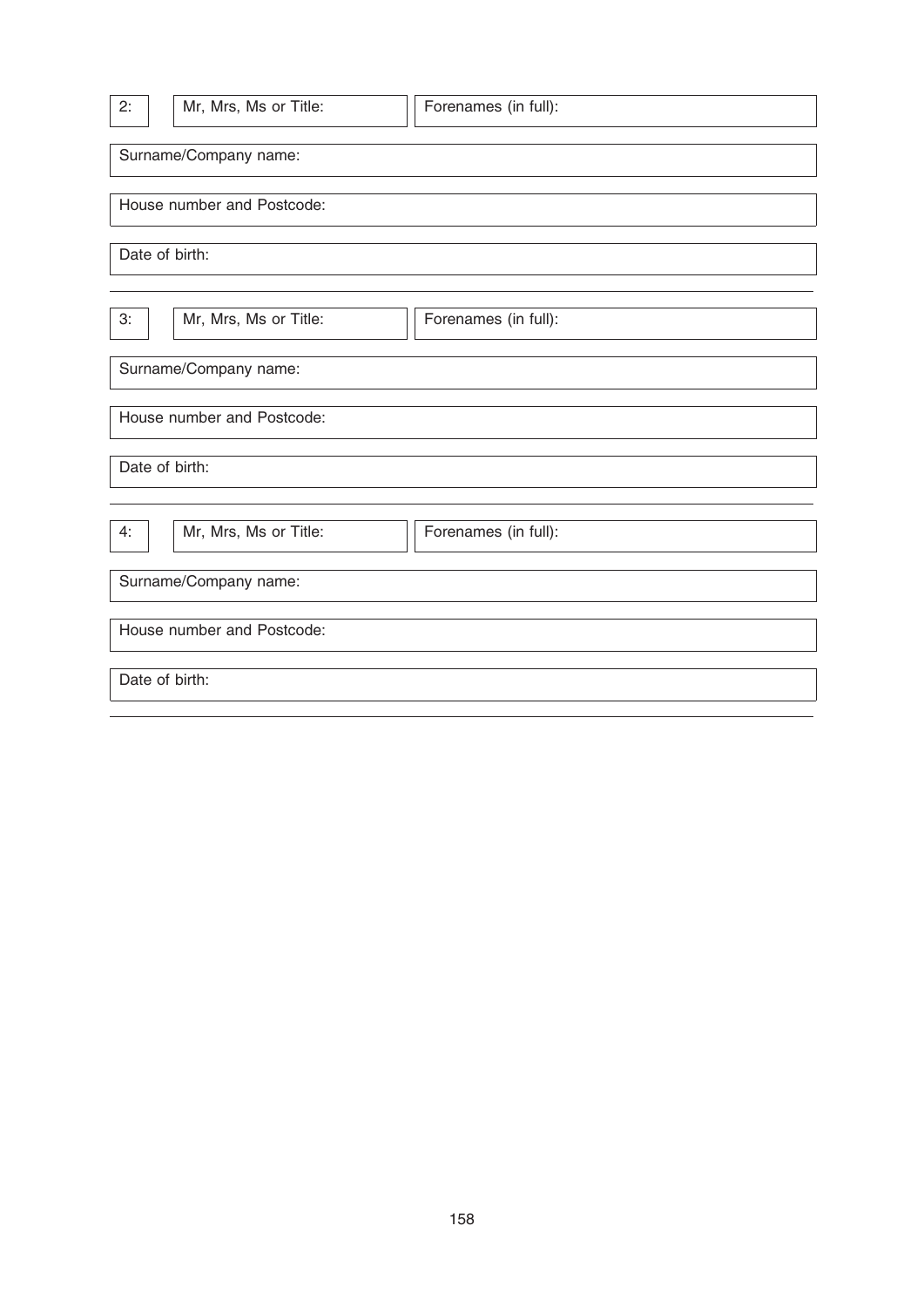# 3B. CREST ACCOUNT DETAILS INTO WHICH ORDINARY SHARES ARE TO BE DEPOSITED (IF APPLICABLE)

Only complete this section if Ordinary Shares allotted are to be deposited in a CREST Account which must be in the same name as the holder(s) given in Section 3A.

(BLOCK CAPITALS) CREST Participant ID:

CREST Designation:

# 4. SIGNATURE(S): ALL HOLDERS MUST SIGN

By completing the signature/execution boxes below you are deemed to have read the Prospectus and agreed to the terms and conditions in Part 12 of the Prospectus (Terms and Conditions of Application under the Offer for Subscription) and to have given the warranties, representations and undertakings set out therein.

#### Signature by an individual (or joint individual applicants)

| <b>First Applicant Signature:</b> | Date |
|-----------------------------------|------|
| Second Applicant Signature:       | Date |
| Third Applicant Signature:        | Date |
| Fourth Applicant Signature:       | Date |

## Execution by a Company

–––––––––––––––––––––––––– ––––––––––––––––––––––––––––– –––––––––––––––––––––––––––––

 $\chi$ 

–

| Executed by (Name of Company):                             |                          | Date |
|------------------------------------------------------------|--------------------------|------|
| Name of Director:                                          | Signature:               | Date |
| Name of Director/Secretary:                                | Signature:               | Date |
| If you are affixing a company seal,<br>please mark a cross | Affix Company Seal here: |      |

# 5. SETTLEMENT DETAILS

#### (a) Cheques/Banker's drafts

If you are subscribing for Ordinary Shares and paying by cheque or banker's draft pin or staple to this form your cheque or banker's draft for the exact amount shown in Box 1B made payable to ''Link Market Services Limited re: M&G Credit Income Investment Trust plc OFS Acceptance a/c''. Cheques and banker's drafts must be drawn on an account at a branch of a bank or building society in the United Kingdom and must bear the appropriate sort code in the top right hand corner.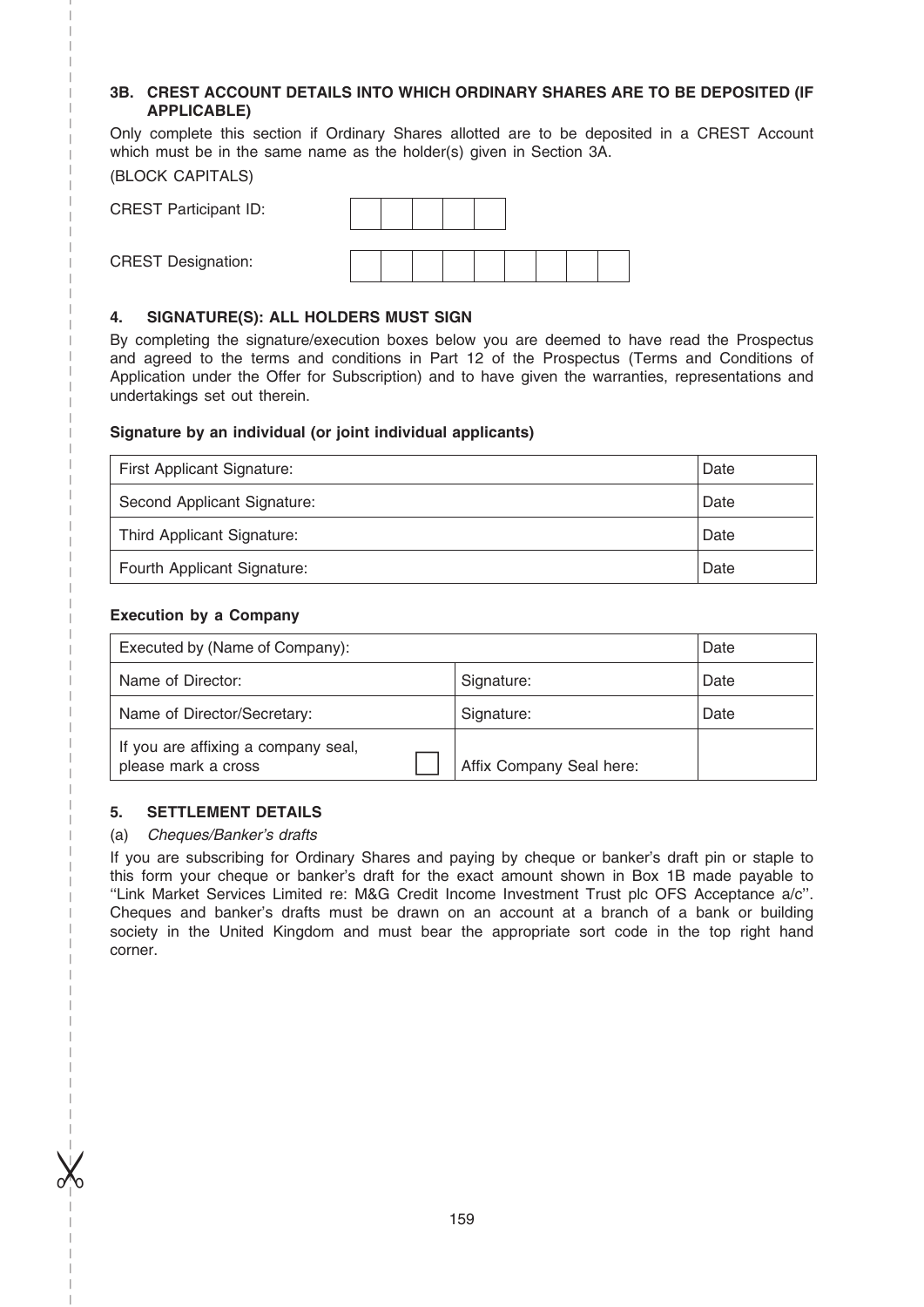#### (b) Bank transfer

For applicants sending subscription monies by electronic bank transfer (CHAPS), payment must be made for value by 1.00 p.m. on 7 November 2018 directly into the bank account detailed below. The payment instruction must also include a unique reference comprising your name and a contact telephone number which should be entered in the reference field on the payment instruction, for example, MJ SMITH 01234 567 8910.

Bank Name: Lloyds Bank plc

Sort Code: 30-80-12

Account Number: 17653460

Account Name: Link Market Services Limited re: M&G Credit Income Investment Trust plc – OFS CHAPS a/c

Swift No: LOYDGB2L

#### IBAN: GB45LOYD30801217653460

The Receiving Agent cannot take responsibility for correctly identifying payments without a unique reference nor where a payment has been received but without an accompanying application form.

Complete the section below only if you are making payment by electronic transfer

Name of Bank:

Branch:

Sort Code:

Account Name:

Account Number:

Reference – your initial & name & telephone number:

Telephone Number:

(Where an electronic transfer is being made Link Asset Services will request a recent bank statement showing the payment being made to confirm source of funds. If a CHAPS payment is over the equivalent of e15,000, Link Asset Services will also require a certified copy of your passport and a utility bill).

#### (c) CREST Settlement

If you so choose to settle your application within CREST, that is DVP, you or your settlement agent/custodian's CREST account must allow for the delivery and acceptance of Ordinary Shares to be made against payment of the Issue Price, following the CREST matching criteria set out below:

| Trade Date:                  | 12 November 2018                       |
|------------------------------|----------------------------------------|
| Settlement Date:             | 14 November 2018                       |
| Trade system of origin:      | Leave blank                            |
| <b>SDRT</b> status:          | No SDRT, Result of Corporate Action    |
| Company:                     | M&G Credit Income Investment Trust plc |
| <b>Security Description:</b> | ordinary shares of one penny each      |
| SEDOL:                       | BFYYL32                                |
| ISIN code:                   | GB00BFYYL325                           |
| TIDM:                        | <b>MGCI</b>                            |

Should you wish to settle DVP, you will still need to complete and submit a valid application form to be received by 1.00 p.m. on 7 November 2018 and will need to input your instructions to Link Asset Service's Participant Account (RA06) by no later than 1.00 p.m. on 14 November 2018.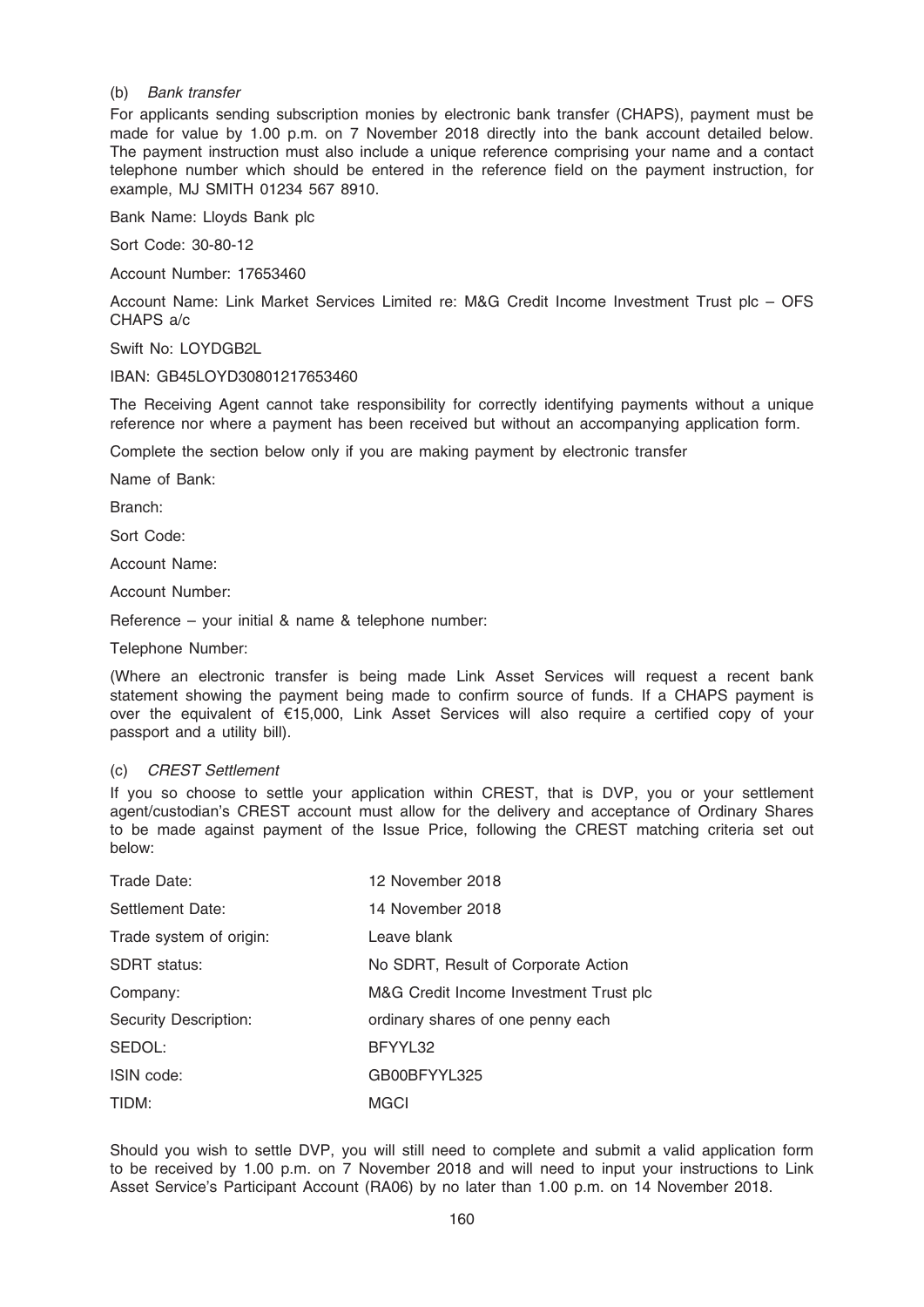You must also ensure that you or your settlement agent/custodian has a sufficient ''debit cap'' within the CREST system to facilitate settlement in addition to your/its own daily trading and settlement requirements.

Applicants wishing to settle DVP will still need to complete and submit a valid Application Form to be received by no later than 1.00 p.m. on 7 November 2018. You should tick the relevant box in section 2.

Note: Link Asset Services will not take any action until a valid DEL message has been alleged to the Participant Account by the applicant.

No acknowledgement of receipt or input will be provided.

In the event of late CREST settlement, the Company, after having consulted with Link Asset Services, reserves the right to deliver Ordinary Shares outside CREST in certificated form provided a payment has been made in terms satisfactory to the Company and all other conditions in relation to the Offer for Subscription have been satisfied.

# 6. RELIABLE INTRODUCER DECLARATION

–––––––––––––––––––––––––– ––––––––––––––––––––––––––––– –––––––––––––––––––––––––––––

 $\chi$ 

–

Completion and signing of this declaration by a suitable person or institution may avoid presentation being requested of the identity documents detailed in section 6 of the notes on how to complete this Application Form.

The declaration below may only be signed by a person or institution (being a regulated financial services firm) (the "firm") which is itself subject in its own country to operation of "customer due diligence'' and anti-money laundering regulations no less stringent than those which prevail in the United Kingdom. Acceptable countries include Austria, Belgium, Bulgaria, Denmark, Estonia, Finland, France, Germany, Greece, Hungary, Iceland, Ireland, Italy, Latvia, Liechtenstein, Lithuania, Luxembourg, Malta, the Netherlands, Norway, Portugal, Slovenia, Spain, Sweden and the UK.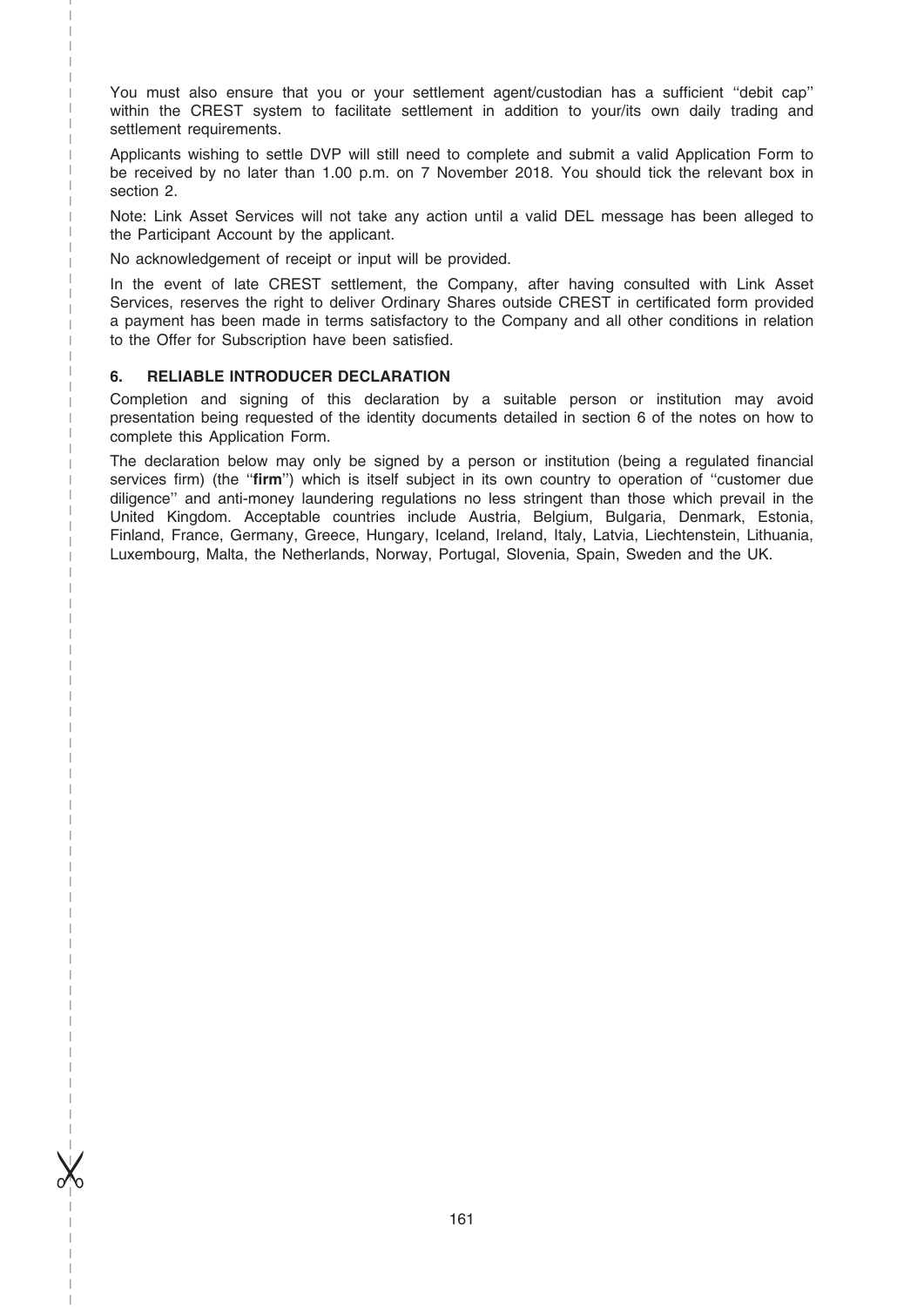# DECLARATION:

## To the Company and the Receiving Agent

With reference to the holder(s) detailed in section 3A, all persons signing at section 4 and the payor if not also a holder (collectively the "subjects") WE HEREBY DECLARE:

- 1 we operate in one of the above mentioned countries and our firm is subject to money laundering regulations under the laws of that country which, to the best of our knowledge, are no less stringent than those which prevail in the United Kingdom;
- 2 we are regulated in the conduct of our business and in the prevention of money laundering by the regulatory authority identified below;
- 3 each of the subjects is known to us in a business capacity and we hold valid identity documentation on each of them and we undertake to immediately provide to you copies thereof on demand;
- 4 we confirm the accuracy of the names and residential business address(es) of the holder(s) given at Section 3A and if a CREST Account is cited at Section 3B that the owner thereof is named in Section 3A;
- 5 having regard to all local money laundering regulations we are, after enquiry, satisfied as to the source and legitimacy of the monies being used to subscribe for the Ordinary Shares mentioned; and
- 6 where the payor and holder(s) are different persons we are satisfied as to the relationship between them and reason for the payor being different to the holder(s).

The above information is given in strict confidence for your own use only and without any guarantee, responsibility or liability on the part of this firm or its officials.

The above information is given in strict confidence for your own use only and without any guarantee, responsibility or liability on the part of this firm or its officials.

| Signed:                                                      | Name: |                        | Position: |
|--------------------------------------------------------------|-------|------------------------|-----------|
| Name of regulatory authority:                                |       | Firm's licence number: |           |
| Website address or telephone number of regulatory authority: |       |                        |           |
| STAMP of firm giving full name and business address:         |       |                        |           |

Please tick this box if you wish Link Asset Services to place reliance on the AML checks undertaken by your firm in respect of your client. By doing so you confirm the following:

- Your firm has undertaken its own identification and verification checks to identify the subscriber to the standard required by the Money Laundering Regulations with the guidance for the UK Capital Financial Sector issued by the Joint Money Laundering Steering Group ("JMLSG");
- Your firm has robust policies, procedures, systems, controls and retention policies in place to identify and prevent money laundering/ terrorist financing;
- Evidence provided by your client will be retained by your firm for a period of five years from the date of this application and will be disclosed to Link Asset Services immediately upon written request.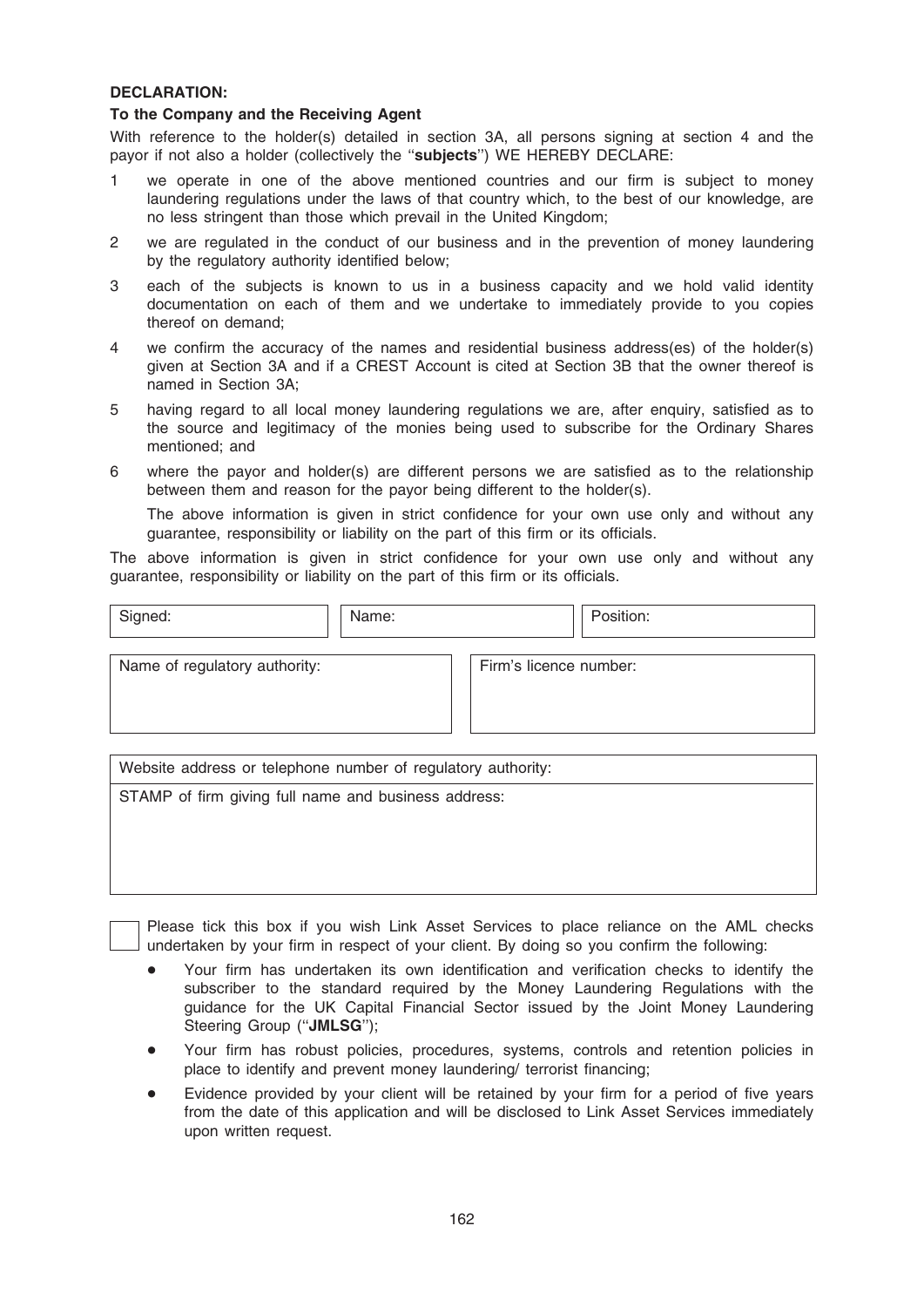Additionally, in line with guidance provided by the JMLSG, Link Asset Services is required to satisfy itself as to which documentary evidence was provided by your client to enable your ID&V checks to be performed, e.g. UK passport, driving licence, bank statement etc. Please detail these in the box below.

Please also detail the risk categorisation and level of due diligence applied to your client

- Low Risk/Simplified Due Diligence applied
- Medium Risk/Standard Due Diligence applied
- High Risk/Enhanced Due Diligence applied

# 7. CONTACT DETAILS

–––––––––––––––––––––––––– ––––––––––––––––––––––––––––– –––––––––––––––––––––––––––––

 $\chi$ 

–

To ensure the efficient and timely processing of this application please enter below the contact details of a person the Receiving Agent may contact with all enquiries concerning this application. Ordinarily this contact person should be the person signing in Section 4 on behalf of the first named holder. If no details are provided here but a regulated person is identified in Section 6, the Receiving Agent will contact the regulated person. If no details are entered here and no regulated person is named in Section 6 and the Receiving Agent requires further information, any delay in obtaining that additional information may result in your application being rejected or revoked.

| Contact name:    | E-mail address: |
|------------------|-----------------|
| Contact address: |                 |
|                  | Postcode:       |
| Telephone No:    | Fax No:         |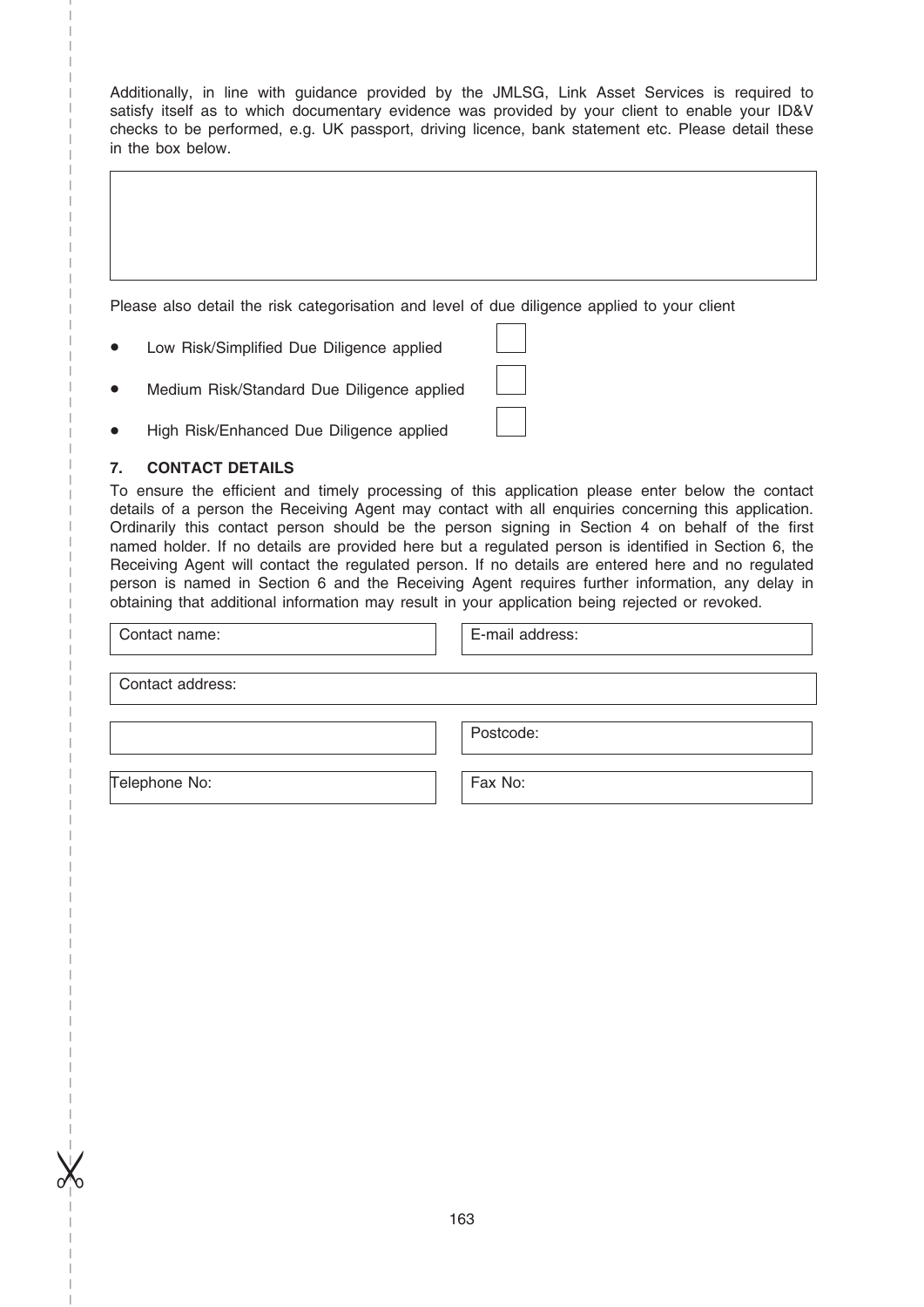# APPENDIX 2 – INDIVIDUAL HOLDER TAX RESIDENCY SELF CERTIFICATION FORM – SOLE HOLDING

| Company that shares are held in: *                                                                                                            | <b>M&amp;G Credit Income Investment Trust plc</b>                                                                       |
|-----------------------------------------------------------------------------------------------------------------------------------------------|-------------------------------------------------------------------------------------------------------------------------|
| Investor code *                                                                                                                               | [Company Code]/[IVC]                                                                                                    |
| Name: *                                                                                                                                       | [First Name(s)] [Last name]                                                                                             |
| <b>Registered Address: *</b><br>If your address has changed, then you will need<br>to notify us separately. See the questions and<br>answers. | [Address1], [Address2], [Address3],<br>[Address4], [Address5], [Post Code if UK or<br><b>Country for Rest of World]</b> |
| <b>Tax Residence Address</b><br>Only if different to your registered address<br>above                                                         |                                                                                                                         |
| Date of Birth *<br>(DD/MM/YYYY)                                                                                                               |                                                                                                                         |
| <b>Country/Countries of Residence for Tax Purposes</b>                                                                                        |                                                                                                                         |
| Country of residence for tax purposes                                                                                                         | <b>Tax Identification Number</b><br>In the UK this would be your NI number                                              |
| $1 *$                                                                                                                                         | $1 *$                                                                                                                   |
| $\mathbf{2}$                                                                                                                                  | $\overline{2}$                                                                                                          |
| 3                                                                                                                                             | 3                                                                                                                       |
| 4                                                                                                                                             | 4                                                                                                                       |
| <b>US Citizen</b><br>Please mark the box ONLY if you are a US Citizen (see definition below)                                                  |                                                                                                                         |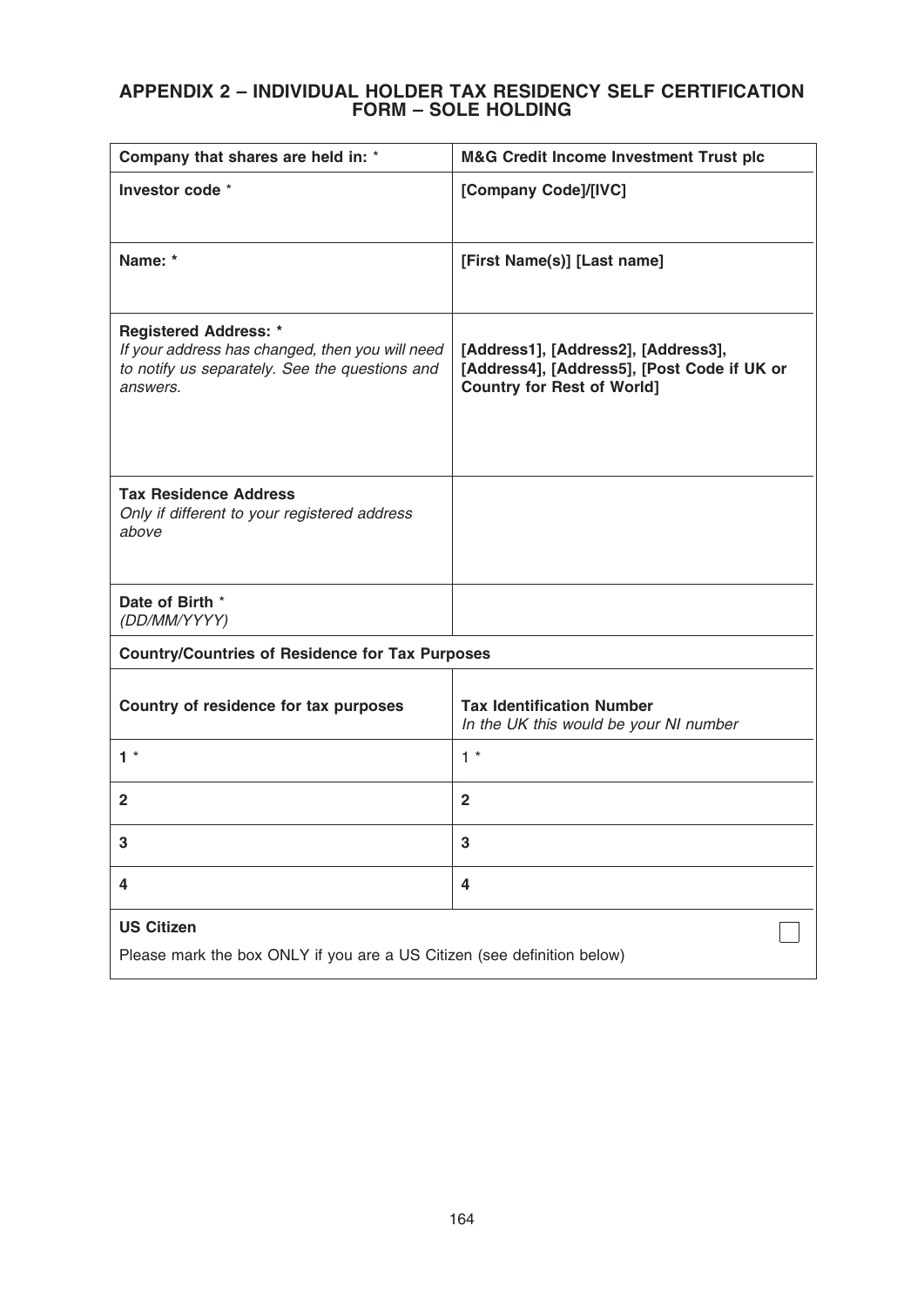## Declarations and Signature

I acknowledge that the information contained in this form and information regarding my shares may be reported to the local tax authority and exchanged with tax authorities of another country or countries in which I may be tax resident where those countries have entered into Agreements to exchange Financial Account information.

I undertake to advise the Company within 30 calendar days of any change in circumstances which causes the information contained herein to become incorrect and to provide the Company with a suitably updated Declaration within 30 calendar days of such change in circumstances.

I certify that I am the shareholder (or I am authorised to sign for the shareholder\*\*). If this relates to a joint holding, I also acknowledge that as a joint holder I may be reported to the relevant tax authority if all the other holders do not provide a Tax Residency Self-Certification.

I declare that all statements made in this declaration are, to the best of my knowledge and belief, correct and complete.

| Signature: *                                   |  |
|------------------------------------------------|--|
| <b>Print Name:</b> *                           |  |
| Date: *                                        |  |
| Daytime telephone number /<br>email address*** |  |

\* Mandatory field

\*\* If signing under a power of attorney, please also attach a certified copy of the power of attorney.

\*\*\* We will only contact you if there is a question around the completion of the self- certification form.

# ''US Citizen''

–––––––––––––––––––––––––– ––––––––––––––––––––––––––––– –––––––––––––––––––––––––––––

 $\chi$ 

–

- All US citizens. An individual is a citizen if that person was born in the United States or if the individual has been naturalized as a US citizen.
- You can also be a US citizen, even if born outside the United States if one or both of your parents are US citizens.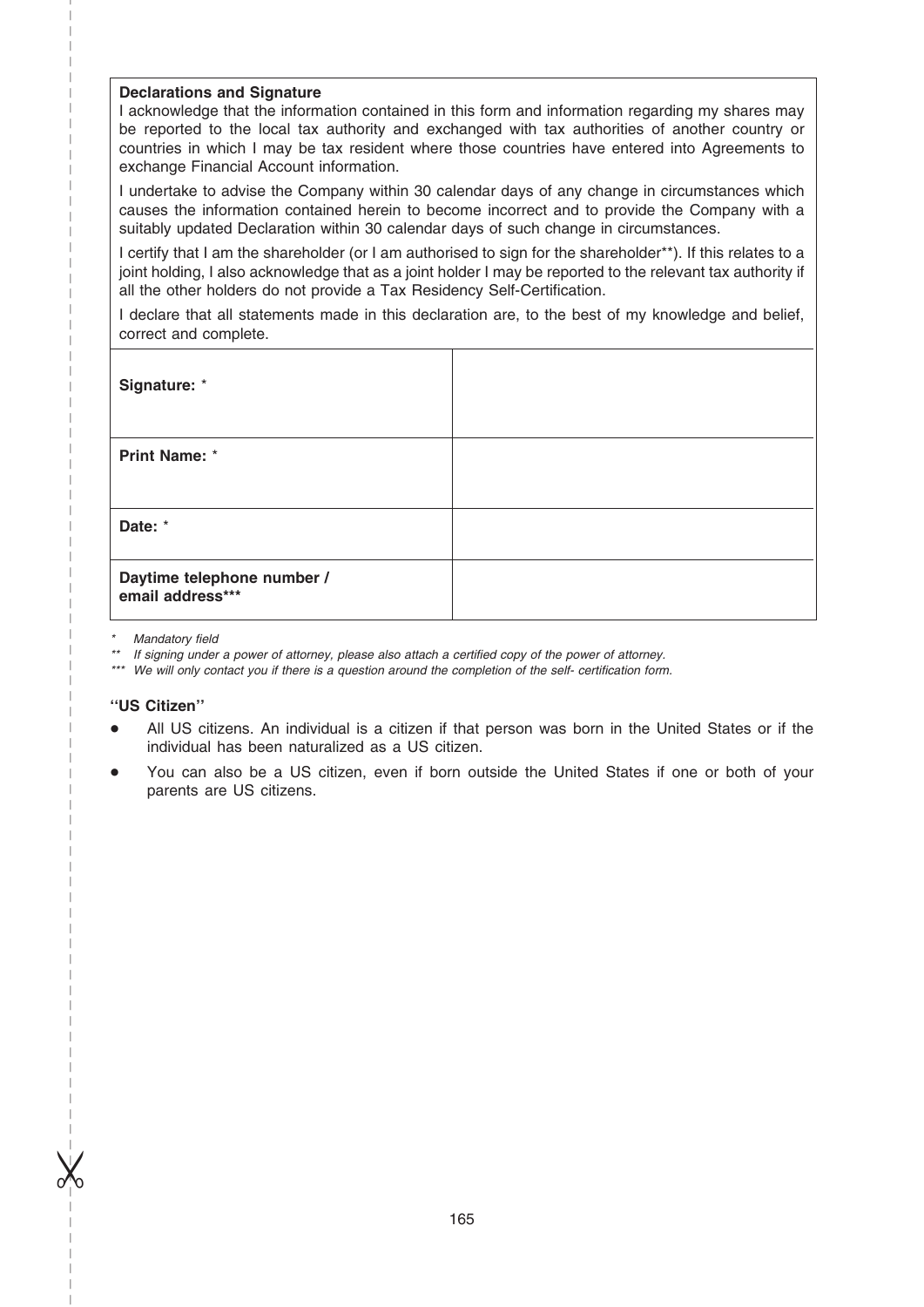#### INTRODUCTION

The law requires that Financial Institutions collect, retain and report certain information about their account holders, including the account holders tax residency.

Please complete the form above and provide any additional information requested.

If your declared country/countries of residence for tax purposes is not the same as that of the Financial Institution and is either the US or is on the OECD list of countries which have agreed to exchange information (www.oecd.org/tax/transparency/AEOI-commitments.pdf), the Financial Institution will be obliged to share this information with its local tax authority who may then share it with other relevant local tax authorities.

Failure to validly complete and return this form will result in you being reported onwards to the relevant local tax authority. Additionally, if this form has been issued in conjunction with an application for a new holding, then your application may be adversely impacted.

Definitions of terms used in this form can be found below.

If your registered address (or name) has changed, then you must advise us separately. Any details you enter in the "Tax Residence Address" will be used for tax purposes only and will not be used to update your registered details.

If any of the information about your tax residency changes, you are required to provide the Company with a new, updated, self-certification form within 30 calendar days of such change in circumstances.

#### JOINT HOLDERS (IF RELEVANT)

All joint holders are treated as separate holders for these tax purposes and every joint holder is required to give an Individual Tax Residency Self-Certification. If any one or more is reportable, the value of the whole shareholding will be reported for all joint shareholder(s).

If we do not receive the self-certification from each joint shareholder, then the whole holding will be treated as undocumented and all holders (including those who have completed the self-certification form) will be reported to the relevant tax authorities.

#### If you have any remaining questions about how to complete this form or about how to determine your tax residency status you should contact your tax adviser.

#### **DEFINITIONS**

The OECD Common Reporting Standard for Automatic Exchange of Financial Account Information (''The Common Reporting Standard'') www.oecd.org/tax/automatic-exchange/common-reportingstandard/ contains definitions for the terms used within it. However, the following definitions are for general guidance only to help you in completing this form.

#### ''Account Holder''

The Account Holder is either the person(s) whose name(s) appears on the share register of a Financial Institution. Or where Link Asset Services holds the shares on your behalf, the person whose name appears on the register of entitlement that Link Asset Services maintains.

#### ''Country/Countries of residence for tax purposes''

You are required to list the country or countries in which you are resident for tax purposes, together with the tax reference number which has been allocated to you, often referred to as a tax identification number (TIN). Special circumstances (such as studying abroad, working overseas, or extended travel) may cause you to be resident elsewhere or resident in more than one country at the same time (dual residency). The country/countries in which you might be obliged to submit a tax return are likely to be your country/countries of tax residence. If you are a US citizen or hold a US passport or green card, you will also be considered tax resident in the US even if you live outside the US.

#### ''Tax Identification Number or TIN''

The number used to identify the shareholder in the country of residence for tax purposes.

Different countries (or jurisdictions) have different terminology for this and could include such as a National Insurance number, social security number or resident registration number. Some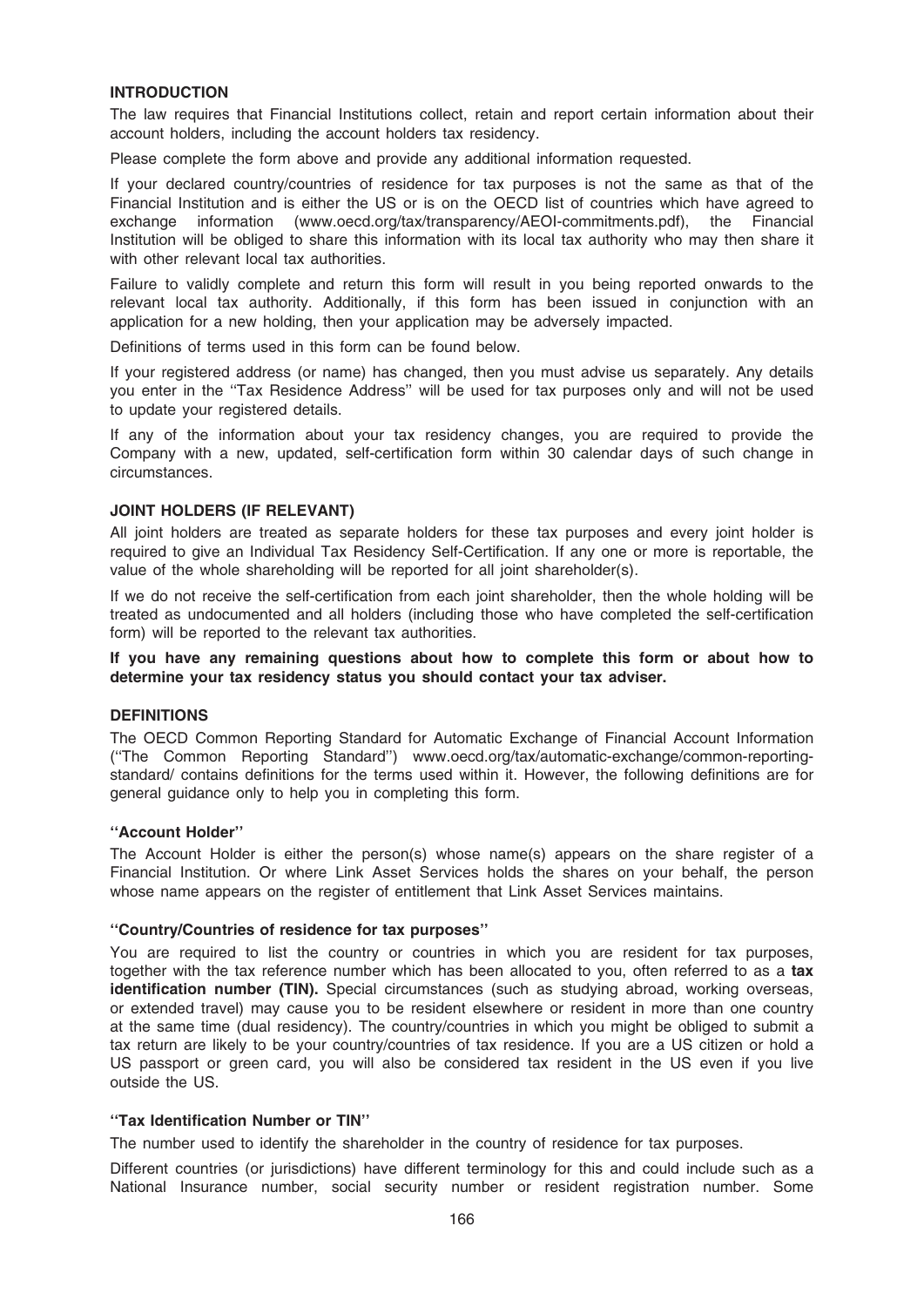jurisdictions that do issue TINs have domestic law that does not require the collection of the TIN for domestic reporting purposes so that a TIN is not required to be completed by a shareholder resident in such jurisdictions. Some jurisdictions do not issue a TIN or do not issue a TIN to all residents.

#### ''US Citizen''

–

–––––––––––––––––––––––––– ––––––––––––––––––––––––––––– –––––––––––––––––––––––––––––

 $\chi$ 

- All US citizens. An individual is a citizen if that person was born in the United States or if the individual has been naturalized as a US citizen.
- You can also be a US citizen, even if born outside the United States if one or both of your parents are US citizens.

If you have any questions about these definitions or require further details about how to complete this form then please contact your tax adviser.

NOTHING IN THIS DOCUMENT CAN BE CONSIDERED TO BE TAX ADVICE.

#### QUESTIONS & ANSWERS

## Why are you writing to me and asking for a ''Tax Residency Self Certification''?

The governments of more than 90 countries around the world have agreed to exchange tax related information. These governments have passed similar sets of laws to enable the Automatic Exchange of Information ("AEOI"). The full list of countries involved can be seen at: www.oecd.org/ tax/transparency/AEOI-commitments.pdf

Additionally, the United States has over 100 similar agreements with many countries referred to as the 'Foreign Account Tax Compliance Act'.

The legislation can vary slightly from jurisdiction to jurisdiction, but at a high level, it requires Financial Institutions to:

- Identify existing Holders that may be resident (for tax purposes) in other participating jurisdictions. Then contact any such Holders and request that they complete a ''Tax Residency Self Certification'' form.
- Obtain a "Tax Residency Self Certification" form for all new Holders.
- Identify holders who move from one jurisdiction to another and request that they complete a ''Tax Residency Self Certification'' form.
- Identify Holders who have payments sent to a different jurisdiction.
- \* Submit a return to the Financial Institution's ''local'' tax authority on an annual basis. As an example for a company incorporated in the UK, then the local tax authority would be HM Revenue & Customs (HMRC).
- Follow up on any non responders at least annually for at least three years.

The "local" tax authority will pass information onto the tax authority in the relevant jurisdiction. As an example the tax authority in the US is the Inland Revenue Service (''IRS''), so HMRC will exchange information with IRS.

#### Where can I find out more information about the legislation?

The legislation is quite complex and you may wish to speak to your tax adviser.

The web site of your local tax authority will contain more information e.g. HMRC for the UK; the IRS for the US; Jersey Income Tax Department for Jersey, etc.

Additionally, the web site of The Organisation for Economic Co-operation and Development (OECD) gives further information.

#### What happens if I do not complete the form?

In the annual report that the Financial Institution sends to their local tax authority you will be shown as 'Undocumented'.

The local tax authority will collate the responses from all of its financial institutions and pass that information onto the relevant local tax authority for the jurisdictions identified.

Link Asset Services is not able to comment on what action the tax authority for the jurisdiction will take.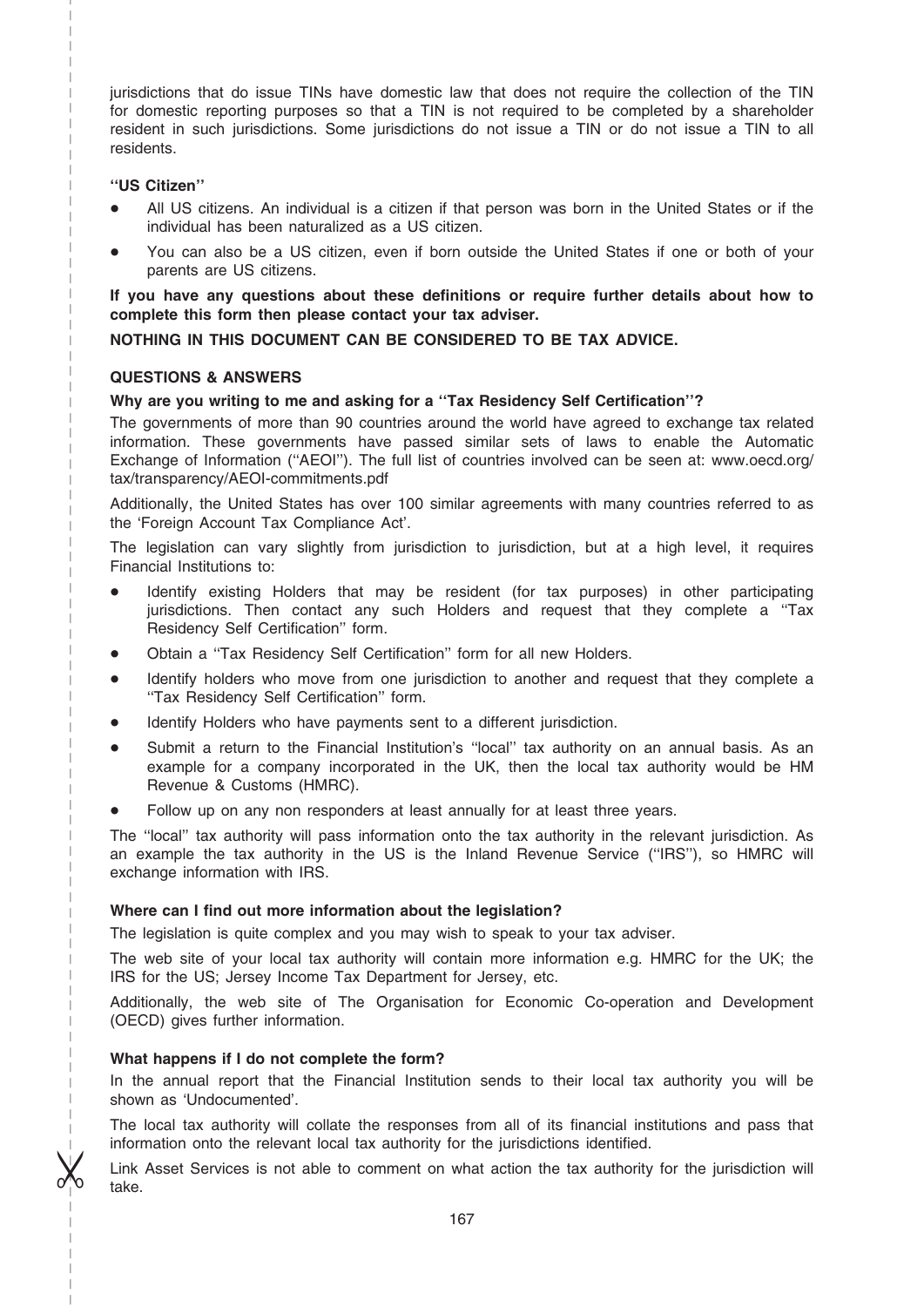## What if I am a Tax Resident in 2 or more countries?

The self-certification form allows for up to 4 tax residencies to be recorded.

## I do not pay tax or I do not know which country I am tax resident in

Please refer to your local tax authority or tax adviser.

#### I do not have a tax identification number

Please refer to your local tax authority or tax adviser.

Note that different countries call their tax identification numbers using alternative terminology. As an example in the UK it would be a National Insurance number.

# I have already completed a W8 or W9 form. Do I still need to complete a ''Tax Residency Self Certification''?

Yes. The US legislation governing W8/W9 forms overlaps with US FATCA legislation.

## What is classed as my Tax Residence Address?

Please refer to your local tax authority or tax adviser.

In addition, you may wish to consider: Where you are a citizen with a passport; Your residential home address in a country and unrestricted right of entry back into that country once you depart.

## Joint Holders

When there are multiple holders on an account, then every joint holder must complete a Tax Residency Self Certification and every joint holder will receive a letter in their own right. The letter will be sent to the registered address recorded for the holding.

Joint holders are treated as separate holders for these tax purposes. If any one of the joint holders is reportable, the value of the whole shareholding will be reported for all of the joint shareholder(s).

If we do not receive a validly completed self-certification for each joint shareholder, the whole shareholding will be treated as ''undocumented'' and all shareholders (including those who have completed the self-certification form) will be reported to the relevant tax authorities.

# Can I use the Self Certification Form to advise of a Change of Name?

No. You must advise Link Asset Services separately.

For more information, see www.linkassetservices.com

## Can I use the Self Certification Form to advise of the death of a holder, or registration of a power of Attorney?

No. You must advise Link Asset Services separately. For more information, see www.linkassetservices.com

#### How do I contact Link Asset Services, to advise of a change of address or any other changes to my account?

| Share Holder Portal: | www.linkassetservices.com                                                                                                                                                                                                |
|----------------------|--------------------------------------------------------------------------------------------------------------------------------------------------------------------------------------------------------------------------|
| Telephone:           | +44 (0) 371 664 0300<br>Calls outside the United Kingdom will be charged at the applicable international rate. We are<br>open between $09:00 - 17:30$ , Monday to Friday excluding public holidays in England and Wales. |
| Address:             | The Registry<br>34 Beckenham Road<br>Beckenham, Kent, BR3 4TU                                                                                                                                                            |

#### I would like future dividends paid into a different bank account

Contact Link Asset Services. For more information, see www.linkassetservices.com